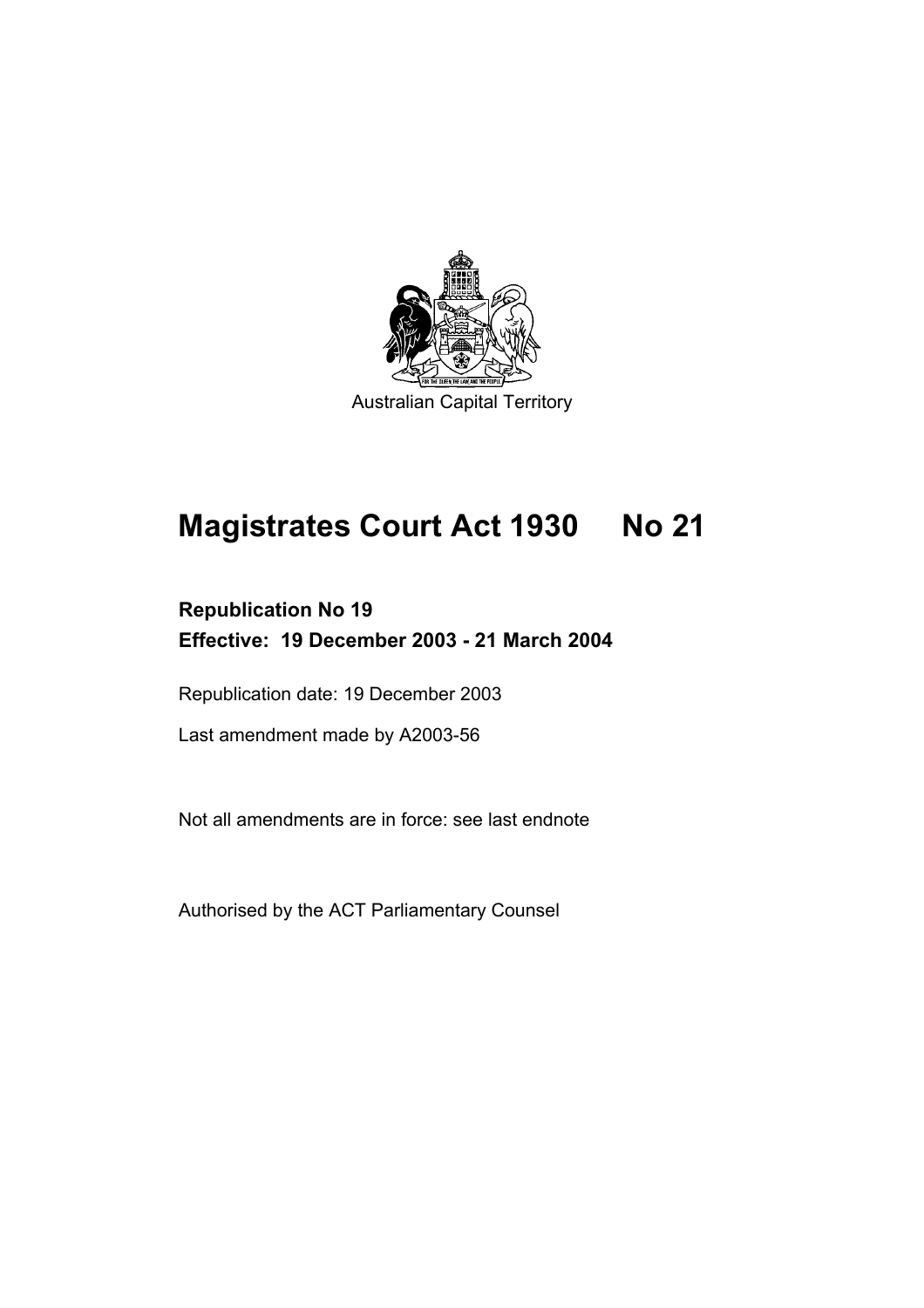#### **About this republication**

#### **The republished law**

This is a republication of the *Magistrates Court Act 1930* (including any amendment made under the *Legislation Act 2001*, part 11.3 (Editorial changes)) as in force on 19 December 2003*.* It also includes any amendment, repeal or expiry affecting the republished law to 19 December 2003.

The legislation history and amendment history of the republished law are set out in endnotes 3 and 4.

#### **Kinds of republications**

The Parliamentary Counsel's Office prepares 2 kinds of republications of ACT laws (see the ACT legislation register at www.legislation.act.gov.au):

- authorised republications to which the *Legislation Act 2001* applies
- unauthorised republications.

The status of this republication appears on the bottom of each page.

#### **Editorial changes**

The *Legislation Act 2001*, part 11.3 authorises the Parliamentary Counsel to make editorial amendments and other changes of a formal nature when preparing a law for republication. Editorial changes do not change the effect of the law, but have effect as if they had been made by an Act commencing on the republication date (see *Legislation Act 2001*, s 115 and s 117). The changes are made if the Parliamentary Counsel considers they are desirable to bring the law into line, or more closely into line, with current legislative drafting practice.

This republication does not include amendments made under part 11.3 (see endnote 1).

#### **Uncommenced provisions and amendments**

If a provision of the republished law has not commenced or is affected by an uncommenced amendment, the symbol  $|\mathbf{U}|$  appears immediately before the provision heading. The text of the uncommenced provision or amendment appears only in the last endnote.

#### **Modifications**

If a provision of the republished law is affected by a current modification, the symbol  $\mathbf{M}$ appears immediately before the provision heading. The text of the modifying provision appears in the endnotes. For the legal status of modifications, see *Legislation Act 2001*, section 95.

#### **Penalties**

The value of a penalty unit for an offence against this republished law at the republication date is—

- (a) if the person charged is an individual—\$100; or
- (b) if the person charged is a corporation—\$500.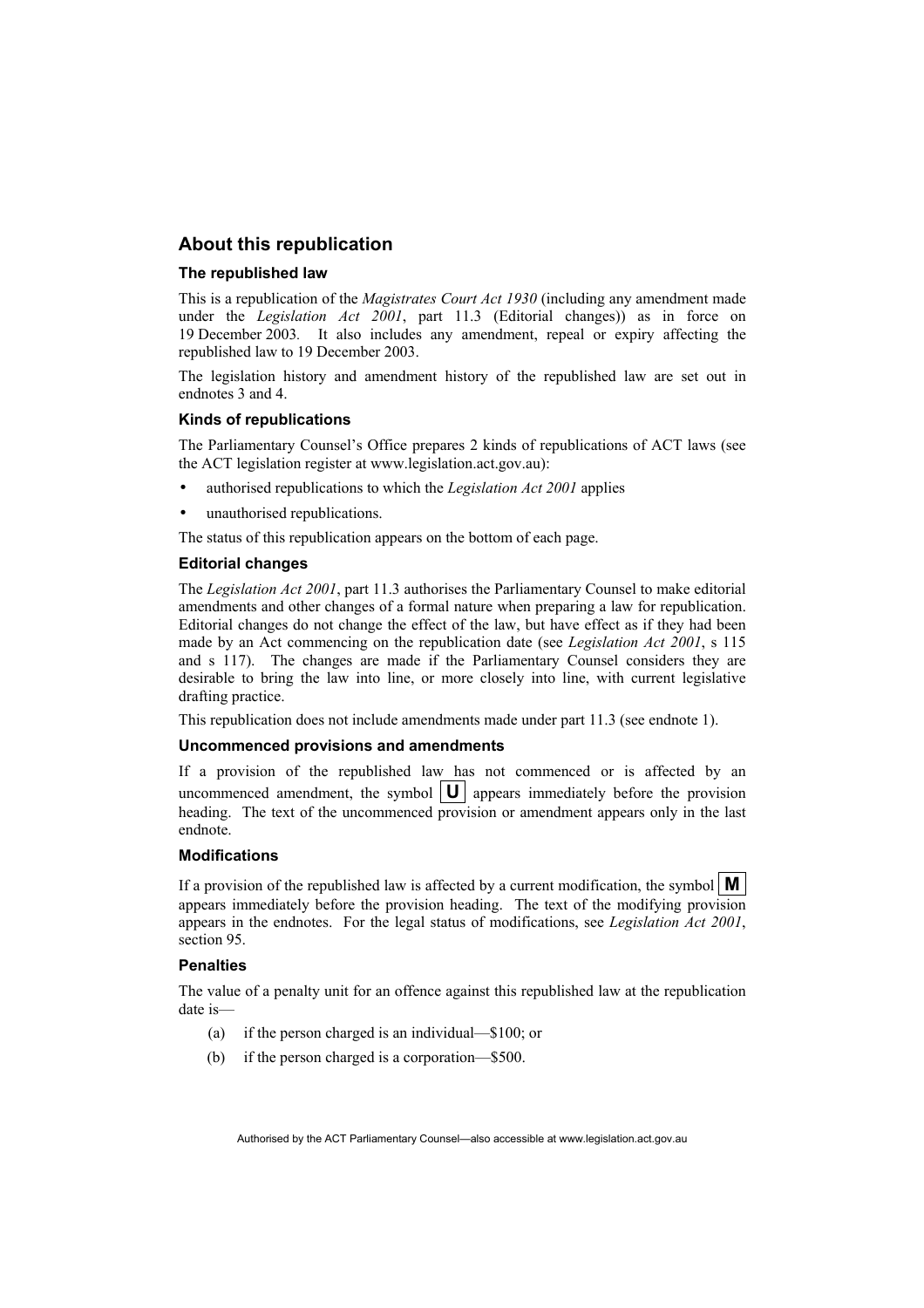

# **Magistrates Court Act 1930**

# **Contents**

|                             |                                                            | Page       |
|-----------------------------|------------------------------------------------------------|------------|
| Part 1                      | <b>Preliminary</b>                                         |            |
| 1                           | Name of Act                                                | 2          |
| 5                           | Interpretation for Act                                     | 2          |
| 6                           | Application to Jervis Bay Territory                        | 4          |
| Part 2                      | Appointment and jurisdiction of<br>magistrates             |            |
| Division 2.1                | <b>Appointment of Chief Magistrate and magistrates</b>     |            |
| 6A                          | Meaning of <i>magistrate</i> in div 2.1                    | 5          |
| 7                           | Chief Magistrate and other magistrates                     | 5          |
| 8                           | Eligibility for appointment as magistrate                  | 5          |
| 9                           | Seniority of magistrates                                   | 6          |
| 10                          | Terms and conditions of appointment                        | 6          |
| R <sub>19</sub><br>19/12/03 | Magistrates Court Act 1930<br>Effective: 19/12/03-21/03/04 | contents 1 |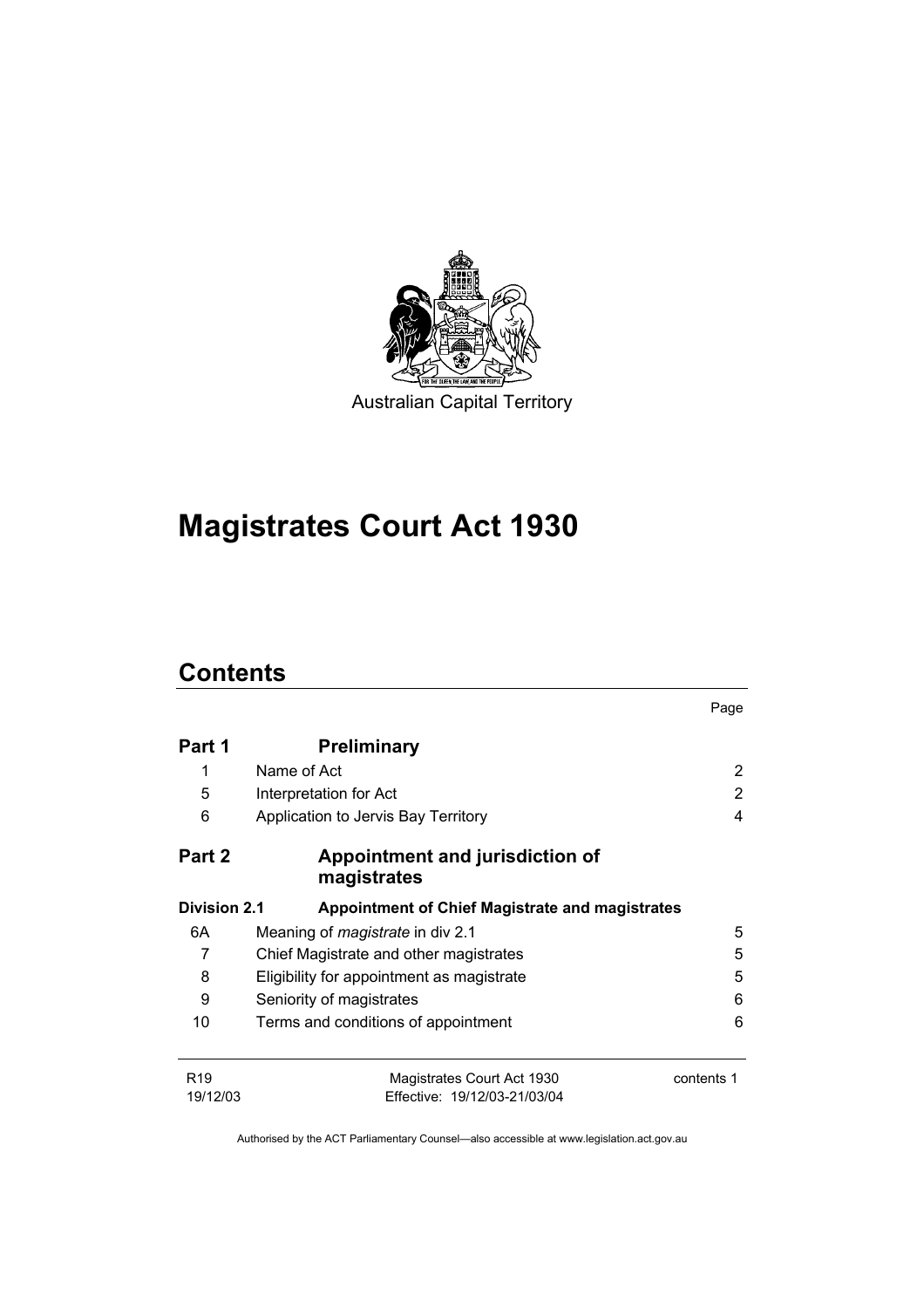|                     |                                                          | Page              |
|---------------------|----------------------------------------------------------|-------------------|
| 10A                 | Tenure of office                                         | 6                 |
| 10B                 | Resignation                                              | 6                 |
| 10C                 | <b>Acting Chief Magistrate</b>                           | 6                 |
| 10D                 | Retirement                                               | 8                 |
| 10E                 | Magistrates not to undertake other work                  | 8                 |
| 10F                 | Rights of public servants                                | 9                 |
| 10G                 | Arrangement of business of courts                        | 9                 |
| <b>Division 2.2</b> | <b>Special magistrates</b>                               |                   |
| 10H                 | Appointment of special magistrates                       | 9                 |
| 10J                 | Tenure of office                                         | 9                 |
| 10K                 | Resignation                                              | 10                |
| 10 <sub>L</sub>     | Terms and conditions of appointment                      | 10                |
| <b>Division 2.3</b> | <b>Registrar and other officers of Magistrates Court</b> |                   |
| 10M                 | Appointment of registrar etc                             | 10                |
| 10MA                | Staff assisting registrar                                | 10                |
| 10N                 | Duties of registrar                                      | 10                |
| <b>Division 2.4</b> | <b>Jurisdiction of magistrates</b>                       |                   |
| 10P                 | Oath etc of office                                       | 11                |
| 10Q                 | Acts done beyond Territory                               | 11                |
| 11                  | Authentication of acts of magistrate or registrar        | 11                |
| 12                  | Acts by magistrate or registrar                          | 11                |
| 13                  | Issue of warrant of commitment or writ of execution      | 12                |
| 15                  | Process not avoided by death of magistrate or registrar  | 12                |
| 16                  | Order instead of mandamus                                | $12 \overline{ }$ |
| 17                  | Powers and functions of magistrates                      | 13                |
| Part 3              | <b>Magistrates Court</b>                                 |                   |
| Division 3.1        | <b>Establishment of Magistrates Court</b>                |                   |
| 18                  | Constitution of court                                    | 14                |
| <b>Division 3.2</b> | <b>Jurisdiction of Magistrates Court</b>                 |                   |
| 19                  | Jurisdiction of court                                    | 14                |
| 21                  | Jurisdiction of court if defendant absent from Territory | 15                |
| contents 2          | Magistrates Court Act 1930                               | R <sub>19</sub>   |
|                     | Effective: 19/12/03-21/03/04                             | 19/12/03          |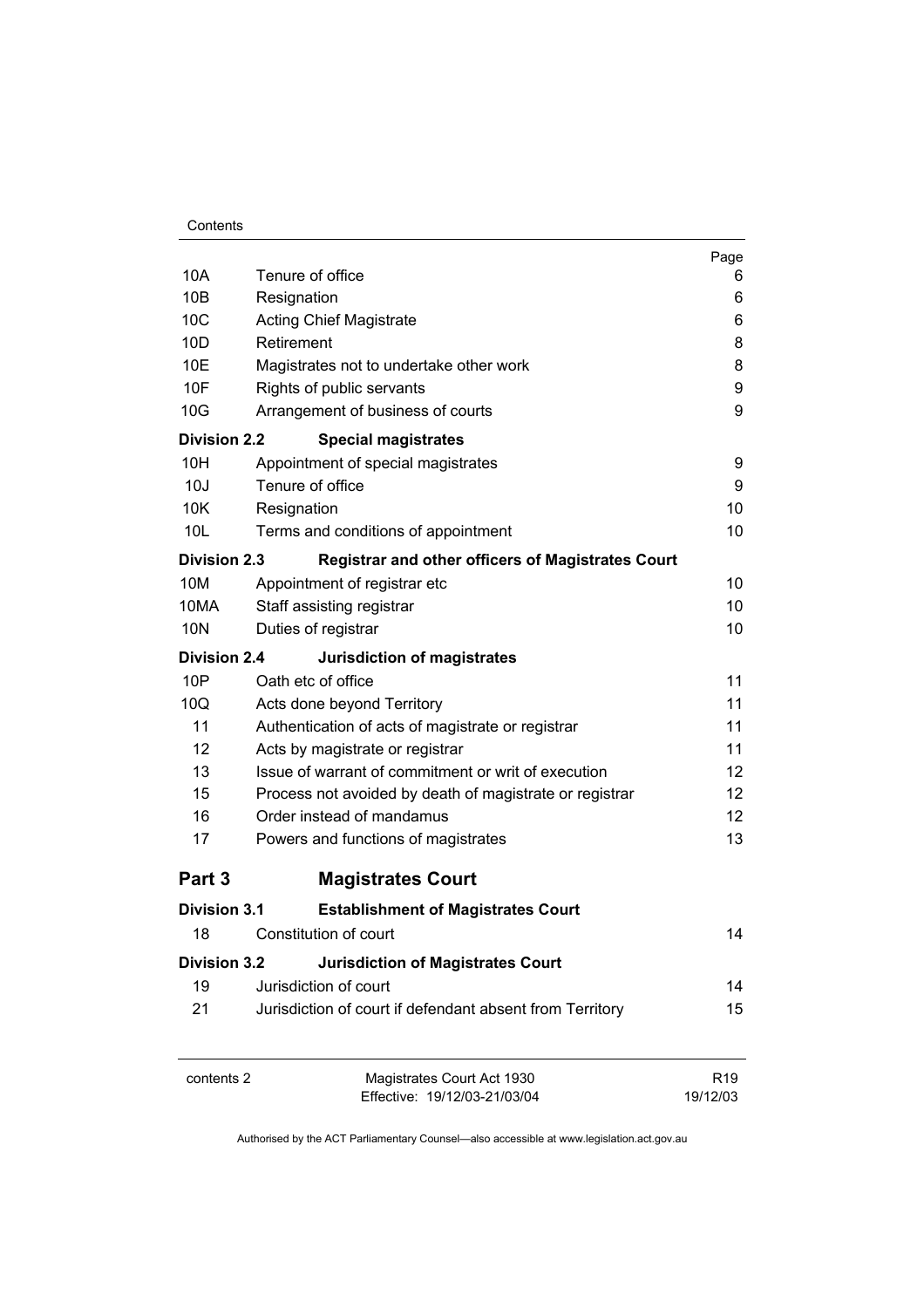|                             |                                                                                           | Contents   |
|-----------------------------|-------------------------------------------------------------------------------------------|------------|
|                             |                                                                                           | Page       |
| 22                          | Proceedings of court if it considers offence should be dealt with<br>on indictment        | 15         |
| 23                          | Ex parte order may be set aside                                                           | 15         |
| 23AA                        | Ex parte conviction may be set aside on application by informant                          | 16         |
| 23A                         | Requests under conventions regarding legal proceedings in civil<br>and commercial matters | 17         |
| 23B                         | Rectification of certain orders etc                                                       | 17         |
| Part 4                      | <b>Commencement of proceedings</b>                                                        |            |
| <b>Division 4.1</b>         | General                                                                                   |            |
| 25                          | Informations                                                                              | 20         |
| <b>Division 4.2</b>         | <b>Informations</b>                                                                       |            |
| 26                          | Laying of informations                                                                    | 20         |
| 27                          | Description of persons and property and of offences                                       | 20         |
| 28                          | Power of court to amend information                                                       | 20         |
| 29                          | Court may adjourn hearing if amendment made                                               | 21         |
| 30                          | Form of information                                                                       | 21         |
| Division 4.4                | <b>Summonses</b>                                                                          |            |
| 37                          | When magistrate may issue summons                                                         | 21         |
| 38                          | Form of summons                                                                           | 21         |
| 41                          | Service of summons                                                                        | 22         |
| <b>Division 4.5</b>         | <b>Warrants of arrest</b>                                                                 |            |
| 42                          | Issue of warrant and summons                                                              | 22         |
| 43                          | Procedure on filing indictment                                                            | 23         |
| 44                          | Direction of warrant                                                                      | 24         |
| 45                          | Any police officer may execute warrant                                                    | 24         |
| 47                          | Form of arrest warrant                                                                    | 24         |
| 48                          | Warrant to be in force till executed                                                      | 25         |
| 49                          | Sunday warrants                                                                           | 25         |
| Part 5                      | <b>Hearing</b>                                                                            |            |
| <b>Division 5.1</b>         | General                                                                                   |            |
| 51                          | Hearings to be in public except in special circumstances                                  | 26         |
| R <sub>19</sub><br>19/12/03 | Magistrates Court Act 1930<br>Effective: 19/12/03-21/03/04                                | contents 3 |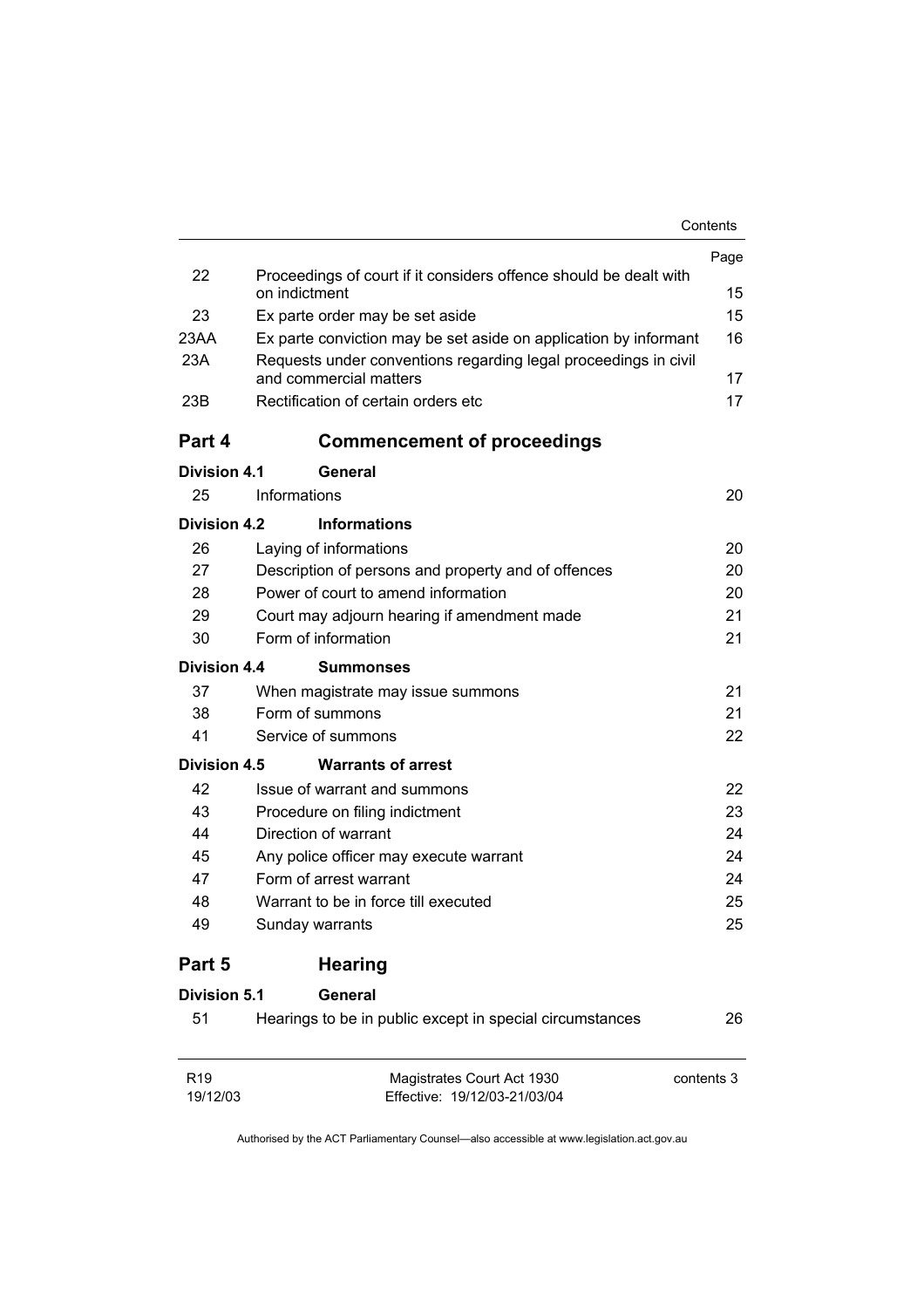| Contents |
|----------|
|----------|

|                     |                                                                                       | Page                        |
|---------------------|---------------------------------------------------------------------------------------|-----------------------------|
| 53                  | Conduct of case                                                                       | 27                          |
| 54                  | If both parties present in court to hear case                                         | 27                          |
| 54A                 | Recording of proceedings                                                              | 27                          |
| Division 5.2        | <b>Evidence</b>                                                                       |                             |
| 55                  | Examination to be on oath                                                             | 29                          |
| 58                  | Defendant and husband or wife, when competent in criminal<br>proceedings              | 29                          |
| 59                  | Proof of negative etc                                                                 | 29                          |
| 60                  | Record of proceedings and transcript                                                  | 30                          |
| 60A                 | Informant may request witnesses to attend                                             | 31                          |
| 61                  | Power of magistrate to summon witnesses                                               | 32                          |
| 62                  | Service of summons on witness                                                         | 32                          |
| 62A                 | Witnesses entitled to claim expenses                                                  | 32                          |
| 63                  | Warrant to bring witness to court                                                     | 33                          |
| 64                  | Warrant in the first instance                                                         | 33                          |
| 66                  | Production of documents before magistrate                                             | 33                          |
| 66A                 | Setting aside summons                                                                 | 34                          |
| 67                  | Person about to leave Territory may be ordered to be examined<br>or produce documents | 34                          |
| 67A                 | Examination of witnesses—application of Magistrates Court<br>(Civil Jurisdiction) Act | 35                          |
| 67B                 | Affidavits-application of Magistrates Court (Civil Jurisdiction)<br>Act               | 35                          |
| 68                  | Witnesses' rights and liabilities                                                     | 35                          |
| 69                  | Depositions to be delivered to registrar                                              | 35                          |
| Division 5.3        | Remand                                                                                |                             |
| 70                  | Remand of defendant                                                                   | 36                          |
| 72                  | Bringing up during remand                                                             | 37                          |
| 72A                 | Hearing of bail applications                                                          | 37                          |
| 72B                 | Defendant's appearance in proceedings other than bail<br>proceedings                  | 38                          |
| 73                  | Bail of defendant during examination                                                  | 38                          |
| <b>Division 5.4</b> | <b>Committal and recognisance</b>                                                     |                             |
| 73A                 | Application of div 5.4                                                                | 38                          |
|                     |                                                                                       |                             |
| contents 4          | Magistrates Court Act 1930<br>Effective: 19/12/03-21/03/04                            | R <sub>19</sub><br>19/12/03 |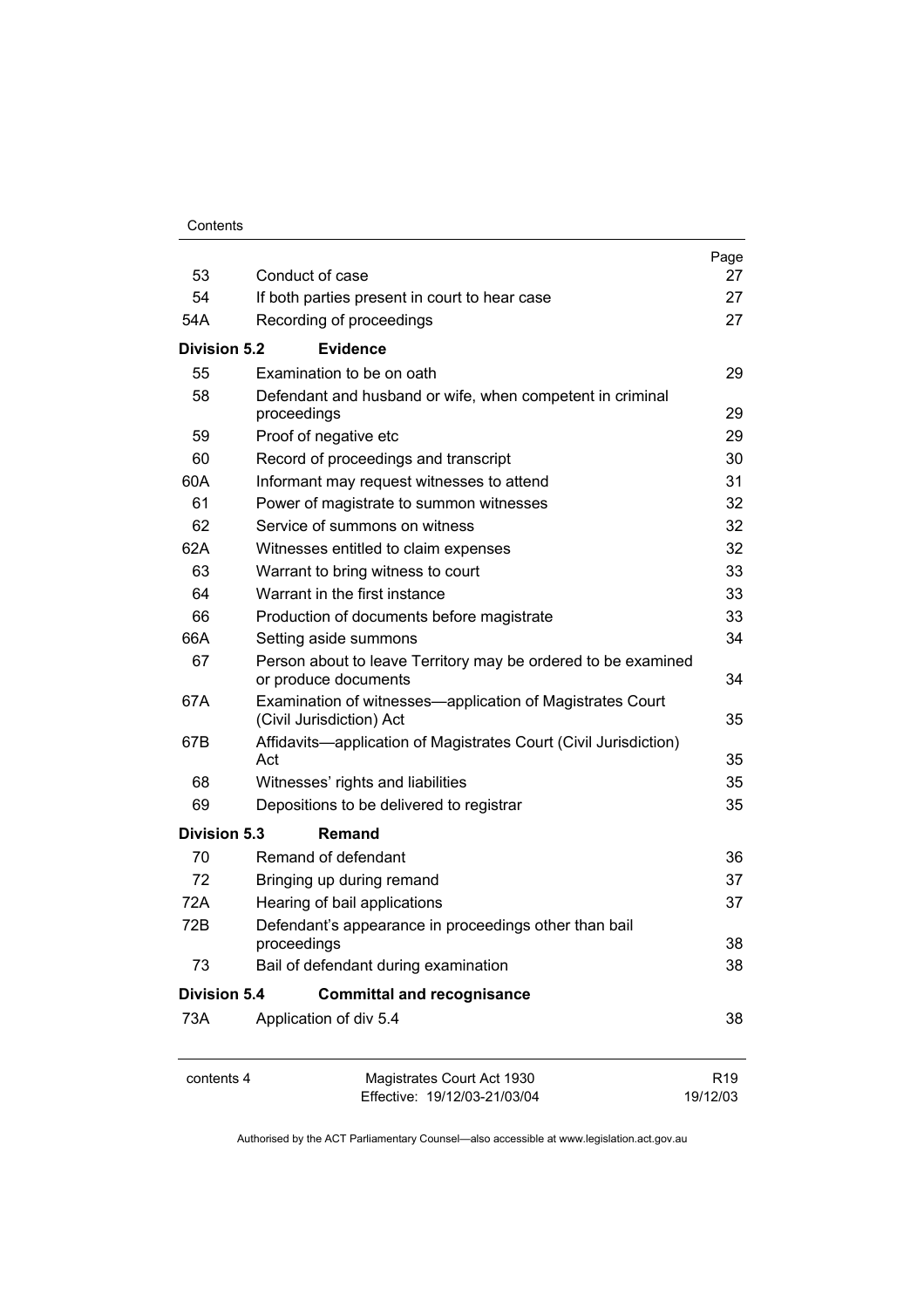| Contents |
|----------|
|----------|

|                             |                                                                 | Page       |
|-----------------------------|-----------------------------------------------------------------|------------|
| 74                          | Committal or detention before decision                          | 38         |
| 75                          | Committal of witness or of defendant after decision             | 38         |
| 76                          | Witnesses may be discharged on recognisance                     | 39         |
| 77                          | Recognisances                                                   | 39         |
| 78                          | Issue of warrant for non-appearance                             | 39         |
| 79                          | Recognisances taken out of court                                | 39         |
| 80                          | Forfeited recognisances-how enforced                            | 40         |
| 82                          | Conveying persons to custody                                    | 40         |
| <b>Division 5.5</b>         | <b>Adjournment of proceedings</b>                               |            |
| 83                          | Magistrate may adjourn court generally                          | 40         |
| 84                          | Particular cases may be adjourned                               | 40         |
| 85                          | Proceedings if either party not present at adjourned hearing    | 41         |
| 86                          | Proceedings if both parties present at adjourned hearing        | 41         |
| 87                          | Witnesses to attend adjourned sittings                          | 41         |
| 88                          | Postponement of hearing                                         | 42         |
| Part 6                      | Proceedings in case of indictable offences                      |            |
| <b>Division 6.1A</b>        | Preliminary                                                     |            |
| 88A                         | Meaning of jury in pt 6                                         | 43         |
| <b>Division 6.1</b>         | Institution of proceedings                                      |            |
| 89                          | Disobedience of summons                                         | 43         |
| 89A                         | Accused person may be excused from attendance before court      | 43         |
| 90                          | Procedure if informant proposes to tender written statements to |            |
|                             | court                                                           | 45         |
| 90AA                        | Written statements may be admitted in evidence                  | 47         |
| 90AB                        | Preliminary examination if written statements not tendered      | 49         |
| 90ABA                       | Attendance not required under s 90AA or s 90AB if order made    |            |
|                             | under $s$ 89 $(1)$                                              | 49         |
| 90A                         | Plea of guilty in committal proceedings                         | 49         |
| 91                          | Court may discharge accused                                     | 52         |
| 92                          | Proceedings if evidence sufficient to put accused on trial      | 52         |
| 92A                         | Committal for sentence for indictable offence tried summarily   | 53         |
| 92B                         | Depositions as evidence                                         | 54         |
| 93                          | Admissions and confessions                                      | 54         |
| R <sub>19</sub><br>19/12/03 | Magistrates Court Act 1930<br>Effective: 19/12/03-21/03/04      | contents 5 |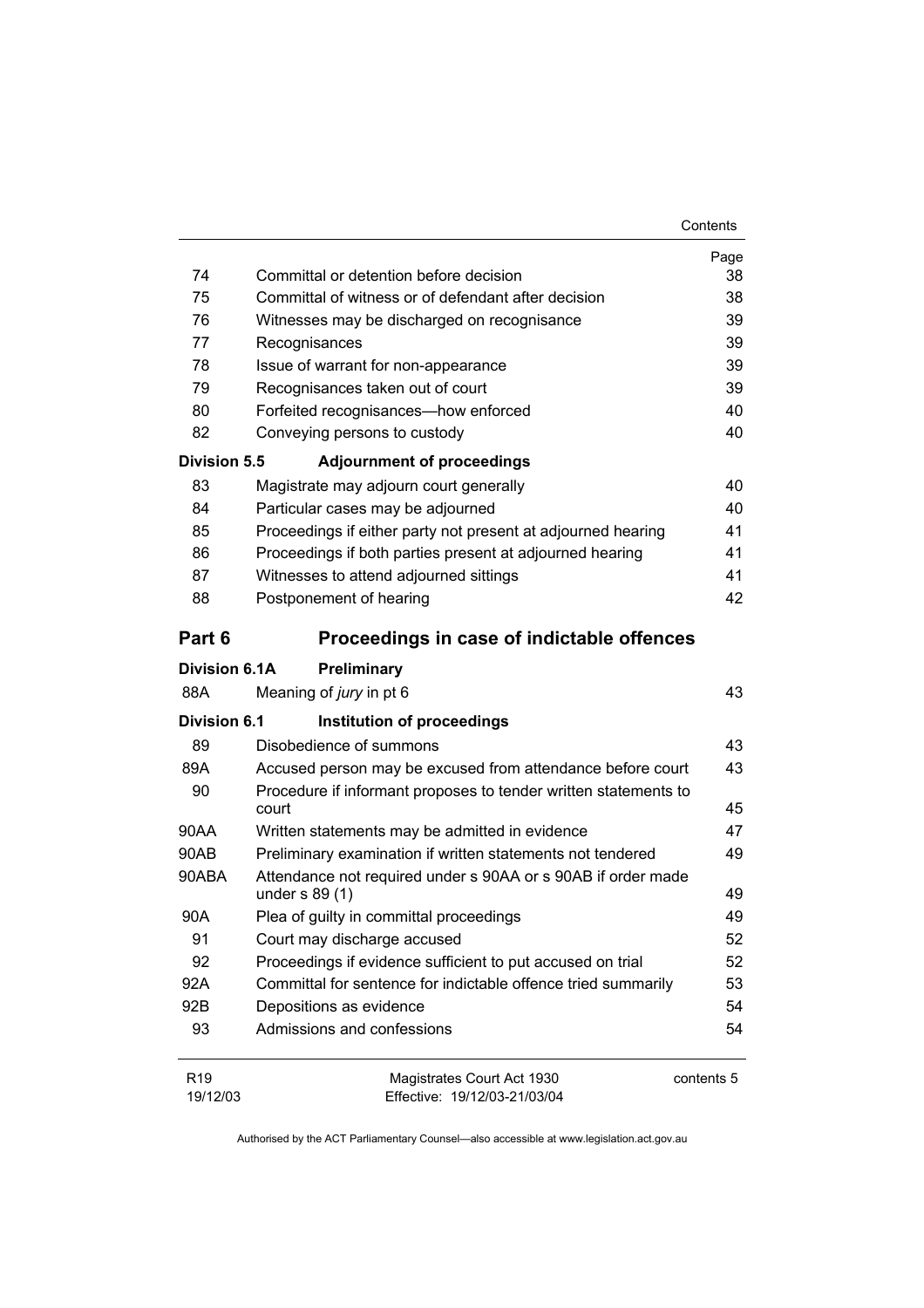#### Contents

| <b>Division 6.2</b> | Proceedings subsequent to hearing of evidence                         | Page            |
|---------------------|-----------------------------------------------------------------------|-----------------|
| 94                  | Discharge or committal for trial                                      | 54              |
| 95                  | Depositions of dead or absent persons                                 | 55              |
| 96                  | Evidence for defence                                                  | 56              |
| Division 6.2A       | Costs                                                                 |                 |
| 97                  | Discontinued proceedings                                              | 56              |
| Division 6.3        |                                                                       |                 |
| 103                 | <b>Recognisances of witnesses</b>                                     | 56              |
| 104                 | Recognisance of witnesses etc                                         | 57              |
|                     | Signature of magistrate-notice to witnesses                           |                 |
| 105                 | Court may commit refractory witness                                   | 57              |
| Division 6.4        | <b>Miscellaneous</b>                                                  |                 |
| 106                 | Transmission of depositions etc to director of public<br>prosecutions | 58              |
| 107                 | Delivery of documents to proper officer of court                      | 58              |
| 108                 | Copies of depositions may be obtained by accused                      | 59              |
|                     |                                                                       |                 |
| Part 7              | <b>Proceedings for offences punishable</b>                            |                 |
|                     | summarily                                                             |                 |
| 108A                | Indictable offences dealt with summarily                              | 60              |
| 109                 | Dismissal or adjournment in absence of informant                      | 60              |
| 110                 | Ex parte hearing in absence of defendant                              | 61              |
| 111                 | Magistrate may adjourn case                                           | 62              |
| 112                 | Both parties appearing                                                | 62              |
| 113                 | Proceedings at hearing on defendant's confession                      | 62              |
| 114                 | If defendant does not admit the case                                  | 62              |
| 115                 | Court may proceed to hearing in absence of both or either of the      |                 |
|                     | parties                                                               | 63              |
| 116                 | Conduct of summary proceedings regulated                              | 63              |
| Part 7A             | Service and pleading by post for certain                              |                 |
|                     | offences                                                              |                 |
| 116A                | Interpretation for pt 7A                                              | 64              |
| 116AA               | Meaning of prescribed offence for pt 7A                               | 64              |
| 116B                | Service of summons                                                    | 65              |
| contents 6          | Magistrates Court Act 1930                                            | R <sub>19</sub> |
|                     | Effective: 19/12/03-21/03/04                                          | 19/12/03        |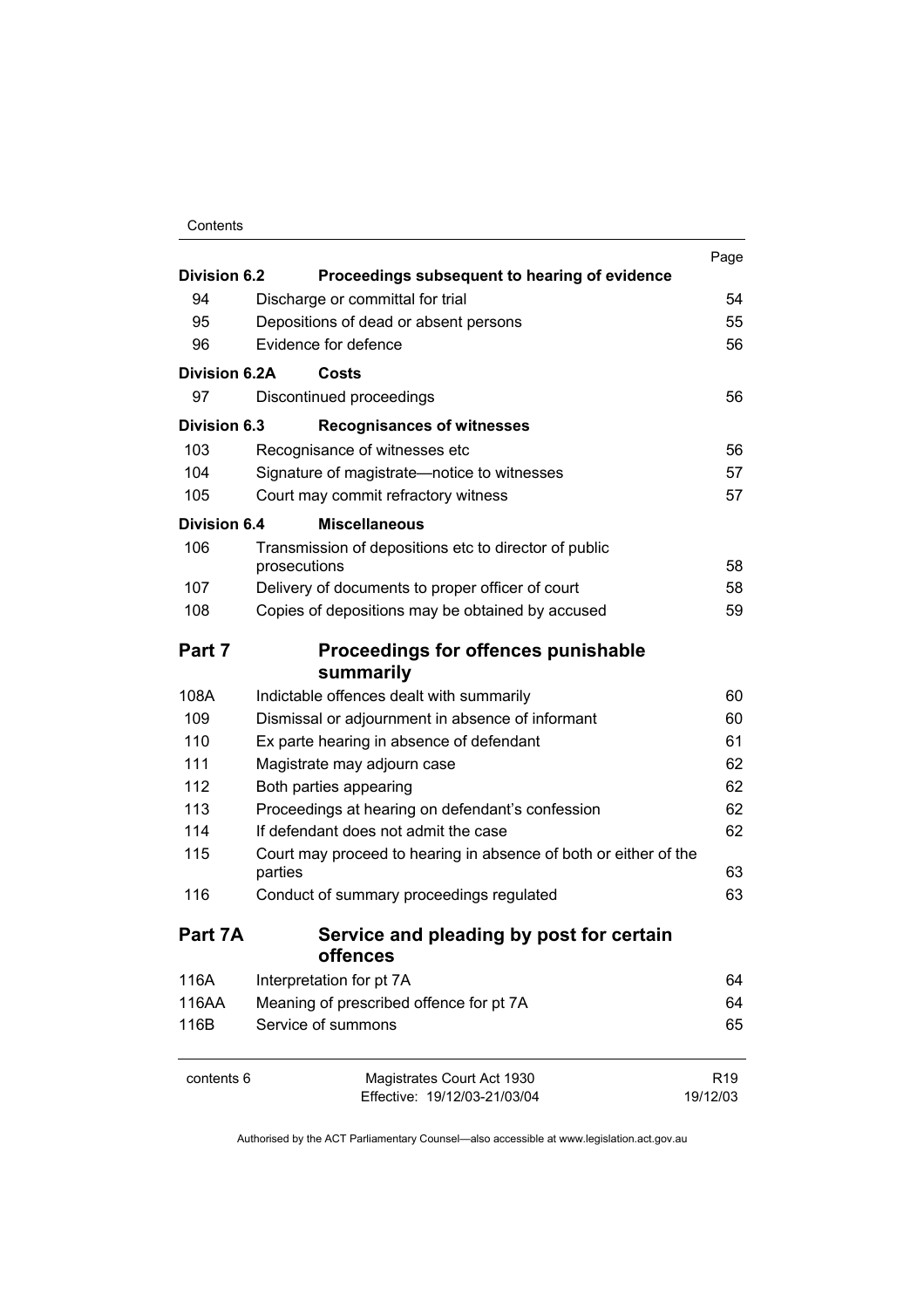| Contents |
|----------|
|----------|

|                     |                                                        | Page     |  |
|---------------------|--------------------------------------------------------|----------|--|
| 116BA<br>116C       | Giving of notice                                       | 66<br>66 |  |
| 116D                | Proof of service<br>Pleas                              |          |  |
|                     |                                                        | 67       |  |
| 116E<br>116F        | Procedure if plea of guilty entered                    | 67       |  |
|                     | Procedure if notice of intention to defend given       | 68       |  |
| 116FA               | Procedure if defendant pleads not guilty               | 68       |  |
| 116G                | Procedure if defendant does not plead                  | 69       |  |
| 116H                | Restricted penalties under pt 7A                       | 69       |  |
| 1161                | Consequences of conviction ex parte                    | 70       |  |
| Part 8              | Infringement notices for certain offences              |          |  |
| <b>Division 8.1</b> | Preliminary                                            |          |  |
| 117                 | Definitions for pt 8                                   | 72       |  |
| 118                 | Purpose and effect of pt 8                             | 73       |  |
| 119                 | Regulations about infringement notice offences         | 73       |  |
| <b>Division 8.2</b> | Infringement and reminder notices                      |          |  |
| 120                 | Service of infringement notices                        | 74       |  |
| 121                 | Contents of infringement notices                       | 74       |  |
| 122                 | Additional information in infringement notices<br>76   |          |  |
| 123                 | Time for payment of infringement notice penalty<br>77  |          |  |
| 124                 | Extension of time to pay penalty<br>77                 |          |  |
| 125                 | 78<br>Effect of payment of infringement notice penalty |          |  |
| 126                 | Application for withdrawal of infringement notice      | 79       |  |
| 127                 | Withdrawal of infringement notice                      | 79       |  |
| 128                 | Guidelines about withdrawal of infringement notices    | 80       |  |
| 129                 | Reminder notices                                       | 80       |  |
| 130                 | Contents of reminder notices                           | 81       |  |
| 131                 | Additional information in reminder notices             | 82       |  |
| <b>Division 8.3</b> | <b>Disputing liability</b>                             |          |  |
| 132                 | Disputing liability for infringement notice offence    | 83       |  |
| 133                 | Extension of time to dispute liability                 | 84       |  |
| 134                 | Procedure if liability disputed                        | 84       |  |
|                     |                                                        |          |  |

| R19      | Magistrates Court Act 1930   | contents 7 |
|----------|------------------------------|------------|
| 19/12/03 | Effective: 19/12/03-21/03/04 |            |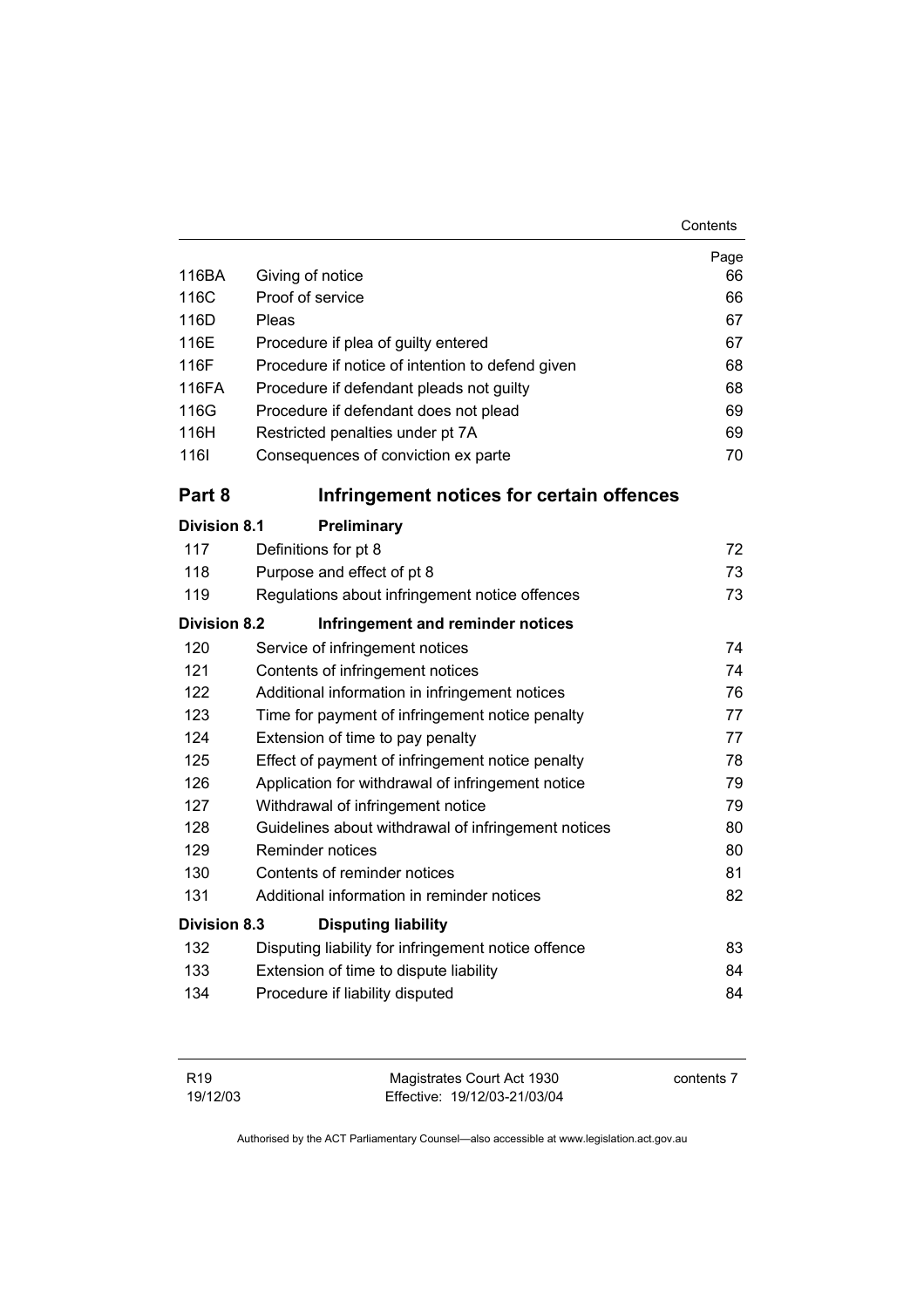| Contents |
|----------|
|----------|

| <b>Division 8.4</b><br><b>Miscellaneous</b> |                                                                  | Page                        |
|---------------------------------------------|------------------------------------------------------------------|-----------------------------|
| 134A                                        | Authorised people for infringement notice offences               | 85                          |
| 135                                         | Delegation of administering authority's functions                | 86                          |
| 136                                         | Evidentiary certificates                                         | 87                          |
|                                             |                                                                  |                             |
| Part 9                                      | <b>Enforcement of decisions</b>                                  |                             |
| <b>Division 9.1</b>                         | General                                                          |                             |
| 141                                         | Minute of decision and notice to defendant                       | 88                          |
| 142                                         | Formal convictions and orders                                    | 88                          |
| 143                                         | Proceedings in case of dismissal                                 | 89                          |
| 144                                         | Copies of informations and other documents                       | 89                          |
| 145                                         | Imprisonment in first instance                                   | 89                          |
| <b>Division 9.2</b>                         | <b>Enforcement of fines</b>                                      |                             |
| 146                                         | Definitions for div 9.2                                          | 90                          |
| 147                                         | Payment of fine                                                  | 91                          |
| 147A                                        | Notice of address etc                                            | 92                          |
| 147B                                        | Access to particulars of address                                 | 92                          |
| 147C                                        | Doubtful service                                                 | 92                          |
| 148                                         | Court may allow time to pay                                      | 93                          |
| 149                                         | Penalty notice                                                   | 94                          |
| 150                                         | Default                                                          | 95                          |
| 151                                         | Default notice                                                   | 95                          |
| 152                                         | Special arrangements                                             | 96                          |
| 153                                         | Notice for suspension of driver licence etc                      | 97                          |
| 154                                         | Access to personal information                                   | 98                          |
| 154A                                        | Ascertainment of capacity to pay fine                            | 98                          |
| 154B                                        | Garnishee orders and writs of execution                          | 99                          |
| 154C                                        | Application of Magistrates Court (Civil Jurisdiction) Act, pt 19 | 100                         |
| 154D                                        | Committal to prison-fine defaulters                              | 102                         |
| 155                                         | Money to be paid to registrar                                    | 103                         |
| 156                                         | Execution to cease on payment of amount due                      | 103                         |
| 157                                         | Payment of amount to keeper or superintendent                    | 103                         |
| 158                                         | Fine satisfied by imprisonment                                   | 104                         |
| 159                                         | Remission                                                        | 104                         |
| contents 8                                  | Magistrates Court Act 1930<br>Effective: 19/12/03-21/03/04       | R <sub>19</sub><br>19/12/03 |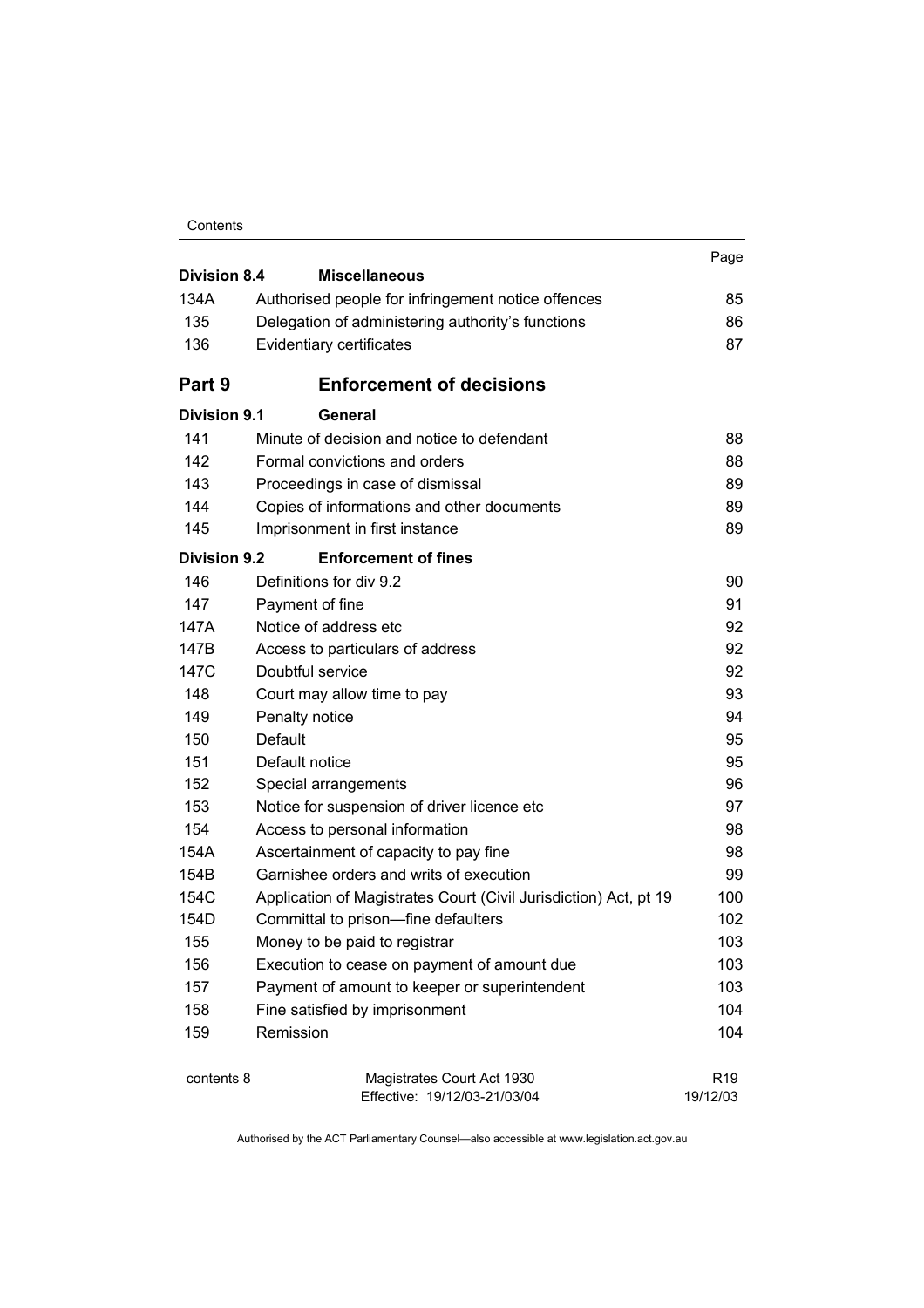|                      |                                                                         | Contents   |
|----------------------|-------------------------------------------------------------------------|------------|
|                      |                                                                         | Page       |
| 160                  | Conviction or order quashed or set aside                                | 104        |
| 161                  | Other enforcement provisions not affected                               | 105        |
| <b>Division 9.2A</b> | Reciprocal enforcement of fines against bodies<br>corporate             |            |
| 166A                 | Definitions for div 9.2A                                                | 105        |
| 166B                 | Declarations relating to reciprocating courts                           | 106        |
| 166C                 | Enforcement of fine                                                     | 106        |
| 166D                 | Effect of enforcement by reciprocating court                            | 108        |
| 166E                 | Registrar to notify payment of Territory fine                           | 108        |
| <b>Division 9.6</b>  | <b>Miscellaneous</b>                                                    |            |
| 184                  | Enforcement of costs against informant                                  | 108        |
| 185                  | Committal to prison-orders not involving payment of money               | 109        |
| 186                  | Warrant of commitment to prison                                         | 109        |
| 187                  | Warrant of commitment if defendant already in prison                    | 110        |
| 188                  | Mitigation of payment by court                                          | 110        |
| 191                  | Accounts to be kept in approved form                                    | 111        |
| 193                  | Forfeited goods may be sold                                             | 111        |
| 194                  | Warrant of commitment or writ of execution not void for form<br>only    | 111        |
| 195                  | Convictions etc to be transmitted to registrar of Supreme Court         | 111        |
| Part 11              | <b>Appeals to Supreme Court</b>                                         |            |
| <b>Division 11.1</b> | <b>Appellate jurisdiction of Supreme Court</b>                          |            |
| 207                  | Jurisdiction of Supreme Court                                           | 113        |
| <b>Division 11.2</b> | <b>Appeals</b>                                                          |            |
| 208                  | Appeals to which div 11.2 applies                                       | 113        |
| 209                  | Institution of appeal                                                   | 114        |
| 210                  | Substituted service of notice of appeal                                 | 115        |
| 214                  | Appeals in cases other than civil cases                                 | 115        |
| 216                  | Stay of execution pending appeal in certain cases                       | 116        |
| 218                  | Orders by Supreme Court on appeals                                      | 117        |
| 219                  | Barring of right of appeal under div 11.2 if order to review<br>granted | 117        |
| R <sub>19</sub>      | Magistrates Court Act 1930                                              | contents 9 |

Effective: 19/12/03-21/03/04

19/12/03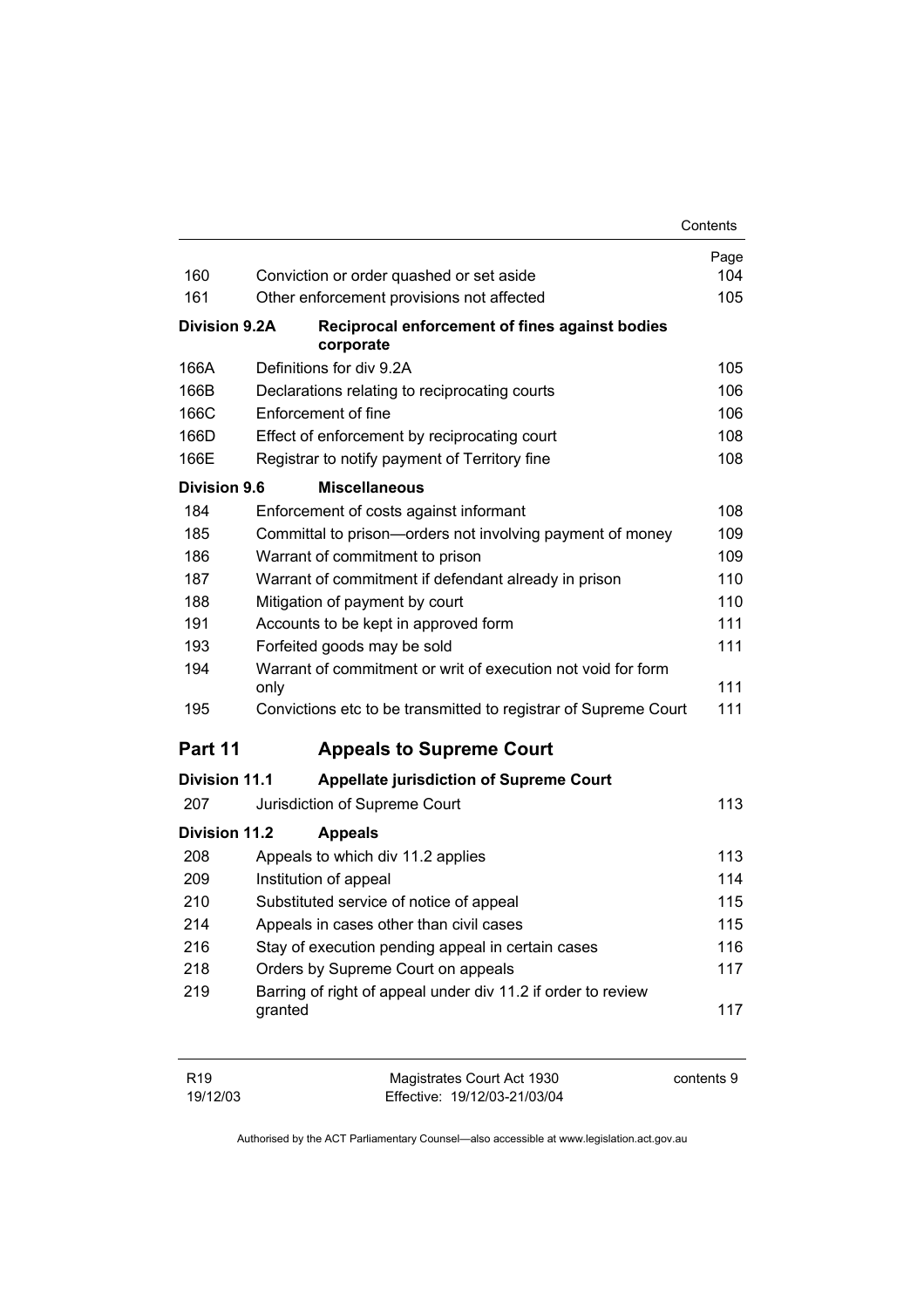#### Contents

|                      |                                                                                                                                 | Page            |
|----------------------|---------------------------------------------------------------------------------------------------------------------------------|-----------------|
| <b>Division 11.3</b> | <b>Orders to review</b>                                                                                                         |                 |
| 219B                 | Appeals by way of orders to review                                                                                              | 118             |
| 219C                 | Grant of order nisi to review                                                                                                   | 119             |
| 219D                 | Security for costs and stay of execution                                                                                        | 120             |
| 219E                 | Non-appearance of applicant                                                                                                     | 121             |
| 219F                 | Powers of Supreme Court                                                                                                         | 121             |
| Division 11.4        | <b>General provisions</b>                                                                                                       |                 |
| 222                  | Control of Supreme Court over summary convictions                                                                               | 124             |
| 223                  | Amendment                                                                                                                       | 124             |
| 224                  | In cases of certiorari                                                                                                          | 125             |
| 225                  | Notice dispensed with                                                                                                           | 125             |
| 226                  | Power of court to admit to bail                                                                                                 | 125             |
| 227                  | Respecting the amendment of convictions etc                                                                                     | 126             |
| 228                  | Want of summons or information                                                                                                  | 126             |
| 229                  | Distribution of penalty                                                                                                         | 126             |
| 230                  | Provisions applicable in relation to security given for costs of                                                                |                 |
|                      | appeal                                                                                                                          | 126             |
| Part 12              | Protection of magistrates in the execution                                                                                      |                 |
|                      | of their office                                                                                                                 |                 |
| 231                  | Magistrate sued for act not within jurisdiction                                                                                 | 128             |
| 232                  | No action against magistrate after order nisi to quash conviction                                                               |                 |
|                      | has been granted                                                                                                                | 129             |
| 233                  | Warrant or writ by magistrate on order of court                                                                                 | 129             |
| 234                  | No action for acts done under order of Supreme Court                                                                            | 129             |
| 235                  | No action where proceedings confirmed on appeal                                                                                 | 129             |
| 236                  | Actions in cases prohibited                                                                                                     | 129             |
| 239                  | Payment of money into court                                                                                                     | 130             |
| 240                  | No action against magistrate for judicial acts in Magistrates<br>Court                                                          | 130             |
| 241                  | Magistrate sued for acts within his or her jurisdiction only liable<br>in case of malice and absence of reasonable and probable |                 |
|                      | cause                                                                                                                           | 130             |
| 242                  | Verdict for defendant                                                                                                           | 131             |
| 243                  | Damages                                                                                                                         | 131             |
| contents 10          | Magistrates Court Act 1930                                                                                                      | R <sub>19</sub> |
|                      | Effective: 19/12/03-21/03/04                                                                                                    | 19/12/03        |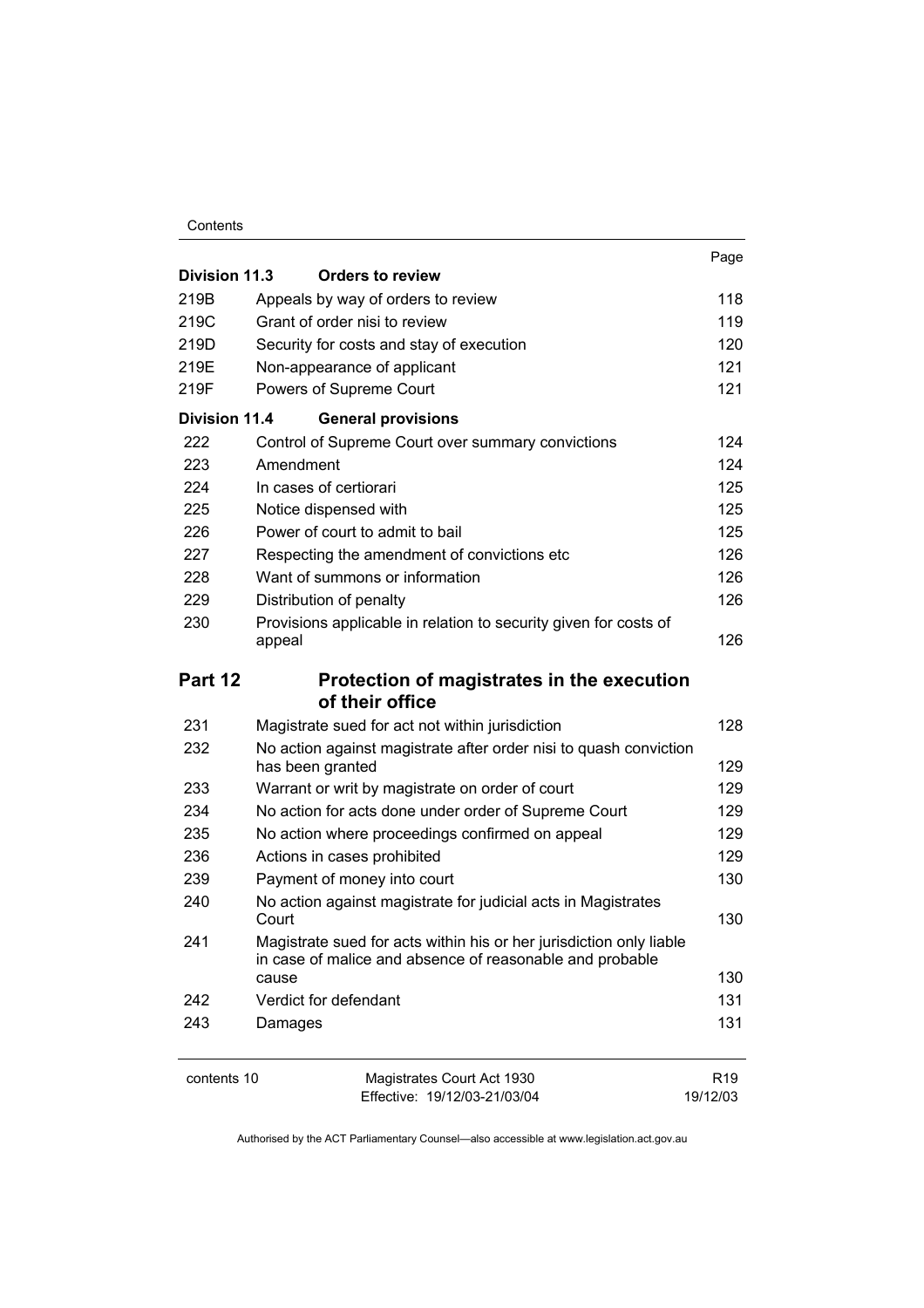|          |                                                                               | Contents |
|----------|-------------------------------------------------------------------------------|----------|
|          |                                                                               | Page     |
| Part 13  | <b>Costs</b>                                                                  |          |
| 244      | Award of costs                                                                | 132      |
| 247      | Witnesses expenses                                                            | 133      |
| Part 13A | <b>Court and tribunal fees</b>                                                |          |
| 248      | Definitions for pt 13A                                                        | 134      |
| 248A     | Determination of fees                                                         | 135      |
| 248B     | Payment of fees                                                               | 136      |
| 248C     | Remission, refund, deferral, waiver and exemption of fees                     | 136      |
| 248D     | Recovery of fees in non-criminal proceedings if fees otherwise<br>not payable | 137      |
| 248E     | Recovery of fees in criminal proceedings if fees not otherwise                | 138      |
| 248F     | payable<br>Review of decisions                                                | 138      |
|          |                                                                               |          |
| Part 14  | <b>Securities</b>                                                             |          |
| 249      | Securities taken under Act                                                    | 140      |
| 250      | Recovery of sum due under security                                            | 140      |
| 252      | Sums paid by surety may be recovered from principal                           | 140      |
| 253      | Payment enforced by security                                                  | 140      |
| 254      | Enforcement of recognisance                                                   | 141      |
| 254A     | Directions as to procedure                                                    | 142      |
| Part 15  | <b>Miscellaneous</b>                                                          |          |
| 254B     | Appearance by audiovisual or audio links                                      | 143      |
| 255      | Contempt in face of court                                                     | 143      |
| 255AA    | Refusal or failure to give evidence-offence                                   | 145      |
| 255AB    | Refusal or failure to give evidence-committal                                 | 146      |
| 255A     | Commitment to remand centre                                                   | 147      |
| 255B     | Registrar to give directions for preparation of transcript                    | 147      |
| 255C     | Applications for transcripts                                                  | 148      |
| 256      | Forms                                                                         | 150      |
| 258      | Power to make rules or regulations                                            | 150      |
|          |                                                                               |          |

| R <sub>19</sub> | Magistrates Court Act 1930   | contents 11 |
|-----------------|------------------------------|-------------|
| 19/12/03        | Effective: 19/12/03-21/03/04 |             |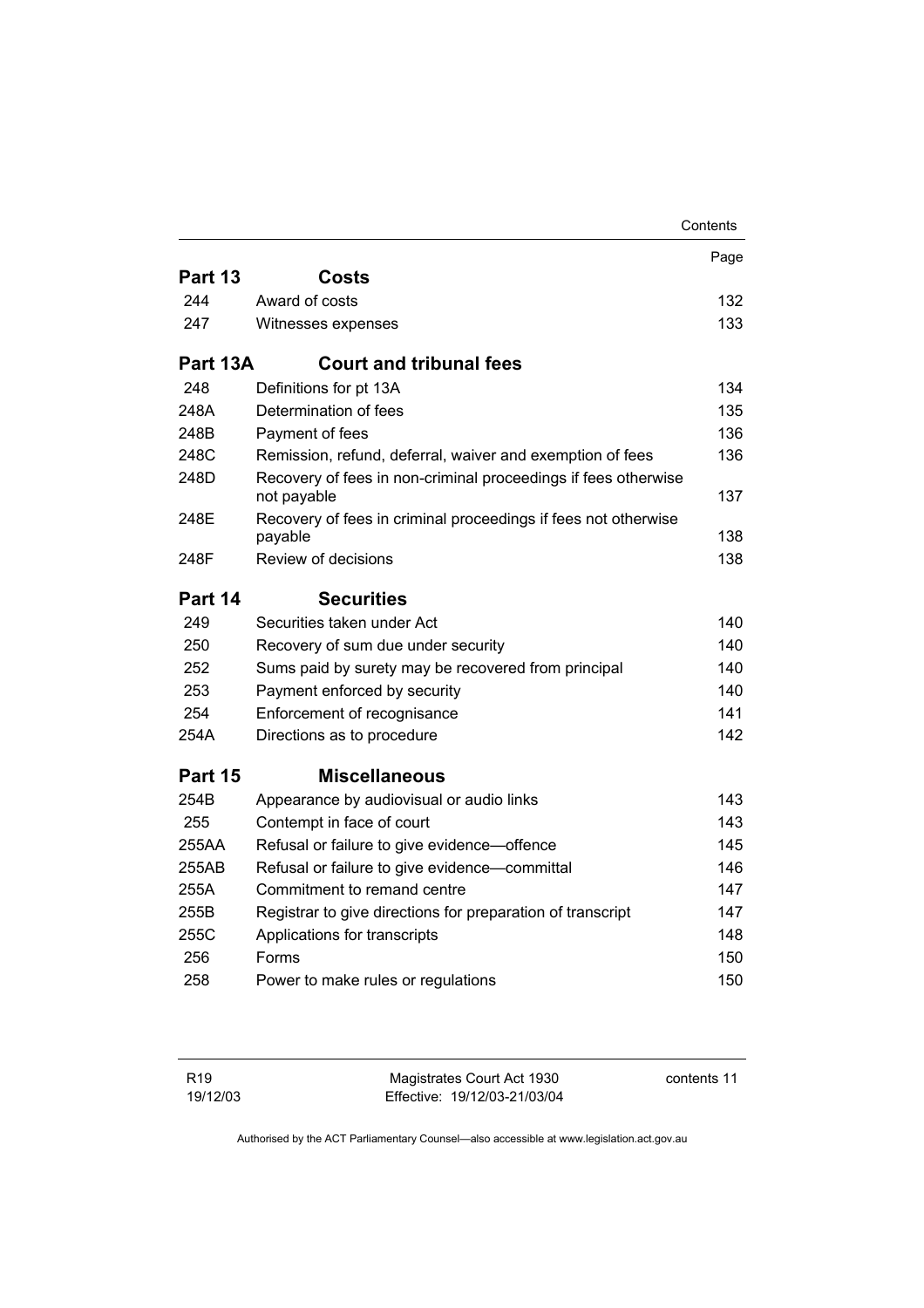**Contents** 

## **Schedule 1 152**

Page

#### **Endnotes**

|   | About the endnotes     | 153 |
|---|------------------------|-----|
| 2 | Abbreviation key       | 153 |
| 3 | Legislation history    | 154 |
| 4 | Amendment history      | 168 |
| 5 | Earlier republications | 202 |
| 6 | Uncommenced amendments | 203 |

contents 12 Magistrates Court Act 1930 Effective: 19/12/03-21/03/04

R19 19/12/03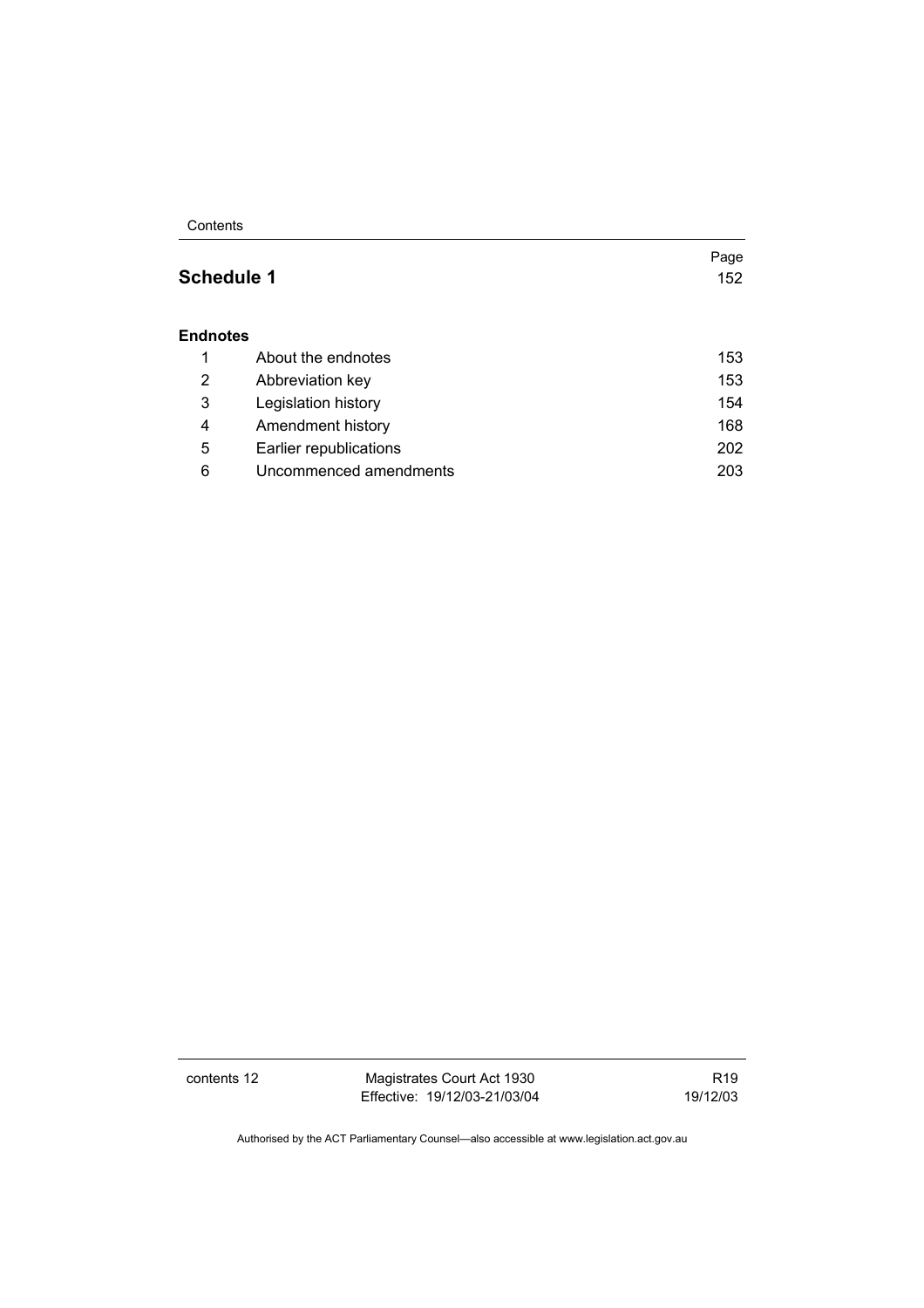

# **Magistrates Court Act 1930**

An Act to establish a Magistrates Court, to provide for the appointment of magistrates, and for other purposes

R19 19/12/03

Magistrates Court Act 1930 Effective: 19/12/03-21/03/04 page 1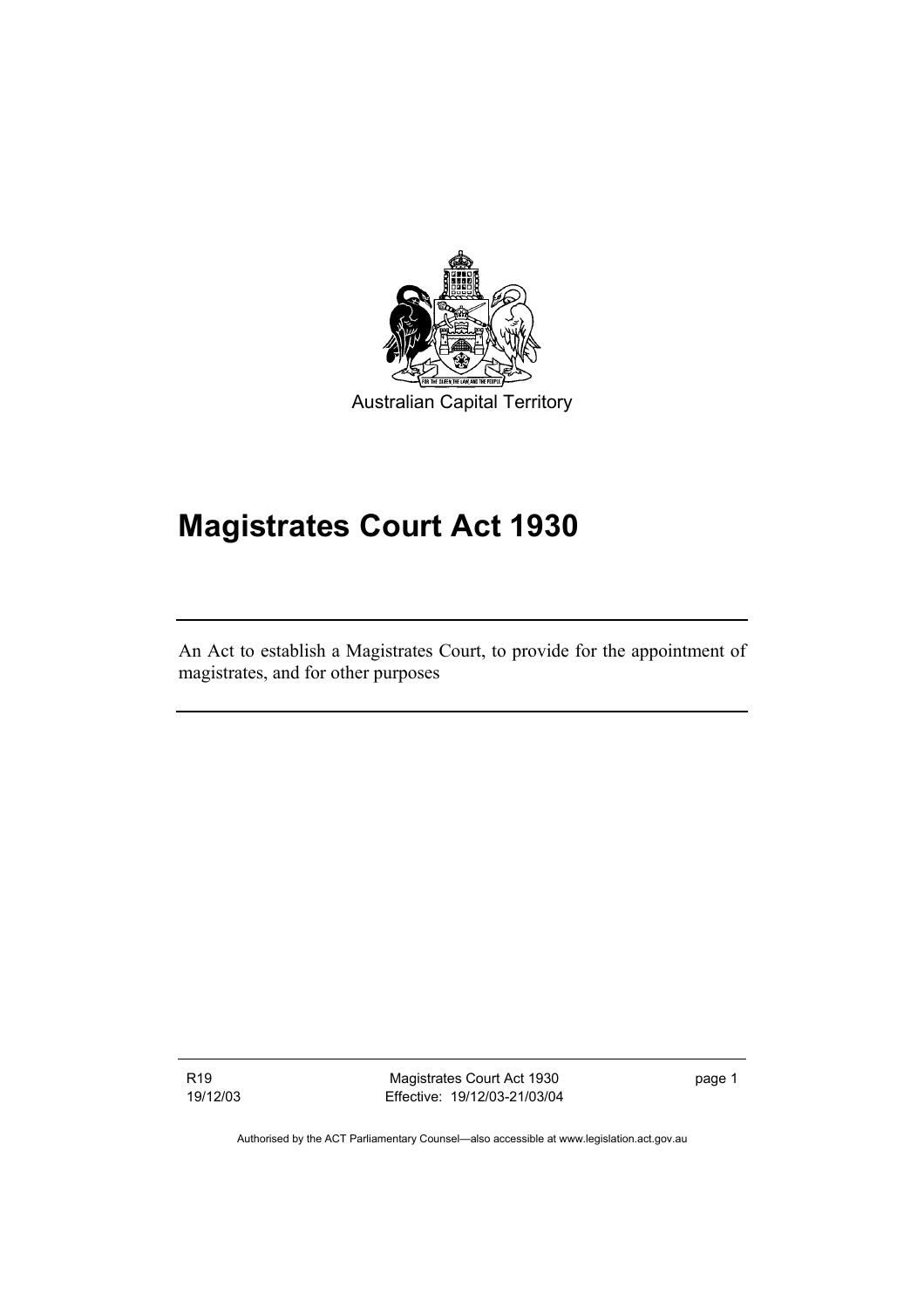#### **Part 1** Preliminary

Section 1

# **Part 1** Preliminary

#### **1 Name of Act**

This Act is the *Magistrates Court Act 1930*.

#### **5 Interpretation for Act**

- (1) In this Act:
	- *Note* A definition applies except so far as the contrary intention appears (see *Legislation Act 2001*, s 155).

*administrator*—see the *Remand Centres Act 1976*.

*approved form* means a form approved under section 256 (Forms).

*bail undertaking* means an undertaking given by a person charged with an offence in order to obtain bail in relation to the offence.

*bailiff* means a bailiff appointed under this Act.

*charge of an indictable offence* means charge of an indictable offence as such and an order to a committal for trial therefore.

*claim* means a claim under the *Magistrates Court (Civil Jurisdiction) Act 1982*.

*court* means Magistrates Court.

*Crimes Act* means the *Crimes Act 1900*.

*decision* includes a committal for trial and an admission to bail, and a conviction, order, order of dismissal, or other determination.

*defendant* means a person against whom an information is laid.

*escort* means an escort under the *Custodial Escorts Act 1998*.

*hearing* includes the examination of a person charged with an indictable offence.

page 2 Magistrates Court Act 1930 Effective: 19/12/03-21/03/04

R19 19/12/03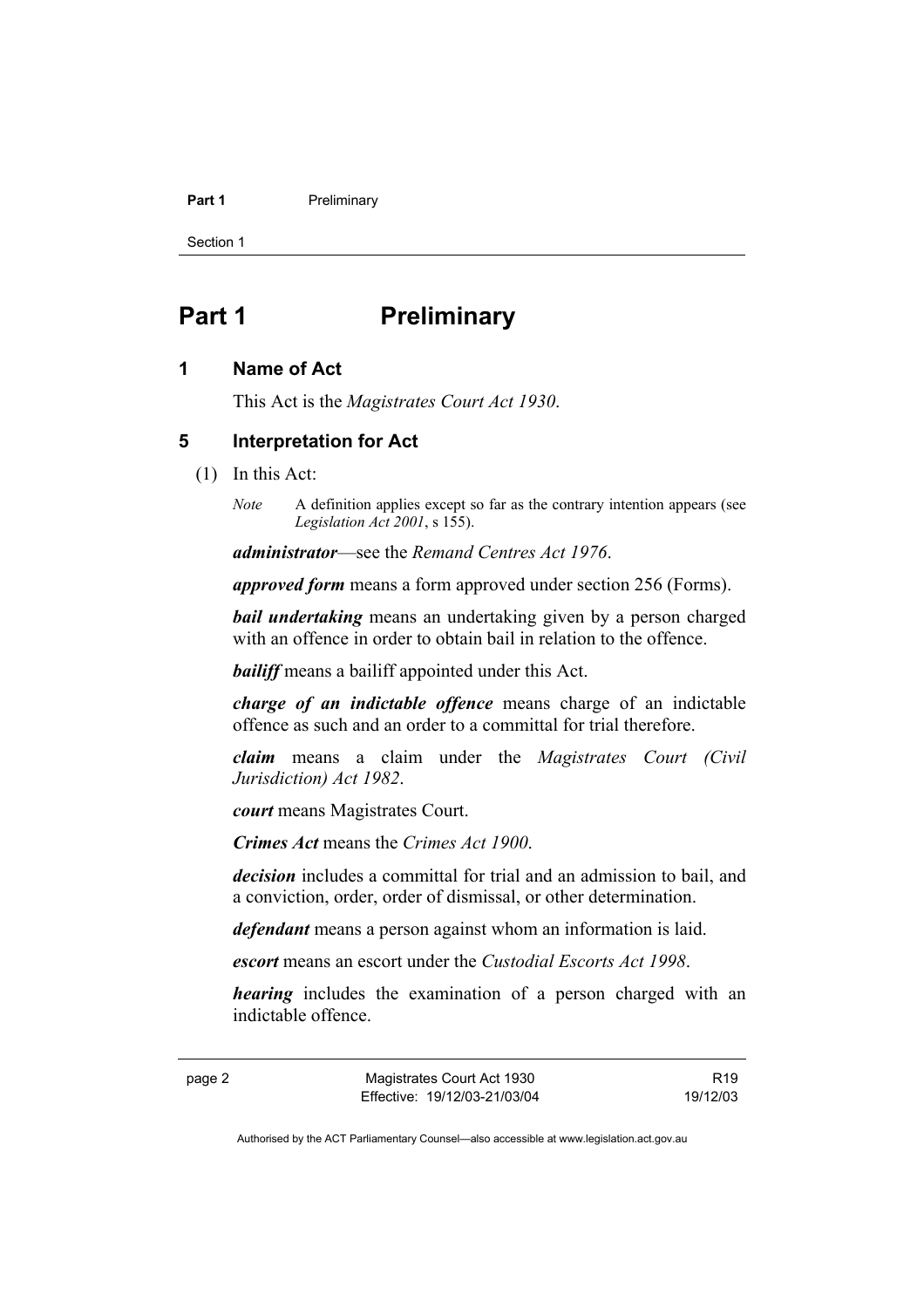*indictable offence* means an offence that may be prosecuted before the Supreme Court by charge or indictment.

*indictment* means an information for an indictable offence presented by some authorised officer to a court having jurisdiction to try the accused person.

*information* includes a complaint on which an order may be made for the payment of money under a Territory law.

*judge* means a judge of the Supreme Court.

*magistrate* means the Chief Magistrate, a magistrate or a special magistrate appointed under this Act and, where any power or function of a magistrate is exercisable by a registrar, includes a registrar.

*notice to defendant form* means the approved form containing the heading 'Notice to Defendant'.

*notice of intention to defend form* means the approved form containing the heading 'Notice of Intention to Defend'.

*plea of guilty form* means the approved form containing the heading 'Plea of Guilty'.

*registrar* means the registrar of the court, and includes a deputy registrar of the court.

*remand centre* means a remand centre or a temporary remand centre established under the *Remand Centres Act 1976*.

*summary conviction* or *conviction* means a conviction by a magistrate for an offence.

*superintendent*—see the *Remand Centres Act 1976*.

*the Territory* includes the Territory accepted by the Commonwealth under the *Jervis Bay Territory Acceptance Act 1915* (Cwlth).

page 3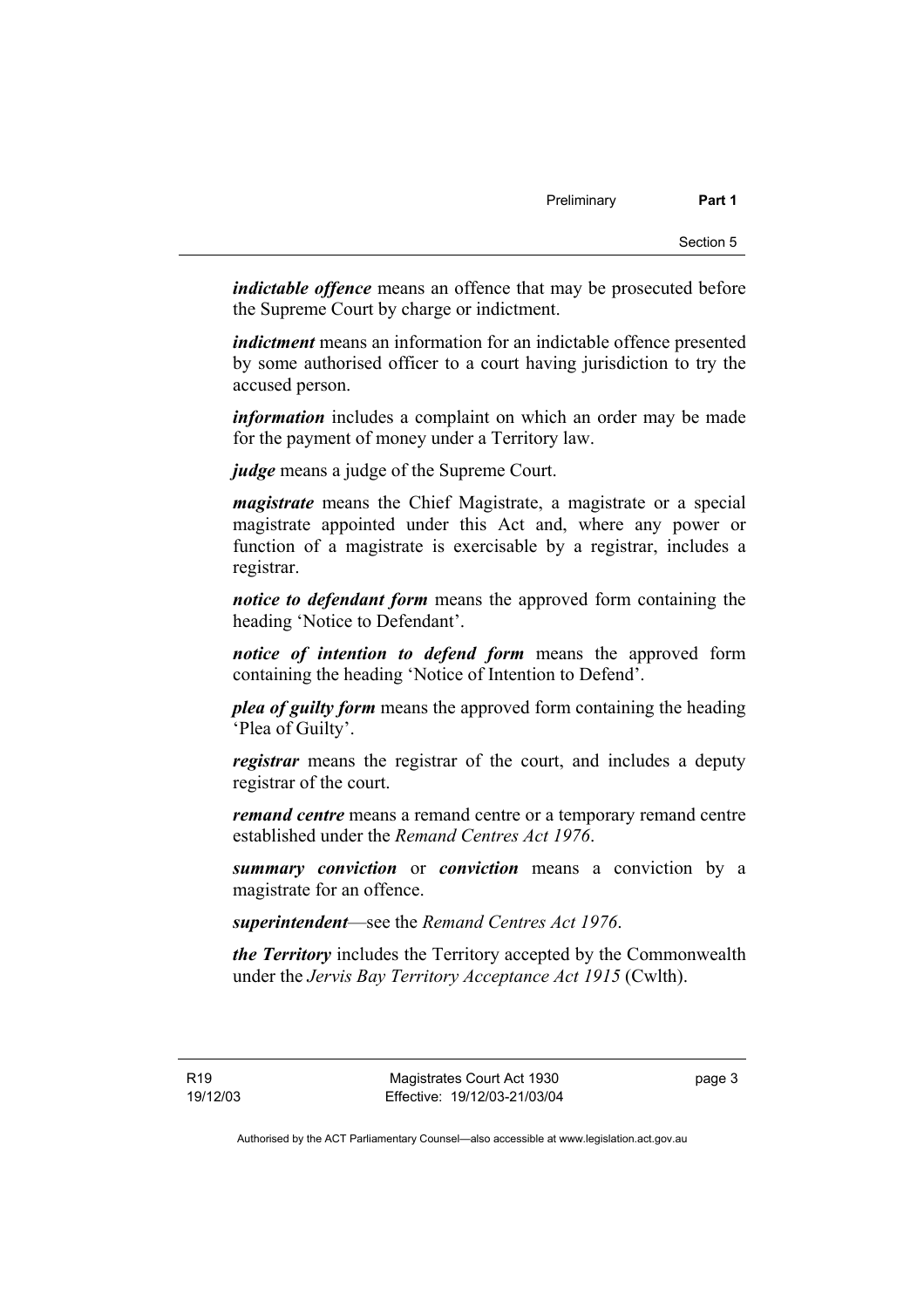#### **Part 1** Preliminary

#### Section 6

- (2) A reference in this Act to a certified copy of depositions or to a certified copy of a statement made by a person in reply to the question referred to in section 92 (1) is a reference to—
	- (a) if a record of the depositions or statement was made in accordance with section 54A (2)—a transcript of the record certified in accordance with section 255B (2); or
	- (b) if the depositions were or the statement was taken down in writing and signed in accordance with section 54A (3)—the depositions or statement as so taken down and signed.
- (3) A reference in this Act to appearance in proceedings, whether by a party or any other person, includes, if section 254B applies, appearance in accordance with that section.

#### **6 Application to Jervis Bay Territory**

This Act extends to the Territory accepted by the Commonwealth under the *Jervis Bay Territory Acceptance Act 1915* (Cwlth).

page 4 Magistrates Court Act 1930 Effective: 19/12/03-21/03/04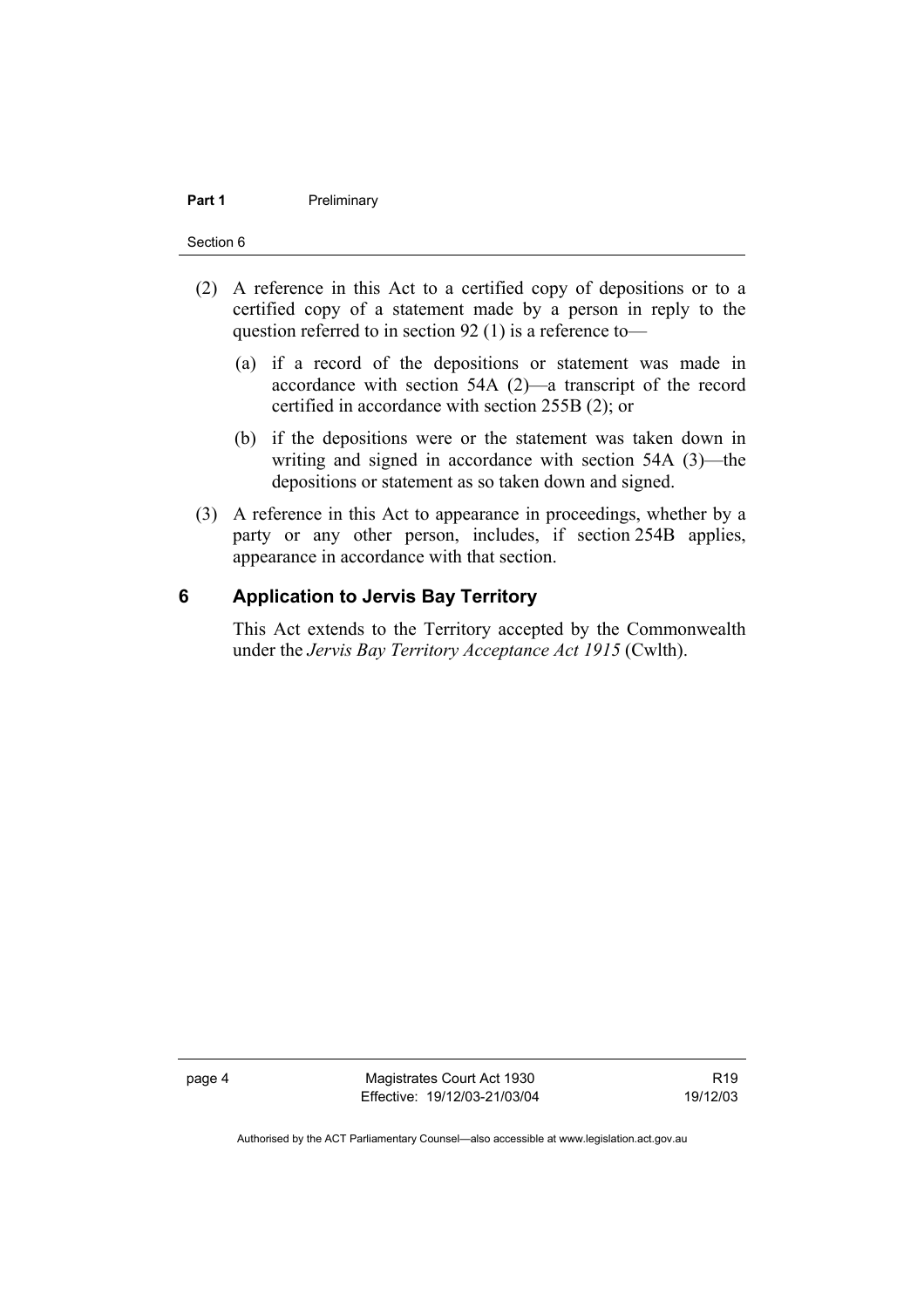# **Part 2 Appointment and jurisdiction of magistrates**

## **Division 2.1 Appointment of Chief Magistrate and magistrates**

### **6A Meaning of** *magistrate* **in div 2.1**

In this division:

*magistrate* means—

- (a) a person who holds the office of Chief Magistrate; or
- (b) a person who is appointed under section 7 to hold an office of magistrate.

### **7 Chief Magistrate and other magistrates**

- (1) For this Act, there shall be a Chief Magistrate and such other magistrates as from time to time hold office in accordance with this Act.
- (2) The Chief Magistrate and each other magistrate shall be appointed by the Executive.
- (3) If a person holding an office of magistrate is appointed to hold the office of Chief Magistrate, the person ceases to hold the office of magistrate.

## **8 Eligibility for appointment as magistrate**

A person is not eligible for appointment under section 7 (2) unless he or she is a legal practitioner and has been for not less than 5 years.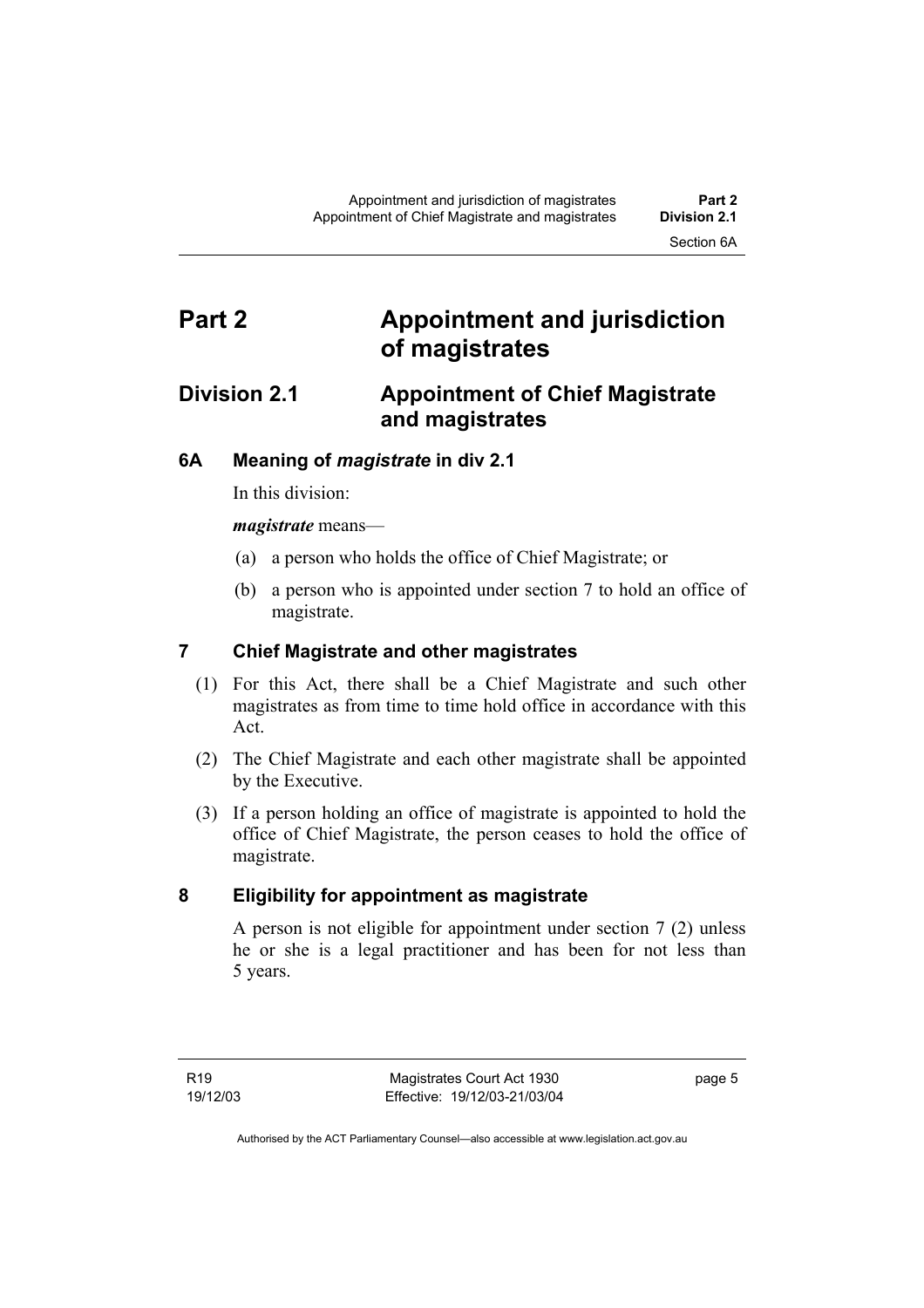#### **9 Seniority of magistrates**

The magistrates other than the Chief Magistrate have seniority according to the dates when their appointments took effect or, if the appointments of 2 or more of them took effect on the same date, according to the precedence assigned to them by the instruments of their appointment.

#### **10 Terms and conditions of appointment**

A magistrate holds office on such terms and conditions as the Executive, from time to time, determines.

#### **10A Tenure of office**

- (1) Subject to this Act, a magistrate holds office until he or she attains the age of 65 years.
- (2) A person who has attained the age of 65 years shall not be appointed under section 7.

#### **10B Resignation**

A magistrate may resign his or her office by writing signed by him or her and delivered to the Executive.

#### **10C Acting Chief Magistrate**

- $(1)$  If—
	- (a) there is a vacancy in the office of Chief Magistrate; or
	- (b) the Chief Magistrate is absent from duty or from the Territory or, for any other reason, is unable to carry out the duties of his or her office;

the Executive may appoint a magistrate to act as Chief Magistrate during that vacancy, absence or inability, as the case may be.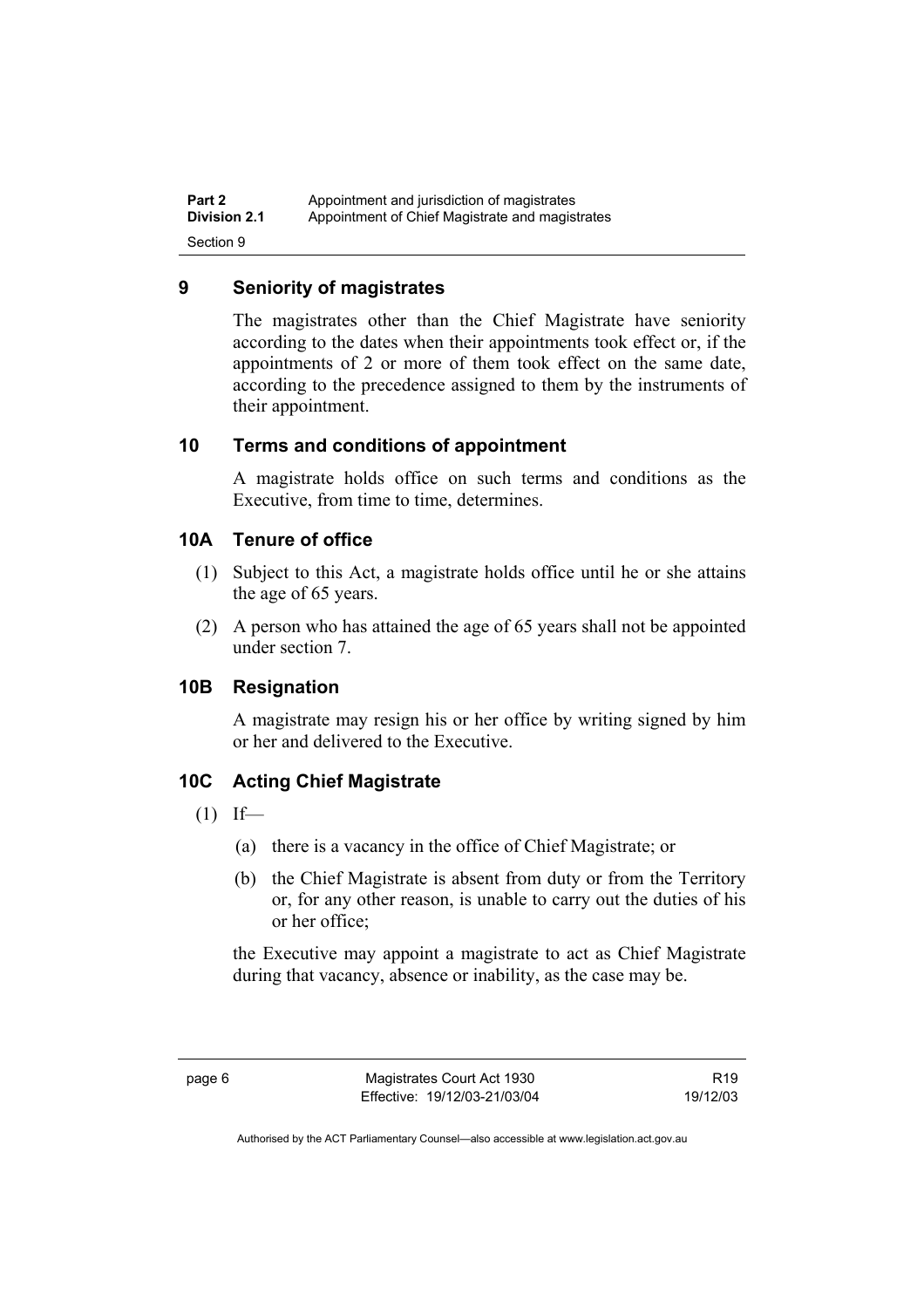#### $(2)$  If—

- (a) either—
	- (i) there is a vacancy in the office of Chief Magistrate; or
	- (ii) the Chief Magistrate is absent from duty or from the Territory or, for any other reason, is unable to carry out the duties of his or her office; and
- (b) no appointment is in force under subsection (1);

the senior magistrate who is in the Territory and is able and willing to do so shall act as Chief Magistrate.

- (3) Subject to this section, a person appointed under subsection (1) shall not continue to act as Chief Magistrate for more than 12 months.
- (4) If a person is acting as Chief Magistrate under subsection (1) or  $(2)$ —
	- (a) a reference in a law of the Territory (including this Act) to the Chief Magistrate includes a reference to that person; and
	- (b) that person has all the powers, functions and duties given to or imposed on the Chief Magistrate by this Act or by any other Territory law.
- (5) The Executive may—
	- (a) determine the terms and conditions of appointment of a person under this section; and
	- (b) at any time terminate such an appointment.
- (6) If a person is acting as Chief Magistrate under an appointment under subsection (1) and the office of Chief Magistrate becomes vacant while that person is so acting, that person may continue so to act until the Executive otherwise directs, the vacancy is filled or a period of 12 months from the date when the vacancy occurred expires, whichever first happens.

page 7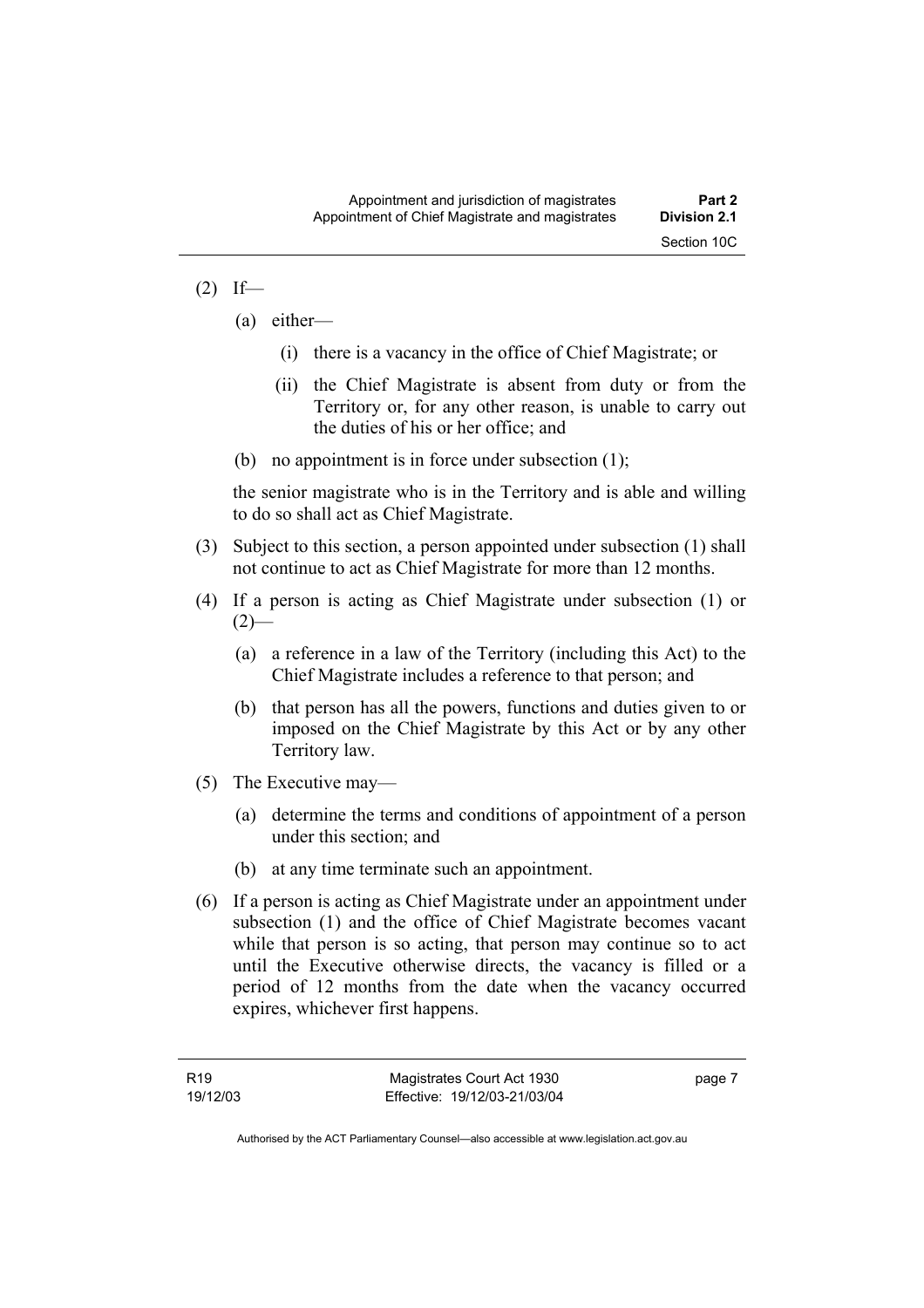- (7) A person may resign an appointment under subsection (1) by writing signed by him or her and delivered to the Executive.
- (8) The validity of anything done by a person acting as Chief Magistrate under this section shall not be called in question—
	- (a) on the ground that the occasion for his or her action had not arisen or had ceased; or
	- (b) for a person acting under an appointment under subsection (1)—by reason of any defect or irregularity in, or in connection with, that appointment.

#### **10D Retirement**

The Executive may, with the consent of a magistrate who is—

- (a) an eligible employee for the *Superannuation Act 1976* (Cwlth); or
- (b) a member of the Superannuation Scheme for the *Superannuation Act 1990* (Cwlth);

retire the magistrate from office on the ground of invalidity.

#### **10E Magistrates not to undertake other work**

- (1) A magistrate shall not engage in practice as a legal practitioner.
- (2) A magistrate is not, without the written consent of the Attorney-General, entitled to—
	- (a) engage in remunerative employment otherwise than in connection with the duties of office as a magistrate; or
	- (b) accept appointment to another office under a law of the Territory, the Commonwealth, a State or another Territory.
- (3) The Attorney-General shall consult with the Chief Magistrate before giving consent.

R19 19/12/03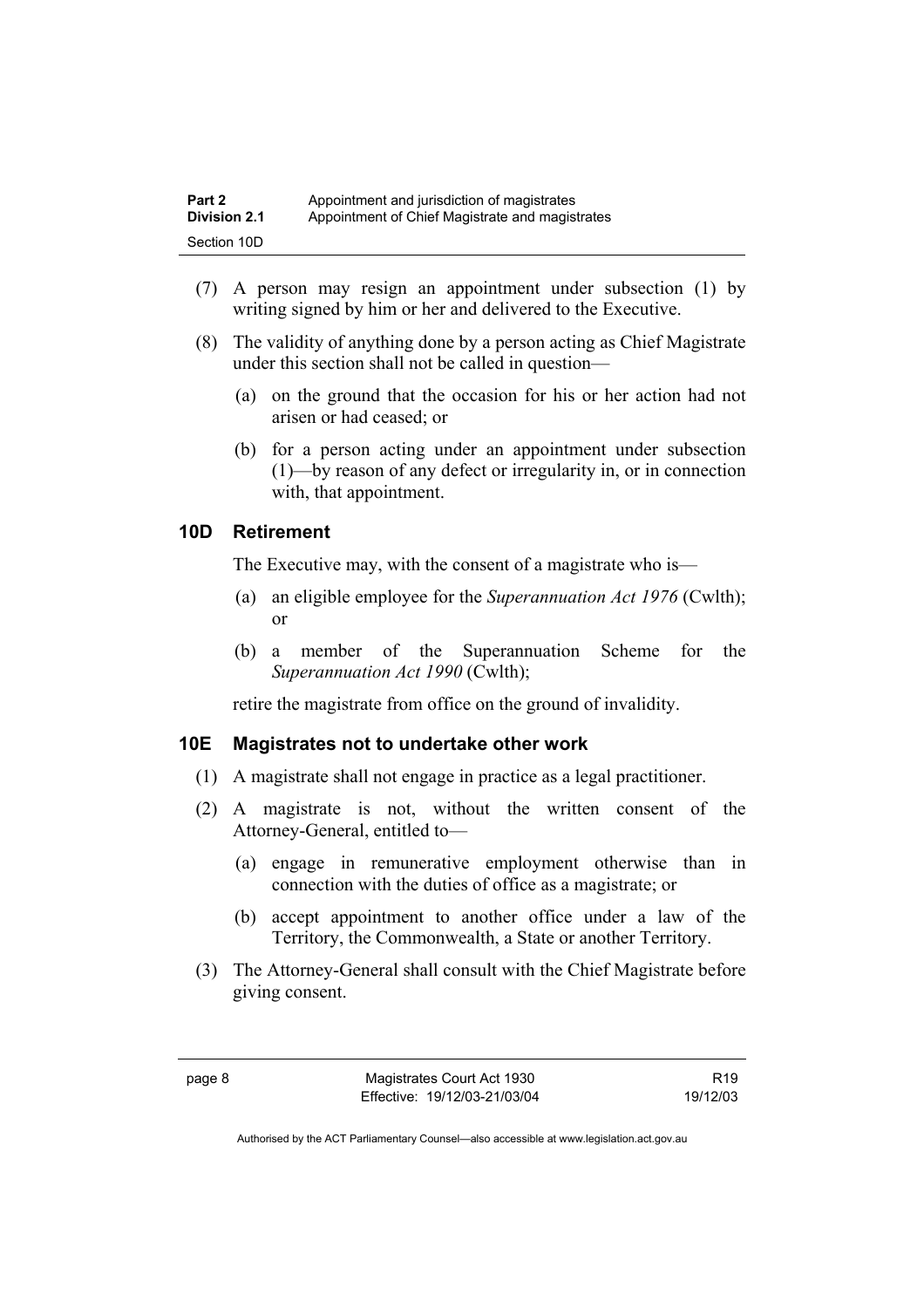#### **10F Rights of public servants**

Where a magistrate was, immediately before his or her appointment—

- (a) an officer of the public service;
- (b) an officer of the Australian Public Service; or
- (c) a person to whom the *Officers' Rights Declaration Act 1928* (Cwlth) applied;

he or she retains his or her existing and accruing rights.

#### **10G Arrangement of business of courts**

 (1) The Chief Magistrate is responsible for ensuring the orderly and prompt discharge of the business of the Magistrates Court and accordingly may, subject to such consultation with the Magistrates and special magistrates as is appropriate and practicable, make arrangements as to the magistrate or special magistrate who is to constitute that court in particular matters or classes of matters.

#### **Division 2.2 Special magistrates**

#### **10H Appointment of special magistrates**

For this Act, the Executive may appoint such special magistrates as are required.

#### **10J Tenure of office**

- (1) A special magistrate holds office—
	- (a) for the period specified in the instrument of appointment; or
	- (b) if a period is not so specified—until he or she attains the age of 70 years.
- (2) A person who has attained the age of 70 years shall not be appointed under section 10H.

| R <sub>19</sub> | Magistrates Court Act 1930   | page 9 |
|-----------------|------------------------------|--------|
| 19/12/03        | Effective: 19/12/03-21/03/04 |        |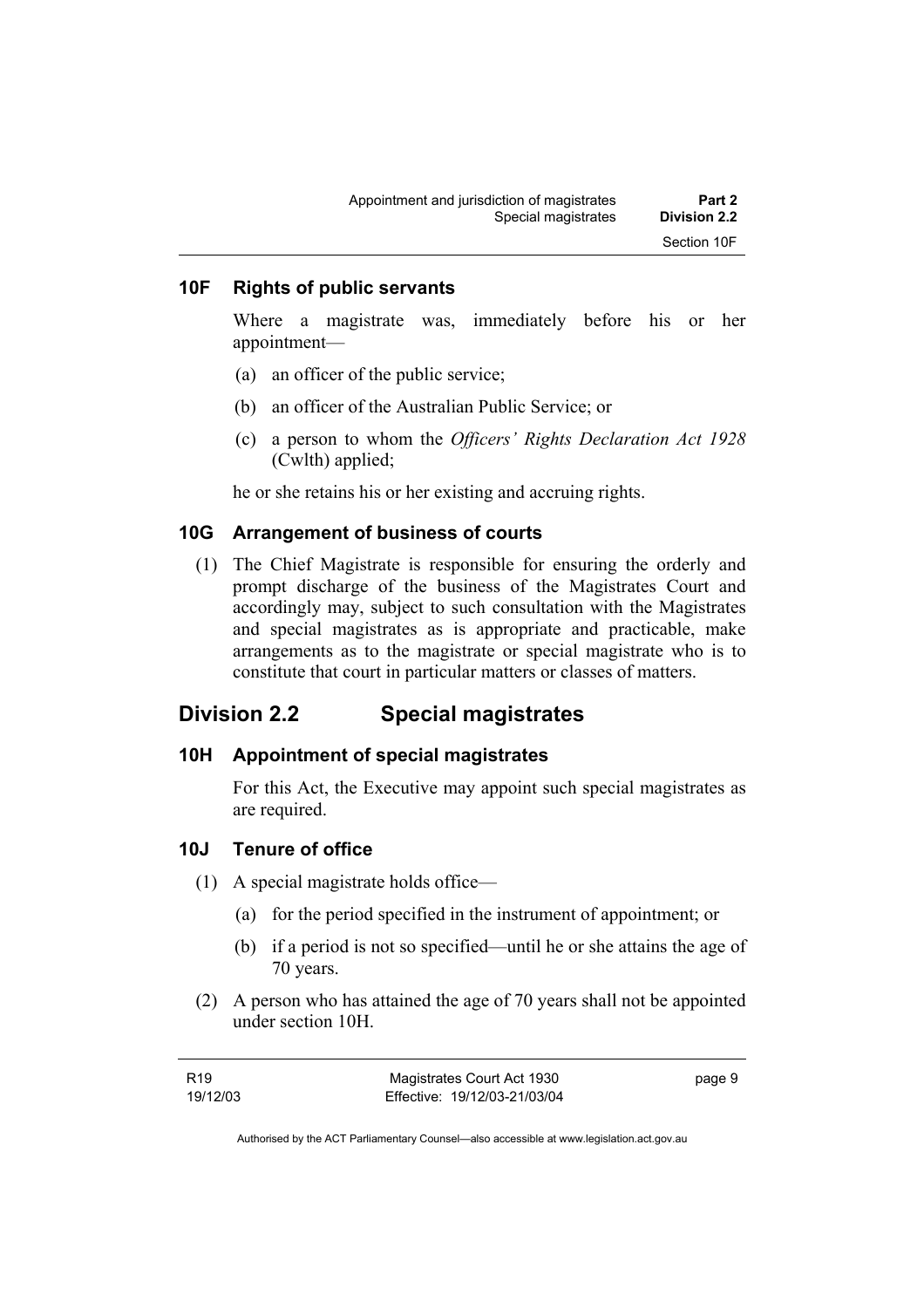(3) A person shall not be appointed under section 10H for a period that extends beyond the person's 70th birthday.

#### **10K Resignation**

A special magistrate may resign his or her office by writing signed by him or her and delivered to the Executive.

#### **10L Terms and conditions of appointment**

A special magistrate holds office on such terms and conditions as the Executive, from time to time, determines.

## **Division 2.3 Registrar and other officers of Magistrates Court**

#### **10M Appointment of registrar etc**

- (1) The Minister may appoint a registrar of the Magistrates Court.
- (2) The registrar may appoint such deputy registrars of the court, bailiffs and other officers as are required.
- (3) The power conferred by subsection (2) may not be exercised by a deputy registrar of the court.

#### **10MA Staff assisting registrar**

- (1) The staff assisting the registrar shall be employed under the *Public Sector Management Act 1994*.
- (2) The *Public Sector Management Act 1994* applies in relation to the management of the staff assisting the registrar.

#### **10N Duties of registrar**

The registrar shall perform such duties as are prescribed by or under this Act or as the Chief Magistrate directs.

page 10 Magistrates Court Act 1930 Effective: 19/12/03-21/03/04

R19 19/12/03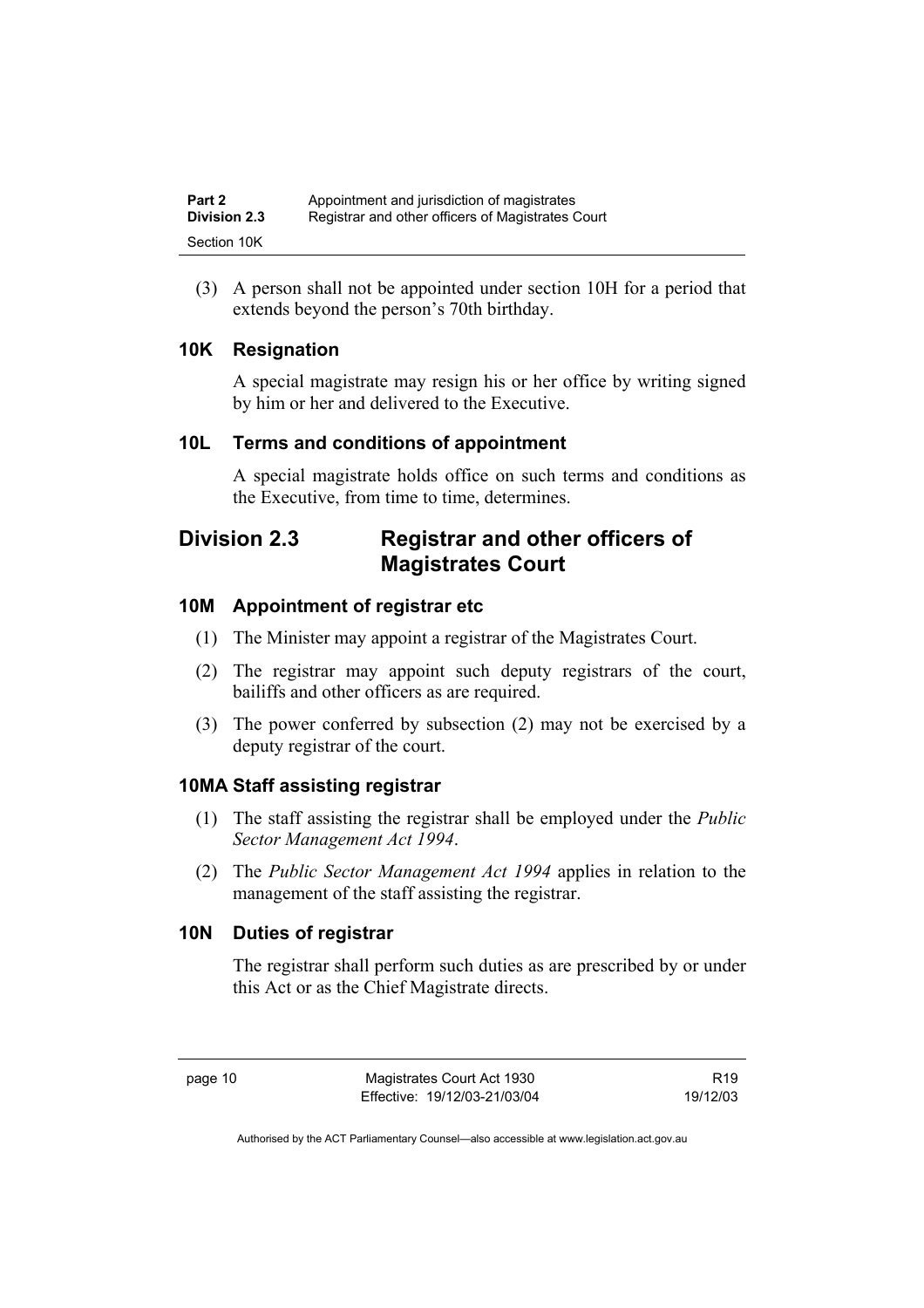# **Division 2.4 Jurisdiction of magistrates**

#### **10P Oath etc of office**

- (1) A person appointed under section 7 (2) or 10H shall not exercise any of the powers, functions or duties given to or imposed on a magistrate by any Territory law unless he or she has made an oath or affirmation in accordance with the form in schedule 1.
- (2) An oath or affirmation for subsection (1) shall be made before the Chief Justice of the Supreme Court.

## **10Q Acts done beyond Territory**

- (1) An act done by a magistrate, by virtue of his or her office, outside the Territory for the purpose of authenticating the signature of a person to an instrument intended to take effect in the Territory shall, unless the act is required by law to be done in the Territory, be effective for any Territory law.
- (2) An oath or affirmation administered by a magistrate, by virtue of his or her office, outside the Territory in any case in which an oath or affirmation may be administered by a magistrate shall, unless the oath or affirmation is required by law to be administered in the Territory, be effective for any Territory law.

## **11 Authentication of acts of magistrate or registrar**

- (1) Every summons, warrant, writ, conviction, and order (other than one by law authorised to be made by word of mouth only) shall be in writing signed by the magistrate or registrar issuing or making it and sealed with the court's seal.
- (2) Documents relating to court process shall not be signed in blank.

#### **12 Acts by magistrate or registrar**

 (1) Any magistrate out of court or the registrar may receive an information and grant a summons or warrant thereon and may issue

| R19      | Magistrates Court Act 1930   | page 11 |
|----------|------------------------------|---------|
| 19/12/03 | Effective: 19/12/03-21/03/04 |         |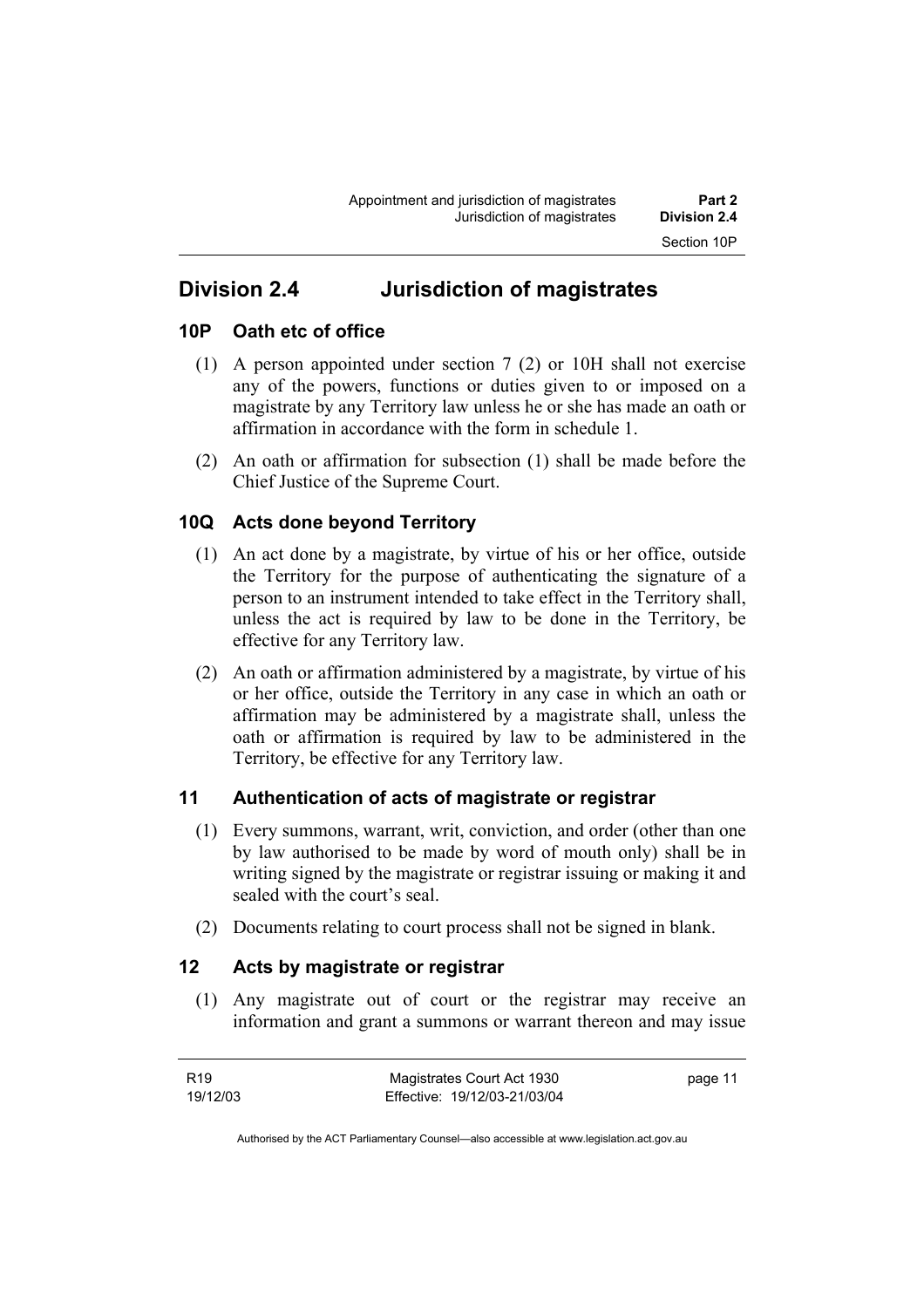| Part 2              | Appointment and jurisdiction of magistrates |
|---------------------|---------------------------------------------|
| <b>Division 2.4</b> | Jurisdiction of magistrates                 |
| Section 13          |                                             |

his or her summons or warrant to compel the attendance of witnesses and do all other necessary acts and matters preliminary to the hearing.

 (2) Without affecting the generality of subsection (1), if it is provided in any law in force in the Territory that an information or complaint may be laid or made before, or a summons or warrant issued by, a court, a justice of the peace, a clerk of petty sessions or a registrar of petty sessions, the information or complaint may be laid or made, and the summons or warrant may be issued by, a magistrate or the registrar.

#### **13 Issue of warrant of commitment or writ of execution**

After a case has been heard and determined, any magistrate or a registrar may issue any warrant of commitment or writ of execution thereon.

#### **15 Process not avoided by death of magistrate or registrar**

A summons, warrant or writ issued by a magistrate or registrar shall not be avoided by reason of the magistrate or registrar dying or ceasing to hold office.

#### **16 Order instead of mandamus**

- (1) If a magistrate or registrar refuses to do any act relating to the duties of his or her office as a magistrate or registrar, the party requiring the act to be done may apply to the Supreme Court, on affidavit of the facts, for an order calling on the magistrate or registrar and also the party to be affected by the act to show cause why the act should not be done, and if, after due service of the order, good cause is not shown against it, the Supreme Court may make the order absolute, with or without payment of costs.
- (2) A magistrate or registrar on being served with an order absolute shall obey the order, and do the act required by it to be done.

page 12 Magistrates Court Act 1930 Effective: 19/12/03-21/03/04

R19 19/12/03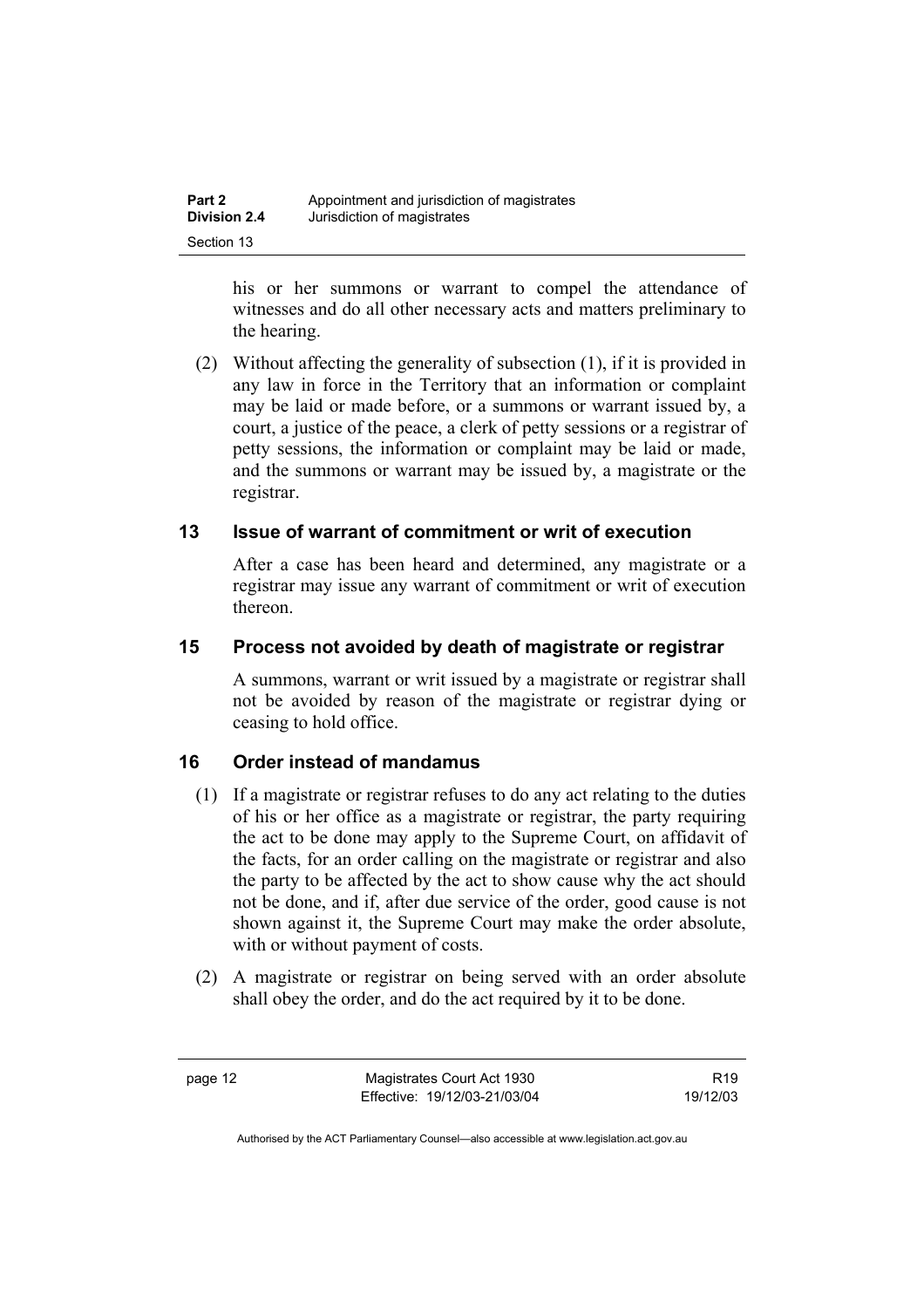- (3) If, before 28 March 1977, a magistrate or the registrar had refused to do an act relating to the duties of his or her office, subsections (1) and (2) apply, on and after that date, and proceedings under subsection (1) may be continued, as if—
	- (a) sections 7, 10H and 10M had been in operation at the time of the refusal; and
	- (b) the magistrate or registrar had held office under section 7, section 10H or section 10M, as the case may be.

#### **17 Powers and functions of magistrates**

If under any law in force in the Territory, anything is required or permitted to be done before, to or by a justice of the peace, it may be done before, to or by a magistrate.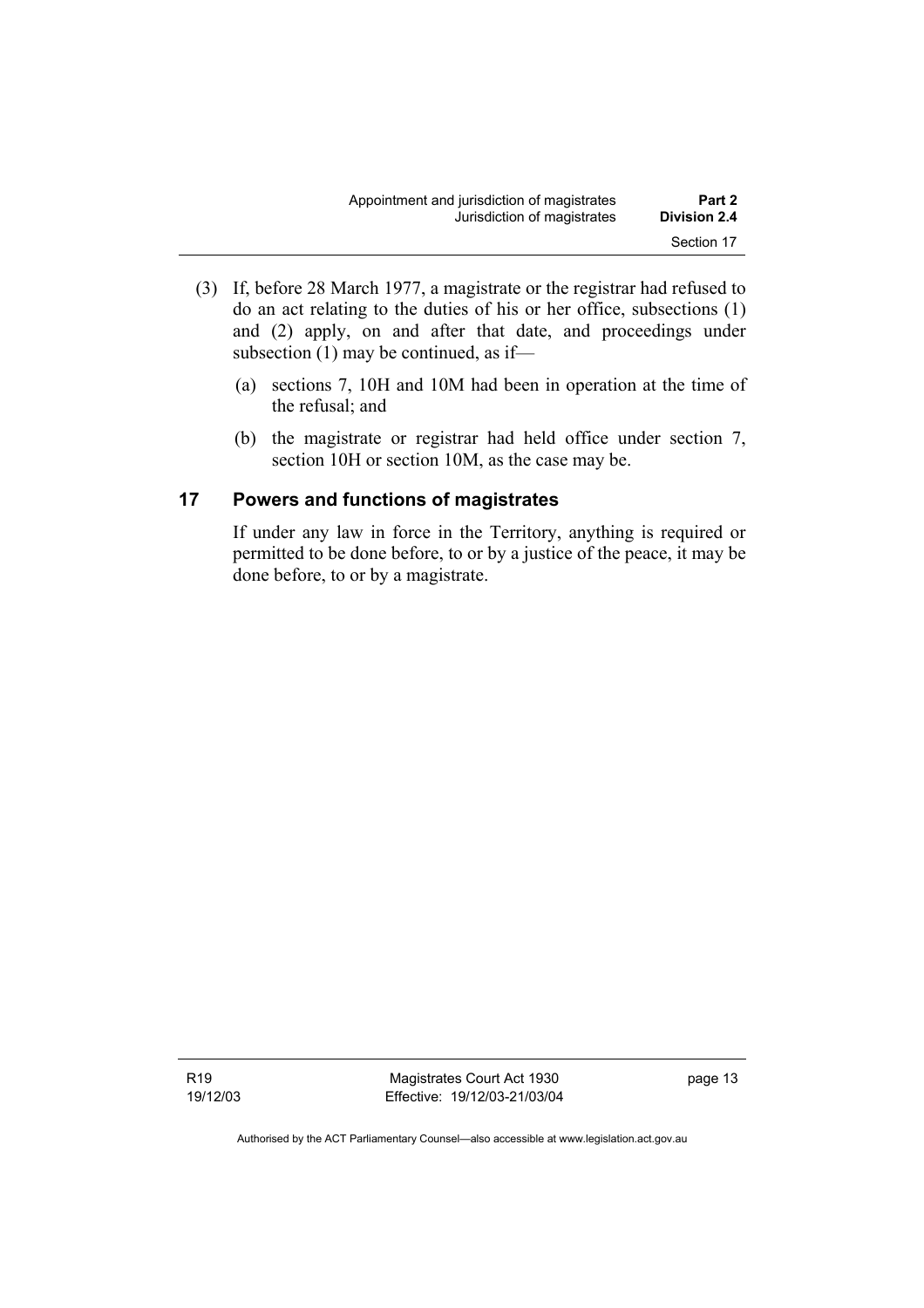# **Part 3 Magistrates Court**

## **Division 3.1 Establishment of Magistrates Court**

### **18 Constitution of court**

- (1) There is hereby established a Magistrates Court which shall have and exercise jurisdiction in the Territory and shall sit at Canberra, Jervis Bay and such other places as are determined, in writing, by the Minister.
- (2) The jurisdiction of the court may be exercised by a magistrate (other than a special magistrate) or by 1 or more special magistrates.
- (3) When 2 or more special magistrates are divided in opinion on any case, the case shall be decided according to the decision of the majority, if there is a majority; but if the court is equally divided in opinion, the case shall be adjourned for hearing and determination by a magistrate (other than a special magistrate) on the next day appointed for the holding of the court constituted by that magistrate.

## **Division 3.2 Jurisdiction of Magistrates Court**

## **19 Jurisdiction of court**

 (1) If, by any law for the time being in force in the Territory, any offence is punishable on summary conviction or any person is made liable to a penalty or punishment or to pay a sum of money for any offence, act or omission, and no other provision is made for the trial of the person committing the offence, the matter may be heard and determined by the court in a summary manner under the provisions of this Act, and the jurisdiction shall be deemed to be conferred on and may be exercised by the court.

page 14 Magistrates Court Act 1930 Effective: 19/12/03-21/03/04

R19 19/12/03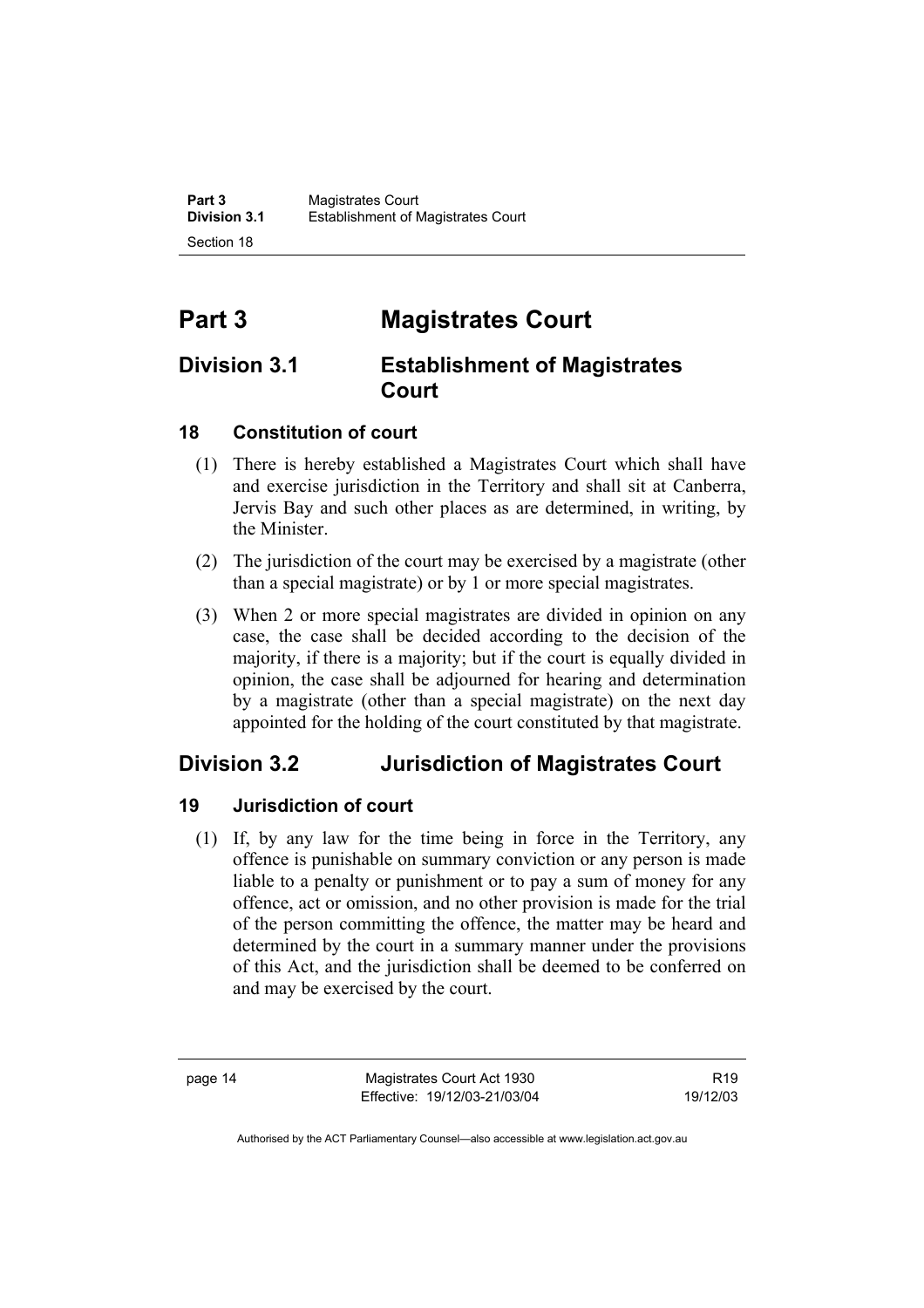### **21 Jurisdiction of court if defendant absent from Territory**

The court shall have jurisdiction notwithstanding that the defendant is not within the Territory.

#### **22 Proceedings of court if it considers offence should be dealt with on indictment**

If, for an information with respect to an offence that is punishable either summarily or on indictment it appears to the court, on the close of the case for the prosecution, that the offence ought to be dealt with on indictment, the court shall abstain from adjudication thereon and shall deal with the case for the purpose of committal for trial only.

### **23 Ex parte order may be set aside**

- (1) If a conviction or order is made when one party does not appear, the party in whose absence the conviction or order was made may apply to the court for an order that the court set aside the conviction or order.
- (2) Subsection (1) does not apply to or in relation to a conviction or order made in the absence of a defendant who has entered a plea of guilty in accordance with section 116D and has not, before the entry of the conviction or the making of the order, withdrawn his or her plea.
- (3) If, in his or her absence, a conviction is entered or an order is made against a person who has duly been served with a summons in accordance with section 116B and—
	- (a) that person did not return the notice of intention to defend form or the plea of guilty form to the registrar before the day when he or she was required by the summons to appear before the court; or
	- (b) the court, if it has previously, in the absence of that person, adjourned the hearing under section 116E (3), is satisfied that a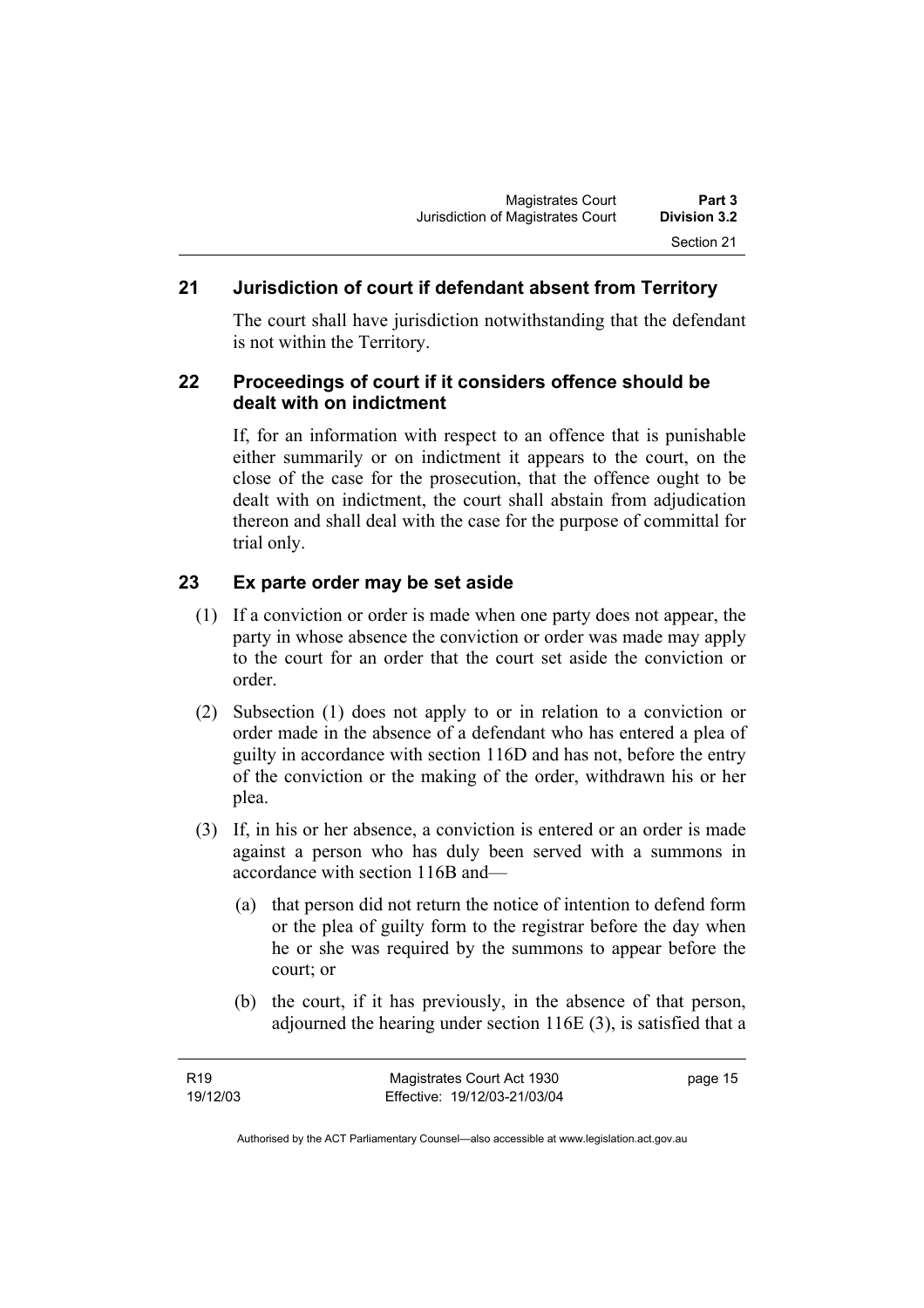notice under that subsection did not come to his or her attention before the conviction is entered or the order made; or

 (c) the court is satisfied that the notice referred to in section 116F or 116H did not come to his or her attention before the date fixed under that section for the hearing of the matter;

the court, on the application of that person, shall set aside the conviction or order.

- (4) In any case other than an application to set aside a conviction or order referred to in subsection (3), the court may set aside the conviction, order or judgment on such terms as to costs or otherwise as the court thinks just.
- (7) If, under this section, the court has set aside a conviction, the court may set aside a warrant issued under this Act in consequence of the conviction.
- (8) If, under this section, the court has set aside a conviction or order, the court may, on service of such reasonable notice on the parties as the court directs, proceed to hear and determine the matter, or may adjourn the hearing to the time and place the court thinks fit.
- (9) If the court has adjourned the hearing of a matter under subsection (8), the court shall direct such notice as the court thinks fit of the adjourned hearing to be given to the parties.

#### **23AA Ex parte conviction may be set aside on application by informant**

- (1) Subject to subsection (2), if a conviction is entered or an order is made against a person charged with an offence and the conviction is entered or the order is made in the absence of that person, the informant may apply to the court for an order that the court set aside the conviction or order.
- (2) Subsection (1) does not apply to, or in relation to, a conviction entered or an order made in the absence of a defendant who has

page 16 Magistrates Court Act 1930 Effective: 19/12/03-21/03/04

R19 19/12/03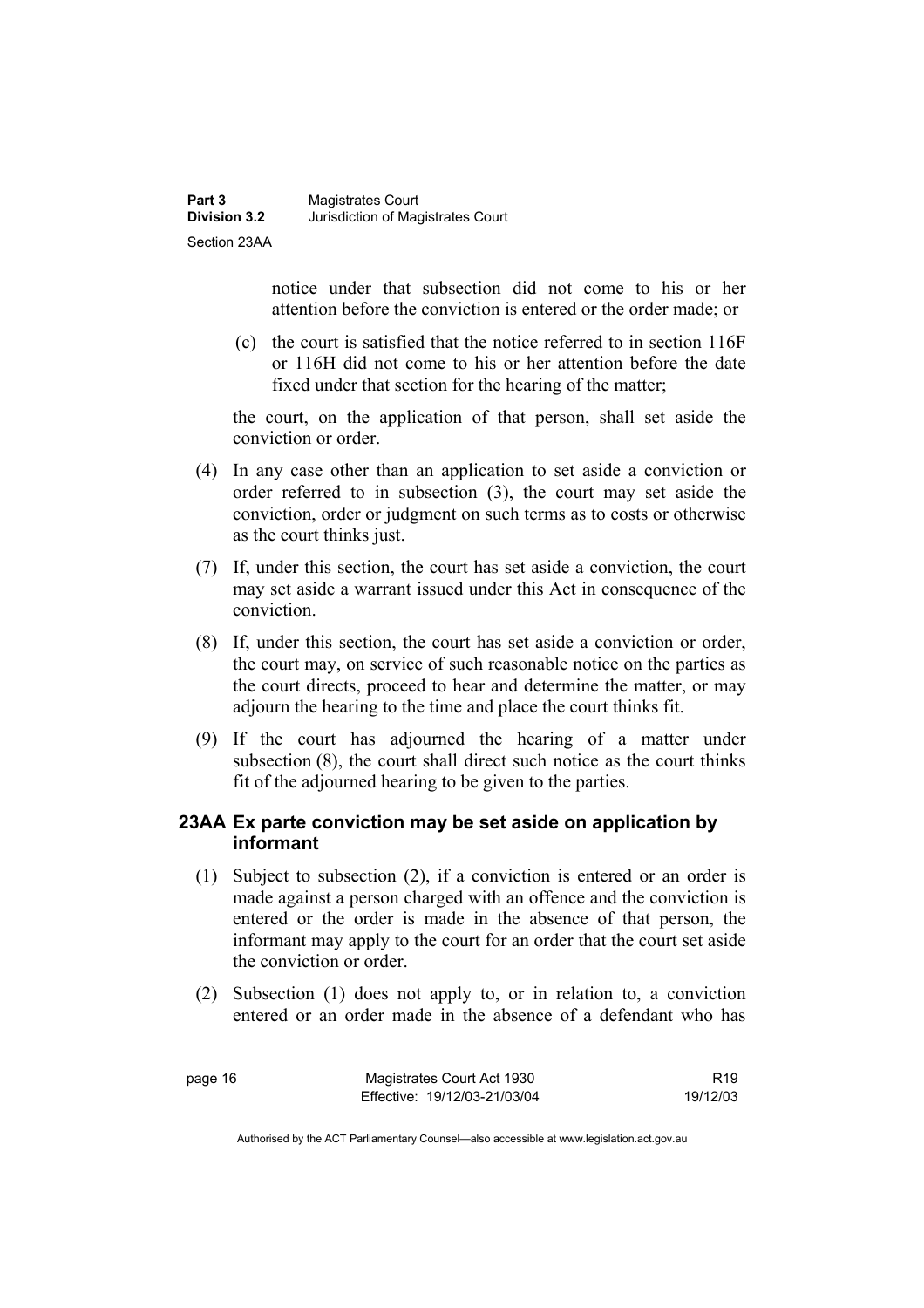| <b>Magistrates Court</b>          | Part 3       |
|-----------------------------------|--------------|
| Jurisdiction of Magistrates Court | Division 3.2 |
|                                   | Section 23A  |

entered a plea of guilty in accordance with section 116D and has not, before the entry of the conviction or the making of the order, withdrawn his or her plea.

- (3) If an application to set aside a conviction or order is made under this section, the court may set aside the conviction or order on such terms as to costs or otherwise as the court thinks just.
- (4) If, under this section, the court sets aside a conviction or order, the court shall dismiss the information and set aside any warrant issued under this Act in consequence of the conviction.

#### **23A Requests under conventions regarding legal proceedings in civil and commercial matters**

The court shall have jurisdiction to make any order or take any action that is necessary to comply with any request received from the consular or other authority of a foreign country, with which a convention regarding legal proceedings in civil and commercial matters has been made and extended to the Commonwealth, for the service of documents in the Territory or for the taking of evidence in the Territory.

#### **23B Rectification of certain orders etc**

- (1) In this section—
	- (a) a reference to a *penalty* includes a reference to a cancellation, forfeiture, suspension or other loss of a licence or privilege and to a disqualification of a person from obtaining, holding, using or enjoying a licence or exercising a privilege; and
	- (b) a reference to *the court* in relation to proceedings is a reference to the magistrate who convicted the defendant or made the order against the defendant; and
	- (c) a reference to a *business day* is a reference to a day other than a Saturday, a Sunday or a public holiday.

page 17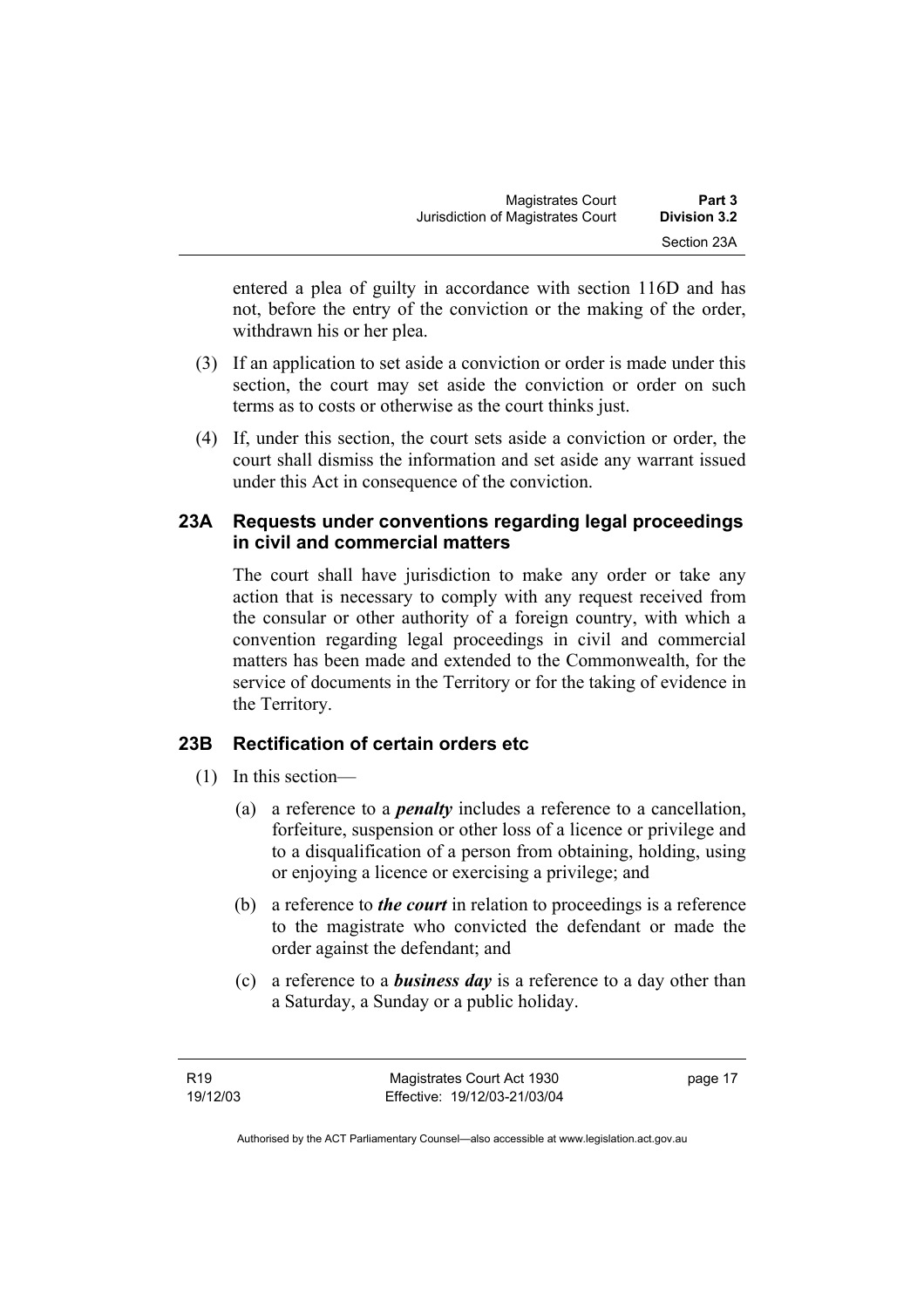- (2) Subject to subsection (3), if the court enters a conviction or makes an order against a defendant and—
	- (a) imposes a penalty that is contrary to law; or
	- (b) fails to impose a penalty that is required by law to be imposed;

the court may, of its own motion or on the application of a party to the proceedings, reopen the proceedings and, after giving the parties an opportunity of being heard, amend the conviction or order to impose a penalty that is in accordance with the law.

- (3) The court may reopen proceedings under subsection (2)—
	- (a) of its own motion before the end of 28 days after the day when the penalty was imposed, the conviction was entered or the order was made, as the case may be; or
	- (b) on application under subsection (2) before the end of 28 days after the day when the penalty was imposed, the conviction was entered or the order was made, as the case may be; or
	- (c) with the consent of the parties to the proceedings, at any time.
- (4) Subject to subsection (5)—
	- (a) the registrar shall serve on each party to the proceedings written notice of the intention of the court to reopen proceedings of its own motion under subsection (2) at least 3 business days before the proceedings are reopened; and
	- (b) an applicant shall serve on the registrar and, at least 3 business days before the day when the application is heard, on the other party to the proceedings, written notice of an application referred to in subsection (2).
- (5) The requirements of subsection (4) may be dispensed with by the court when each of the parties is before the court.
- (6) If, under subsection (2), the court reopens proceedings and, in the absence of a party to those proceedings, amends a conviction or an

R19 19/12/03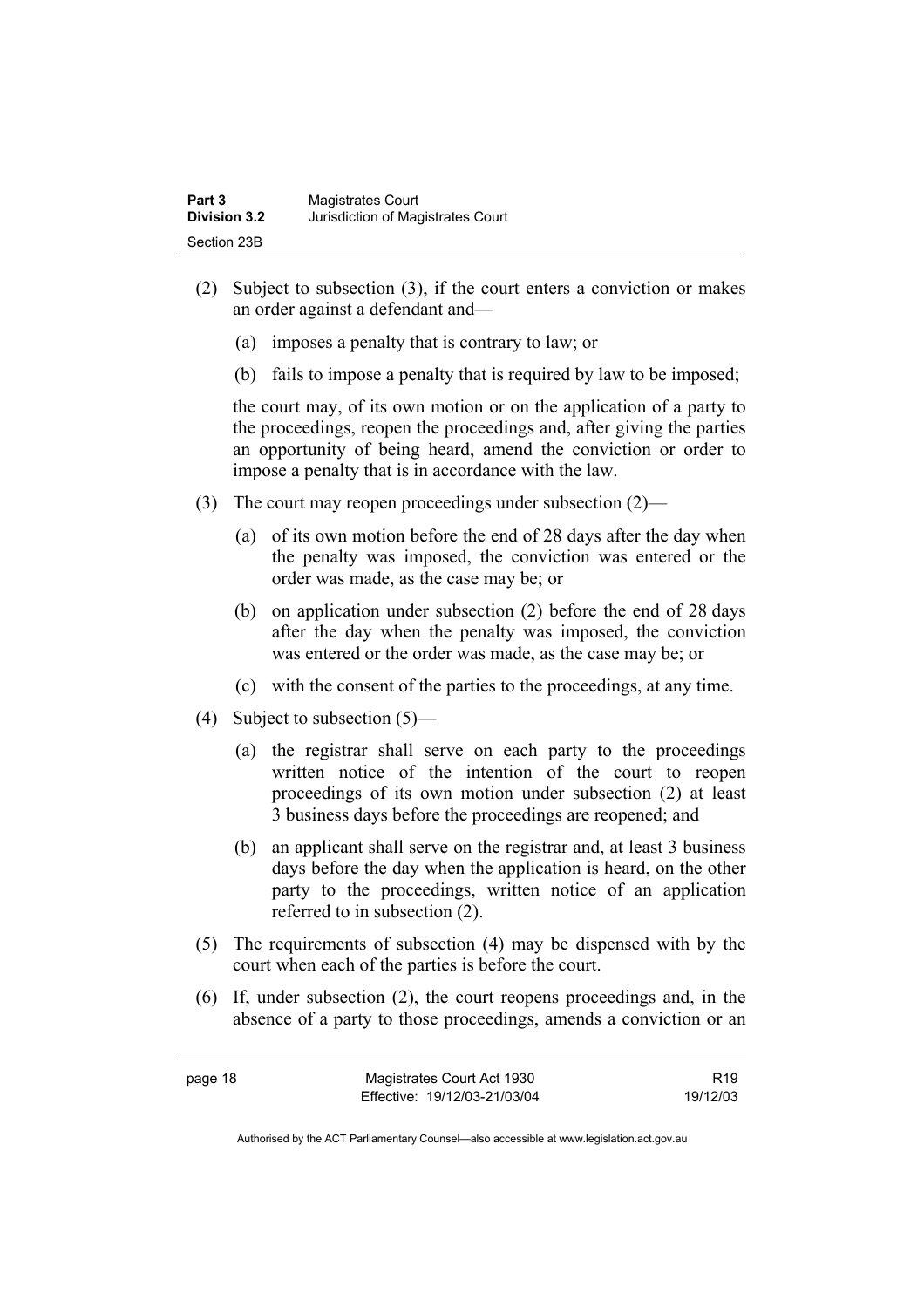| <b>Magistrates Court</b>          | Part 3       |
|-----------------------------------|--------------|
| Jurisdiction of Magistrates Court | Division 3.2 |
|                                   | Section 23B  |

order, the registrar shall cause written notice of the amended conviction or order to be served on that absent party forthwith.

- (7) Service of any notice referred to in subsection (4) or (6) may be effected in accordance with section 41 as if the notice were a summons issued in respect of an information.
- (8) The jurisdiction conferred on the court by subsection (2) shall be exercised only on the evidence and material before the court in the original proceedings.
- (9) Proceedings shall not be reopened under subsection (2) in respect of a conviction or order that is the subject of an appeal.
- (10) If proceedings reopened under this section have not been determined in respect of a conviction or order that, after the proceedings have been reopened but before they are determined, becomes the subject of an appeal, the reopened proceedings shall be stayed until the appeal is determined.
- (11) If the court reopens proceedings under subsection (2), the court may make such order as to costs as it thinks just and reasonable.
- (12) Subject to subsection (13), an order made or a conviction or order amended by the court in determining proceedings that have been reopened under this section shall, unless the court otherwise directs, take effect from the beginning of the day when the original conviction was entered or when the original order was made, as the case requires.
- (13) For part 11, if the court, in determining proceedings that have been reopened under this section, makes an order or amends a conviction or order, the time within which an appeal may be made from that order, amended conviction or amended order shall commence on the day when that order was made, or that conviction or order was amended, as the case may be.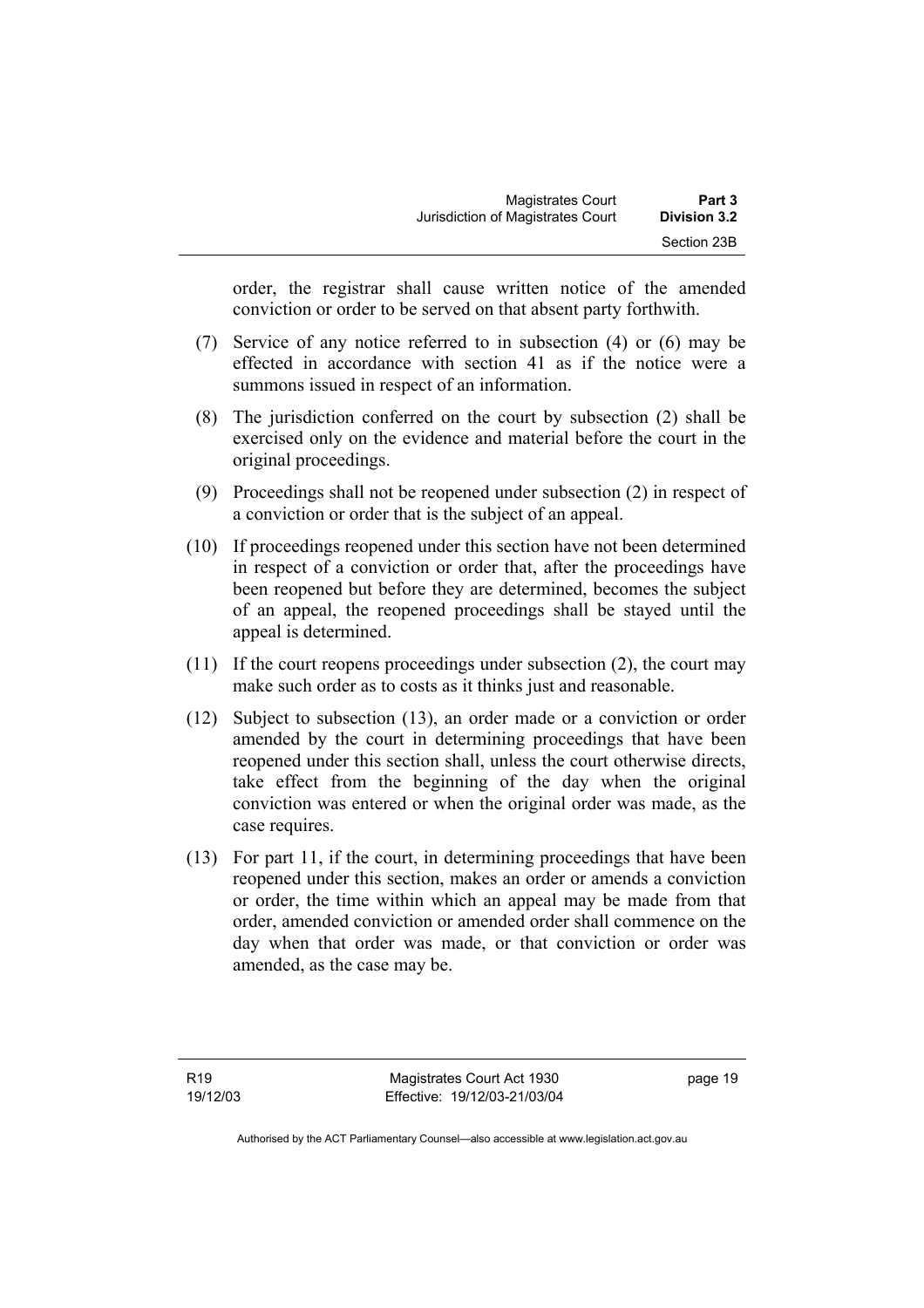# **Part 4 Commencement of proceedings**

## **Division 4.1 General**

#### **25 Informations**

Proceedings may be commenced in the court by information laid by the informant or by a legal practitioner or other person representing the informant.

## **Division 4.2 Informations**

#### **26 Laying of informations**

An information may be laid before a magistrate in any case where a person has committed or is suspected of having committed, in the Territory, an indictable offence or an offence that may be dealt with summarily as provided in section 19.

#### **27 Description of persons and property and of offences**

- (1) Such description of persons or things as would be sufficient in an indictment shall be sufficient in informations.
- (2) The description of any offence in the words of the Act, ordinance, law, order, by-law, regulation, or other instrument creating the offence, or in similar words, shall be sufficient in law.

#### **28 Power of court to amend information**

 (1) If at the hearing of any information or summons any objection is taken to an alleged defect therein in substance or form or if objection is taken to any variance between the information or summons and the evidence adduced at the hearing thereof, the court may make such amendment in the information or summons as

R19 19/12/03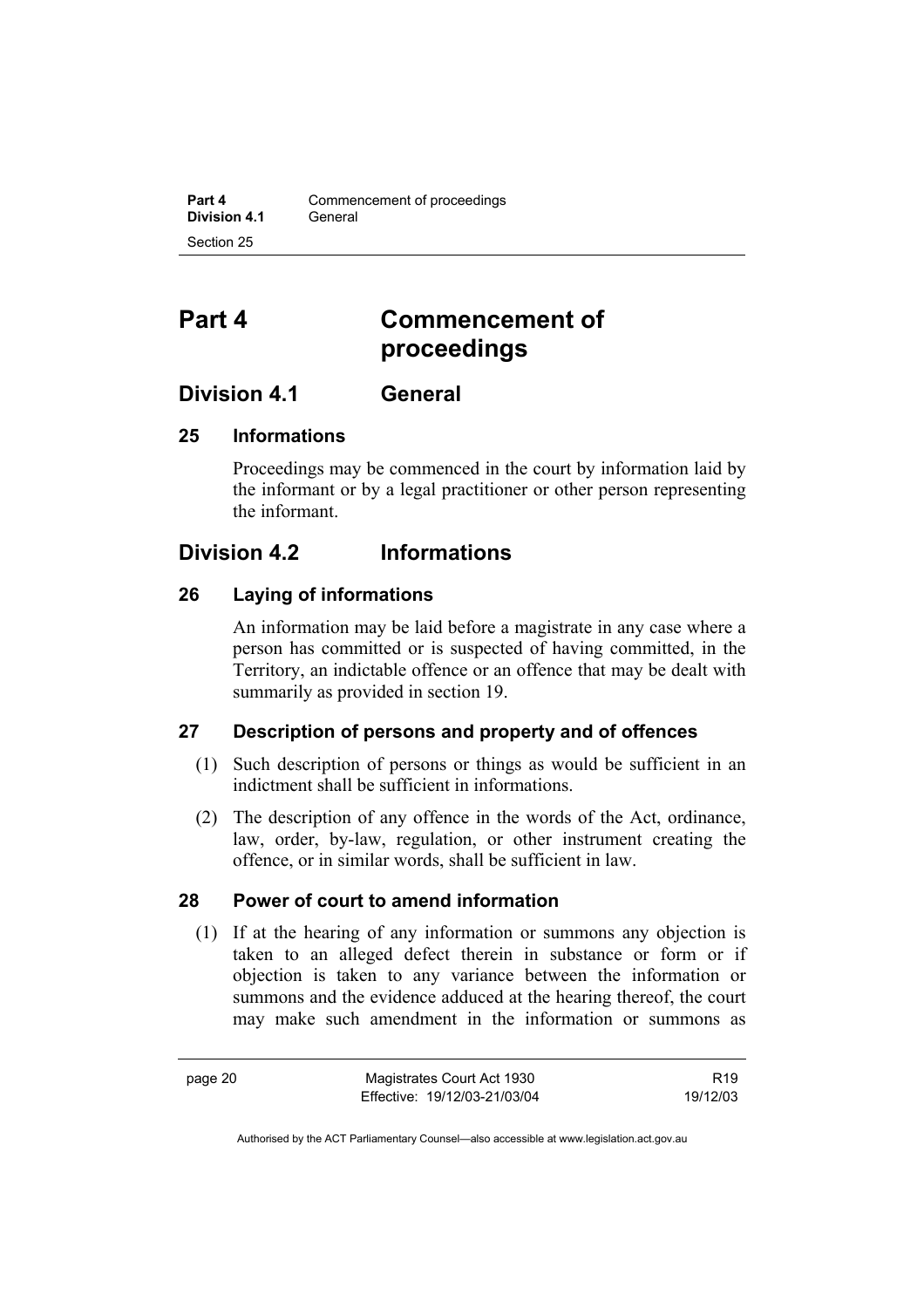| Commencement of proceedings | Part 4       |
|-----------------------------|--------------|
| Summonses                   | Division 4.4 |
|                             | Section 29   |

appears to it to be desirable or to be necessary to enable the real question in dispute to be determined.

 (2) The court shall not make any such amendment where it considers that the amendment cannot be made without injustice to the defendant.

#### **29 Court may adjourn hearing if amendment made**

If in any case where an amendment in an information or summons has been made under section 28 the court considers that the defendant has been misled by the form in which the information or summons has been made out, it may adjourn the hearing of the case for such period as it thinks fit and may make such order as to the costs of the adjournment as it thinks proper.

#### **30 Form of information**

- (1) If it is intended to issue a warrant in the first instance against the party charged, the information shall be in writing and on oath, which oath may be made either by the informant or some other person.
- (2) If it is intended to issue a summons instead of a warrant in the first instance, the information need not be in writing or on oath, but may be verbal merely, and without oath, whether any law under which the information is laid requires it to be in writing or not.

## **Division 4.4 Summonses**

#### **37 When magistrate may issue summons**

If an information is laid before a magistrate, the magistrate may issue a summons.

#### **38 Form of summons**

A summons issued in the case of an information shall be directed to the defendant, and shall state shortly the matter of the information and require him or her to appear at a certain time and place before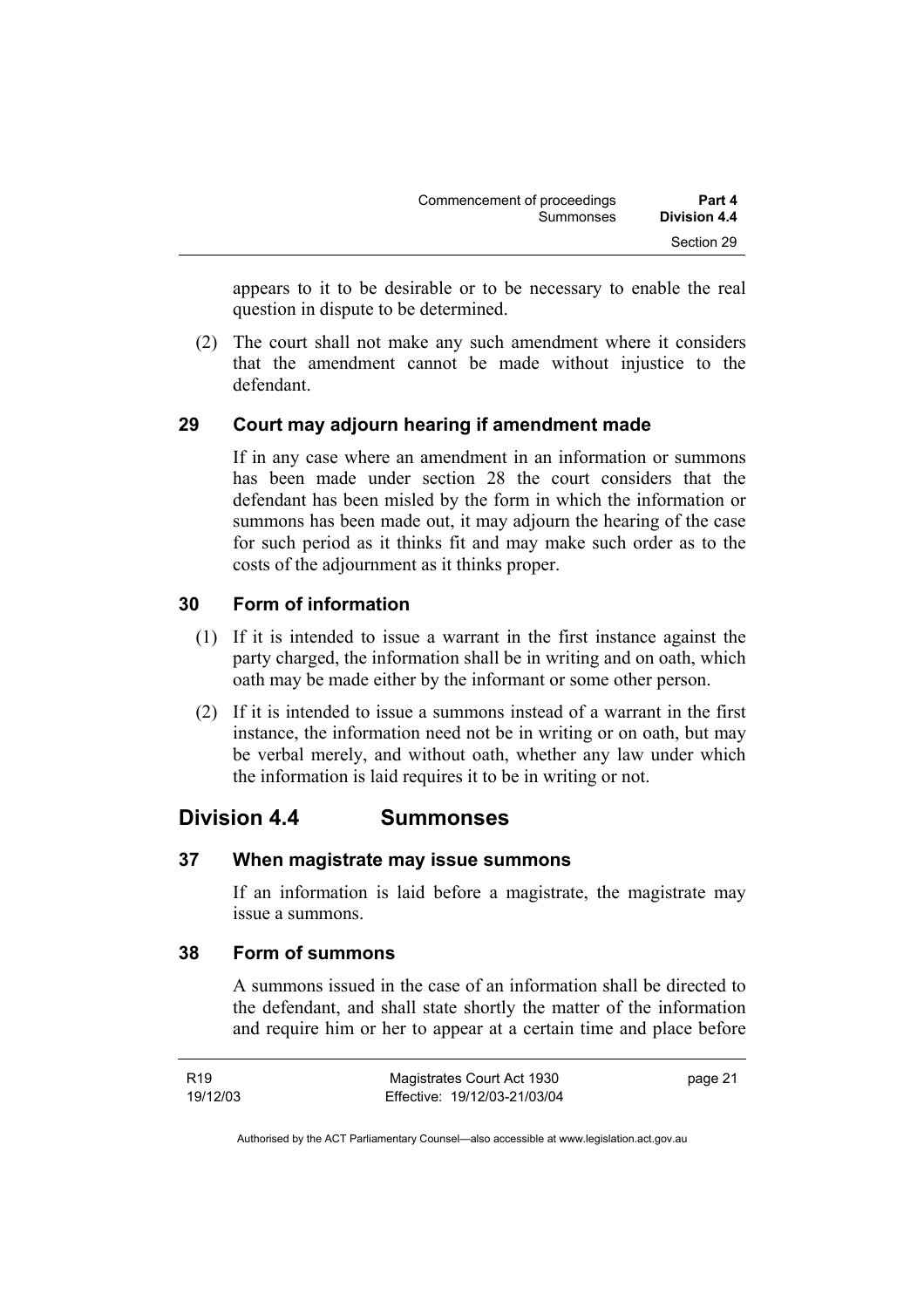| Part 4       | Commencement of proceedings |
|--------------|-----------------------------|
| Division 4.5 | Warrants of arrest          |
| Section 41   |                             |

the court, to answer to the information and to be further dealt with according to law.

#### **41 Service of summons**

- (1) A summons issued in respect of an information may be served on the person to whom it is directed by—
	- (a) delivering a copy of the summons to that person; or
	- (b) by leaving a copy of the summons at the last-known or usual place of abode or business of that person with some other person who is apparently an inmate of, or employed at, that place and apparently over the age of 16 years.
- (2) Service of a summons under subsection (1) shall be effected at least 72 hours before the time appointed in the summons for the hearing of the information.
- (3) If it appears to the court or a magistrate or the registrar, by statement on oath or by affidavit, that from any cause service in accordance with subsections (1) and (2) cannot be effected, the court or magistrate or the registrar may extend the time for hearing.
- (4) Service of a summons in accordance with this section may be proved by the oath of the person who served it or by affidavit or otherwise.

## **Division 4.5 Warrants of arrest**

#### **42 Issue of warrant and summons**

 (1) If an information is laid before a magistrate as hereinbefore provided, against any person and the matter thereof is substantiated by the oath of the informant or a witness, the magistrate may, if the person is not then in custody, issue his or her warrant in the first instance for the arrest of that person, and for bringing him or her before the court to answer to the information, and to be further dealt with according to law.

page 22 Magistrates Court Act 1930 Effective: 19/12/03-21/03/04

R19 19/12/03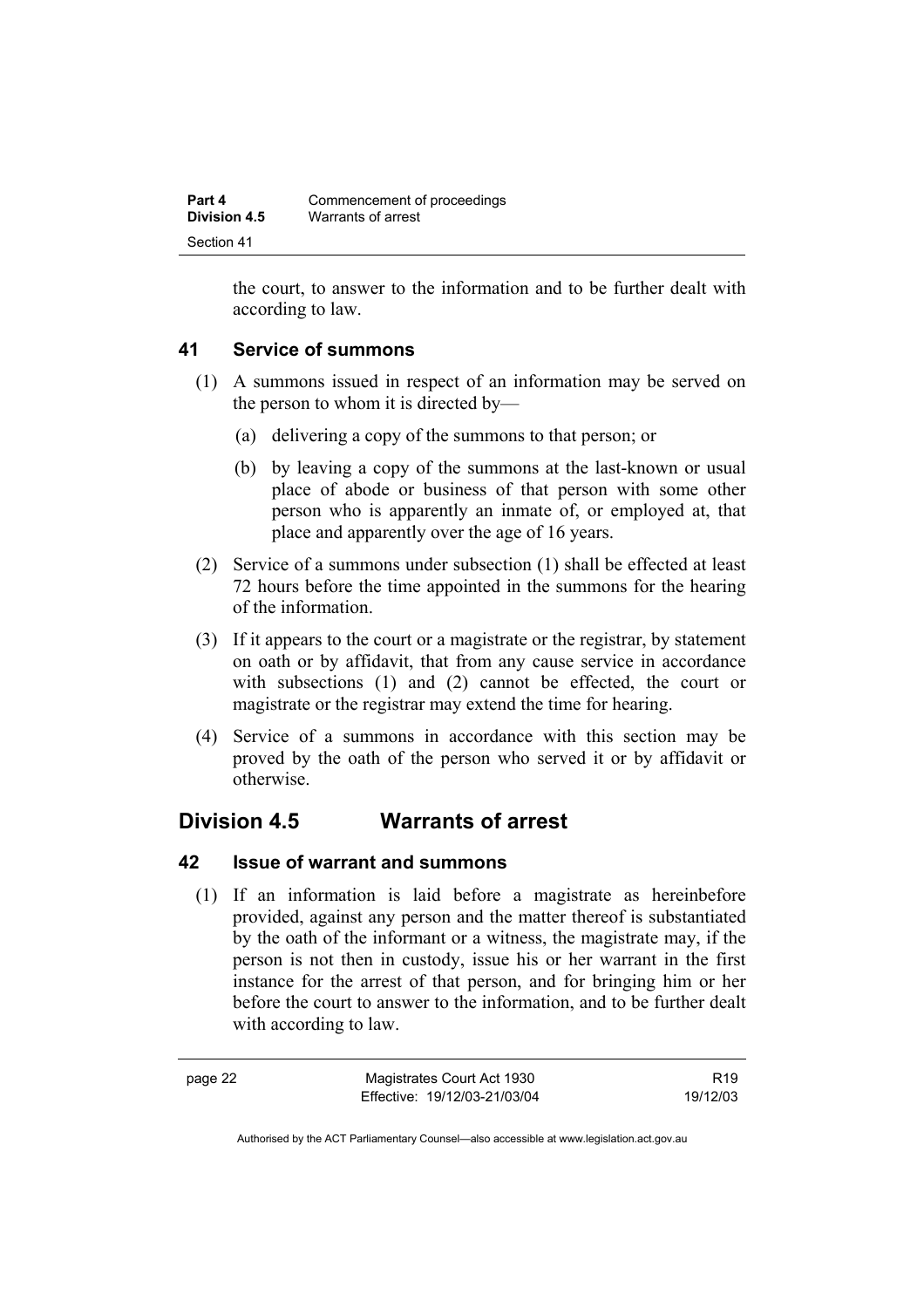| Commencement of proceedings | Part 4       |
|-----------------------------|--------------|
| Warrants of arrest          | Division 4.5 |
|                             | Section 43   |

- (2) The magistrate, if he or she thinks fit, instead of issuing his or her warrant in the first instance for the arrest of the person charged, may proceed by summons and issue a summons against him or her accordingly.
- (3) Subject to subsection (4), a magistrate may, notwithstanding the issue of a summons, issue his or her warrant at any time before or after the time mentioned in the summons for the appearance of the defendant.
- (4) Subsection (3) does not authorise the issue of a warrant for bringing a person before the court to answer to an information in relation to which a summons has been served in accordance with section 116B.

## **43 Procedure on filing indictment**

- (1) If an indictment in respect of an offence committed in the Territory has been filed in the Supreme Court by the Attorney-General, Attorney-General of the Commonwealth or other officer, authority or person duly appointed in that behalf against any person then at large, whether on bail or not, the registrar of the Supreme Court shall at any time after the end of the then sittings of the court if the person so indicted has not already appeared and pleaded to the indictment, on application by or on behalf of the prosecutor, grant to the prosecutor or person applying on his or her behalf a certificate that the indictment has been filed.
- (2) On production of the certificate to a magistrate, the magistrate shall—
	- (a) if the person indicted is, at the time of both the application for and the production of the certificate, confined in prison for any other offence than that charged in the indictment—on proof on oath that the person so confined in prison is the person charged and named in the indictment, issue his or her warrant directed to the gaoler of the prison where the person is so confined, commanding him or her to detain the person in his or her custody until, by a writ of habeas corpus, he or she is removed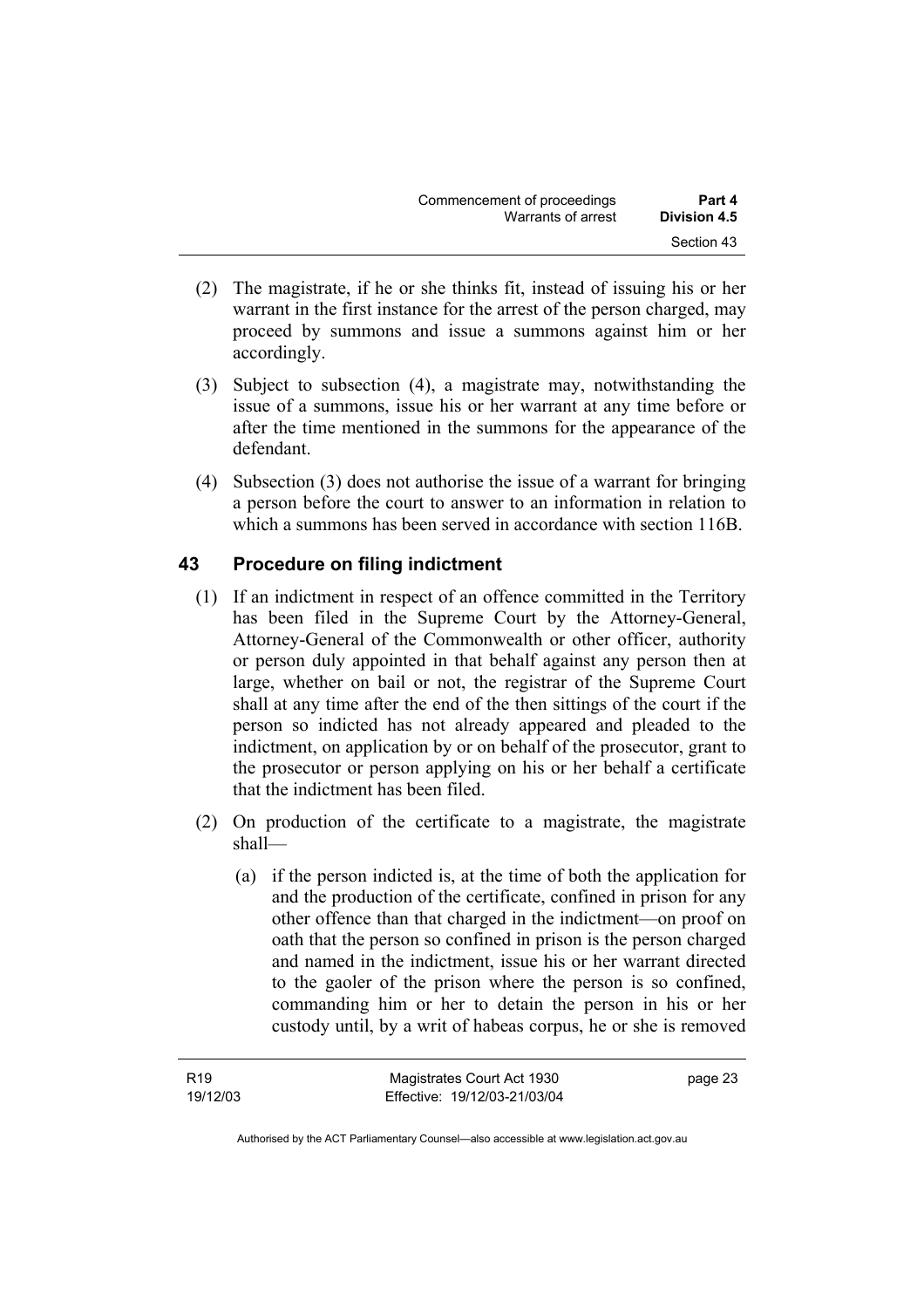| Part 4       | Commencement of proceedings |
|--------------|-----------------------------|
| Division 4.5 | Warrants of arrest          |
| Section 44   |                             |

from custody for the purpose of being tried on the indictment, or until he or she is otherwise removed or discharged out of custody by due course of law; and

 (b) in any other case—issue his or her warrant to apprehend the person so indicted and to cause him or her to be brought before the court to be dealt with according to law and the court when any person apprehended under any such warrant is brought before it shall on proof on oath that the person is the person charged and named in the indictment, and without further inquiry commit him or her for trial or admit him or her to bail in accordance with the provisions of the *Bail Act 1992*.

#### **44 Direction of warrant**

A warrant to apprehend a defendant that he or she may answer to an information may be directed either to any police officer by name or generally to all police officers within the Territory, without naming them, or to both.

#### **45 Any police officer may execute warrant**

When a warrant is directed to all police officers, any police officer may execute the warrant as if it were directed specially to him or her by name.

## **47 Form of arrest warrant**

A warrant shall state shortly the offence or matter of the information on which it is founded, and shall name or otherwise describe the person against whom it is issued, and it shall order the police officers to whom it is directed to apprehend the defendant, and to cause him or her to be brought before the court to answer to the information and to be further dealt with according to law.

page 24 Magistrates Court Act 1930 Effective: 19/12/03-21/03/04

R19 19/12/03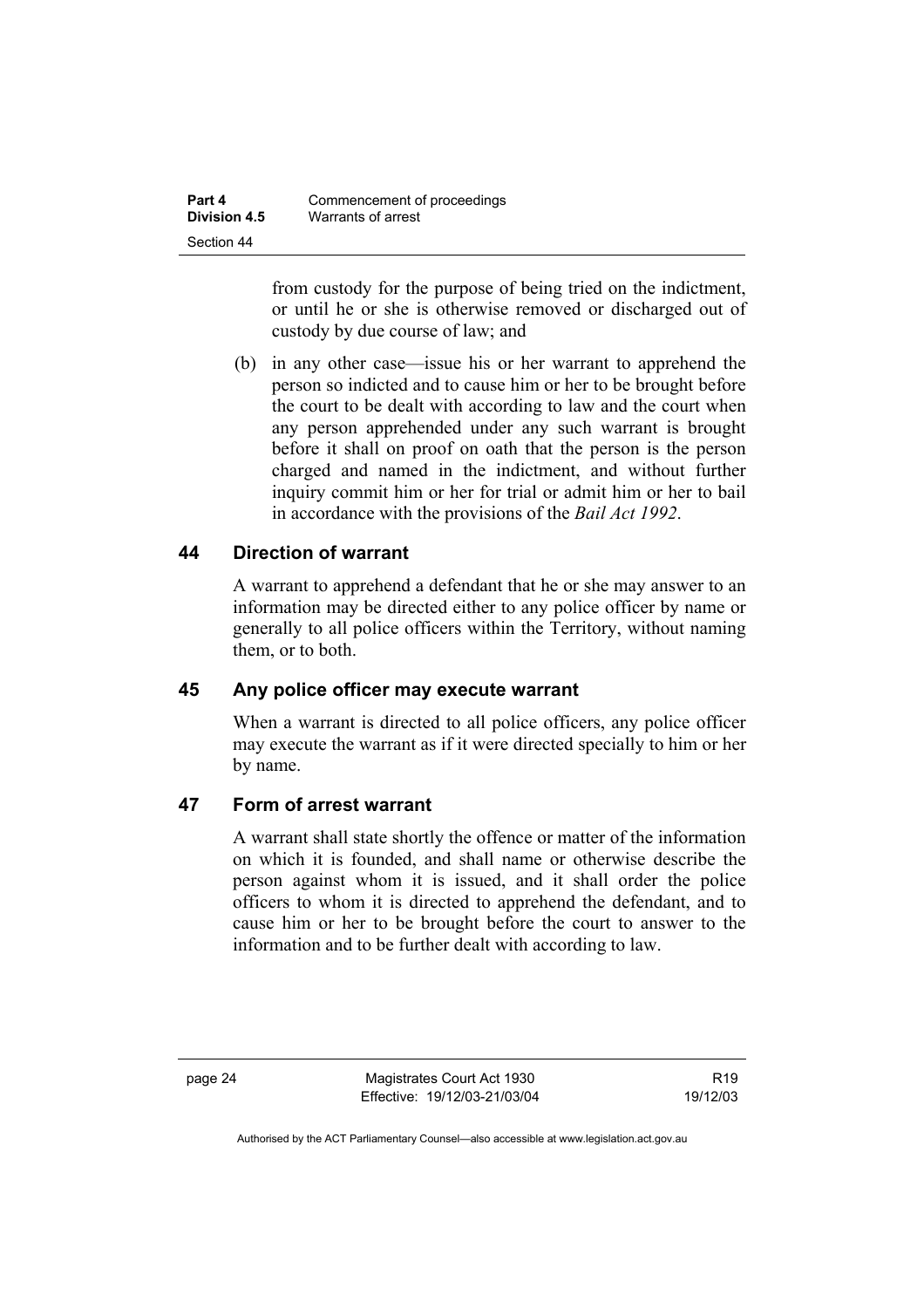| Commencement of proceedings | Part 4       |
|-----------------------------|--------------|
| Warrants of arrest          | Division 4.5 |
|                             | Section 48   |

# **48 Warrant to be in force till executed**

A warrant need not be returnable at any particular time, but may remain in force until executed.

#### **49 Sunday warrants**

A magistrate may grant or issue a warrant on an information of an indictable offence, or a search warrant, on a Sunday as on any other day.

R19 19/12/03

Magistrates Court Act 1930 Effective: 19/12/03-21/03/04 page 25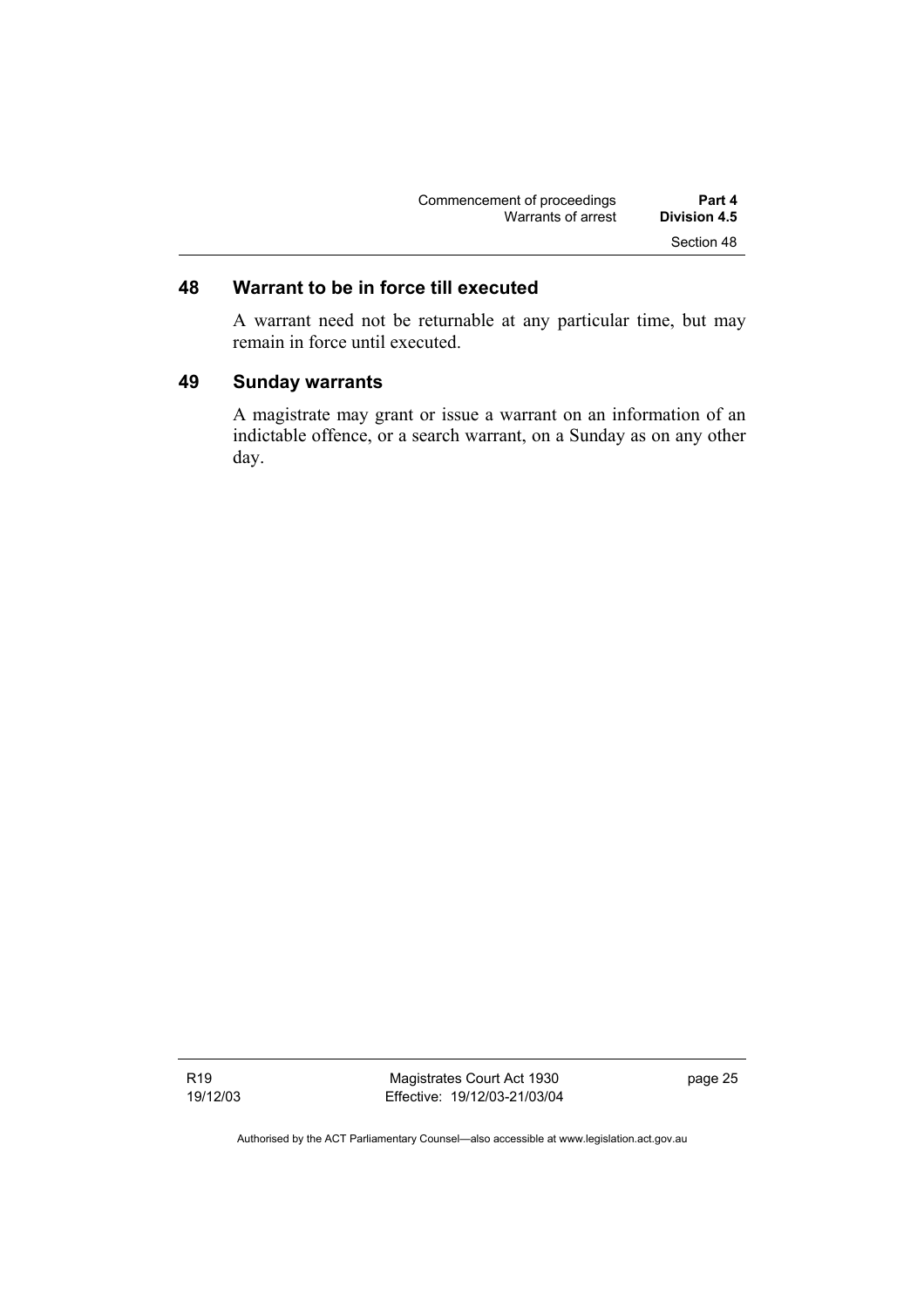**Part 5** Hearing **Division 5.1** General Section 51

# **Part 5 Hearing**

# **Division 5.1 General**

#### **51 Hearings to be in public except in special circumstances**

- (1) Subject to subsection (2), the hearing of a proceeding before the court shall be in public.
- (2) If the magistrate presiding at a hearing is of the opinion that it is desirable in the public interest or in the interests of justice to do so, the magistrate may, by order—
	- (a) direct that the hearing or part of the hearing shall take place in private and give directions as to the persons who may be present; and
	- (b) give directions prohibiting or restricting the publication of evidence given at the hearing, whether in public or in private, or of matters contained in documents lodged with the court or received in evidence by the court for the purposes of the proceeding; and
	- (c) give directions prohibiting or restricting the disclosure to some or all of the parties to the proceeding of evidence given at the hearing, or of a matter contained in a document lodged with the court or received in evidence by the court for the purposes of the proceeding.

page 26 Magistrates Court Act 1930 Effective: 19/12/03-21/03/04

R19 19/12/03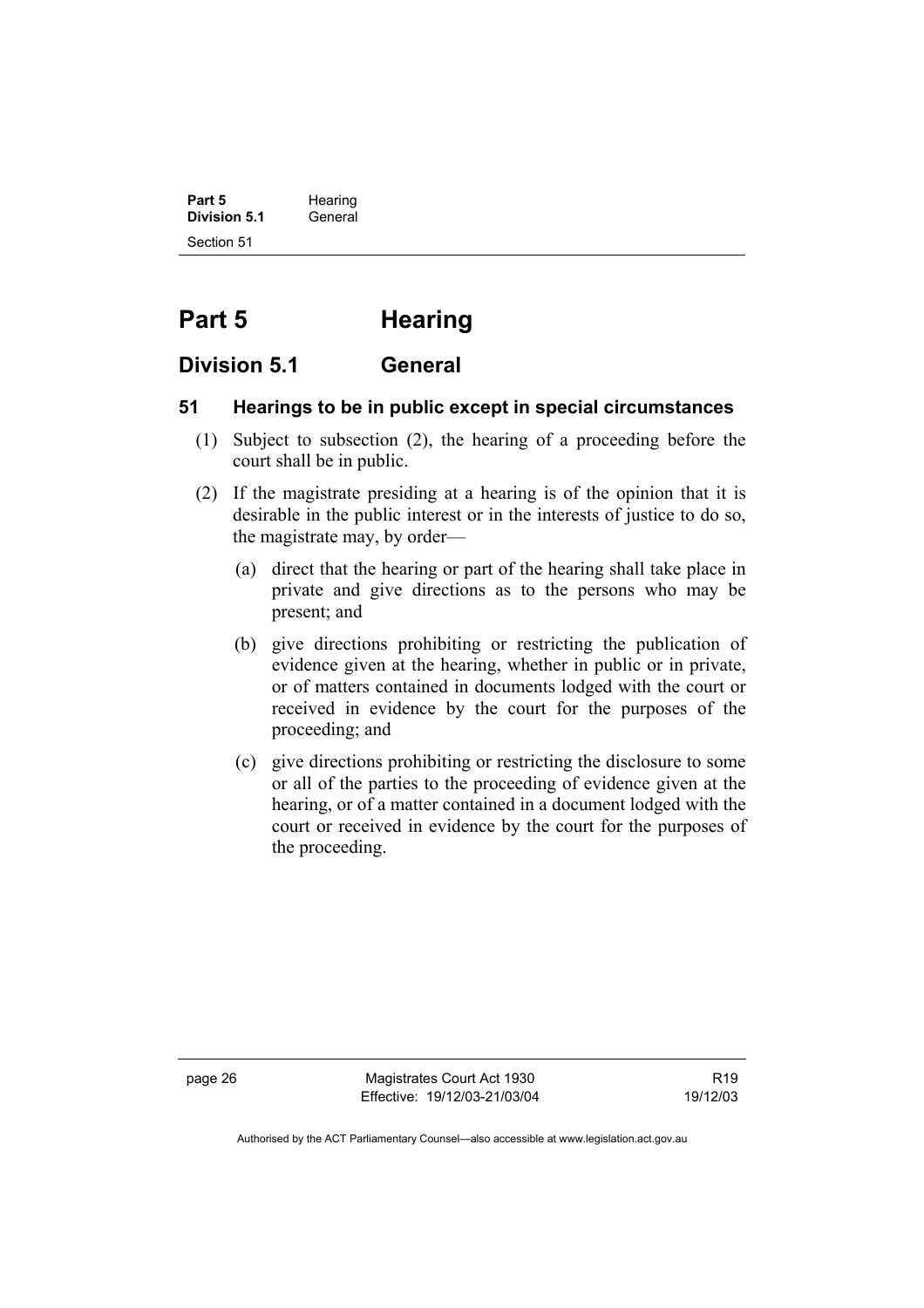| Hearing | Part 5       |
|---------|--------------|
| General | Division 5.1 |
|         | Section 53   |

 (3) A person who, without reasonable excuse, contravenes an order under subsection (2) commits an offence.

Maximum penalty: 100 penalty units, imprisonment for 1 year or both.

#### **53 Conduct of case**

- (1) The informant may himself or herself or by a legal practitioner representing the informant conduct his or her case and may examine and cross-examine the witnesses giving evidence for or against him or her and may, if the defendant gives any evidence or examines any witness as to any matter other than as to general character, call and examine witnesses in reply.
- (2) The defendant may himself or herself or by a legal practitioner representing the defendant make full answer and defence and may give evidence himself or herself and may examine and crossexamine the witnesses giving evidence for or against him or her respectively.

#### **54 If both parties present in court to hear case**

If both parties appear either personally or by legal practitioners or other persons appearing for them, the court shall proceed to hear and determine the information.

## **U 54A Recording of proceedings**

(1) In this section:

*deposition* includes a statement made by an accused person in reply to the question referred to in section 92 (1), but does not include a written statement admitted under section 90AA or 110 (2).

- (2) Subject to subsection (3), a record of the depositions of a witness in any proceedings shall be made—
	- (a) in proceedings concerning bail and if, in relation to proceedings or a part of proceedings, the court has given a

| R <sub>19</sub> | Magistrates Court Act 1930   | page 27 |
|-----------------|------------------------------|---------|
| 19/12/03        | Effective: 19/12/03-21/03/04 |         |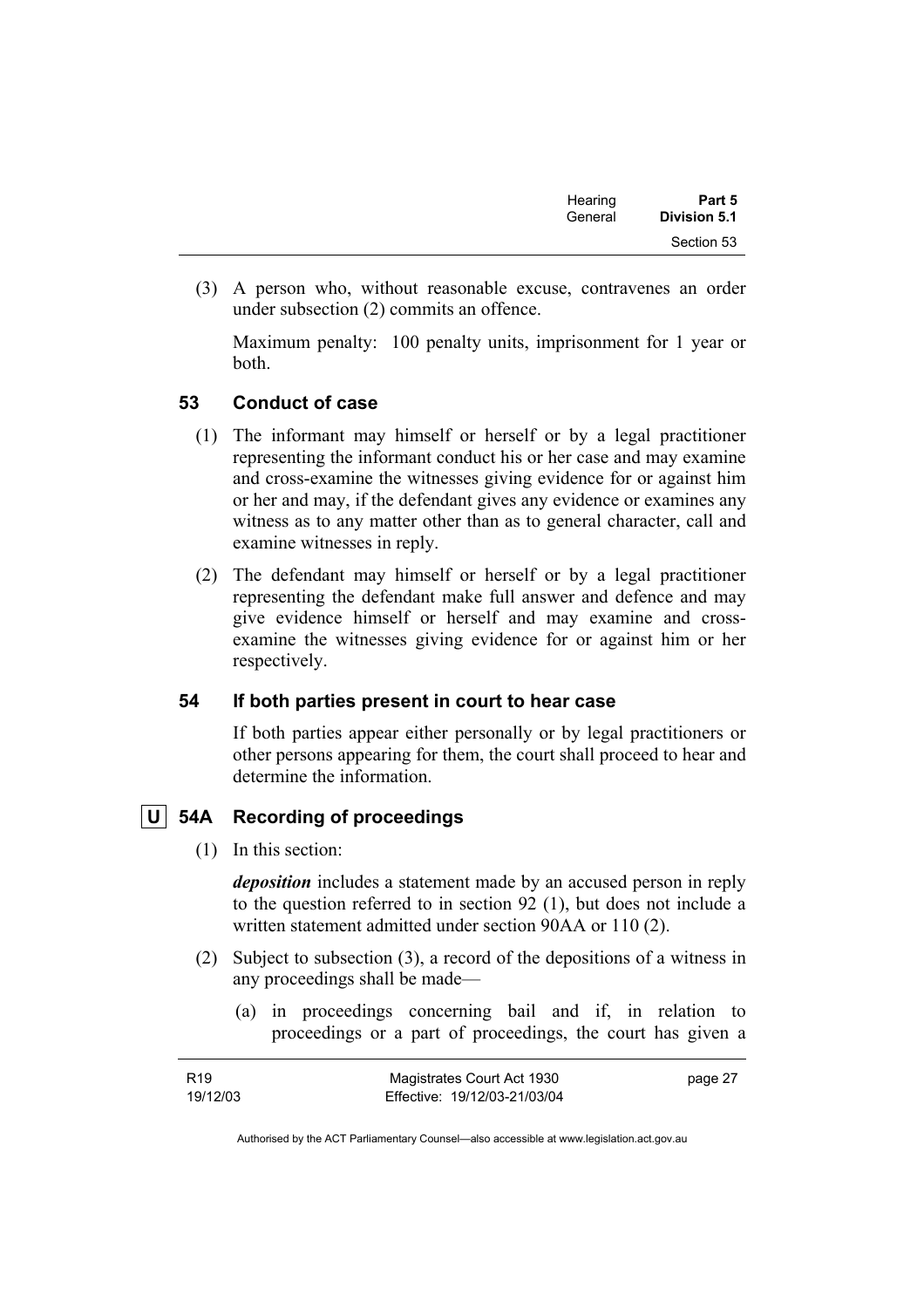| Part 5              | Hearing |
|---------------------|---------|
| <b>Division 5.1</b> | General |
| Section 54A         |         |

direction under the *Evidence (Miscellaneous Provisions) Act 1991*, section 18 (1) or 30 (1) that evidence be taken or a submission be made by audiovisual link—by means of audiovisual recording apparatus or sound-recording apparatus; and

- (b) in any other case—
	- (i) by means of sound-recording apparatus; or
	- (ii) if the court so directs, by means of shorthand or any similar means.
- (3) If the court so directs, the depositions of a witness in any proceedings shall not be recorded in accordance with subsection (2), but shall be taken down in writing, and, after being read over to the witness or given to him or her to read, signed by the witness and the magistrate constituting the court.
- (4) The registrar shall have the custody of any record of depositions made in accordance with subsection (2).
- (5) The registrar may cause to be erased the record of the depositions of a witness recorded by means of recording apparatus and the record of any other part of a proceeding made by means of recording apparatus after the end of 7 years after the date of completion of the proceedings in which the record was made.
- (6) Notwithstanding subsection (5), the sound recording of any part of proceedings—
	- (ii) in which a person charged with an indictable offence is committed to take his or her trial before the Supreme Court; or
	- (iii) in which evidence is taken under a request referred to in section 23A; or
	- (iv) under the *Safety, Rehabilitation and Compensation Act 1988* (Cwlth); or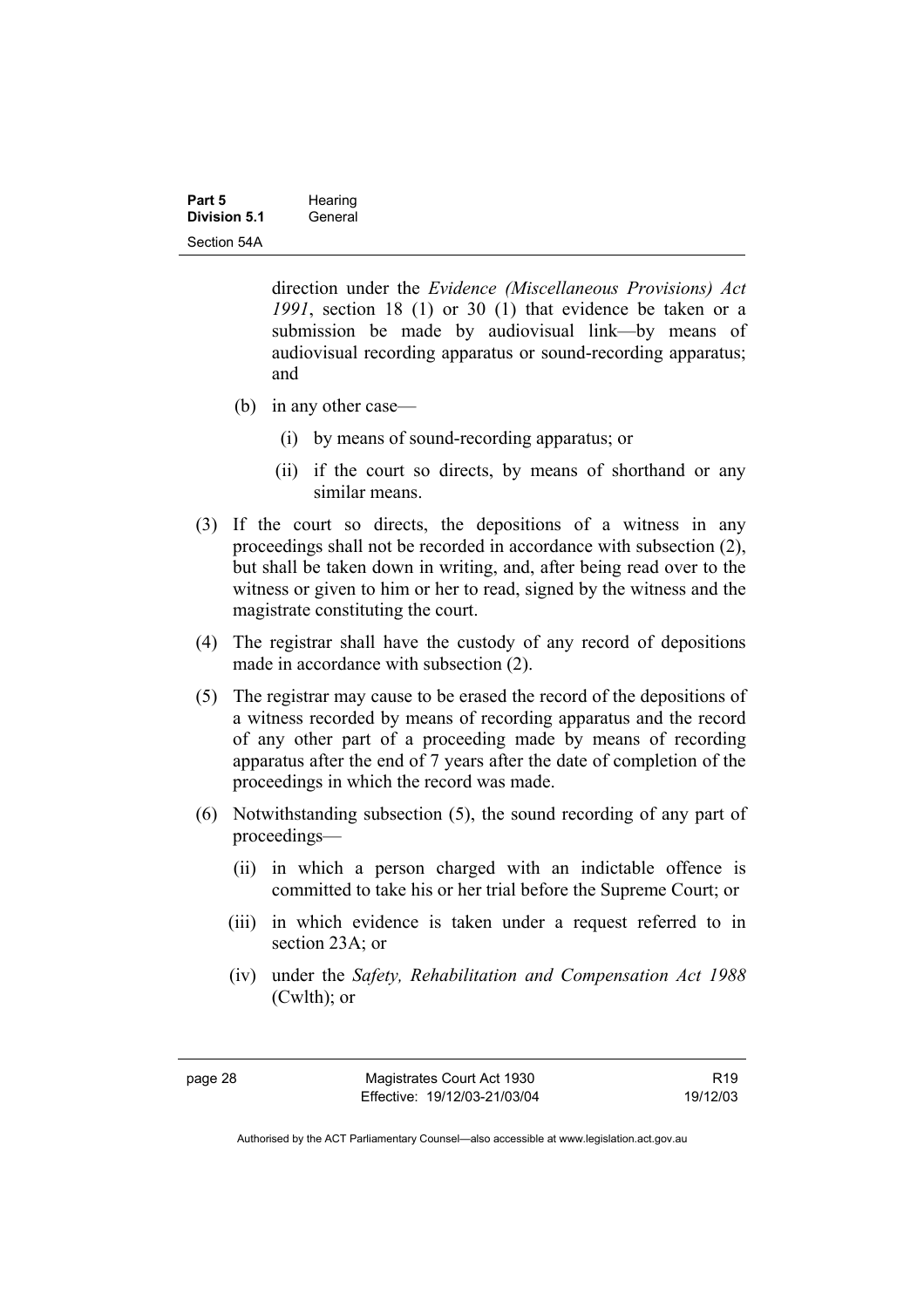| Part 5              | Hearing  |
|---------------------|----------|
| <b>Division 5.2</b> | Evidence |
| Section 55          |          |

 (v) under the *Workers Compensation Act 1951* (other than prosecutions for offences against that Act);

shall not be erased unless a transcript of the record of that part of the proceedings has been prepared.

 (7) This section applies to and in relation to proceedings before a magistrate as if a reference to the court were a reference to a magistrate.

# **Division 5.2 Evidence**

#### **55 Examination to be on oath**

- (1) Every person appearing to give evidence shall be examined on oath.
- (2) The court may administer or cause to be administered to every person so appearing the usual or other lawful oath.
- (3) It shall not be necessary to administer an oath to any person who appears solely for the purpose of producing documents.

## **58 Defendant and husband or wife, when competent in criminal proceedings**

- (1) Every accused person in a criminal proceeding, and the husband or wife of the accused person shall be competent, but not compellable, to give evidence in the proceeding.
- (2) No such person shall be liable—
	- (a) to be called as a witness on behalf of the prosecution; or
	- (b) without the leave of the court, to be questioned on crossexamination as to his or her previous character or antecedents.

#### **59 Proof of negative etc**

If the information in any case negatives any exemption, exception, proviso, or condition contained in the Act, ordinance or law on which the information is framed, it shall not be necessary for the

| R <sub>19</sub> | Magistrates Court Act 1930   | page 29 |
|-----------------|------------------------------|---------|
| 19/12/03        | Effective: 19/12/03-21/03/04 |         |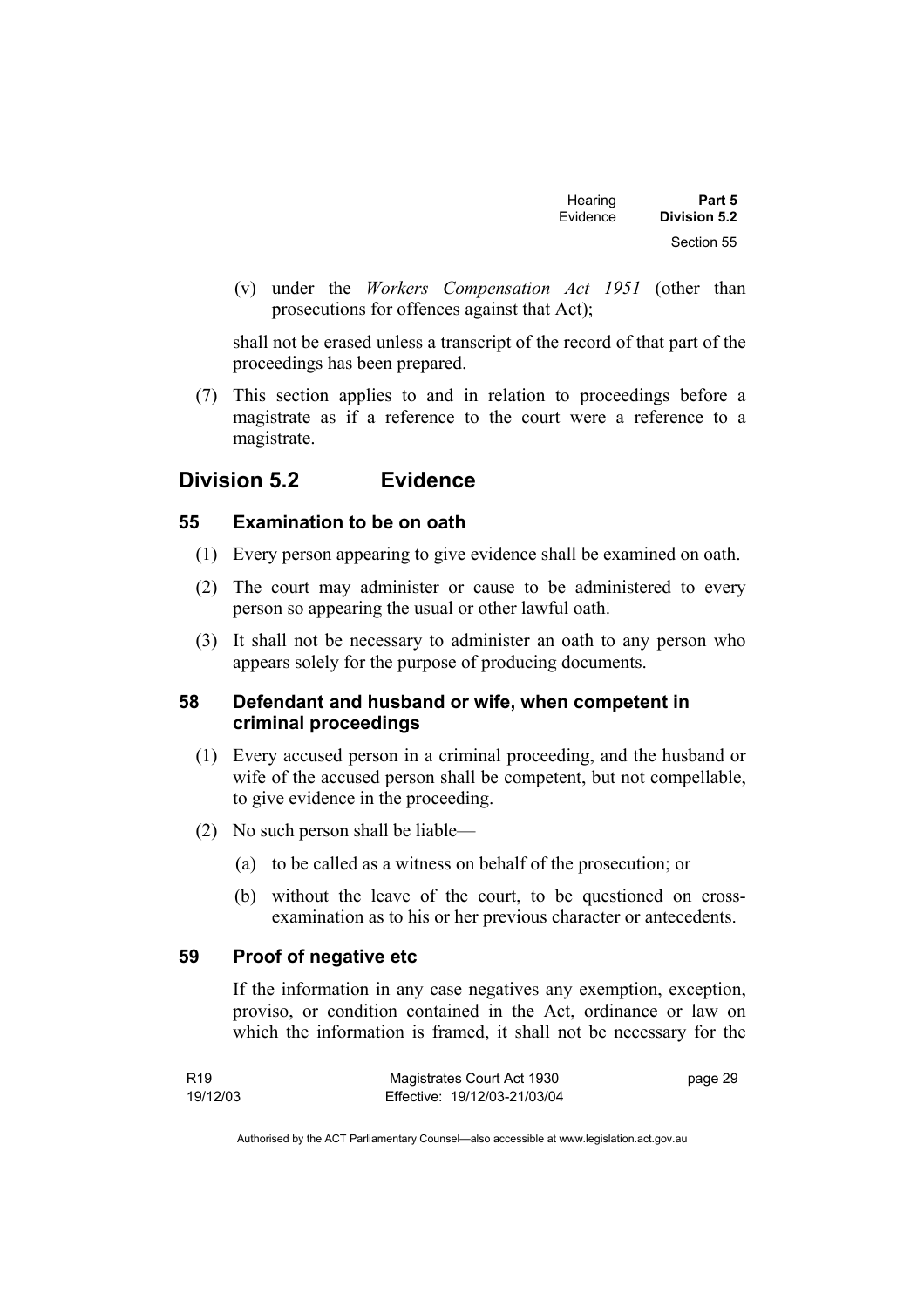| Part 5              | Hearing  |
|---------------------|----------|
| <b>Division 5.2</b> | Evidence |
| Section 60          |          |

informant to prove the negative; but the defendant may prove the affirmative in his or her defence.

## **60 Record of proceedings and transcript**

- (1) If a record made by means of recording apparatus, shorthand or similar means is produced out of the custody of the registrar and the record purports to be a record made in accordance with section 54A (2) of the depositions of a witness in any proceedings, the record is evidence that that person made those depositions in those proceedings.
- $(2)$  If—
	- (a) a recording is produced out of the custody of the registrar; and
	- (b) the recording contains a record of comments that purport—
		- (i) to have been made at the same time as a recording made in accordance with section 54A (2) of the depositions of a person in any proceedings; and
		- (ii) to have been made for the purpose of identifying the proceedings, voices recorded on the lastmentioned recording or any other matter or thing so recorded;

the firstmentioned recording is evidence of the identity of the proceedings, of the voices or of that other matter or thing, as the case may be.

- $(3)$  If—
	- (a) a document purports to be a transcript, or a copy of a transcript, of a record made in accordance with section 54A (2) of depositions made by a person in any proceedings; and
	- (b) the document bears a certificate that purports to be a certificate given in accordance with section 255B (2) or 255C (6);

the document is evidence that the person made those depositions in those proceedings.

| page 30 | Magistrates Court Act 1930   | R <sub>19</sub> |
|---------|------------------------------|-----------------|
|         | Effective: 19/12/03-21/03/04 | 19/12/03        |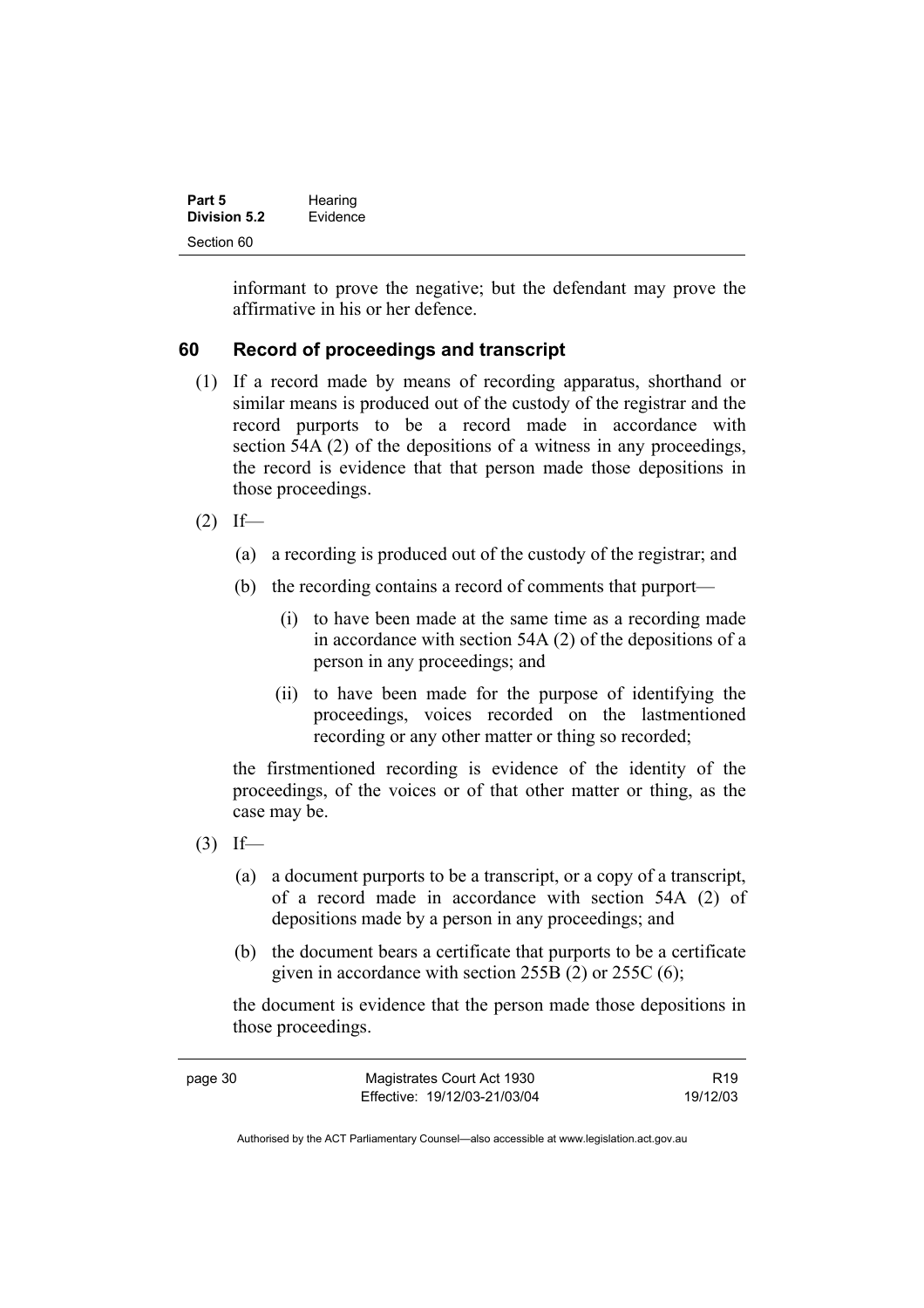| Hearing  | Part 5       |
|----------|--------------|
| Evidence | Division 5.2 |
|          | Section 60A  |

- (4) If a document—
	- (a) purports to be the depositions of a witness in any proceedings as taken down in writing and signed in accordance with section 54A (3); or
	- (b) purports to be a copy of the depositions of a witness in any proceedings as so taken down in writing and signed and bears a certificate that purports to be a certificate given in accordance with section  $255C(6)$ ;

the document is evidence that the witness made those depositions in those proceedings.

(5) In this section:

*recording apparatus* means the recording apparatus, whether audiovisual or sound, by means of which a record of depositions of witnesses has been made under section 54A (2).

#### **60A Informant may request witnesses to attend**

- (1) The informant may, by letter sent by a form of post that requires a signature on receipt, request a person to appear as a witness at the hearing of an information.
- (2) The letter shall—
	- (a) set out the time and place for the hearing; and
	- (b) be accompanied by an undertaking to appear for the signature of the person and return to the informant by the date specified in the undertaking; and
	- (c) be accompanied by a form to be completed by the person to claim his or her reasonable costs and expenses of attendance at the hearing.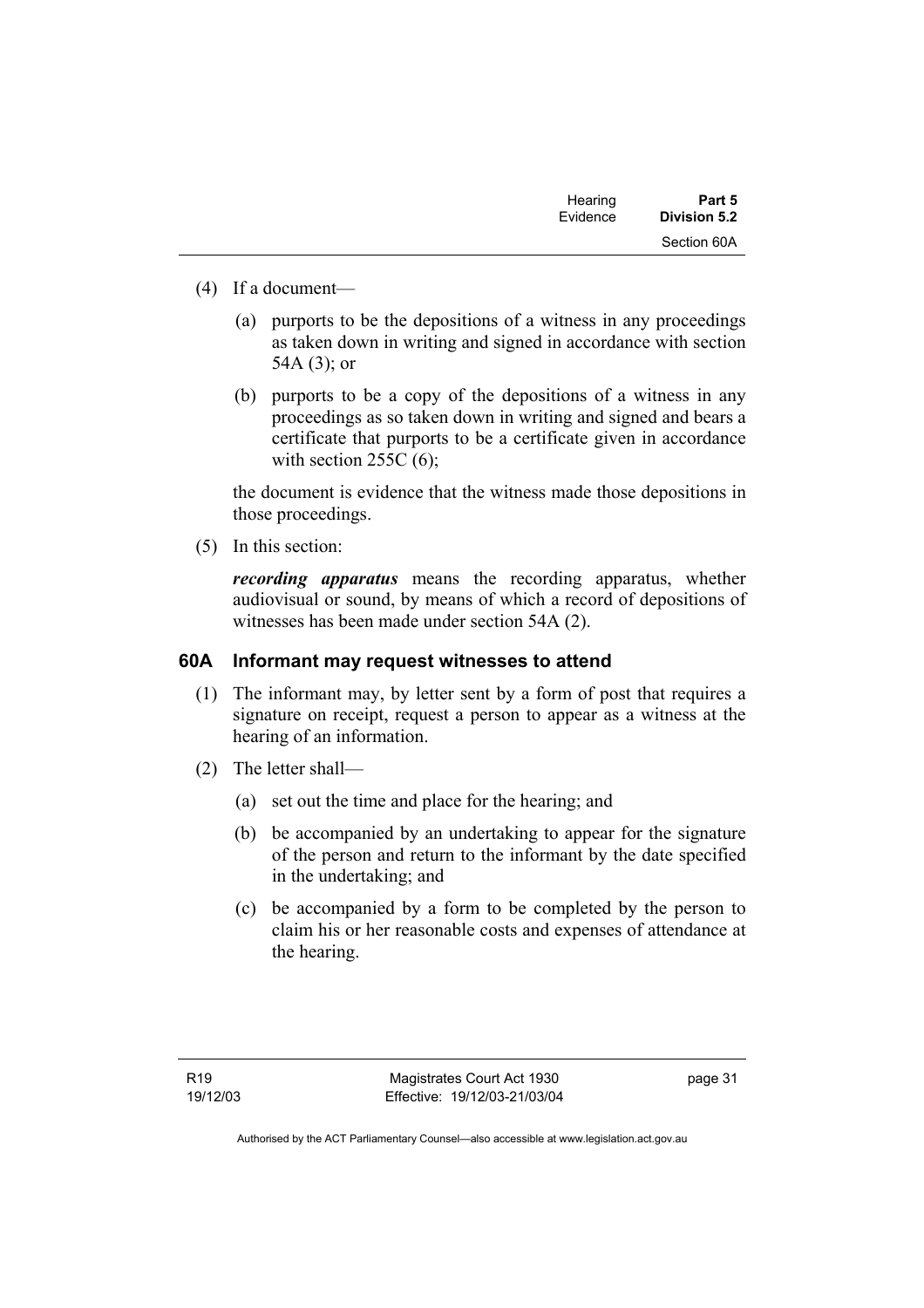| Part 5       | Hearing  |
|--------------|----------|
| Division 5.2 | Evidence |
| Section 61   |          |

#### **61 Power of magistrate to summon witnesses**

- (1) If it appears to a magistrate that a person who is likely to give material evidence at the hearing of an information will not voluntarily appear at the hearing, the magistrate shall issue a summons requiring the person to appear before the court at the time and place specified in the summons to give that evidence.
- (2) In considering whether a person will voluntarily appear at a hearing or not, a magistrate may take into account any response by the person to any request made of the person to appear.

#### **62 Service of summons on witness**

- (1) A summons may be served on a witness—
	- (a) personally; or
	- (b) by sending it to the witness's last-known place of residence or employment by a form of post that requires a signature on receipt; or
	- (c) by leaving it with a responsible adult at the witness's last-known place of residence or employment.
- (2) The summons shall be accompanied by—
	- (a) an undertaking to appear for the signature of the person and return to the court by the date specified in the undertaking; and
	- (b) a form to be completed by the person to claim his or her reasonable costs and expenses of attendance at the hearing.
- (3) Service of a summons on a witness may be proved by the oath of the person who served it or by affidavit.

#### **62A Witnesses entitled to claim expenses**

 (1) Any notice (however described and whether written or oral) requiring a person to appear as a witness at a hearing shall be

R19 19/12/03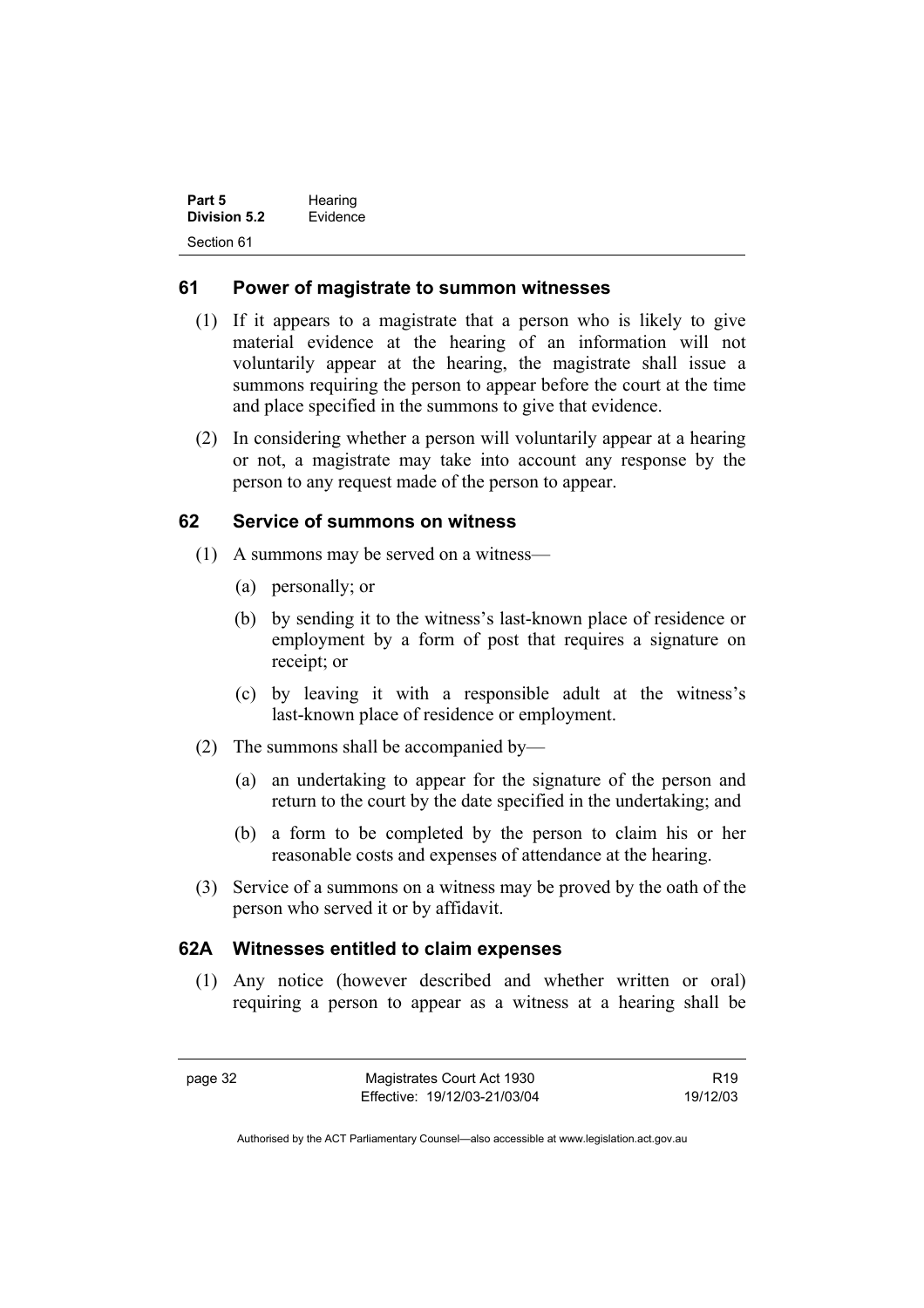| Part 5              | Hearing  |
|---------------------|----------|
| <b>Division 5.2</b> | Evidence |
| Section 63          |          |

accompanied by a form to be completed by the person to claim his or her reasonable costs and expenses of attendance at the hearing.

 (2) A person is not entitled to refuse to comply with such a notice because it was not accompanied by that form.

#### **63 Warrant to bring witness to court**

If a witness—

- (a) has been informed of the time and place for the hearing; and
- (b) has been requested, has given an undertaking, or has been served with a summons, to appear at the hearing to give evidence; and
- (c) the witness does not appear in accordance with that request, undertaking or summons and does not provide to the court a reasonable explanation for his or her non-appearance;

the court may issue a warrant requiring the witness to be brought before the court at the time and place specified in the warrant to give evidence.

#### **64 Warrant in the first instance**

If a magistrate is satisfied by evidence on oath that it is probable that a person whose evidence is desired will not attend to give evidence without being compelled to do so, then, instead of issuing a summons, he or she may issue a warrant in the first instance.

#### **66 Production of documents before magistrate**

 (1) If a magistrate has authority to summon any person as a witness, he or she shall have the like authority to require and compel him or her to bring and produce, for the purposes of evidence, all documents and writings in his or her possession or power, and to proceed against him or her, in case of neglect or refusal so to do, in the same manner as in case of neglect or refusal to attend or refusal to be examined.

page 33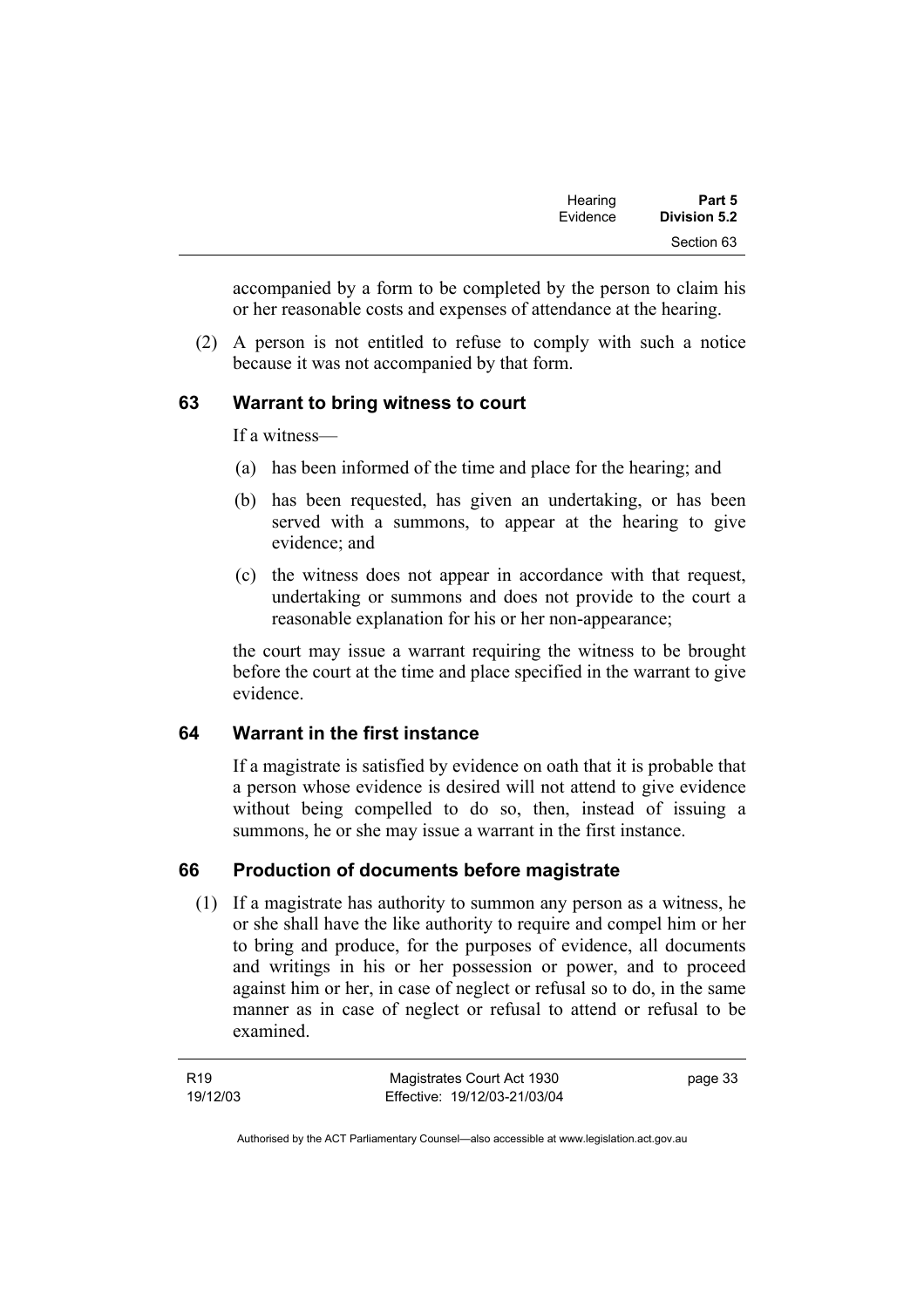| Part 5       | Hearing  |
|--------------|----------|
| Division 5.2 | Evidence |
| Section 66A  |          |

 (2) A person shall not be bound to produce any document or writing not specified or otherwise sufficiently described in the summons, or that he or she would not be bound to produce on a subpoena duces tecum in the Supreme Court.

#### **66A Setting aside summons**

- (1) A summons issued under section 61 or 66 may be set aside, wholly or in part, by the court on the application of the person to whom the summons is addressed.
- (2) An applicant shall serve a copy of the application on the party to the proceedings on whose request the summons was issued.

#### **67 Person about to leave Territory may be ordered to be examined or produce documents**

- (1) If, by evidence on oath, a magistrate is satisfied that any person is able to give material evidence or to produce relevant or material documents relating to any information or claim pending before a court, and that that person is likely to be absent from the Territory when the case comes on for hearing, the magistrate may, on the application of any party, order that the evidence of that person be taken or the documents be produced before him or her, at any time before the hearing, in the same manner as the evidence would be taken or the documents be produced at the hearing and after reasonable notice of the intended examination or production is given to the other party.
- (2) When an order under subsection (1) is served on a person, it shall be accompanied by a form to be completed by the person to claim his or her reasonable costs and expenses of attending the examination or production.
- (3) A person is not entitled to refuse to comply with an order under subsection (1) because the person was not given the form mentioned in subsection (2) at the time the order was served on him or her.

page 34 Magistrates Court Act 1930 Effective: 19/12/03-21/03/04

R19 19/12/03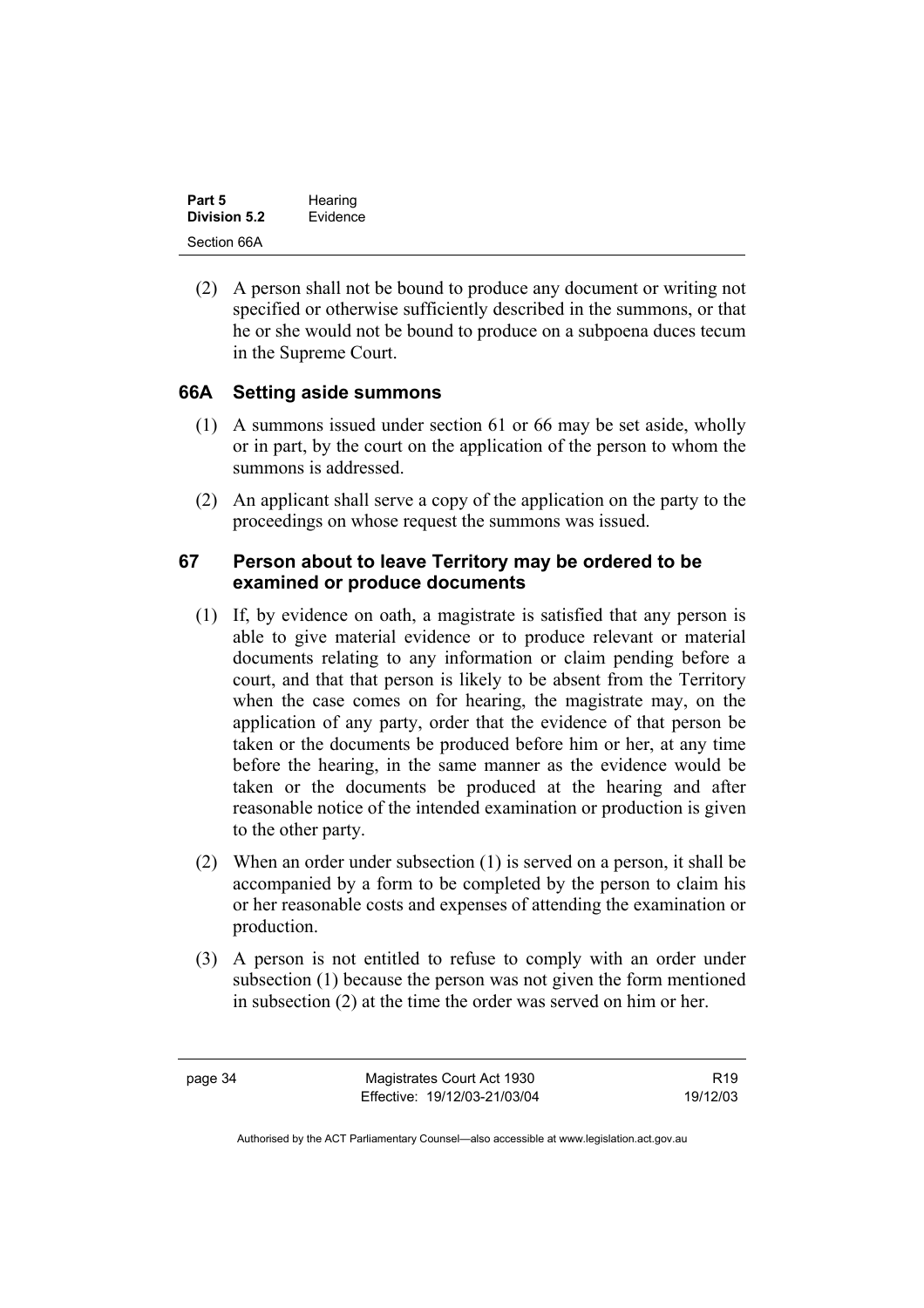| Hearing  | Part 5       |
|----------|--------------|
| Evidence | Division 5.2 |
|          | Section 67A  |

 (4) The taking of depositions before a magistrate under subsection (1) is a proceeding for section 54A.

#### **67A Examination of witnesses—application of Magistrates Court (Civil Jurisdiction) Act**

The *Magistrates Court (Civil Jurisdiction) Act 1982*, section 202 applies in relation to proceedings on an information in respect of the alleged commission of an offence against a law in force in the Territory, as if references in that section to proceedings were references to proceedings on an information.

## **67B Affidavits—application of Magistrates Court (Civil Jurisdiction) Act**

The *Magistrates Court (Civil Jurisdiction) Act 1982*, sections 203, 204, 205, 210, 211, 212, 213 and 214 apply in relation to affidavits for use in proceedings under this Act.

## **68 Witnesses' rights and liabilities**

On service on any person of an order made under section 67, that person shall attend at the time and place thereby appointed, and shall have all the rights and liabilities that he or she would have if he or she was duly summoned to appear to give evidence or to produce documents on the hearing.

## **69 Depositions to be delivered to registrar**

- (1) Where depositions are taken before a magistrate under section 67 there shall be delivered to the registrar—
	- (a) the record of the depositions made in accordance with section 54A (2) or the document containing the depositions as taken down in writing and signed in accordance with section 54A (3); and
	- (b) any documents produced to the magistrate.

page 35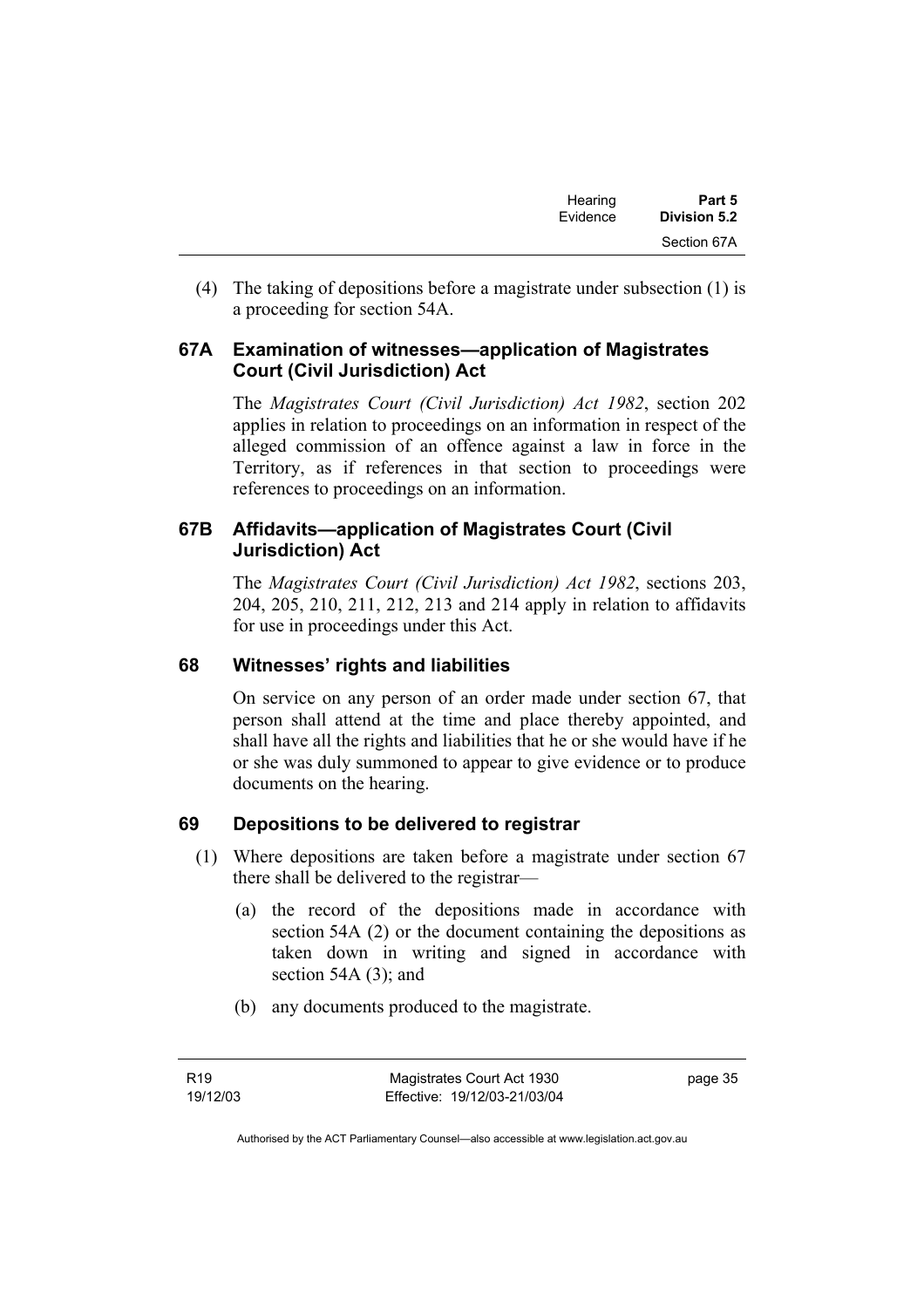| Part 5       | Hearing |
|--------------|---------|
| Division 5.3 | Remand  |
| Section 70   |         |

- (2) If documents are produced by a person not giving evidence, the documents, shall, on delivery to the registrar, be accompanied by a certificate signed by the magistrate stating the name of the person producing them.
- (3) If the court is satisfied that the person who made the depositions is not in the Territory, his or her depositions may be read by any party.
- (4) Any documents so delivered to the registrar may, subject to all just exceptions, be put in at the hearing as if produced at the hearing by the person producing them.

# **Division 5.3 Remand**

#### **70 Remand of defendant**

- $(1)$  If—
	- (a) because of the absence of witnesses; or
	- (b) for any other reasonable cause;

it becomes necessary or advisable to defer the hearing of proceedings for an indictable offence, the court may adjourn the hearing and may by warrant or, if the period of remand is not to exceed 3 days, by order made orally, remand the defendant into the custody of the administrator for the period (not exceeding 15 days at any one time) that the court considers reasonable.

- (2) A warrant or order under subsection (1) shall direct the administrator to—
	- (a) keep the defendant in custody for the specified period; and
	- (b) bring the defendant before the court at the specified time and place for the hearing.
- (3) A warrant or order under subsection (1) in which a transfer direction is given to all police officers or all escorts—

R19 19/12/03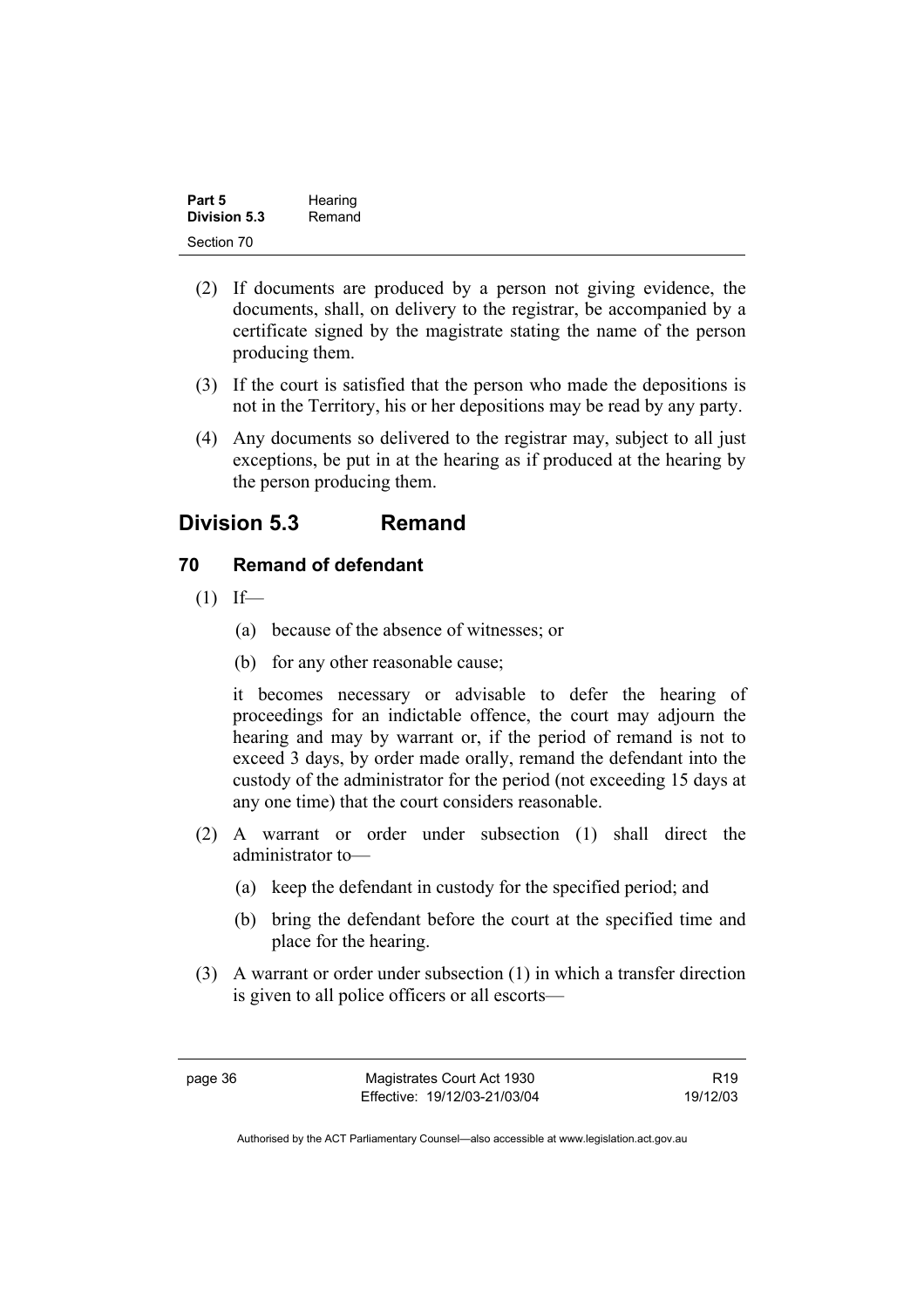| Part 5       | Hearing |
|--------------|---------|
| Division 5.3 | Remand  |
| Section 72   |         |

- (a) shall be taken in that respect to be directed to each police officer, or each escort, respectively; and
- (b) may be executed in that respect by any police officer, or any escort, respectively.
- (4) In this section:

*transfer direction* means a direction to the effect that the remandee is to be taken, safely conveyed and delivered into the custody of the administrator.

#### **72 Bringing up during remand**

The court may order the defendant to be brought before it at any time before the end of the time for which he or she was so remanded, and the officer in whose custody he or she then is shall duly obey the order.

# **U 72A Hearing of bail applications**

- (1) Unless the court otherwise directs, if—
	- (a) a person who is in custody is required or entitled to appear, or is required to be brought, before the court for the hearing of an application in relation to bail; and
	- (b) an audiovisual link is available between the place where the court is sitting and a place where the person is in custody;

the proceeding shall be conducted by the audiovisual link.

- (2) The court may at any time vary or revoke a direction made under subsection (1), either on its own motion or on the application of a party to the proceeding.
- (3) In this section:

*audiovisual link*—see the *Evidence (Miscellaneous Provisions) Act 1991*, section 14.

page 37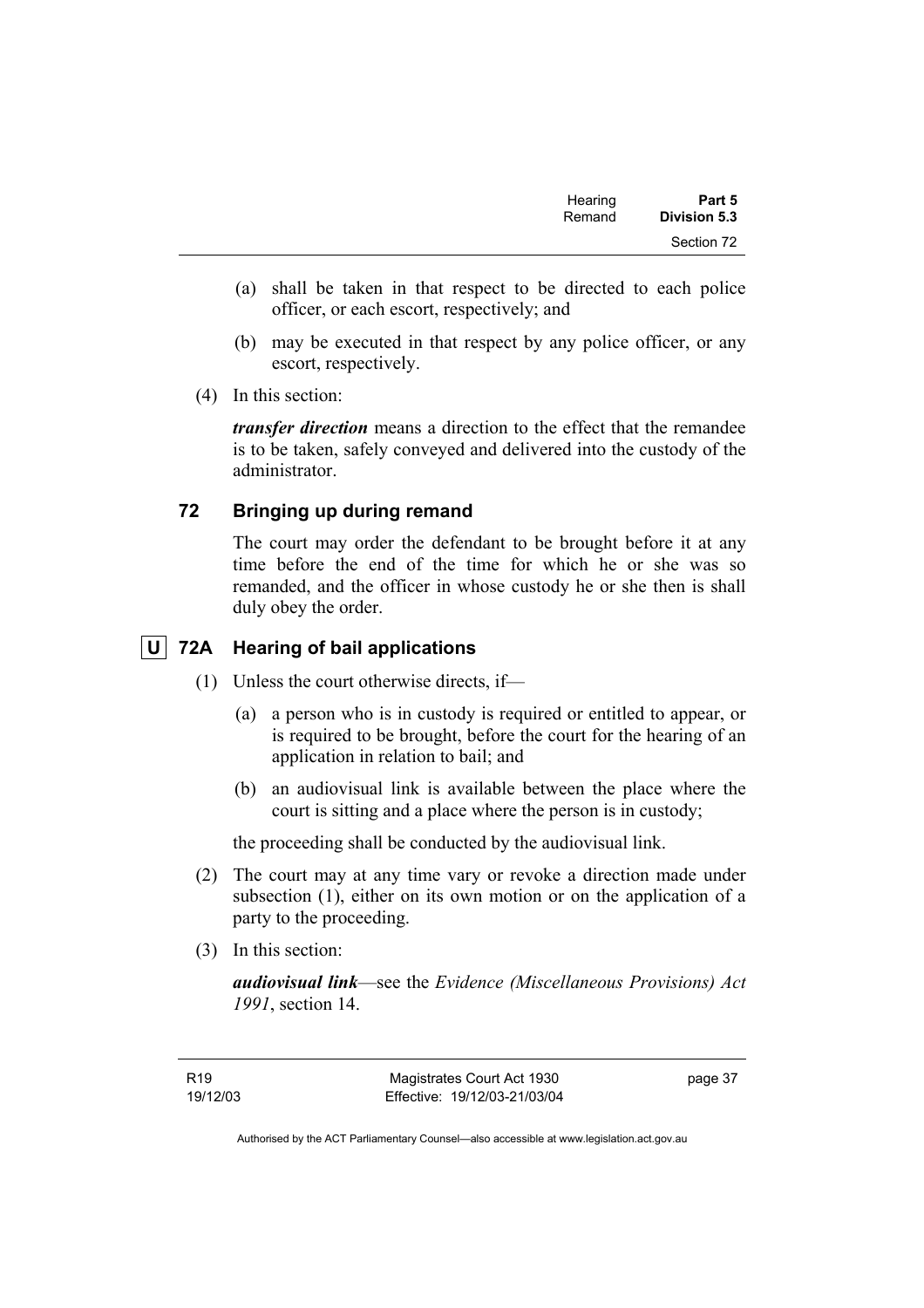| Part 5              | Hearing                    |
|---------------------|----------------------------|
| <b>Division 5.4</b> | Committal and recognisance |
| Section 72B         |                            |

# **72B Defendant's appearance in proceedings other than bail proceedings**

For sections 70 and 72, a person who is directed by warrant or order to bring a person before the court shall ensure that, where section 254B applies, the person appears before the court in accordance with that section.

# **73 Bail of defendant during examination**

Instead of detaining the defendant in custody during the period for which he or she is remanded, the magistrate before whom he or she appears or is brought may admit the defendant to bail in accordance with the provisions of the *Bail Act 1992*.

# **Division 5.4 Committal and recognisance**

# **73A Application of div 5.4**

This division applies in relation to a person in respect of whom a warrant has been issued under the *Magistrates Court (Civil Jurisdiction) Act 1982*, section 187 (8).

# **74 Committal or detention before decision**

If the court commits a defendant by way of remand or on adjournment, or at any time before the decision, it may remand the defendant into the custody of the administrator.

# **75 Committal of witness or of defendant after decision**

- (1) If the court commits a witness, or a person sought to be made a witness, it shall remand him or her into the custody of the administrator.
- (2) If the court commits a defendant after the decision, it shall remand the defendant into the custody of the administrator.

R19 19/12/03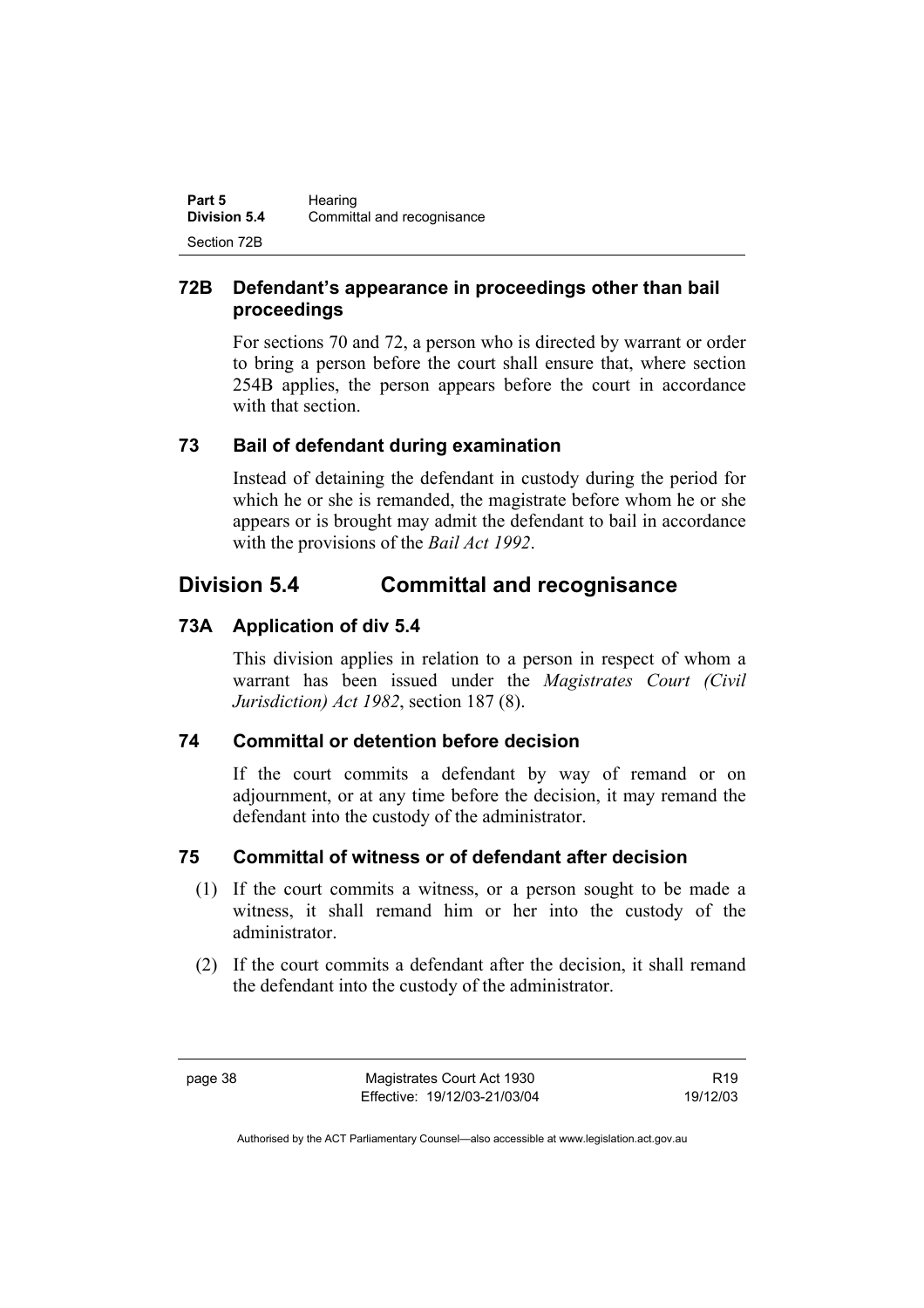### **76 Witnesses may be discharged on recognisance**

A witness, other than a witness committed under section 255AB, or person sought to be made a witness may be discharged on recognisance.

#### **77 Recognisances**

If the court is authorised to discharge the witness, or person sought to be made a witness, on recognisance, it may order his or her discharge on his or her entering into a recognisance, with or without a surety or sureties at its discretion, conditioned for his or her appearance at the time and place to which the hearing is adjourned, or that is named in the recognisance.

#### **78 Issue of warrant for non-appearance**

If the witness, or person sought to be made a witness does not appear at the time and place mentioned in the recognisance the court may adjourn the hearing, and may issue a warrant for his or her apprehension in accordance with the provisions of division 4.5.

#### **79 Recognisances taken out of court**

Notwithstanding anything in this or any other Act, a recognisance under this Act need not be entered into before the court, but may be entered into by the parties before any magistrate or before any registrar, or before a police officer who is in charge of a police station, or, if any one of the parties is in gaol or in a remand centre, before the keeper of the gaol or superintendent of the remand centre, as the case requires; and thereupon all the consequences of the law shall ensue, and the provisions of this Act with respect to recognisances taken before the courts shall apply, as if the recognisance had been entered into before the court in accordance with section 77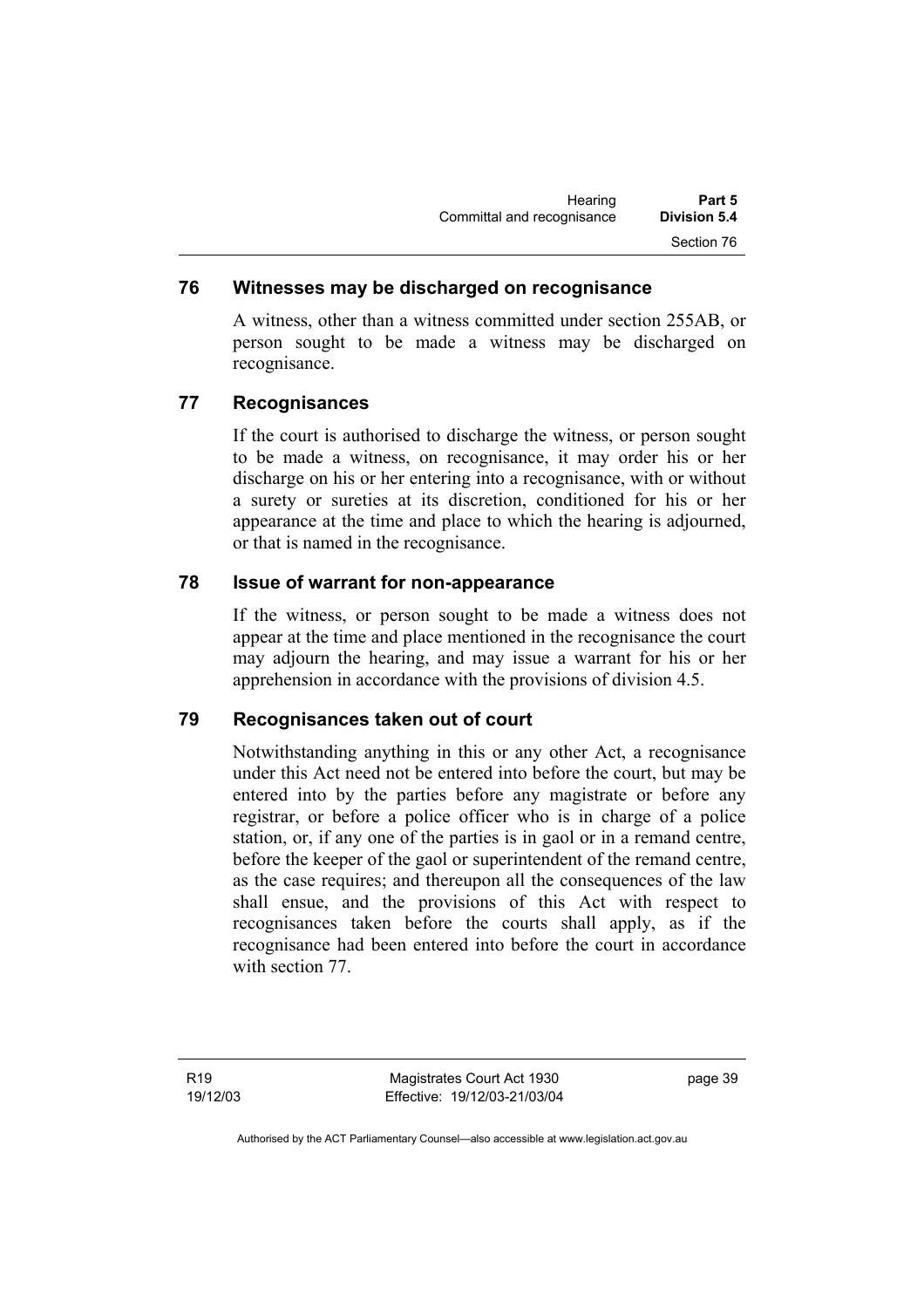| Part 5              | Hearing                    |
|---------------------|----------------------------|
| <b>Division 5.5</b> | Adjournment of proceedings |
| Section 80          |                            |

### **80 Forfeited recognisances—how enforced**

If the conditions, or any of them, in a recognisance entered by a witness or a person sought to be made a witness are not complied with, any magistrate may certify on the back of the recognisance in what respect the conditions have not been observed, and transmit it to the proper officer, to be proceeded on in like manner as other recognisances, and that certificate shall be deemed sufficient prima facie evidence of the recognisance having been forfeited.

#### **82 Conveying persons to custody**

- (1) The person to whom a warrant of remand or commitment is directed shall convey and deliver the person named in the warrant into the custody of the administrator, and shall also deliver the warrant to the administrator.
- (2) If a person is delivered to the administrator in accordance with subsection (1), the administrator shall give a written acknowledgment of the delivery stating the condition of the person at the time.

# **Division 5.5 Adjournment of proceedings**

#### **83 Magistrate may adjourn court generally**

If all the cases have not been heard and determined at any sitting of the court, the magistrate may adjourn the cases remaining unheard or undetermined, either to the next day appointed for the holding of the court or to the other time he or she thinks fit.

#### **84 Particular cases may be adjourned**

 (1) If, before or during the hearing or further hearing of any information, it appears advisable, the magistrate may, in his or her discretion, adjourn the hearing or further hearing to a certain time and place to be then appointed and stated in the presence and

page 40 Magistrates Court Act 1930 Effective: 19/12/03-21/03/04

R19 19/12/03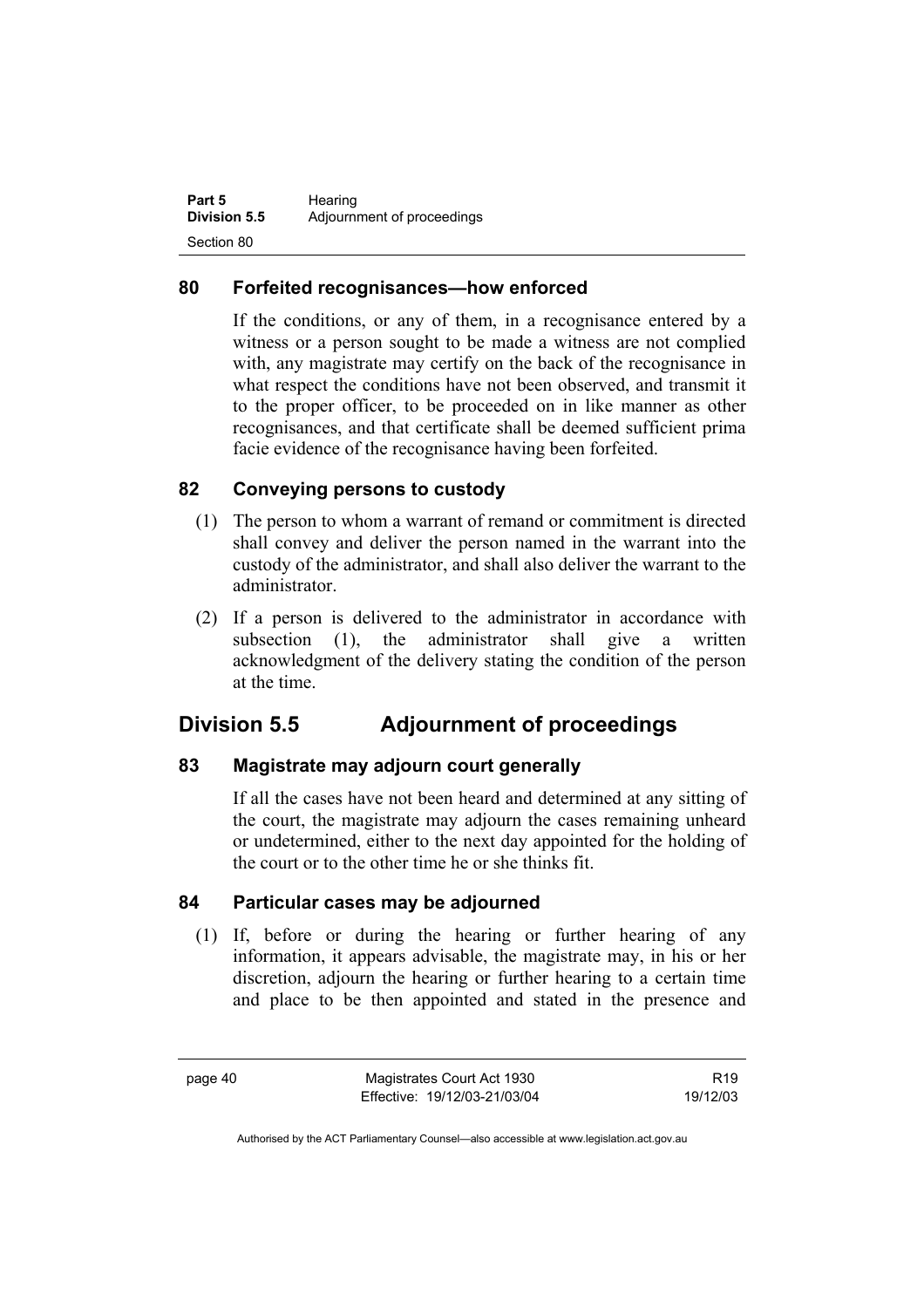hearing of the parties or the legal practitioners or other persons appearing for them.

 (2) The magistrate may, in the meantime, suffer the defendant to go at large or commit him or her to gaol or a place of security, or to any other safe custody the magistrate thinks fit, or may admit the defendant to bail in accordance with the provisions of the *Bail Act 1992*.

# **85 Proceedings if either party not present at adjourned hearing**

If, at the time and place to which the hearing or further hearing is so adjourned, either or both of the parties do not appear personally or by legal practitioners or other persons appearing for them, the court may proceed to the hearing or further hearing as if the party or parties were present, or, if the informant does not appear, the court may dismiss the information, with or without costs as to the court appears just.

# **86 Proceedings if both parties present at adjourned hearing**

If, at the time and place to which the hearing or further hearing is so adjourned, the parties appear personally or by legal practitioners or other persons appearing for them, the court may, subject to the provisions of this Act, proceed with the further hearing.

# **87 Witnesses to attend adjourned sittings**

All persons whose attendance to give evidence or produce documents has been required by summons in any cases that have been adjourned or postponed, shall attend at the time and place to which the case has been adjourned or postponed without the issue or service of any further summons, but shall nevertheless be entitled to their additional expenses for so attending.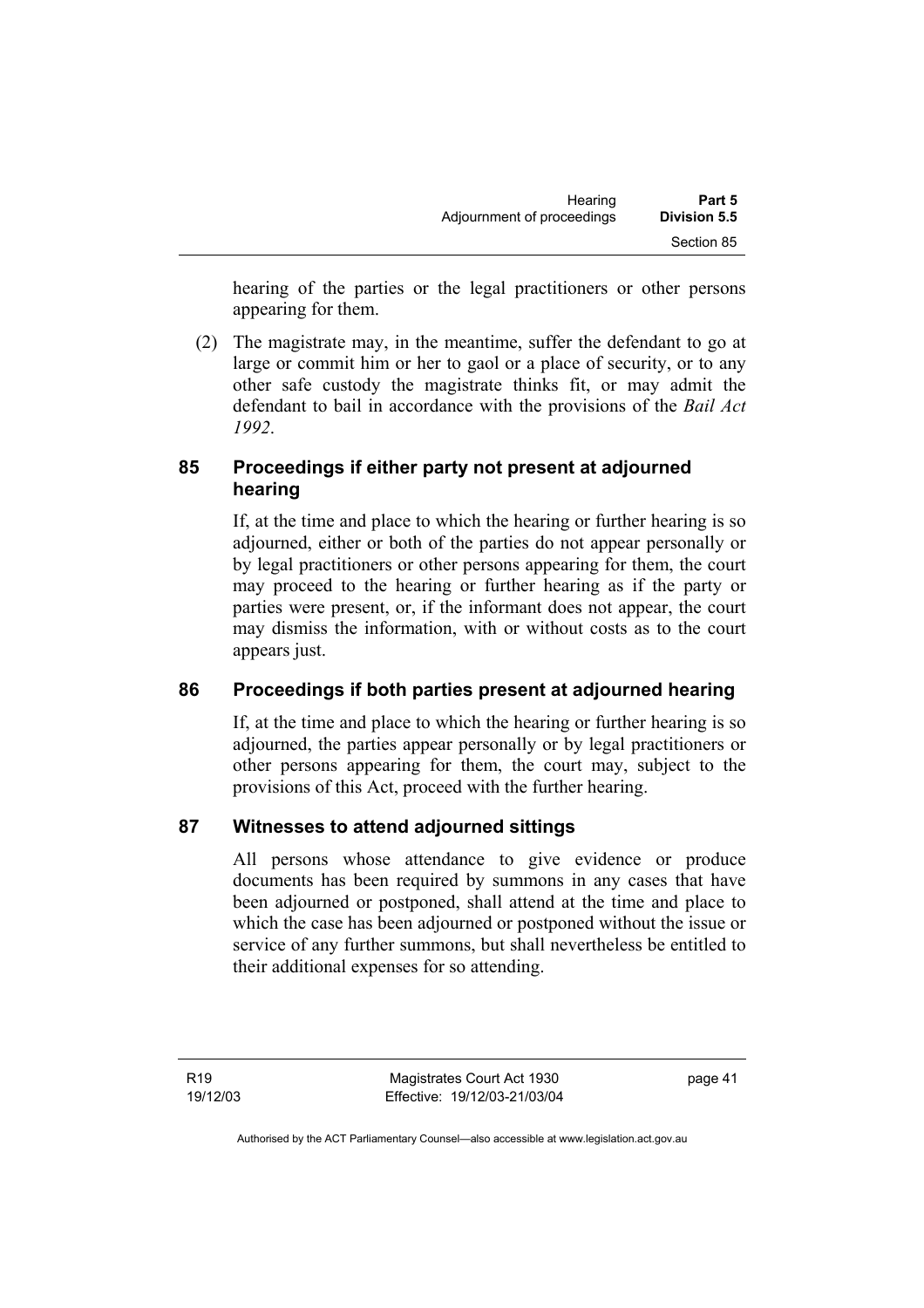| Part 5              | Hearing                    |
|---------------------|----------------------------|
| <b>Division 5.5</b> | Adjournment of proceedings |
| Section 88          |                            |

## **88 Postponement of hearing**

If, on the return of any summons or at any adjournment of the hearing or at the time to which the hearing is postponed, a magistrate is not present, the registrar may, and after the lapse of an hour, at the request of the informant, shall, postpone the hearing until the next day when a court will be held at the place mentioned in the summons or to which the case has been so adjourned.

page 42 Magistrates Court Act 1930 Effective: 19/12/03-21/03/04

R19 19/12/03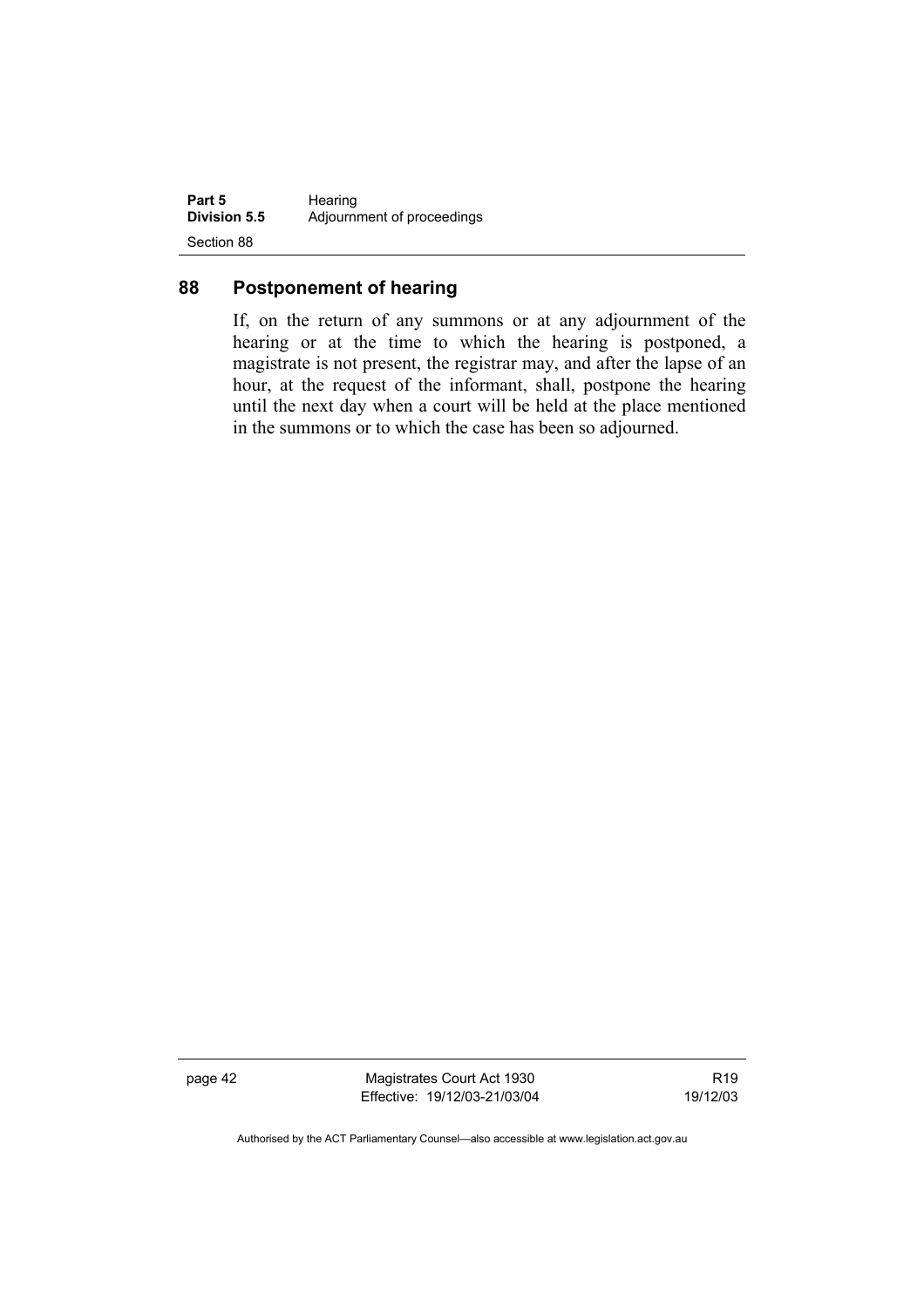# **Part 6 Proceedings in case of indictable offences**

# **Division 6.1A Preliminary**

#### **88A Meaning of** *jury* **in pt 6**

In this part:

*jury* means a reasonable jury properly instructed.

# **Division 6.1 Institution of proceedings**

#### **89 Disobedience of summons**

- (1) Subject to subsection (2), if a person who is alleged by an information to have committed an indictable offence and against whom a summons has been issued does not appear before the court at the time and place mentioned in the summons, and it is made to appear to the court, by oath, that the summons was duly served on him or her a reasonable time before the time therein appointed for appearing to it, the court, on oath being made before it substantiating the matter of the information to its satisfaction, may issue its warrant for the arrest of the defendant and to bring him or her before the court to answer to the information and to be further dealt with according to law.
- (2) Subsection (1) does not apply where an order has been made under section 89A (1).

#### **89A Accused person may be excused from attendance before court**

- $(1)$  If—
	- (a) an information for an indictable offence has been laid; and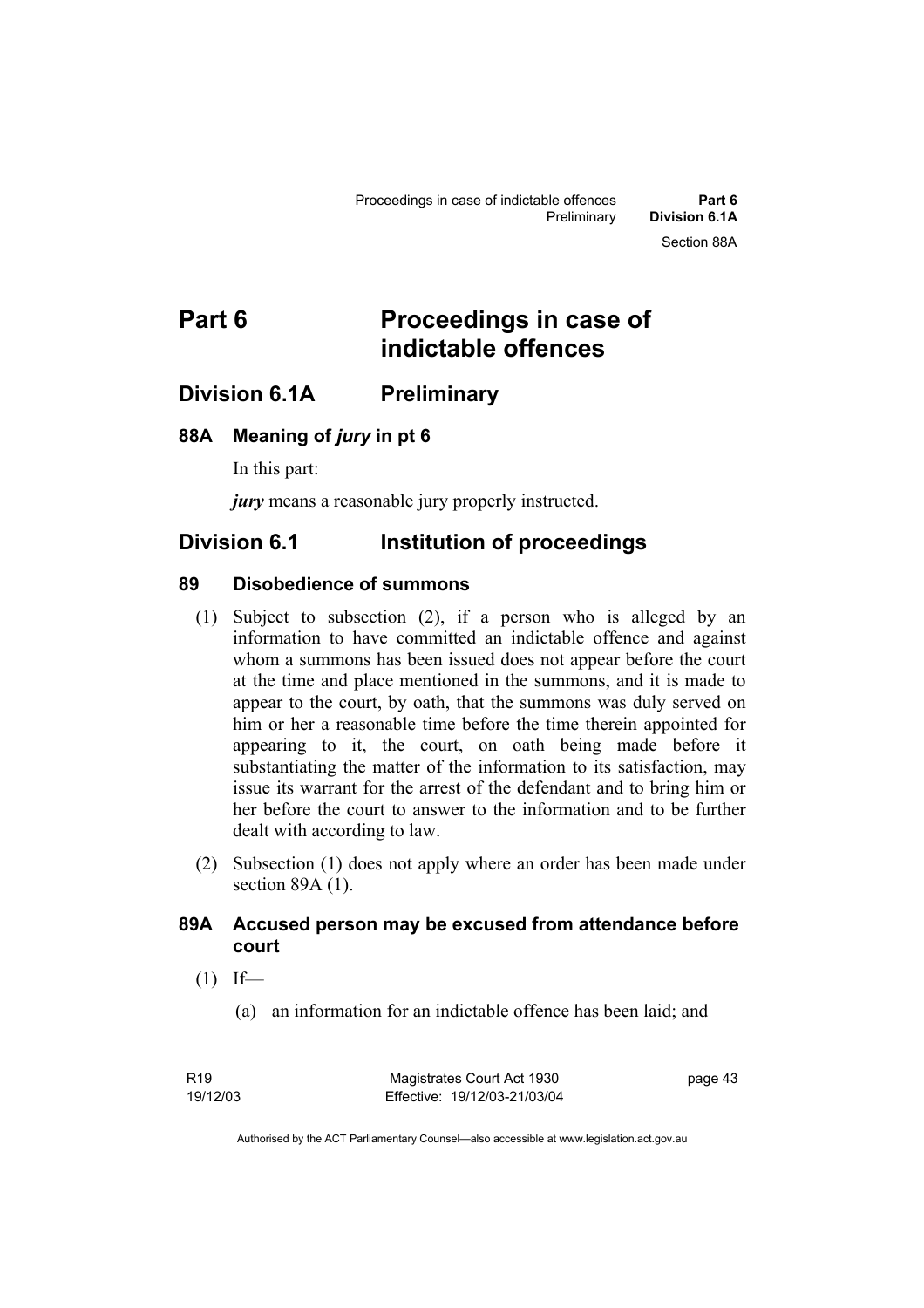(b) a summons has been issued against the person named in the information;

the court may, on an application made by or on behalf of that person, by order excuse that person from attendance before the court to answer the information or for any other purpose in connection with the proceedings commenced by the information.

- (2) An order under subsection (1) may be made—
	- (a) at any time after the issue of the summons and before the completion of the taking of evidence for the prosecution; and
	- (b) whether or not any evidence has been taken in the proceedings; and
	- (c) whether or not the applicant for the order is before the court or has attended before the court in connection with the proceedings.
- (3) The court shall not make an order under subsection (1) unless the court has been informed, by or on behalf of the applicant, that the applicant is represented by a legal practitioner for the purposes of the proceedings.
- (4) The court may, at any time during proceedings commenced by an information for an indictable offence, direct the informant to give to a person in respect of whom an order has been made under subsection (1) written notice requiring him or her to attend before the court, for the purposes of those proceedings, at the time and place specified by the court.
- $(5)$  If—
	- (a) a person has been excused, under subsection (1), from attendance before the court; and
	- (b) after all the evidence for the prosecution has been taken, the court is of the opinion, having regard to all the evidence before it, that the evidence is capable of satisfying a jury beyond

| page 44 | Magistrates Court Act 1930   | R <sub>19</sub> |
|---------|------------------------------|-----------------|
|         | Effective: 19/12/03-21/03/04 | 19/12/03        |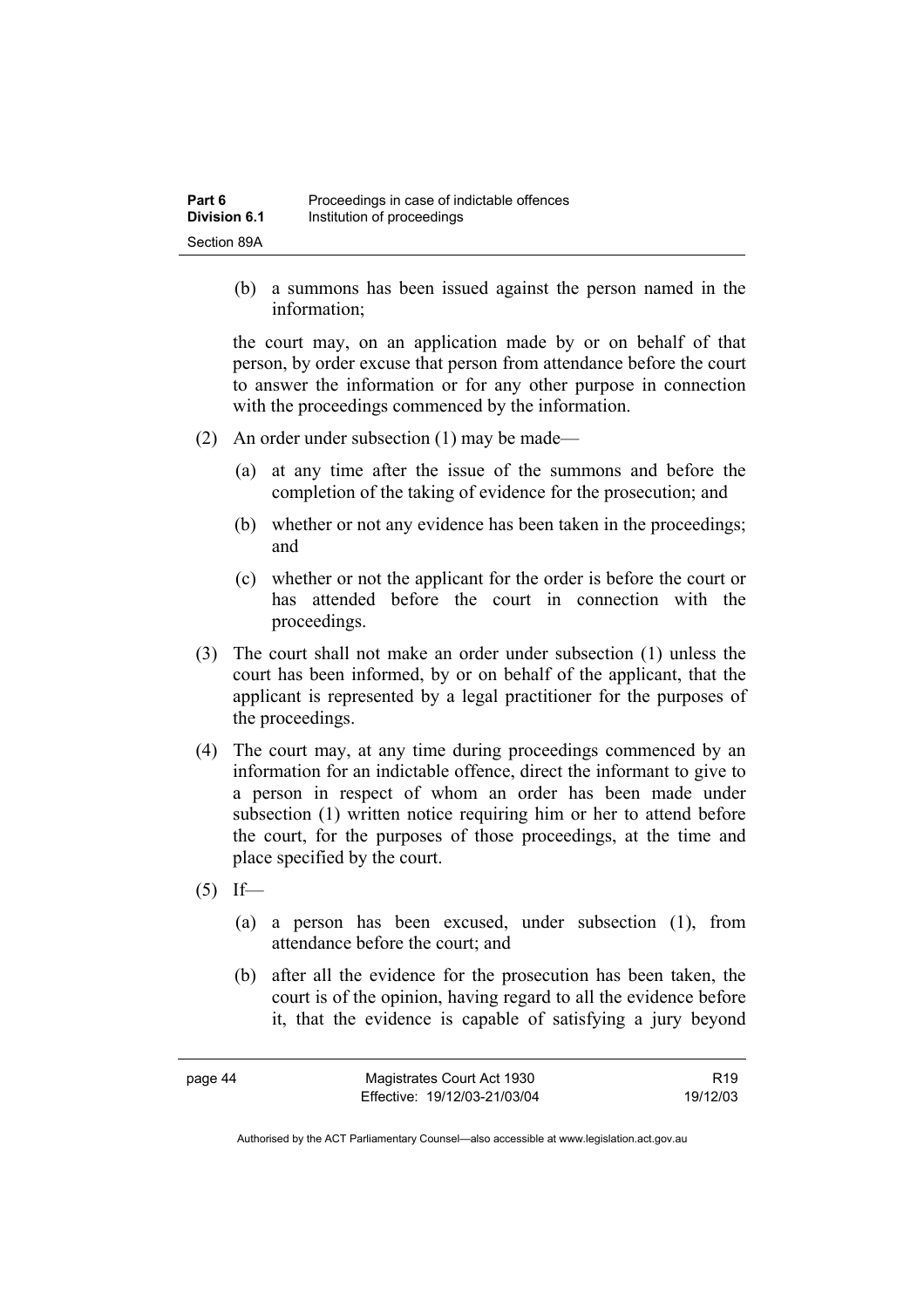reasonable doubt that the person has committed an indictable offence;

the court shall direct the informant to give to the person a written notice requiring him or her to attend, at the time and place specified by the court, to be dealt with in accordance with section 92.

- (6) A notice under subsection (4) or (5) may be given to a person by delivering a copy of the notice to him or her or by leaving a copy of the notice at his or her last-known or usual place of residence or business with a person who is apparently an inmate of, or employed at, that place and is apparently over the age of 16 years.
- (7) The giving of a notice under subsection (4) or (5) may be proved in the same manner as the service of a summons.
- (8) If an accused person does not attend before the court in accordance with a notice under subsection (4) or (5), the court may issue a warrant for the arrest of the person and for bringing him or her before the court at the time and place specified in the warrant.

## **90 Procedure if informant proposes to tender written statements to court**

- (1) If a person is alleged to have committed an indictable offence, the informant, not later than 14 days, or such shorter period as the court may approve, before the date fixed for the taking of the preliminary examination, may give to that person a written notice—
	- (a) informing him or her of the time and place of the preliminary examination; and
	- (b) stating that the court will be asked to admit written statements as evidence without requiring the attendance of the persons who made the statements; and
	- (c) setting out the terms of this section and section 90AA.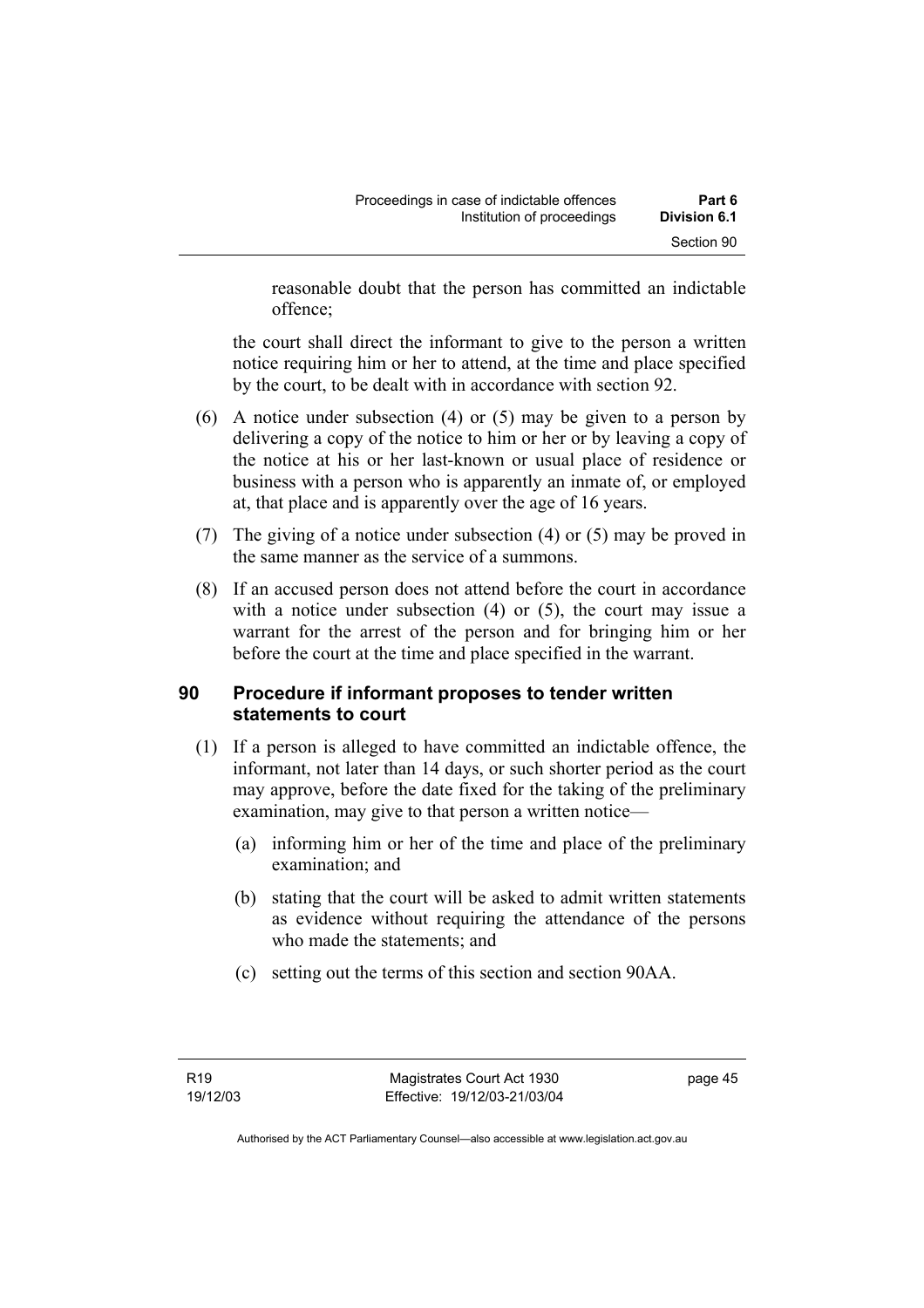- (2) A notice under subsection (1) is not duly given unless it is accompanied by—
	- (a) a copy of the information; and
	- (b) a list of persons who have made written statements that the informant proposes to tender to the court at the preliminary examination; and
	- (c) a copy of each of those statements; and
	- (d) a list of the documents and things (if any) referred to in those statements that the informant proposes to tender to the court at the preliminary examination; and
	- (e) if a thing, other than a document, cannot adequately be described in that list—a photograph of that thing; and
	- (f) a copy of each document mentioned in the list.
- (3) A notice and accompanying documents may be given to an accused person in any manner in which a summons issued in respect of an information may be served under any provision of this Act.
- (4) The giving of a notice under subsection (3) may be proved in the same manner as the service of a summons.
- (5) If a notice has been given to an accused person under this section, the informant, not later than 7 days, or any shorter period the court may approve, before the date set down for the preliminary examination, shall file with the registrar a copy of the notice together with a copy of each document and photograph accompanying the notice.
- (6) If copies are filed with the registrar under subsection (5), he or she shall transmit them before the preliminary examination to the magistrate constituting the court for the preliminary examination.
- (7) The informant, if so requested by the accused person or a legal practitioner representing the accused person shall, before the taking of the preliminary examination, permit the accused person or his or

| page 46 | Magistrates Court Act 1930   | R <sub>19</sub> |
|---------|------------------------------|-----------------|
|         | Effective: 19/12/03-21/03/04 | 19/12/03        |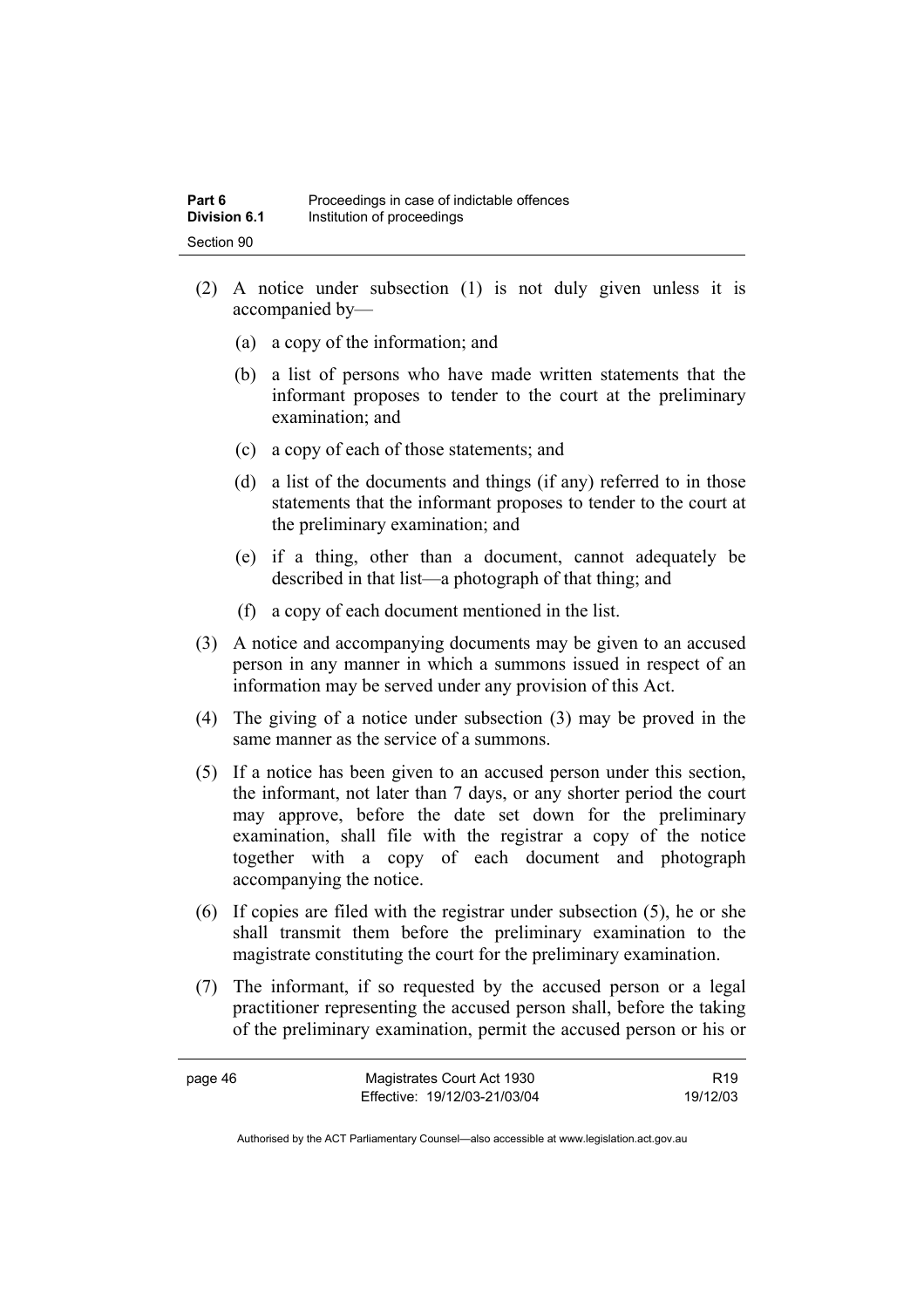her legal practitioner to inspect the documents and things referred to in the list (if any) given to the accused person under subsection (2) (d).

#### **90AA Written statements may be admitted in evidence**

- (1) Subject to this section, if an informant has duly given notice to an accused person under section 90, the court at the preliminary examination may admit a written statement, a copy of which accompanied that notice, as evidence of the matters stated in the statement, and the statement shall thereupon constitute depositions of the person who made it.
- (2) A written statement shall not be admitted in evidence by the court unless—
	- (a) it is made in the form of a statutory declaration; and
	- (b) it contains a statement that the person who made it—
		- (i) has attained the age of 18 years; or
		- (ii) has attained the age of 14 years but not the age of 18 years; and
	- (c) it contains a statement that before he or she signed it, the person who made it read the statement or had it read to him or her.
- (3) If a person has made a written statement that, but for this subsection, would be admissible under subsection (1), that statement shall not be admissible where the accused person, not later than 5 days before the date set down for the preliminary examination, gives written notice to the informant that he or she requires the attendance at the preliminary examination of the person who made the statement.
- (4) If the accused person gives written notice to the informant under subsection (3), he or she shall file a copy of that notice with the registrar.

page 47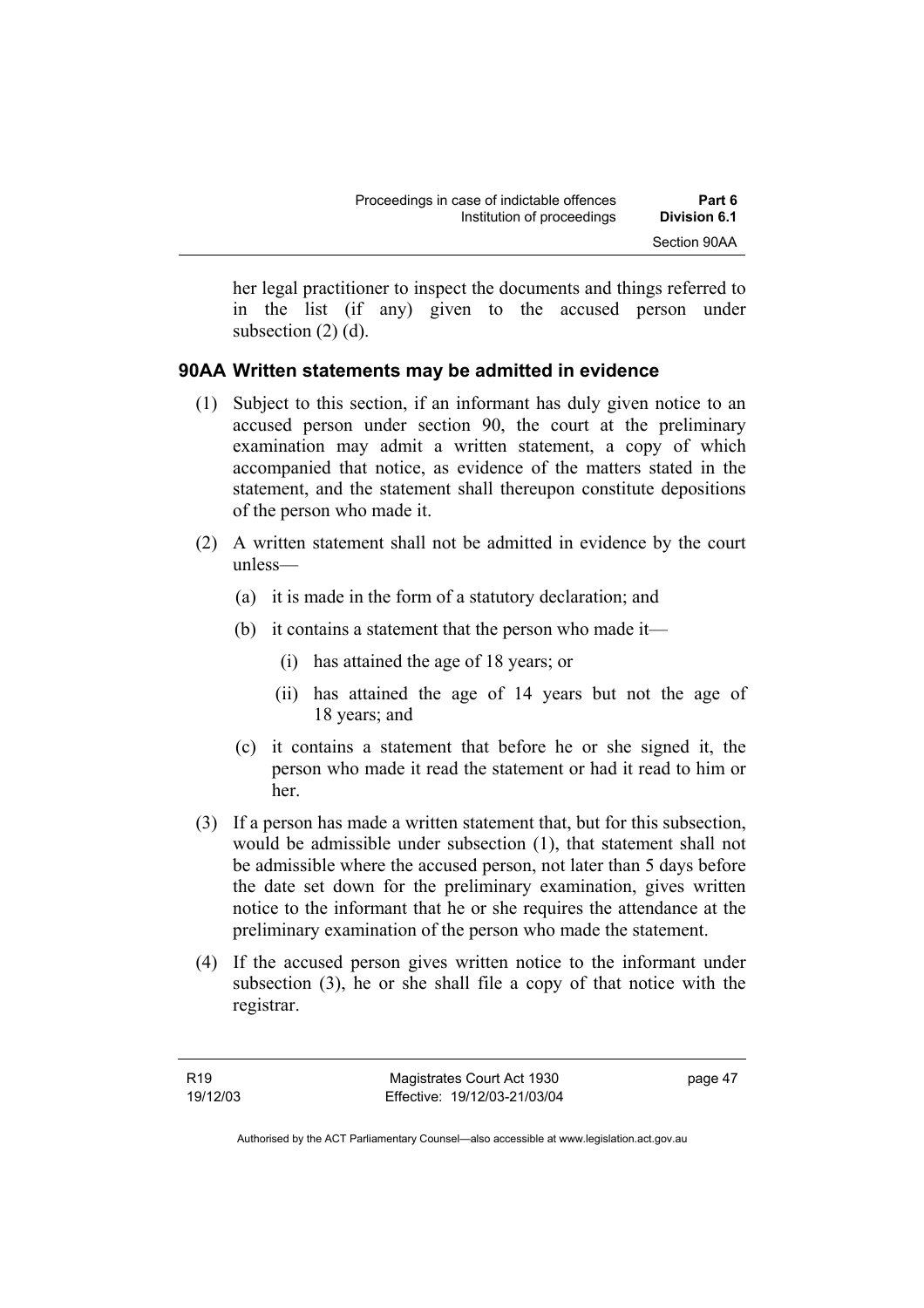- (5) If an accused person has given notice under subsection (3), he or she may, at any time before the preliminary examination, notify the informant in writing that he or she withdraws that notice and this section shall apply as if the notice under subsection (3) had not been given.
- (6) Notwithstanding the failure by an accused person to give notice under subsection (3), he or she may object at the preliminary examination to a written statement being tendered in evidence and the court may, if it thinks fit, uphold the objection and require the person who made the statement to attend and give evidence to the court.
- (7) If, under this section, the court admits a written statement, the court may, of its own motion, require the person who made the statement to attend before the court to give evidence.
- (8) If it appears to the court that any part of a written statement tendered in evidence under this section is inadmissible according to the rules of evidence, the court may, if the statement is otherwise admissible under this section, admit that statement, but, if it does so, shall identify the part that is inadmissible and shall, with reference to that part, write on the statement the words 'ruled inadmissible' or words to that effect.
- (9) If the court admits a written statement under this section, the informant, or a legal practitioner representing the informant, may call the person who made the statement to give oral evidence and that person and any other witnesses, other than witnesses called by the accused person, who attend before the court—
	- (a) shall be examined in the presence or hearing of the accused person and, if the accused person so desires, in the presence or hearing of a legal practitioner representing the accused person; and
	- (b) may be cross-examined by the accused person or his or her legal practitioner.

page 48 Magistrates Court Act 1930 Effective: 19/12/03-21/03/04

R19 19/12/03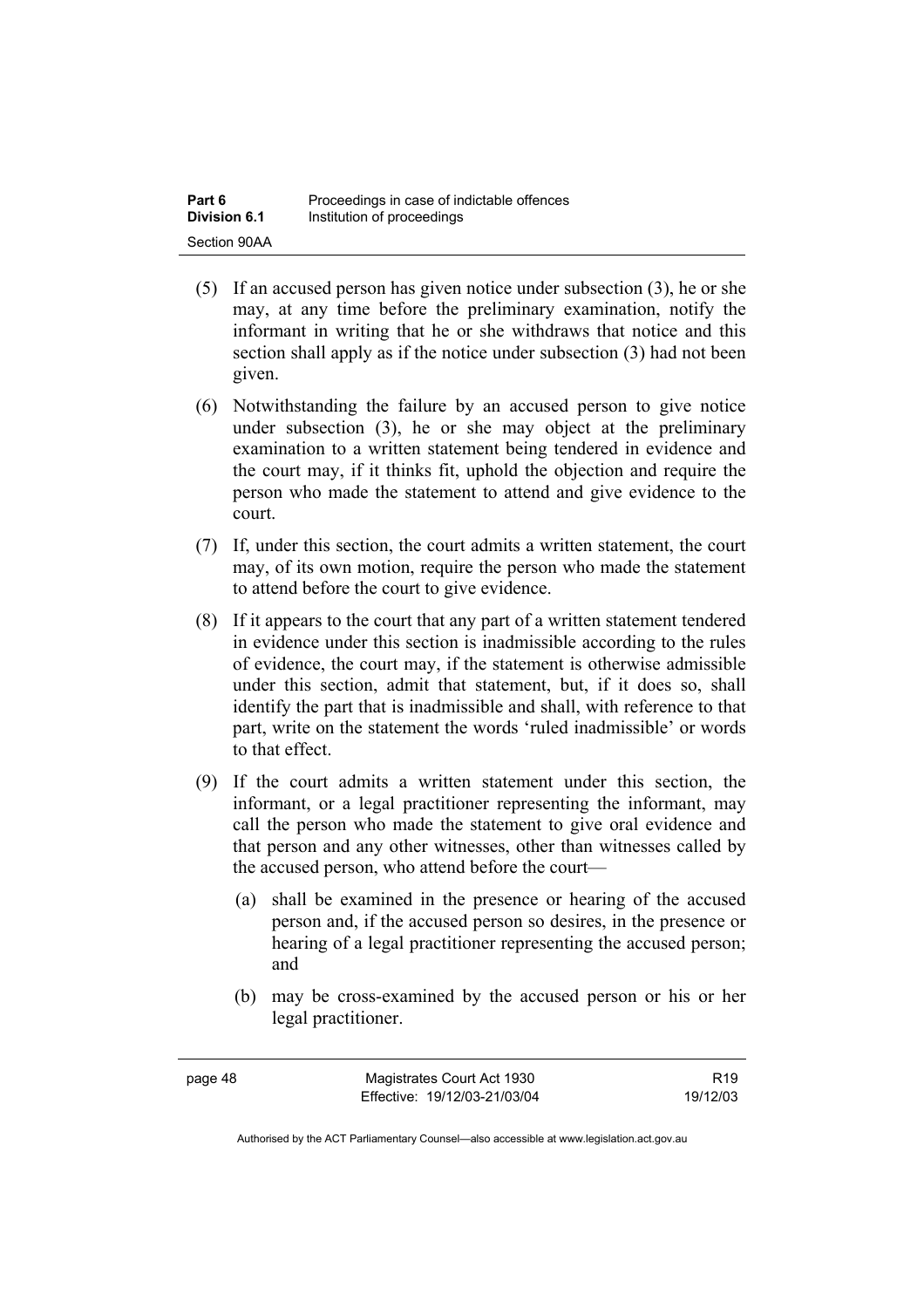### **90AB Preliminary examination if written statements not tendered**

If a person is alleged to have committed an indictable offence and a notice has not been given to that person in accordance with section 90, the court shall, in the presence or hearing of the accused person and, if the accused person so desires, in the presence or hearing of a legal practitioner representing the accused person, take the preliminary examination or statement on oath of any persons who know the facts and circumstances of the case, and the accused person or his or her legal practitioner may cross-examine those persons.

# **90ABA Attendance not required under s 90AA or s 90AB if order made under s 89 (1)**

An accused person is not required to be present during the preliminary examination under section 90AA (9) or 90AB if he or she is excused from attendance during that examination under section 89A.

## **90A Plea of guilty in committal proceedings**

- (1) This section does not apply in relation to a person charged with an indictable offence punishable by imprisonment for life.
- (2) Subsections (3), (4), (5) and (6) do not apply in relation to a person charged with an offence in relation to which the Crimes Act, section 375 applies.
- (3) A person (the *accused person*) who is before the court charged with an indictable offence may at any stage of the proceedings plead guilty to the charge.
- (4) The court may accept or reject the plea but the rejection of the plea at any stage of the proceedings does not prevent the accused person from pleading guilty under this section at a later stage of the proceedings and the court may accept or reject the plea at that later stage.

| R19      | Magistrates Court Act 1930   | page 49 |
|----------|------------------------------|---------|
| 19/12/03 | Effective: 19/12/03-21/03/04 |         |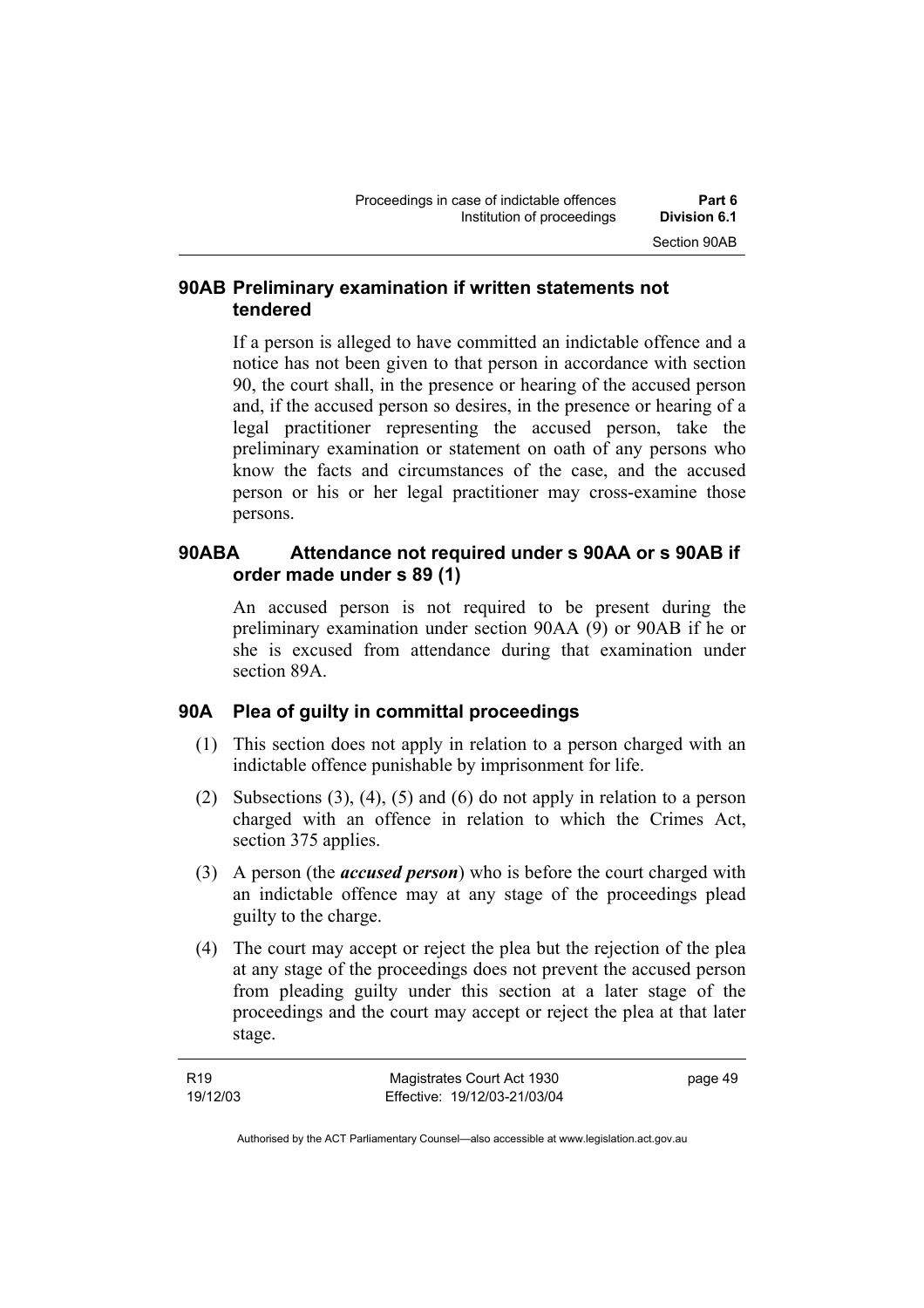- (5) If the court rejects the plea, the proceedings before the court shall continue as if the plea had not been made.
- (6) If the court accepts the plea and—
	- (a) the offence is one that, under any law in force in the Territory is punishable either on indictment or on summary conviction; or
	- (b) the offence is one that may be dealt with summarily without the consent of the accused person; or
	- (c) the offence is one that may be dealt with summarily if the accused person consents to its being so dealt with and the accused person does so consent; or
	- (d) the offence is one that may, on the request of the prosecutor, be dealt with summarily and the prosecutor requests that it be so dealt with;

and it appears to the court that it is proper to deal with the case summarily, the court may, without hearing further evidence, sentence or otherwise deal with the accused person and finally dispose of the charge and all incidental matters.

- (7) If the court accepts the plea and—
	- (a) it does not appear to the court that it is proper to deal with the case summarily; or
	- (b) the offence is one that is punishable only on indictment; or
	- (c) the offence is one that may be dealt with summarily if the accused person consents to it being so dealt with and the accused person does not so consent; or
	- (d) the offence is one that may, on the request of the prosecutor, be dealt with summarily and the prosecutor does not so request; or
	- (e) this section applies to an accused person under the Crimes Act, section 375;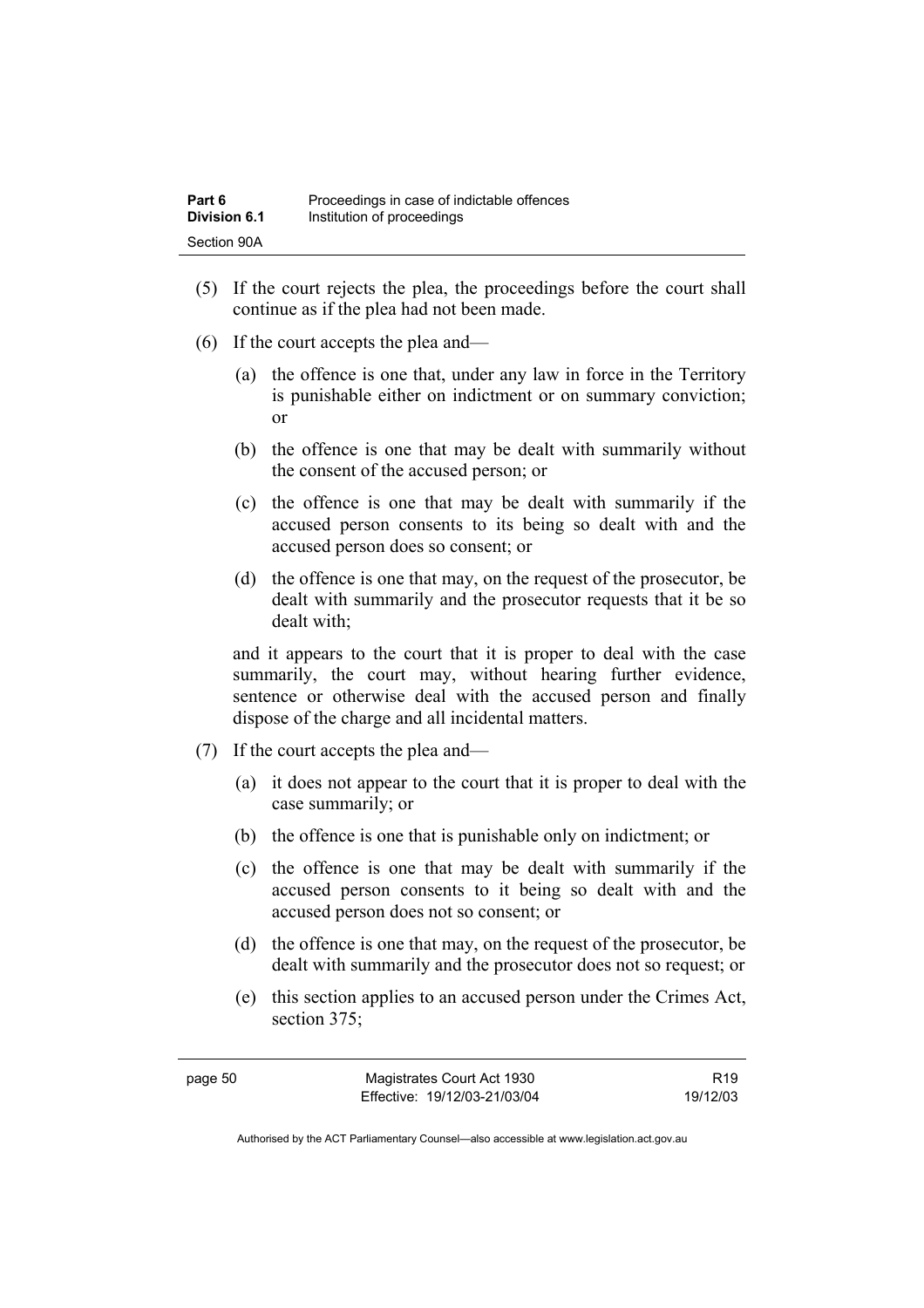the court shall commit the accused person to the sittings of the Supreme Court that the court directs and the Supreme Court shall deal with the accused person in accordance with subsections (8) to  $(12)$ .

- (8) A committal under subsection (7) shall, for all purposes relating to the venue or change of venue of proceedings consequent on that committal, be deemed to be a committal for trial.
- (9) The Supreme Court shall, if it appears to the Supreme Court from the information or evidence given to or before it that the facts in respect of which the accused person was charged before the court do not support the charge to which the accused person pleaded guilty or if the accused person or a legal practitioner representing either the accused person or the informant requests that an order be made under this subsection, and may, if for any other reason it sees fit so to do, order that the proceedings before the court where the accused pleaded guilty be continued at a time or place specified in the order.
- (10) Except where an order is made under subsection (9), the Supreme Court has the same powers of sentencing or otherwise dealing with the accused person and of finally disposing of the charge and of all incidental matters as it would have had if the accused person, or arraignment at any sittings of the court, had pleaded guilty to the offence charged on an indictment filed by the Attorney-General or the Attorney-General of the Commonwealth.
- (11) The procedure relating to committal for trial applies, as nearly as may be, to a committal under subsection (7) and bail may be granted as on a committal for trial, but a person shall not be bound over to give evidence on a committal under that subsection unless the court otherwise orders.
- (12) If an order is made by the Supreme Court under subsection (9) that proceedings before a court where an accused person pleaded guilty be continued at a time and place specified in the order—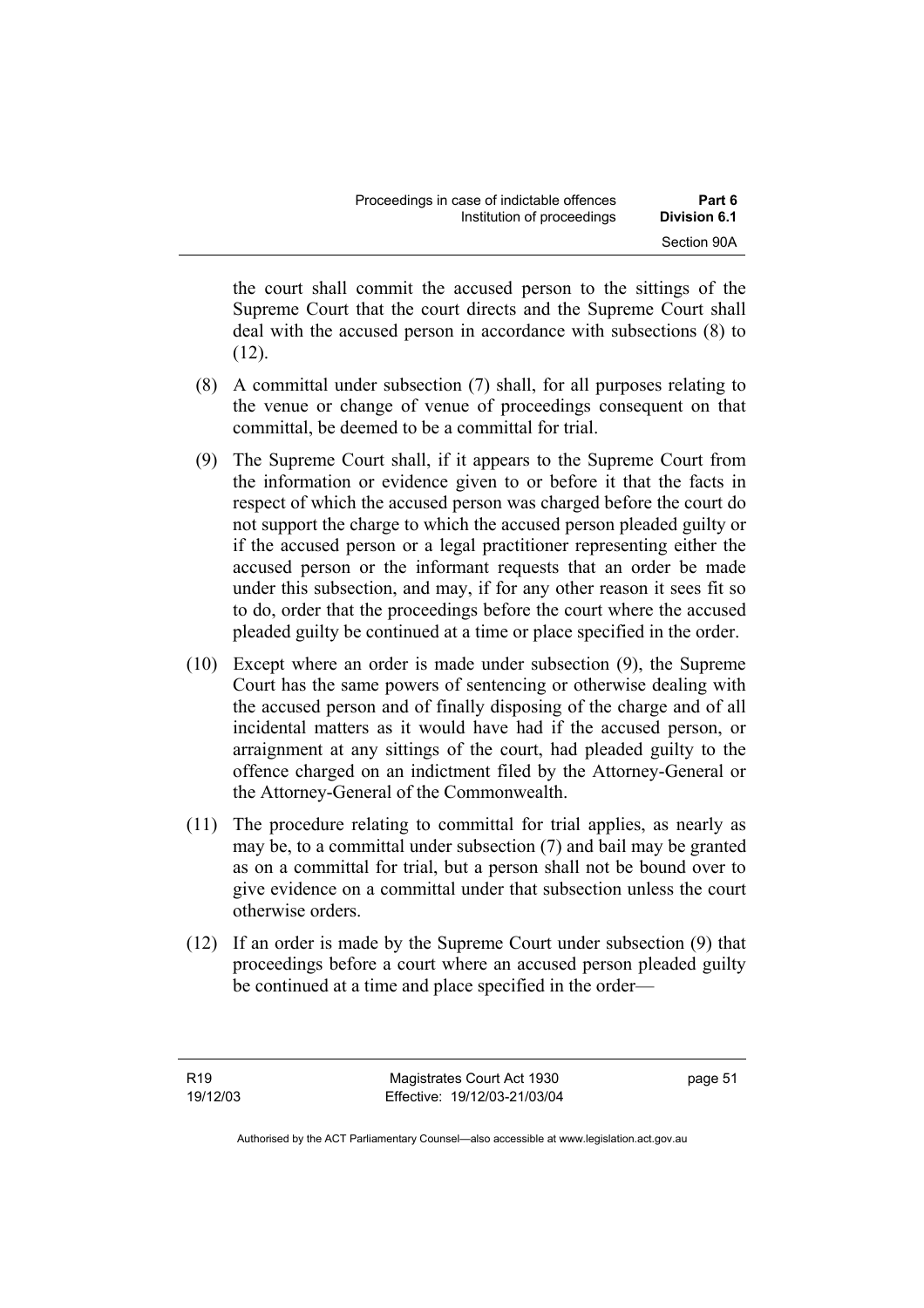- (a) those proceedings shall be continued in all respects as if the accused person had not pleaded guilty and as if those proceedings had been adjourned by the court to the time and place so specified; and
- (b) the Supreme Court may exercise any power that the court might have exercised under division 5.3 if the order had been an order made by the court adjourning the proceedings to the time and place so specified, and the provisions of division 5.3 apply to and in respect of the accused person.

# **91 Court may discharge accused**

When all the evidence offered on the part of the prosecution against a person charged with an indictable offence has been taken, the court shall—

- (a) if the court is not of the opinion referred to in paragraph  $(b)$  forthwith order the accused person, if in custody, to be discharged from custody in respect of that offence; or
- (b) if the court is of the opinion, having regard to all the evidence before it, that the evidence is capable of satisfying a jury beyond reasonable doubt that the accused person has committed an indictable offence—proceed as hereinafter provided.

## **92 Proceedings if evidence sufficient to put accused on trial**

 (1) If the court is of the opinion, having regard to the evidence for the prosecution, that the evidence is capable of satisfying a jury beyond reasonable doubt that the accused person has committed an indictable offence, the court shall charge the accused person with the offence and shall say to the accused person these words, or words to the like effect:

'Do you wish to say anything in answer to the charge? You are not obliged to say anything unless you desire to do so; but whatever you say may be given in evidence against you on your trial. You are

| page 52 | Magistrates Court Act 1930   | R <sub>19</sub> |
|---------|------------------------------|-----------------|
|         | Effective: 19/12/03-21/03/04 | 19/12/03        |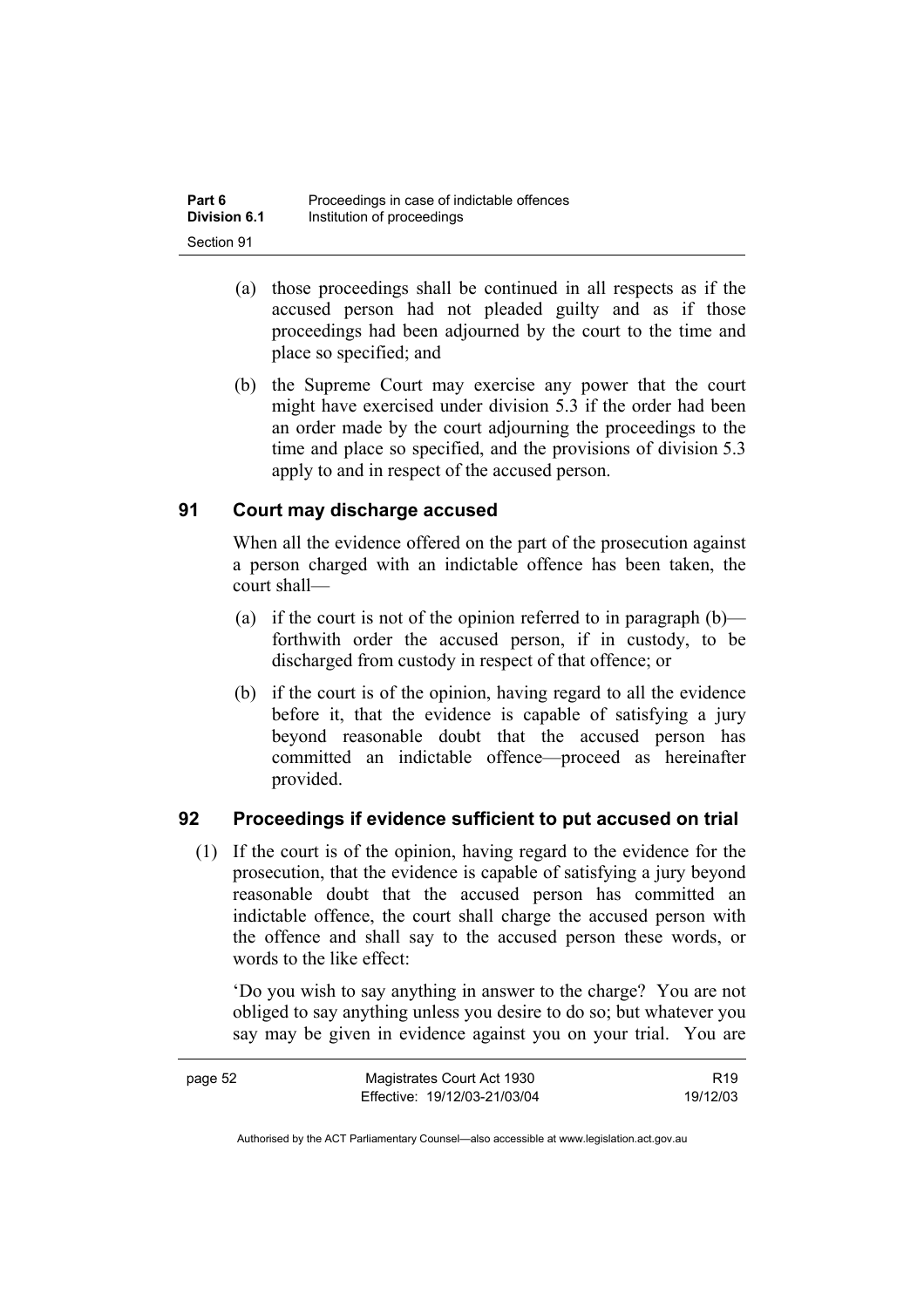| Proceedings in case of indictable offences | Part 6       |
|--------------------------------------------|--------------|
| Institution of proceedings                 | Division 6.1 |
|                                            | Section 92A  |

clearly to understand that you have nothing to hope from any promise or favour, and nothing to fear from any threat that may have been held out to you to induce you to make any admission or confession of your guilt; but whatever you now say may be given in evidence against you on your trial, notwithstanding any such promise or threat.'.

- (2) Subsection (1) does not apply in relation to a person charged with an indictable offence if the court has decided to dispose of the case summarily under a law in force in the Territory.
- (3) If the court commits the accused person for trial before the Supreme Court, any statement made by the person in reply to the question referred to in subsection (1) is on the trial of the accused person, admissible as evidence.
- (4) Whether or not the accused person makes a statement in reply to the question referred to in subsection (1), the magistrate shall ask him or her if he or she desires to give evidence himself or herself or to call any witnesses on his or her behalf and, if the accused person or any other person then gives evidence, the prosecutor is at liberty to cross-examine the witness and to adduce evidence in reply.

## **92A Committal for sentence for indictable offence tried summarily**

- (1) On the summary conviction of a person charged with an indictable offence, the court may, if it appears to it that by reason of the character and antecedents of that person it is desirable that sentence be passed upon him or her by the Supreme Court, commit him or her for sentence to such sittings of the Supreme Court as the court directs.
- (2) If the court commits a person for sentence under subsection (1), the court shall deal with him or her in the same way as a person who is committed for trial under section 94 (b).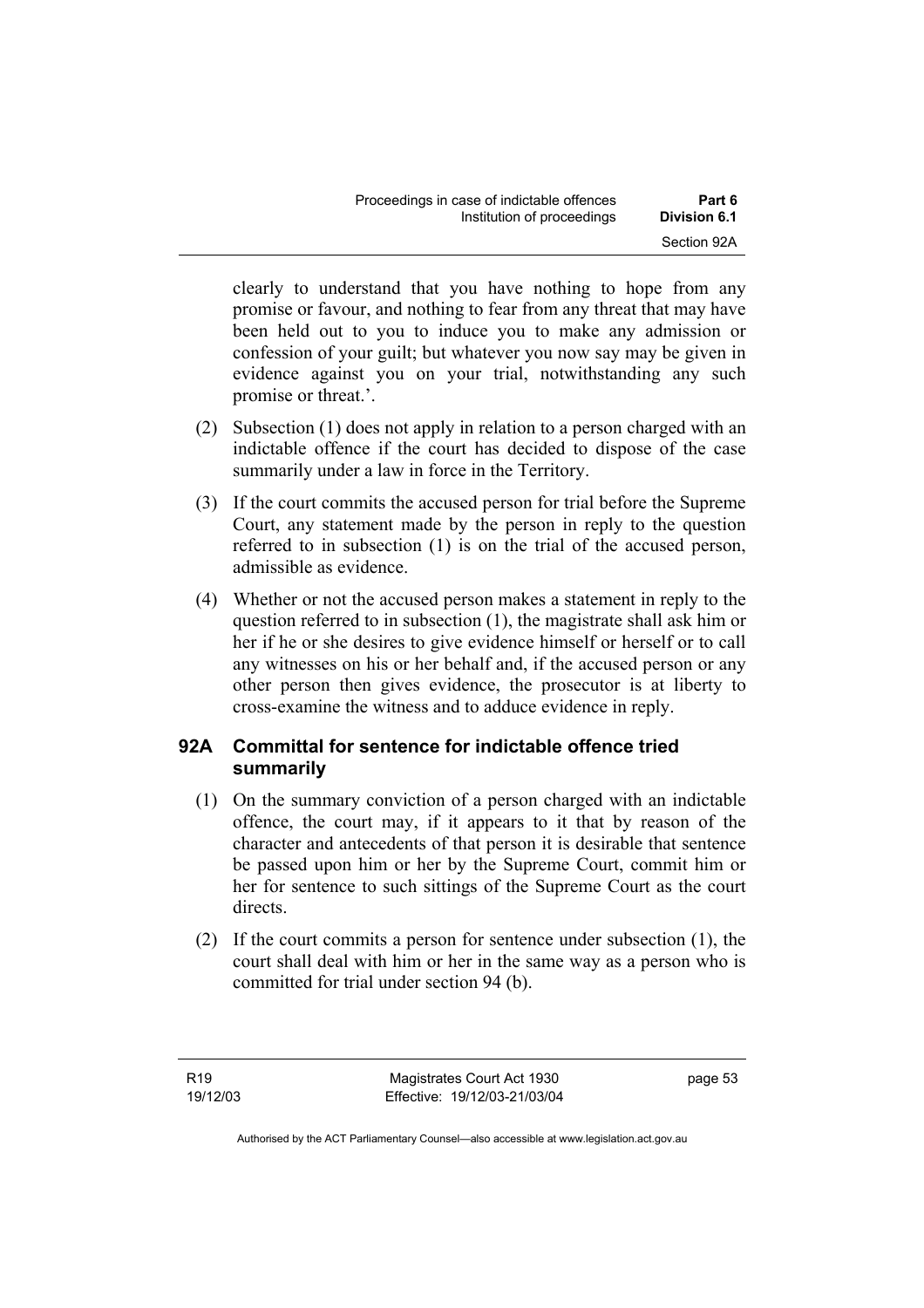(3) The Supreme Court has the same powers of sentencing or otherwise dealing with a person committed for sentence under this section as it would have had if that person had been convicted in that court.

## **92B Depositions as evidence**

If—

- (a) a person is charged with an indictable offence; and
- (b) the person has not admitted the truth of the charge; and
- (c) the court has decided to dispose of the case summarily under a law in force in the Territory;

the depositions of the witnesses who gave evidence for the prosecution at the preliminary hearing shall be deemed to be evidence given on the hearing of the charge and those witnesses, or any of them, shall, if so required by the prosecutor or the defendant, be called or recalled, as the case requires, for examination or cross-examination.

#### **93 Admissions and confessions**

Nothing in this Act shall prevent the prosecutor in any case from giving in evidence any admission or confession or other statement of the defendant made at any time, which by law would be admissible as evidence against that person.

# **Division 6.2 Proceedings subsequent to hearing of evidence**

#### **94 Discharge or committal for trial**

When all the evidence for the prosecution and the defence has been taken—

 (a) if the court is of opinion, having regard to all the evidence before it, that a jury would not convict the defendant of an

page 54 Magistrates Court Act 1930 Effective: 19/12/03-21/03/04

R19 19/12/03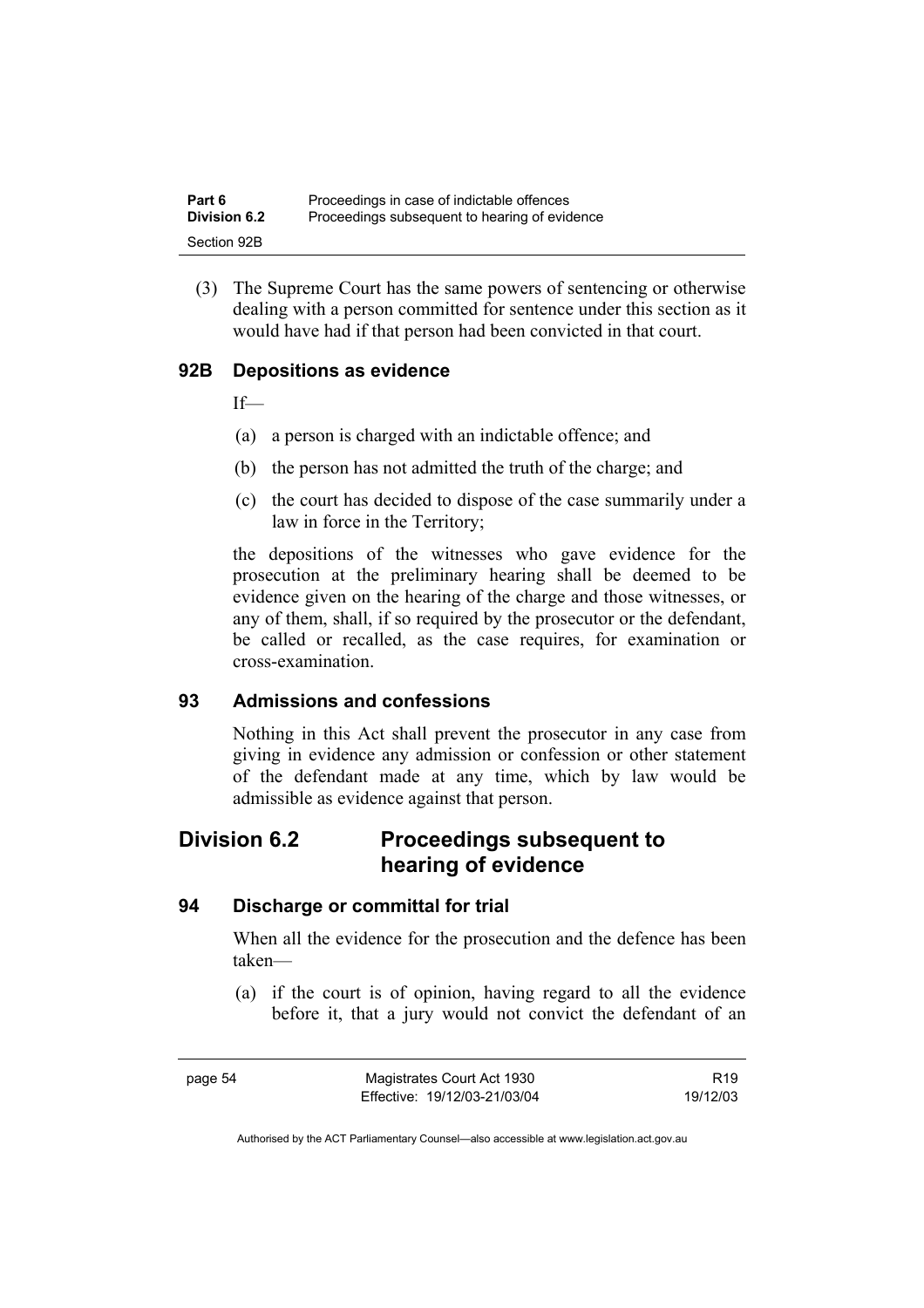indictable offence—it shall forthwith order the defendant, if he or she is in custody, to be discharged as to the information then under inquiry; and

(b) if the court is not of the opinion referred to in paragraph  $(a)$ —it shall commit him or her to take his or her trial for the offence before the Supreme Court, and in the meantime either shall by warrant commit him or her to gaol, a lockup or a remand centre, to be there safely kept until the sittings of the court before which he or she is to be tried, or until he or she is delivered by due course of law or admitted to bail in accordance with the *Bail Act 1992*.

## **95 Depositions of dead or absent persons**

If, on the trial of a person who has previously been charged before the court with an indictable offence and committed for trial, it is proved—

- (a) that a witness whose depositions were taken at the hearing of the charge before the magistrate is dead or so ill as not to be able to travel or to give evidence, or is absent from Australia; and
- (b) that the depositions of the witness were taken in the presence of the accused person; and
- (c) that the accused person or a legal practitioner representing the accused person had a full opportunity of cross-examining the witness;

the depositions are admissible as evidence—

 (d) if taken in the manner specified in section 54A (3)—be read as evidence at the trial of the accused person without further proof unless it is proved that the magistrate by whom the depositions purport to have been signed did not in fact sign them; or

page 55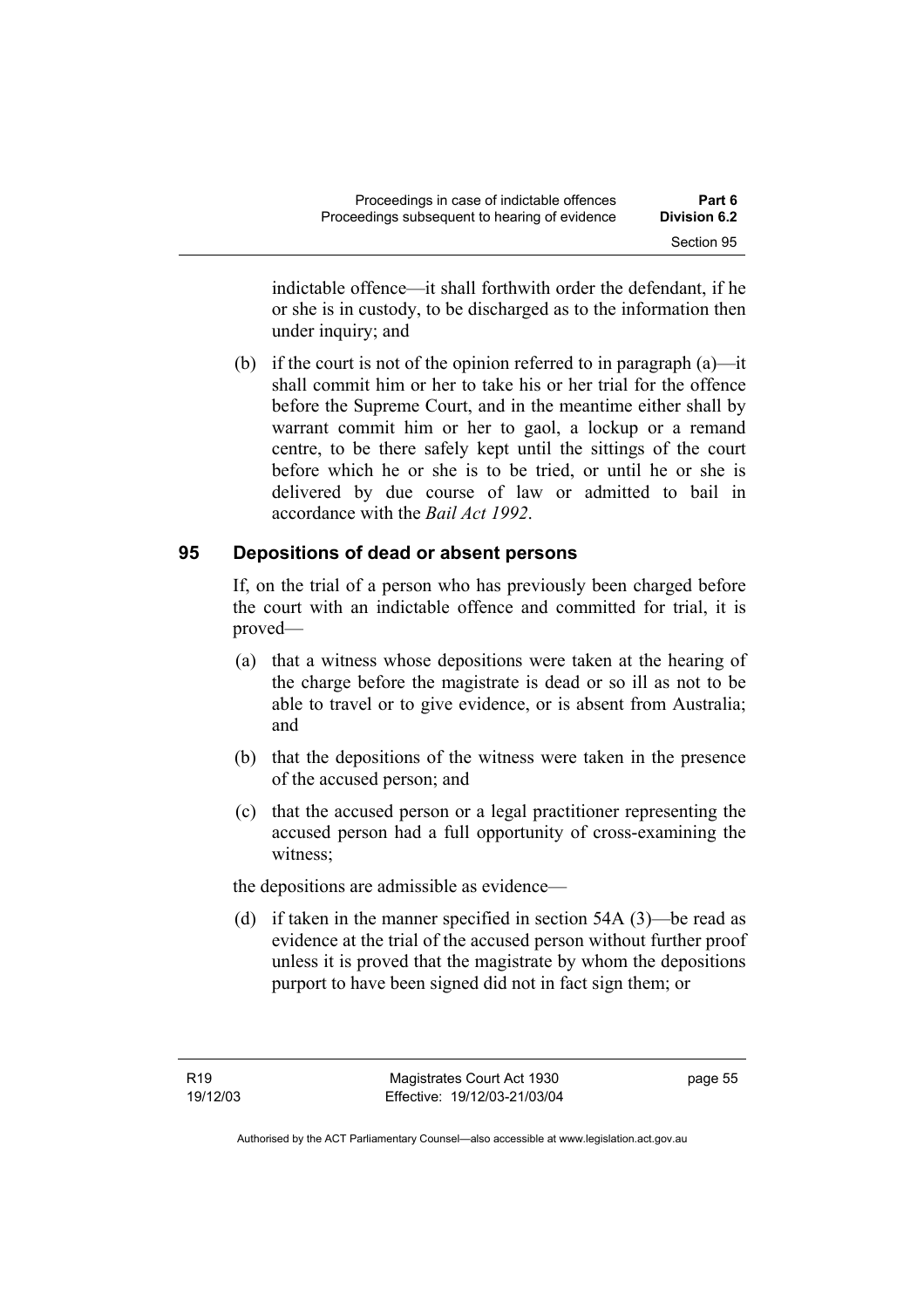| Part 6               | Proceedings in case of indictable offences |
|----------------------|--------------------------------------------|
| <b>Division 6.2A</b> | Costs                                      |
| Section 96           |                                            |

 (e) if recorded by 1 of the means specified in section 54A (2)—be read as evidence at the trial of the accused person if it is proved that the record is a correct record of the depositions and that the transcript is a correct transcript of that record.

#### **96 Evidence for defence**

If a person is charged with an indictable offence as such, the court shall be bound to hear any evidence tendered on his or her behalf tending to show that the defendant is not guilty of the offence with which he or she is charged.

# **Division 6.2A Costs**

#### **97 Discontinued proceedings**

 $If$ 

- (a) in proceedings under this part, the court is of the opinion that the evidence for the prosecution is not capable of satisfying a jury beyond reasonable doubt that the accused person has committed an indictable offence or is of the opinion, having regard to all the evidence before it, that a jury would not convict the defendant of an indictable offence; or
- (b) proceedings under this part are discontinued for any other reason;

the court may order that the informant shall pay to the defendant the costs the court thinks just.

# **Division 6.3 Recognisances of witnesses**

#### **103 Recognisance of witnesses etc**

 (1) The court may bind by recognisance every person whose written statement was admitted in evidence under section 90AA, or who was examined before it, to appear at the court at which the

page 56 Magistrates Court Act 1930 Effective: 19/12/03-21/03/04

R19 19/12/03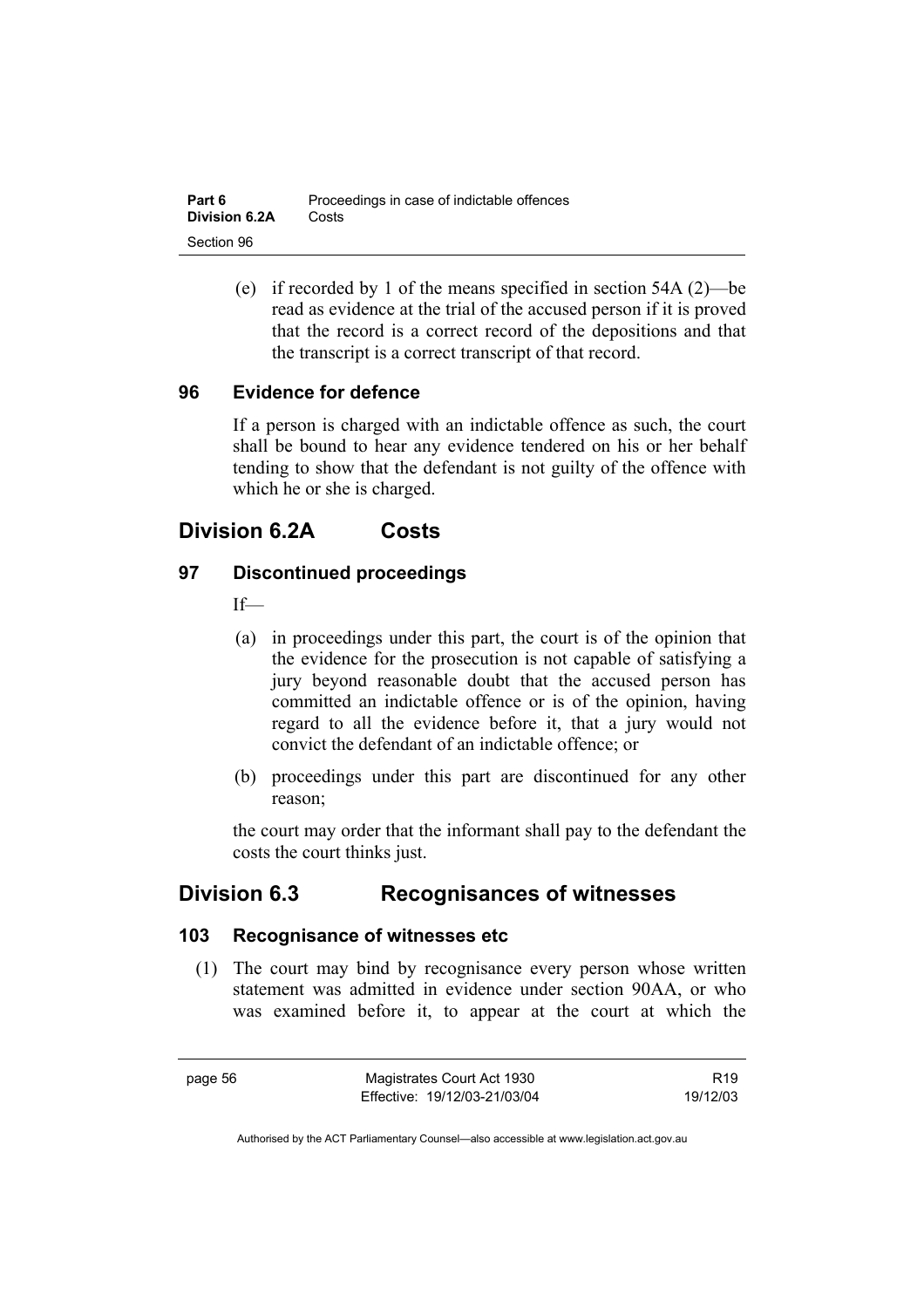defendant is to be tried, and then and there to give evidence against the defendant.

 (2) The recognisance shall particularly specify the profession, trade, or calling of every person who enters into it, together with his or her full name and place of residence.

## **104 Signature of magistrate—notice to witnesses**

Every such recognisance shall be duly acknowledged by every person who enters into it, and shall be subscribed by the magistrate before whom it is acknowledged, and a notice thereof signed by the magistrate shall at the same time be given to every person bound thereby.

#### **105 Court may commit refractory witness**

- (1) If a witness refuses to enter into the recognisance, the court may by warrant commit him or her to gaol or to a remand centre, there to be safely kept until after the trial of the defendant, unless in the meantime the witness duly enters into the recognisance before a magistrate.
- (2) If afterwards, the defendant is not committed for trial for the offence with which he or she is charged, or if the duly appointed officer declines to file an information against the defendant for the offence, any magistrate, on being duly informed of the fact, may, by his or her order in that behalf, order and direct the keeper of the goal or superintendent of the remand centre, as the case requires where the witness is in custody to discharge him or her from custody, and the keeper or superintendent shall thereupon forthwith discharge him or her accordingly, as to that warrant.

R19 19/12/03

Magistrates Court Act 1930 Effective: 19/12/03-21/03/04 page 57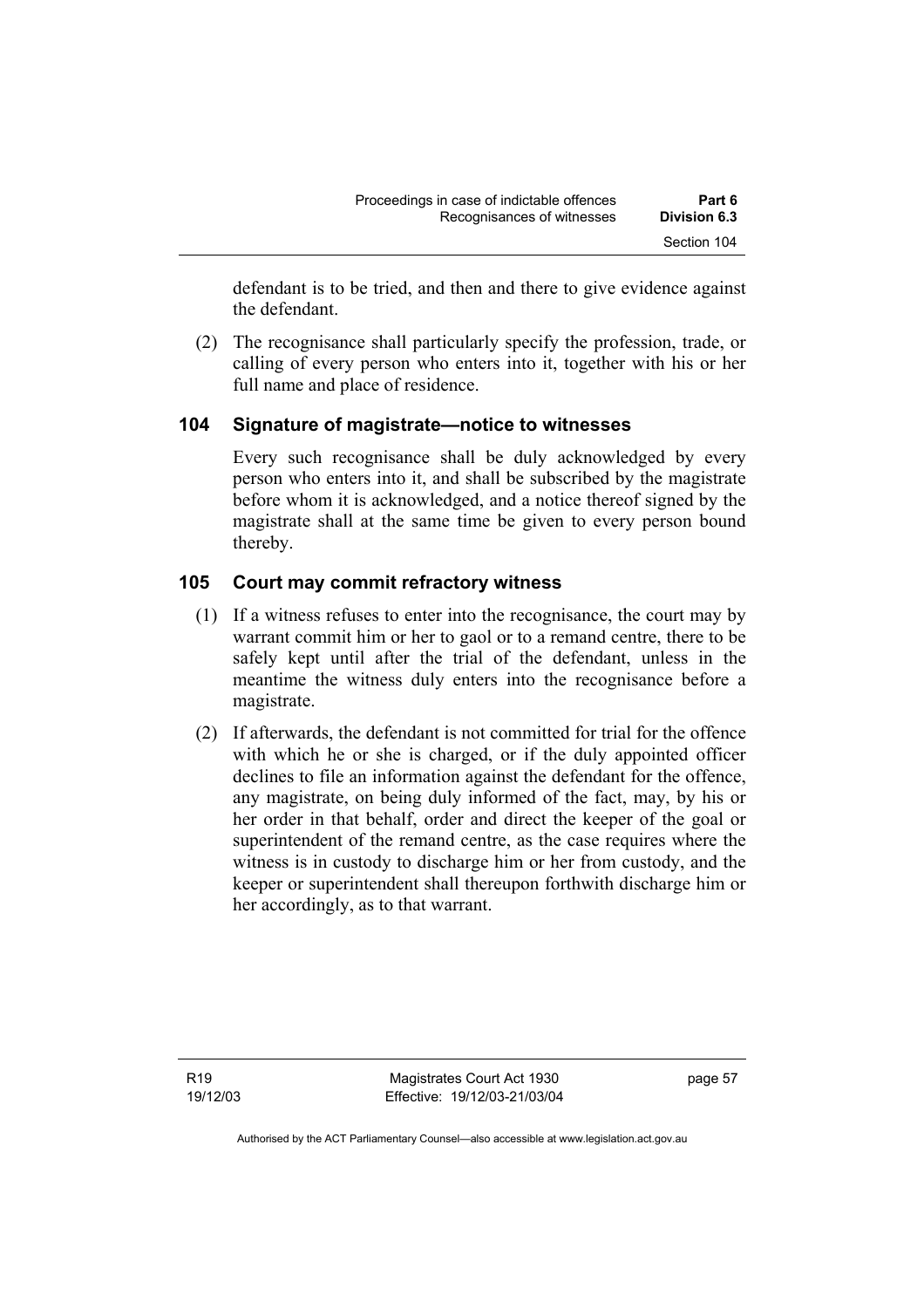# **Division 6.4 Miscellaneous**

# **106 Transmission of depositions etc to director of public prosecutions**

- (1) If a defendant is committed for trial or for sentence the court shall as soon as possible after the conclusion of the case before it, transmit to the director of public prosecutions or a person authorised by the director of public prosecutions all informations, examinations, depositions, statements, bail undertakings and other documents sworn taken or acknowledged in the case.
- (2) The reference in subsection (1) to depositions is a reference to a certified copy of depositions and the reference in that subsection to statements includes a reference to a certified copy of the statement (if any) made by a defendant in reply to the question referred to in section 92 (1).

# **107 Delivery of documents to proper officer of court**

- (1) After the transmission of the documents and before the day of trial, the director of public prosecutions or a person authorised by the director of public prosecutions shall have and be subject to the same duties and liabilities with respect to the documents on a certiorari directed to him or her, or on a rule or order directed to him or her instead of that writ, as the court would have had and been subject to on a certiorari to it if the documents had not been transmitted.
- (2) The director of public prosecutions, a person authorised by the director of public prosecutions, the person representing the director of public prosecutions or the person representing the informant, shall, at any time after the opening of the Supreme Court at the sitting at which the trial is to be had, deliver or cause to be delivered the documents or any of them to the proper officer of the Supreme Court, if the presiding judge so directs.

page 58 Magistrates Court Act 1930 Effective: 19/12/03-21/03/04

R19 19/12/03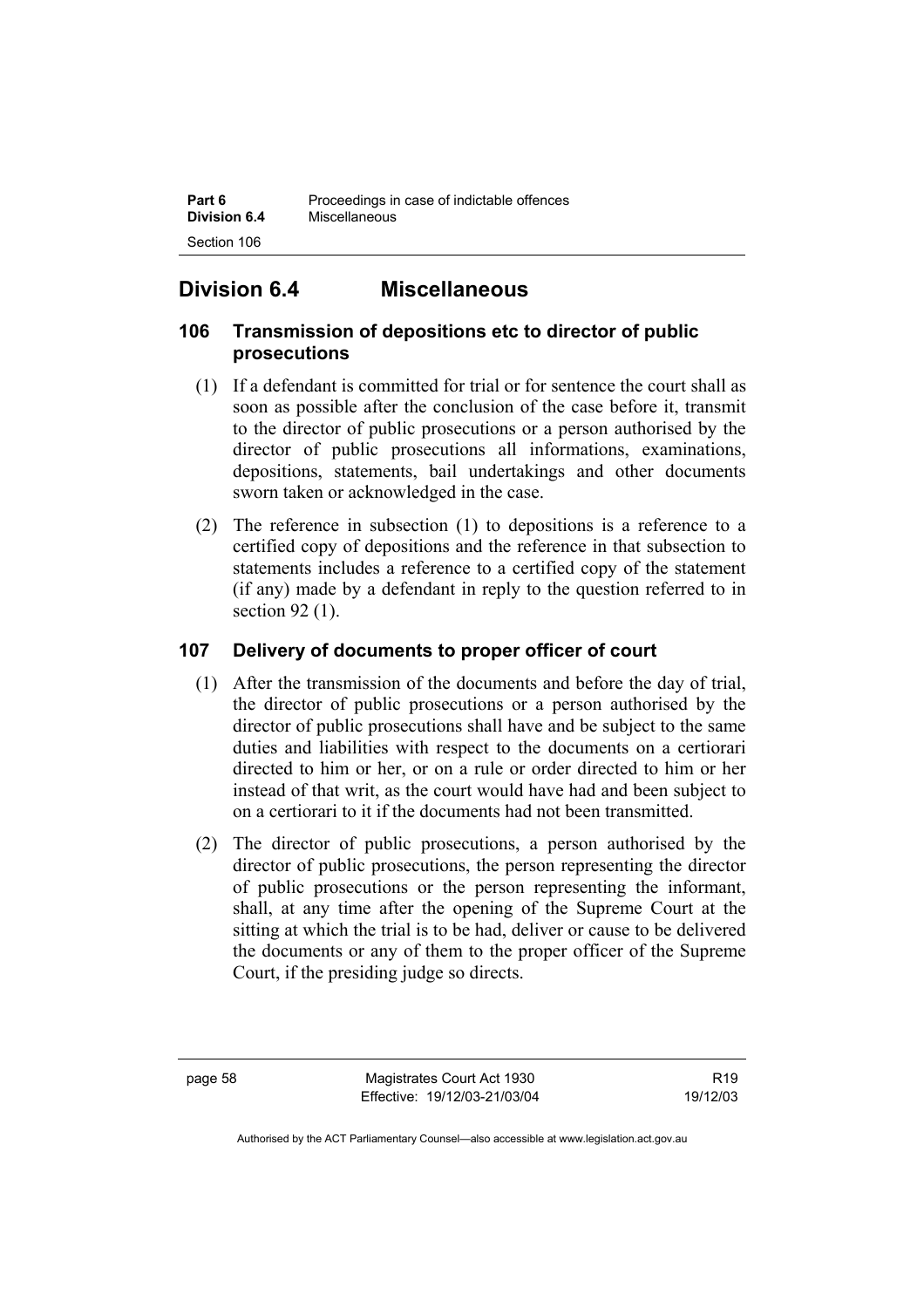| Proceedings in case of indictable offences | Part 6              |
|--------------------------------------------|---------------------|
| Miscellaneous                              | <b>Division 6.4</b> |
|                                            | Section 108         |

## **108 Copies of depositions may be obtained by accused**

- (1) If any person charged with any indictable offence is directed by the Magistrates Court to be tried, if that person, at any time after the examinations in his or her case have been concluded and before the first sitting of the Supreme Court at which he or she is to be tried, makes application to the officer having the custody thereof, that person shall receive from the officer certified copies of the depositions on which he or she has been directed to be tried, and of the evidence given on the cross-examination or the examination of any witnesses that have been cross-examined or called and examined by or on behalf of that person.
- (2) Any gaoler or officer having that person in his or her custody shall convey or cause to be conveyed any such application to the officer having the custody of the depositions and evidence.

Magistrates Court Act 1930 Effective: 19/12/03-21/03/04 page 59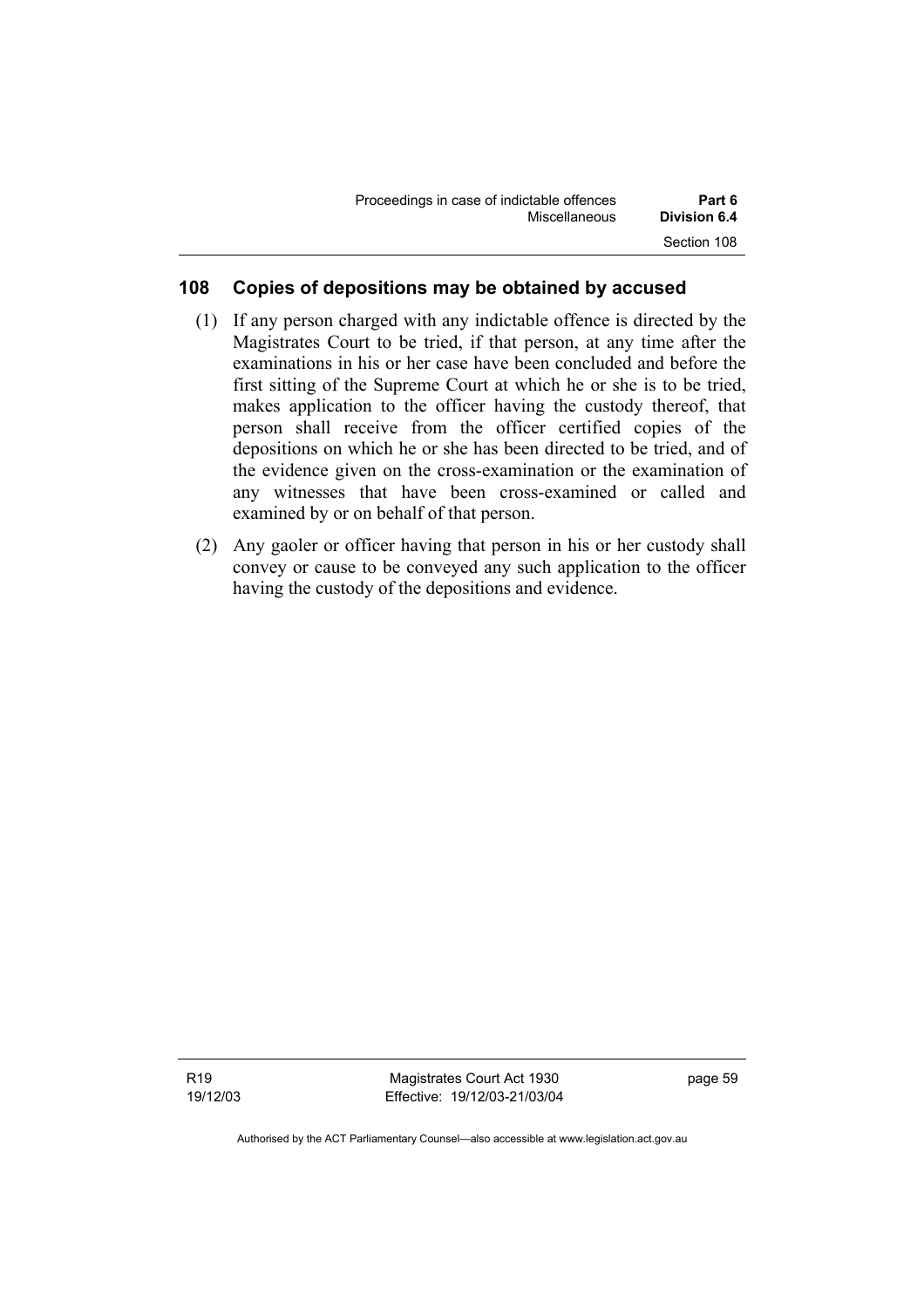Section 108A

# **Part 7** Proceedings for offences **punishable summarily**

#### **108A Indictable offences dealt with summarily**

If—

- (a) a person is charged with an indictable offence; and
- (b) the court has decided to dispose of the case summarily under a law in force in the Territory;

this part applies, so far as it is applicable, to the summary disposal of the case.

## **109 Dismissal or adjournment in absence of informant**

- $(1)$  If—
	- (a) the defendant appears (whether voluntarily, in accordance with a summons or under a warrant) at the time and place for the hearing of an information in respect of an offence punishable summarily; and
	- (b) the informant, having been notified of the time and place for the hearing, does not appear either personally or by a legal practitioner appearing for him or her;

the court shall, subject to subsection (2), dismiss the information.

 (2) The court may, if it thinks it is appropriate to do so, adjourn to another day the hearing of an information that would otherwise be dismissed under subsection (1).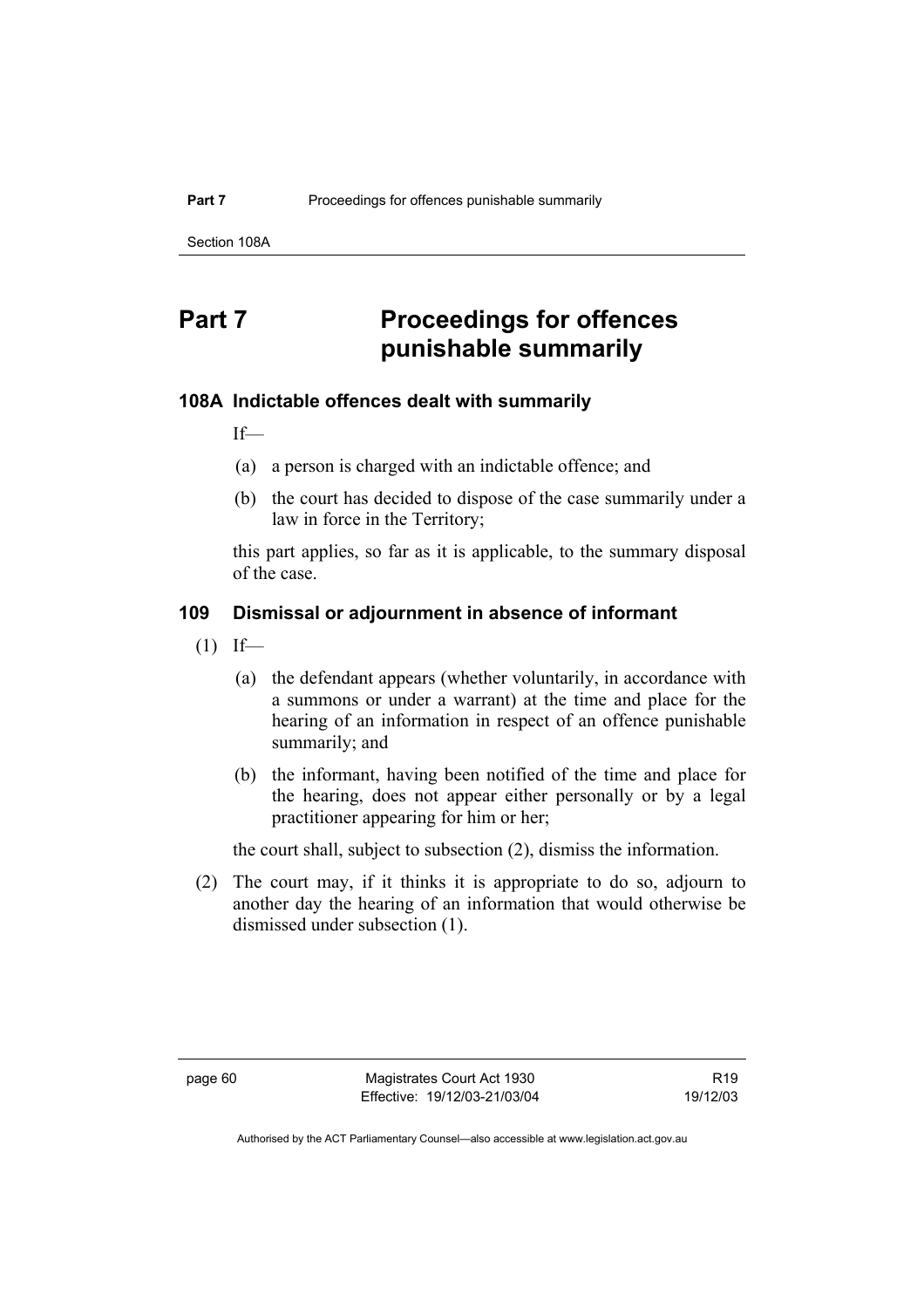Section 110

#### **110 Ex parte hearing in absence of defendant**

- (1) If a summons has been served in accordance with section 41 and the defendant does not appear when called, the court may either—
	- (a) proceed ex parte to hear and determine the case in the absence of the defendant; or
	- (b) on oath being made before it, substantiating the matter of the information to its satisfaction, issue its warrant for the arrest of the defendant and to bring him or her before the court to answer to the information and be further dealt with according to law.
- (2) If the court proceeds under subsection  $(1)$  (a)—
	- (a) the evidence of the informant or another person may be given orally; or
	- (b) a written statement made by the informant or another person may be admitted as evidence of the matters contained in it.
- (3) A written statement admitted in evidence shall constitute the depositions of the person who made the statement.
- (4) A written statement shall not be admitted in evidence unless it is sworn before—
	- (a) a legal practitioner; or
	- (b) a justice of the peace; or
	- (c) the registrar; or
	- (d) a prescribed person.
- (5) If the court admits a written statement in evidence it may, of its own motion, adjourn the hearing of the information and require the person who made the statement to attend before the court to give evidence.

page 61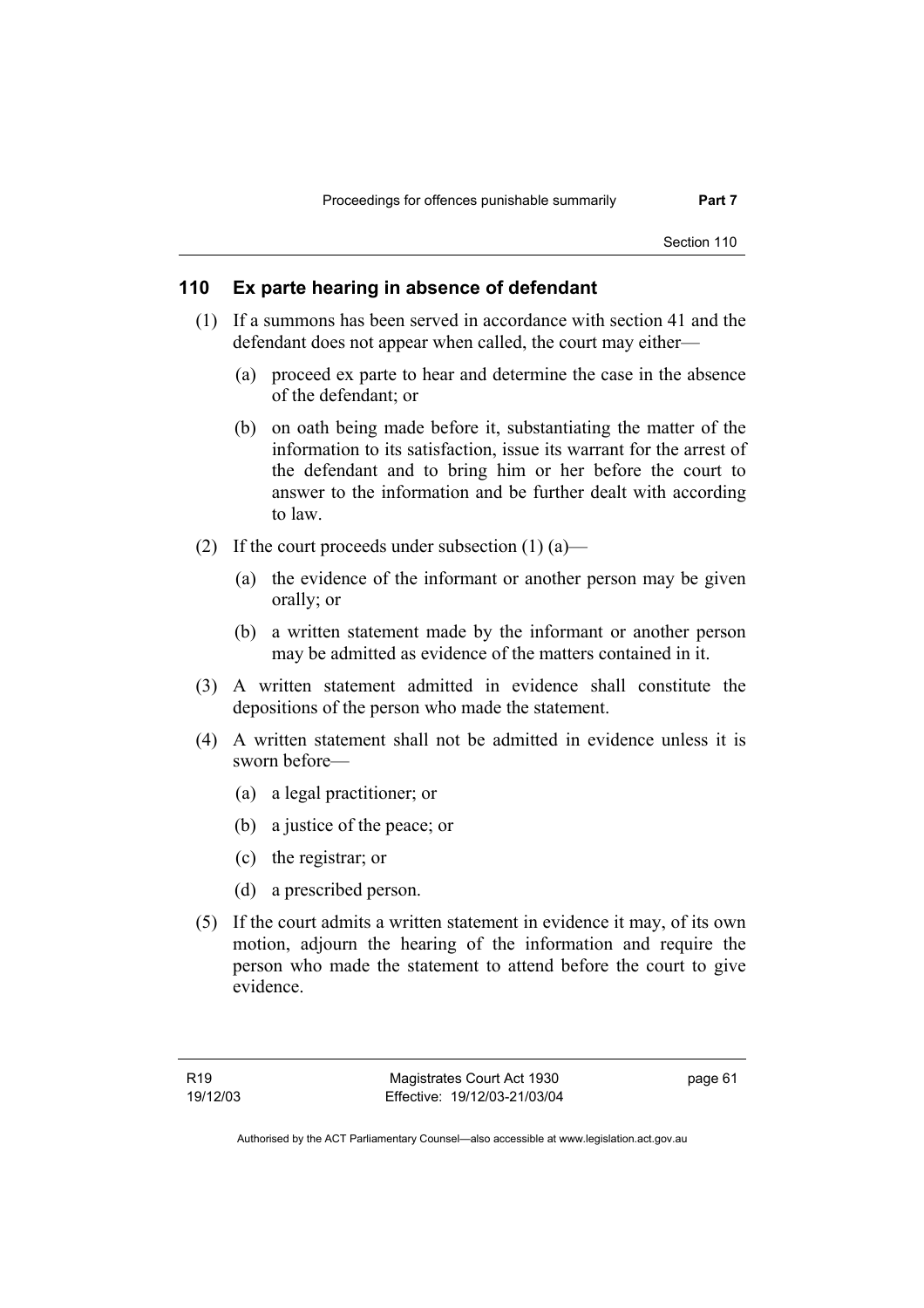Section 111

 (6) Although a part of a written statement tendered in evidence under this section is inadmissible according to the rules of evidence, that statement is nevertheless admissible under this section as evidence of the matters contained in the remainder of that statement, but if the court admits such a statement, the court shall identify the part that is inadmissible and shall, with reference to that part, write on the statement 'ruled inadmissible' or words to that effect.

#### **111 Magistrate may adjourn case**

If the court on the non-appearance of the defendant issues its warrant, it shall adjourn the hearing of the information until the defendant is arrested, and if the defendant is afterwards arrested under the warrant he or she shall be detained in safe custody until he or she can be brought up before the court at a convenient time and place of which the informant shall have due notice.

# **112 Both parties appearing**

If both parties appear either personally or by legal practitioners appearing for them, the court shall proceed to hear and determine the information.

#### **113 Proceedings at hearing on defendant's confession**

If the defendant is present at the hearing, the substance of the information shall be stated to the defendant, and the defendant shall be asked if he or she has any cause to show why he or she should not be convicted or why an order should not be made against him or her, and if the defendant has no cause to show, the court may convict the defendant, or make an order against the defendant accordingly.

## **114 If defendant does not admit the case**

If the defendant does not admit the truth of the information, the court shall proceed to hear the informant and his or her witnesses and also the defendant and his or her witnesses and also such

page 62 Magistrates Court Act 1930

R19 19/12/03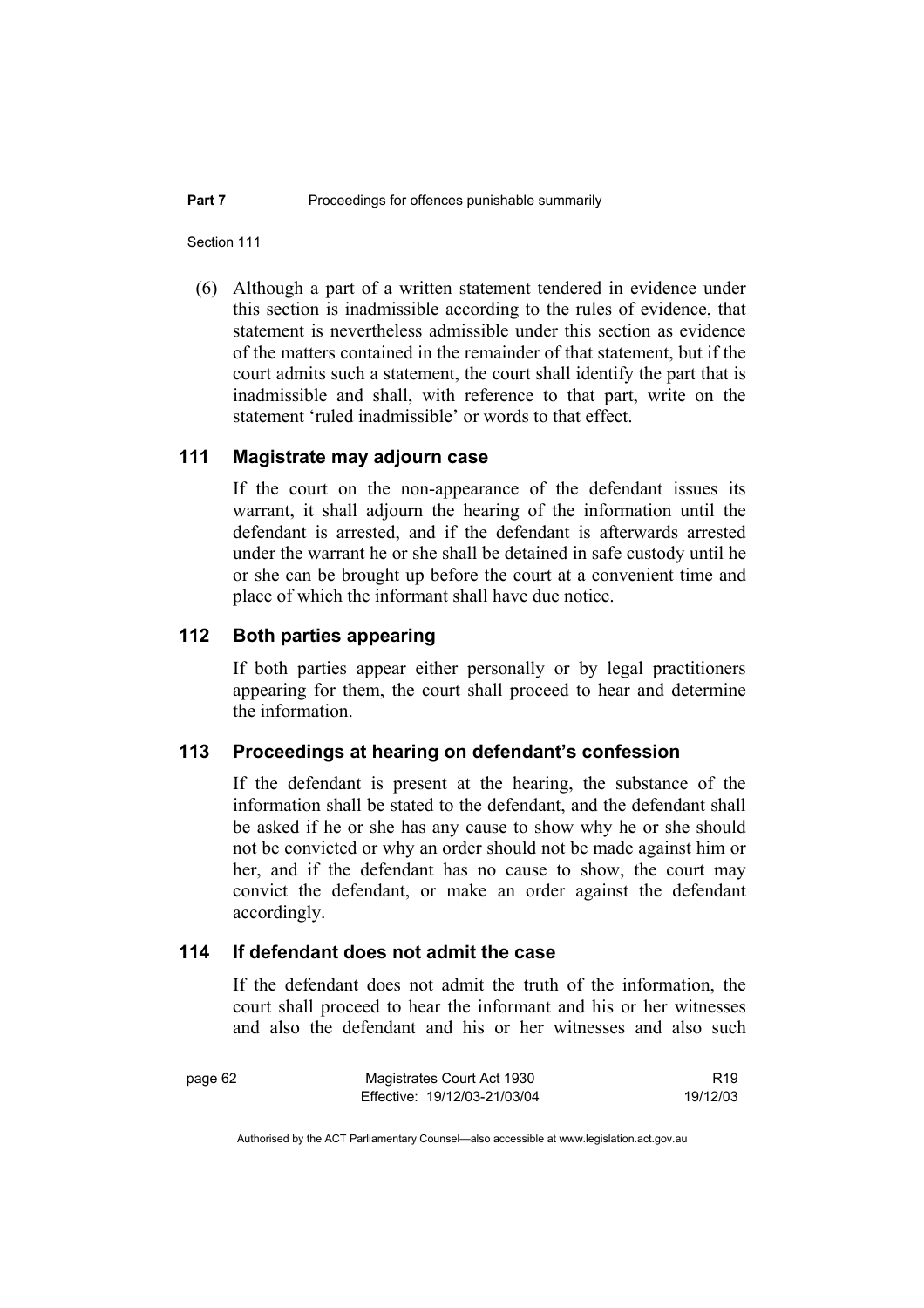witnesses as the informant may examine in reply, if the defendant has given any evidence other than as to his or her general character; and the court having heard what each party has to say, and the evidence so adduced, shall consider the whole matter and determine it, and shall convict or make an order on the defendant or dismiss the information as justice requires.

# **115 Court may proceed to hearing in absence of both or either of the parties**

If at the time or place to which a hearing or further hearing is adjourned, either or both of the parties does not or do not appear personally or by legal practitioners appearing for them, the court may proceed to the hearing or further hearing as if the party or parties were present, or if the informant does not appear the court may dismiss the information with or without costs.

#### **116 Conduct of summary proceedings regulated**

The defendant or a legal practitioner representing the defendant may address the court after all the evidence for the informant and the evidence (if any) for the defendant and for the informant in reply has been given and the informant or a legal practitioner representing the informant shall have a closing address.

R19 19/12/03

Magistrates Court Act 1930 Effective: 19/12/03-21/03/04 page 63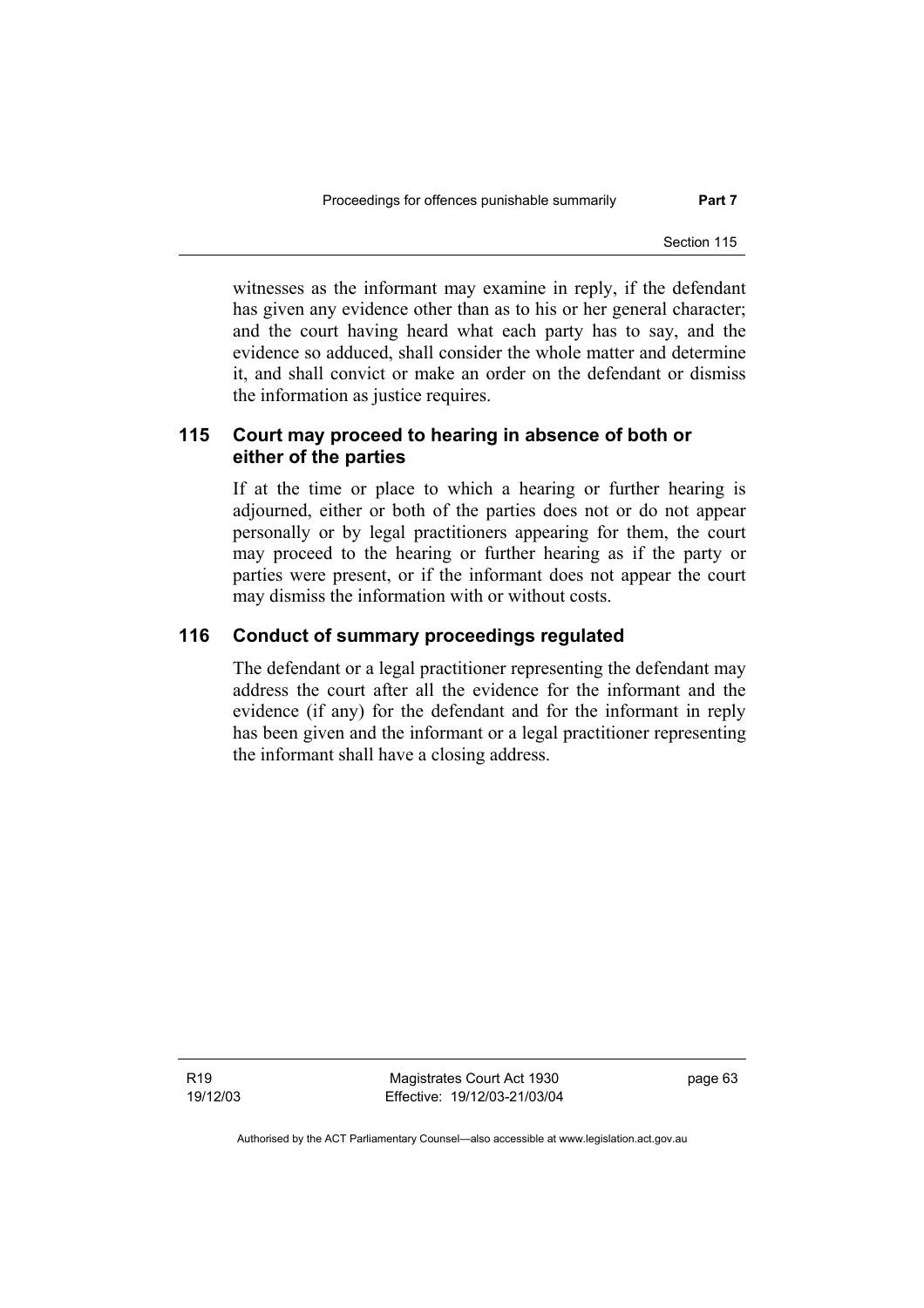Section 116A

# **Part 7A Service and pleading by post for certain offences**

### **116A Interpretation for pt 7A**

(1) In this part:

*defendant* means a person who has been duly served with a summons in accordance with section 116B.

- (2) A reference in this part, other than in section 116B (2), to the notice to defendant form, the notice of intention to defend form or the plea of guilty form is a reference to a copy of that form printed on the back of a copy of a summons.
- (4) In this part, a reference to a law in force in the Territory includes a reference to—
	- (a) the Australian National University Parking and Traffic Statute as amended and in force from time to time; and
	- (b) if that statute is repealed and remade—the remade statute as amended and in force from time to time.

#### **116AA Meaning of prescribed offence for pt 7A**

- (1) For this part, an offence against a law in force in the Territory is a *prescribed offence* in relation to a person if—
	- (a) for an offence against the road transport legislation—the maximum fine that can be imposed on the person for the offence is 30 penalty units; or
	- (b) for any other offence—the maximum fine that can be imposed on the person for the offence is 10 penalty units.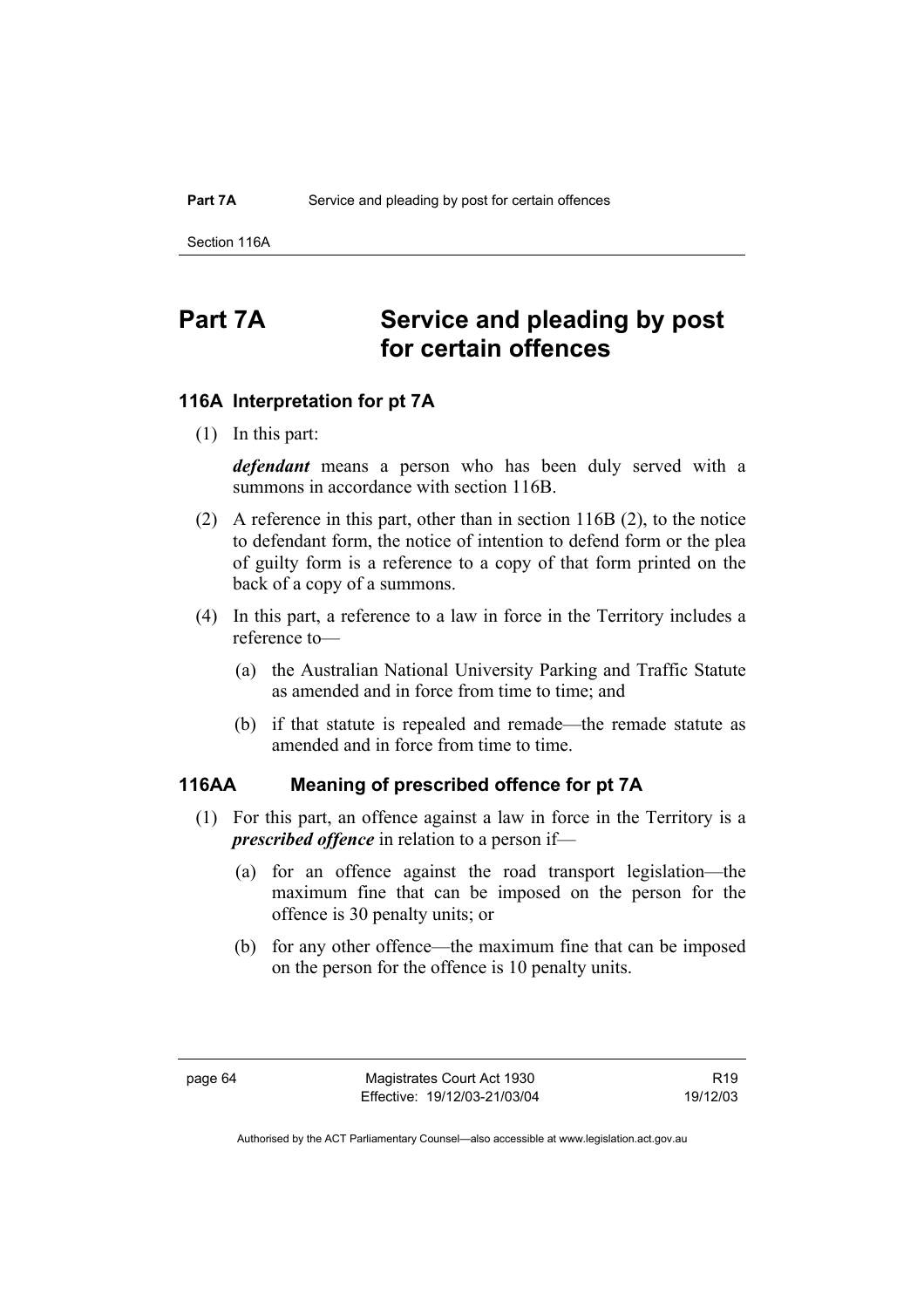(2) In subsection (1):

*road transport legislation* means the following:

- (a) the *Road Transport (Dimensions and Mass) Act 1990*;
- (b) the *Road Transport (Driver Licensing) Act 1990*;
- (c) the *Road Transport (General) Act 1990*;
- (d) the *Road Transport (Public Passenger Services) Act 2001*;
- (e) the *Road Transport (Safety and Traffic Management) Act 1999*;
- (f) the *Road Transport (Vehicle Registration) Act 1999*;
- (g) any other Act or any regulations (or provision of an Act or regulations) prescribed under the regulations;
- (h) any regulations made under an Act mentioned in paragraphs (a) to (g) or any provisions of such an Act.

#### **116B Service of summons**

- (1) Without prejudice to the methods of service provided for by section 41 (1), a summons with respect to a prescribed offence may be served on the person to whom it is directed—
	- (a) by delivering 2 copies of the summons to him or her personally; or
	- (b) by sending 2 copies of the summons by post addressed to him or her at his or her last-known place of residence or business; or
	- (c) by leaving 2 copies of the summons at his or her last-known place of residence or business with a person apparently resident or employed at that place and apparently over the age of 16 years.

page 65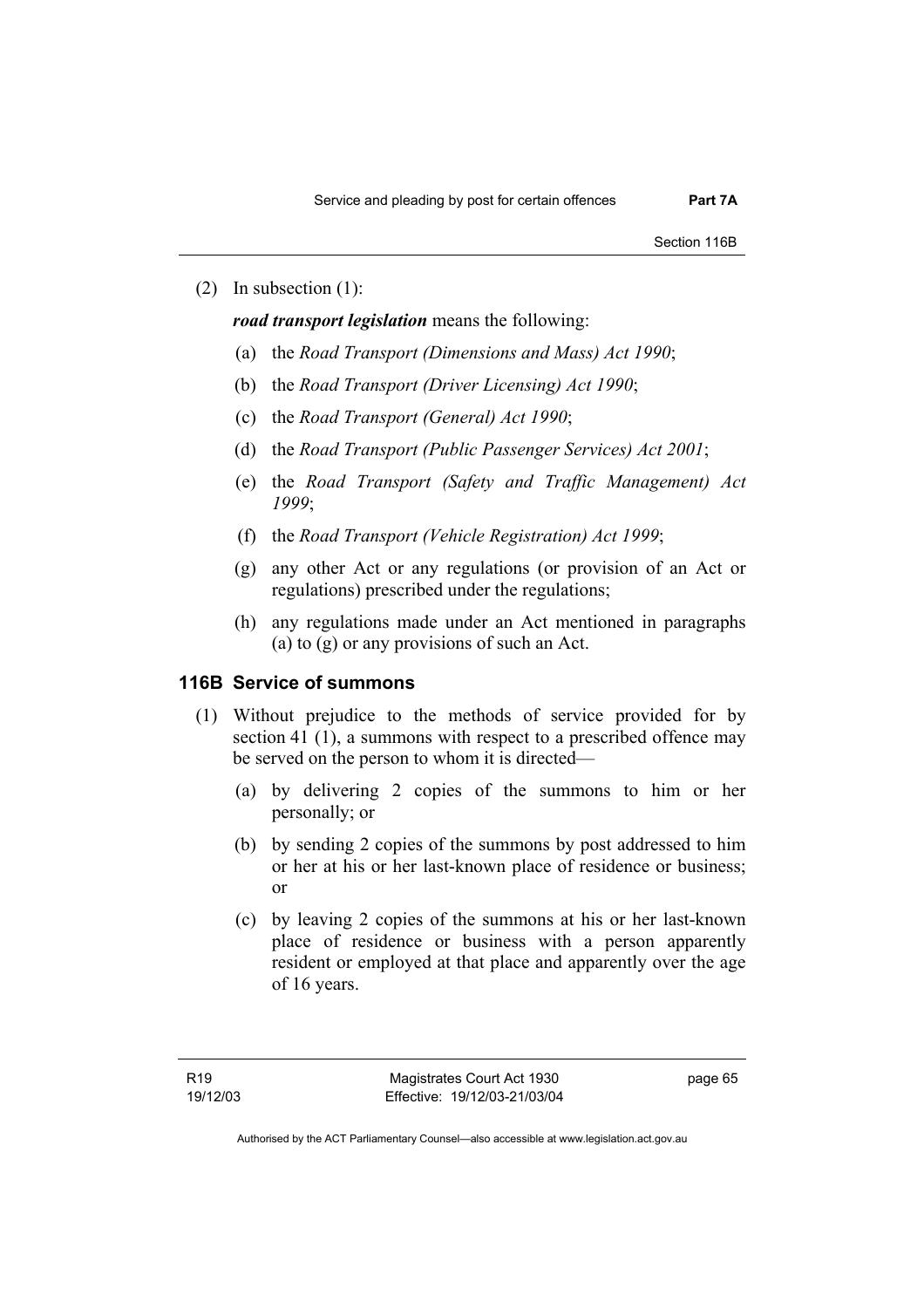Section 116BA

- (2) One copy of a summons with respect to a prescribed offence served in accordance with this section shall have the notice to defendant form printed on the back of it, and the other copy of that summons so served shall have the notice of intention to defend form and the plea of guilty form printed on the back of it.
- (3) Service in accordance with this section of a summons with respect to a prescribed offence, being service in a manner referred to in paragraph (1) (a) or (c), shall be effected not less than 14 days before the day when the person to whom it is directed is required by the summons to appear before the court.
- (4) If a summons with respect to a prescribed offence is served in accordance with this section in the manner referred to in subsection (1) (b), the 2 copies of the summons shall be sent by post not less than 21 days before the day when the person to whom it is directed is required by the summons to appear before the court.

### **116BA Giving of notice**

If the registrar is required to give notice to a person under this part, the notice may be served by sending a copy by post addressed to the person at his or her last-known place of residence or business.

### **116C Proof of service**

- (1) Service of a summons or notice for this part may be proved by the oath of the person who served it, by affidavit or otherwise.
- (2) For this part, if—
	- (a) a summons has been served in accordance with section 116B; and
	- (b) a copy of the summons is returned to the registrar with the notice of intention to defend form or the plea of guilty form completed;

R19 19/12/03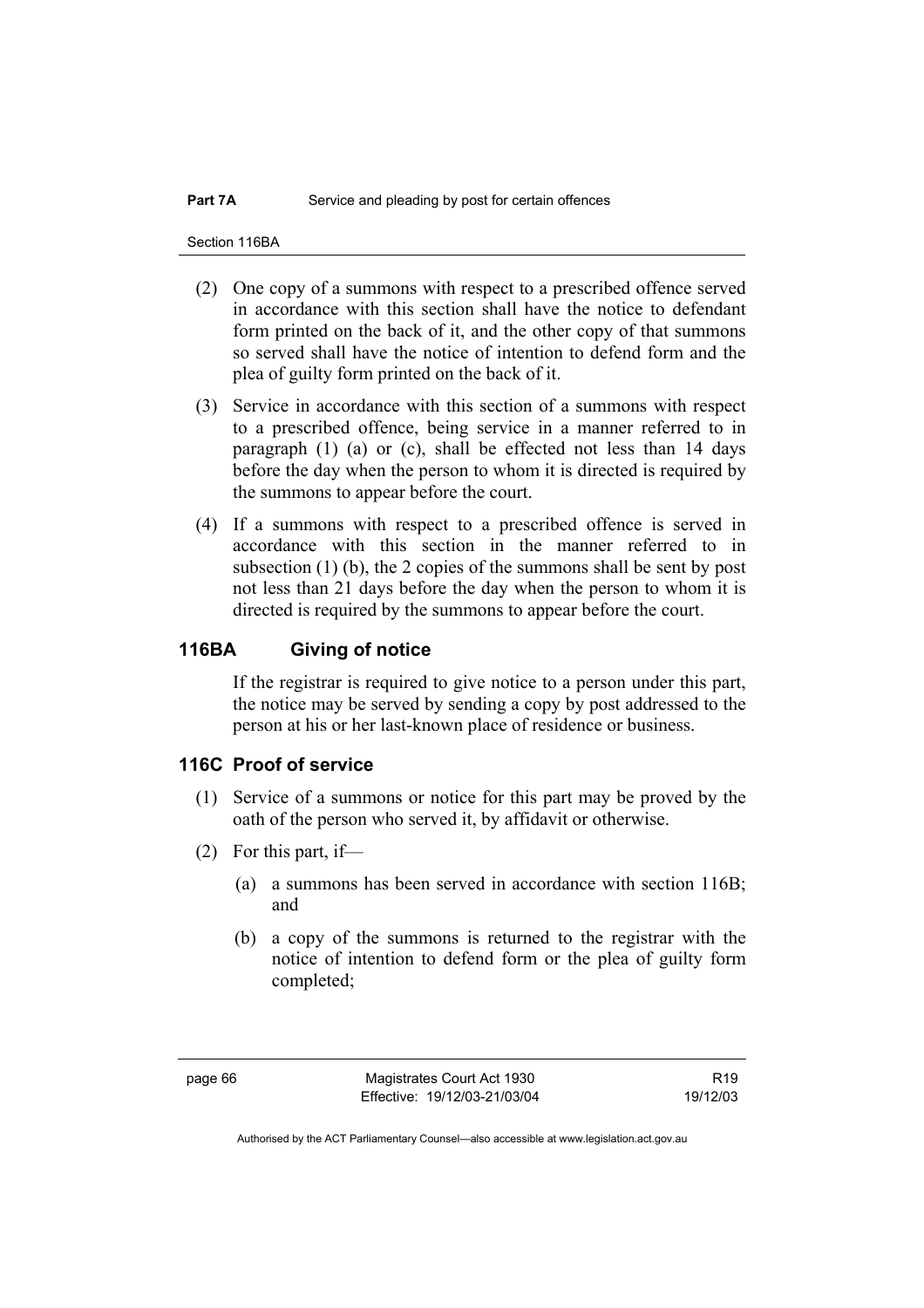the defendant shall, unless the contrary is proved, be taken to have completed and signed the form so completed and to have returned the form to the registrar.

- (3) The plea of guilty form shall be signed in the presence of one of the following persons:
	- (a) the registrar;
	- (b) a legal practitioner;
	- (c) a justice of the peace;
	- (d) a prescribed person.

# **116D Pleas**

A defendant may—

- (a) without prejudice to any other means of pleading guilty, enter a plea of guilty by completing the plea of guilty form and returning the form, whether by post or otherwise, to the registrar; or
- (b) give notice of his or her intention to defend by completing the notice of intention to defend form and returning the form, whether by post or otherwise, to the registrar.

### **116E Procedure if plea of guilty entered**

- $(1)$  If—
	- (a) a defendant enters a plea of guilty in accordance with section 116D; and
	- (b) the defendant—
		- (i) does not appear at the hearing; or
		- (ii) appears but does not withdraw his or her plea of guilty; and

page 67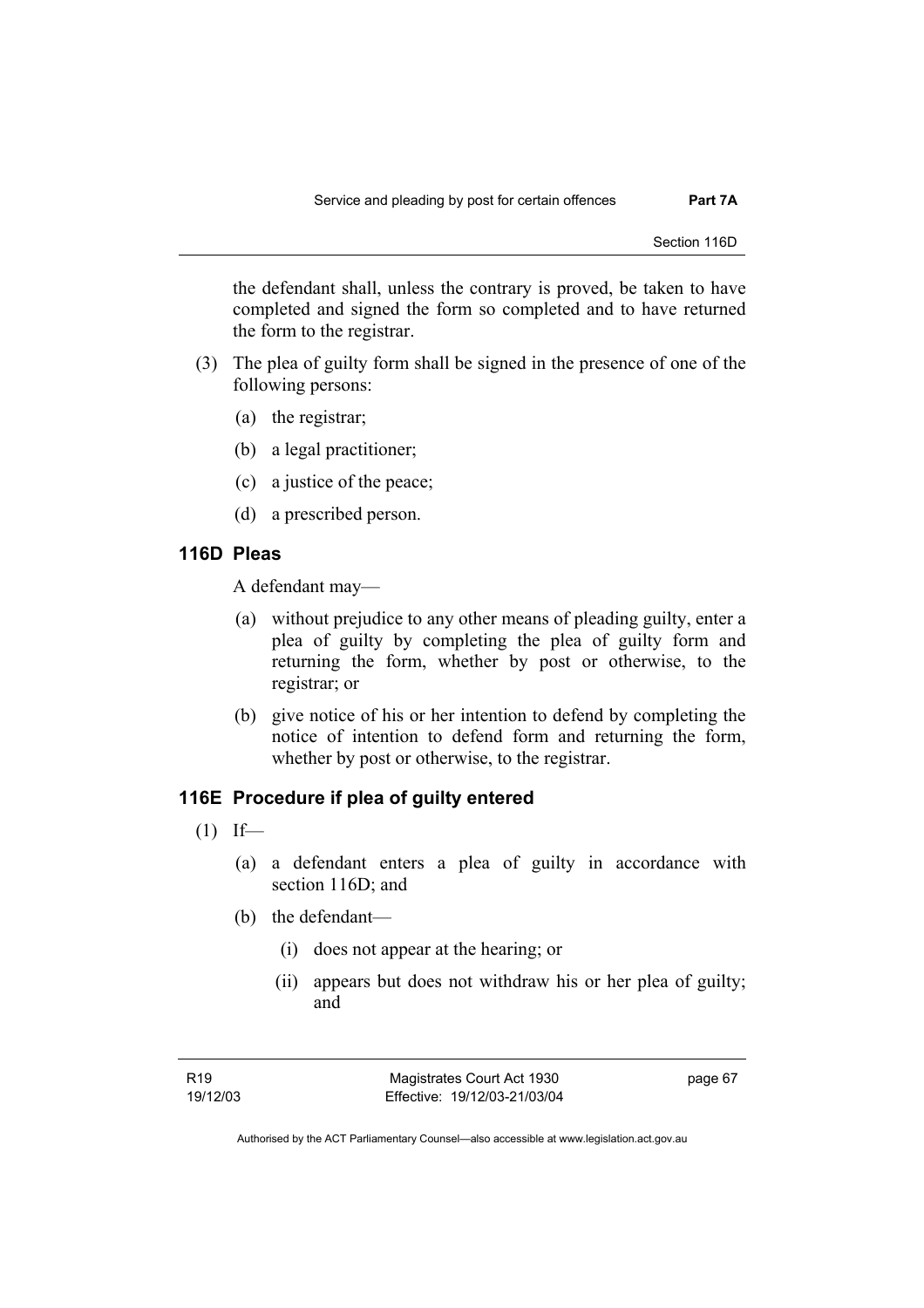Section 116F

(c) the court accepts the plea of guilty;

the court shall record a plea of guilty and determine the proceedings accordingly.

- (2) The court shall, in determining proceedings under subsection (1), have regard to the matters (if any) drawn to the attention of the court in the plea of guilty and shall give to those matters the weight that to the court seems proper.
- (3) If the court declines to accept a plea of guilty entered in accordance with section 116D—
	- (a) the court shall adjourn the hearing and fix a time and place for the hearing of the proceedings; and
	- (b) if the defendant is not before the court—the registrar shall give to the defendant notice of the time and place so fixed.
- (4) If a defendant does not appear at the time and place fixed under subsection (3), the court may hear and determine the proceedings in the absence of the defendant.

#### **116F Procedure if notice of intention to defend given**

If a defendant returns the notice of intention to defend form to the registrar before the day when he or she is required by the summons to appear before the court—

- (a) the court shall fix a time and place for the hearing of the proceedings; and
- (b) the registrar shall give to the defendant notice of the time and place so fixed.

# **116FA Procedure if defendant pleads not guilty**

If the defendant appears before the court at the time and place at which he or she is required by the summons to appear and pleads not guilty, the court shall adjourn the hearing, fix a time and place

R19 19/12/03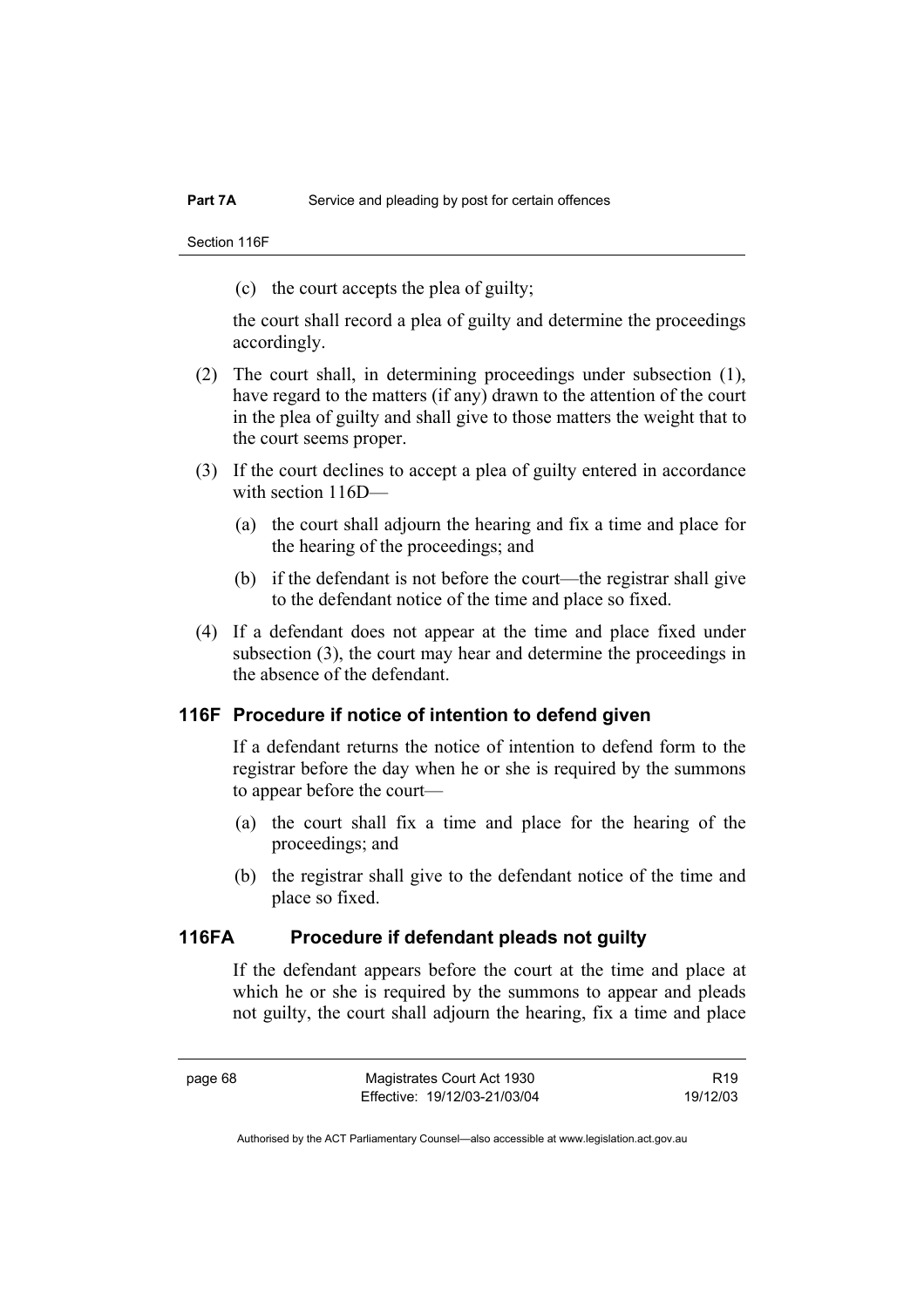for the hearing of the proceedings and inform the defendant of the time and place so fixed.

### **116G Procedure if defendant does not plead**

If—

- (a) a summons has been served in accordance with section 116B; and
- (b) either—
	- (i) the defendant does not enter a plea of guilty in accordance with section 116D or return the notice of intention to defend form to the registrar before the day when he or she is required by the summons to appear before the court, and does not appear before the court at the time and place specified in the summons; or
	- (ii) the defendant does not appear before the court at the time and place specified in the notice given to him or her in accordance with section 116F or fixed by the court in accordance with section 116FA; and
- (c) the court is satisfied—
	- (i) that the matters alleged in the summons are reasonably sufficient to inform the defendant of the offence alleged against him or her; and
	- (ii) that the matters so alleged constitute the offence charged in the summons;

the court may convict the defendant of the offence charged in the summons.

#### **116H Restricted penalties under pt 7A**

(1) Subject to subsection (3), if—

R19 19/12/03 page 69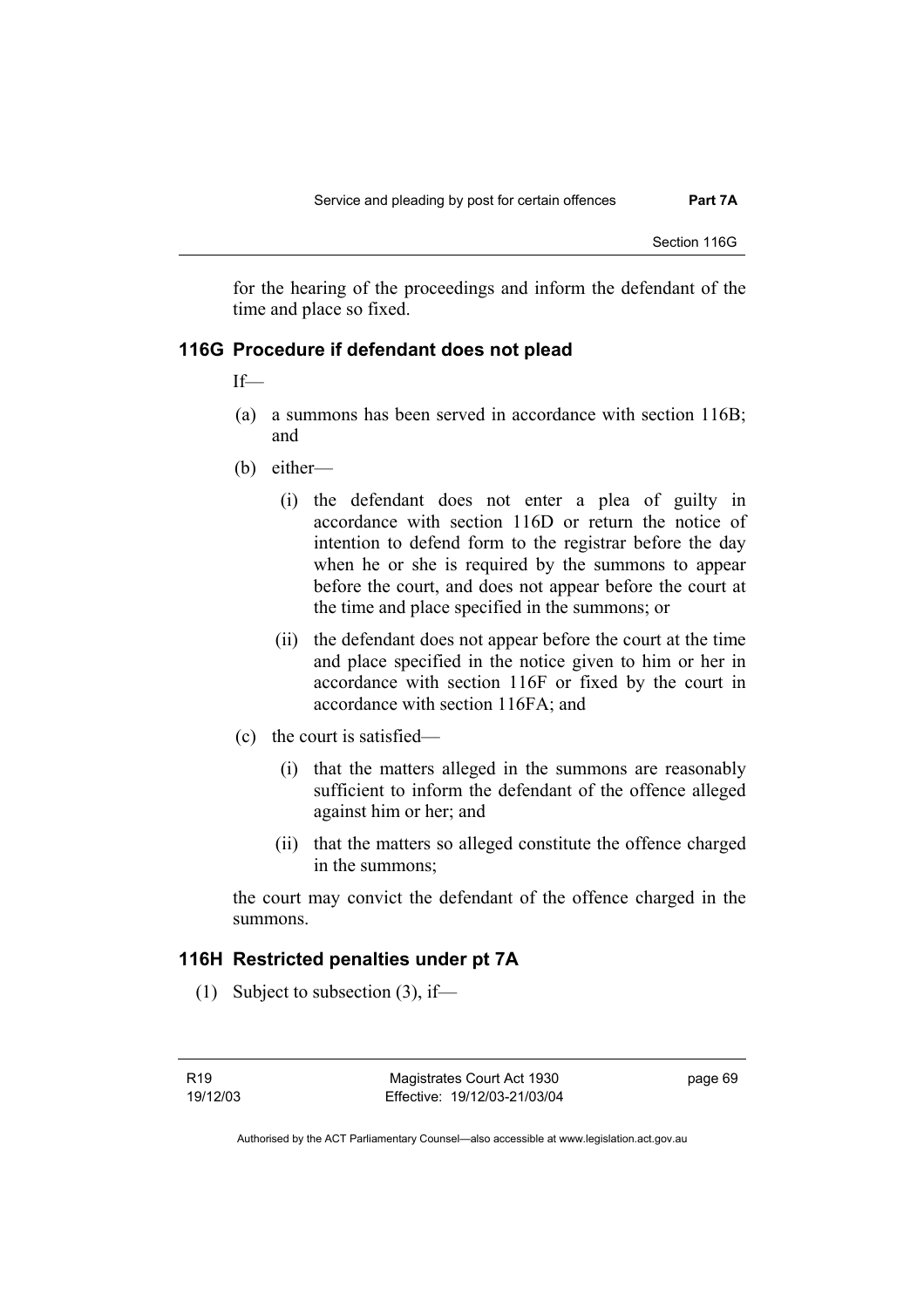Section 116I

- (a) a defendant is convicted under this part of an offence against a law referred to in a paragraph of section 116AA (1); and
- (b) at the time that the defendant is sentenced, the defendant is not before the court or is not represented before the court by a legal practitioner;

the only penalty that the court may impose is a fine of an amount not exceeding the amount referred to in that paragraph.

- $(2)$  If—
	- (a) the court convicts a defendant of an offence against a law referred to in a paragraph of section 116AA (1); and
	- (b) the law provides in effect that a penalty other than a fine may be imposed on the defendant; and
	- (c) at the time that the defendant is sentenced, the defendant is not before the court or is not represented before the court by a legal practitioner;

and the court considers that a penalty other than a fine may be appropriate—

- (d) the court shall adjourn the hearing and fix a time and place for sentence; and
- (e) the registrar shall give to the defendant notice of the time and place so fixed.
- (3) If a defendant convicted of an offence against a law referred to in a paragraph of section 116AA (1) does not appear at the time and place fixed under subsection (2), the court, in the absence of the defendant, may impose on the defendant any penalty that is applicable under that law.

#### **116I Consequences of conviction ex parte**

If a defendant is, in his or her absence, convicted of an offence, the registrar shall give to the defendant written notice of—

page 70 Magistrates Court Act 1930 Effective: 19/12/03-21/03/04 R19 19/12/03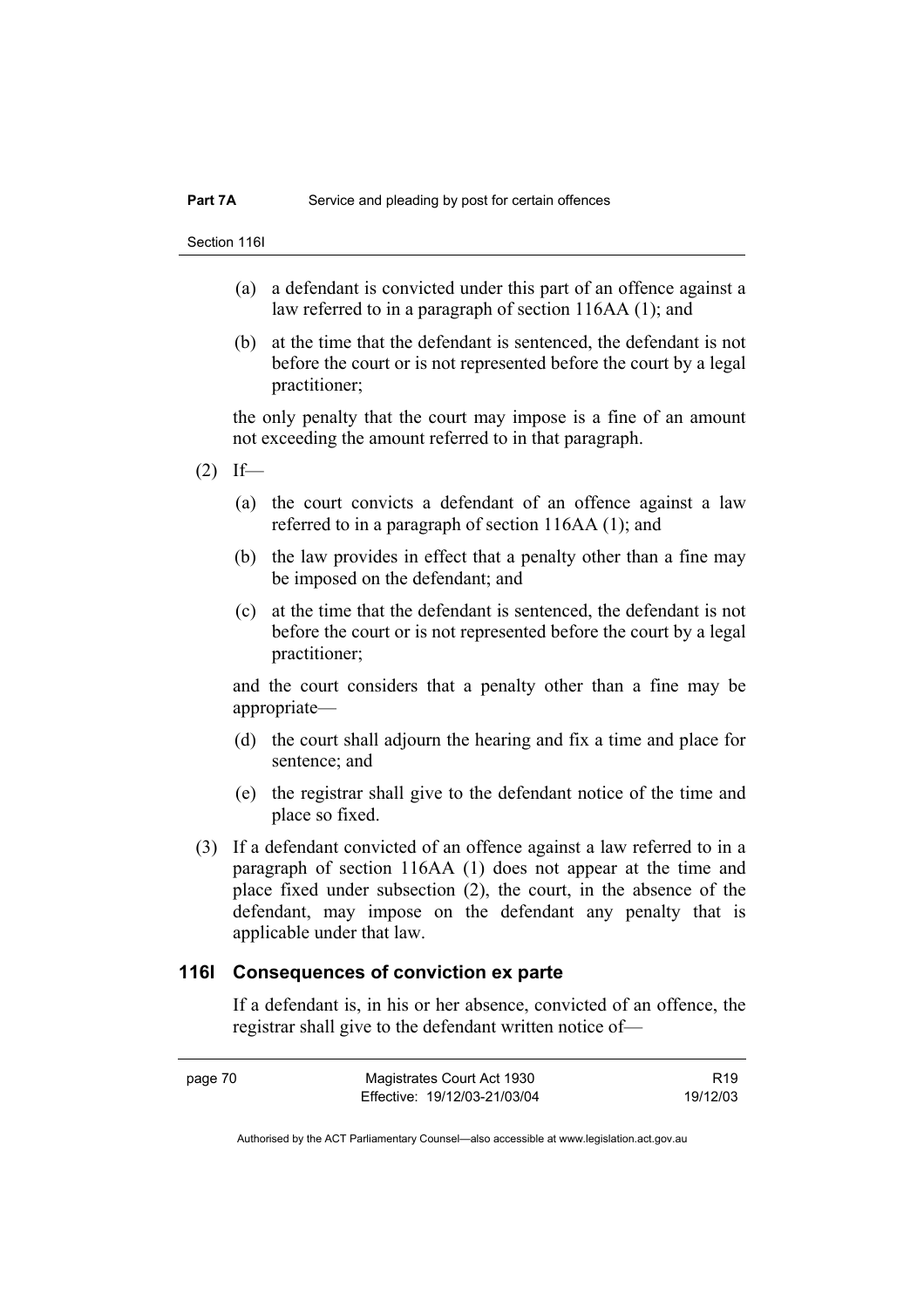Section 116I

- (a) the conviction and order of the court; and
- (b) the penalty (if any) imposed by the court, and the means by which and the time by which the penalty is required to be discharged; and
- (c) except where the proceedings are determined in accordance with section 116E (1), the defendant's right to apply for the setting aside of the conviction or order in accordance with section 23.

R19 19/12/03

Magistrates Court Act 1930 Effective: 19/12/03-21/03/04 page 71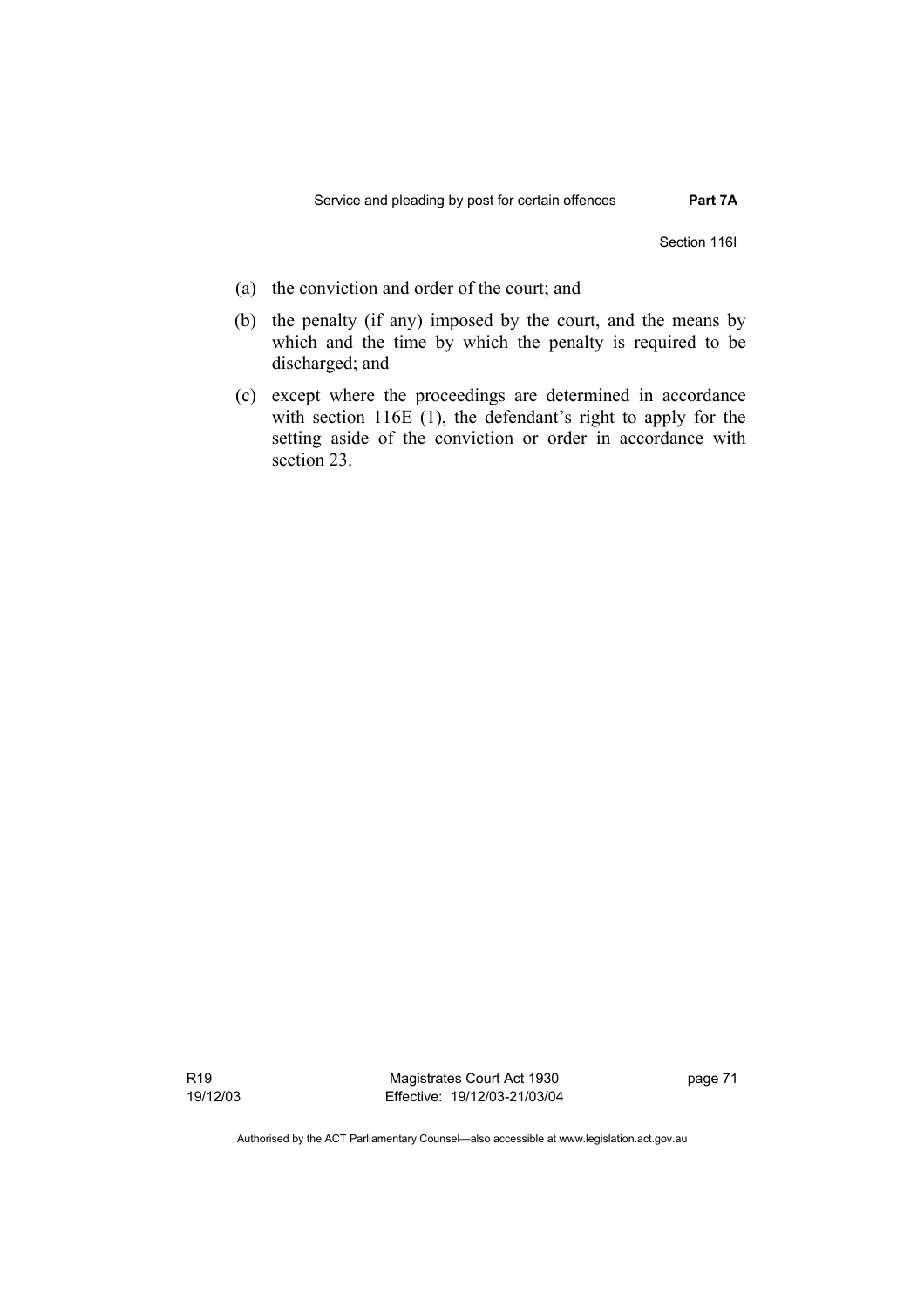# **Part 8 Infringement notices for certain offences**

# **Division 8.1 Preliminary**

# **117 Definitions for pt 8**

In this part:

*administering authority*, for an infringement notice offence, means the entity that, under the regulations, is the administering authority for the offence.

*authorised person*, for part 8 (Infringement notices for certain offences)—see section 134A (3).

*date of service*, of an infringement notice or reminder notice that has been, or is to be, served on a person, means the date the notice is served on the person.

*infringement notice* means a notice under section 120 (Service of infringement notices).

*infringement notice offence* means an offence declared under the regulations to be an offence to which this part applies.

*infringement notice penalty*, for a person for an infringement notice offence, means—

- (a) the amount prescribed under the regulations as the penalty payable by the person for the offence under an infringement notice for the offence; or
- (b) if a reminder notice has also been served on the person for the offence—the total of the amount mentioned in paragraph (a) and the amount prescribed under the regulations as the amount payable by the person for the cost of serving the reminder notice.

R19 19/12/03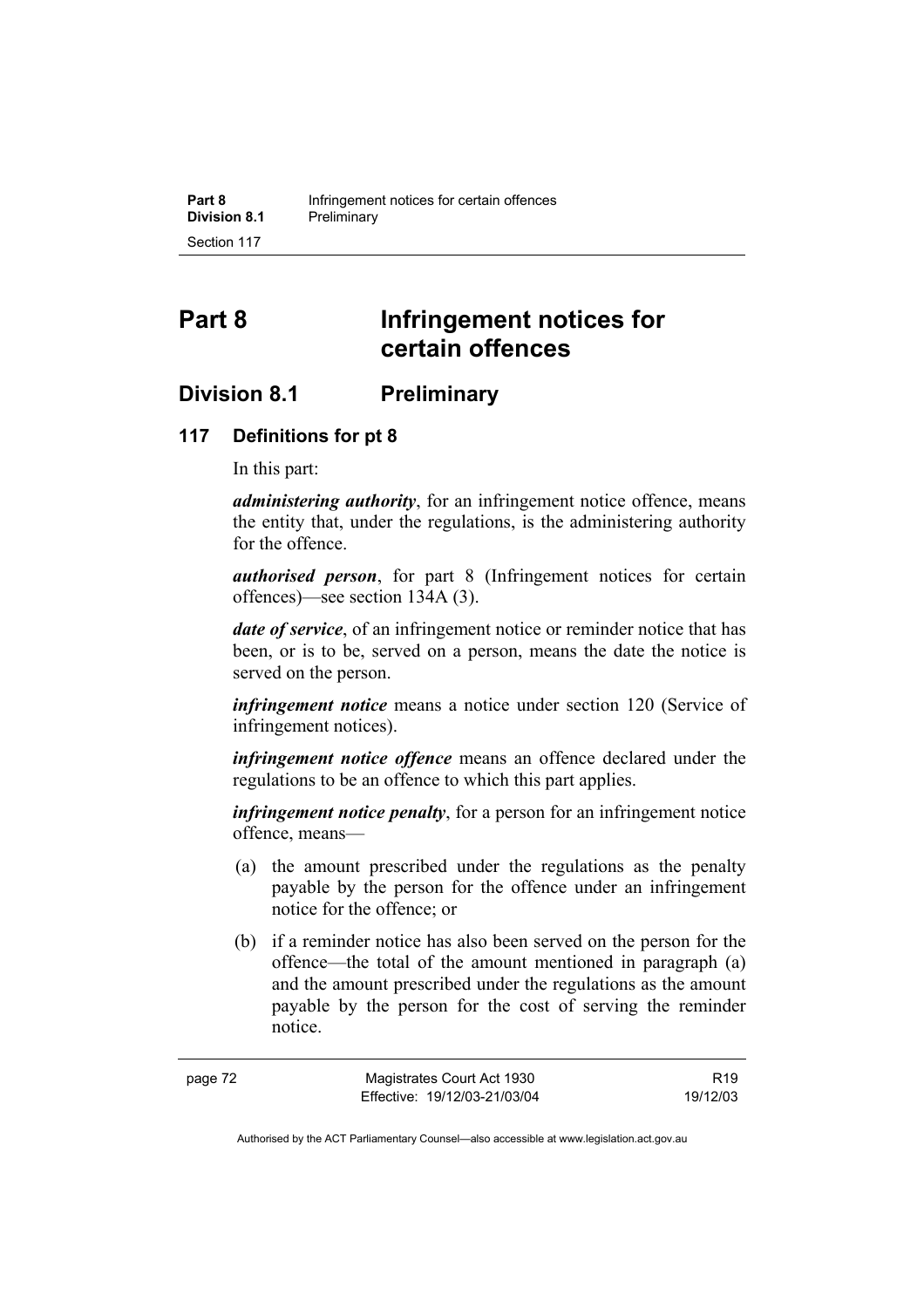*reminder notice* means a notice under section 129 (Reminder notices).

# **118 Purpose and effect of pt 8**

- (1) The purpose of this part is to create a system of infringement notices for certain offences as an alternative to prosecution.
- (2) This part does not—
	- (a) require an infringement or reminder notice to be served on a person; or
	- (b) affect the liability of a person to be prosecuted for an offence if—
		- (i) an infringement or reminder notice is not served on the person for the offence; or
		- (ii) the person does not comply with an infringement or reminder notice served on the person for the offence; or
		- (iii) an infringement notice served on the person for the offence is withdrawn; or
	- (c) prevent the service of 2 or more infringement notices on a person for an offence; or
	- (d) limit or otherwise affect the penalty that may be imposed by a court on a person for an offence.

# **119 Regulations about infringement notice offences**

- (1) The regulations may prescribe an offence for the definition of *infringement notice offence* in section 117 by—
	- (a) stating the offence; or
	- (b) referring to the provision creating the offence; or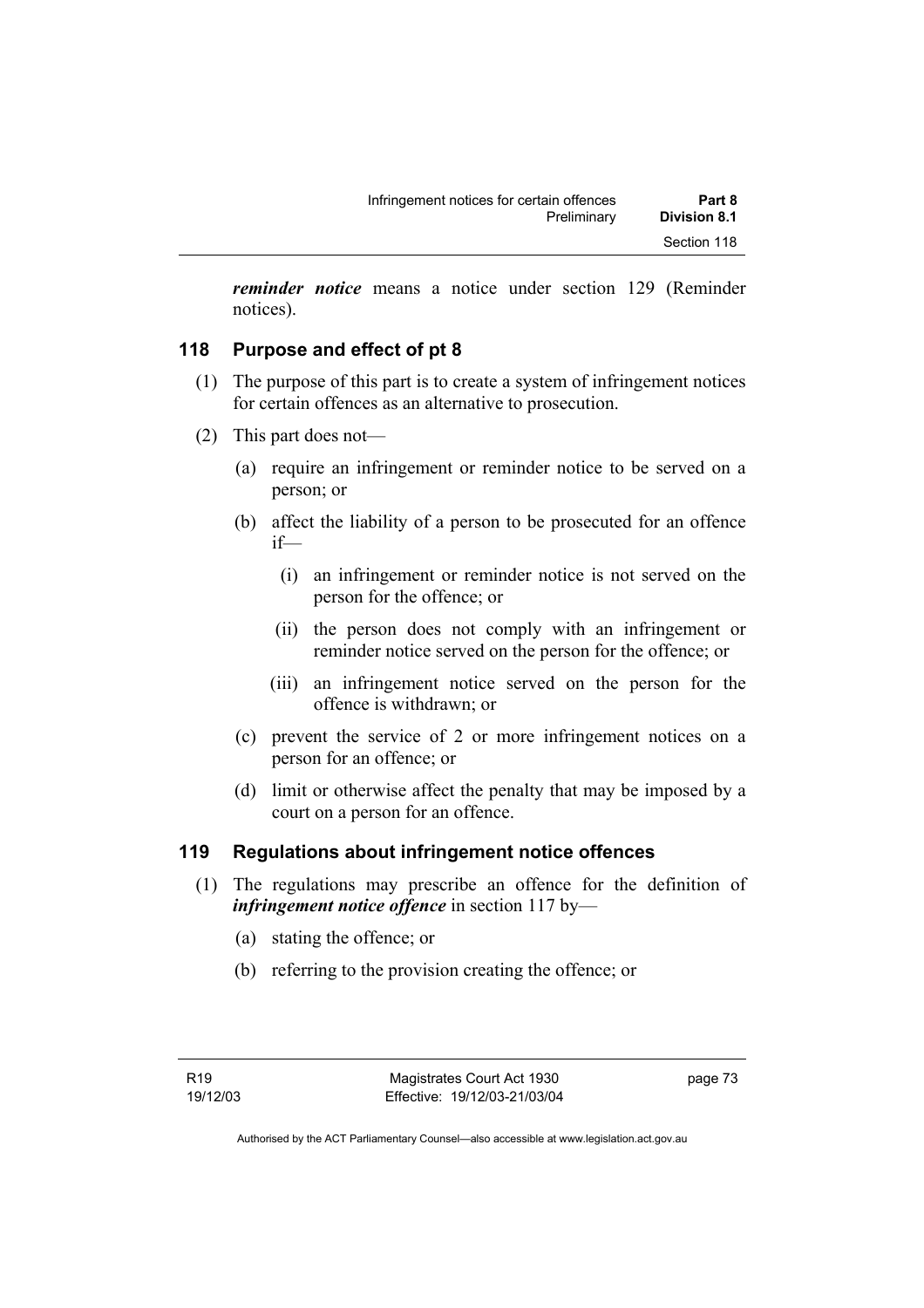- (c) providing that all offences, or all offences except for stated offences, against an Act or subordinate law are infringement notice offences.
- (2) Subsection (1) does not limit the ways that the regulations may prescribe an offence for that definition.
- (3) The regulations may, for the definition of infringement notice penalty in section 117, prescribe—
	- (a) an amount as the penalty payable by anyone for an offence if it is dealt with under this part; or
	- (b) different amounts as the penalties payable for different offences if they are dealt with under this part; or
	- (c) different amounts as the penalties payable for the same kind of offence committed by different people or in different circumstances if the offence is dealt with under this part.
- (4) However, an infringement notice penalty prescribed for a person for an offence must not exceed the maximum fine that could be imposed by a court on the person for the offence.
- (5) Subsection (3) does not limit the ways that the regulations may prescribe an amount for that definition.

# **Division 8.2 Infringement and reminder notices**

### **120 Service of infringement notices**

If an authorised person believes, on reasonable grounds, that a person has committed an infringement notice offence, the authorised person may serve a notice (an *infringement notice*) on the person for the offence.

# **121 Contents of infringement notices**

 (1) An infringement notice served on a person by an authorised person for an infringement notice offence must—

page 74 Magistrates Court Act 1930 Effective: 19/12/03-21/03/04

R19 19/12/03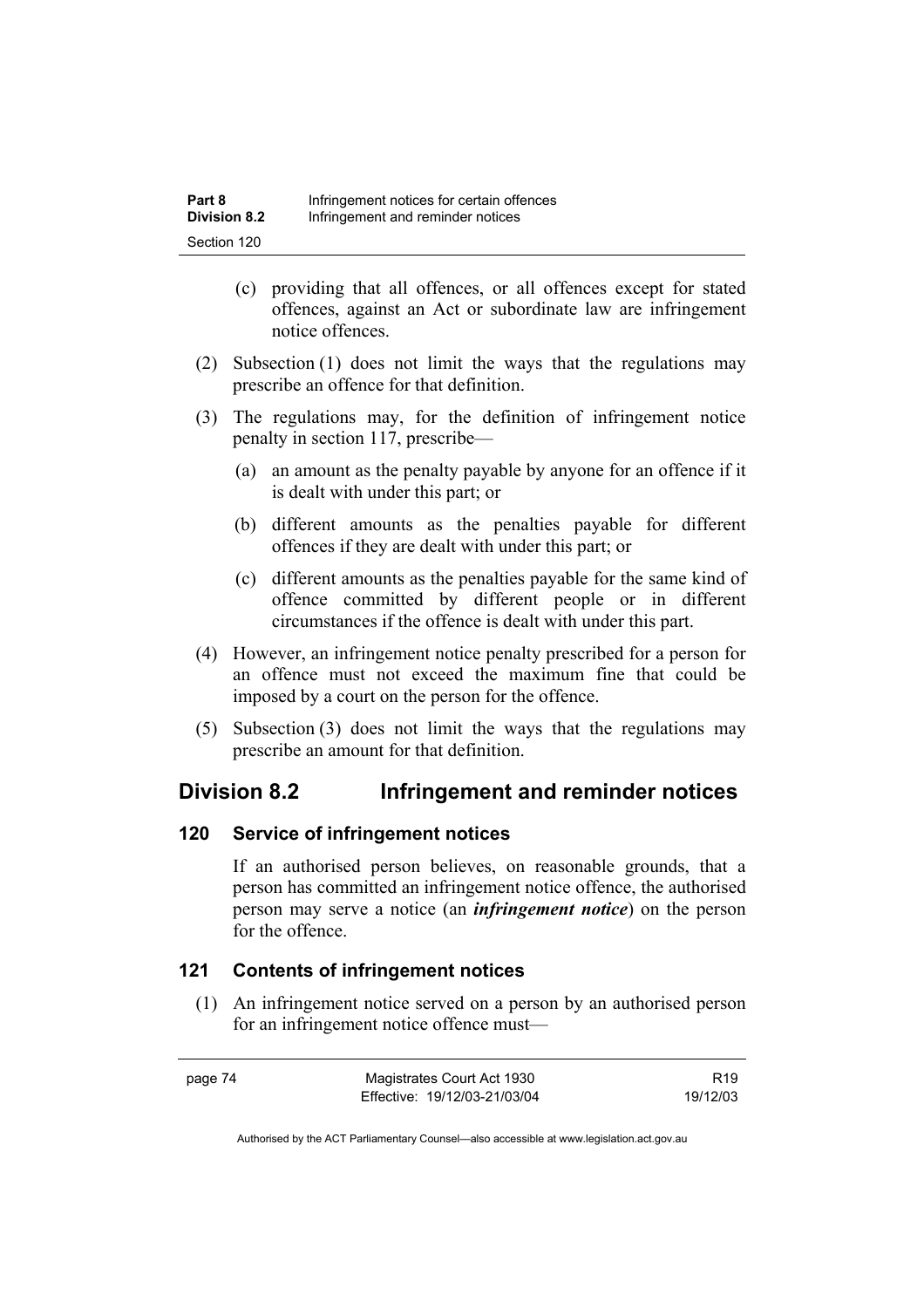- (a) be identified by a unique number; and
- (b) state the date of service of the notice; and
- (c) state—
	- (i) the full name, or surname and initials, and address of the person on whom the notice is served; or
	- (ii) the particulars that are, under the regulations, identifying particulars for the person; and
- (d) give brief details of the offence, including the Act or subordinate law, and the provision of it, contravened by the person, and—
	- (i) if the offence took place over a period—the period, or approximate period, when the offence was committed; or
	- (ii) in any other case—the place where the offence was committed and the date and approximate time of the offence; and
- (e) state the infringement notice penalty payable by the person for the offence; and
- (f) contain the information required by section 122 (Additional information in infringement notices); and
- (g) identify the authorised person in accordance with the regulations; and
- (h) include any other information required under the regulations and any additional information that the administering authority considers appropriate.
- (2) The regulations may provide that subsection (1) (c) does not apply to an infringement notice.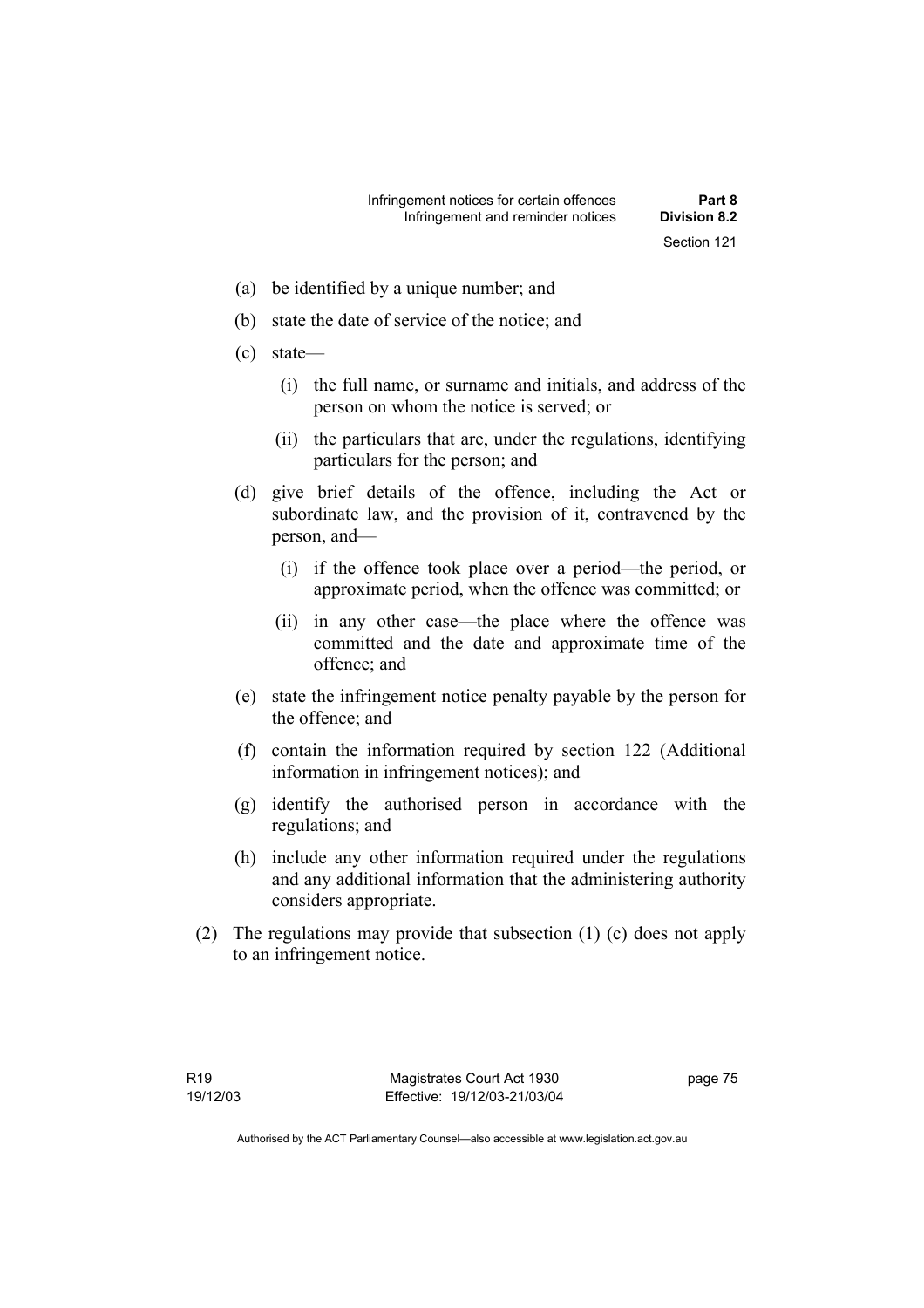# **122 Additional information in infringement notices**

- (1) The infringement notice must also tell the person on whom it is served that—
	- (a) the person may pay the infringement notice penalty for the offence or dispute liability for the offence within 28 days after the day when the notice is served on the person (the *date of service* of the notice); and
	- (b) the person may apply to the administering authority for additional time in which to pay the penalty or dispute liability for the offence; and
	- (c) the notice may be withdrawn before or after the penalty is paid; and
	- (d) if the person pays the penalty within the 28 days (or any additional time allowed by the administering authority), then, unless the infringement notice is withdrawn and any penalty refunded—
		- (i) any liability of the person for the offence is discharged; and
		- (ii) the person will not be prosecuted in court for the offence; and
		- (iii) the person will not be taken to have been convicted of the offence; and
	- (e) if the person wishes to dispute liability for the offence, the issue may be referred to the Magistrates Court; and
	- (f) if the Magistrates Court finds against the person or the person is prosecuted in court for the offence, the person may be convicted of the offence and ordered to pay a penalty and costs, and be subject to other court orders; and
	- (g) if the person does not pay the infringement notice penalty, or disputes liability for the offence, within the 28 days (or any

| page 76 | Magistrates Court Act 1930   | R <sub>19</sub> |
|---------|------------------------------|-----------------|
|         | Effective: 19/12/03-21/03/04 | 19/12/03        |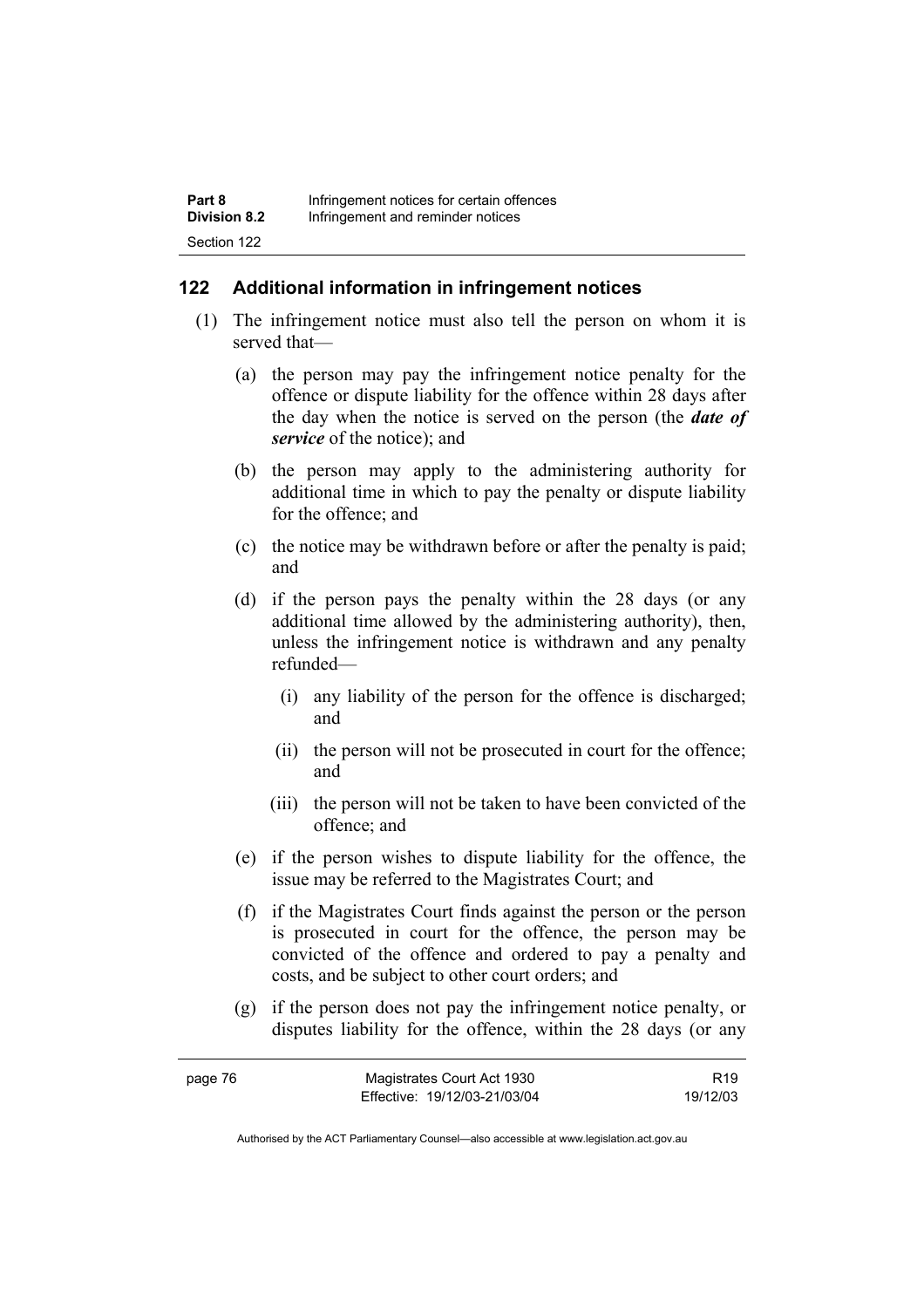additional time allowed by the administering authority), a reminder notice may be served on the person for the offence or the person may be prosecuted in court for the offence; and

- (h) if a reminder notice is served on the person, the infringement notice penalty is increased by the amount payable by the person for the cost of serving the reminder notice.
- (2) In addition, the infringement notice must—
	- (a) explain how the person may pay the infringement notice penalty or dispute liability for the offence; and
	- (b) explain how the person may apply for additional time to pay the infringement notice penalty or dispute liability for the offence.

# **123 Time for payment of infringement notice penalty**

The infringement notice penalty payable by a person under an infringement notice or reminder notice is payable—

- (a) within 28 days after the date of service of the notice; or
- (b) if the person applies to the administering authority within the 28 days for additional time to pay and the additional time is allowed—within the additional time allowed by the administering authority; or
- (c) if the person applies to the administering authority within the 28 days for additional time to pay and the application is refused—within 7 days after the day the person is told of the refusal or 28 days after the date of service of the notice, whichever is later.

# **124 Extension of time to pay penalty**

 (1) The person on whom an infringement notice or reminder notice is served may apply, in writing, to the administering authority, within 28 days after the date of service of the notice, for a stated additional

| R19      | Magistrates Court Act 1930   | page 77 |
|----------|------------------------------|---------|
| 19/12/03 | Effective: 19/12/03-21/03/04 |         |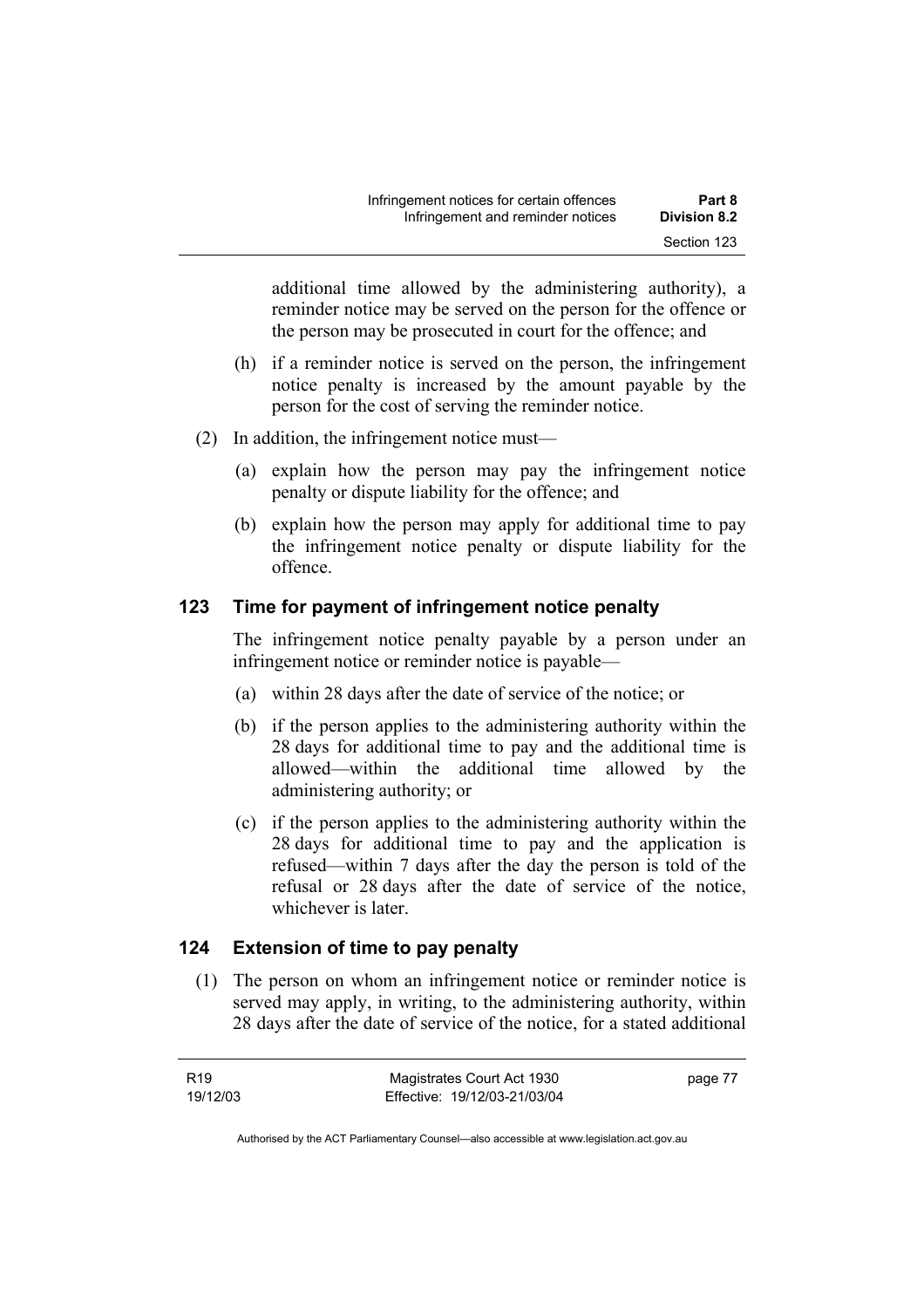time (of not longer than 6 months) in which to pay the infringement notice penalty.

- (2) The administering authority must—
	- (a) allow or refuse to allow the additional time; and
	- (b) tell the person in writing of the decision and, if the decision is a refusal, the reasons for it.

### **125 Effect of payment of infringement notice penalty**

- (1) This section applies if—
	- (a) an infringement notice has been served on a person for an infringement notice offence; and
	- (b) the person pays the infringement notice penalty for the offence in accordance with this part; and
	- (c) when the payment is made, the infringement notice had not been withdrawn and an information had not been laid in the Magistrates Court against the person for the offence.
	- *Note* Section 127 (Withdrawal of infringement notice) provides for the withdrawal at any time of an infringement notice that has been served on a person. If s 125 applied to the infringement notice offence, it ceases to apply, and is taken never to have applied, on the withdrawal of the notice (see s  $127(4)$ ).
- (2) If this section applies—
	- (a) any liability of the person for the offence is discharged; and
	- (b) the person must not be prosecuted in a court for the offence; and
	- (c) the person is not taken to have been convicted of the offence.
- (3) If 2 or more infringement notices were served on the person for the offence, then, unless all the infringement notices have been withdrawn, subsection (2) applies to the person in relation to the offence if the person pays, in accordance with this part, the

| page 78 | Magistrates Court Act 1930   | R <sub>19</sub> |
|---------|------------------------------|-----------------|
|         | Effective: 19/12/03-21/03/04 | 19/12/03        |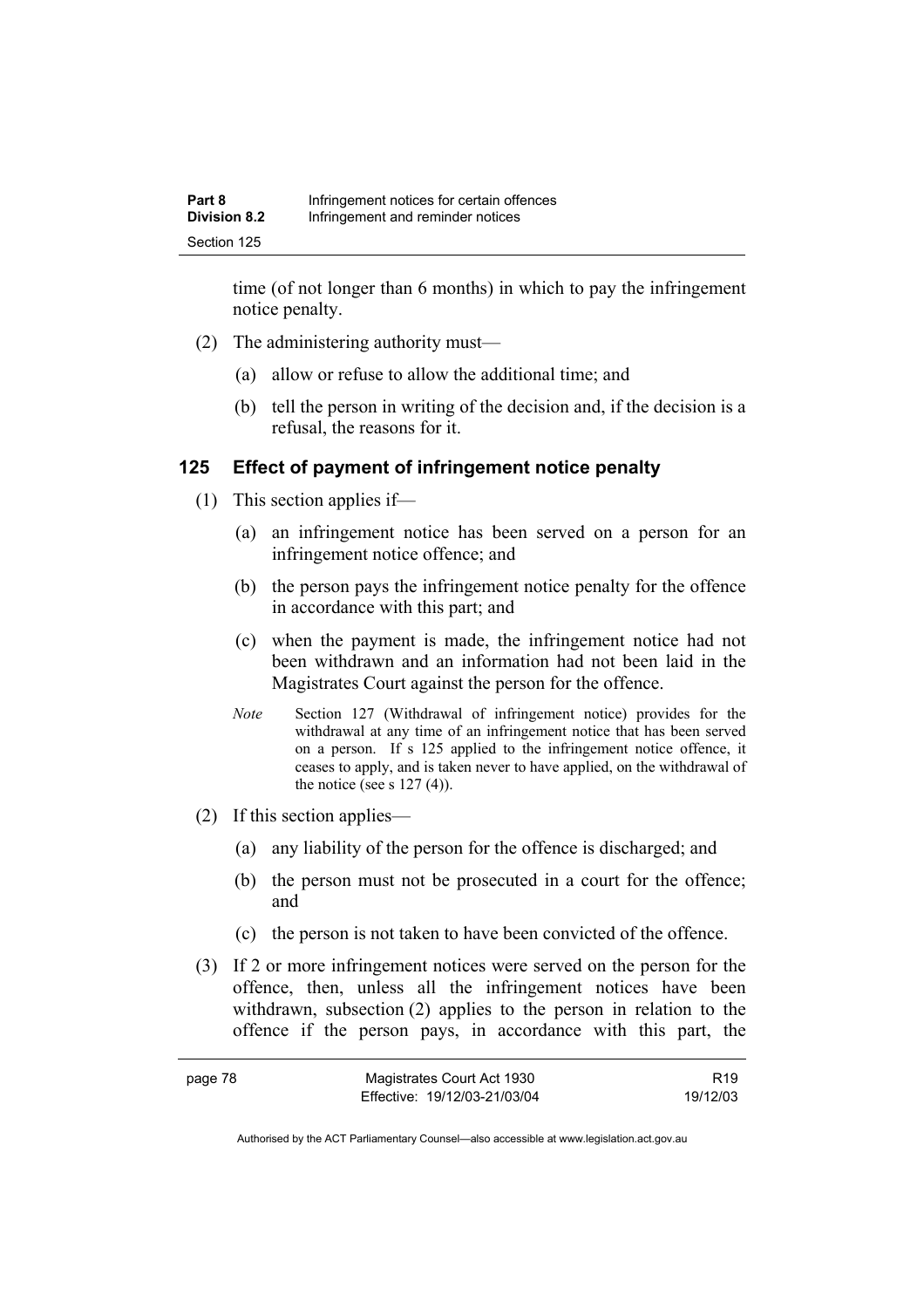infringement notice penalty in relation to any of the notices (together with any costs and disbursements payable under this part in relation to the notice).

# **126 Application for withdrawal of infringement notice**

- (1) The person on whom an infringement notice for an infringement notice offence is served may apply to the administering authority, in writing, for the withdrawal of the notice within 28 days after the day when the infringement notice, or a reminder notice for the offence, is served on the person (or any additional time allowed by the administering authority).
- (2) The administering authority must—
	- (a) withdraw the notice or refuse to withdraw the notice; and
	- (b) tell the person in writing of the decision and, if the decision is a refusal, the reasons for it.

# **127 Withdrawal of infringement notice**

- (1) This section applies to an infringement notice that has been served on a person for an infringement notice offence.
- (2) The administering authority may, by notice served on the person, withdraw the infringement notice, whether or not—
	- (a) the person has made an application for the withdrawal of the infringement notice; or
	- (b) the infringement notice penalty (or part of it) has been paid for the offence; or
	- (c) the person has disputed liability for the infringement notice offence.
- (3) The notice must—
	- (a) include the number of the infringement notice and the date of service of the infringement notice; and

| R19      | Magistrates Court Act 1930   | page 79 |
|----------|------------------------------|---------|
| 19/12/03 | Effective: 19/12/03-21/03/04 |         |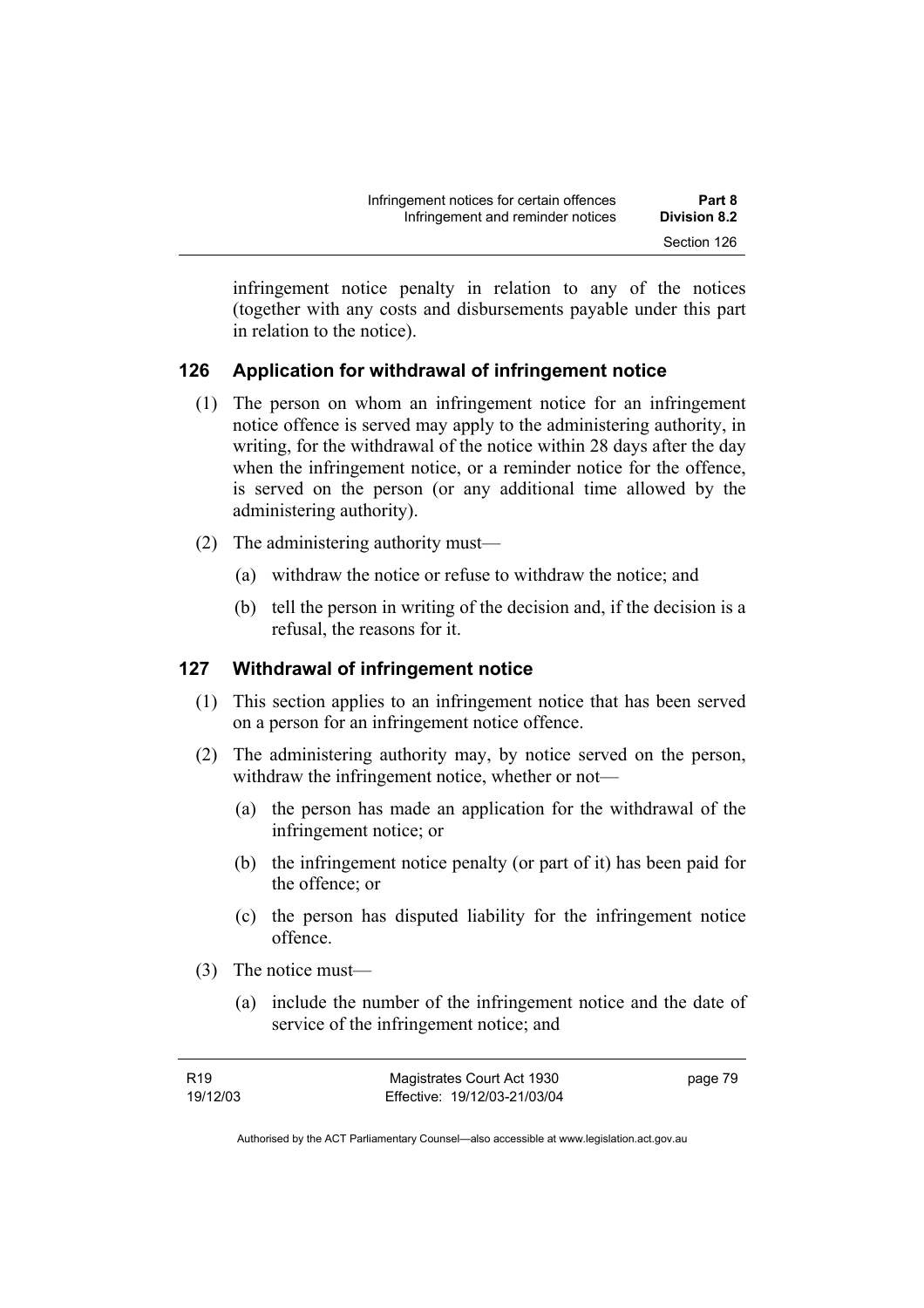- (b) tell the person that the infringement notice is withdrawn and, in general terms, about subsection (4).
- (4) On service of the notice—
	- (a) this part ceases to apply to the infringement notice; and
	- (b) if the infringement notice penalty (or part of it) has been paid—the amount paid must be repaid by the administering authority; and
	- (c) if section 125 (Effect of payment of infringement notice penalty) applies to the offence—the section ceases to apply, and is taken never to have applied, to the offence; and
	- (d) a proceeding for the offence may be taken in a court against anyone (including the person) as if the infringement notice had not been served on the person.

# **128 Guidelines about withdrawal of infringement notices**

- (1) The Minister may, in writing, issue guidelines about the exercise of an administering authority's functions under section 126 (Application for withdrawal of infringement notice), section 127 (Withdrawal of infringement notice) or section 133 (Extension of time to dispute liability).
- (2) The administering authority for an infringement notice offence must comply with any guidelines applying to the offence.
- (3) Guidelines are a disallowable instrument.
	- *Note* A disallowable instrument must be notified, and presented to the Legislative Assembly, under the *Legislation Act 2001*.

# **129 Reminder notices**

An authorised person may serve a notice (a *reminder notice*) on a person if—

page 80 Magistrates Court Act 1930 Effective: 19/12/03-21/03/04

R19 19/12/03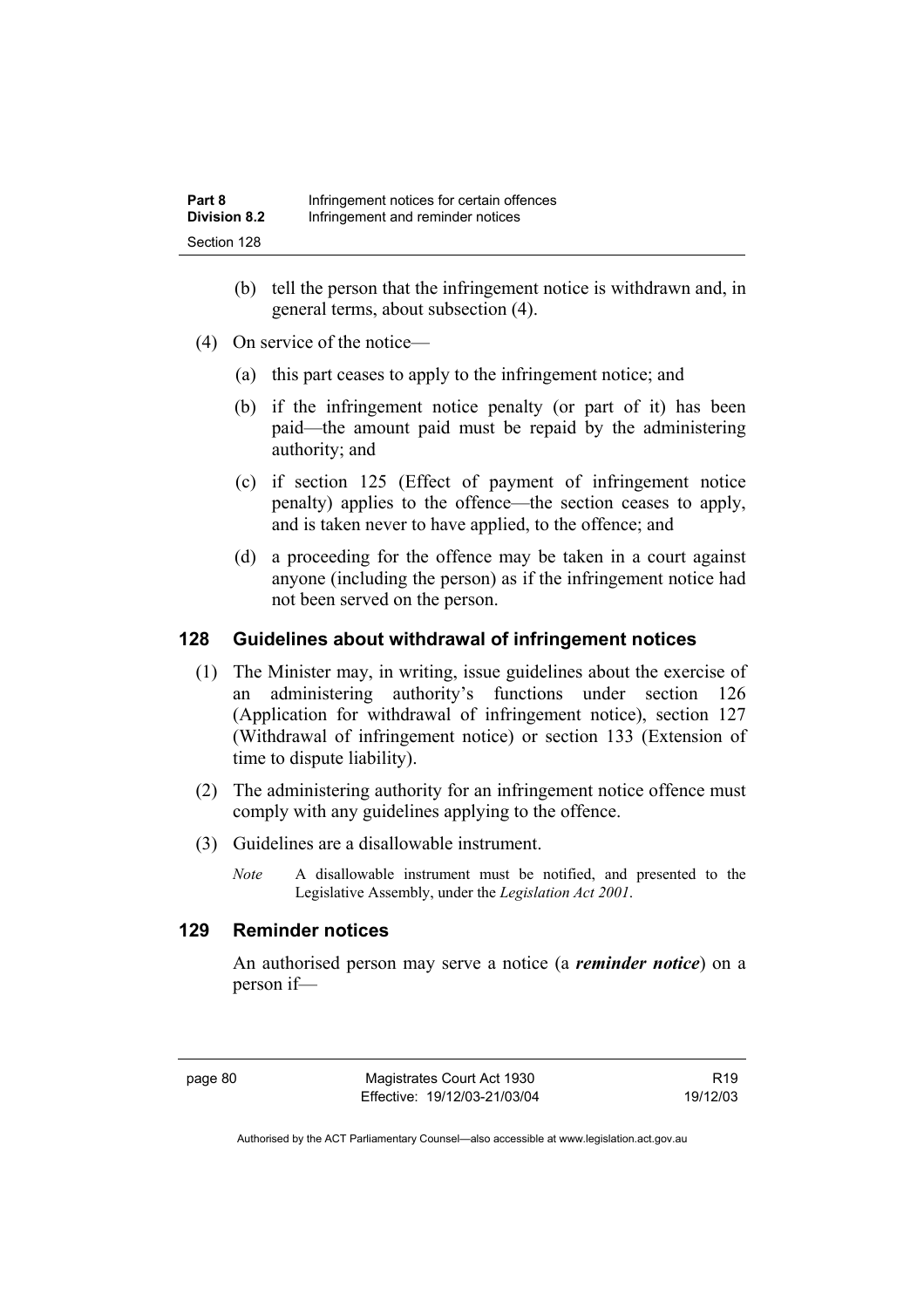- (a) an infringement notice has been served on the person for an infringement notice offence; and
- (b) the infringement notice has not been withdrawn; and
- (c) the infringement notice penalty has not been paid to the administering authority within the time for payment under this part; and
- (d) written notice disputing liability has not been given to the administering authority in accordance with this part; and
- (e) a reminder notice has not previously been served on the person for the offence.

# **130 Contents of reminder notices**

A reminder notice served on a person by an authorised person for an infringement notice offence must—

- (a) be identified by a unique number; and
- (b) include the following information:
	- (i) the Act or subordinate law, and the provision of it, contravened by the person;
	- (ii) the number of the infringement notice served on the person for the offence;
	- (iii) the date of service of the infringement notice; and
- (c) state the date of service of the reminder notice; and
- (d) state the infringement notice penalty that is now payable by the person for the offence; and
- (e) contain the information required by section 131 (Additional information in reminder notices); and
- (f) identify the authorised person in accordance with the regulations; and

| R <sub>19</sub> |  |
|-----------------|--|
| 19/12/03        |  |

page 81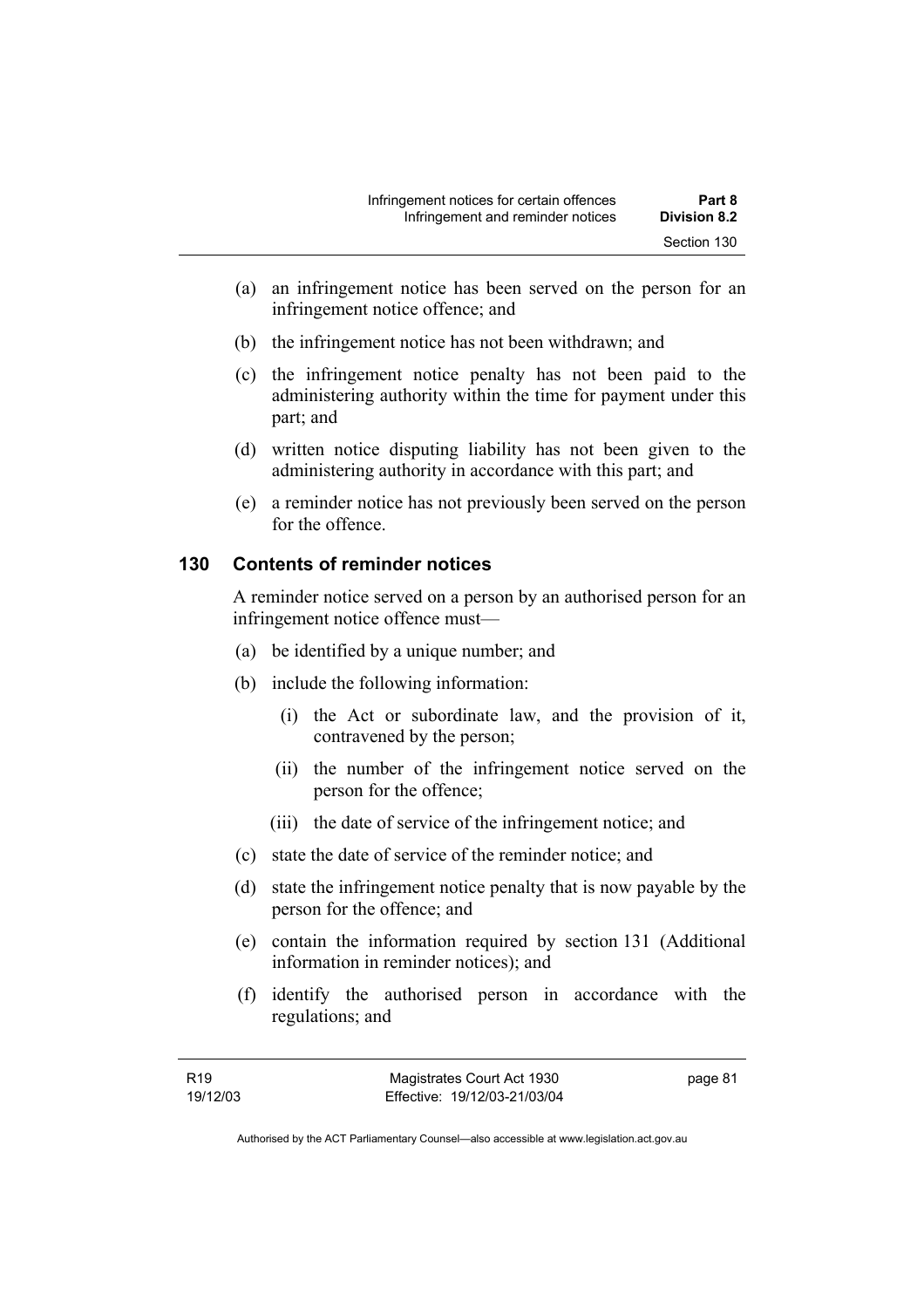(g) include any other information required under the regulations and any additional information that the administering authority considers appropriate.

# **131 Additional information in reminder notices**

- (1) The reminder notice must also tell the person on whom it is served that—
	- (a) the infringement notice penalty for the offence has not been paid; and
	- (b) the infringement notice has not been withdrawn; and
	- (c) written notice disputing liability has not been received by the administering authority from the person for the offence; and
	- (d) the infringement notice penalty for the offence has been increased by the amount payable by the person for the cost of serving the reminder notice; and
	- (e) the person may pay the infringement notice penalty that is now payable by the person for the offence or dispute liability for the offence within 28 days after the day when the reminder notice is served on the person (the *date of service* of the notice); and
	- (f) the person may apply to the administering authority for additional time in which to pay the penalty or dispute liability for the offence; and
	- (g) the infringement notice may be withdrawn before or after the penalty is paid; and
	- (h) if the person pays the penalty within the 28 days (or any additional time allowed by the administering authority), then, unless the infringement notice is withdrawn and any penalty refunded—
		- (i) any liability of the person for the offence is discharged; and

R19 19/12/03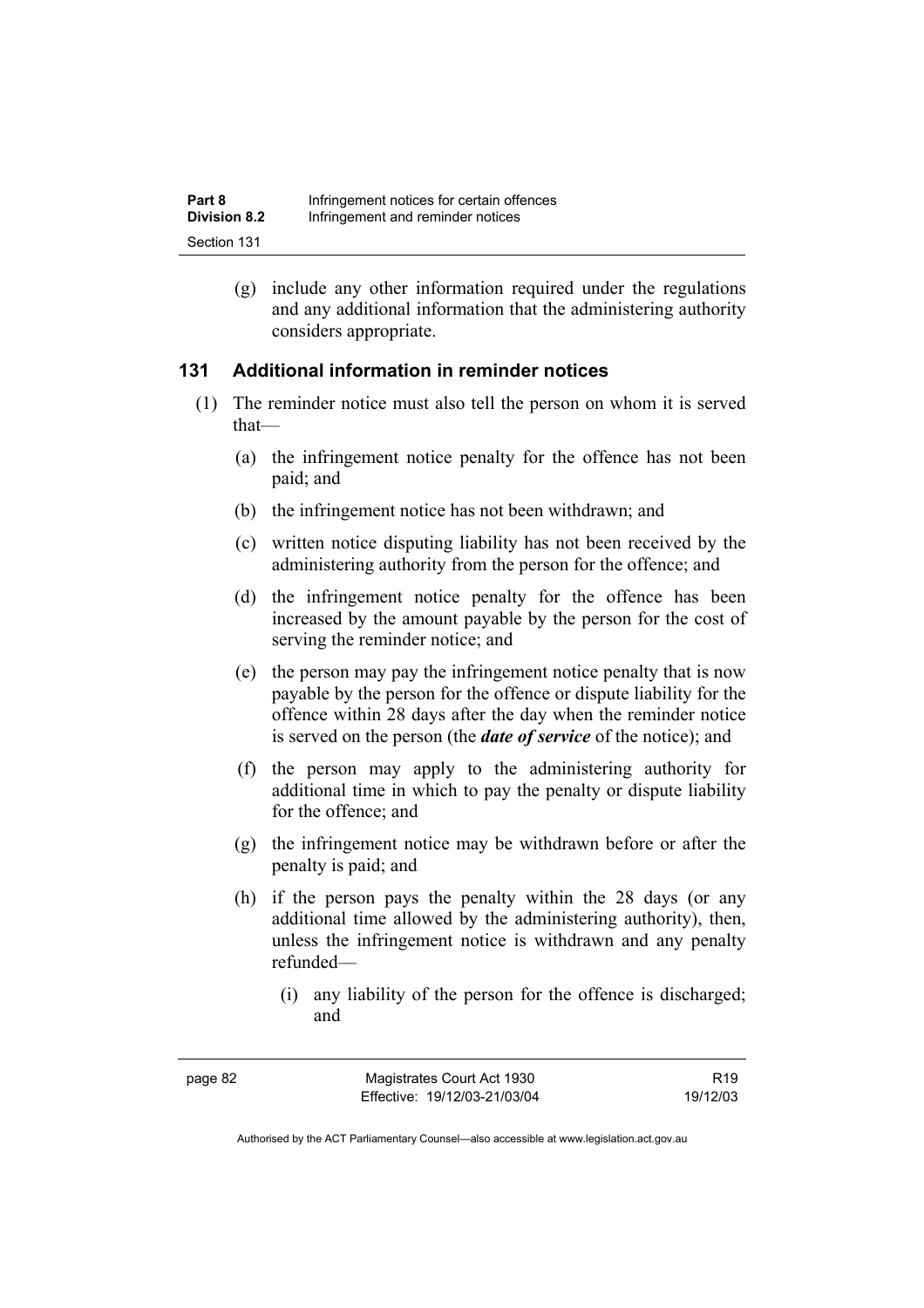- (ii) the person will not be prosecuted in court for the offence; and
- (iii) the person will not be taken to have been convicted of the offence; and
- (i) if the person wishes to dispute liability for the offence, the issue may be referred to the Magistrates Court; and
- (j) if the Magistrates Court finds against the person or the person is prosecuted in court for the offence, the person may be convicted of the offence and ordered to pay a penalty and costs, and be subject to other court orders; and
- (k) if the person does not pay the infringement notice penalty, or dispute liability for the offence, within the 28 days (or any additional time allowed by the administering authority), the person may be prosecuted in court for the offence.
- (2) In addition, the reminder notice must—
	- (a) explain how the person may pay the infringement notice penalty or dispute liability for the offence; and
	- (b) explain how the person may apply for additional time to pay the infringement notice penalty or dispute liability for the offence.

# **Division 8.3 Disputing liability**

# **132 Disputing liability for infringement notice offence**

- (1) A person on whom an infringement notice or reminder notice has been served for an infringement notice offence may dispute liability for the offence by written notice given to the administering authority.
- (2) The notice must set out the grounds on which the person relies.
- (3) The notice must be given to the administering authority—

| R <sub>19</sub> | Magistrates Court Act 1930   | page 83 |
|-----------------|------------------------------|---------|
| 19/12/03        | Effective: 19/12/03-21/03/04 |         |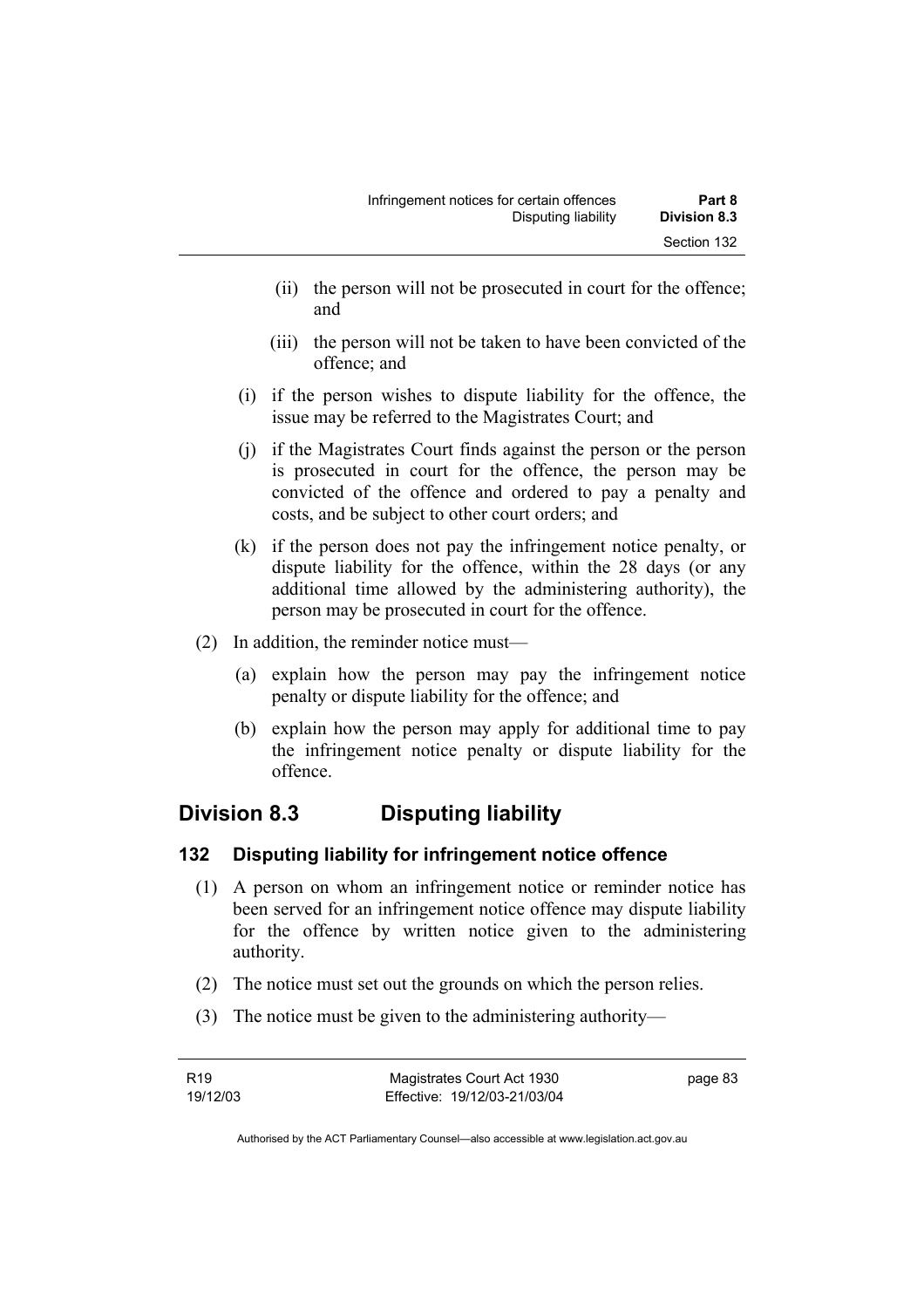| Part 8              | Infringement notices for certain offences |
|---------------------|-------------------------------------------|
| <b>Division 8.3</b> | Disputing liability                       |
| Section 133         |                                           |

- (a) within 28 days after the date of service of the infringement notice or reminder notice; or
- (b) if the person applies to the administering authority within the 28 days for additional time to dispute liability for the offence and the additional time is allowed—within the additional time allowed by the administering authority; or
- (c) if the person applies to the administering authority within the 28 days for additional time to dispute liability for the offence and the application is refused—within 7 days after the day the person is told of the refusal or 28 days after the date of service of the infringement notice or reminder notice, whichever is later.

# **133 Extension of time to dispute liability**

- (1) The person on whom an infringement notice or reminder notice is served may apply, in writing, to the administering authority, within 28 days after the date of service of the notice, for a stated additional time in which to dispute liability for the offence.
- (2) The administering authority must—
	- (a) allow or refuse to allow the additional time; and
	- (b) tell the person in writing of the decision and, if the decision is a refusal, the reasons for it.

# **134 Procedure if liability disputed**

- (1) This section applies if a person disputes liability for an infringement notice offence by giving the administering authority a notice in accordance with section 132 (Disputing liability for infringement notice offence).
- (2) The administering authority may lay an information in the Magistrates Court against the person for the offence within 60 days after being given the notice.

page 84 Magistrates Court Act 1930 Effective: 19/12/03-21/03/04

R19 19/12/03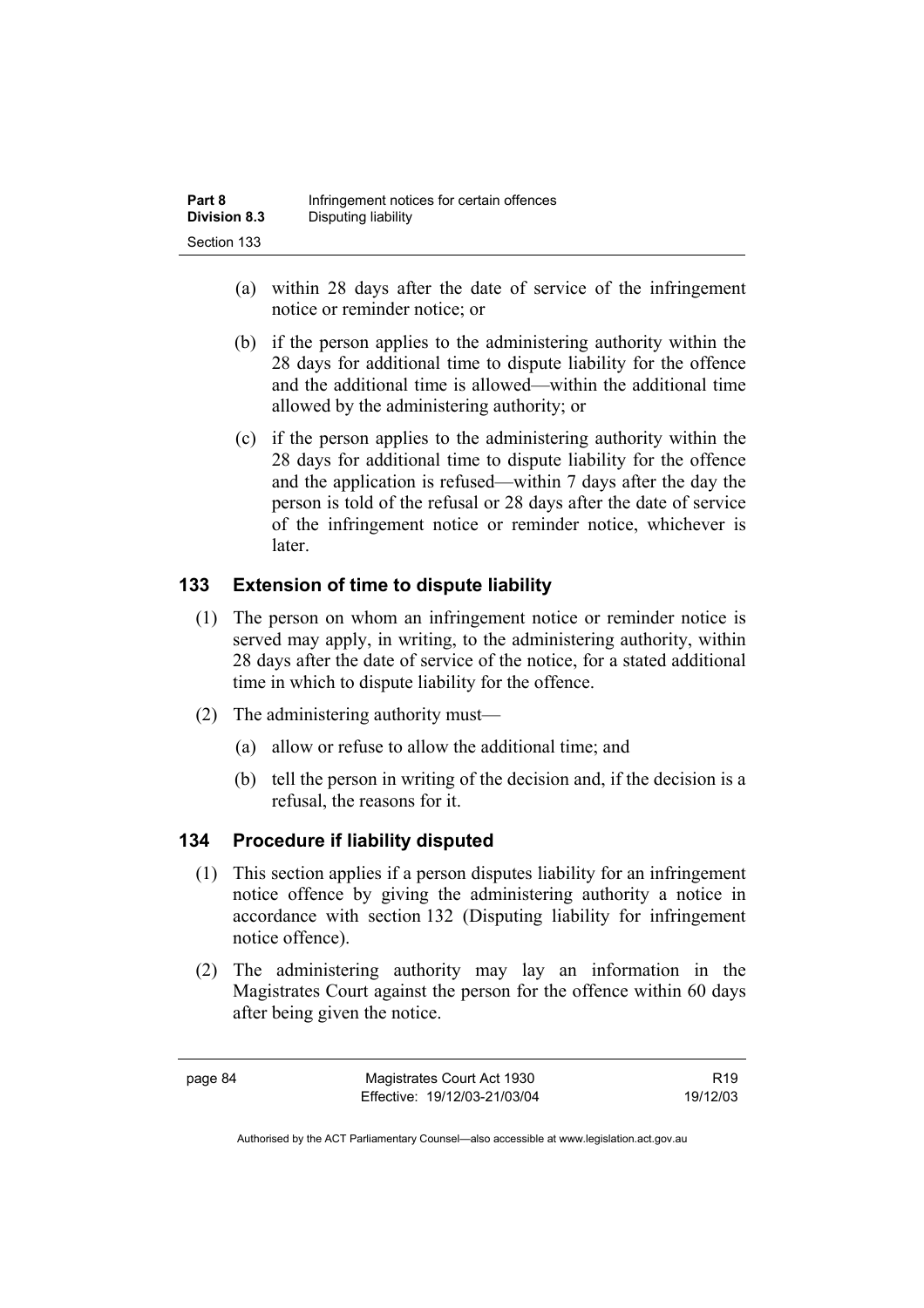- (3) The administering authority must discontinue a proceeding brought against the person for the offence if, before the hearing of the proceeding, the person pays the total of—
	- (a) the infringement notice penalty; and
	- (b) the costs (if any) prescribed under the regulations for beginning the proceeding; and
	- (c) the disbursements (if any) incurred by the administering authority up to the day payment is made.
- (4) If subsection (3) applies, section 125 (Effect of payment of infringement notice penalty) also applies to the person in relation to the offence, even though the person paid the infringement notice penalty for the offence after an information had been laid in the Magistrates Court against the person for the offence.
- (5) If the administering authority does not lay an information in the Magistrates Court against the person for the offence within 60 days after being given the notice, the administering authority must—
	- (a) tell the person, in writing, that no further action will be taken against the person for the offence; and
	- (b) take no further action against the person for the offence.

# **Division 8.4 Miscellaneous**

### **134A Authorised people for infringement notice offences**

- (1) The administering authority for an infringement notice offence may appoint a person to be an authorised person to serve infringement notices or reminder notices.
	- *Note 1* For the making of appointments (including acting appointments), see *Legislation Act 2001*, pt 19.3.
	- *Note 2* In particular, a person may be appointed for a particular provision of a law (see *Legislation Act* 2001, s 7 (3)) and an appointment may be made by naming a person or nominating the occupant of a position (see s 207).

| R <sub>19</sub> | Magistrates Court Act 1930   | page 85 |
|-----------------|------------------------------|---------|
| 19/12/03        | Effective: 19/12/03-21/03/04 |         |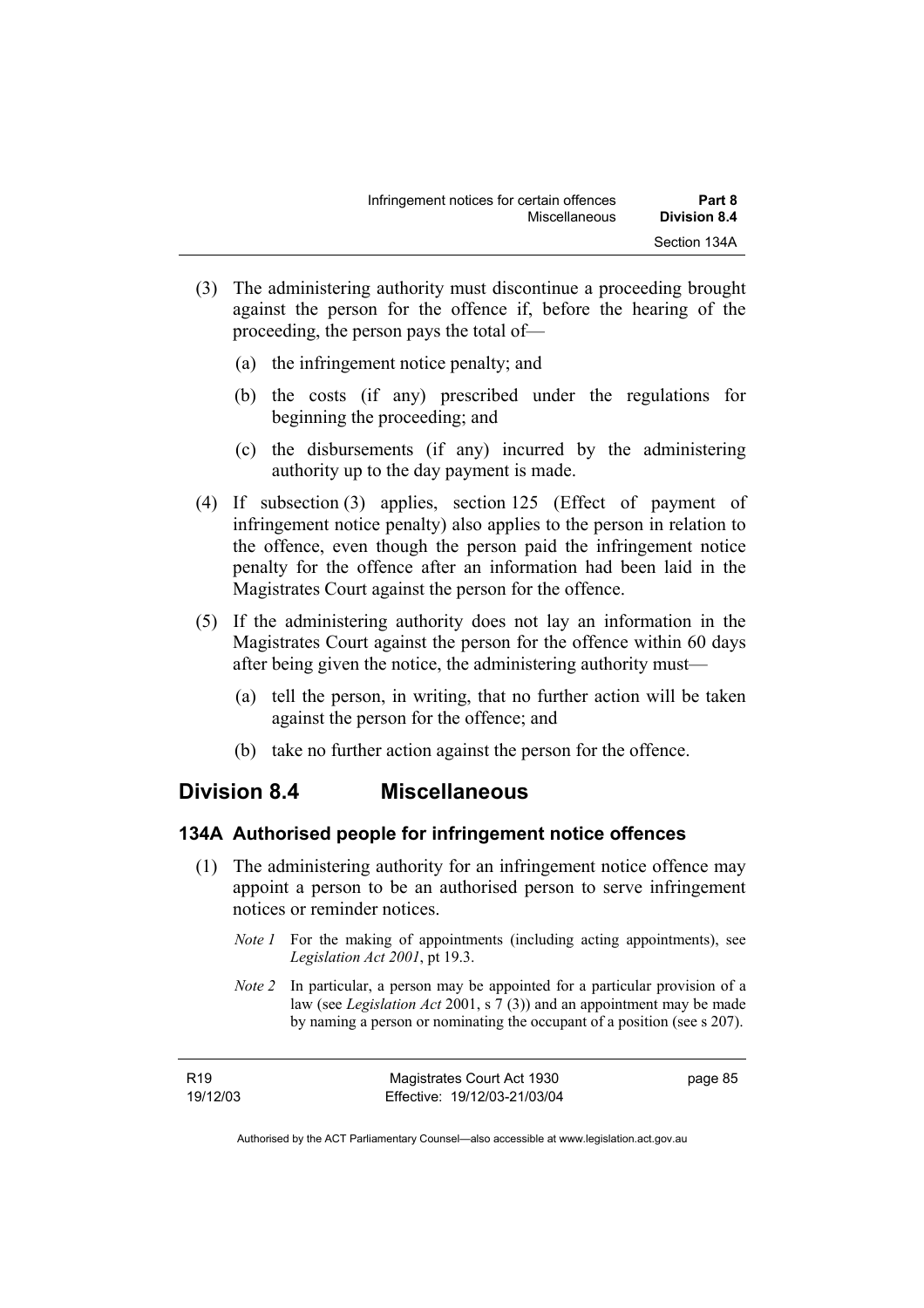| Part 8              | Infringement notices for certain offences |
|---------------------|-------------------------------------------|
| <b>Division 8.4</b> | <b>Miscellaneous</b>                      |
| Section 135         |                                           |

- (2) The regulations may prescribe a person to be an authorised person for the service of infringement notices or reminder notices.
- (3) In this part:

#### *authorised person* means—

- (a) for an infringement notice for an infringement notice offence—
	- (i) the administering authority; or
	- (ii) a person who is appointed under this section by the administering authority to serve an infringement notice for the offence; or
	- (iii) anyone else who, under the regulations, may serve an infringement notice for the offence; or
- (b) for a reminder notice for an infringement notice offence—
	- (i) the administering authority; or
	- (ii) a person who is appointed under this section by the administering authority to serve a reminder notice for the offence; or
	- (iii) anyone else who, under the regulations, may serve a reminder notice for the offence.

#### **135 Delegation of administering authority's functions**

- (1) The administering authority for an infringement notice offence may delegate the administering authority's functions under this part to an authorised person or a person prescribed under the regulations.
- (2) A person prescribed under the regulations for subsection (1) may delegate the functions delegated to the person under that subsection to anyone else.

page 86 Magistrates Court Act 1930 Effective: 19/12/03-21/03/04

R19 19/12/03

*Note* For the making of delegations and the exercise of delegated functions, see *Legislation Act 2001*, pt 19.4.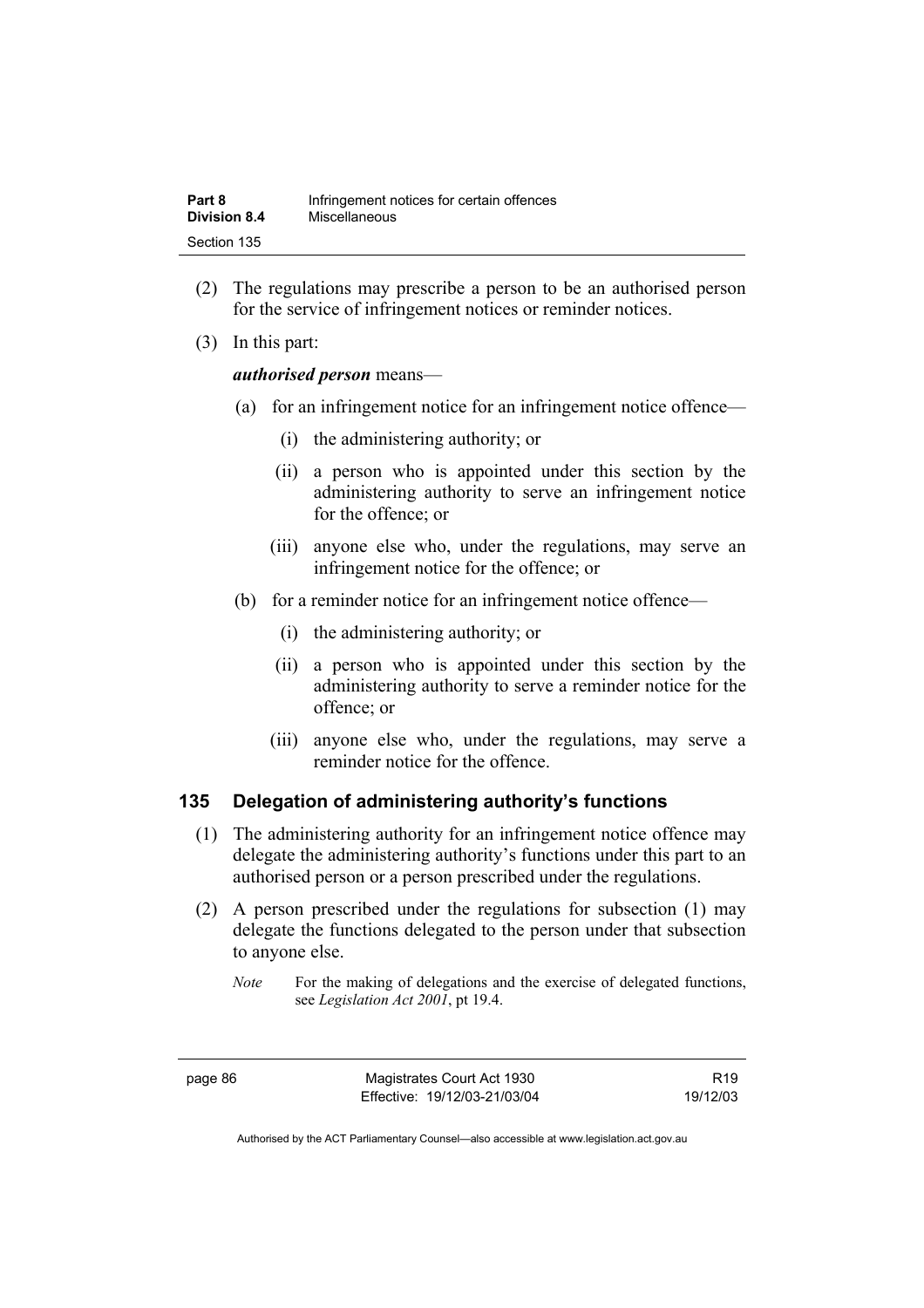## **136 Evidentiary certificates**

- (1) This section applies to a proceeding for an infringement notice offence.
- (2) A certificate that appears to be signed by or on behalf of the administering authority, and states any matter relevant to anything done or not done under this part in relation to the offence, is evidence of the matter.
- (3) Without limiting subsection (2), a certificate given under that subsection may state any of the following:
	- (a) a stated infringement notice or reminder notice was served by a stated authorised person in a stated way on a stated person on a stated date for a stated infringement notice offence;
	- (b) the administering authority did not allow additional time, or allowed stated additional time, for payment of the infringement notice penalty or to dispute liability for the offence;
	- (c) the infringement notice penalty was not paid within the time in which it was required to be paid under this part;
	- (d) the infringement notice has not been withdrawn or was withdrawn on a stated date;
	- (e) a stated address was, on a stated date, the latest business, home or email address, or fax number, of a stated person recorded in a register or other record kept by the administering authority;
	- (f) an infringement notice penalty has not been paid by, or a penalty has not been imposed on, a stated person or anyone for the offence.
- (4) A court must accept a certificate given under this section as proof of the matters stated in it if there is no evidence to the contrary.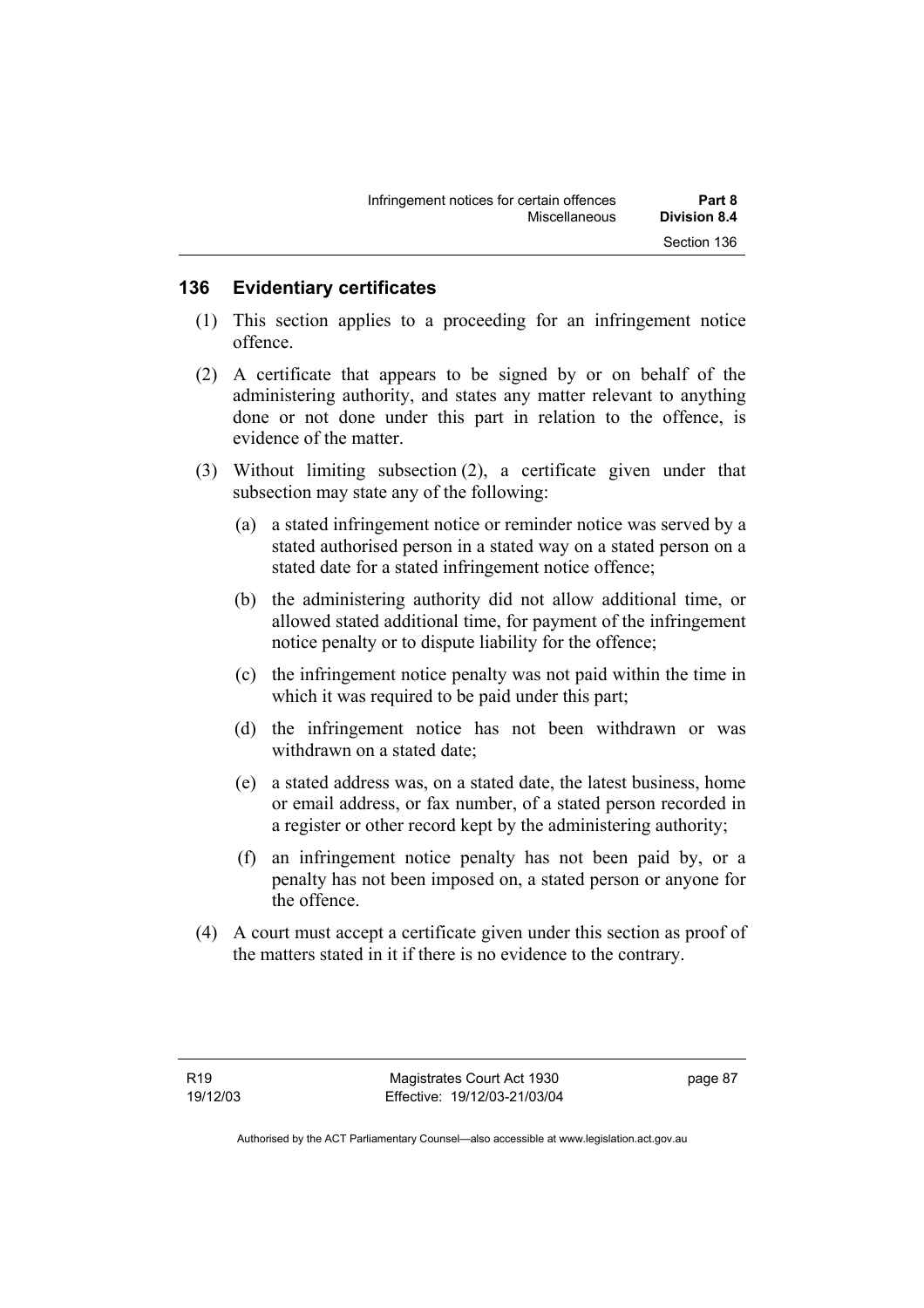**Part 9 Enforcement of decisions Division 9.1** General Section 141

# **Part 9 Enforcement of decisions**

# **Division 9.1 General**

#### **141 Minute of decision and notice to defendant**

- (1) If the court convicts or makes an order against a defendant—
	- (a) a minute or memorandum of the conviction or order shall be made and signed by the magistrate exercising the jurisdiction of the court; and
	- (b) the defendant shall be notified in writing of the conviction or order.
- (2) A minute or memorandum under subsection (1) (a) shall specify the amount of any levy imposed under the *Victims of Crime (Financial Assistance) Act 1983*, part 5.
- (3) Failure to comply with subsection (1) does not invalidate a conviction or order or the enforcement of a conviction or order.
- (4) The minute shall not form any part of the warrant of commitment or of execution.
- (5) A document purporting to be a copy of the minute or memorandum signed by the registrar shall be prima facie evidence in all courts of law of the making of the conviction or order.

#### **142 Formal convictions and orders**

- (1) The conviction or order shall afterwards, if required, be drawn up by the court in proper form, and it shall cause the conviction or order to be lodged with the registrar, to be by him or her filed among the records of the court.
- (2) It shall not be necessary for a court formally to draw up a conviction or order or any other record of a decision, unless it is demanded by a

page 88 Magistrates Court Act 1930 Effective: 19/12/03-21/03/04

R19 19/12/03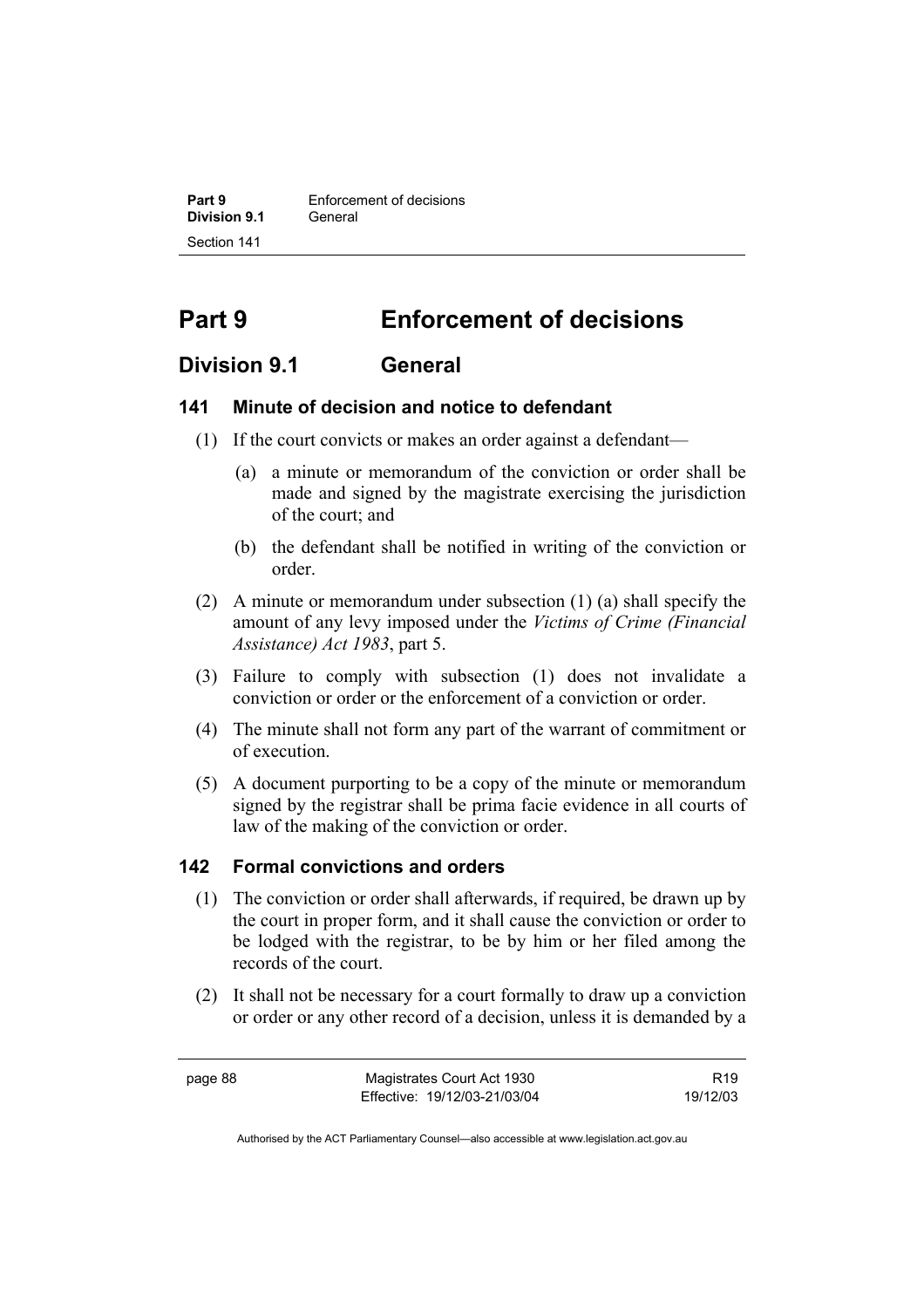| Enforcement of decisions | Part 9       |
|--------------------------|--------------|
| General                  | Division 9.1 |
|                          | Section 143  |

party to the proceedings for the purpose of an appeal against the decision, or is required for the purpose of a return to a writ of habeas corpus or other writ from the Supreme Court.

# **143 Proceedings in case of dismissal**

- (1) If the court dismisses the information the court shall make an order of dismissal, and shall, on application, give the defendant a certificate thereof signed by the adjudicating magistrate or the registrar.
- (2) The certificate, without further proof, shall, on its production be a bar to any other information or legal proceeding in any court (other than proceedings on appeal) for the same matters respectively against the same party.

# **144 Copies of informations and other documents**

- (1) On application, the registrar shall give the applicant a copy of—
	- (a) an information; or
	- (c) a minute or memorandum of a conviction or order; or
	- (d) a formal conviction or order.
- (2) The registrar may refuse an application under subsection (1) if—
	- (a) the applicant is not a party to the relevant proceedings; and
	- (b) the registrar or a magistrate is not satisfied that the applicant has a good reason for being given that copy.

# **145 Imprisonment in first instance**

If the court on a conviction sentences the defendant to a term of imprisonment, it shall issue its warrant of commitment accordingly.

page 89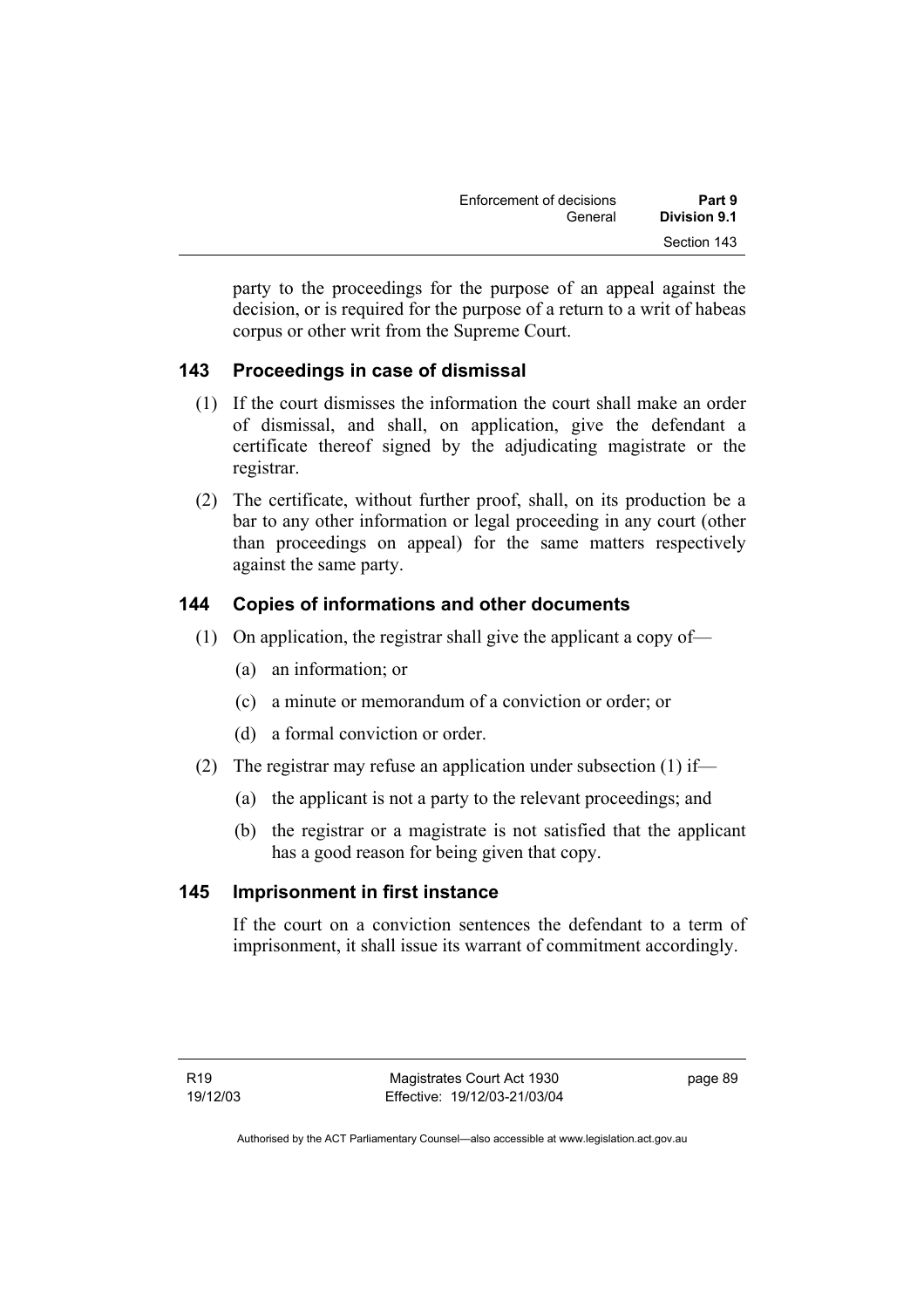**Part 9 Enforcement of decisions**<br>**Division 9.2 Enforcement of fines Enforcement of fines** Section 146

# **Division 9.2 Enforcement of fines**

### **146 Definitions for div 9.2**

In this division:

*chief police officer* means the police officer who is responsible for the day-to-day administration and control of police services in the Territory.

*default notice* means a notice in force under section 151 including any variation under section 152.

*fine* means—

- (a) a pecuniary penalty imposed by a court in respect of an offence; or
- (b) a fee or charge payable to the Territory that is imposed by a court in proceedings for an offence; or
- (c) costs payable to the Territory under a court order in proceedings for an offence; or
- (d) a levy imposed under the *Victims of Crime (Financial Assistance) Act 1983*; or
- (e) an amount payable to the Territory under an order for reparation under the Crimes Act, section 350.

*fine defaulter* means a person to whom a default notice has been given who subsequently defaults in payment of the relevant outstanding fine.

*government agency* means—

- (a) an administrative unit; or
- (b) ACTEW Corporation Limited; or
- (c) a prescribed Territory entity.

R19 19/12/03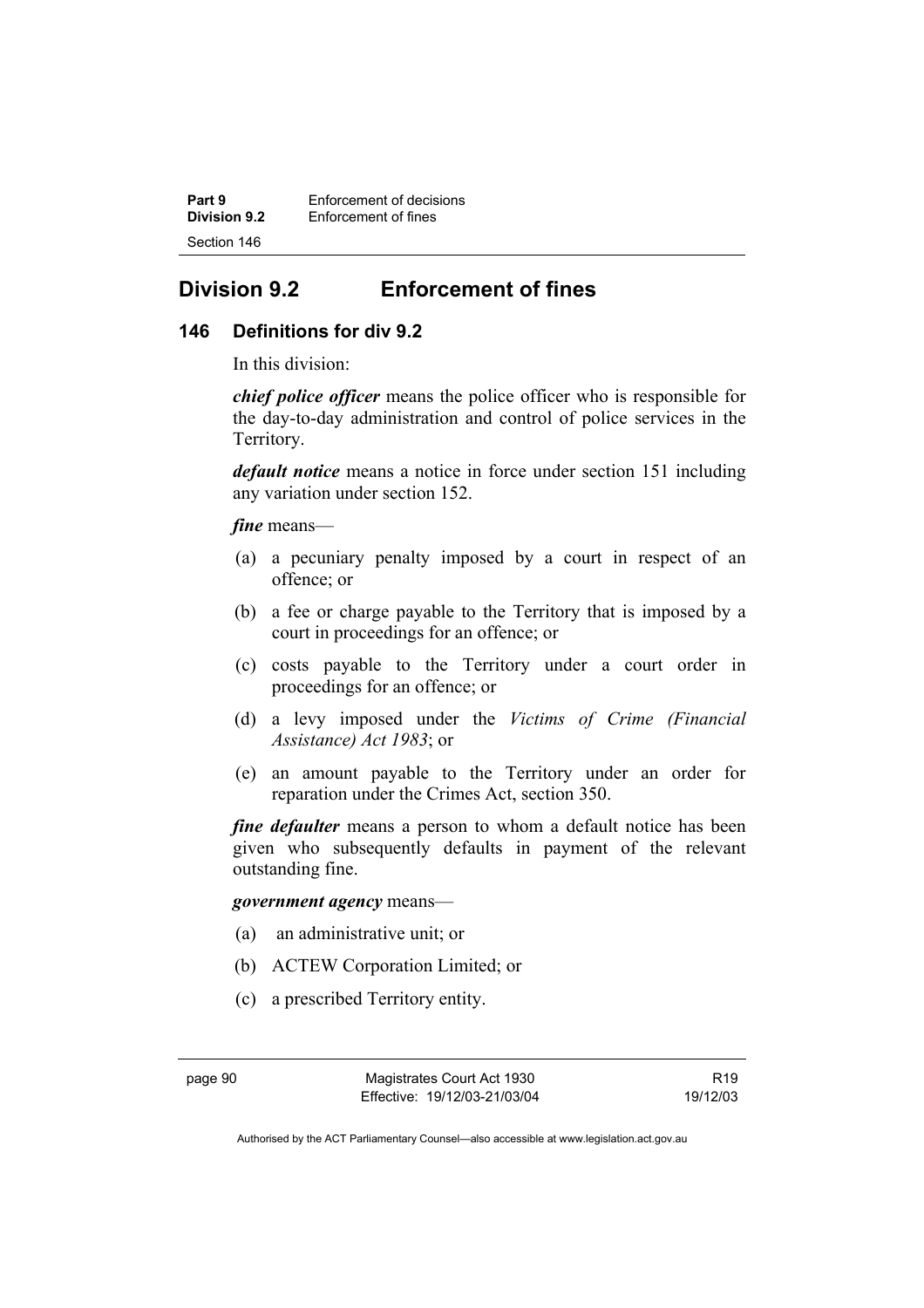*outstanding fine* means the sum of—

- (a) the whole or any part of a fine; and
- (b) the whole or any part of an administrative fee payable in relation to the fine;

that a person is liable to pay.

*penalty notice* means a notice in force under section 149 including any variation under section 152.

*Territory entity*—see the *Auditor-General Act 1996*.

### **147 Payment of fine**

A fine is payable in accordance with this division to the registrar.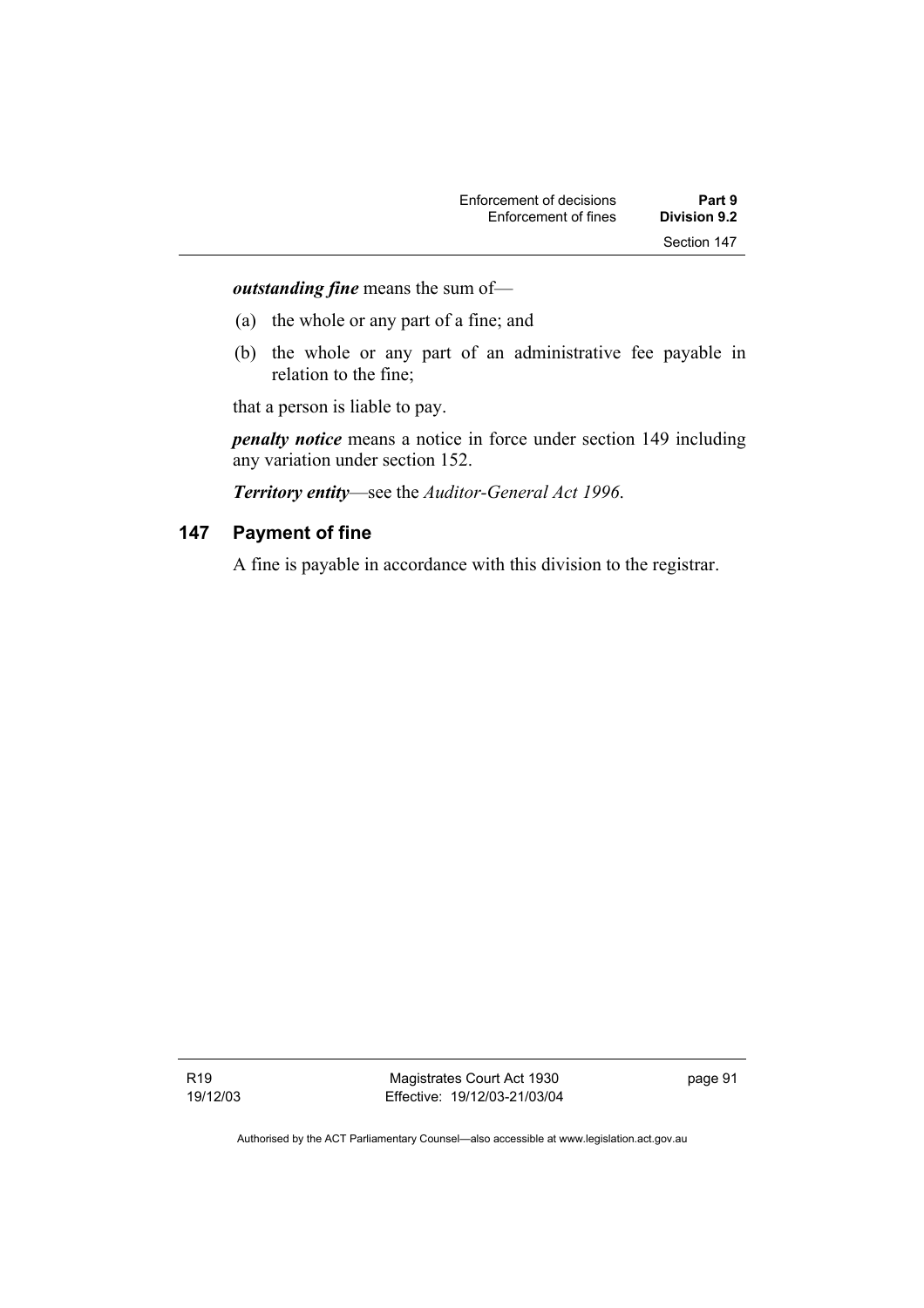| Part 9       | Enforcement of decisions |
|--------------|--------------------------|
| Division 9.2 | Enforcement of fines     |
| Section 147A |                          |

#### **147A Notice of address etc**

 (1) A person on whom a fine is imposed shall not, without reasonable excuse, fail to give to the registrar particulars of his or her address within 7 days after the day when the fine is imposed.

Maximum penalty: 5 penalty units.

 (2) A person who is liable to pay a fine and who changes address before the fine and any relevant administrative fee are paid shall not, without reasonable excuse, fail to give to the registrar particulars of the new address within 7 days after changing address.

Maximum penalty: 5 penalty units.

 (3) A person who is liable to pay a fine, and any relevant administrative fee, shall not, without reasonable excuse, fail to give the registrar evidence of his or her address when required to do so by the registrar.

Maximum penalty: 5 penalty units.

#### **147B Access to particulars of address**

- (1) For this division, the registrar may, in writing, require—
	- (a) the commissioner for housing; or
	- (b) the chief police officer; or
	- (c) the chief executive (however described) of a government agency;

to give the registrar any particulars held by that person concerning an address of a specified person who is liable to pay a fine.

 (2) A person to whom such a requirement is given shall comply with it as far as practicable.

## **147C Doubtful service**

(1) This section applies if—

page 92 Magistrates Court Act 1930 Effective: 19/12/03-21/03/04

R19 19/12/03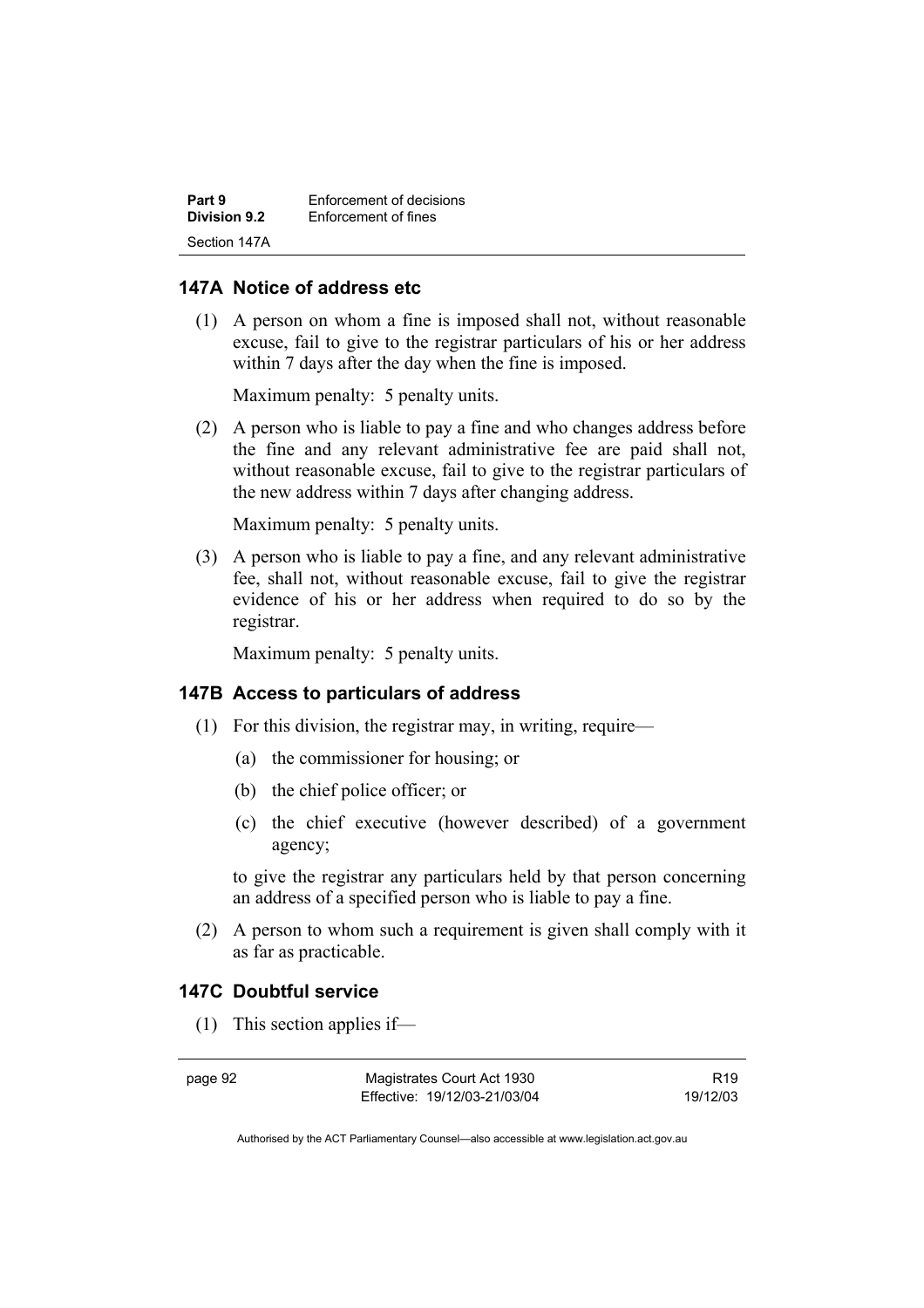- (a) a document has been served on a person for this division, other than by personal service; and
- (b) the registrar is satisfied that—
	- (i) the document has not come to the knowledge of the person; or
	- (ii) doubt exists whether the document has come to the knowledge of the person.
- (2) If this section applies, the registrar shall not take any further action under this division in relation to the person unless—
	- (a) the document has been served again on the person in the manner the registrar thinks fit; and
	- (b) the registrar is satisfied that the document has come to the knowledge of the person.

# **148 Court may allow time to pay**

- (1) If the court imposes a fine on a person—
	- (a) the court shall, for a fine imposed on conviction for an offence where the summons was served in accordance with section 116B; and
	- (b) the court may, in any other case;

allow time for the payment of the amount.

- (2) For a fine referred to in subsection (1) (a), the time allowed by the court shall be not less than 14 days from the date of conviction.
- (3) In addition to allowing time for the payment of an amount, the court may direct that the person liable to pay the amount give security, to the satisfaction of the person specified by the court, with or without sureties, for the payment of the amount.
- (4) The security referred to in subsection (3) shall be given, and may be enforced, in the manner provided by this Act.

| R19      | Magistrates Court Act 1930   | page 93 |
|----------|------------------------------|---------|
| 19/12/03 | Effective: 19/12/03-21/03/04 |         |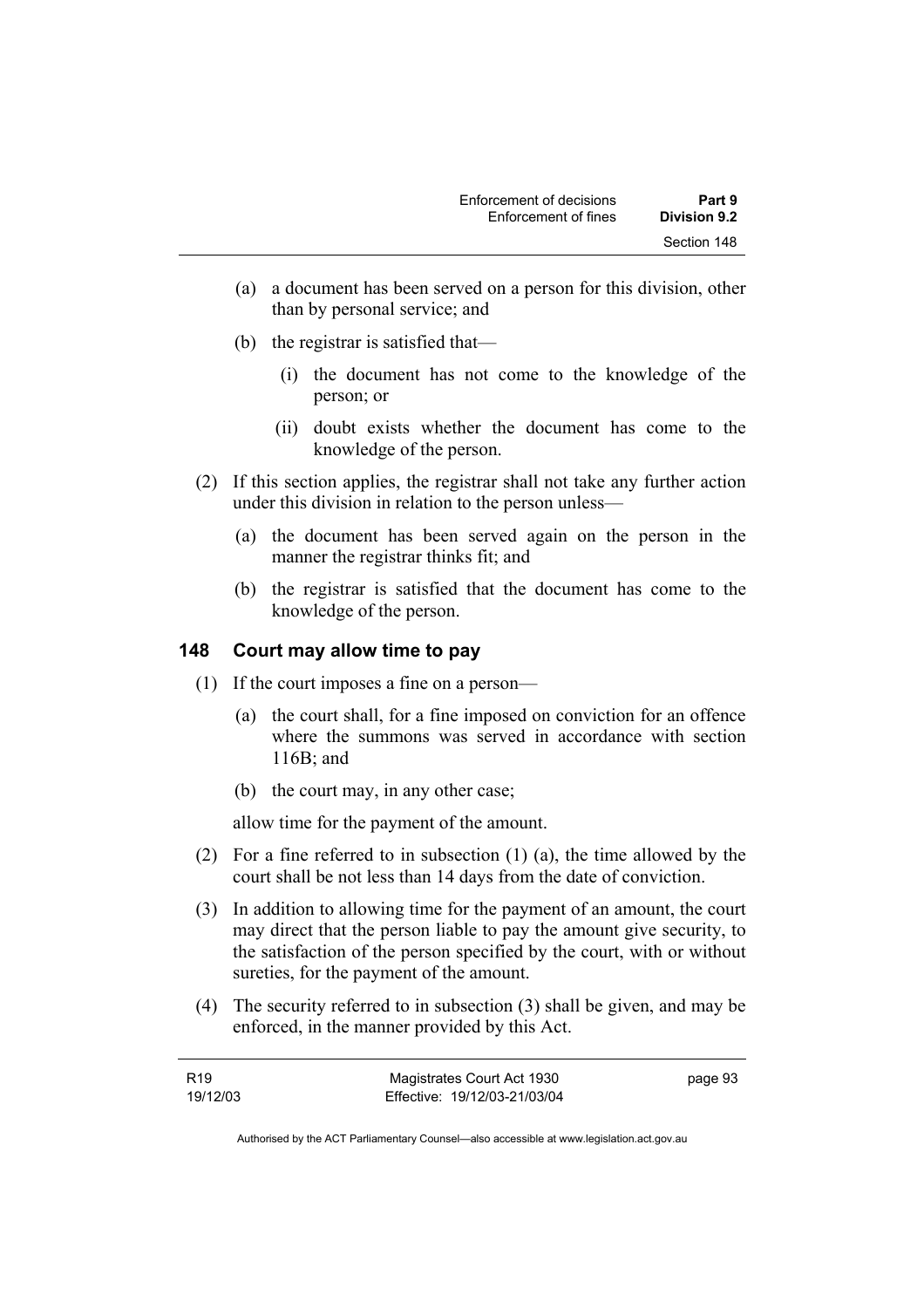| Part 9              | Enforcement of decisions |
|---------------------|--------------------------|
| <b>Division 9.2</b> | Enforcement of fines     |
| Section 149         |                          |

# **149 Penalty notice**

- (1) If the registrar of the Supreme Court gives to the registrar a certificate of conviction that indicates that a person is liable to pay a fine as a result of a conviction or order made by the Supreme Court, the registrar shall give the person a penalty notice concerning the fine.
- (2) If a person is liable to pay a fine as a result of a conviction or order by the court, the notice of the conviction or order required by section 116I or 141 (1) (b) shall contain a penalty notice concerning the fine.
- (3) A penalty notice concerning a fine shall—
	- (a) specify the amount of the fine and the due date for payment; and
	- (b) if the fine is payable by instalments—specify the amount of each instalment and the due date for payment; and
	- (c) contain a statement to the effect that if the fine or any instalment is not paid by the due date the person shall be liable for the administrative fee under section 150 in addition to the fine; and
	- (d) contain a statement to the effect that, under section 152, the registrar may, on application, approve an arrangement concerning the payment of the fine; and
	- (e) indicate the obligation to notify the registrar of any change of address under section 147A.
- (4) If a penalty notice is varied under section 152, the notice shall specify particulars of the approved arrangement for payment as so varied.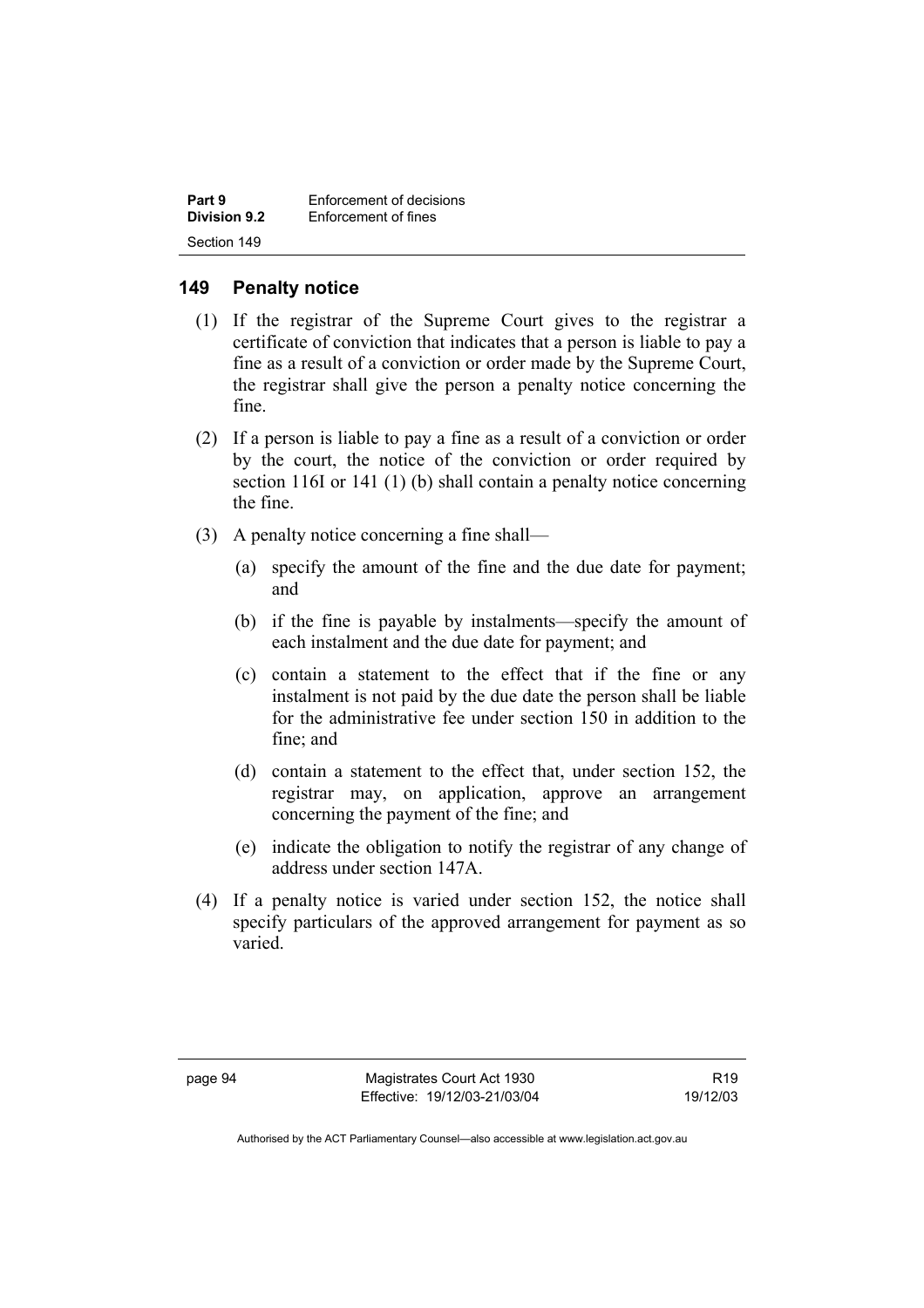#### **150 Default**

- (1) If a person defaults in payment of a fine to which a penalty notice relates—
	- (a) the person is liable to pay to the Territory, in addition to the amount of the fine that remains unpaid, the administrative fee determined under section 248A (1) for this paragraph; and
	- (b) the registrar shall give a default notice to the person.
- (2) If a person to whom a default notice has been given subsequently defaults in payment of the fine, the registrar must give notice of the default to the road transport authority under section 153.
- (3) For this division, a person defaults in payment of a fine or any relevant administrative fee if the person fails to pay any part of the amount payable by—
	- (a) the due date specified in the relevant penalty notice; or
	- (b) if a default notice has been issued in relation to the amount the due date specified in the default notice.

#### **151 Default notice**

- (1) A default notice under section 150 shall—
	- (a) specify the default to which the notice relates; and
	- (b) indicate that, subject to section 152, the amount of the fine remaining unpaid and the relevant administrative fee are due on the date or dates specified in the notice; and
	- (c) contain a statement indicating the consequences under section 150 (2) of a default in payment of an amount to which the notice relates; and
	- (d) contain a statement to the effect that, under section 152, the registrar may, on application, approve an arrangement concerning the payment of the fine; and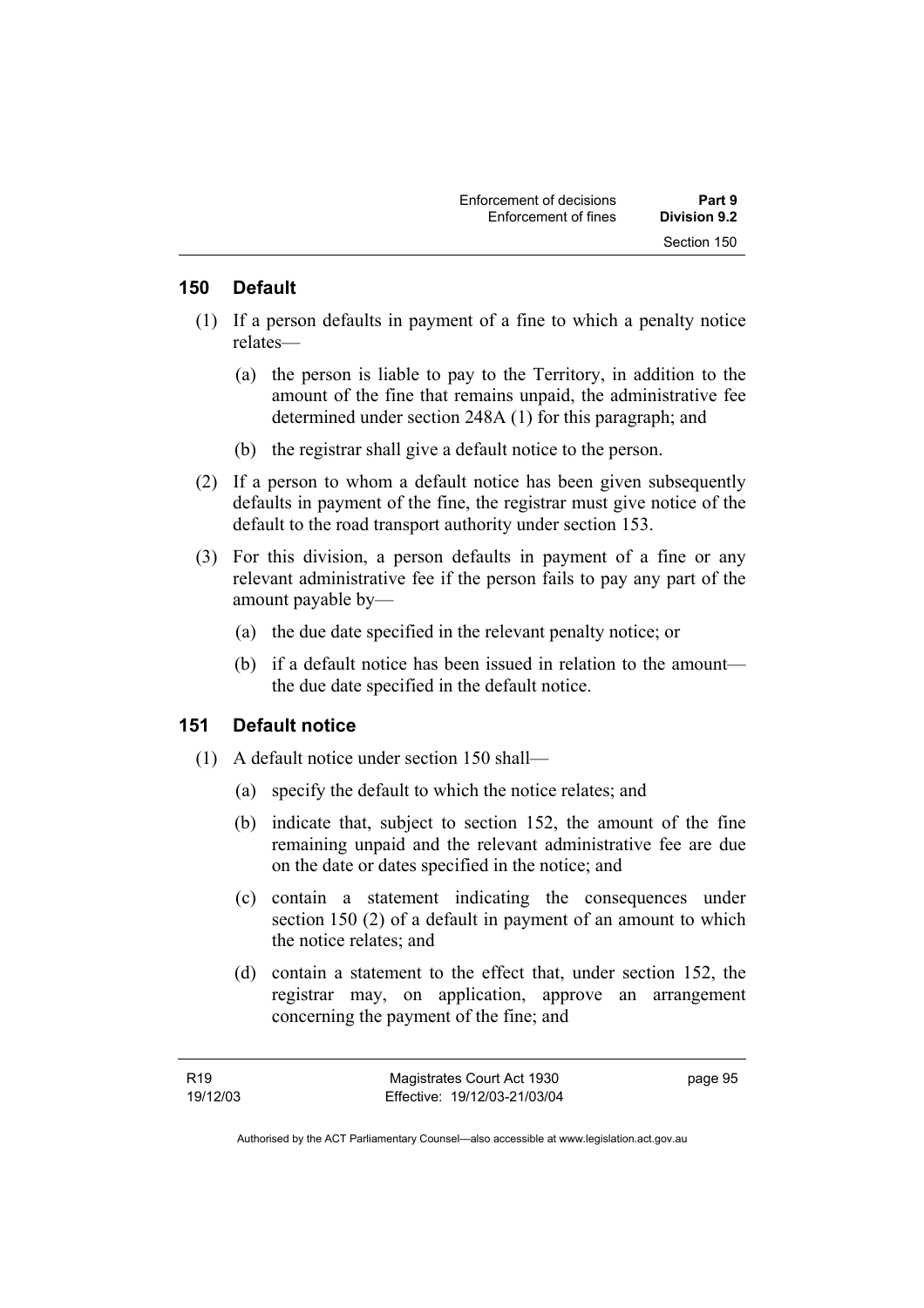| Part 9              | Enforcement of decisions |
|---------------------|--------------------------|
| <b>Division 9.2</b> | Enforcement of fines     |
| Section 152         |                          |

- (e) indicate the obligation to notify the registrar of any change of address under section 147A.
- (2) The registrar may specify in a default notice matters concerning a person's property or financial circumstances that are to be set out in any application by the person for approval of a special arrangement under section 152.
- (3) If a default notice is varied under section 152, the notice shall specify particulars of the approved arrangement for payment as so varied.

#### **152 Special arrangements**

- (1) The registrar may, on application, approve in writing an arrangement for—
	- (a) further time for the payment of all or any part of a fine or administrative fee, or an instalment of such an amount; or
	- (b) payment of all or any part of a fine or administrative fee by instalments.
- (2) An arrangement under subsection (1) (a) may also be made in respect of an amount that is overdue for payment under a previous approved arrangement.
- (3) To the extent to which an approval for time to pay all or any part of a fine or instalment is inconsistent with an order of a court, the order has no effect.
- (4) An application for an approval shall—
	- (a) be made in writing; and
	- (b) specify the grounds on which it is made; and
	- (c) be lodged with the registrar by the date, or within the period, ascertained in accordance with the current penalty notice, or current default notice, concerning the fine; and

page 96 Magistrates Court Act 1930 Effective: 19/12/03-21/03/04

R19 19/12/03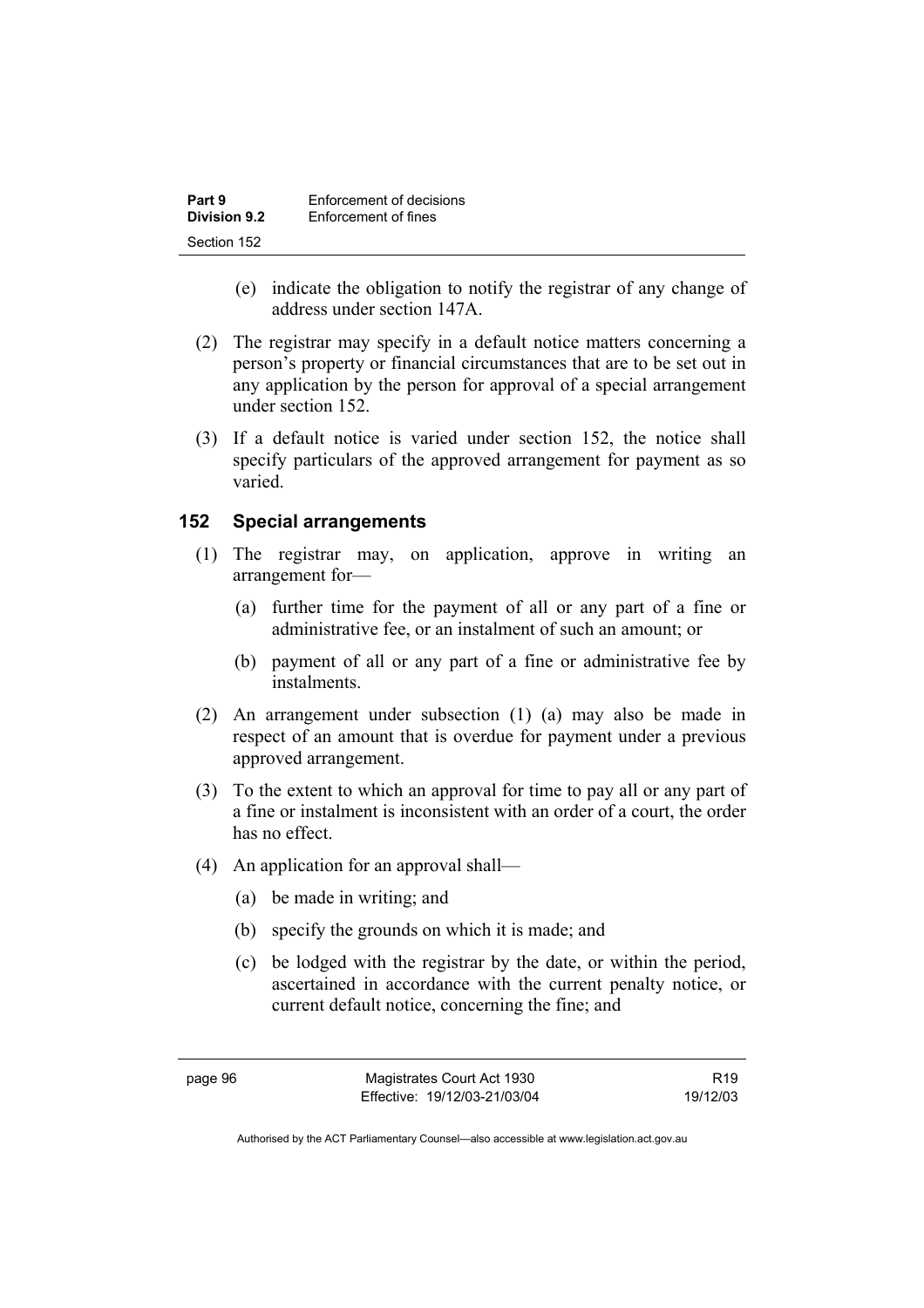- (d) for an applicant to whom a default notice has been given contain any particulars requested by the registrar in the notice.
- (5) A person committed to prison under section 154D is not entitled to make an application.
- (6) If an approval concerns a fine for which a penalty notice or a default notice has been given to a person, the registrar shall vary the notice  $by-$ 
	- (a) altering the notice in accordance with the approval; or
	- (b) reissuing the notice, revised in accordance with the approval.

# **153 Notice for suspension of driver licence etc**

- (1) The registrar must notify the road transport authority of the name, address and date of birth of each person who, after being given a default notice for a fine, defaults in payment of the outstanding fine.
- (2) If notice is given under subsection (1) and the registrar subsequently approves an arrangement under section 152, the registrar must notify the road transport authority of the approval.
- (3) If notice has been given under subsection (1) and no later notice has been given under subsection (2), the registrar must notify the road transport authority if—
	- (a) the outstanding fine is paid; or
	- (b) the outstanding fine is remitted under section 159; or
	- (c) the person has completed serving a period of imprisonment under a committal under section 154D; or
	- (d) the conviction or order that gave rise to the liability to pay the fine is quashed or set aside.

page 97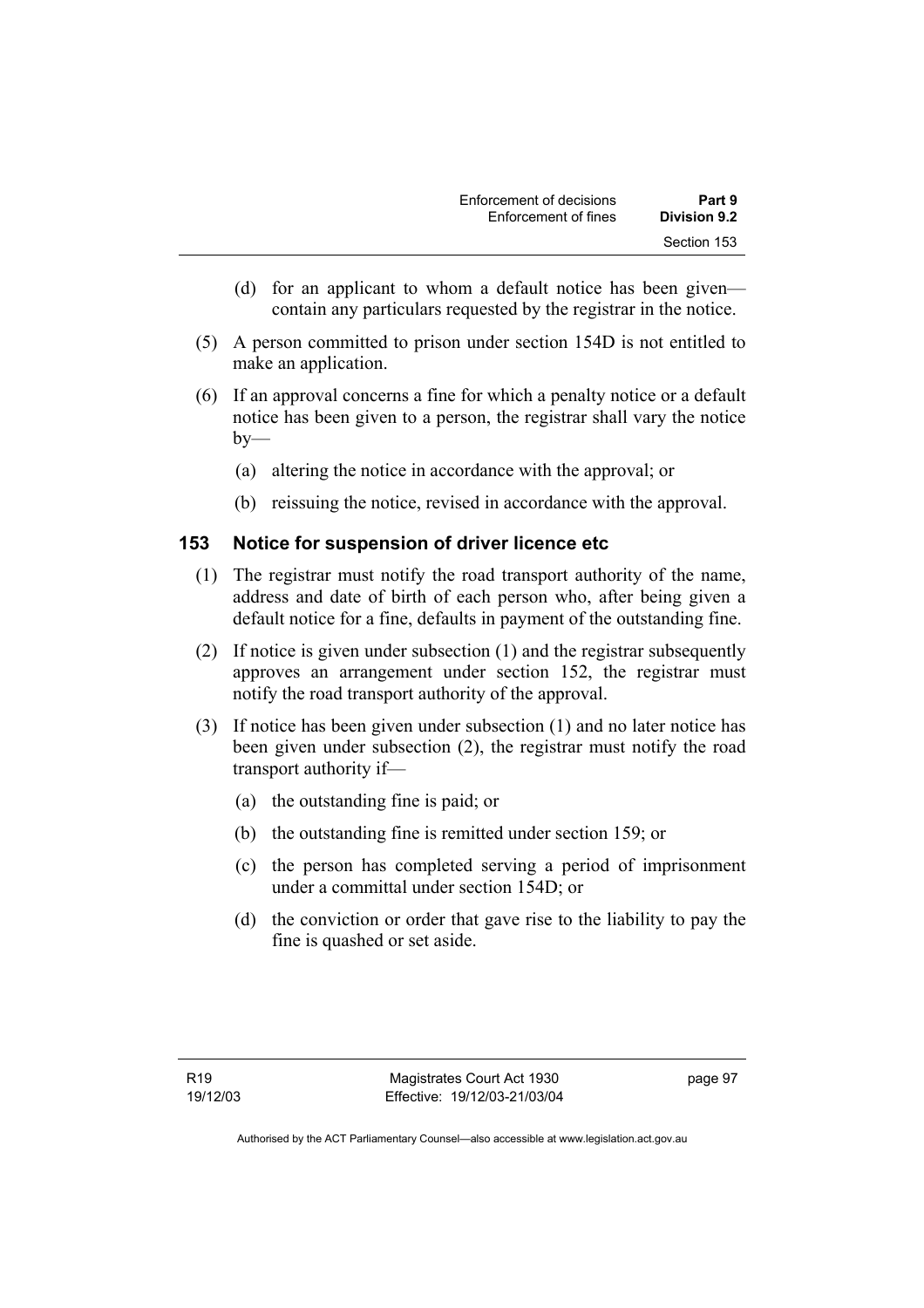| Part 9              | Enforcement of decisions |
|---------------------|--------------------------|
| <b>Division 9.2</b> | Enforcement of fines     |
| Section 154         |                          |

### **154 Access to personal information**

- (1) For the purpose of ensuring the payment of an outstanding fine, the registrar may, in writing, require any of the following persons to give the registrar specified particulars of personal information held by that person concerning the relevant fine defaulter:
	- (a) the commissioner for housing;
	- (b) the chief police officer;
	- (c) the chief executive (however described) of a government agency.
- (2) A person to whom such a requirement is given shall comply with it as far as practicable.
- (3) In this section:

*personal information* means particulars concerning the financial circumstances or criminal record of a fine defaulter.

#### **154A Ascertainment of capacity to pay fine**

- (1) The registrar may orally examine a person who is liable to pay a fine—
	- (a) as to the person's property or other means of satisfying the fine; and
	- (b) generally as to the person's financial circumstances.
- (2) An examination—
	- (a) shall be taken on oath administered by the registrar; and
	- (b) may be conducted in open court or in chambers, as the registrar directs.
- (3) If at the time set down (whether originally or on an adjournment) for the examination of a person to whom an examination summons is directed—

| ĸ<br>r<br>r. | . . |
|--------------|-----|
|--------------|-----|

Magistrates Court Act 1930 Effective: 19/12/03-21/03/04

R19 19/12/03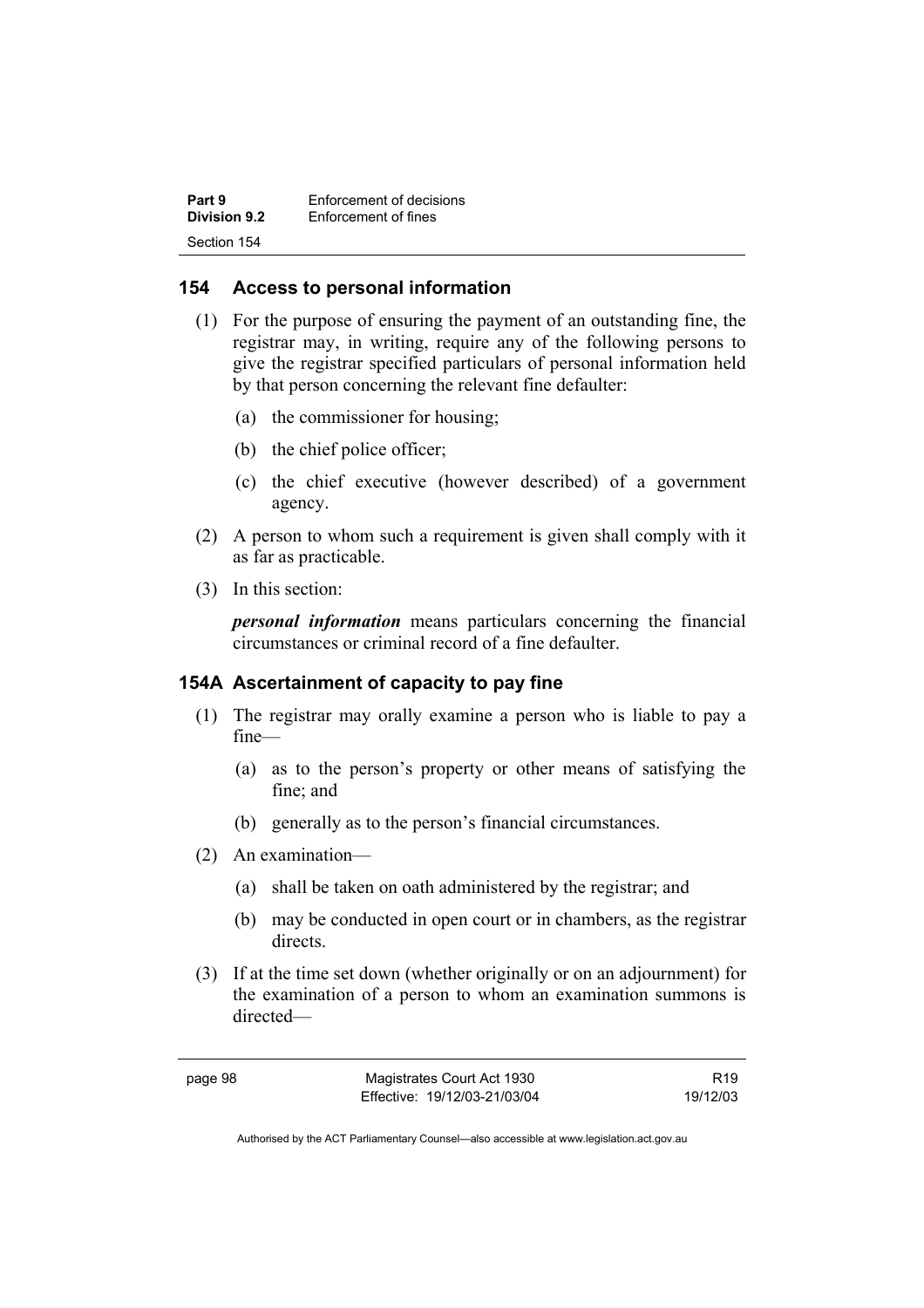- (a) the person fails to attend before the registrar; and
- (b) the registrar is satisfied that—
	- (i) the person has been served with the summons in accordance with the *Magistrates Court (Civil Jurisdiction) Act 1982*, section 297 as applied by section 154C; or
	- (ii) if the examination has been adjourned—the person has been notified of the date, time and place fixed for the examination;

the registrar shall issue a warrant in accordance with the *Magistrates Court (Civil Jurisdiction) Act 1982*, section 303 as applied by section 154C for the apprehension of the person to whom the summons was directed.

 (4) A person apprehended under such a warrant shall be brought before the registrar for the purposes of examination under subsection (1).

#### **154B Garnishee orders and writs of execution**

- (1) If the registrar is satisfied that a fine defaulter has the capacity to pay an outstanding fine, the registrar may—
	- (a) make a garnishee order in accordance with the *Magistrates Court (Civil Jurisdiction) Act 1982*, section 319 as applied by section 154C in respect of the outstanding fine; or
	- (b) issue a writ of execution in accordance with the *Magistrates Court (Civil Jurisdiction) Act 1982*, section 343 (2) and (3) as applied by section 154C against goods of the fine defaulter to enforce the outstanding fine.
- (2) If the registrar issues a writ of execution in respect of 2 or more outstanding fines payable by a person, the writ operates in respect of the amount of each outstanding fine separately.

page 99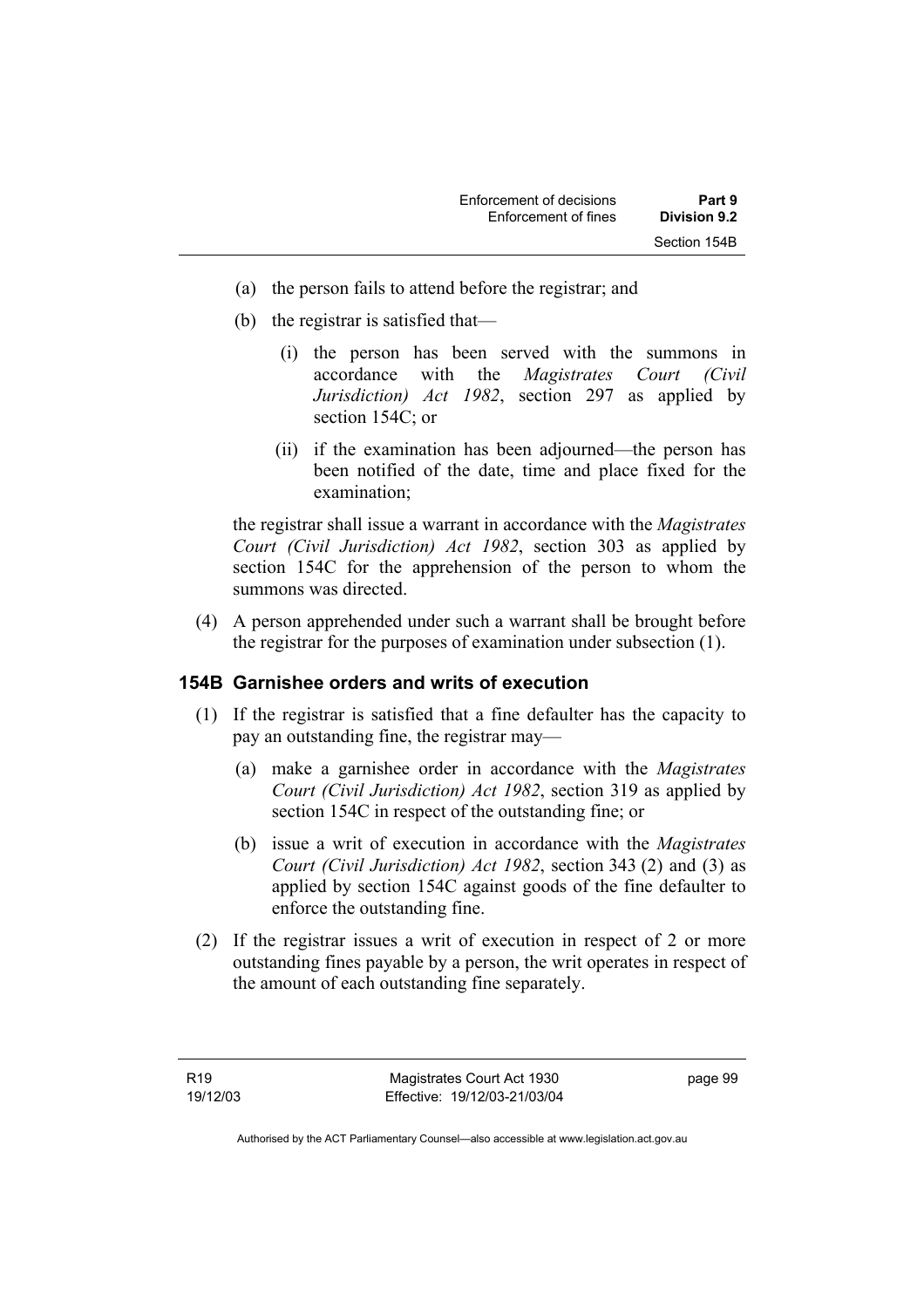# **154C Application of Magistrates Court (Civil Jurisdiction) Act, pt 19**

- (1) The purpose of this section is to ensure, as far as practicable, that—
	- (a) a fine defaulter may be examined under section 154A and dealt with in the same manner as a judgment debtor in respect of whom an examination summons has been issued; and
	- (b) a garnishee order under section 154B has the same effect as a garnishee order in respect of a judgment debtor; and
	- (c) a writ of execution under section 154B has the same effect as a writ of execution against goods of a judgment debtor.
- (2) For subsection (1) (a), the *Magistrates Court (Civil Jurisdiction) Act 1982*, division 19.3, other than sections 294, 298, 300, 302, 305 and 306, applies so far as applicable, with the necessary changes.
- (3) For subsection (1) (b), the *Magistrates Court (Civil Jurisdiction) Act 1982*, division 19.5, other than sections 317, 321 and 331, applies so far as applicable, with the necessary changes, and in particular, as if—
	- (a) sections  $319(1)$  (c) (i) and (e) (i) and  $340(2)$  (a) were omitted; and
	- (b) a reference in sections 320 and 329 (1) to the judgment creditor were a reference to the registrar; and
	- (c) the words 'may order the registrar to repay' were omitted from section 325 (8) and 'shall repay' were substituted; and
	- (d) the reference in section 330 to an application in accordance with section 123 were a reference to an application to the registrar; and
	- (e) sections 332 and 334 (1) did not refer to the judgment creditor.
- (4) For subsection (1) (c), the *Magistrates Court (Civil Jurisdiction) Act 1982*, division 19.6, other than sections 344, 355, 357, 358, 359, 377

R19 19/12/03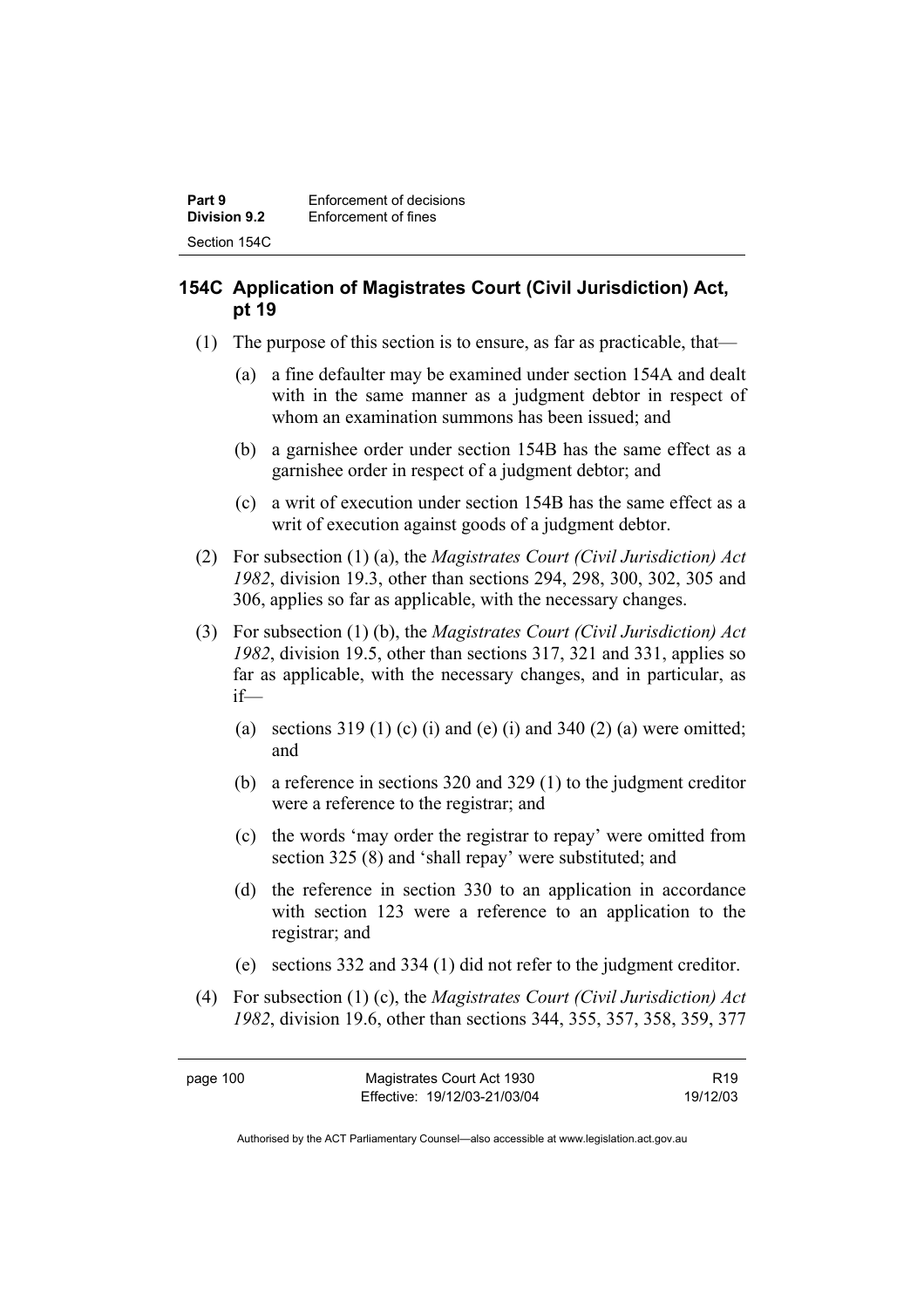and 378, applies so far as applicable, with the necessary changes, and in particular, as if—

- (a) section 343 (1) were omitted; and
- (b) the reference in section 346 (3) to a writ that issues out of the Magistrates Court included a reference to a writ issued by the registrar; and
- (c) section 363 (2) (a) and 363 (3) were omitted; and
- (d) section 376 (2) were omitted.
- (5) The provisions applied by subsections (2), (3) and (4) have effect as if, in addition to any other necessary changes—
	- (a) a reference in such a provision to an examination summons were a reference to an examination summons under applied section 295; and
	- (b) a reference in such a provision to a garnishee order were a reference to a garnishee order under section 154B (1) (a); and
	- (c) a reference in such a provision to a writ of execution were a reference to a writ of execution under section 154B (1) (b) or applied section 333; and
	- (d) a reference in such a provision to a bailiff included a reference to the sheriff or a deputy sheriff under the *Supreme Court Act 1933*; and
	- (e) a reference in such a provision to a judgment debt were a reference to an outstanding fine; and
	- (f) a reference in such a provision to a judgment debtor were a reference to a fine defaulter; and
	- (g) a reference in such a provision to a judgment creditor, other than in applied section 320 or 329 (1), were a reference to the Territory; and

page 101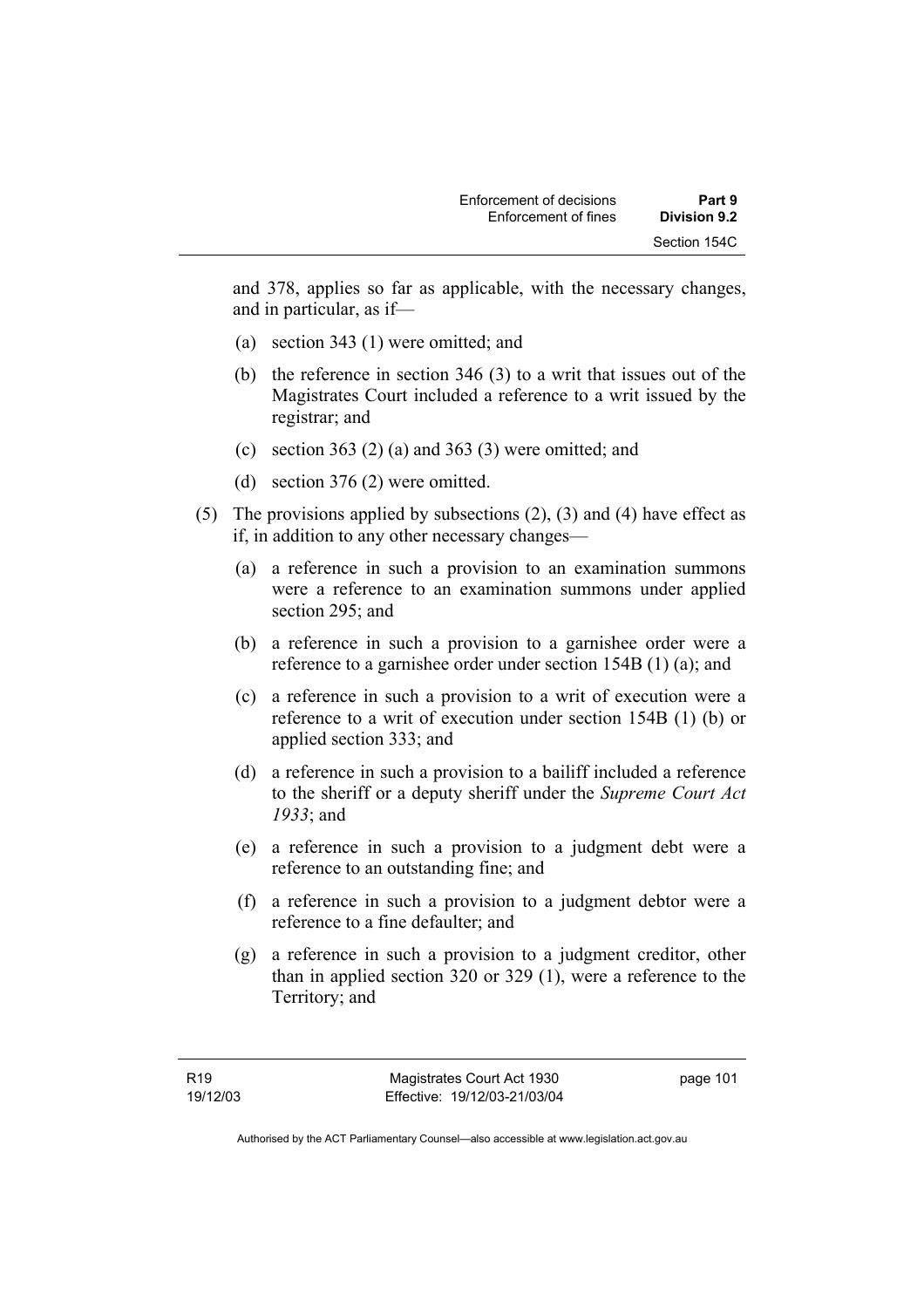| Part 9       | Enforcement of decisions |
|--------------|--------------------------|
| Division 9.2 | Enforcement of fines     |
| Section 154D |                          |

- (h) a reference to the court in such a provision, other than in applied section 349, were a reference to the registrar.
- (6) If, but for this subsection, a power of the registrar under a provision applied by subsection (2), (3) or (4) would be dependent on action being taken by the judgment creditor, the registrar may act on his or her own initiative in the exercise of the power.
- (7) The registrar shall not make an order under a provision applied by subsection  $(2)$ ,  $(3)$  or  $(4)$  for the payment of a fine or administrative fee by instalments.
- $(8)$  If—
	- (a) a provision of the *Magistrates Court (Civil Jurisdiction) Act 1982* applies in relation to a matter; and
	- (b) a regulation or determination under this Act or that Act also applies in relation to that matter; and
	- (c) the provision of the *Magistrates Court (Civil Jurisdiction) Act 1982* is applied in relation to a corresponding matter by subsection  $(2)$ ,  $(3)$  or  $(4)$ ;

a reference in this section to the applied provision referred to in paragraph (c) includes a reference to the relevant regulation or determination.

 (9) A reference in this section to an applied provision by number is a reference to the provision so numbered of the *Magistrates Court (Civil Jurisdiction) Act 1982*, as applied by subsection (2), (3) or  $(4)$ .

#### **154D Committal to prison—fine defaulters**

 (1) The registrar shall, by warrant, commit a fine defaulter to prison if—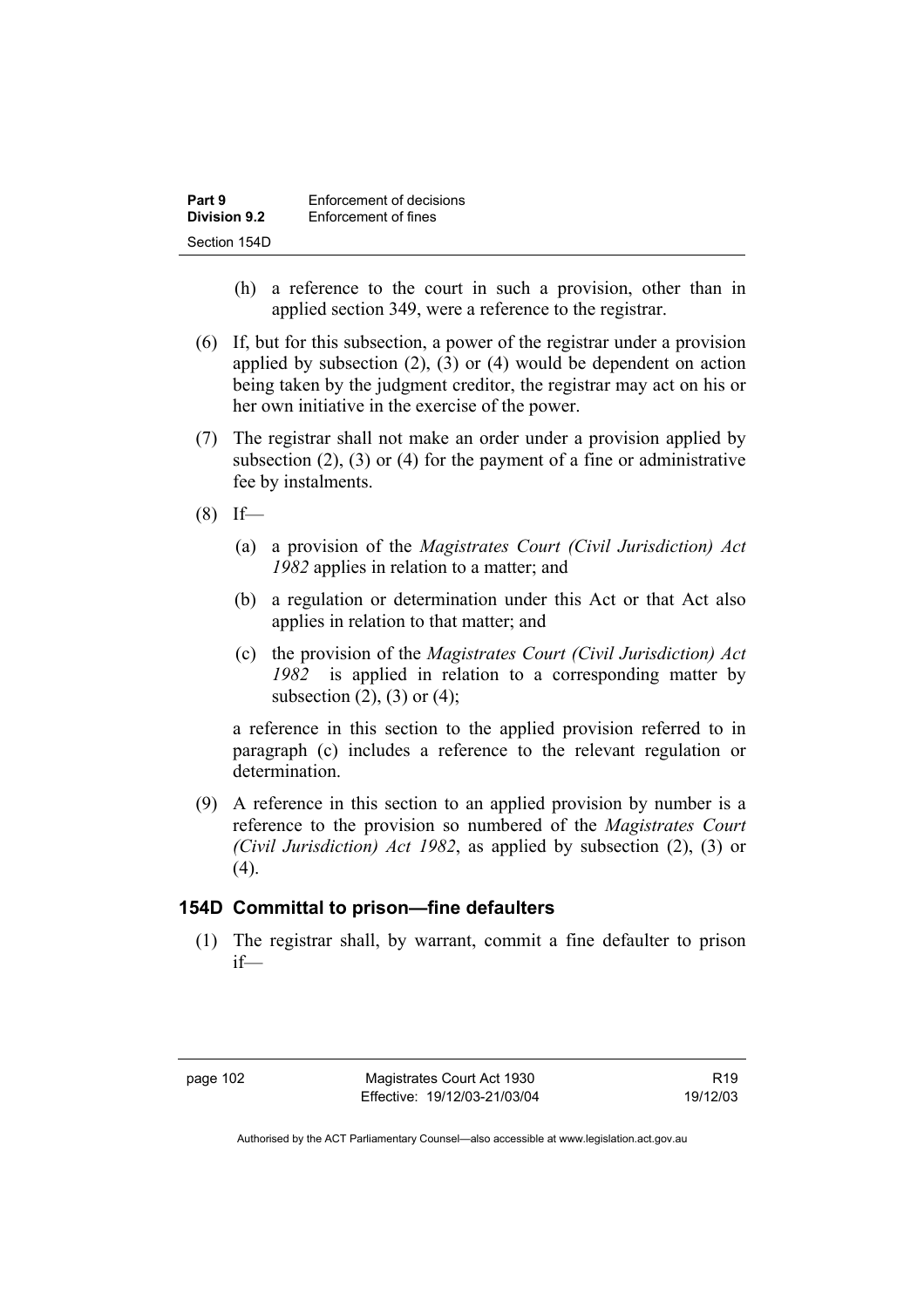| Enforcement of decisions | Part 9       |
|--------------------------|--------------|
| Enforcement of fines     | Division 9.2 |
|                          | Section 155  |

- (a) the registrar is satisfied that all reasonable action has been taken under this division to secure payment and there is no reasonable likelihood of the outstanding fine being paid; and
- (b) the outstanding fine has not been remitted under section 159.
- (2) The period for which the fine defaulter is to be committed to prison shall be the lesser of—
	- (a) a period calculated at the rate of 1 day for each \$100, or part of \$100, of the outstanding fine; and
	- (b) 6 months.
- (3) Subsection (1) does not apply to a person whose liability to pay the fine is derived from an order under the Crimes Act, section 350.

### **155 Money to be paid to registrar**

If a person adjudged by the conviction or order of a court or magistrate to pay any amount of money pays the amount to any police officer or other person, the police officer or other person shall forthwith pay the amount to the registrar.

#### **156 Execution to cease on payment of amount due**

In any case where a warrant of commitment has been issued, the defendant pays or tenders to the police officer having the execution of the warrant the sum or sums mentioned in it, the police officer shall cease to execute the warrant.

# **157 Payment of amount to keeper or superintendent**

 (1) If a person is imprisoned for nonpayment of an outstanding fine, the person may pay, or cause to be paid, to the keeper of the prison or, for a person in respect of whom a warrant under section 255A has been issued, the superintendent of the remand centre, and the keeper or superintendent shall receive—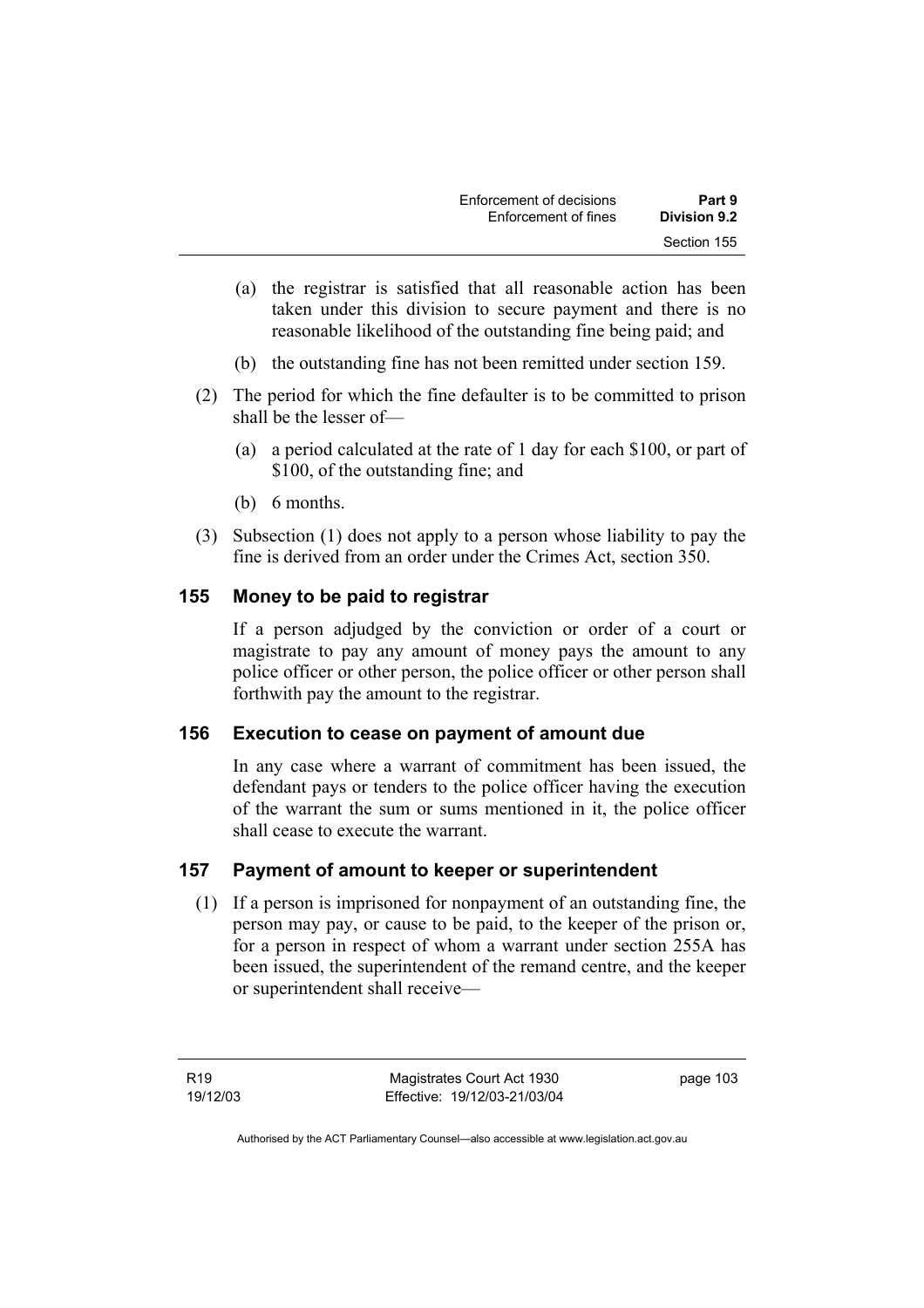| Part 9              | Enforcement of decisions |
|---------------------|--------------------------|
| <b>Division 9.2</b> | Enforcement of fines     |
| Section 158         |                          |

- (a) the sum mentioned in the warrant of commitment and the keeper or superintendent shall thereupon discharge the person unless he or she is in custody for some other matter; or
- (b) any sum in part satisfaction of the outstanding fine and thereupon the term of imprisonment shall be reduced by a number of days bearing as nearly as possible the same proportion to the total number of days for which he or she was committed as the sum so paid bears to the sum for which he or she is so liable and the keeper or superintendent shall at the end of the term so reduced discharge the person unless he or she is in custody for some other matter.
- (2) The keeper or superintendent shall forthwith pay all sums received by him or her under the subsection (1) to the registrar.

### **158 Fine satisfied by imprisonment**

A person who is committed to prison under a warrant issued under section 154D discharges his or her liability to pay the outstanding fine—

- (a) at the rate of \$100 for each day or part of a day for which the person is so imprisoned; or
- (b) if the person is so committed to prison for 6 months—on the completion of the 6 months.

#### **159 Remission**

The Executive may, in writing, remit all or any part of a fine.

#### **160 Conviction or order quashed or set aside**

If the conviction or order that gave rise to a person's liability to pay a fine is quashed or set aside, the registrar shall, in addition to notifying the road transport authority under section 153 (3) (d)—

(a) refund to the person any amount paid in respect of the fine; and

R19 19/12/03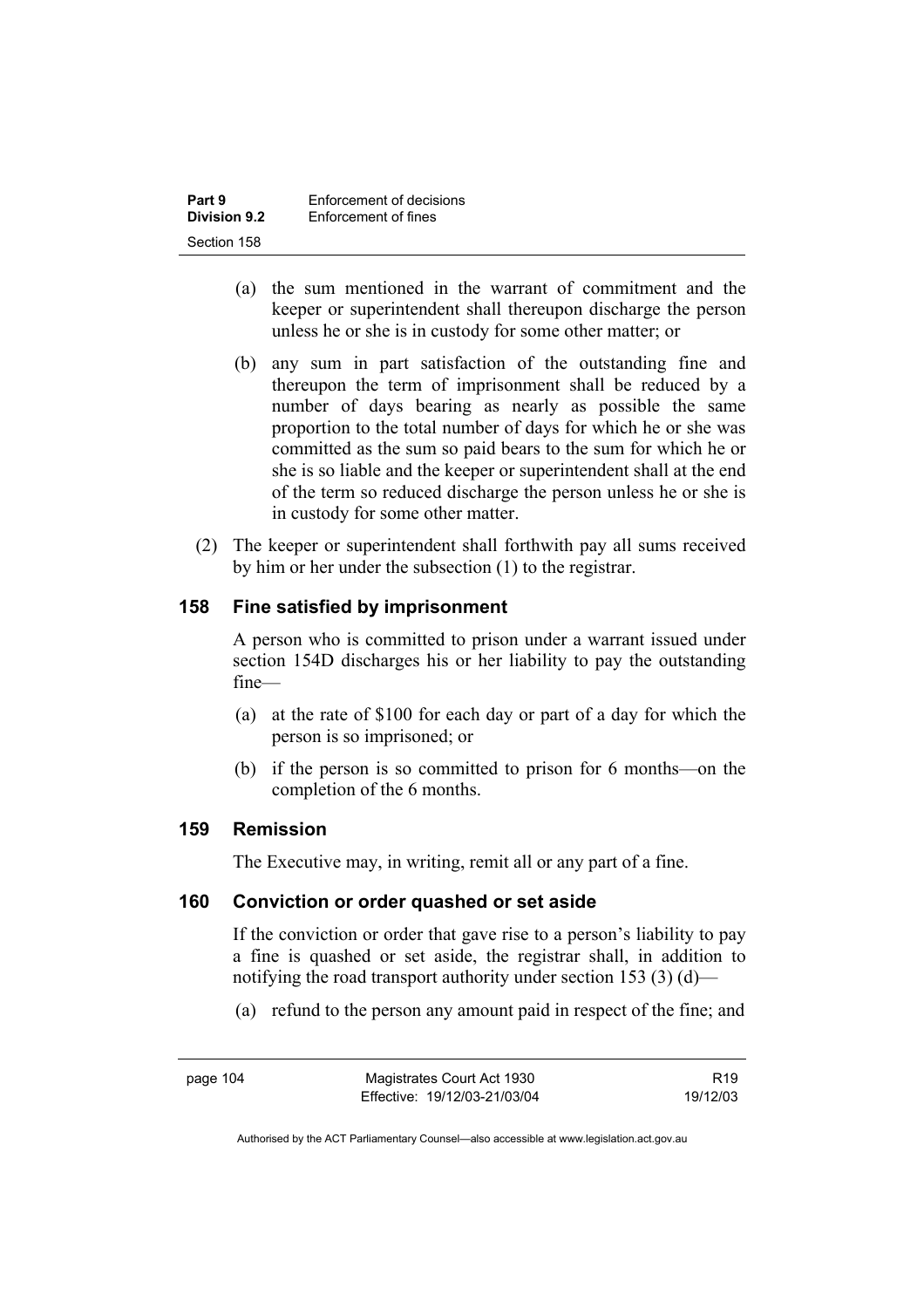(b) refund to the person any amount paid in respect of a relevant administrative fee.

### **161 Other enforcement provisions not affected**

This division shall not be taken to affect the operation of any other law in force in the Territory that provides for the recovery or enforcement of a fine.

# **Division 9.2A Reciprocal enforcement of fines against bodies corporate**

# **166A Definitions for div 9.2A**

In this division:

*conviction* means a conviction or order entered or made by a court in the exercise of summary jurisdiction in proceedings for an offence.

*fine* includes—

- (a) a pecuniary penalty, pecuniary forfeiture and pecuniary compensation; and
- (b) fees, charges and costs payable by a body corporate under an order made in proceedings in which a conviction was entered in respect of the body corporate.

*reciprocating court* means—

- (a) a court declared under section 166B to be a reciprocating court; and
- (b) a court included in a class of courts declared under section 166B to be a class of reciprocating courts.

*relevant officer*, in relation to a reciprocating court, means the registrar or other corresponding officer of the court.

R19 19/12/03 page 105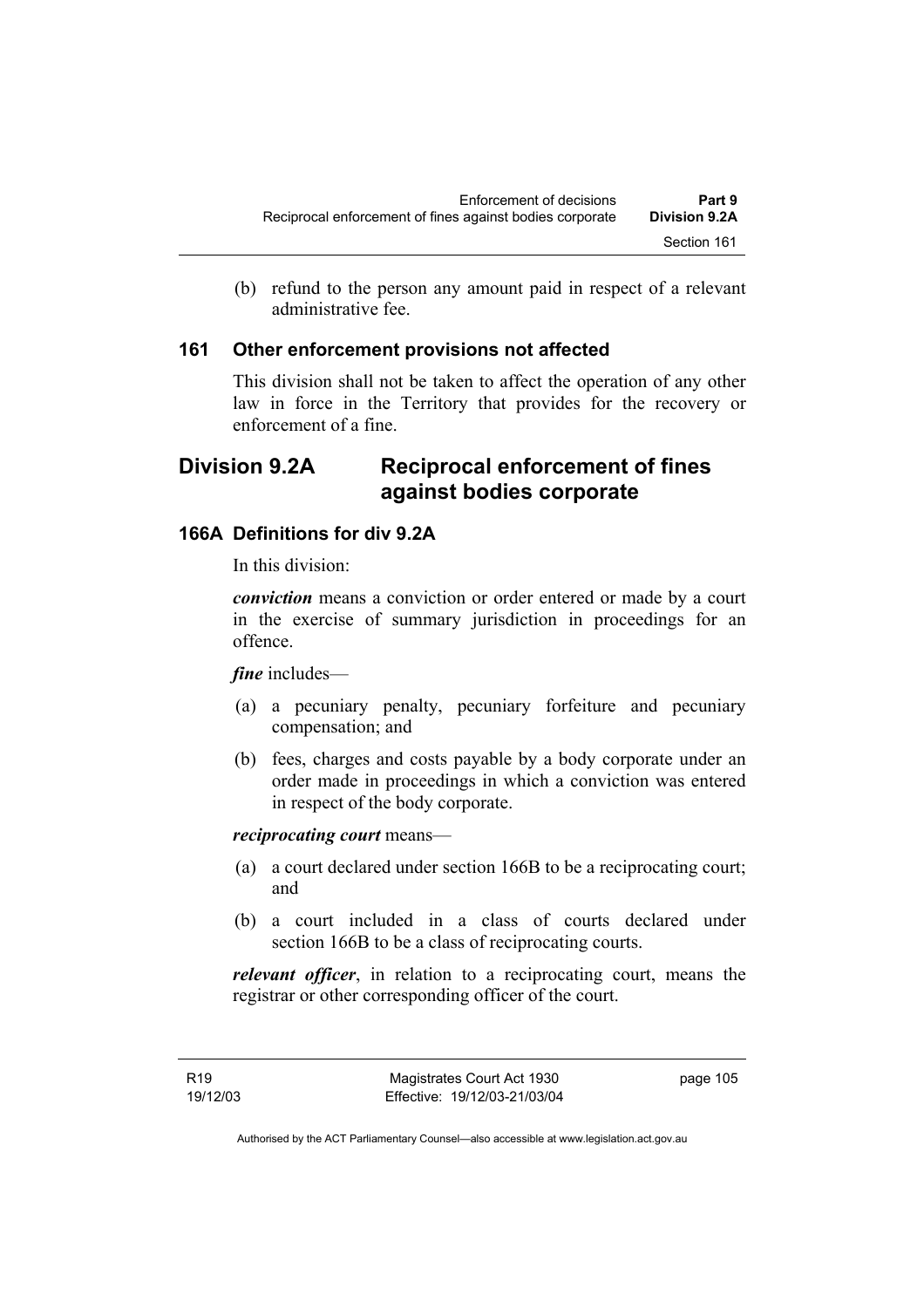| Part 9               | Enforcement of decisions                                 |
|----------------------|----------------------------------------------------------|
| <b>Division 9.2A</b> | Reciprocal enforcement of fines against bodies corporate |
| Section 166B         |                                                          |

*State* includes a Territory other than the Australian Capital Territory and the Jervis Bay Territory.

*Territory fine* means a fine payable under a conviction of the court.

# **166B Declarations relating to reciprocating courts**

- (1) If a State has laws providing for enforcement in the State of a Territory fine against a body corporate, the Attorney-General may, in writing—
	- (a) declare a court of summary jurisdiction in the State to be a reciprocating court; or
	- (b) declare a class of courts of summary jurisdiction in the State to be a class of reciprocating courts.
- (2) A declaration is a notifiable instrument.

*Note* A notifiable instrument must be notified under the *Legislation Act 2001*.

# **166C Enforcement of fine**

- (1) If a fine is payable by a body corporate under a conviction of a reciprocating court and the registrar receives a written request from the relevant officer of the reciprocating court for the enforcement of the conviction accompanied by—
	- (a) a copy, certified by the relevant officer to be correct, of the conviction; and
	- (b) a certificate signed by the relevant officer specifying the amount of the fine that remains unpaid;

the registrar shall—

- (c) register the conviction by filing in the court the certified copy of the conviction; and
- (d) note the date of the registration on the copy.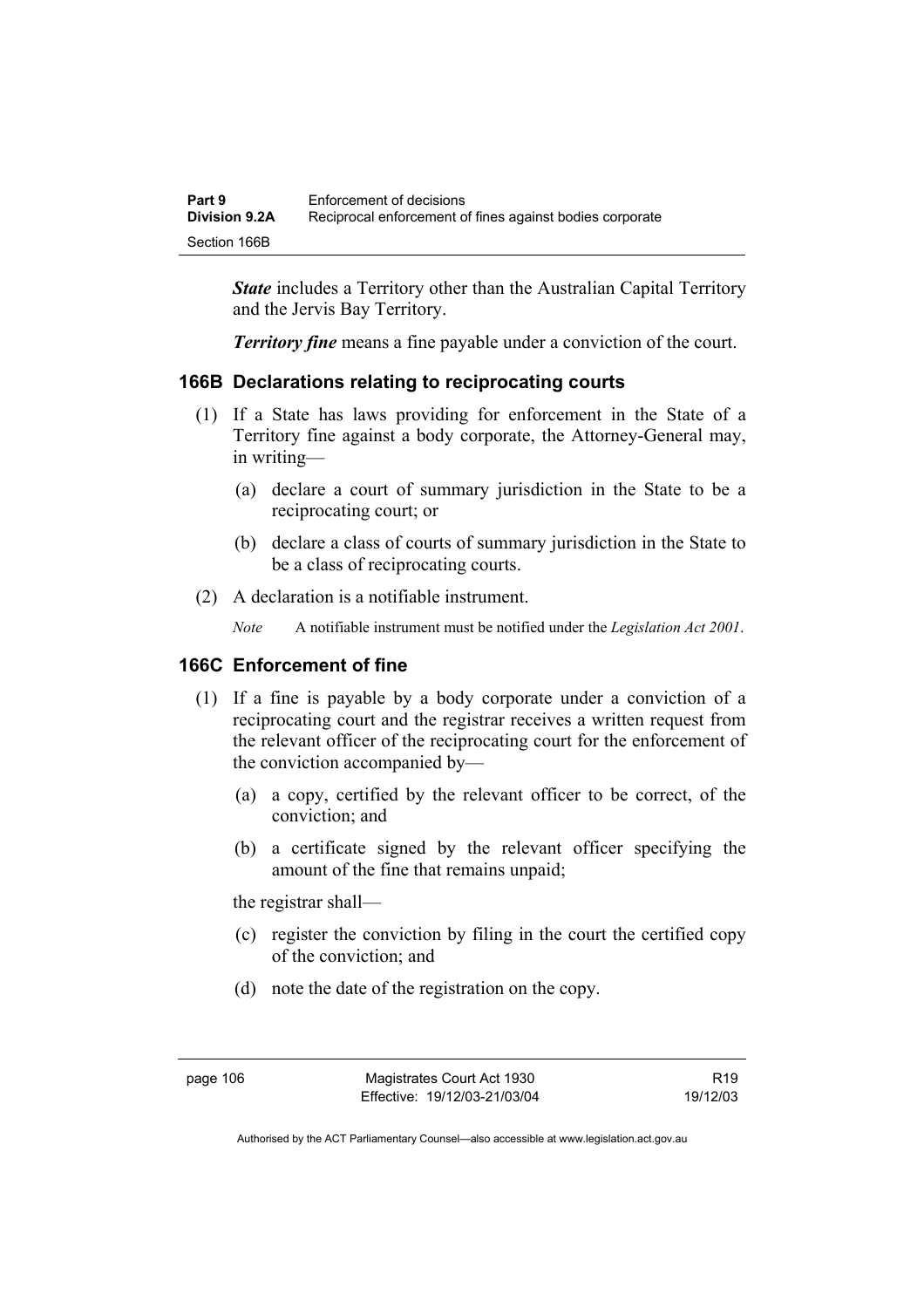- (2) On the registration of a conviction under subsection  $(1)$ 
	- (a) the conviction shall, for this part, be deemed to be a conviction of the court adjudging payment of a fine by the body corporate in the amount specified as unpaid in the certificate referred to in subsection (1) (b); and
	- (b) the registrar shall issue a writ of execution for the purpose of recovering the amount referred to in paragraph (a); and
	- (c) subject to this section, this Act and the *Magistrates Court (Civil Jurisdiction) Act 1982* apply in relation to a writ issued under paragraph (b) as if the writ had been issued in connection with a conviction of the court.
- (3) If a request is made under this section in respect of a fine payable under a conviction of a reciprocating court and the registrar later receives a notification from the relevant officer of the reciprocating court of payment of an amount in satisfaction in whole or part of the amount of the fine, the registrar shall note the particulars of the payment on the certified copy of the conviction filed in the court.
- (4) Notwithstanding anything in this part, if—
	- (a) a writ is issued under subsection (2) in respect of a fine; and
	- (b) before execution, the registrar receives a notification referred to in subsection (3) relating to the fine;

the registrar shall arrange for the return of the writ and, on its return, he or she shall—

- (c) if the amount of the fine has been paid in full—withdraw the writ; or
- (d) if part of the amount of the fine remains unpaid—amend the writ to show the amount still unpaid.
- (5) If a writ is amended under subsection (4), the writ shall be enforced in respect of the amount of the fine for the time being shown in the writ as unpaid.

| R19      | Magistrates Court Act 1930   | page 107 |
|----------|------------------------------|----------|
| 19/12/03 | Effective: 19/12/03-21/03/04 |          |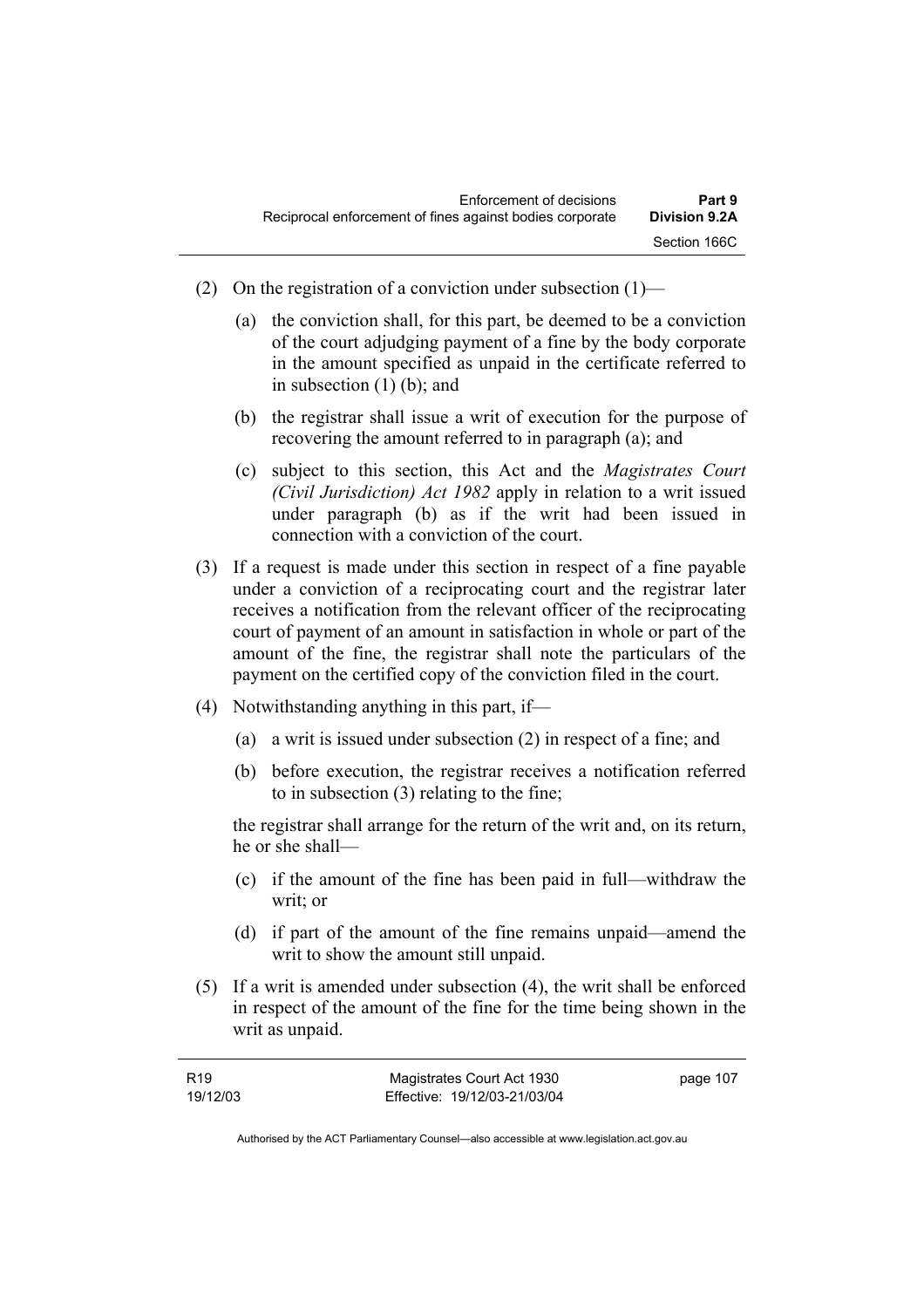| Part 9       | Enforcement of decisions |
|--------------|--------------------------|
| Division 9.6 | Miscellaneous            |
| Section 166D |                          |

- (6) Notwithstanding section 190, if a sum of money is paid to the registrar in satisfaction in whole or in part of a fine payable under a conviction registered under subsection (1), the registrar shall remit the sum of money to the relevant officer of the reciprocating court by which the conviction was entered.
- (7) For this section, a document that purports to have been signed by the relevant officer of a reciprocating court shall be taken to have been so signed unless the contrary is proved.

### **166D Effect of enforcement by reciprocating court**

A sum of money received by the registrar from a reciprocating court in satisfaction in whole or in part of a Territory fine shall be applied to the registrar as if the sum had been paid to him or her by the body corporate by which the fine was payable in satisfaction in whole or in part of the fine.

### **166E Registrar to notify payment of Territory fine**

If—

- (a) a conviction of the court under which a fine is payable is registered by the relevant officer of a reciprocating court; and
- (b) a sum of money is received by the registrar in satisfaction in whole or in part of the fine;

the registrar shall, as soon as practicable, notify the relevant officer of the amount of that payment.

# **Division 9.6 Miscellaneous**

#### **184 Enforcement of costs against informant**

If a court orders an informant in criminal proceedings to pay costs to a defendant, the order operates as a judgment given or entered in respect of a claim for the payment of money and is enforceable as such.

page 108 Magistrates Court Act 1930 Effective: 19/12/03-21/03/04

R19 19/12/03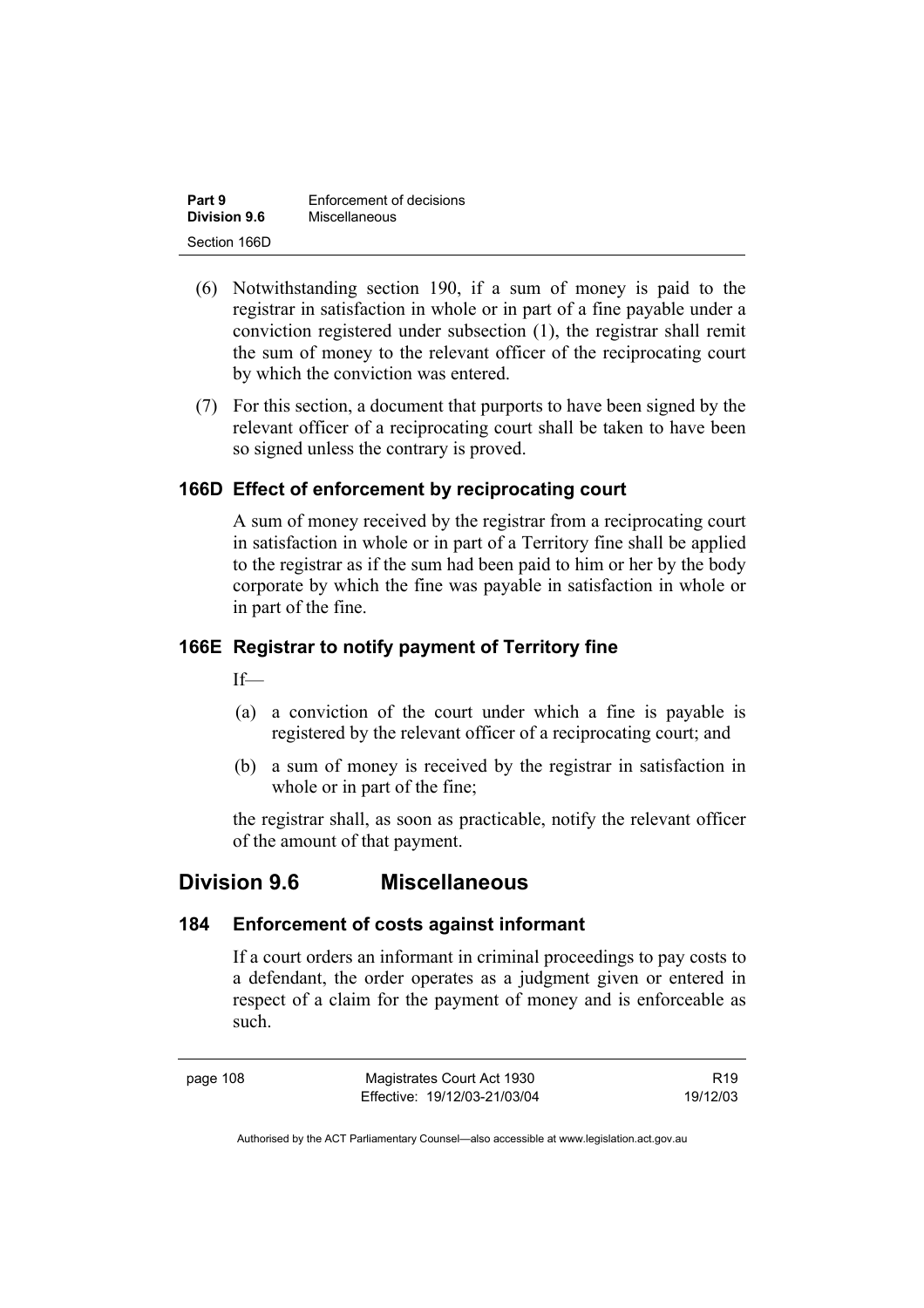## **185 Committal to prison—orders not involving payment of money**

- $(1)$  If—
	- (a) a conviction does not order the payment of any fine or penalty but orders that the defendant be imprisoned for his or her offence; or
	- (b) an order is not for the payment of money but for the doing of some other act and directs that, if he or she neglects or refuses to do the act, the defendant be imprisoned and the defendant neglects or refuses to do the act;

the court or a magistrate may by warrant commit the defendant to prison there to be kept according to the terms in that behalf of the conviction or order.

 (2) A reference in subsection (1) (b) to an *order* does not include a reference to an order under the Crimes Act, section 350.

# **186 Warrant of commitment to prison**

- (1) A warrant of commitment—
	- (a) shall require the police officer or escort to whom it is directed to take the person named in the warrant to a prison mentioned in the warrant; and
	- (b) shall require the person in charge of the prison to which the person is taken to imprison the person in accordance with the warrant.
- (2) A warrant of commitment in which the direction referred to in subsection (1) (a) is given to all police officers or all escorts—
	- (a) shall be taken in that respect to be directed to each police officer, or each escort, respectively; and
	- (b) may be executed in that respect by any police officer, or any escort, respectively.

| R19      | Magistrates Court Act 1930   | page 109 |
|----------|------------------------------|----------|
| 19/12/03 | Effective: 19/12/03-21/03/04 |          |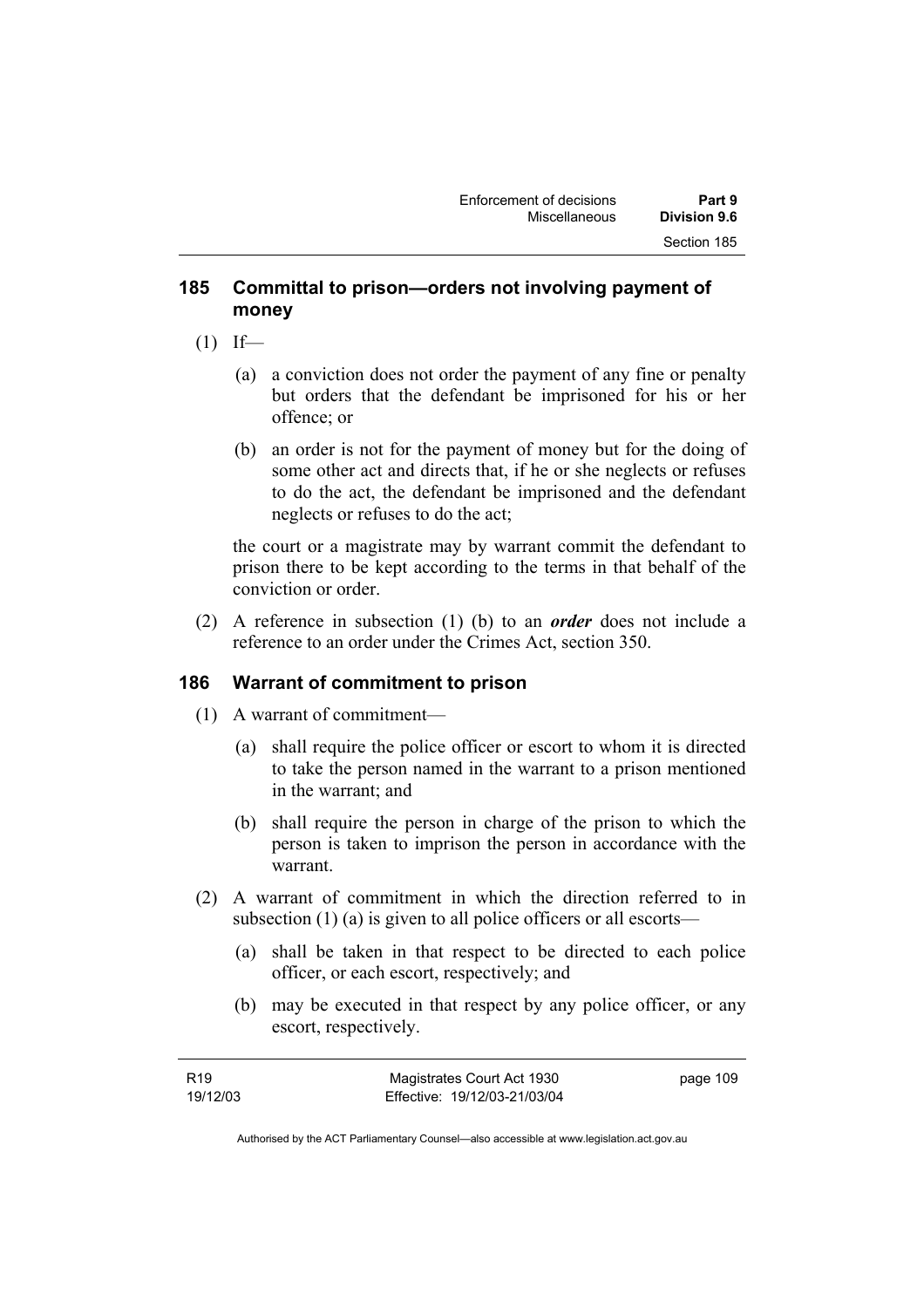| Part 9              | Enforcement of decisions |
|---------------------|--------------------------|
| <b>Division 9.6</b> | Miscellaneous            |
| Section 187         |                          |

- (3) On the arrival at the prison of the person named in the warrant, the person in charge of the prison or a person authorised by him or her—
	- (a) shall sign the receipt on the warrant for the person; and
	- (b) shall complete the report on the warrant about the person's apparent physical condition and state of health.

# **187 Warrant of commitment if defendant already in prison**

- (1) If by any conviction or order it is adjudged that the defendant be imprisoned and the defendant is then undergoing imprisonment on a conviction for another offence, the warrant of commitment in respect of the subsequent offence shall be forthwith delivered to the gaoler to whom it is directed.
- (2) The court or magistrate issuing the warrant of commitment may order thereby that the imprisonment for the subsequent offence shall commence at the termination of the imprisonment that the defendant is then undergoing.

# **188 Mitigation of payment by court**

- (1) If in a case when either imprisonment or a fine is imposed there is prescribed a requirement for the defendant to enter into his or her recognisance and to find sureties for keeping the peace, or being of good behaviour, and observing some other condition, or to do any of such things, the court may dispense with the requirement or any part thereof.
- (2) If the court has authority under any law in force in the Territory (other than this Act), whether past or future, to impose imprisonment for an offence punishable on summary conviction, and has no authority to impose a fine for that offence, it may notwithstanding, when adjudicating on that offence, if it thinks that the justice of the case will be better met by a fine than by imprisonment, impose a penalty not exceeding 50 penalty units, and not being of such an amount as will subject the offender under the

| page 110 | Magistrates Court Act 1930   | R <sub>19</sub> |
|----------|------------------------------|-----------------|
|          | Effective: 19/12/03-21/03/04 | 19/12/03        |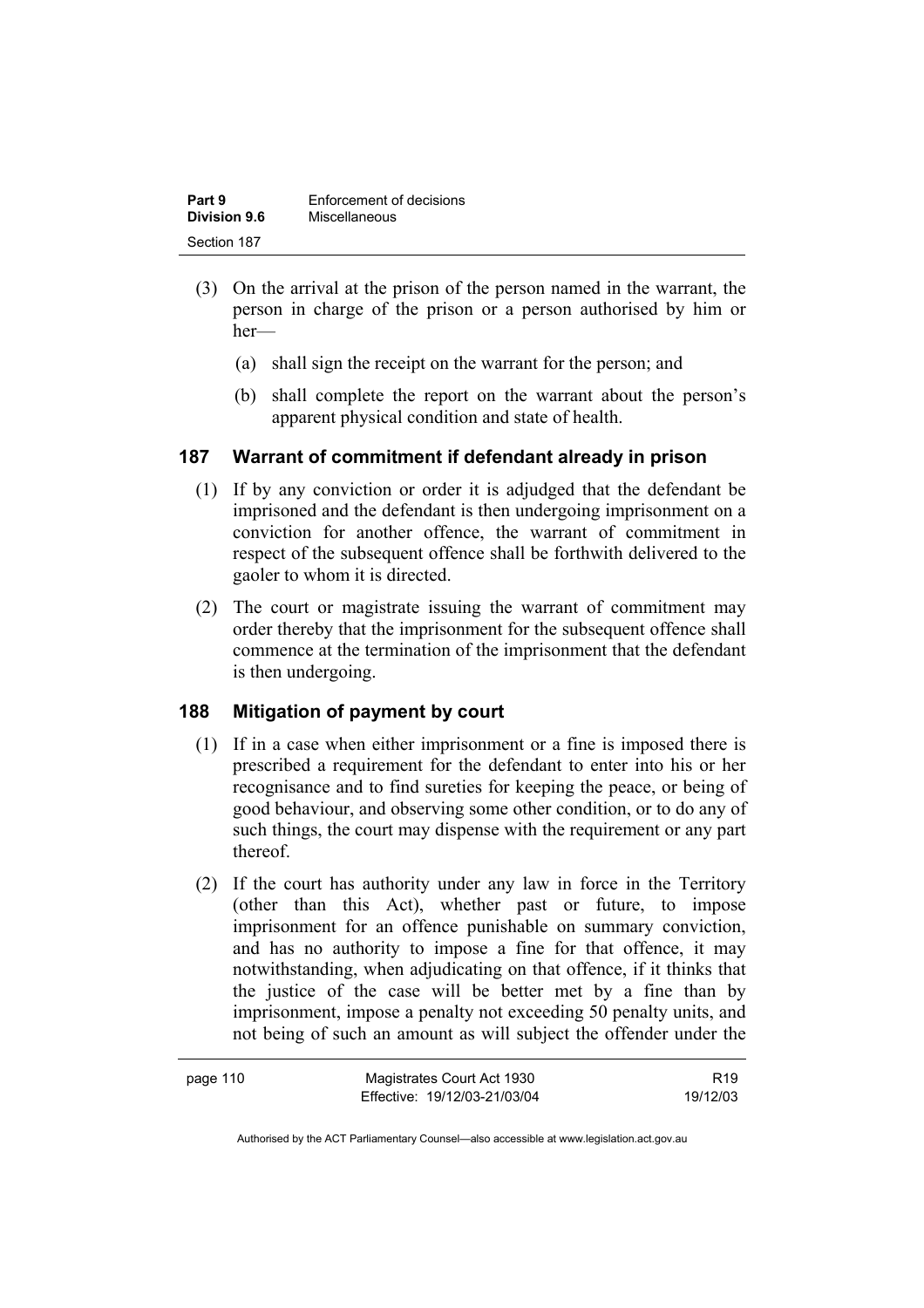| Enforcement of decisions | Part 9              |
|--------------------------|---------------------|
| Miscellaneous            | <b>Division 9.6</b> |
|                          | Section 191         |

provisions of this Act in default of payment of the penalty, to any greater term of imprisonment than that to which he or she is liable under the law authorising the imprisonment.

### **191 Accounts to be kept in approved form**

Every registrar, keeper of a gaol and superintendent of a remand centre shall keep a true and exact account of all money received by him or her under or by virtue of any conviction or order, showing the persons from whom and the time when the sums were received and to whom and when the sums were paid, in accordance with the approved form.

Maximum penalty: 1 penalty unit.

### **193 Forfeited goods may be sold**

Except where otherwise provided, all forfeitures, not pecuniary, that are incurred in respect of an offence triable by the court or that may be enforced by the court, may be sold or disposed of or dealt with in such a manner as the court directs, and the proceeds of the sale shall be applied in like manner as if the proceeds were a fine imposed under the Act, ordinance or law on which the proceeding for forfeiture is founded.

# **194 Warrant of commitment or writ of execution not void for form only**

A warrant of commitment or writ of execution shall not be held void by reason only of any defect or error in it if there is a conviction or order that is good and valid or that may be amended and made good and valid under this Act to sustain it.

# **195 Convictions etc to be transmitted to registrar of Supreme Court**

If any person is convicted before, or an information is dismissed by, the court in respect of any prosecution for an indictable offence, the

R19 19/12/03 Magistrates Court Act 1930 Effective: 19/12/03-21/03/04 page 111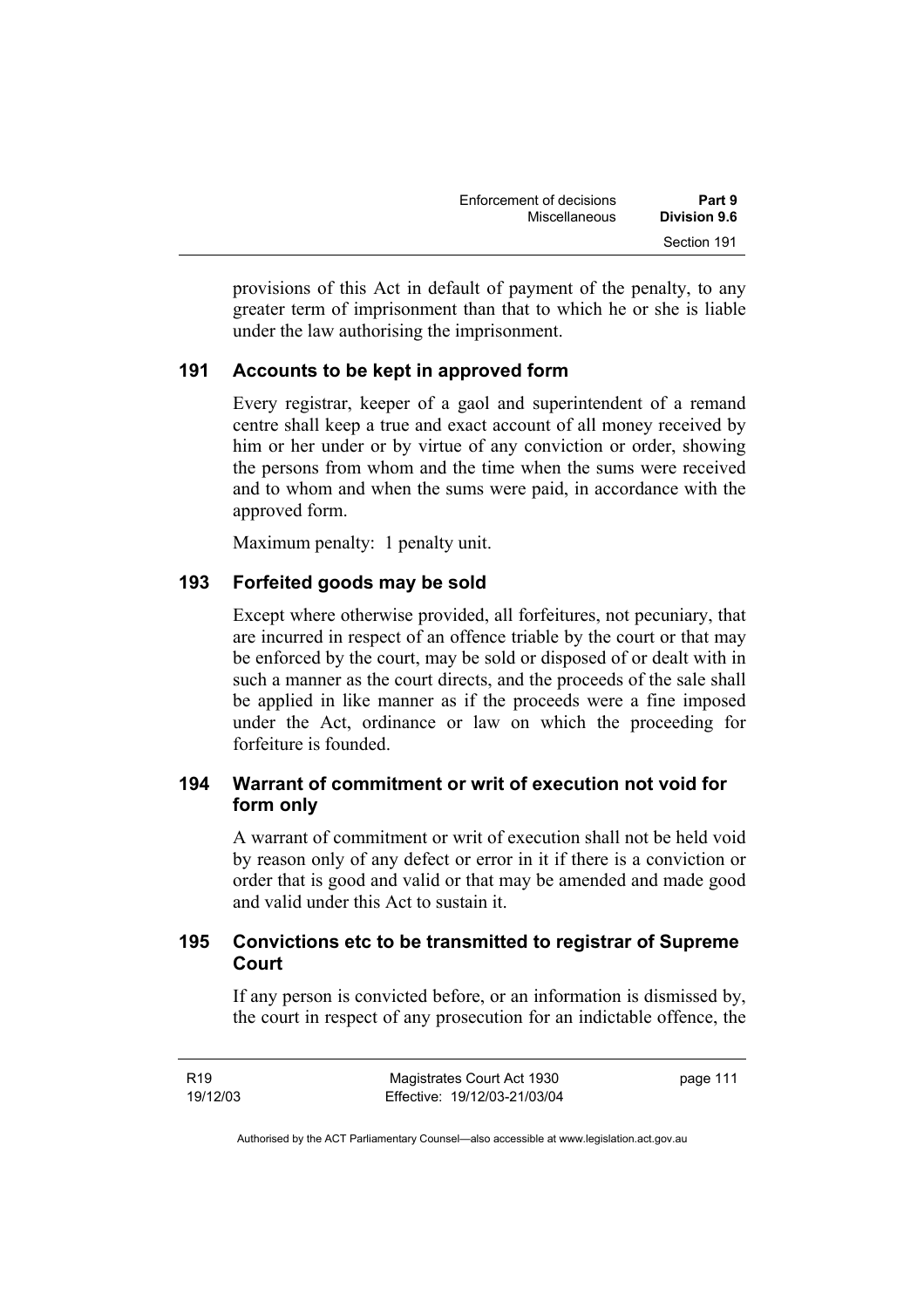| Part 9              | Enforcement of decisions |  |
|---------------------|--------------------------|--|
| <b>Division 9.6</b> | Miscellaneous            |  |
| Section 195         |                          |  |

court shall forthwith thereafter transmit the conviction and recognisances, or a copy of the certificate of dismissal (if any), as the case may be, to the registrar of the Supreme Court, to be kept by the registrar among the records of the Supreme Court; and the court shall also cause all such decisions to be registered in a book to be kept of the purpose.

page 112 Magistrates Court Act 1930 Effective: 19/12/03-21/03/04

R19 19/12/03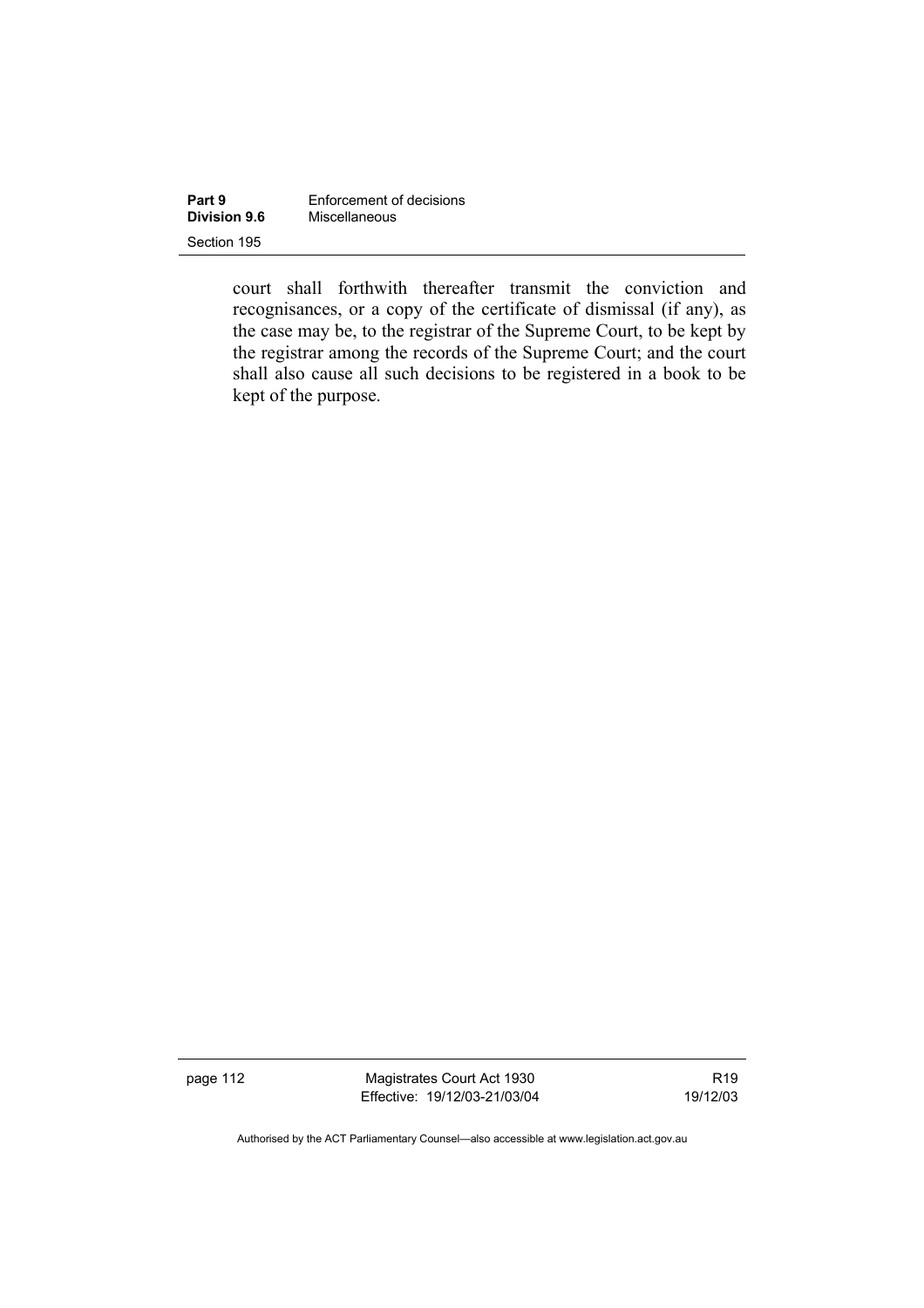# **Part 11 Appeals to Supreme Court**

# **Division 11.1 Appellate jurisdiction of Supreme Court**

# **207 Jurisdiction of Supreme Court**

- (1) The appellate jurisdiction of the Supreme Court with respect to decisions of the Magistrates Court under this Act extends to the hearing and determination of the following appeals and to no others:
	- (a) appeals to which division 11.2 applies;
	- (b) appeals from decisions of the Magistrates Court by way of orders to review made in accordance with division 11.3.
- (2) Nothing in this part limits the operation of any other Act that makes provisions with respect to the appellate jurisdiction of the Supreme Court.

# **Division 11.2 Appeals**

#### **208 Appeals to which div 11.2 applies**

- (1) Each of the following appeals is an appeal to which this division applies:
	- (a) an appeal, by the person convicted, from a conviction for an offence dealt with by the Magistrates Court under this Act, part 7, part 7A or section 255 or under the Crimes Act, section 375;
	- (b) an appeal, by the person against whom the order is made, from an order made under this Act, section 113 or 114 in proceedings dealt with by the Magistrates Court under this Act, part 7 or under the Crimes Act, section 375;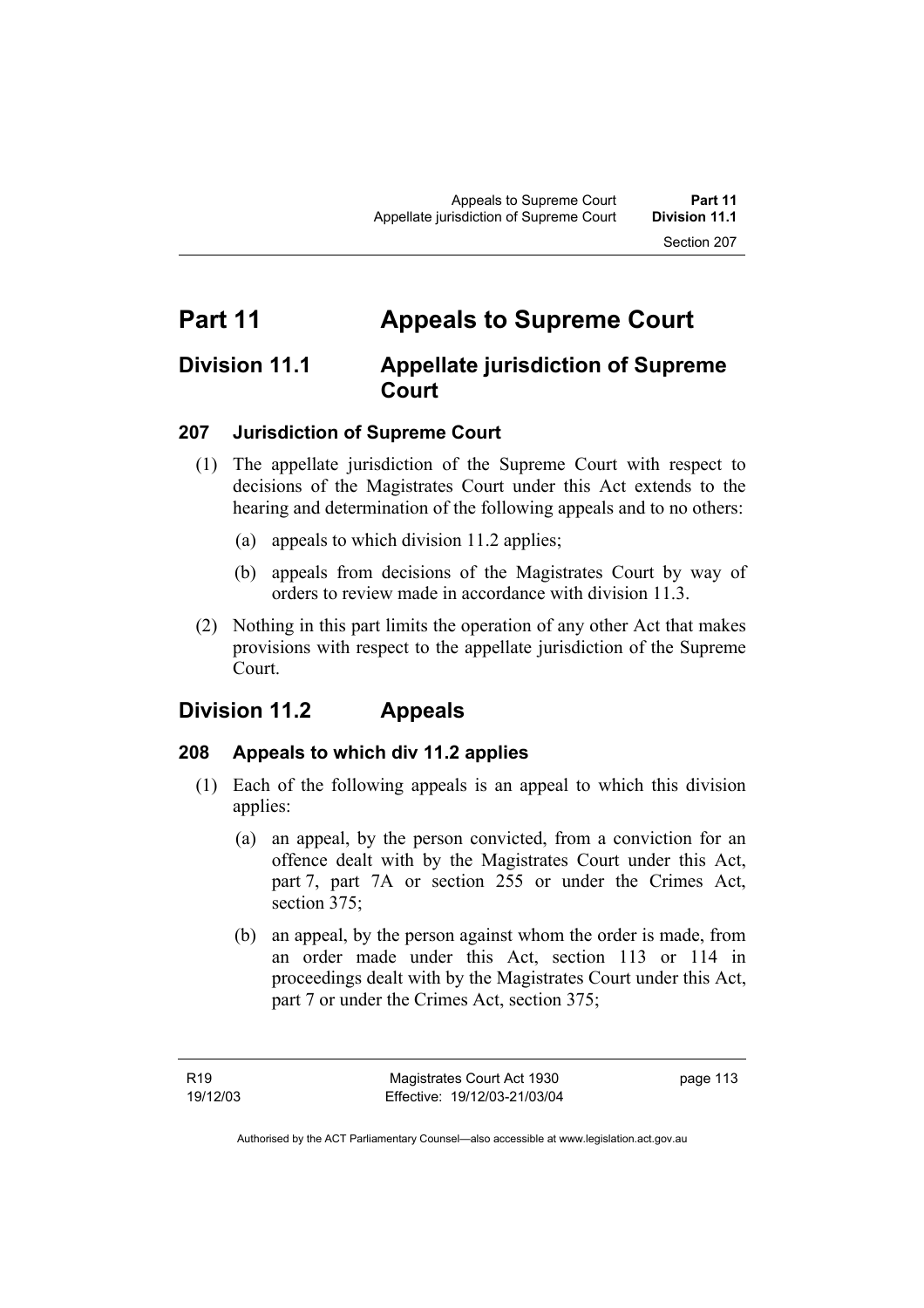| Part 11              | Appeals to Supreme Court |
|----------------------|--------------------------|
| <b>Division 11.2</b> | Appeals                  |
| Section 209          |                          |

- (c) an appeal from a sentence or penalty imposed by the Magistrates Court by a person convicted of an offence dealt with by that court under this Act, section 90A or 255, or part 7 or 7A, or under the Crimes Act, section 375, whether or not that person appeals against the conviction in respect of which the sentence or penalty was imposed;
- (d) an appeal, by the person charged, from a decision of the Magistrates Court made under—
	- (i) the Crimes Act, section 402 (1); or
	- (ii) the Crimes Act, section 402 (3); or
	- (iii) the Crimes Act, section 403 (1); or
	- (iv) the Crimes Act, section  $407(7)$  (b);
- (e) an appeal, by a person who has given a recognisance under the Crimes Act, section 402 or 403 or by his or her surety, from a decision of the Magistrates Court on an application made under that Act, section 405 to that court.
- (3) Nothing in subsection (1) shall be taken to affect any power that the Supreme Court has, apart from this Act, to grant bail or to vary the conditions of bail.

#### **209 Institution of appeal**

- (1) An appeal shall be instituted by the appellant filing a notice of appeal in the office of the registrar of the Supreme Court within the period of 21 days after the conviction was entered, the order or decision was made or the sentence or penalty imposed, as the case requires, or within such further time as the Supreme Court allows.
- (2) As soon as practicable after the appeal has been instituted, the appellant shall—
	- (a) lodge a copy of the notice of appeal in the office of the Magistrates Court for inclusion in the records of that court; and

page 114 Magistrates Court Act 1930 Effective: 19/12/03-21/03/04

R19 19/12/03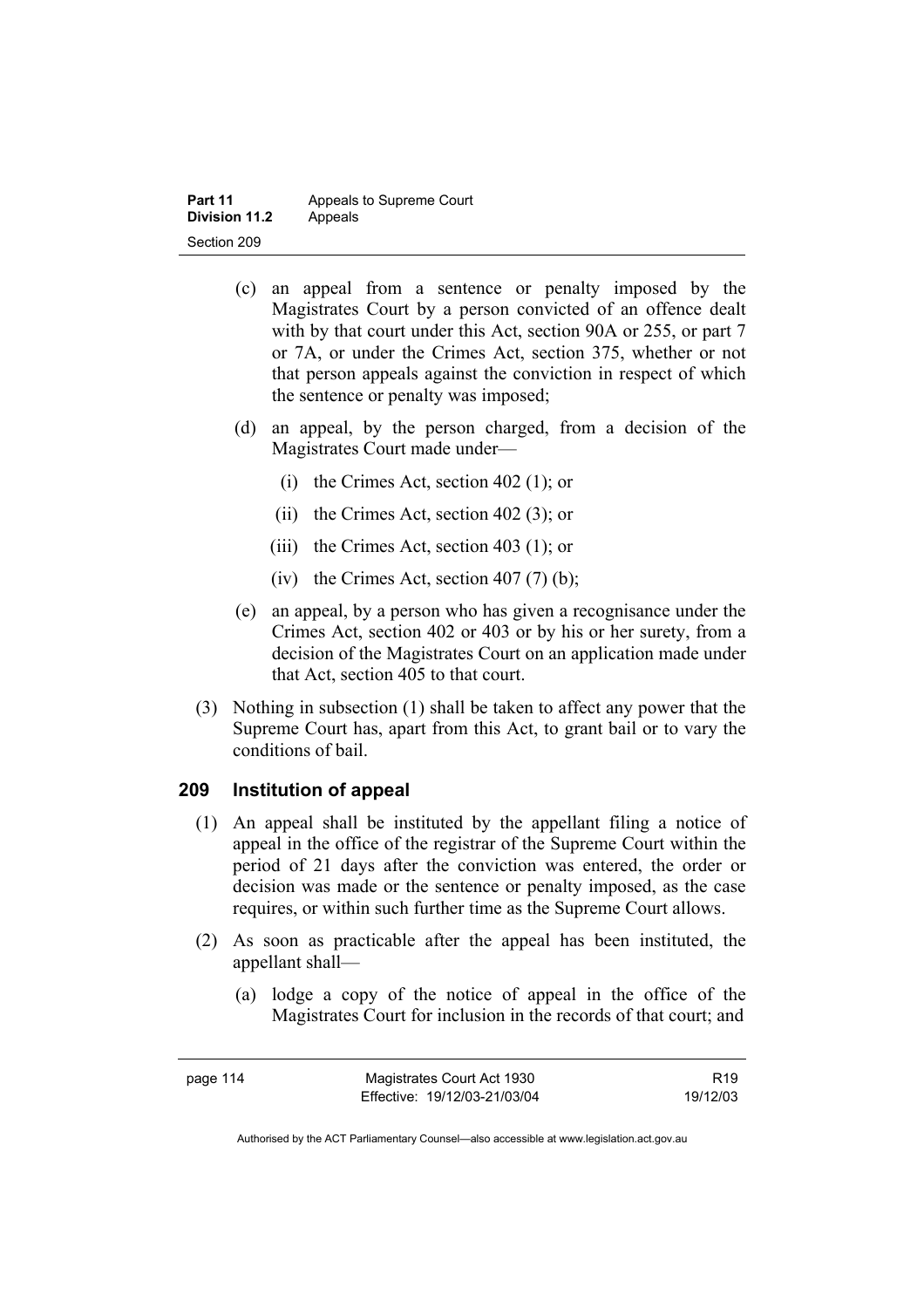(b) serve a copy of the notice of appeal on the informant.

#### **210 Substituted service of notice of appeal**

- (1) If it appears to the Supreme Court, on an application made for an order under this section, that personal service of a notice of appeal under section 209 on a person on whom it is required to be served cannot be effected, the Supreme Court may make the order for substituted or other service that the Supreme Court thinks just.
- (2) The Supreme Court may, on an application made for an order under this subsection, dispense with service of a notice of appeal if the court thinks it necessary or expedient to do so.
- (3) An order under subsection (2) may be made subject to the conditions (if any) the Supreme Court thinks fit.

#### **214 Appeals in cases other than civil cases**

- (1) This section applies to an appeal referred to in section 208 (1) (a), (b), (c), (d), (e) or (g).
- (2) In an appeal to which this section applies, the Supreme Court shall have regard to the evidence given in the proceedings out of which the appeal arose, and has power to draw inferences of fact.
- (3) In an appeal to which this section applies, the Supreme Court shall—
	- (a) if it thinks it necessary or expedient to do so in the interests of justice—
		- (i) order the production of any document or other thing that was an exhibit in, or was otherwise connected with, the proceedings out of which the appeal arose, being a document or thing the production of which appears to it to be necessary for the determination of the appeal; and
		- (ii) order any person who was, or would have been if he or she had been called, a compellable witness in those

page 115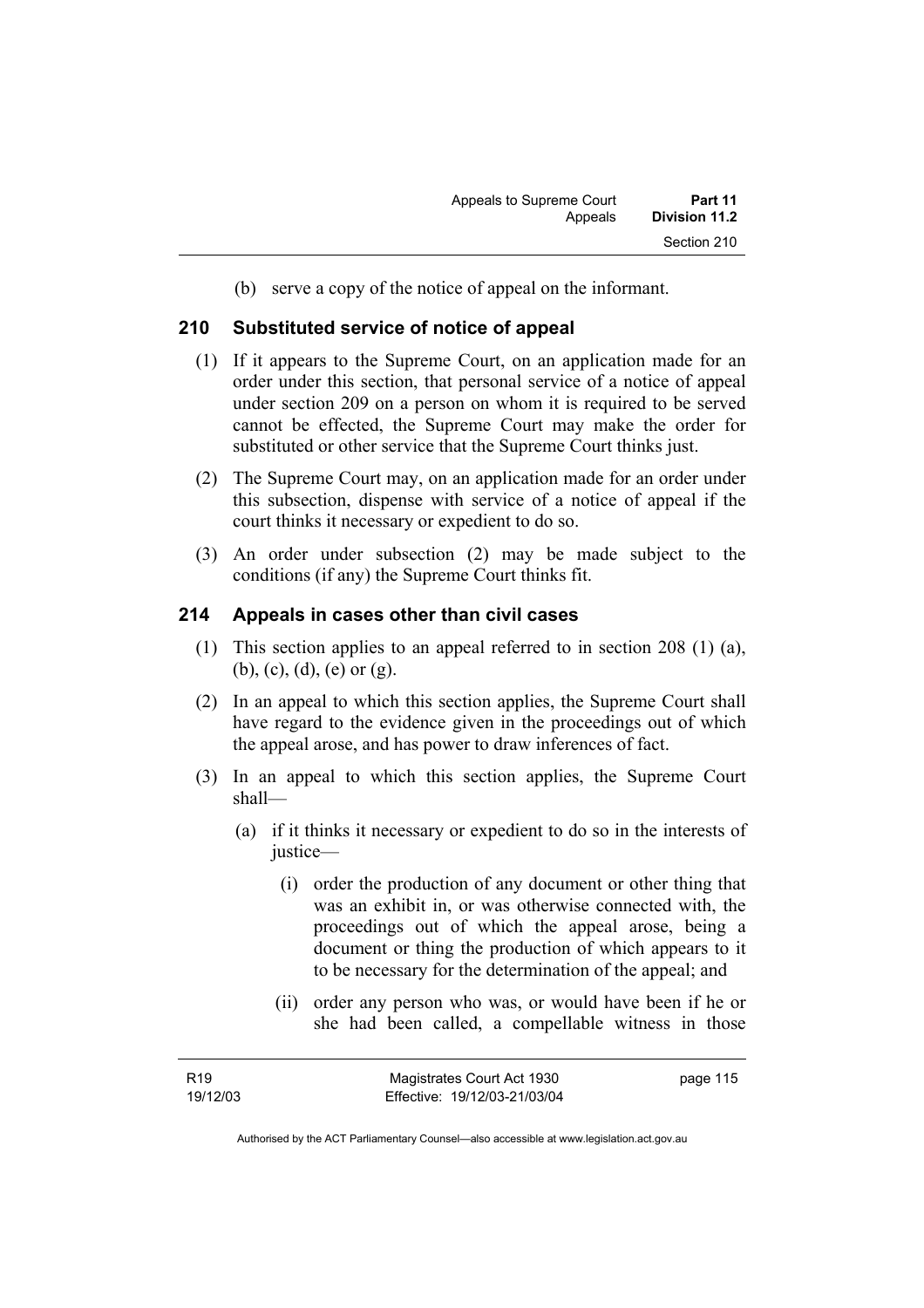| Part 11       | Appeals to Supreme Court |
|---------------|--------------------------|
| Division 11.2 | Appeals                  |
| Section 216   |                          |

proceedings to attend for examination before the Supreme Court; and

- (iii) receive the evidence, if tendered, of any witness; and
- (b) receive evidence with the consent of the parties to the appeal.
- (4) If evidence is tendered in an appeal to which this section applies, the Supreme Court shall, unless it is satisfied that the evidence would not afford any ground for allowing the appeal, receive the evidence if—
	- (a) it appears to the Supreme Court that the evidence is likely to be credible and would have been admissible in the proceedings out of the which the appeal arose on an issue relevant to the appeal; and
	- (b) the Supreme Court is satisfied that the evidence was not adduced in those proceedings and there is a reasonable explanation for the failure to adduce it.

#### **216 Stay of execution pending appeal in certain cases**

- (1) If an appeal to which this division applies has been duly instituted, the enforcement or execution of the conviction, order, sentence or penalty appealed from shall be stayed until the appeal is concluded or is abandoned or discontinued and, if the appellant is in custody, he or she may, if not detained for any other cause, be granted bail in accordance with the provisions of the *Bail Act 1992*.
- (2) If the appellant in custody in respect of whom the enforcement or execution of a conviction is stayed—
	- (a) is not granted bail under the *Bail Act 1992*; or
	- (b) is not detained for any other cause;

the court or a magistrate may, by warrant, commit the person to a remand centre.

page 116 Magistrates Court Act 1930 Effective: 19/12/03-21/03/04

R19 19/12/03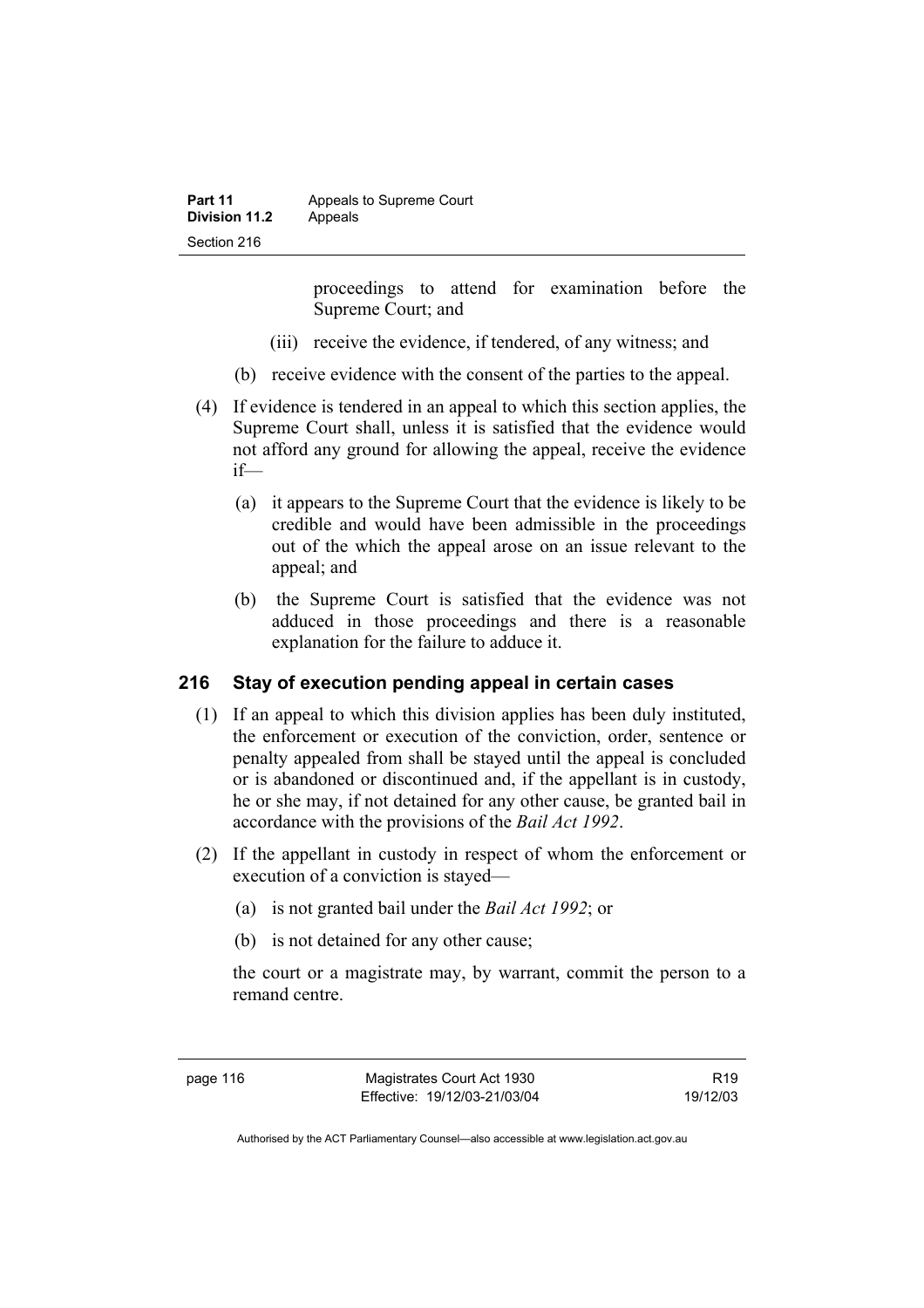#### **218 Orders by Supreme Court on appeals**

- (1) On an appeal to which this division applies, the Supreme Court may—
	- (a) affirm, reverse or vary the conviction, order, sentence, penalty or decision appealed from; or
	- (b) give such judgment, or make such order, as, in all the circumstances, it thinks fit, or refuse to make an order; or
	- (c) set aside the conviction, order, sentence, penalty or decision appealed from, in whole or in part, and remit the proceedings to the Magistrates Court for further hearing and determination, subject to the directions the Supreme Court thinks fit.
- (2) A judgment or order of the Supreme Court under subsection (1) (a) or (b) shall have effect as if it were a decision of the Magistrates Court and may be enforced by the Magistrates Court accordingly.

### **219 Barring of right of appeal under div 11.2 if order to review granted**

- (1) If an order nisi to review a decision of the Magistrates Court has been granted under division 11.3 to a person entitled to appeal against that decision to the Supreme Court under this division, that person ceases to be entitled to appeal to the Supreme Court under this division.
- (2) If an order nisi to review a decision of the Magistrates Court is granted under division 11.3 to a person after the person has instituted an appeal to the Supreme Court under this division against that decision, the appeal shall be deemed to have been withdrawn.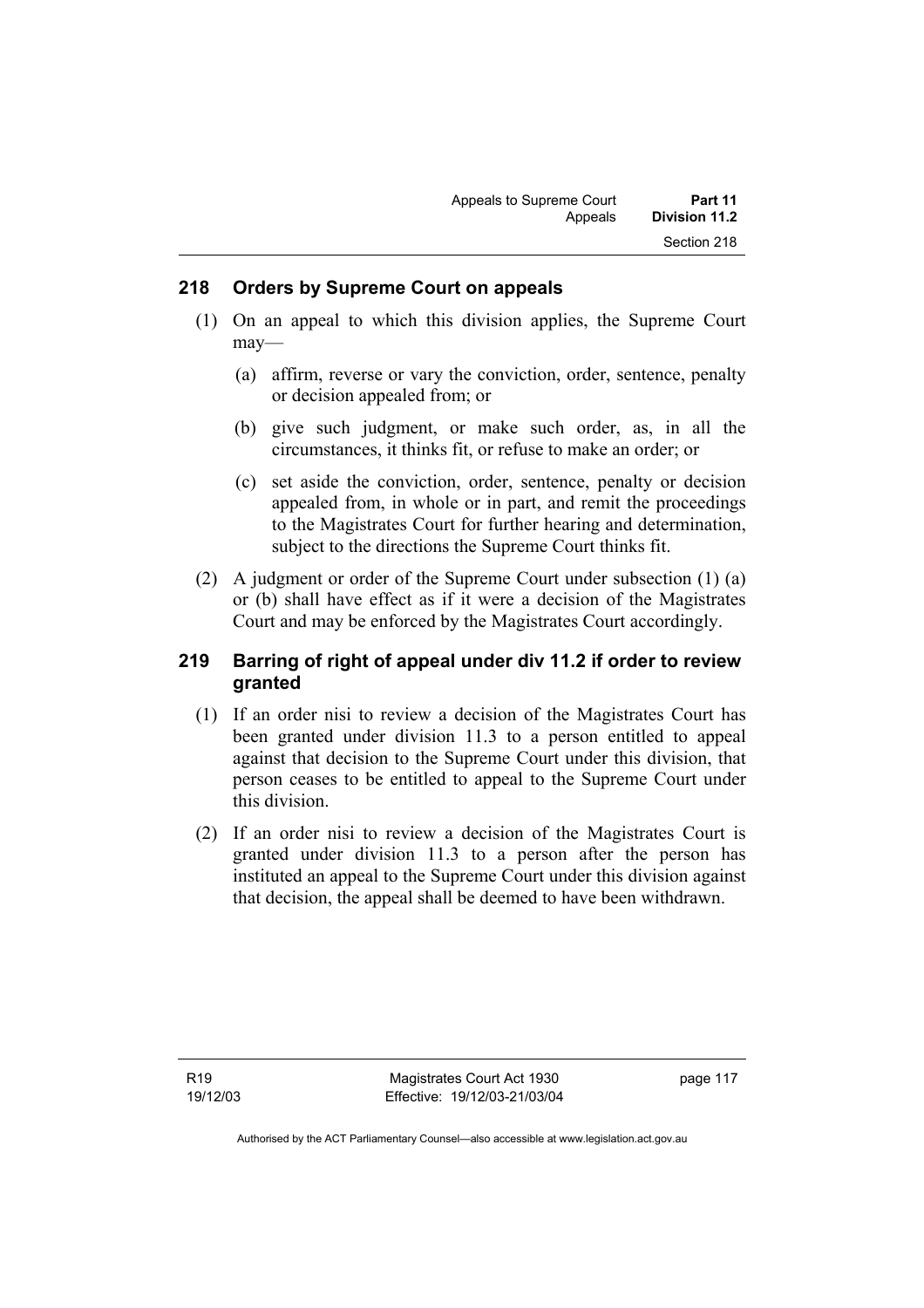| Part 11       | Appeals to Supreme Court |  |
|---------------|--------------------------|--|
| Division 11.3 | Orders to review         |  |
| Section 219B  |                          |  |

# **Division 11.3 Orders to review**

### **219B Appeals by way of orders to review**

- (1) Each of the following is a decision of the Magistrates Court from which an appeal by way of order to review may be made in accordance with this division:
	- (a) an order of the Magistrates Court dismissing an information dealt with by that court under this Act, part 7 or 7A or under the Crimes Act, section 375;
	- (b) a conviction by the Magistrates Court for an offence dealt with by that court under this Act, part 7 or 7A or under the Crimes Act, section 375;
	- (c) an order made under this Act, section 113 or 114 in proceedings dealt with by the Magistrates Court under this Act, part 7 or under the Crimes Act, section 375;
	- (d) a decision of the Magistrates Court not to commit a person to the Supreme Court for sentence under section 92A;
	- (e) a decision of the Magistrates Court to dispose of a case summarily under the Crimes Act, section 375 (6) or (7);
	- (f) a sentence or penalty imposed by the Magistrates Court for an offence dealt with by that court under this Act, section 90A or part 7 or 7A or section 255 or under the Crimes Act, section 375.
- (2) For subsection (1) (f), a reference to a *sentence or penalty* includes a reference to a decision order made under the Crimes Act, section 402 (1) or (3), 403 (1), 404 (4) or (7) or 405 (1) or (3), whether or not the person is convicted of the offence.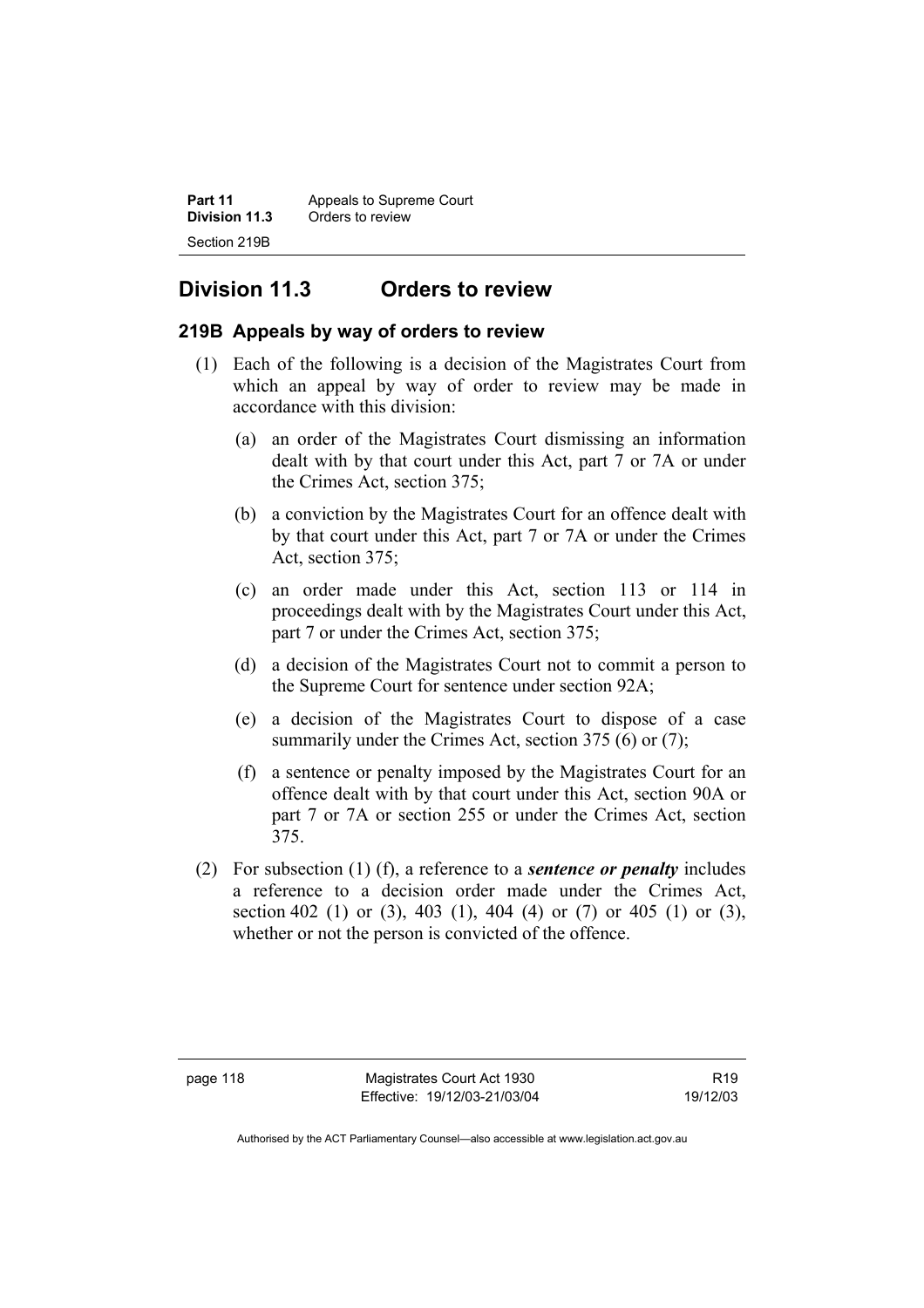#### **219C Grant of order nisi to review**

- $(1)$  If—
	- (a) within 21 days of the making of an order of a kind referred to in section 219B (1) (a) or within any further time the Supreme Court allows, an application is made by the informant in the proceedings before the Magistrates Court; or
	- (b) within 21 days of the making of a decision of a kind referred to in section 219B  $(1)$   $(d)$ ,  $(e)$  or  $(f)$ , an application is made by the informant in the proceedings before the Magistrates Court; or
	- (c) within 21 days after—
		- (i) the entering of a conviction of a kind referred to in section 219B (1) (b); or
		- (ii) the making of an order of a kind referred to in section 219B (1) (c);

or within such further time as the Supreme Court allows, an application is made by the defendant in the proceedings before the Magistrates Court;

the Supreme Court may grant an order nisi calling on the other party to the proceedings to show cause, on a date specified in the order nisi, why the decision of the Magistrates Court should not be reviewed on any 1 or more of the following grounds:

- (d) that there was a prima facie case of error or mistake on the part of the Magistrates Court;
- (e) that the Magistrates Court did not have jurisdiction or authority to make the decision;
- (f) that the decision of the Magistrates Court should not in law have been made;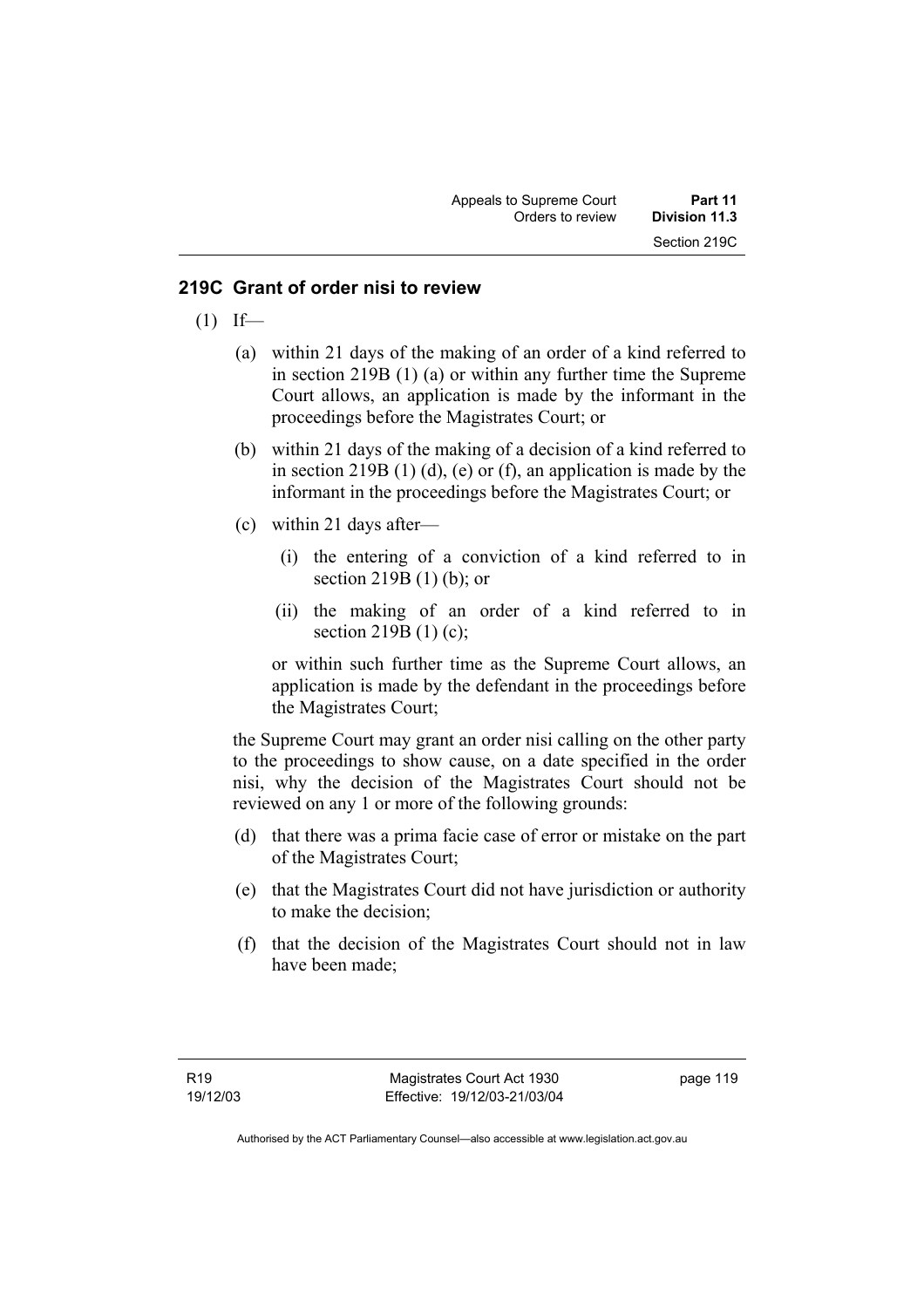| Part 11       | Appeals to Supreme Court |  |
|---------------|--------------------------|--|
| Division 11.3 | Orders to review         |  |
| Section 219D  |                          |  |

- (g) that, in the circumstances of the case, a decision of a kind referred to in section 219B (1) (d) or (e) should not have been made;
- (h) that a sentence or penalty of a kind referred to in section 219B (1) (f) was manifestly inadequate or otherwise in error.
- (2) On an application for an order to review a decision of the Magistrates Court or on an application made after the making of such an order, the Supreme Court may, if it thinks fit, make an order requiring the magistrate by whom the Magistrates Court was constituted to give to the Supreme Court a report setting out the reasons for the decision of the Magistrates Court and any facts or matters that in the view of the magistrate were relevant to the decision of the Magistrates Court.

#### **219D Security for costs and stay of execution**

- (1) The Supreme Court, in granting an order nisi under section 219C (1)—
	- (a) may order that the person on whose application the order is made give, within the time specified in the order or within any further time the Supreme Court allows, security in the amount the Supreme Court thinks fit for the costs of the appeal; and
	- (b) may order that the enforcement or execution of the decision of the Magistrates Court be stayed pending the hearing of the appeal; and
	- (c) may, if the appellant is in custody and is not detained for any other cause, grant the appellant bail in accordance with the provisions of the *Bail Act 1992*; and
	- (d) if the order nisi is made in respect of a decision of a kind referred to in section 219B (1) (d) or (e) and, after making that decision, the Magistrates Court has, under the Crimes Act, section 375, heard and determined a case and sentenced or

| page 120 | Magistrates Court Act 1930   | R <sub>19</sub> |
|----------|------------------------------|-----------------|
|          | Effective: 19/12/03-21/03/04 | 19/12/03        |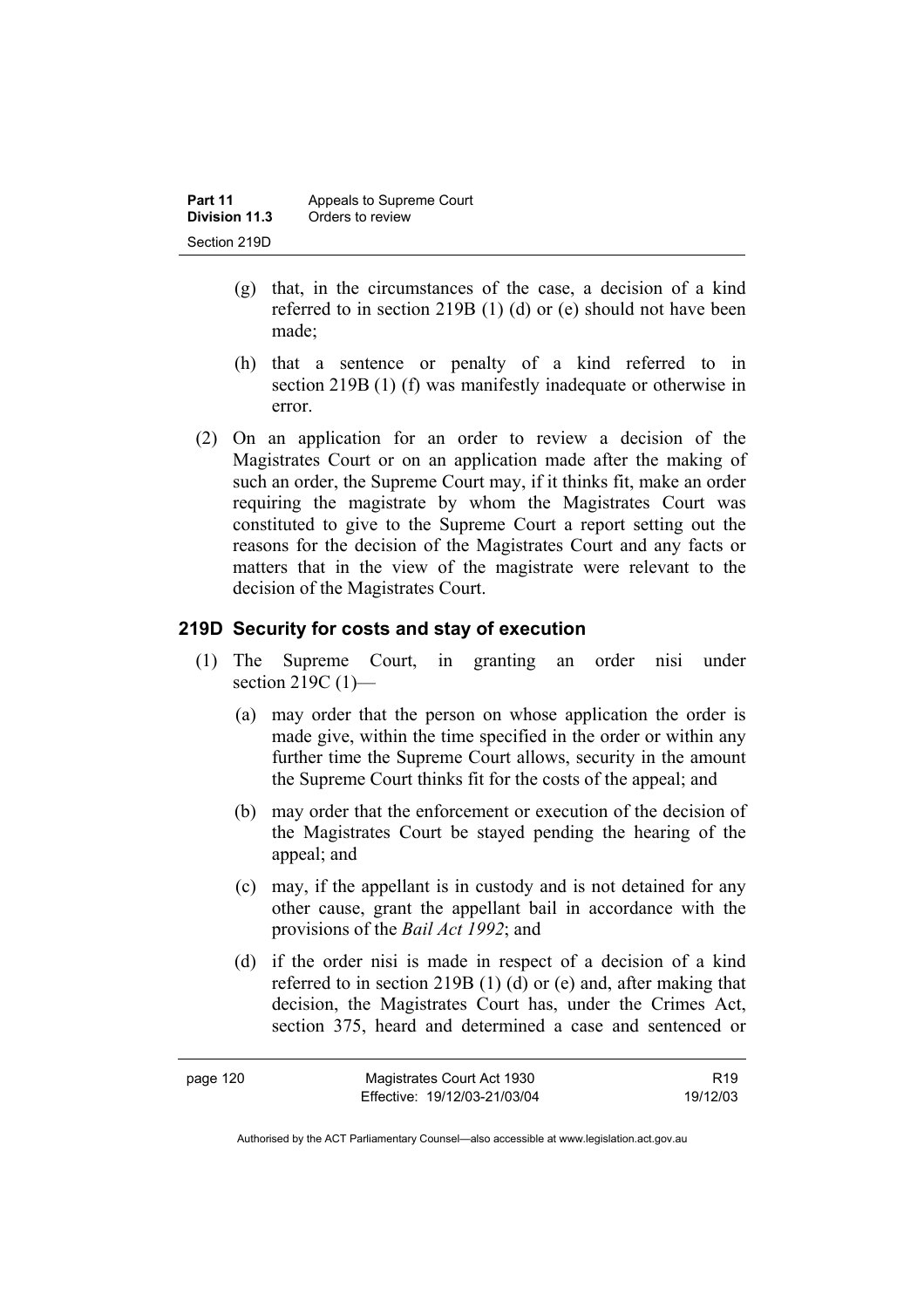| Appeals to Supreme Court | Part 11       |
|--------------------------|---------------|
| Orders to review         | Division 11.3 |
|                          | Section 219E  |

otherwise dealt with the defendant according to law—may order that the enforcement of any further decision made by the Magistrates Court in relation to the case be stayed.

- (2) If the Supreme Court grants an order nisi in relation to an application by the informant in respect of a decision of the Magistrates Court of a kind referred to in section 219B (1) (d) or (e), the proceedings in the Magistrates Court shall be stayed until the appeal is concluded, abandoned or discontinued.
- (3) If security for the costs of the appeal is not given in accordance with the order of the Supreme Court, the Supreme Court may, on an application made by the person called upon to show cause by the order nisi, revoke the order nisi.

#### **219E Non-appearance of applicant**

If the person on whose application the order nisi has been granted under section 219C (1) fails to appear on the date specified in the order or on any date to which the hearing is adjourned, the Supreme Court may discharge the order.

#### **219F Powers of Supreme Court**

- (1) On the return of an order nisi to review a decision of the Magistrates Court, the Supreme Court, on consideration of the evidence before the Magistrates Court, and any further evidence called by leave of the Supreme Court—
	- (a) may, if satisfied that the decision of the Magistrates Court should be confirmed, discharge the order nisi; or
	- (b) may set aside or quash, in whole or in part, or otherwise vary or amend, the decision of the Magistrates Court.
- (2) If, under subsection (1) (b), the Supreme Court sets aside, quashes or otherwise varies or amends a decision of the Magistrates Court, the Supreme Court may—

page 121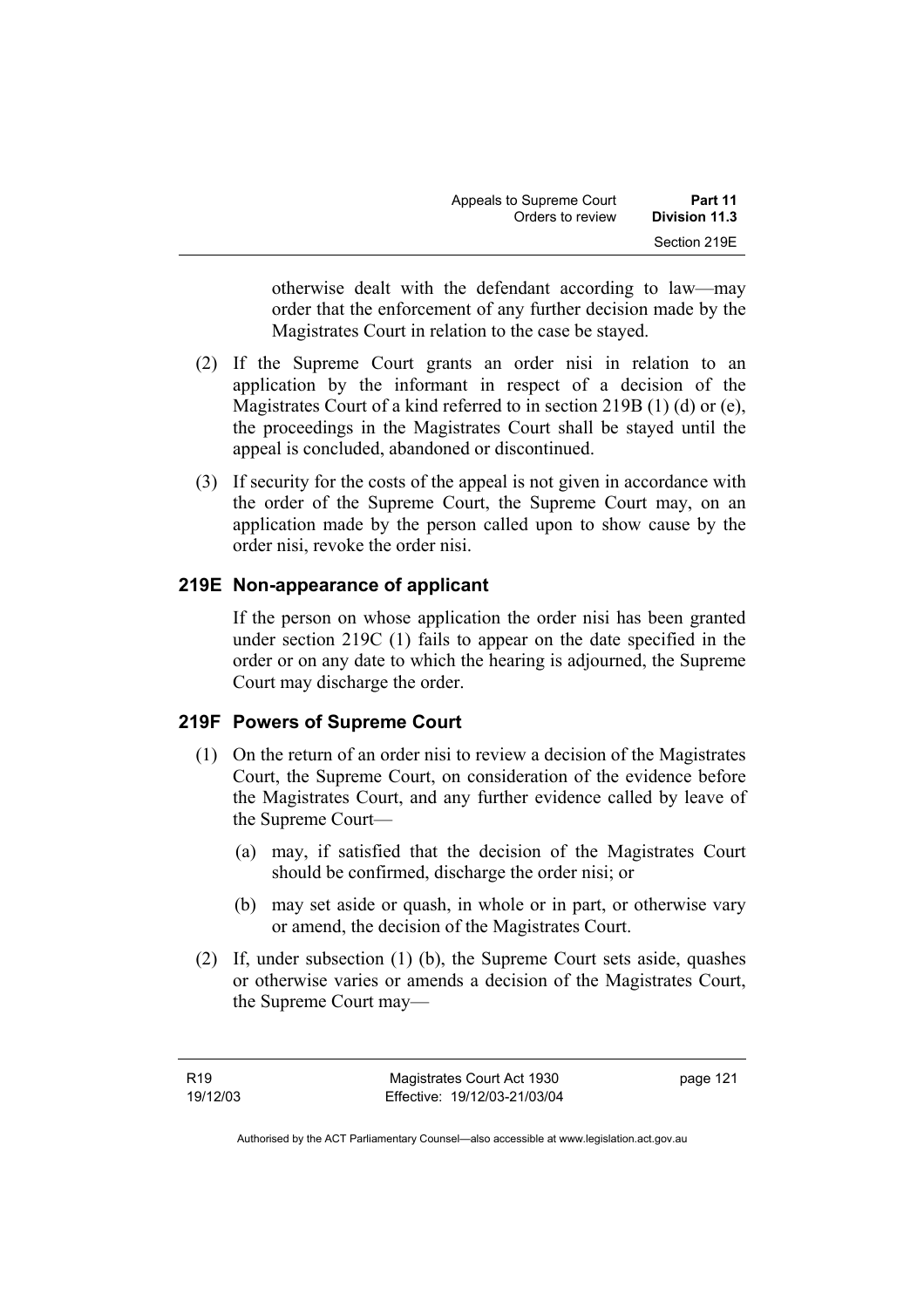- (a) for a decision specified in section 219B (1) (d)—order that the Magistrates Court commit the person to whom the decision relates to the Supreme Court for sentence under section 92A; or
- (b) for a decision specified in section 219B (1) (e)—order that the Magistrates Court continue the preliminary examination of the person to whom the decision relates in accordance with part 6; or
- (c) in the case of a decision specified in section 219B (1) (f)—
	- (i) impose the sentence or penalty the Supreme Court thinks fit; or
	- (ii) by order, exercise any power that the Magistrates Court might have exercised; or
- (d) in any other case—
	- (i) remit the matter to the Magistrates Court for rehearing or for further hearing with or without directions of law; or
	- (ii) make any further order, including an order granting any relief that the Supreme Court is empowered to grant on certiorari, mandamus, prohibition or habeas corpus, the Supreme Court thinks necessary to determine the matter finally.
- (3) For the purpose of—
	- (a) correcting any defect or error in the proceedings before the Magistrates Court; or
	- (b) enabling the matter to be determined on the merits;

the Supreme Court may make the amendments of the proceedings in the Magistrates Court it thinks appropriate.

(4) For subsections (1) (b) and (2) (c), the Supreme Court shall not—

R19 19/12/03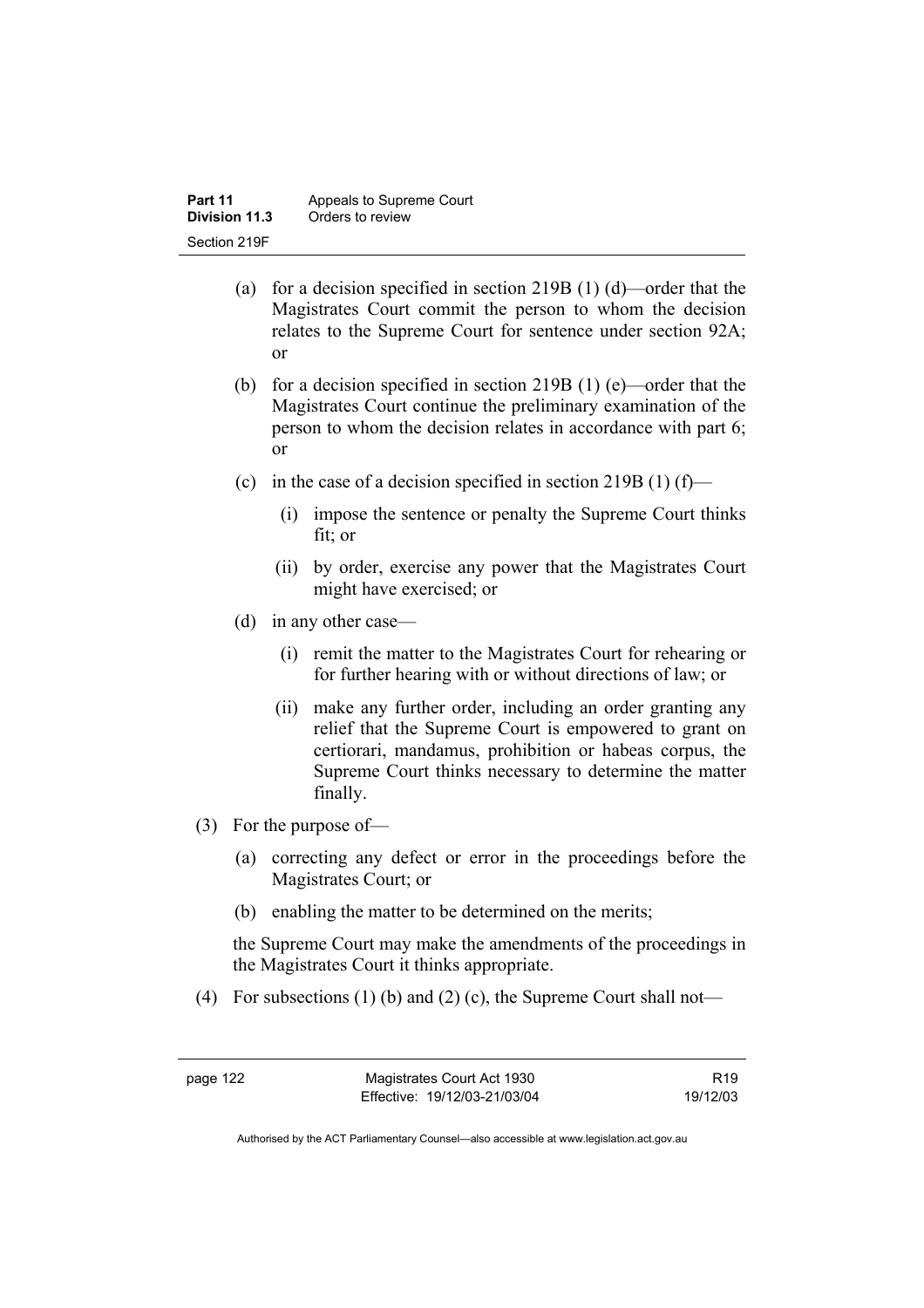- (a) vary a sentence or penalty such that the sentence or penalty as varied could not have been imposed by the Magistrates Court; or
- (b) impose a sentence or penalty that could not have been imposed by the Magistrates Court.
- (5) The Supreme Court may, notwithstanding the ground or any of the grounds on which the order nisi to review a decision of the Magistrates Court was granted has been established, discharge the order nisi if the Supreme Court is of the opinion that no substantial miscarriage of justice has occurred.
- (6) On the discharge of an order nisi to review a decision of the Magistrates Court, that decision may be enforced, executed or given effect to as if the order nisi had not been granted.
- (7) If, in respect of a sentence or penalty referred to in section 219B (1) (f), the Supreme Court—
	- (a) varies a sentence or penalty under subsection (1) (b); or
	- (b) imposes a sentence or penalty or makes an order under subsection  $(2)$  (b);

the sentence or penalty as varied or imposed or the order made shall have effect as if it were a decision of the Magistrates Court and may be enforced by the Magistrates Court accordingly.

- (8) On an appeal under this division from an order, decision, sentence or penalty referred to in section 219B (1) (a), (d), (e) or (f), the Supreme Court shall order that the costs of and incidental to the appeal shall be paid by the appellant.
- (9) Subsection (8) applies whether the Supreme Court orders that the order nisi be discharged or exercises any of the other powers conferred on it by this section.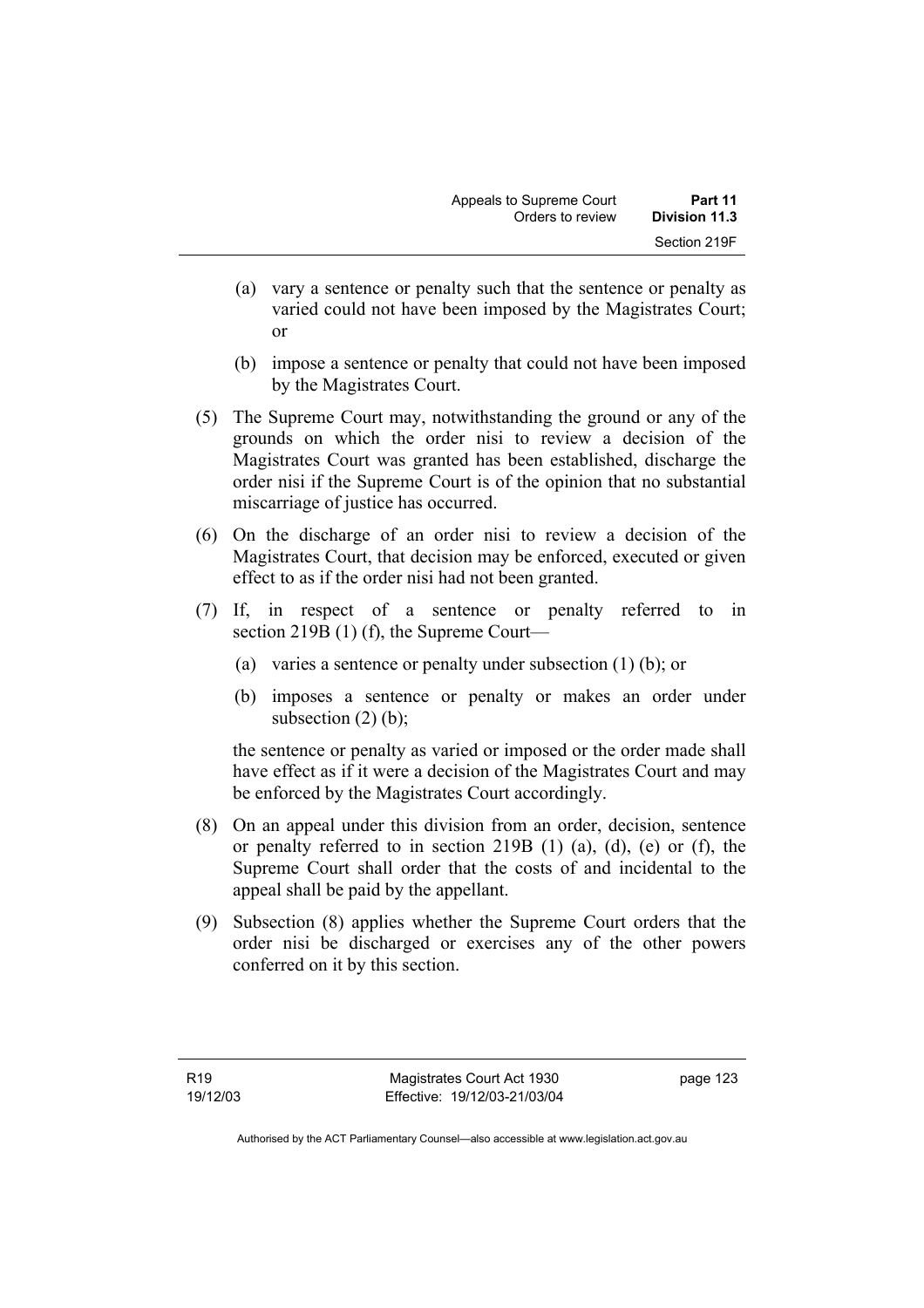**Part 11** Appeals to Supreme Court<br>**Division 11.4** General provisions **General provisions** Section 222

# **Division 11.4 General provisions**

# **222 Control of Supreme Court over summary convictions**

- (1) A person brought before the Supreme Court or the judge, on habeas corpus, shall not be discharged from custody by reason of any defect or error in a warrant of commitment of the Magistrates Court, unless the court, or the magistrate constituting the court, and the prosecutor or other party interested in supporting the warrant have received reasonable and sufficient notice of the intention to apply for the discharge.
- (2) The notice shall require them to transmit or cause to be transmitted to the Supreme Court or the judge the conviction, judgment or order (if any) on which the commitment was founded, together with the depositions and information or claim (if any) intended to be relied on in support of the conviction, judgment or order, or certified copies thereof.

# **223 Amendment**

If any such conviction, judgment or order, information or claim and depositions or certified copies, are so transmitted, and the offence charged or intended to be charged thereby or the cause of action mentioned therein appears to have been established, and the judgment of the court thereupon to have been in substance warranted, and the defects or errors appear to be defects of form only, or mistakes not affecting the substantial merits of the proceedings before the Magistrates Court, the Supreme Court or the judge shall allow the warrant of commitment, and may allow the conviction, judgment or order also, to be forthwith amended in all necessary particulars in accordance with the facts, and the person committed shall thereupon be remanded to his or her former custody.

page 124 Magistrates Court Act 1930 Effective: 19/12/03-21/03/04

R19 19/12/03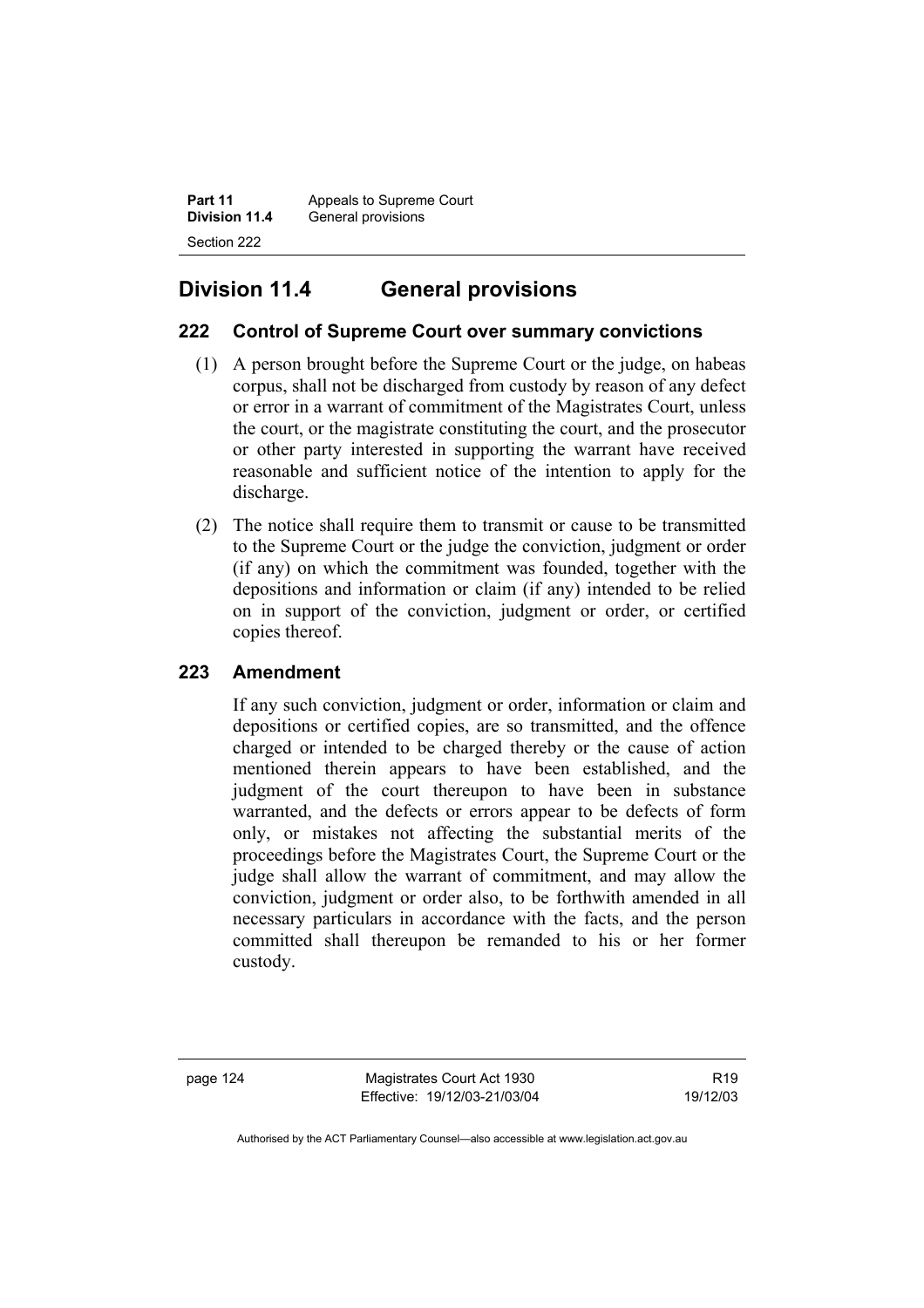| Part 11              | Appeals to Supreme Court |
|----------------------|--------------------------|
| <b>Division 11.4</b> | General provisions       |
| Section 224          |                          |

### **224 In cases of certiorari**

The like proceedings as mentioned in sections 223 and 224 shall be had, and the like amendments may and shall be allowed to be made, in respect of every order brought before the Supreme Court or the judge by writ of certiorari, and after amendment in any such case the order may be enforced in the proper manner, and shall in all respects and for all purposes be regarded and dealt with as if it had been drawn up originally as amended.

#### **225 Notice dispensed with**

- (1) The notice prescribed by section 222 may be given either before or after the issue of the writ of habeas corpus, or certiorari.
- (2) When at the time of applying for the writ—
	- (a) copies of the conviction or order and depositions are produced; or
	- (b) in cases of committal for trial or for sentence all informations, depositions, and statements have been transmitted, as provided in section 106, to the director of public prosecutions or a person authorised by the director of public prosecutions;

the Supreme Court or the judge may dispense with the notice.

#### **226 Power of court to admit to bail**

- (1) If any person committed to gaol under a summary conviction or order is brought up by writ of habeas corpus, and the Supreme Court or the judge postpones the final decision of the case, the Supreme Court or the judge may admit the person to bail in accordance with the provisions of the *Bail Act 1992*.
- (2) If the judgment of the Supreme Court or the judge is against any person so brought up, the Supreme Court or the judge may remand him or her to his or her former custody, there to serve the rest of the term for which he or she was committed.

page 125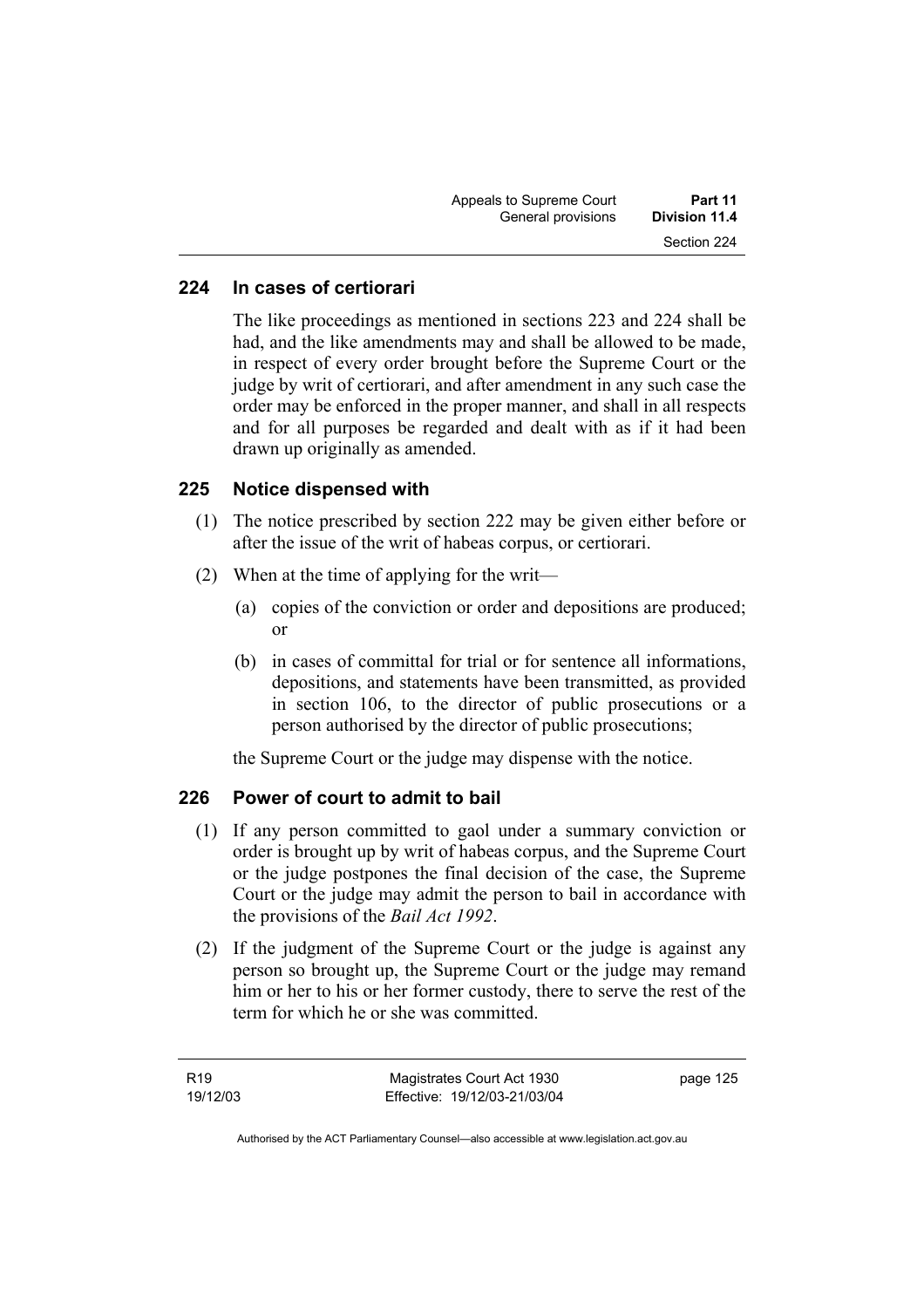| Part 11       | Appeals to Supreme Court |  |
|---------------|--------------------------|--|
| Division 11.4 | General provisions       |  |
| Section 227   |                          |  |

## **227 Respecting the amendment of convictions etc**

- (1) Whenever the facts or evidence appearing by the depositions in substance support the decision of the Magistrates Court, if the decision does not extend beyond the information, and if the facts or evidence would have justified the court in making any necessary allegation or finding omitted in the decision, or in the formal conviction or order, or any warrant issued under the adjudication, the powers of amendment given by section 223 may be exercised, and if in a conviction there is some excess that may (consistently with the merits of the case) be corrected, the conviction shall be amended accordingly and shall stand good for the remainder.
- (2) All amendments shall be subject to the order as to costs and otherwise the Supreme Court or the judge thinks fit.

#### **228 Want of summons or information**

If the person convicted, or against whom an order has been made, or any person whose goods have been condemned or directed to be sold as forfeited, was present at the hearing of the case, the conviction or order shall be sustained, although there may not have been any information or summons or amendment thereof unless he or she objected at the hearing that there was no information or summons or amendment thereof.

#### **229 Distribution of penalty**

A conviction or an order shall not be defeated for the want of any distribution, or for a wrong distribution of the penalty or forfeiture.

#### **230 Provisions applicable in relation to security given for costs of appeal**

 (1) If security is given, in accordance with an order made under section 219D, by deposit of money with the registrar, the registrar shall—

page 126 Magistrates Court Act 1930 Effective: 19/12/03-21/03/04

R19 19/12/03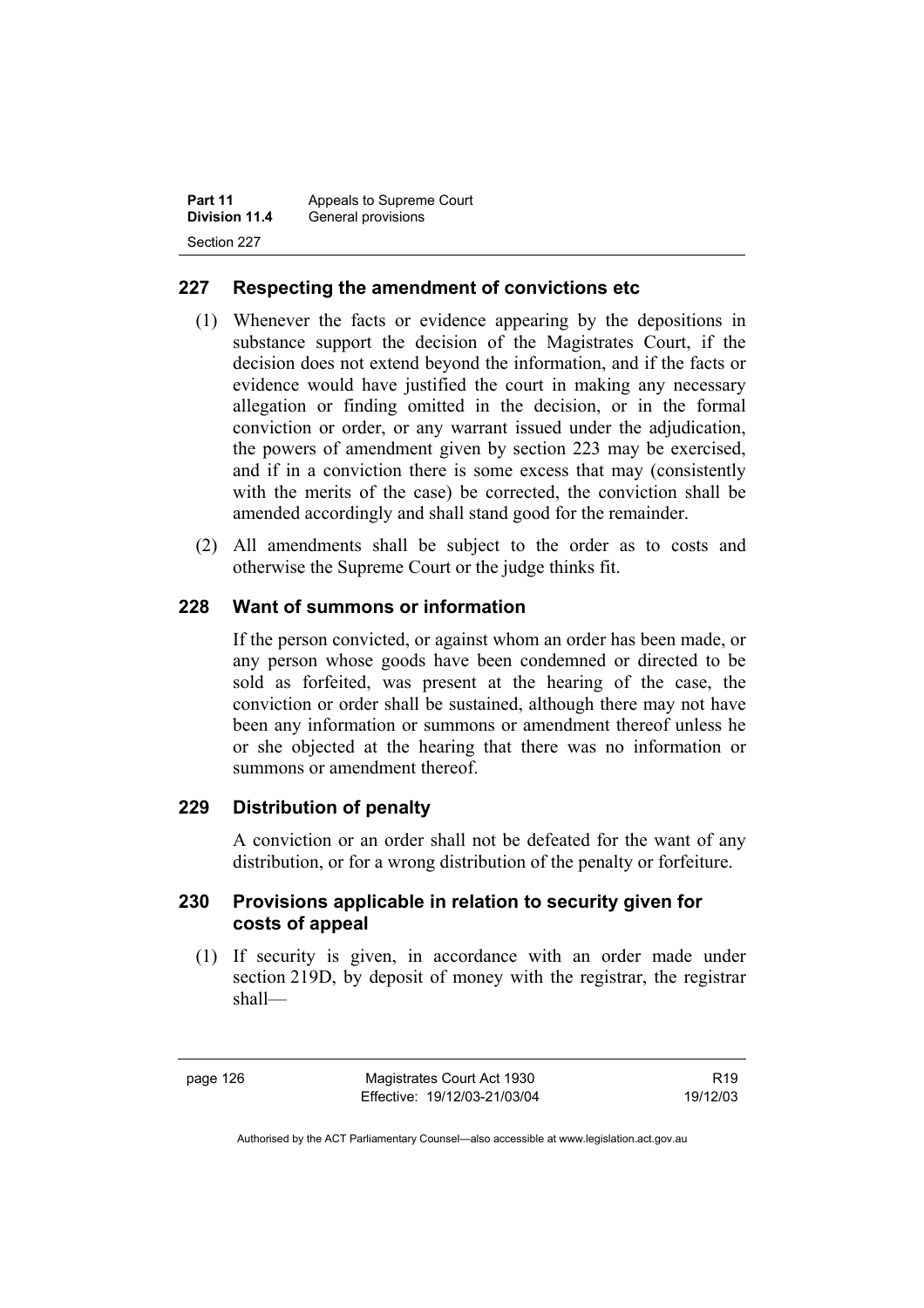| Appeals to Supreme Court | Part 11       |
|--------------------------|---------------|
| General provisions       | Division 11.4 |
|                          | Section 230   |

- (a) if, on the determination of the appeal, the costs of and incidental to the appeal are not ordered to be paid by the appellant to the respondent—repay the amount deposited to the person by whom it was deposited; or
- (b) if, on determination of the appeal, the costs of and incidental to the appeal are ordered to be paid by the appellant to the respondent, the amount payable has been ascertained and the whole or any portion of that amount has not been paid to the respondent—apply the amount deposited in, or towards, satisfaction of the amount of costs unpaid and repay the balance (if any) to the person by whom it was deposited.
- (2) If security is given by bond, the registrar shall, if the costs of and incidental to the appeal are ordered to be paid by the appellant to the respondent, deliver the bond to the respondent who may enforce the bond according to its tenor.

Magistrates Court Act 1930 Effective: 19/12/03-21/03/04 page 127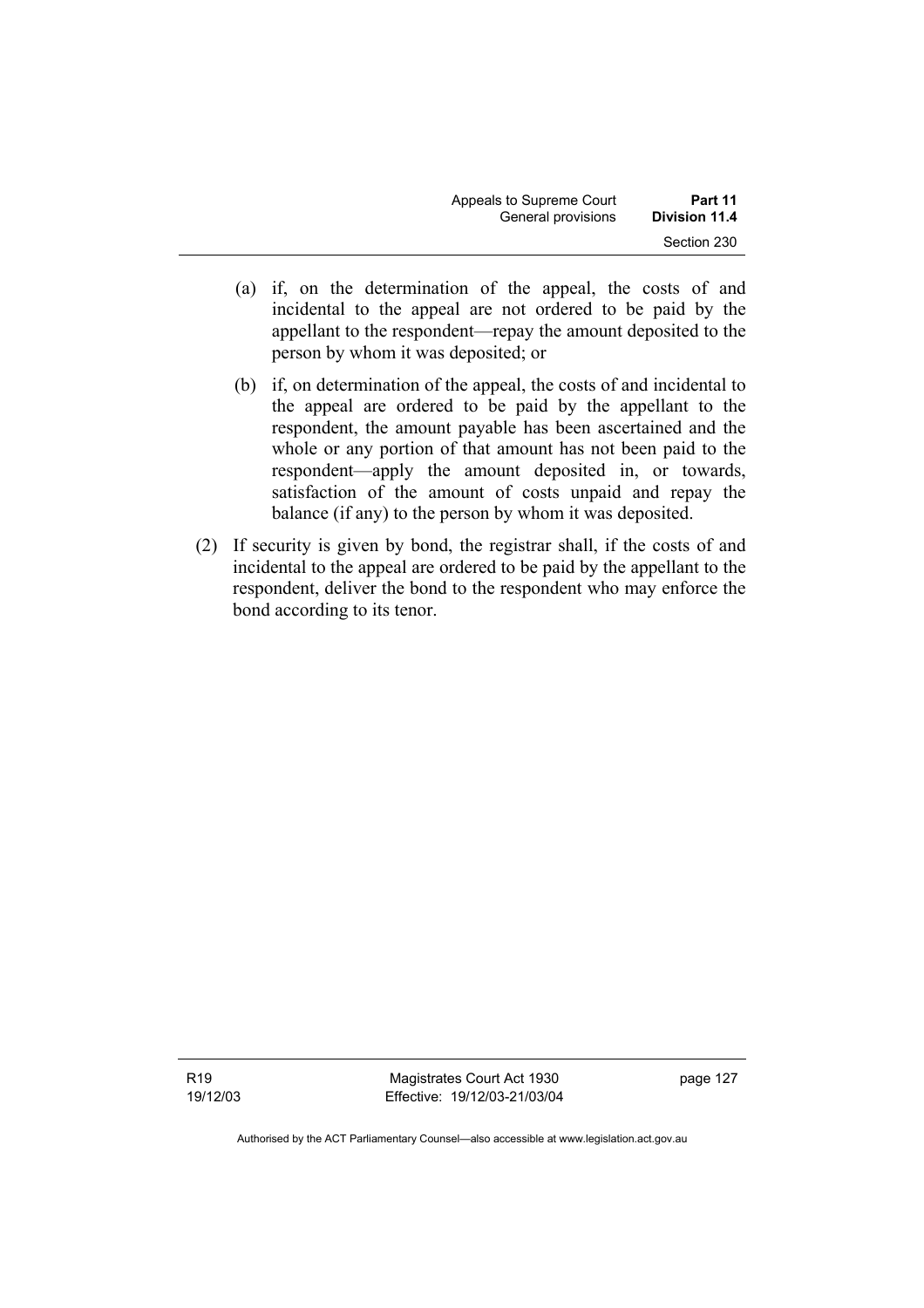# **Part 12** Protection of magistrates in **the execution of their office**

#### **231 Magistrate sued for act not within jurisdiction**

- (1) Any person injured by an act done by a magistrate in a matter in which by law he or she has no jurisdiction or in which he or she has exceeded his or her jurisdiction, or by an act done under any conviction or order made or warrant or writ issued by a magistrate in any such matter, may maintain in the Supreme Court an action against the magistrate without alleging in his or her statement of claim or plaint that the act complained of was done maliciously and without reasonable and probable cause.
- (2) No such action shall be maintainable for anything done under any such conviction or order until after the conviction or order has been quashed or set aside on appeal.
- (3) No such action shall be maintainable for anything done under any such warrant that was issued by the magistrate to procure the appearance of the person charged, and that has been followed by a conviction or order in the same matter, until after the conviction or order has been so quashed or set aside.
- (4) If the lastmentioned warrant has not been followed by a conviction or order, or if it is a warrant on an information of an alleged indictable offence, and if a summons was issued previously to the warrant being issued, and the summons was served on the person charged either personally or by leaving it for him or her with some person at his or her last-known or usual place of abode or business, and he or she did not appear according to the exigency of the summons, in that case no action shall be maintainable against the magistrate for anything done under the warrant.

page 128 Magistrates Court Act 1930 Effective: 19/12/03-21/03/04

R19 19/12/03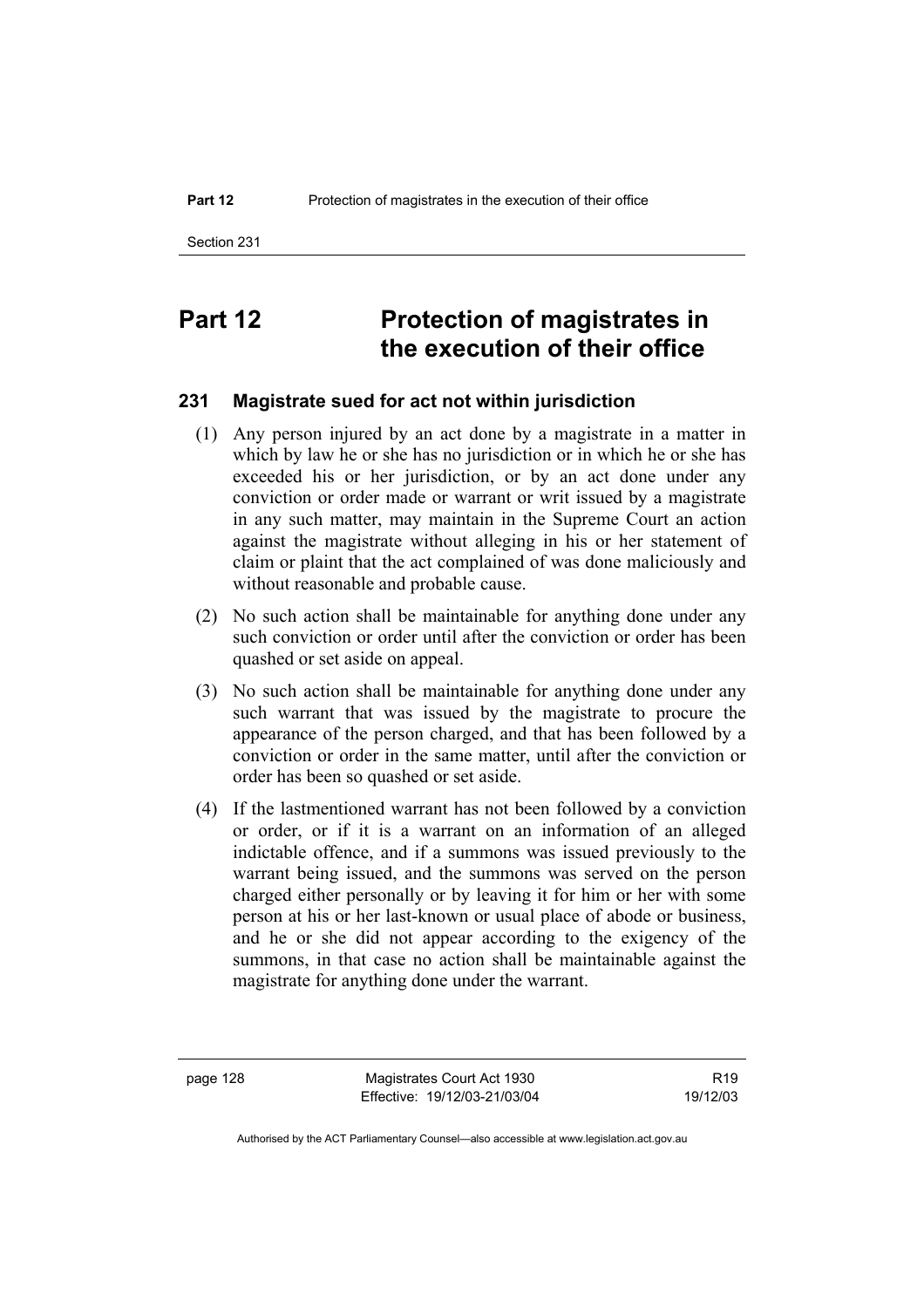Section 232

### **232 No action against magistrate after order nisi to quash conviction has been granted**

If an order to show cause why a conviction or order should not be quashed has been granted an action shall not be maintainable against the magistrate constituting the court by which the conviction or order in question was made in respect of any proceeding taken under, or matter arising out of, the conviction or order.

#### **233 Warrant or writ by magistrate on order of court**

If a conviction or order is made by the court and a warrant of commitment or writ of execution is granted on it by a magistrate bona fide and without collusion, an action in respect of any defect in the conviction or order or any want of jurisdiction in the court making the conviction or order shall be maintainable only against the magistrate constituting the court that made the conviction or order.

#### **234 No action for acts done under order of Supreme Court**

If a magistrate does an act in obedience to an order of the Supreme Court or the judge, an action shall not be maintainable against him or her for obeying the order and doing the act thereby required.

#### **235 No action where proceedings confirmed on appeal**

If a warrant of commitment or writ of execution is granted by a magistrate on a conviction or order that, either before or after the granting of the warrant or writ, is confirmed on appeal, an action shall not be maintainable against the magistrate who granted the warrant or writ for anything done under it by reason of any defect in the conviction or order.

# **236 Actions in cases prohibited**

If any action, which by this Act is declared to be not maintainable, is brought against a magistrate, the judge, on application of the

R19 19/12/03 Magistrates Court Act 1930 Effective: 19/12/03-21/03/04 page 129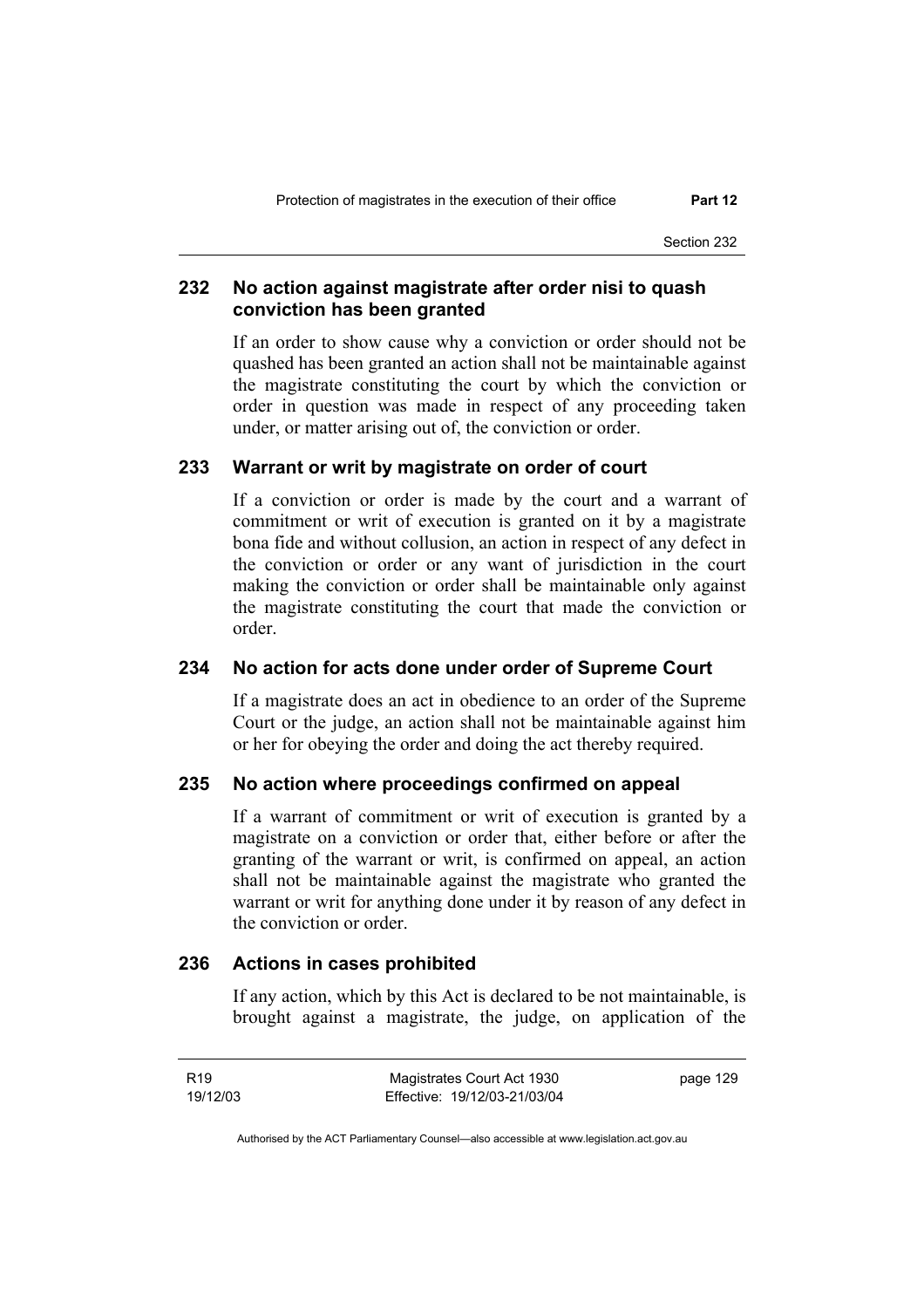defendant, and on affidavit of the facts, may set aside or stay the proceedings in the action with or without costs.

#### **239 Payment of money into court**

- (1) After an action under this part has been commenced but before issue is joined, the defendant may pay into court the sum of money he or she thinks fit.
- (2) If the court at the trial is of opinion that the plaintiff is not entitled to damages beyond the sum so paid into court, judgment shall be given for the defendant; and the sum of money so paid into court, or so much thereof as is sufficient to pay or satisfy the defendant's costs in that behalf, shall thereupon be paid out of court to him or her, and the residue (if any) shall be paid to the plaintiff.
- (3) If when money is so paid into court the plaintiff elects to accept it in satisfaction of his or her damages in the action, he or she may apply to the judge for an order for the payment of the money out of court to him or her, with or without costs, and the judge may make the order, and thereupon the action shall be determined and the order shall be a bar to any other action for the same cause.

#### **240 No action against magistrate for judicial acts in Magistrates Court**

An action shall not be brought in the Magistrates Court against a magistrate in respect of anything done by him or her in the execution of his or her office.

### **241 Magistrate sued for acts within his or her jurisdiction only liable in case of malice and absence of reasonable and probable cause**

In an action against a magistrate for any act done by him or her in the execution of his or her duty as a magistrate with respect to any matter within his or her jurisdiction as a magistrate, it must be expressly alleged in the statement of claim or plaint that the act was

R19 19/12/03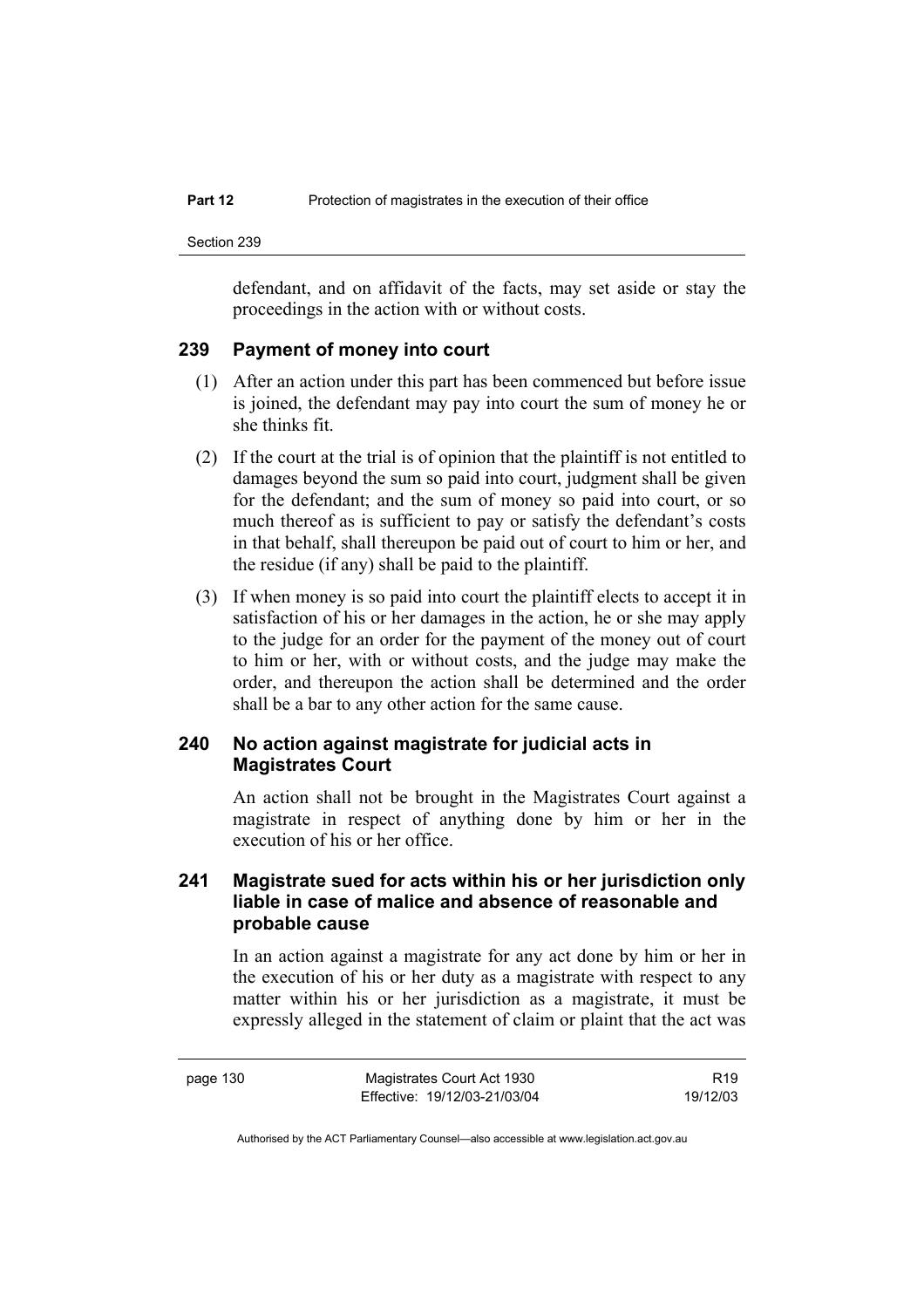done maliciously and without reasonable and probable cause, and if the allegations are denied, and at the trial of the action the plaintiff fails to prove them, judgment shall be given for the defendant.

# **242 Verdict for defendant**

If the plaintiff in an action against a magistrate does not prove the cause of action at the trial, judgment shall be given for the defendant.

# **243 Damages**

If—

- (a) the plaintiff in an action against a magistrate is entitled to recover, and seeks to recover a penalty or other sum paid or raised as a result of a conviction, judgment or order or to recover damages for imprisonment; and
- (b) it is proved that the plaintiff was guilty of the offence or liable to pay the sum or, for imprisonment, did not undergo any greater punishment than could have been imposed for the offence of which he or she was convicted;

the plaintiff is not entitled to recover the penalty or other sum paid or raised or, for imprisonment, damages greater than 1 cent, or any costs in the action.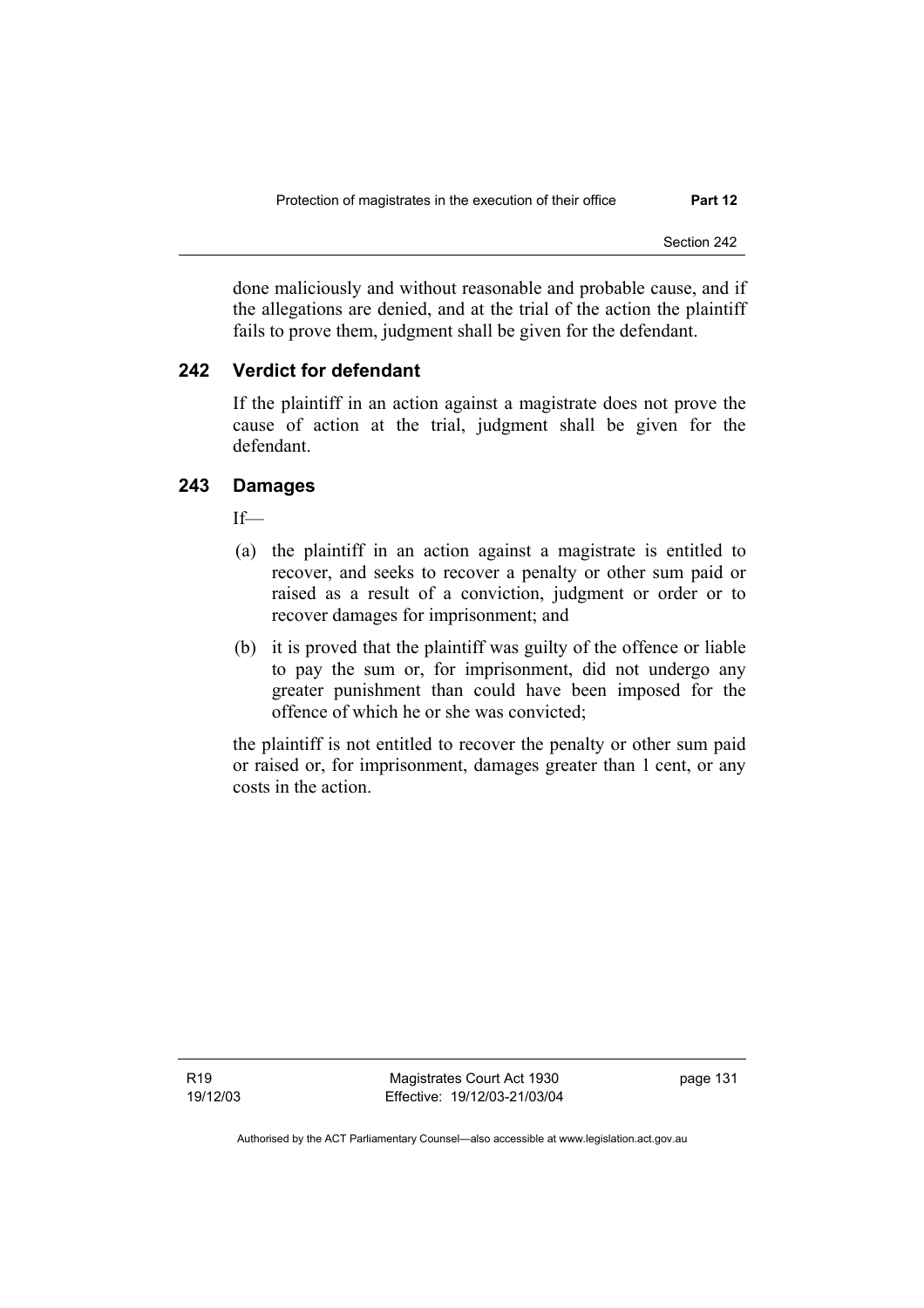## Part 13 **Costs**

Section 244

# **Part 13 Costs**

# **244 Award of costs**

The power of the court to award costs and the award of costs by the court shall be subject to the following provisions:

- (a) if the court makes a conviction or order in favour of the informant—it may in its discretion award and order that the defendant shall pay to the informant the costs it thinks just and reasonable;
- (b) if the court dismisses the information, or makes an order in favour of the defendant—it may in its discretion award and order that the informant shall pay to the defendant the costs it thinks just and reasonable;
- (c) the sums so allowed for costs shall in all cases be specified in the conviction or order or order of dismissal;
- (d) any sum awarded or ordered to be paid by an informant or to a defendant for costs, may be recovered under the *Magistrates Court (Civil Jurisdiction) Act 1982*, part 19;
- (e) if any case is adjourned—the court may in its discretion order that the costs of and occasioned by the adjournment be paid by any party to any other party;
- (f) the costs of persons present to give evidence or produce documents, whether they have been examined or not, or have or have not produced documents shall, unless otherwise ordered by the court, be allowed to them though they have not been summoned; but their allowance for attendance shall in no case exceed the highest rate of allowance prescribed;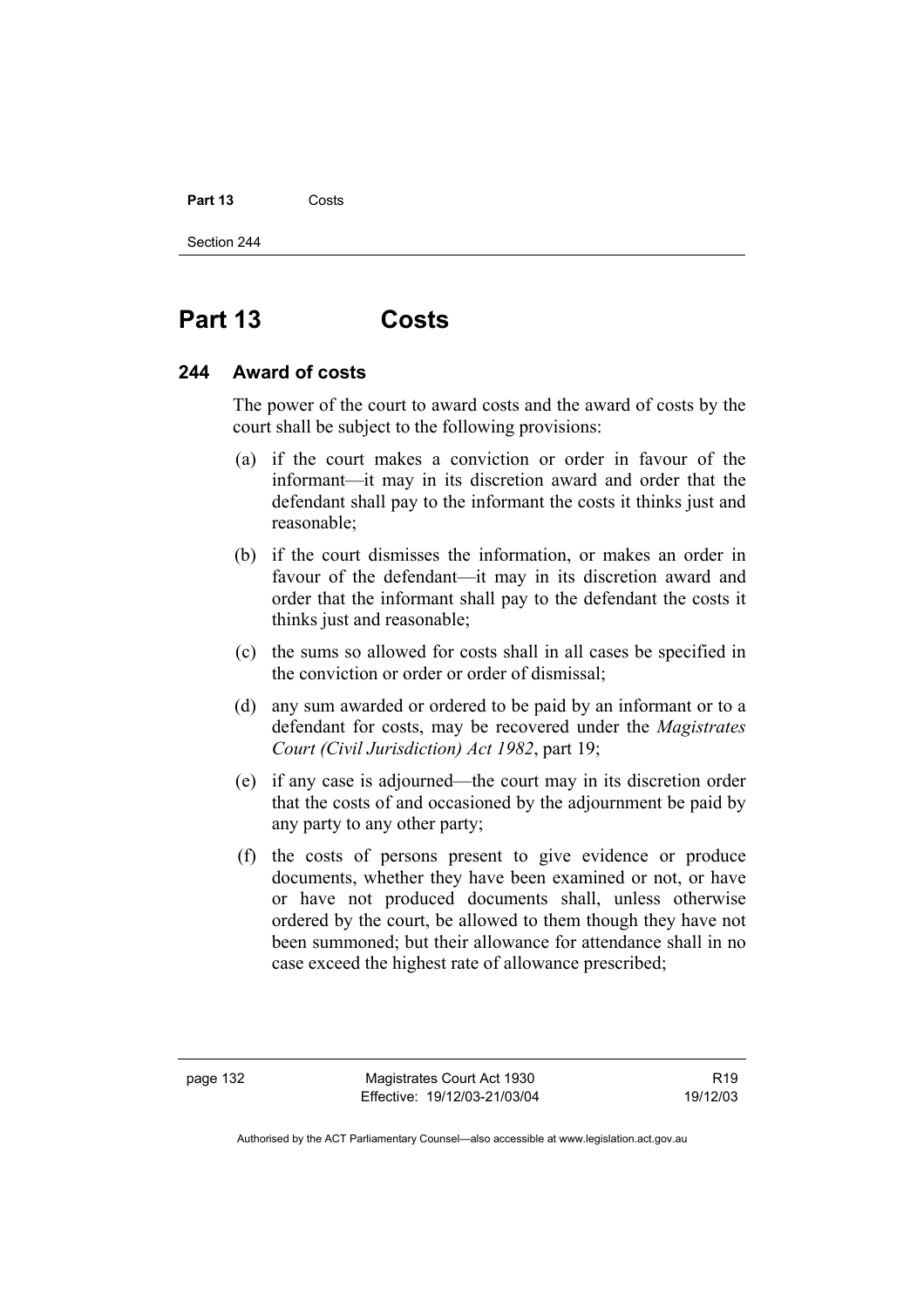Costs **Part 13** 

Section 247

 (g) the amount of costs to be paid by one party to another whether for the attendance of those persons or otherwise shall in all cases be fixed by the court.

# **247 Witnesses expenses**

The amount of costs that may be awarded under section 244 in respect of the attendance of a person who attends for the purpose of giving evidence before the court is the amount the court directs in accordance with the scale and conditions applicable in relation to persons who attend as witnesses before the Supreme Court.

R19 19/12/03

Magistrates Court Act 1930 Effective: 19/12/03-21/03/04 page 133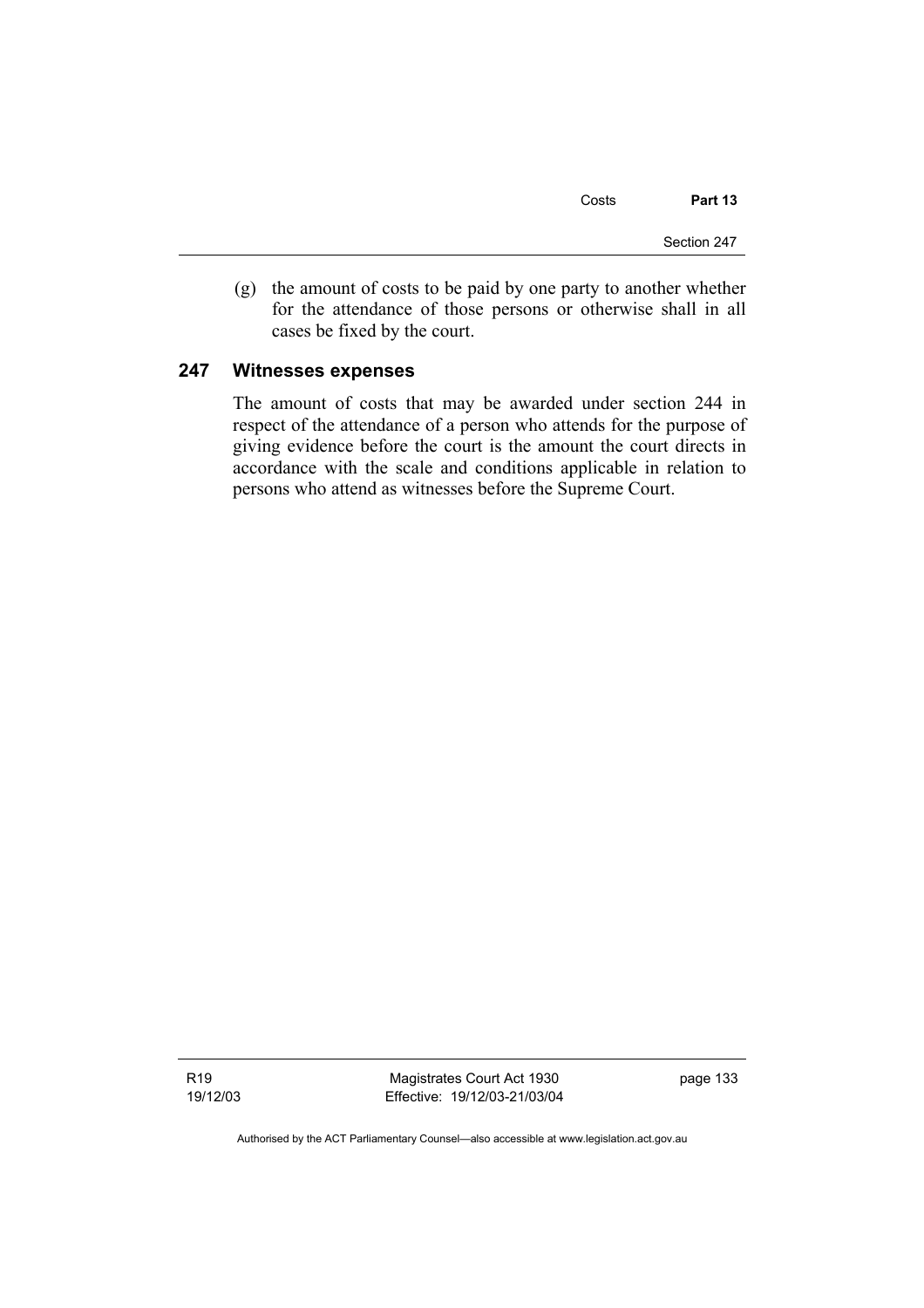### **Part 13A** Court and tribunal fees

Section 248

# **Part 13A Court and tribunal fees**

### **248 Definitions for pt 13A**

In this part:

*court* means—

- (a) the Coroner's Court; or
- (b) the Magistrates Court.

*determined fee* means a fee determined under this part.

*fee* includes a charge and a tax.

*relevant legislation* means any of the following:

- (a) the *Administrative Appeals Tribunal Act 1989*;
- (b) the *Consumer Credit (Administration) Act 1996*;
- (c) the *Coroners Act 1997*;
- (d) the *Discrimination Act 1991*;
- (e) this Act;
- (f) the *Magistrates Court (Civil Jurisdiction) Act 1982*;
- (g) the *Residential Tenancies Act 1997*;
- (h) the *Leases (Commercial and Retail) Act 2001*;
- (i) regulations or other subordinate legislation made or in force under an Act mentioned in paragraphs (a) to (h).

*tribunal* means any of the following:

- (a) the administrative appeals tribunal;
- (b) the credit tribunal;

R19 19/12/03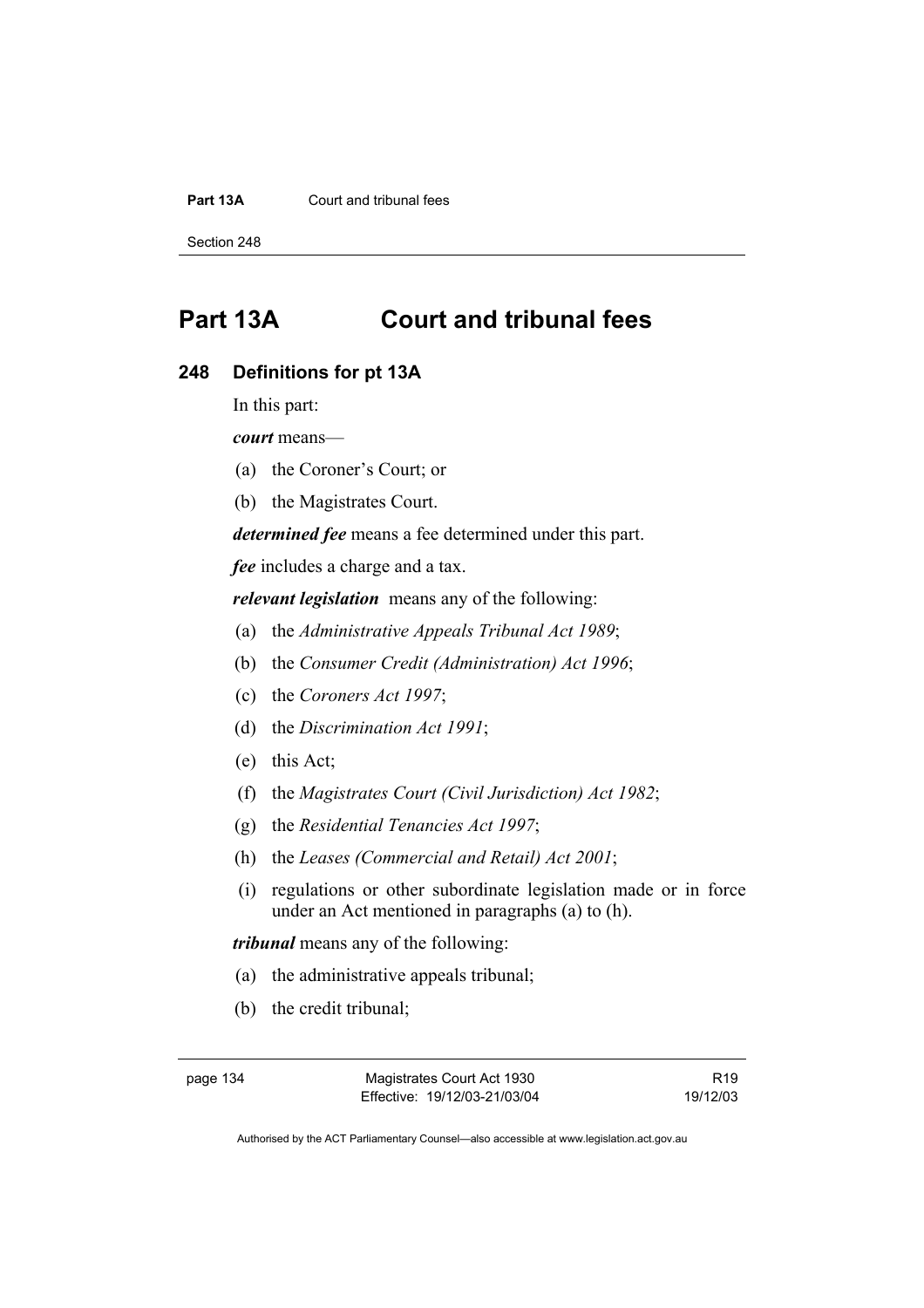- (c) the discrimination tribunal;
- (d) the residential tenancies tribunal.

# **248A Determination of fees**

- (1) The Minister may, in writing, determine fees for any of the following purposes:
	- (a) proceedings in a court or tribunal, and matters incidental to such proceedings, including—
		- (i) the service and execution of the process of a court or tribunal; and
		- (ii) the taxation of costs by the registrar or other officers of a court or tribunal;
	- (b) facilities and services provided by a court or tribunal, including the service and execution of the process of a court of the Commonwealth, a State, another Territory or a foreign country;
	- (c) the general purposes of relevant legislation.
- (2) A determination under subsection (1) may make provision for or with respect to—
	- (a) exempting persons, in whole or part, from liability to pay determined fees in all or particular circumstances; or
	- (b) remitting, refunding or waiving determined fees, in whole or part, by the registrar of a court or tribunal in particular circumstances; or
	- (c) deferring by the registrar of a court or tribunal of liability, in whole or part, to pay determined fees in particular circumstances.
- (3) A determination under subsection (1) is a disallowable instrument.
	- *Note* A disallowable instrument must be notified, and presented to the Legislative Assembly, under the *Legislation Act 2001*.

| R19      | Magistrates Court Act 1930   | page 135 |
|----------|------------------------------|----------|
| 19/12/03 | Effective: 19/12/03-21/03/04 |          |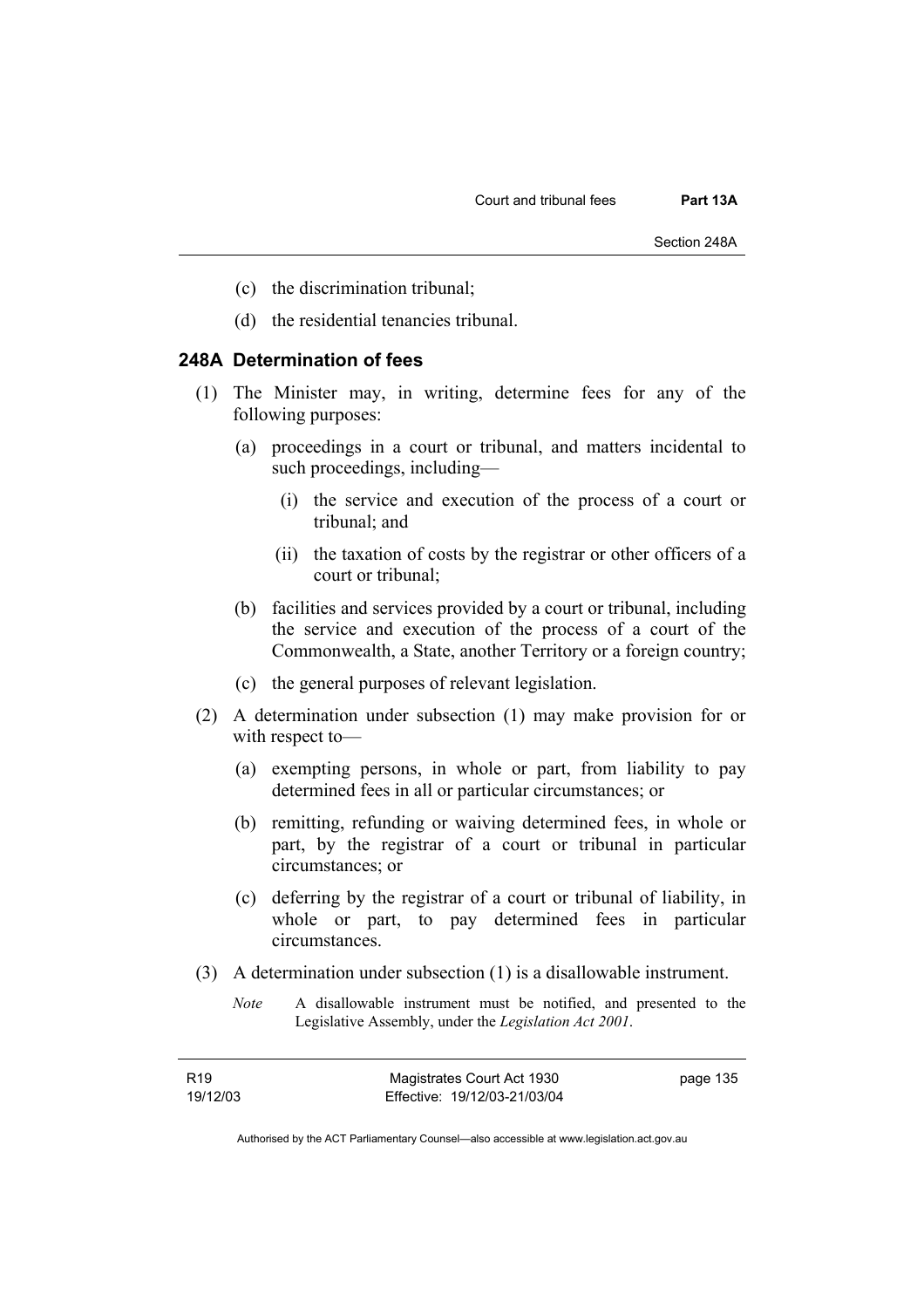#### **Part 13A** Court and tribunal fees

Section 248B

# **248B Payment of fees**

- (1) A determined fee is payable, in advance, in accordance with the determination that determined the fee, but subject to this section.
- (2) A determined fee is payable on notice from the registrar of the court or tribunal if it is calculated by reference to expenses actually incurred in performing the function, or in providing the facility or service, for which the fee is payable.

# **248C Remission, refund, deferral, waiver and exemption of fees**

- (1) A determined fee may be remitted or refunded, or liability for its payment deferred, in accordance with the determination that determined the fee.
- (2) A determined fee is not payable—
	- (a) if the person otherwise liable to pay the fee is—
		- (i) exempt from liability to pay the fee under the determination that determined the fee; or
		- (ii) exempt from paying the fee under the *Legal Aid Act 1977*, section 93 (1); or
		- (iii) legally assisted under a scheme or service provided or approved by the Attorney-General; or
	- (b) if the registrar of the court or tribunal waives payment by a person of the fee in whole or part because the registrar considers that payment of the fee would impose hardship on the person—to the extent of the waiver; or
	- (c) for the laying of an information—
		- (i) by the director of public prosecutions acting in the performance of an official function under a Territory law; or

page 136 Magistrates Court Act 1930 Effective: 19/12/03-21/03/04

R19 19/12/03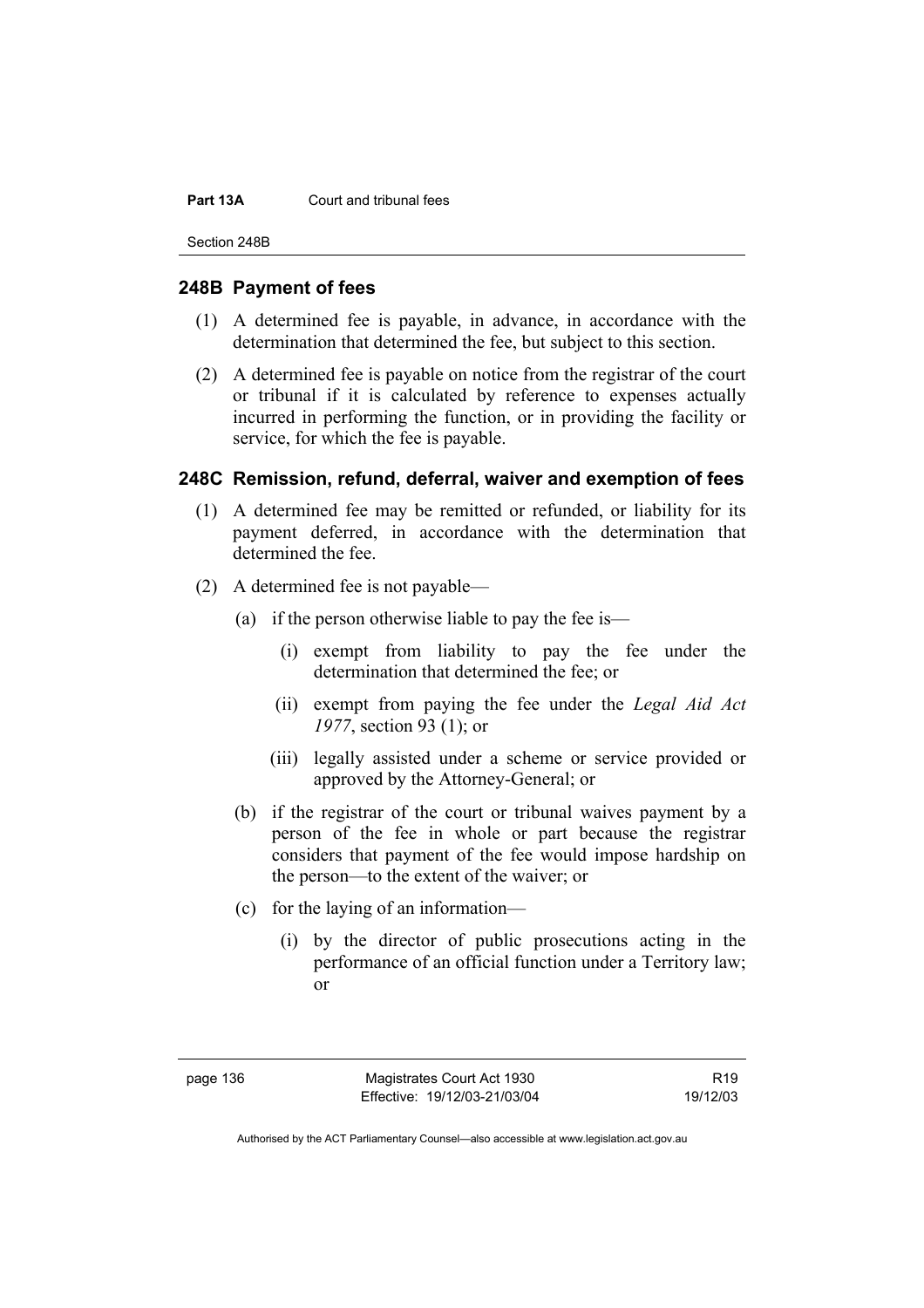- (ii) by a police officer acting in the performance of an official function under a Territory law; or
- (iii) for an offence against section 255 (1) (which is about contempt in the face of the court).
- (3) If the administrative appeals tribunal is satisfied that a proceeding ends in a way that is favourable to an applicant for a review by the tribunal of a decision, it may order another party to the proceeding to pay the amount of the application fee to the applicant.

# **248D Recovery of fees in non-criminal proceedings if fees otherwise not payable**

- (1) This section applies in relation to a civil proceeding in the Magistrates Court, or a proceeding in a tribunal, between at least 2 parties (the *first party* and the *second party*) if—
	- (a) a filing fee, or a fee for the service and execution of process, otherwise payable by the first party is—
		- (i) not payable in whole or part because of the exemption of the first party under this part; or
		- (ii) remitted, refunded or waived in whole or part under this part; and
	- (b) judgment is given or entered, or an order is made, in favour of the first party; and
	- (c) the first party's costs are payable by the second party.
- (2) If this section applies, the second party must pay to the registrar of the court or tribunal the amount of the exemption, remission, refund or waiver.

page 137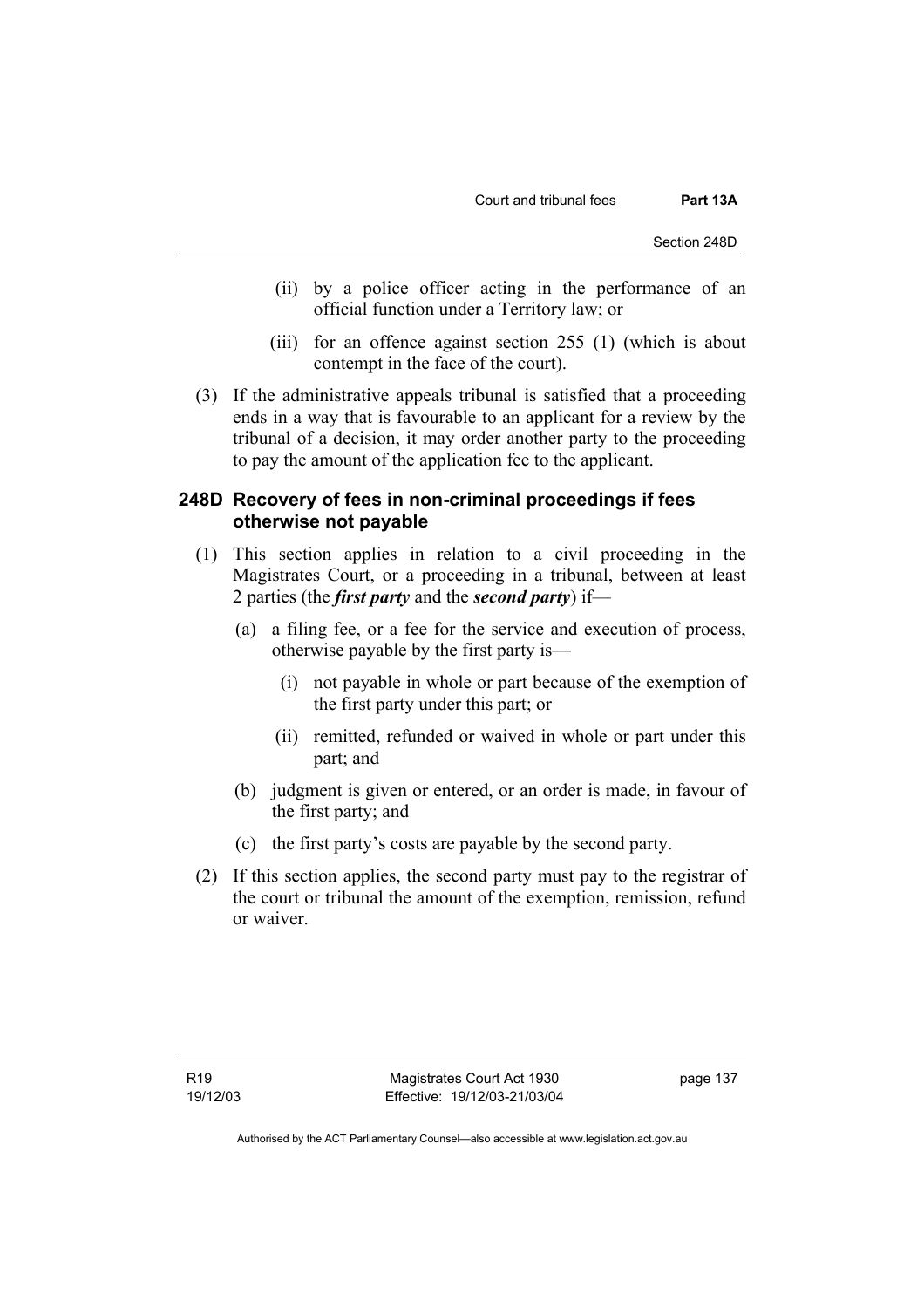#### **Part 13A** Court and tribunal fees

Section 248E

# **248E Recovery of fees in criminal proceedings if fees not otherwise payable**

- (1) This section applies in relation to a criminal proceeding in the Magistrates Court if—
	- (a) the fee (the *information fee*) that would otherwise be payable by the informant for the laying of the information in the proceeding is not payable in whole or part under this part; and
	- (b) the defendant is convicted of the offence alleged in the information and ordered to pay a fine.
- (2) If this section applies, the defendant must pay to the registrar of the Magistrates Court, in addition to the fine—
	- (a) if payment of the fee is waived in part under this part—the amount of the waiver; or
	- (b) in any other case—the information fee.

# **248F Review of decisions**

- (1) This section applies to any of the following decisions made under this part by the registrar of a court or tribunal in relation to a person (the *eligible person*):
	- (a) a decision refusing to remit, in whole or part, a determined fee payable by the person;
	- (b) a decision refusing to refund, in whole or part, a determined fee paid by the person;
	- (c) a decision refusing to defer, in whole or part, the person's liability to pay a determined fee;
	- (d) a decision refusing to waive, in whole or part, payment of a determined fee by the person;
	- (e) a decision refusing to allow the person the benefit of an exemption to pay a determined fee.

R19 19/12/03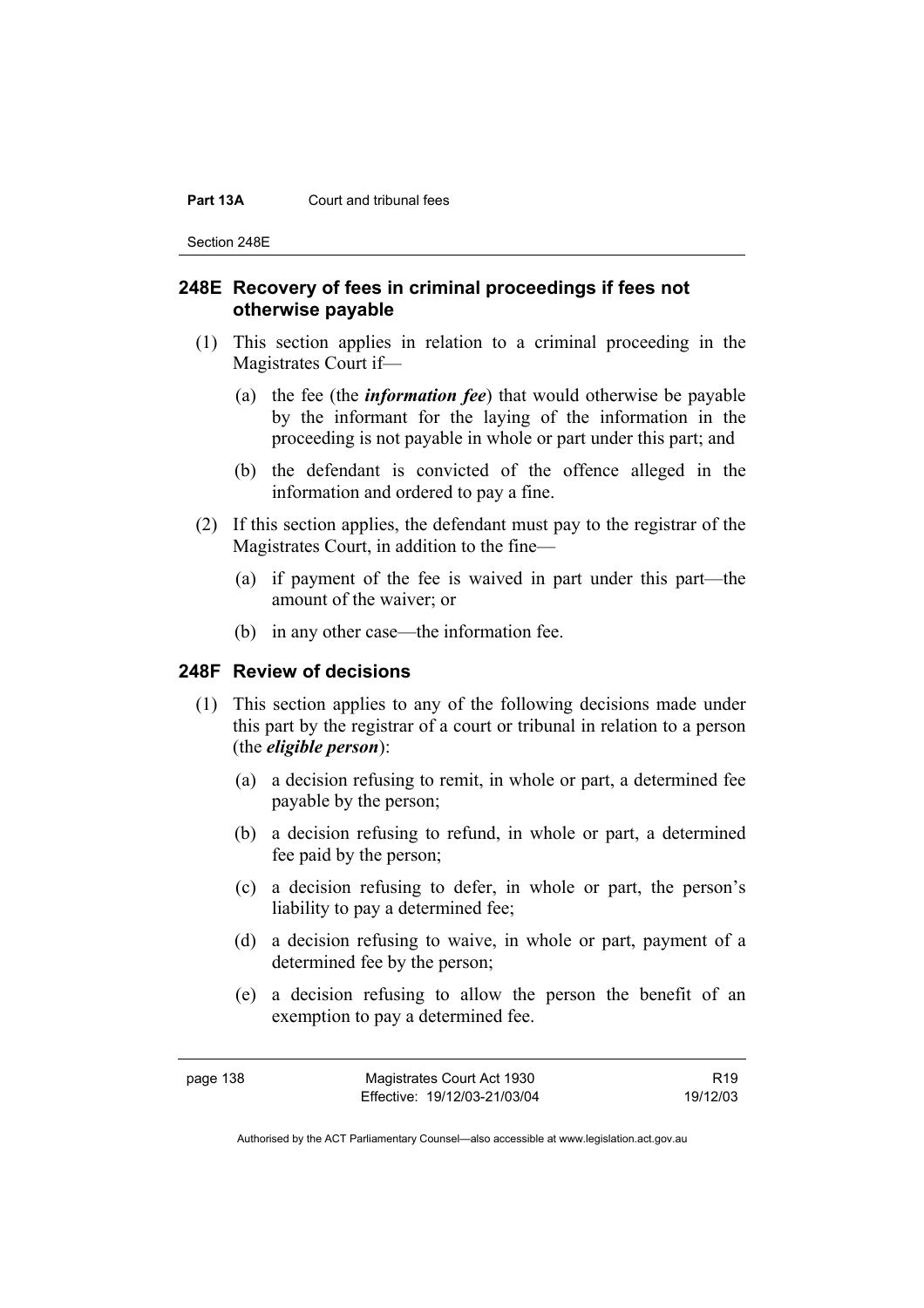- (2) If the registrar makes a decision to which this section applies, the registrar must give written notice of the decision to the eligible person.
- (3) The notice must tell the eligible person that the person may—
	- (a) apply to the registrar for a statement of reasons for the decision; and
	- (b) apply for review of the decision under this section.
- (4) The eligible person may apply to the registrar for a statement of reasons for the decision within 28 days after the day when the person is given notice of the decision by the registrar.
- (5) The eligible person may apply to the court or tribunal for review of the decision within—
	- (a) 28 days after the day when the person is given notice of the decision by the registrar; or
	- (b) if the person applies within that 28 days for a statement of reasons for the decision—28 days after the day when the person is given the statement of reasons.
- (6) On the review, the court or tribunal—
	- (a) must be constituted by—
		- (i) for a court—a magistrate; or
		- (ii) for a tribunal—a member of the tribunal; and
	- (b) may make the orders the court or tribunal considers appropriate.
- (7) A fee is not payable for an application under this section.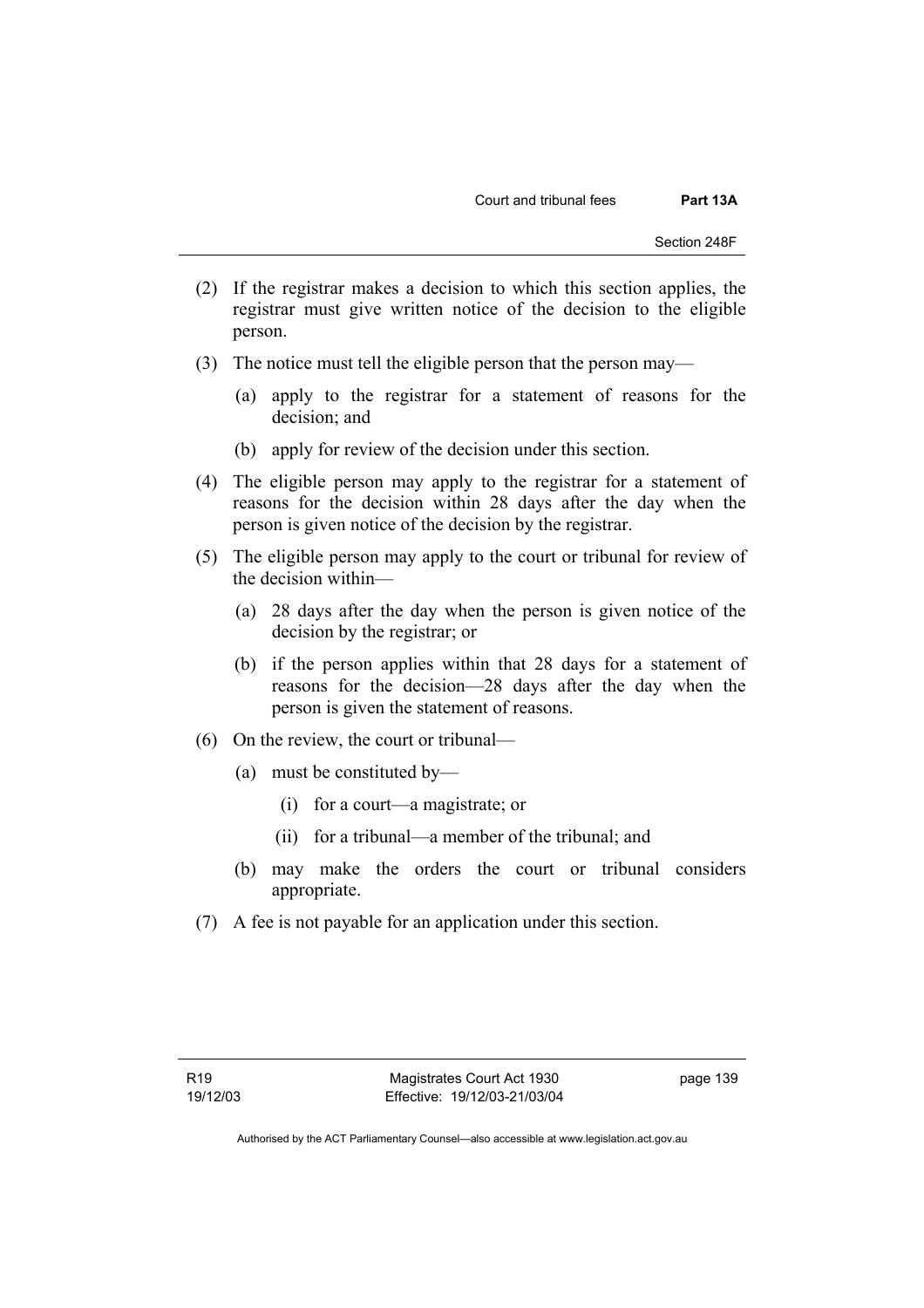# **Part 14** Securities

Section 249

# **Part 14 Securities**

# **249 Securities taken under Act**

- (1) A person shall give security under this Act, whether as principal or surety, either by the deposit of money with the registrar, or by an oral or written acknowledgment of the undertaking or condition by which, and of the sum for which, he or she is bound, in such manner and form as are prescribed.
- (2) Record of the security having been made may be provided by entry of it in the register under this Act or proceedings of the court or as is prescribed.

# **250 Recovery of sum due under security**

Any sum becoming due under a security under this Act or the *Bail Act 1992* shall be recoverable on a claim by a member of the police force or by the registrar or by some other person thereto authorised by the court.

# **252 Sums paid by surety may be recovered from principal**

Any sum paid by a surety on behalf of his or her principal in respect of a security under this Act or the *Bail Act 1992*, together with all costs, charges and expenses incurred by the surety in respect of the security, shall be deemed to be a debt due to him or her from the principal, and may be recovered on a claim by the surety.

# **253 Payment enforced by security**

If security is given under this Act or the *Bail Act 1992* for payment of a sum of money, the payment shall be enforced by means of the security in substitution for other means of enforcing the payment.

page 140 Magistrates Court Act 1930 Effective: 19/12/03-21/03/04

R19 19/12/03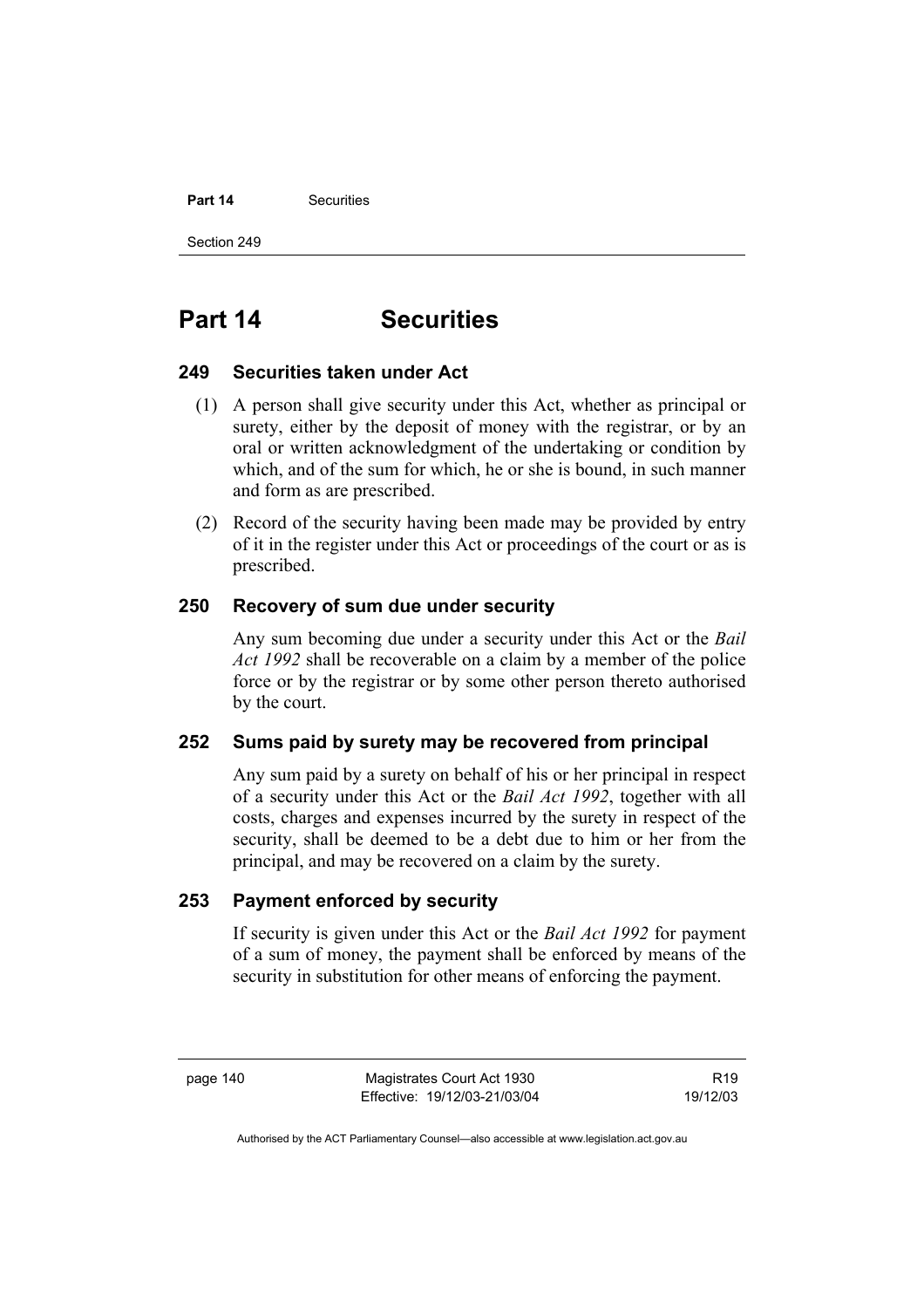# **254 Enforcement of recognisance**

- $(1)$  If—
	- (a) a witness or a person sought to be made a witness has entered into a recognisance for this Act; and
	- (b) the court is satisfied that the witness or person sought to be made a witness has failed to comply with a condition of the recognisance;

the court may declare the recognisance to be forfeited and may make an order that the witness or person sought to be made a witness pay the whole or a part of the sum in which he or she is bound under the recognisance.

- $(2)$  If—
	- (a) the court has declared a recognisance to be forfeited under subsection (1); and
	- (b) a person is bound by the recognisance as surety for the performance of that condition;

the court may make an order that the person referred to in paragraph (b) pay the whole or a part of the sum in which he or she is bound under the recognisance.

- (3) An order made under subsection (1) or (2) may be enforced as if it were a judgment entered on a claim by the registrar.
- (4) Subject to subsection (5), the court may, on application by a person against whom an order has been made under subsection (1) or (2) or under the *Bail Act 1992*, section 36 (1)—
	- (a) vary the order by reducing the amount payable under the order; or
	- (b) revoke the order and, if the order was made under subsection (1), revoke the declaration that the recognisance is forfeited.

page 141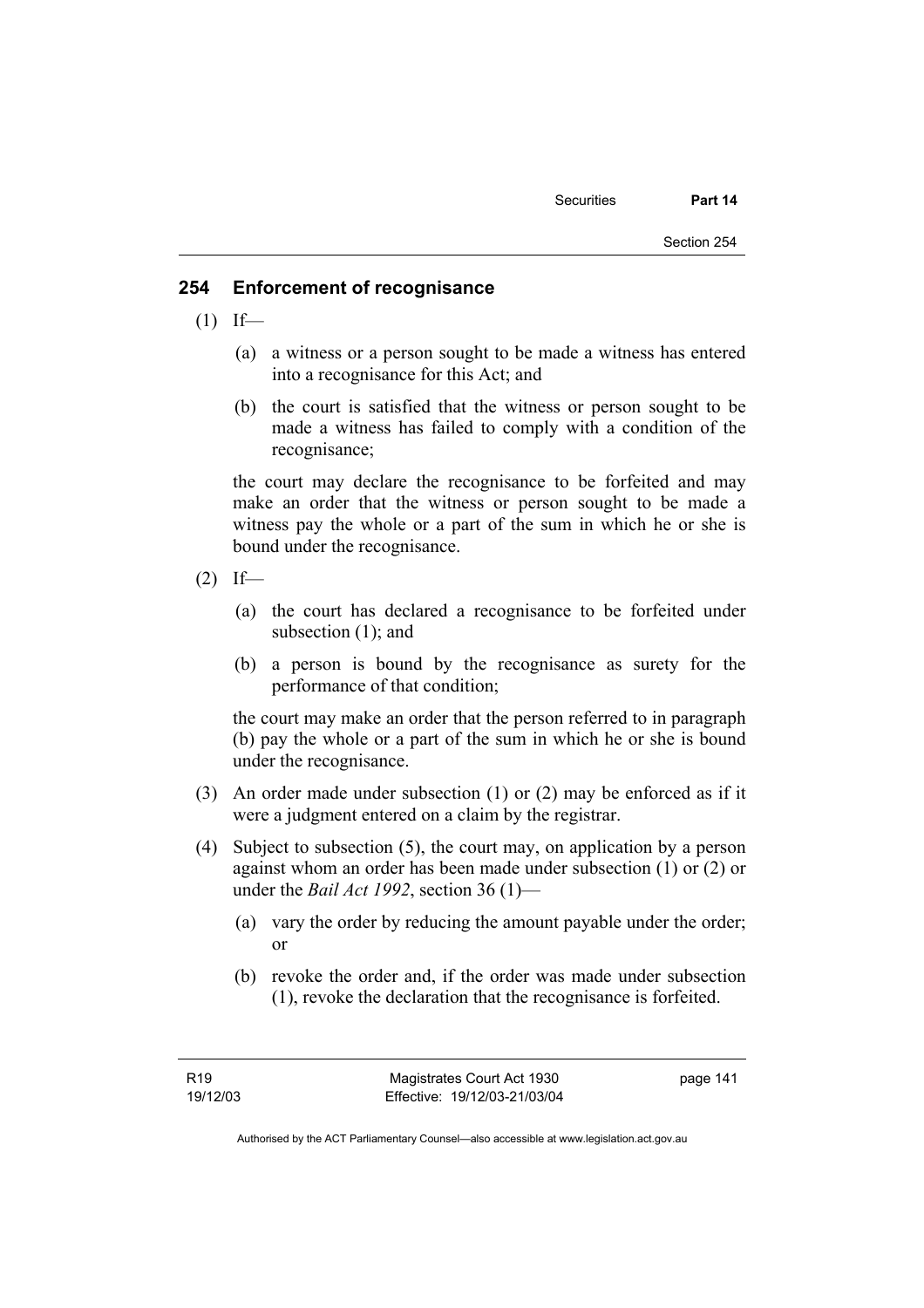### **Part 14 Securities**

Section 254A

# $(5)$  If—

- (a) the court has made an order under subsection (1) or (2); and
- (b) a writ of execution has been issued; and
- (c) property has been sold under the writ;

the court shall not make an order under subsection (4).

 (6) It is not necessary that, for the purpose of hearing an application under subsection (4), the court be constituted by the magistrate who made the order to which the application relates.

# **254A Directions as to procedure**

If the procedure for taking any step in proceedings is not prescribed in this Act or the law under which the step is to be taken, the court may give directions with respect to the procedure to be followed as regards that step.

page 142 Magistrates Court Act 1930 Effective: 19/12/03-21/03/04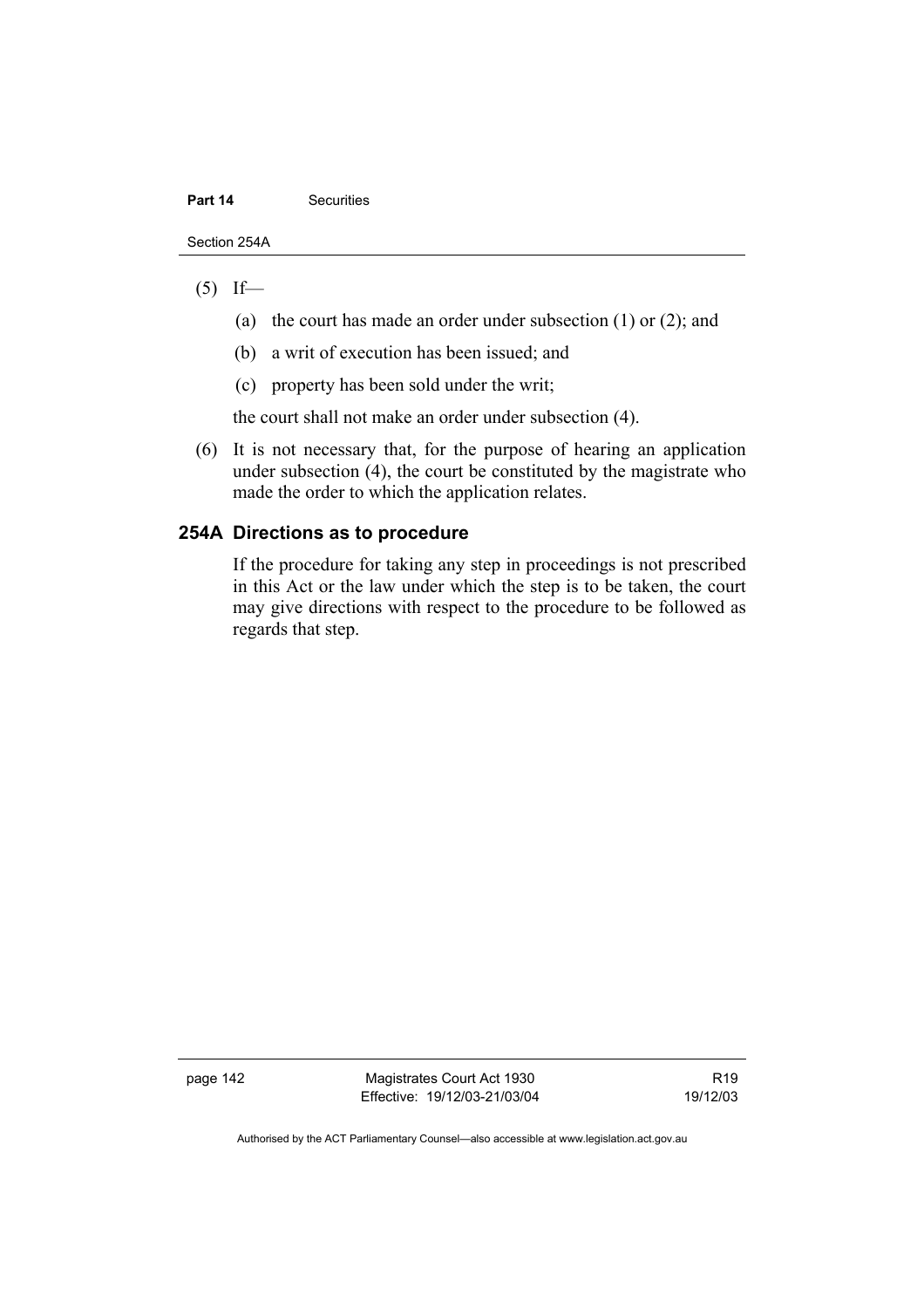# **Part 15 Miscellaneous**

# **U 254B Appearance by audiovisual or audio links**

- (1) This section applies if, in relation to a proceeding or a part of a proceeding (the *relevant proceeding*), the court has given a direction under the *Evidence (Miscellaneous Provisions) Act 1991*, section 18 (1) or 30 (1).
- (2) If this section applies a person who, in a relevant proceeding—
	- (a) is required or entitled to appear personally, whether as a party or as a witness; or
	- (b) is entitled to appear for another person;

may appear in the relevant proceeding and participate or give evidence, as the case requires, in accordance with the direction.

- (3) A person who appears in a relevant proceeding in accordance with this section shall be taken to be before the court.
- (4) In this section, a reference to a *proceeding* does not include a reference to a proceeding concerning bail.

# **255 Contempt in face of court**

- (1) A person shall not—
	- (a) wilfully threaten, disturb or insult the court; or
	- (b) wilfully interrupt, interfere with or obstruct the proceedings of the court; or

page 143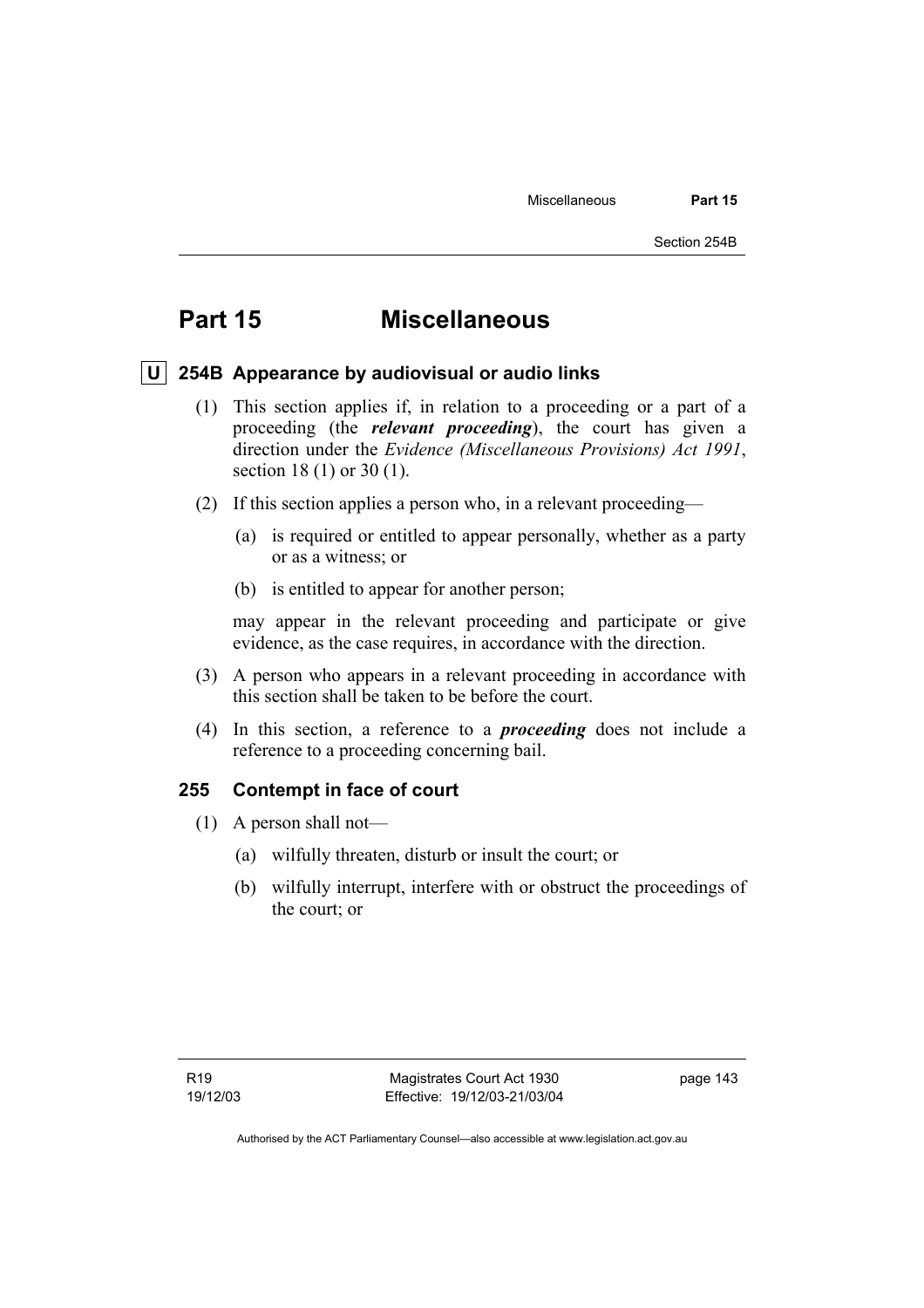## **Part 15 Miscellaneous**

Section 255

(c) commit any other act that is a wilful contempt of the court.

Maximum penalty: 50 penalty units, imprisonment for 6 months or both.

- (2) Subsection (1) only applies to acts in the face, or within the hearing, of the court.
- (3) For this section, if a person appears in proceedings in accordance with section 254B, the acts of that person and of any other person who is visible or audible to the court by means of audiovisual or audio link (as the case requires) shall be taken to be in the face of the court.
- (4) Without limiting the operation of any other provision of this Act, if a person commits an offence against subsection (1), a magistrate may proceed to charge the person and hear and dispose of the matter immediately and for that purpose receive evidence including unsworn evidence.
- $(5)$  If—
	- (a) a person has been charged under subsection (4) but the matter has not been disposed of; and
	- (b) a magistrate has reasonable grounds to believe that the person has committed an offence against subsection (1); and
	- (c) the magistrate considers that it is reasonable in all the circumstances—
		- (i) to order that the person be taken into custody to appear before the court; or
		- (ii) to order that the person be remanded in custody from time to time for periods not exceeding 15 clear days at any one time; or
		- (iii) to release the person on bail; or

R19 19/12/03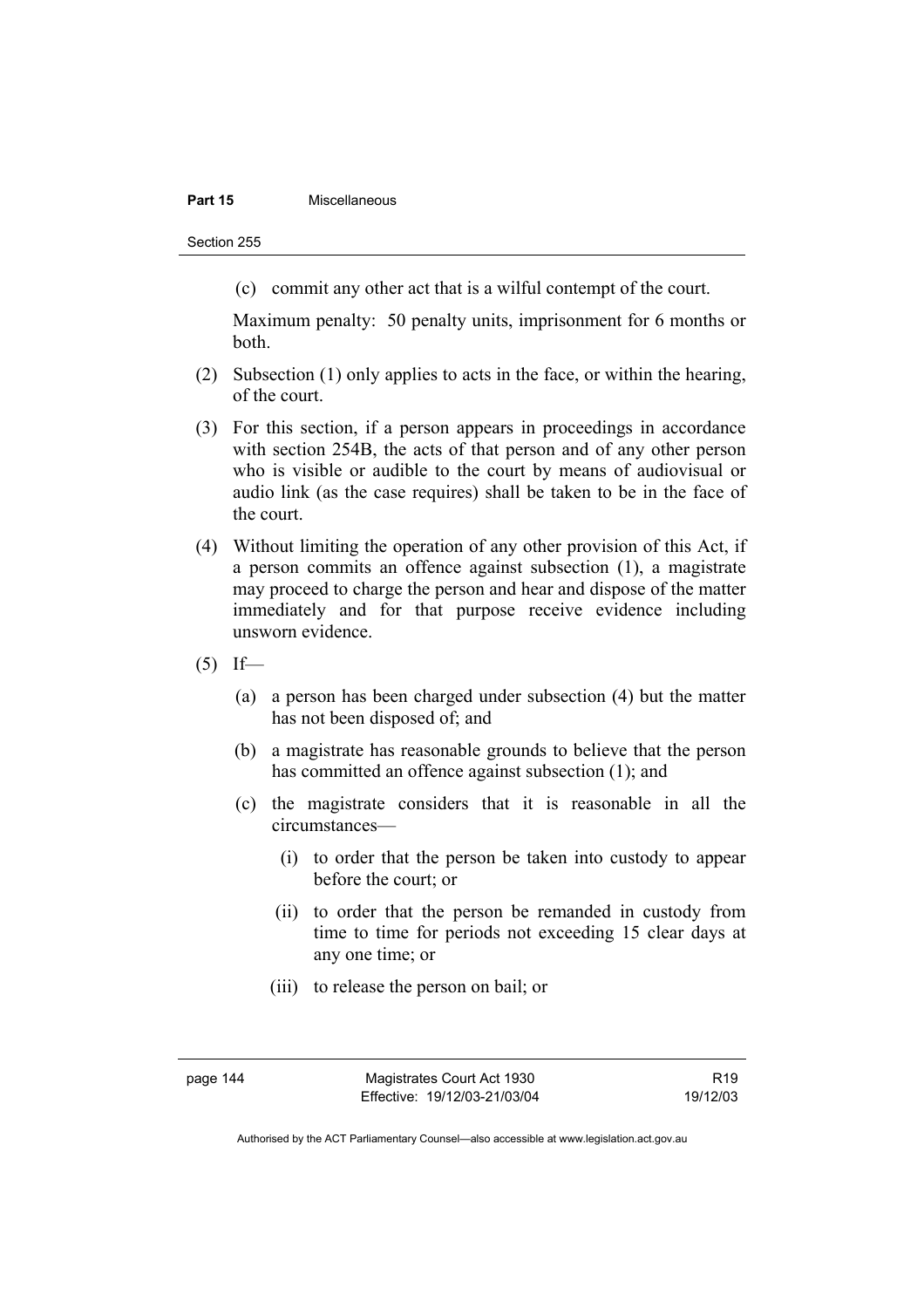(iv) to make an order in respect of the person under subsection (8) before the alleged offence has been heard;

the magistrate may make such an order.

- (6) An order under subsection (5) need not be in writing but such an order shall be reduced to writing, and a copy served on the alleged offender, as soon as practicable.
- (7) Failure to comply with subsection (6) does not invalidate an order.
- (8) If a person is convicted of an offence against subsection (1), the court, in addition to any penalty provided for under that subsection that it imposes, may make an order in relation to the person under subsection (9).
- (9) An order under this subsection may provide for—
	- (a) the exclusion of the person from any building where the court sits or the environs of such a building; or
	- (b) prohibiting the person from approaching a magistrate, an officer of the court or a witness; or
	- (c) the imposition of any reasonable condition on the person.
- (10) In this section:

*court* includes—

- (a) a magistrate when exercising the jurisdiction of the court; or
- (b) the registrar in the exercise of a judicial function.

# **255AA Refusal or failure to give evidence—offence**

- (1) This section applies to a person who—
	- (a) appears as a witness in proceedings in the court; or
	- (b) attends, or is brought, before the registrar for examination under the *Magistrates Court (Civil Jurisdiction) Act 1982*, section 154A or section 298*.*

| R19      | Magistrates Court Act 1930   | page 145 |
|----------|------------------------------|----------|
| 19/12/03 | Effective: 19/12/03-21/03/04 |          |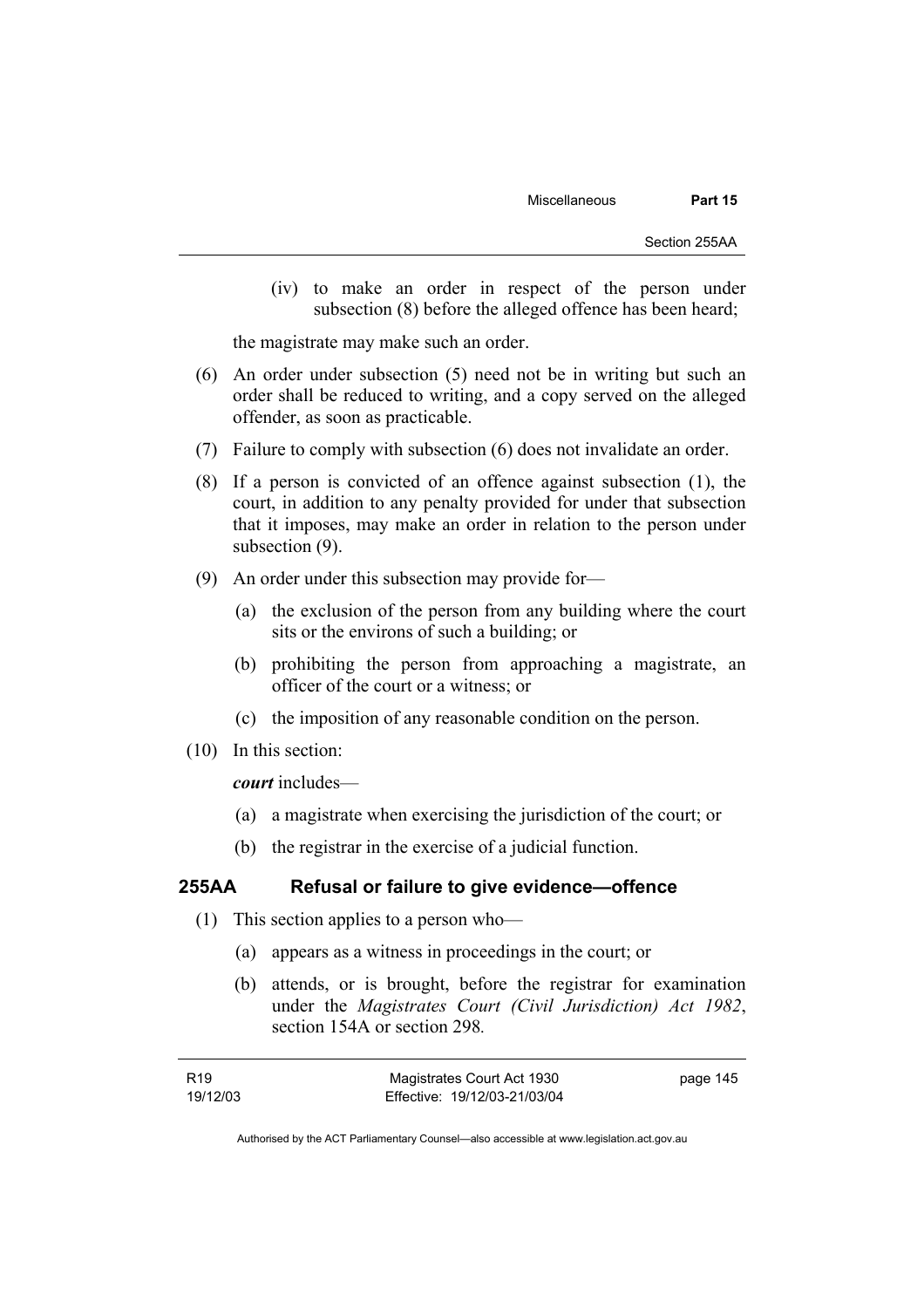#### **Part 15 Miscellaneous**

Section 255AB

- (2) A person shall not, without reasonable excuse—
	- (a) refuse or fail to take an oath; or
	- (b) refuse or fail to answer a question that he or she is required to answer by the court or registrar; or
	- (c) refuse or fail to produce a document required by the court or registrar, or by a summons or warrant, to be produced.
- (3) A person shall not give false information.

Maximum penalty: 50 penalty units, imprisonment for 6 months or both.

# **255AB Refusal or failure to give evidence—committal**

- $(1)$  If—
	- (a) a person appearing as a witness in a proceeding in the court contravenes section 255AA; or
	- (b) on hearing a matter referred to it under the *Magistrates Court (Civil Jurisdiction) Act 1982*, section 306, the court is satisfied that the person who is the subject of the referral has contravened section 255AA;

the court may, subject to subsection (4)—

- (c) adjourn the proceedings or hearing for a period not exceeding 8 days; and
- (d) issue a warrant for the committal of that person to a gaol, lockup or remand centre until—
	- (i) the date to which the proceedings or hearing is adjourned; or
	- (ii) the person consents to comply with section 255AA;

whichever occurs first.

 $(2)$  If—

page 146 Magistrates Court Act 1930 Effective: 19/12/03-21/03/04

R19 19/12/03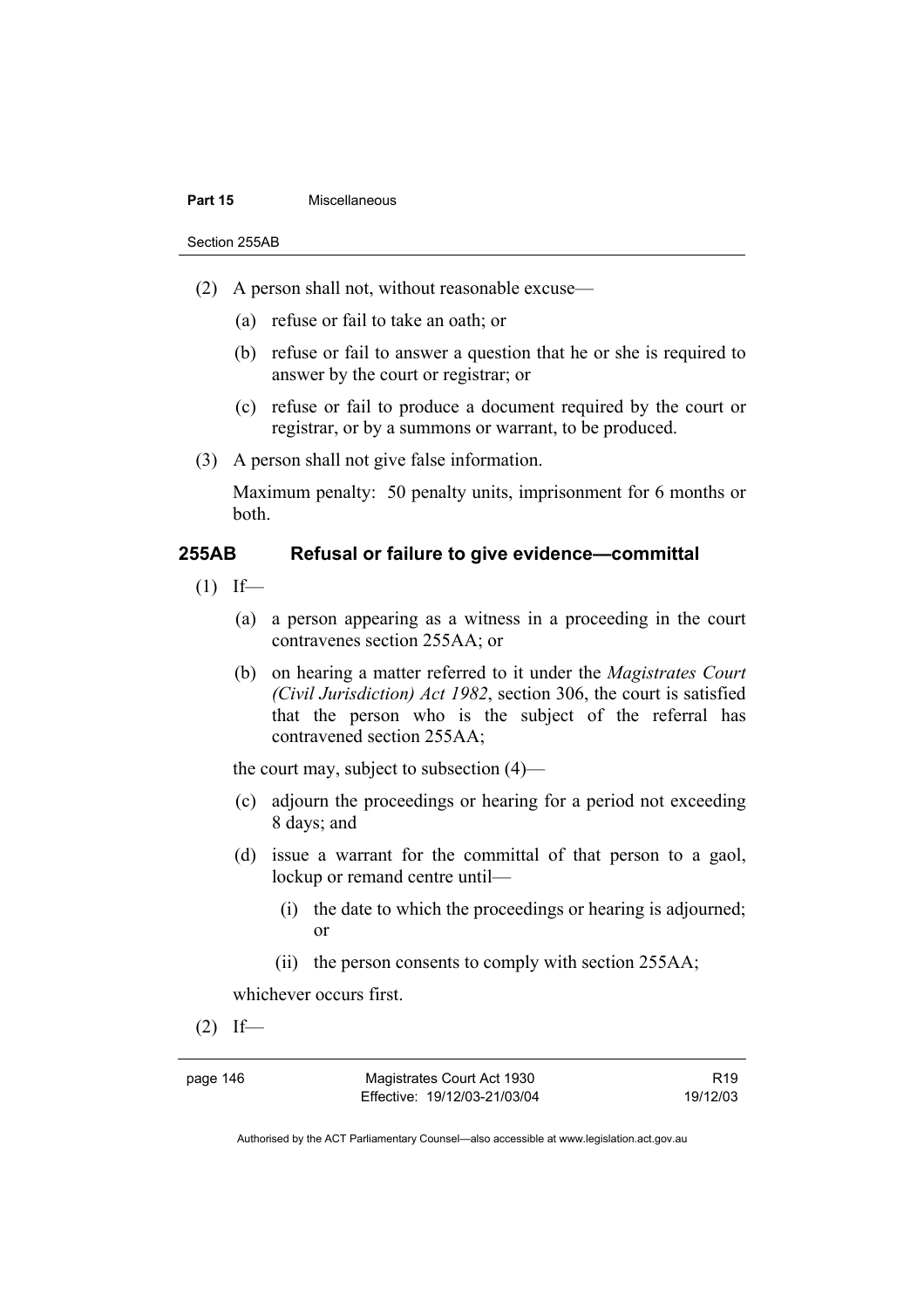- (a) the court has adjourned proceedings or a hearing, and committed a person, under subsection (1) or this subsection; and
- (b) the person who was committed is brought before the court; and
- (c) the person does not consent to comply with section 255AA;

the court may, subject to subsection (4), exercise the powers referred to in subsection (1) (c) and (d) in respect of that person.

- (3) The periods for which a person is committed under this section shall not, in the aggregate, exceed 1 month.
- (4) The court shall not commit a person pursuant to subsection (1) or (2) if the person is punished for an offence against section 255AA.

# **255A Commitment to remand centre**

- $(1)$  If—
	- (a) a warrant has been issued for the commitment of a person to prison under this Act, section 145, 154D or 185 or the Crimes Act, section 397 (2); and
	- (b) a warrant under the *Removal of Prisoners Act 1968*, section 5 is not in force in respect of that person on the day when the person is taken into custody under the warrant referred to in paragraph (a);

the court or a magistrate may, by warrant, commit the person to a remand centre.

 (2) If a warrant is issued under subsection (1), the warrant referred to in subsection (1) (a) ceases, by virtue of this section, to have any effect.

# **255B Registrar to give directions for preparation of transcript**

 (1) If an application has been made for a copy of a transcript of depositions of which a record was made in accordance with

| R19      | Magistrates Court Act 1930   | page 147 |
|----------|------------------------------|----------|
| 19/12/03 | Effective: 19/12/03-21/03/04 |          |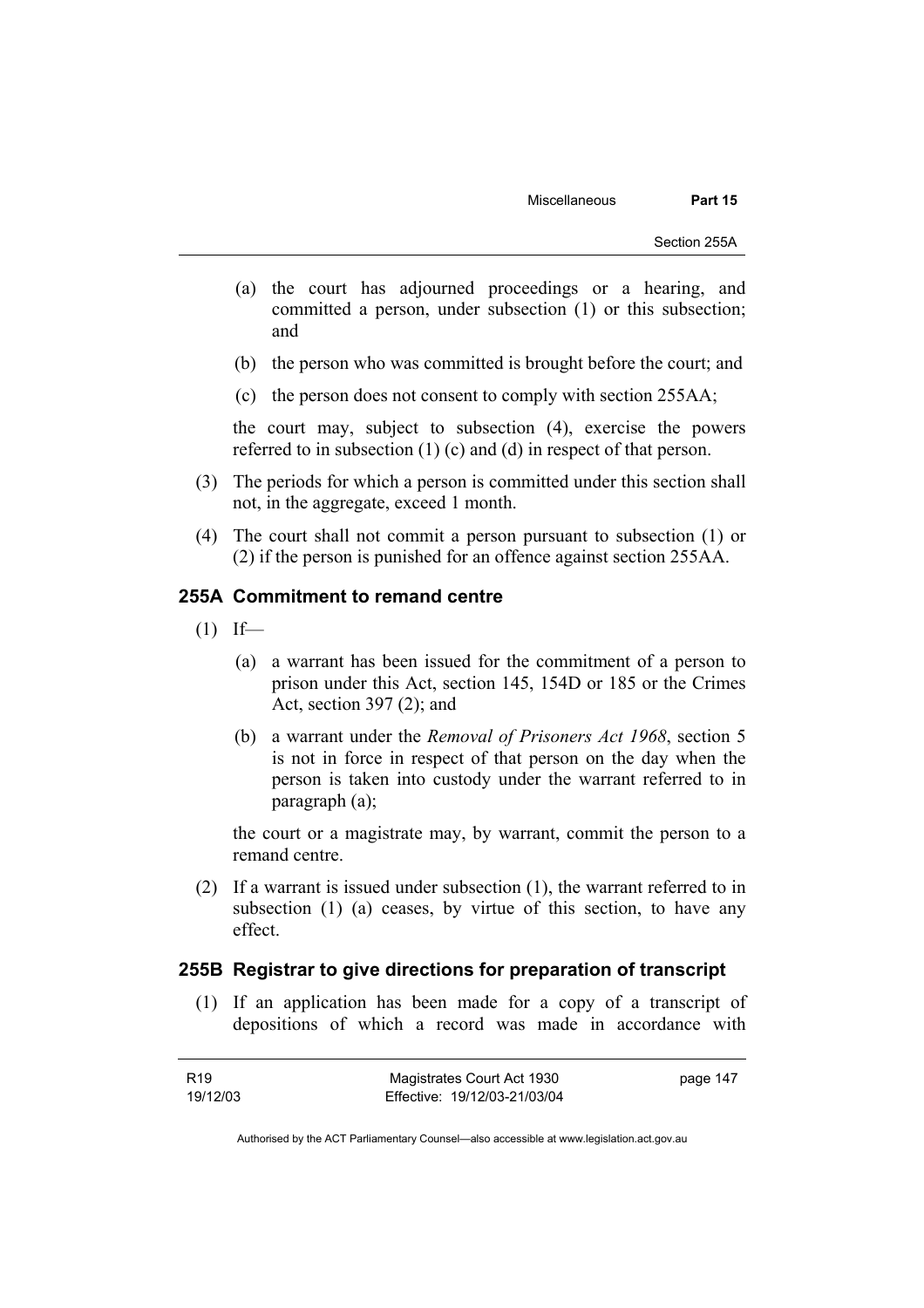# **Part 15** Miscellaneous

Section 255C

section 54A (2), the registrar shall give the directions he or she considers necessary for ensuring that a transcript of the record is prepared and, for the purpose of enabling the transcript to be prepared, the record shall be produced out of the custody of the registrar.

 (2) If a transcript of a record is prepared in accordance with directions given under subsection (1), the person who prepared the transcript, or under whose supervision the transcript was prepared, shall certify on the transcript, by signed writing, that the transcript is a true transcript of a record produced out of the custody of the registrar.

# **255C Applications for transcripts**

- (1) Subject to this section, where a record of any proceedings is constituted by—
	- (a) an audiovisual or a sound recording made in accordance with section 54A (2); or
	- (b) a shorthand or similar record made in accordance with section 54A $(2)$ ; or
	- (c) writing taken down in accordance with section 54A (3); or
	- (d) a written statement or statements in accordance with section 90AA or 110 (2):

a person may make application to the registrar for a copy or a transcript, as the case may be, of all or part of that record.

- (2) The registrar shall give the applicant a copy of the record or a transcript or a copy of the transcript of the record if—
	- (a) the applicant is a party to the proceedings; or
	- (b) for an applicant who is not a party to the proceedings—the registrar or a magistrate is satisfied that he or she has good reason for applying.

R19 19/12/03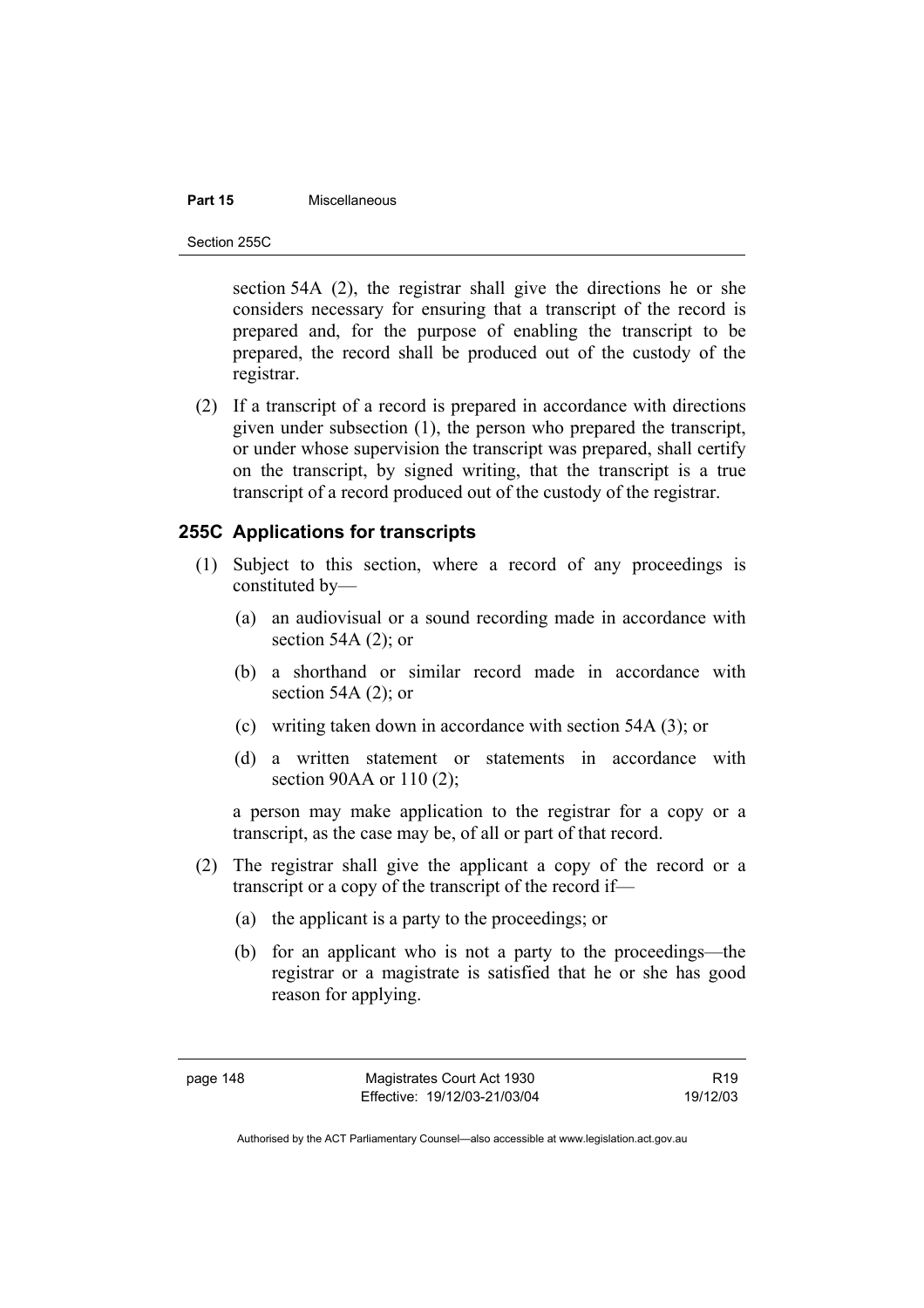- (4) If a person applies for a transcript that has not been prepared, the registrar may require the applicant to deposit with him or her in advance an amount that the registrar considers will not exceed the amount of the fee determined under section 248A (1) for the preparation of the transcript.
- (5) Subject to subsections (6) and (7), if the registrar receives an application in accordance with this section—
	- (a) he or she shall, for an application relating to depositions; and
	- (b) he or she may, in any other case;

give to the applicant a copy of the record or a copy of a transcript of the record relating to those depositions or other matter, as the case may be.

- (6) The registrar shall not give a copy of the record or a copy of a transcript under subsection (5) (a) unless there is written on the copy a certificate signed by the registrar stating that the copy is a true copy of the record or a true copy of a transcript of the record, as the case may be, produced out of the custody of the registrar.
- (7) Nothing in this section requires the registrar to give a copy of a transcript of any proceedings if—
	- (a) the proceedings were recorded by means of an audiovisual or a sound recording made in accordance with section 54A (2); and
	- (b) the application for the copy was made after the end of 7 years after the date of completion of the proceedings to which the record relates; and
	- (c) the registrar does not have the record or a transcript of that record in his or her custody.
- (8) If an amount deposited by a person under subsection (4) exceeds the fee determined under section 248A (1) for the preparation of the transcript, there is payable to the person an amount equal to the amount of the excess.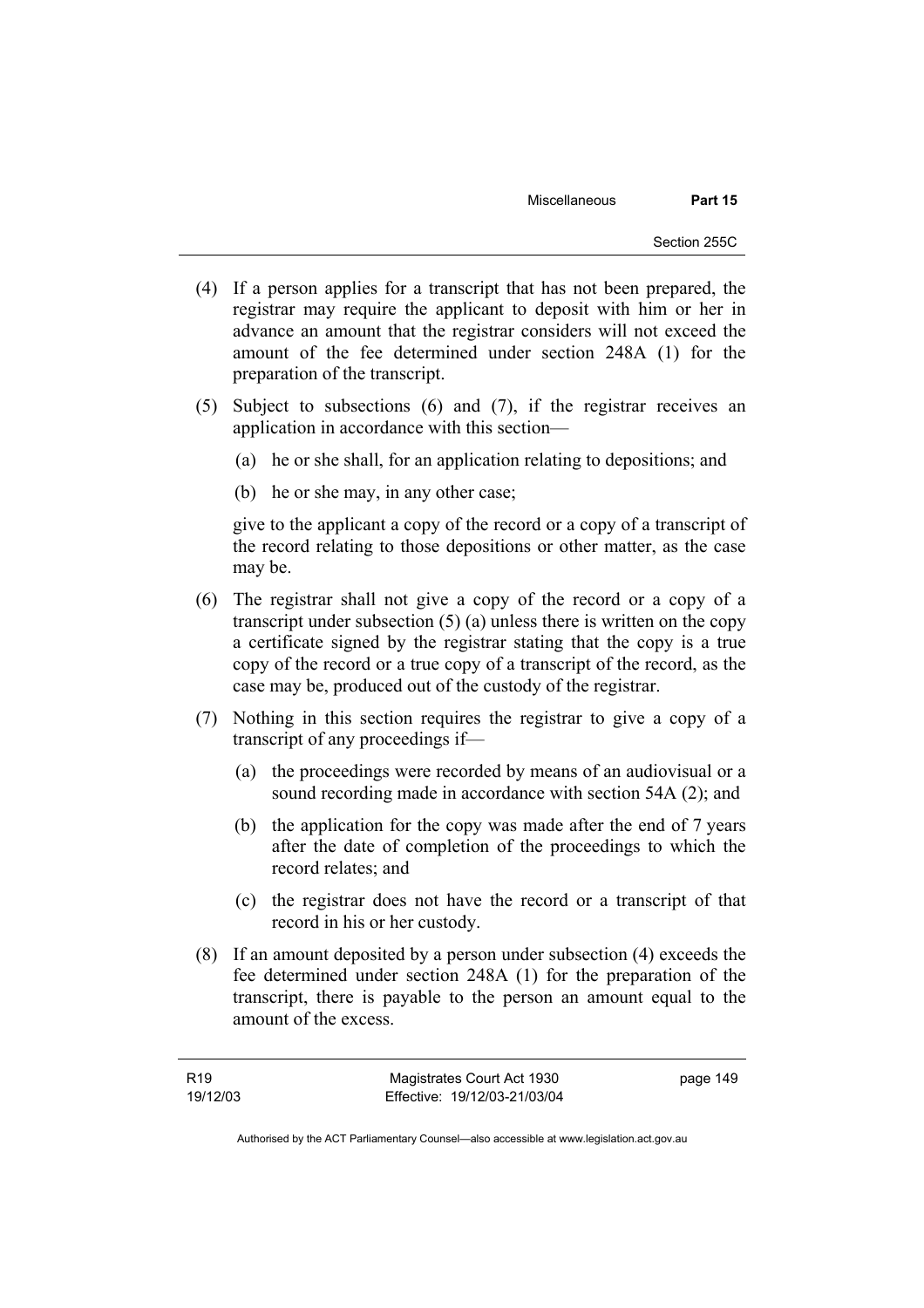#### **Part 15 Miscellaneous**

Section 256

## **256 Forms**

- (1) A form approved under subsection (5), or a form to the like effect, may be used for the purposes to which it applies, and an instrument in such a form is sufficient in law.
- (2) However, a form approved under subsection (5) (other than the notice to defendant form, the notice of intention to defend form or the plea of guilty form) may be adapted to suit the purposes for which the form is to be used.
- (3) Substantial compliance is required with the notice to defendant form, the notice of intention to defend form or the plea of guilty form.
- (4) No conviction, order or judgment shall be vacated, quashed or set aside for want of form, or be impeached or affected by reason of any defect, mistake or omission in it, if the proceeding or matter to which the form relates is sufficient in substance and effect.
- (5) The Minister may, in writing, approve forms for this Act.
- (6) If the Minister approves a form for a particular purpose, the approved form must be used for that purpose.
- (7) An approved form is a notifiable instrument.

*Note* A notifiable instrument must be notified under the *Legislation Act 2001*.

## **258 Power to make rules or regulations**

- (1) The Executive may make rules or regulations for this Act.
	- *Note* Rules and regulations must be notified, and presented to the Legislative Assembly, under the *Legislation Act 2001*.
- (2) The rules or regulations may make provision in relation to—
	- (a) the practice and procedure before magistrates and in the court; and
	- (b) the giving of security under this Act; and

page 150 Magistrates Court Act 1930 Effective: 19/12/03-21/03/04

R19 19/12/03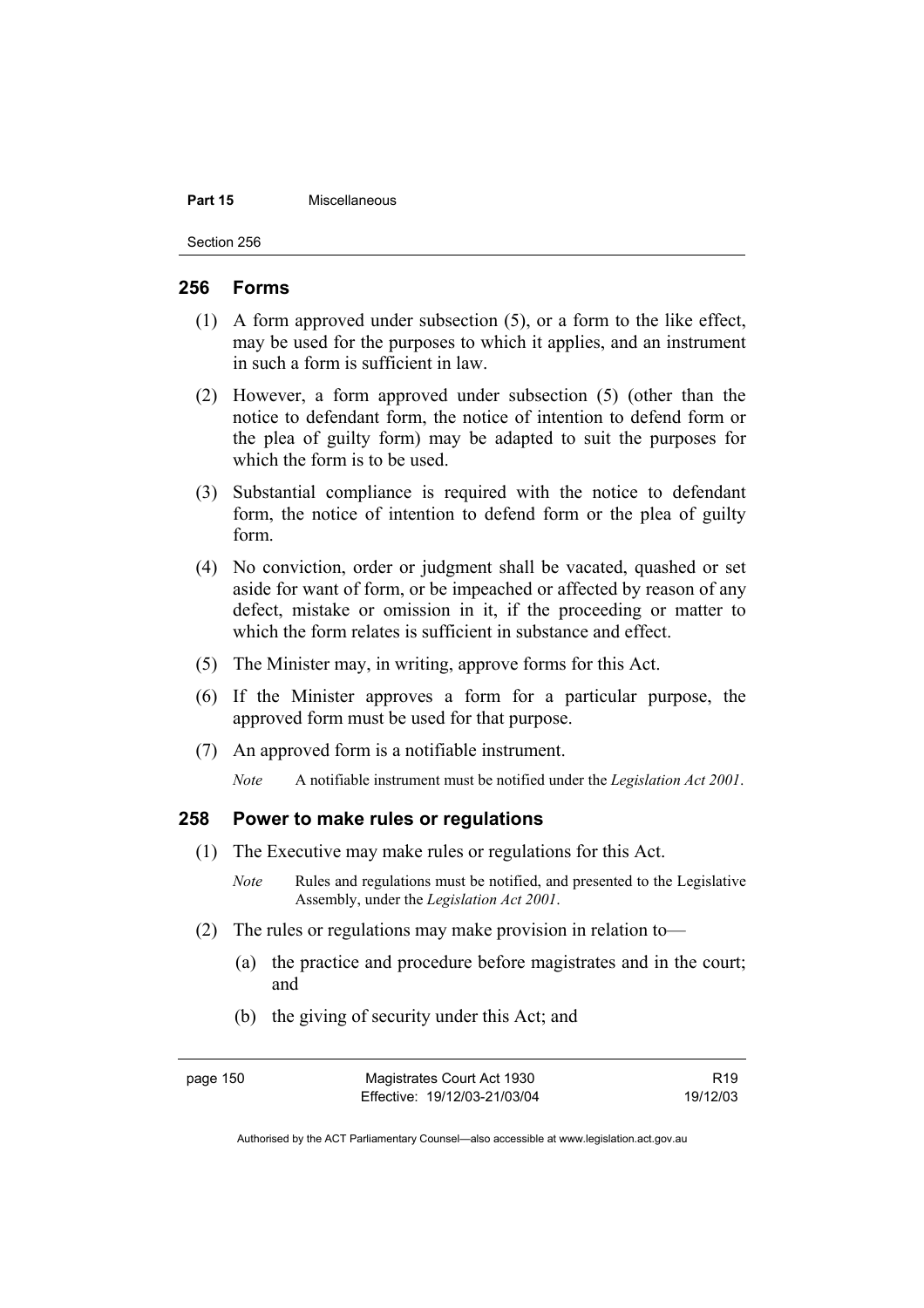Miscellaneous **Part 15** 

- (c) the fees, costs and charges in respect of proceedings under any other law for the time being in force so far as the other law relates to any matter or proceeding as to which the court or any magistrate has jurisdiction; and
- (d) the service of documents, and the taking of evidence, in the Territory, under any request from the consular or other proper authority of a foreign country under the terms of any convention relating to legal proceedings in civil and commercial matters to which the Commonwealth is a party.

Magistrates Court Act 1930 Effective: 19/12/03-21/03/04 page 151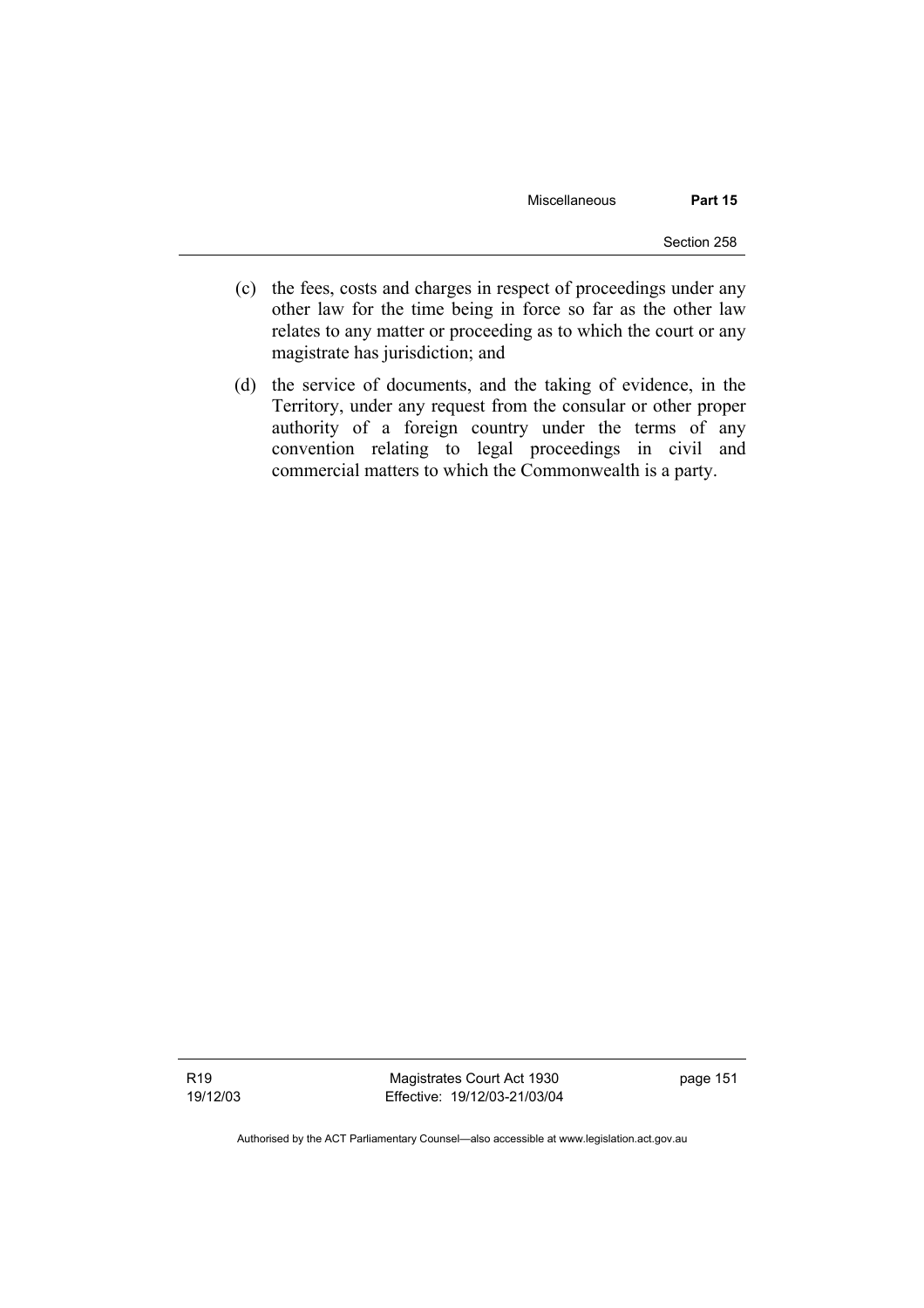**Schedule 1** 

# **Schedule 1**

(see s 10P)

Oath

I, [*name*], do swear that I will well and truly serve in the office of and that I will do right to all manner of people according to law, without fear or favour, affection or ill will. So help me God!

Affirmation

I, [*name*], do solemnly and sincerely affirm and declare that I will well and truly serve in the office of and that I will do right to all manner of people, according to law, without fear or favour, affection or ill will.

page 152 Magistrates Court Act 1930 Effective: 19/12/03-21/03/04

R19 19/12/03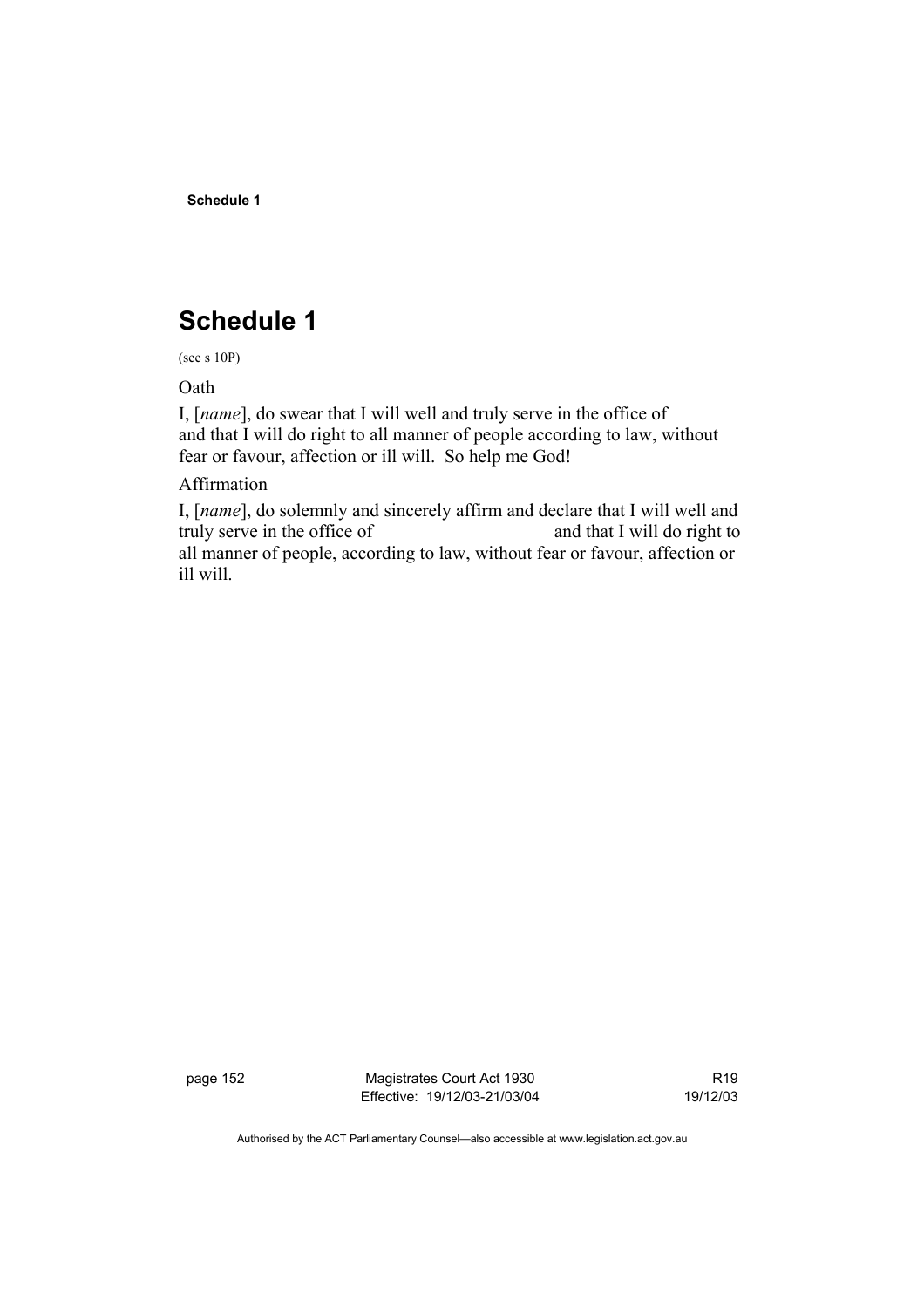# **Endnotes**

| 1 |  |  | <b>About the endnotes</b> |
|---|--|--|---------------------------|
|---|--|--|---------------------------|

Amending and modifying laws are annotated in the legislation history and the amendment history. Current modifications are not included in the republished law but are set out in the endnotes.

Not all editorial amendments made under the *Legislation Act 2001*, part 11.3 are annotated in the amendment history. Full details of any amendments can be obtained from the Parliamentary Counsel's Office.

Uncommenced amending laws and expiries are listed in the legislation history and the amendment history. These details are underlined. Uncommenced provisions and amendments are not included in the republished law but are set out in the last endnote.

If all the provisions of the law have been renumbered, a table of renumbered provisions gives details of previous and current numbering.

The endnotes also include a table of earlier republications.

If the republished law includes penalties, current information about penalty unit values appears on the republication inside front cover.

# **2 Abbreviation key**

| $am = amended$                             | $ord = ordinance$                         |
|--------------------------------------------|-------------------------------------------|
| $amdt = amendment$                         | orig = original                           |
| $ch = chapter$                             | $p = page$                                |
| $cl = clause$                              | par = paragraph                           |
| $def = definition$                         | pres = present                            |
| $dict = dictionary$                        | $prev = previous$                         |
| disallowed = disallowed by the Legislative | $(\text{prev})$ = previously              |
| Assembly                                   | $prov = provision$                        |
| $div = division$                           | $pt = part$                               |
| $exp = expires/expired$                    | $r = rule/subrule$                        |
| Gaz = Gazette                              | $reg = regulation/subregulation$          |
| $hdg =$ heading                            | $remum = renumbered$                      |
| IA = Interpretation Act 1967               | $reloc = relocated$                       |
| ins = inserted/added                       | $R[X]$ = Republication No                 |
| $LA =$ Legislation Act 2001                | $RI = reissue$                            |
| $LR =$ legislation register                | s = section/subsection                    |
| LRA = Legislation (Republication) Act 1996 | $sch = schedule$                          |
| mod = modified / modification              | $sdiv = subdivision$                      |
| $No = number$                              | $sub =$ substituted                       |
| $num = numbered$                           | $SL = Subordinate Law$                    |
| $o = order$                                | underlining = whole or part not commenced |
| om = omitted/repealed                      | or to be expired                          |
|                                            |                                           |

R19 19/12/03

Magistrates Court Act 1930 Effective: 19/12/03-21/03/04 page 153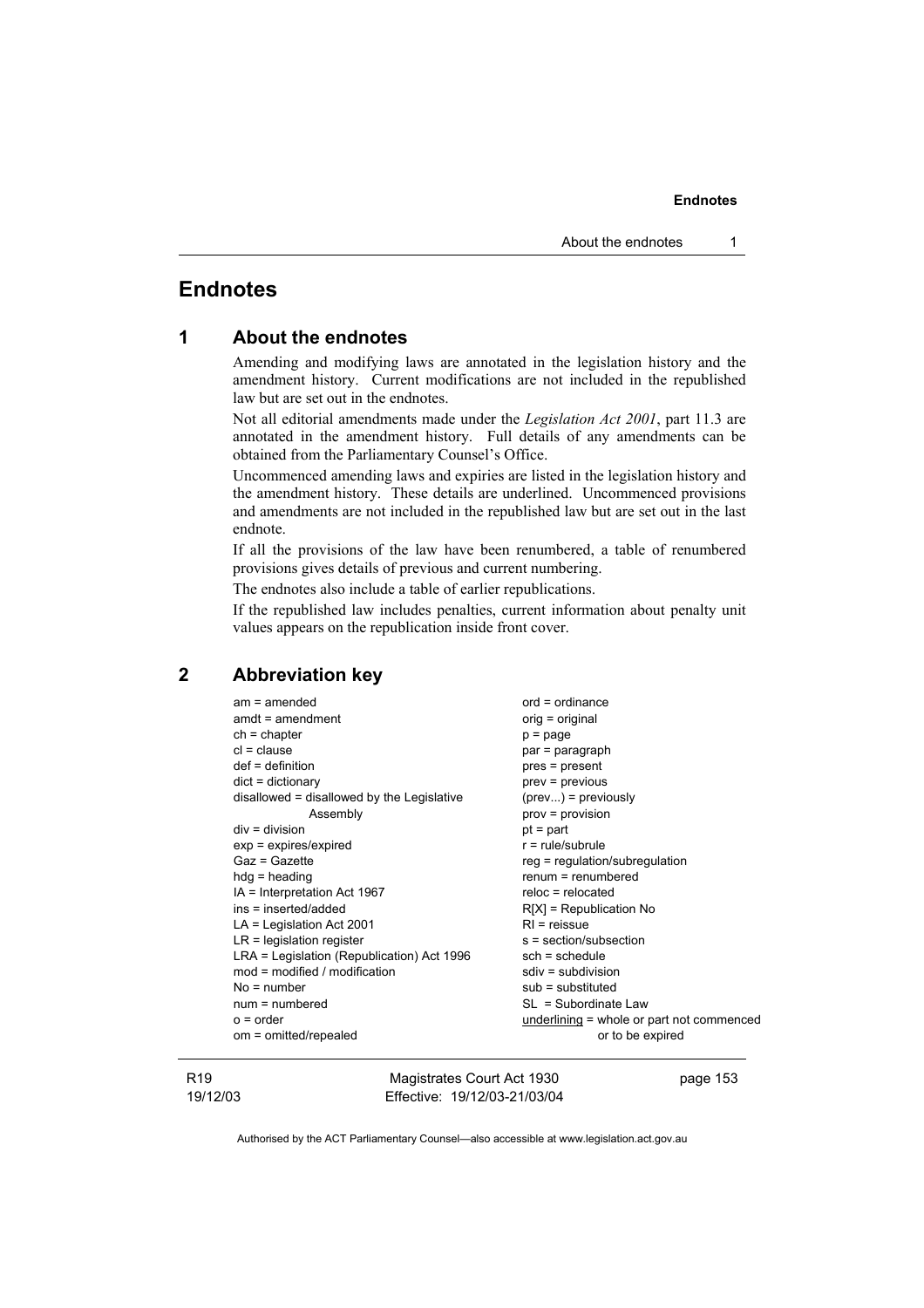3 Legislation history

# **3 Legislation history**

This Act was originally a Commonwealth ordinance—the *Magistrates Court Act 1930* No 21 (Cwlth).

The *ACT Self-Government (Consequential Provisions) Act 1988 No 109* (Cwlth), s 12) converted some former Commonwealth ordinances in force in the ACT into ACT enactments. This allowed the ACT Legislative Assembly to amend and repeal the laws. This Act was converted into an ACT enactment on 1 July 1990.

As with most ordinances in force in the ACT, the name was changed from *Ordinance* to *Act* by the *Self-Government (Citation of Laws) Act 1989* No 21, s 5 on its conversion to an ACT enactment on 1 July 1990.

Before 11 May 1989, ordinances commenced on their notification day unless otherwise stated (see *Seat of Government (Administration) Act 1910* (Cwlth), s 12).

After 11 May 1989 and before 10 November 1999, Acts commenced on their notification day unless otherwise stated (see *Australian Capital Territory (Self-Government) Act 1988* (Cwlth) s 25).

### **Legislation before becoming Territory enactment**

#### **Magistrates Court Act 1930 No 21**

notified 21 November 1930 commenced 21 November 1930

as amended by

### **Court of Petty Sessions Ordinance 1932 No 21**

notified 17 November 1932 commenced 17 November 1932

# **Court of Petty Sessions Ordinance 1934 No 17**

notified 19 July 1934 commenced 19 July 1934

# **Money Lenders Ordinance 1936 No 13**

notified 9 April 1936 commenced 1 May 1936

# **Court of Petty Sessions Ordinance 1937 No 5**

notified 27 May 1937 commenced 27 May 1937

page 154 Magistrates Court Act 1930 Effective: 19/12/03-21/03/04

R19 19/12/03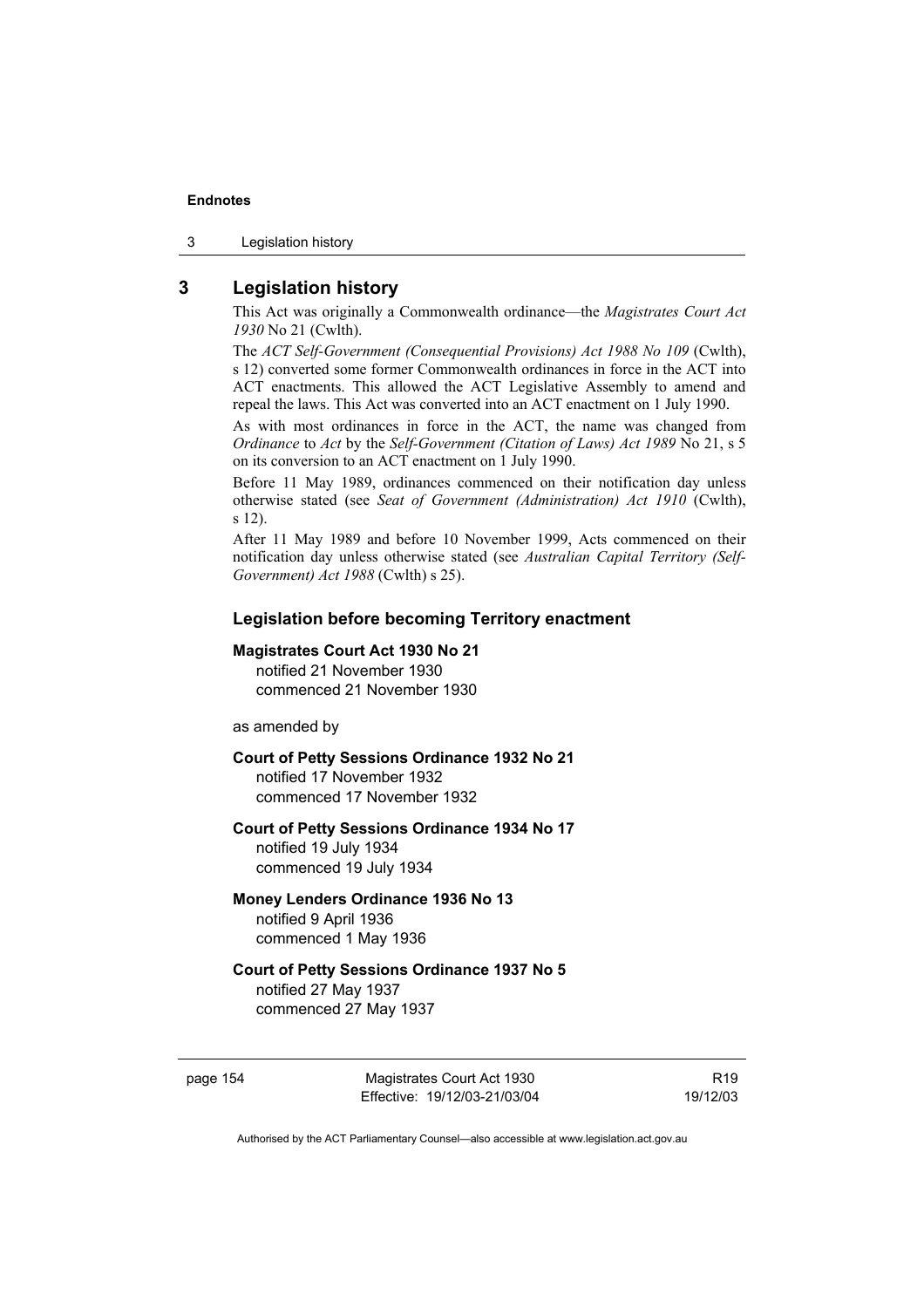# **Court of Petty Sessions Ordinance (No 2) 1937 No 28**  notified 23 December 1937 commenced 23 December 1937 **Seat of Government (Designation) Ordinance 1938 No 25 (as amd by Ord 1938 No 35)**  notified 8 September 1938 commenced 8 September 1938 **Ordinances Revision Ordinance 1938 No 35**  notified 15 December 1938 commenced 15 December 1938 **Court of Petty Sessions Ordinance 1940 No 20**  notified 7 November 1940 commenced 7 November 1940 **Court of Petty Sessions Ordinance (No 2) 1940 No 22**  notified 12 December 1940 commenced 12 December 1940 **Court of Petty Sessions Ordinance 1949 No 13**  notified 1 December 1949 commenced 1 December 1949 **Court of Petty Sessions Ordinance 1951 No 7**  notified 26 July 1951 commenced 26 July 1951 **Court of Petty Sessions Ordinance (No 2) 1951 No 12**  notified 14 December 1951 commenced 14 December 1951 **Court of Petty Sessions Ordinance 1953 No 14**  notified 12 November 1953 commenced 3 December 1953 **Court of Petty Sessions Ordinance 1958 No 12**  notified 24 July 1958 commenced 24 July 1958

Magistrates Court Act 1930 Effective: 19/12/03-21/03/04 page 155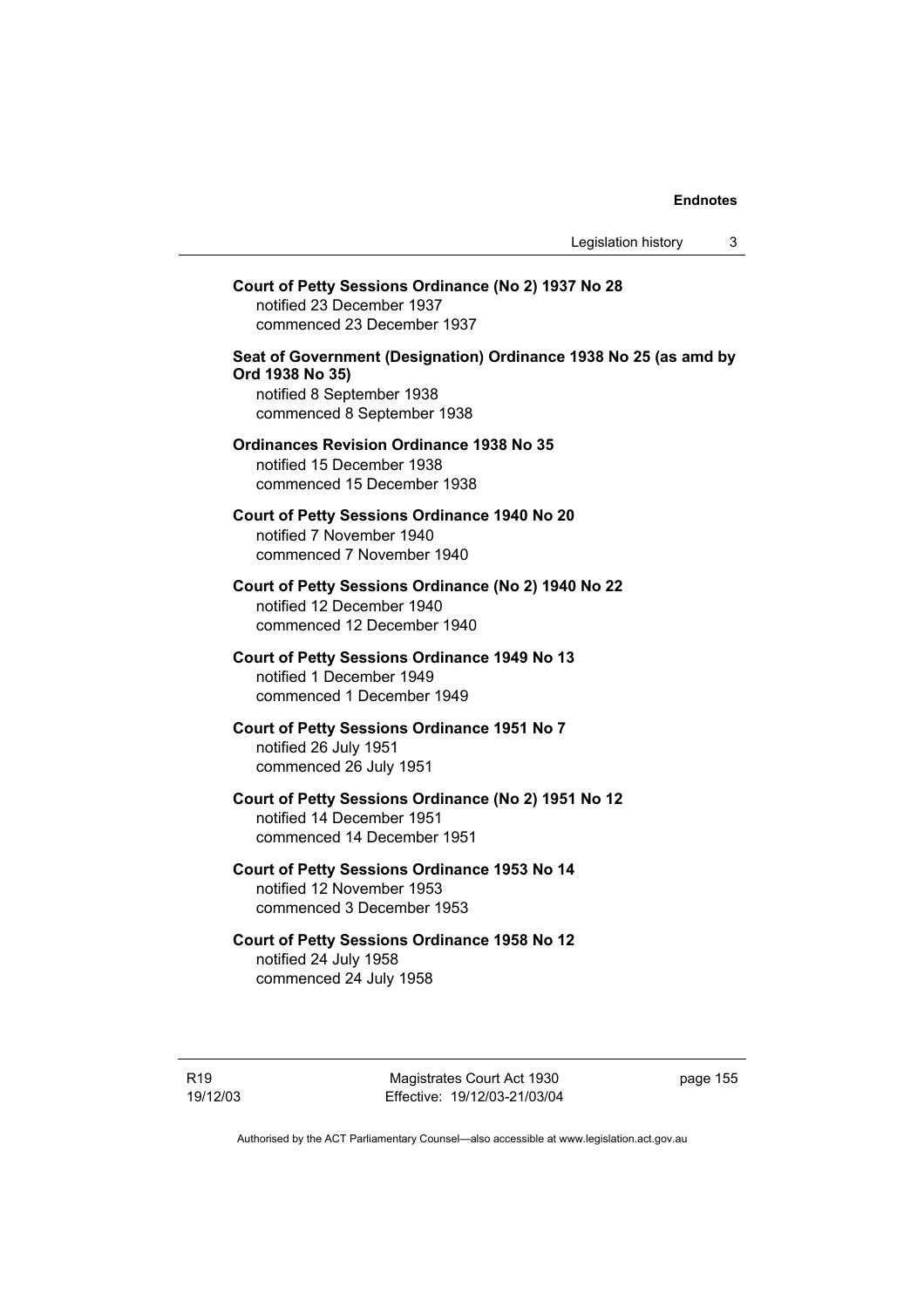| 3 | Legislation history |  |
|---|---------------------|--|
|---|---------------------|--|

| <b>Court of Petty Sessions Ordinance 1961 No 2</b><br>notified 29 March 1961<br>commenced 29 March 1961                                                                                     |
|---------------------------------------------------------------------------------------------------------------------------------------------------------------------------------------------|
| <b>Court of Petty Sessions Ordinance 1966 No 2</b><br>notified 10 February 1966<br>commenced 14 February 1966                                                                               |
| Court of Petty Sessions Ordinance 1967 No 1<br>notified 9 February 1967<br>commenced 9 February 1967                                                                                        |
| Court of Petty Sessions Ordinance 1968 No 25<br>notified 19 December 1968<br>commenced 1 January 1969 (Cwlth Gaz 1968 p 7565)                                                               |
| <b>Court of Petty Sessions Ordinance 1969 No 12</b><br>notified 20 June 1969<br>commenced 20 June 1969                                                                                      |
| <b>Court of Petty Sessions Ordinance 1970 No 15</b><br>notified 19 March 1970<br>commenced 19 March 1970                                                                                    |
| Court of Petty Sessions Ordinance 1972 No 37<br>notified 16 November 1972<br>s 1, s 2, s 6, s 14, commenced 16 November 1972<br>remainder commenced 1 February 1973 (Cwlth Gaz 1972 No 118) |
| <b>Court of Petty Sessions Ordinance 1973 No 48</b><br>notified 17 December 1973<br>commenced 17 December 1973                                                                              |
| Court of Petty Sessions Ordinance 1974 No 14<br>notified 17 April 1974<br>commenced 17 April 1974                                                                                           |
| <b>Ordinances Revision (Age of Majority) Ordinance 1974 No 47</b><br>notified 24 October 1974<br>commenced 1 November 1974                                                                  |

page 156 Magistrates Court Act 1930 Effective: 19/12/03-21/03/04

R19 19/12/03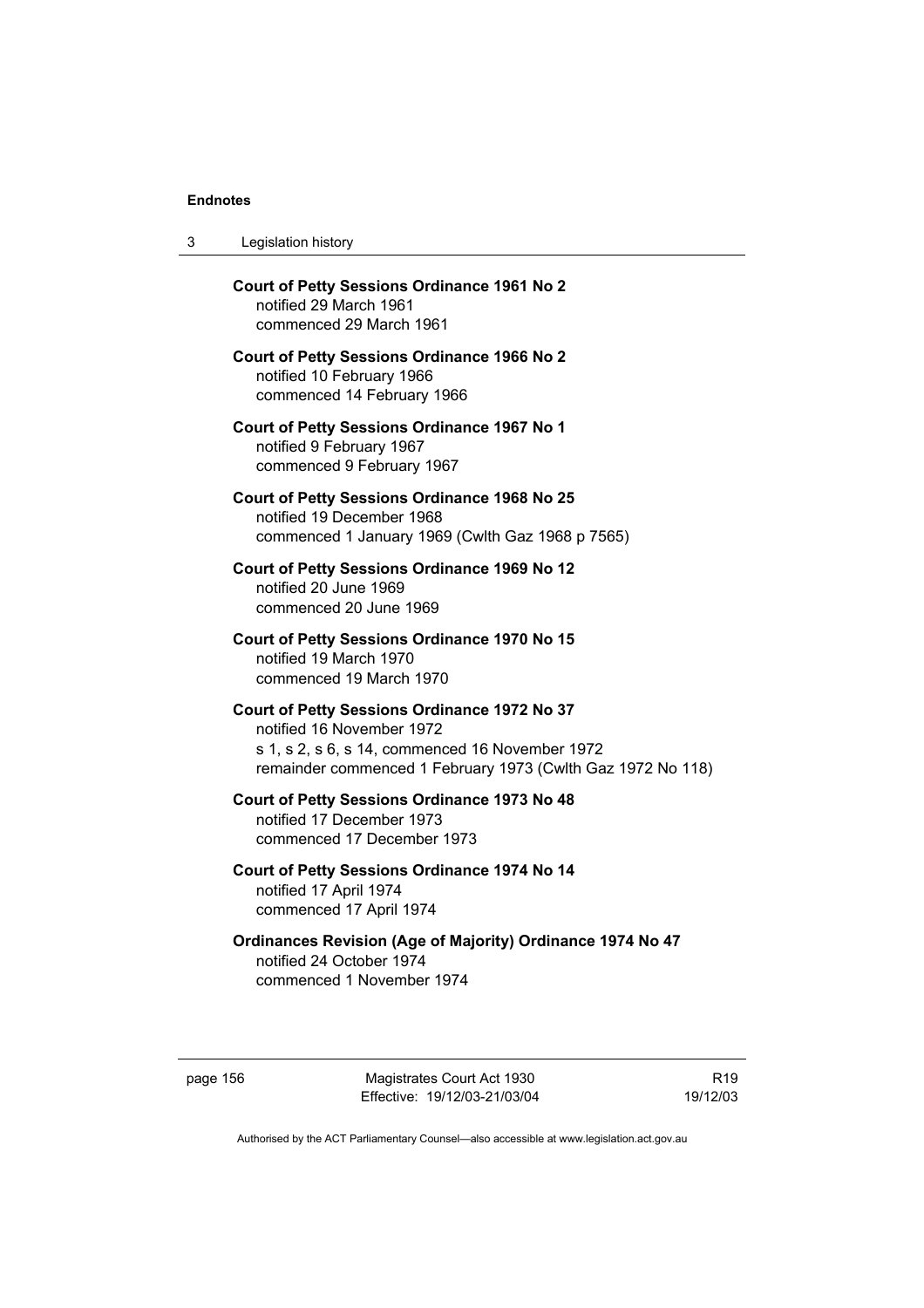| Court of Petty Sessions (Amendment) Ordinance 1976 No 42<br>notified 13 September 1976<br>commenced 13 September 1976                                                                |
|--------------------------------------------------------------------------------------------------------------------------------------------------------------------------------------|
| Court of Petty Sessions (Amendment) Ordinance 1977 No 4<br>notified 24 March 1977<br>ss 1-3, 10 commenced 24 March 1977<br>remainder commenced 28 March 1977 (Cwlth Gaz 1977 No S52) |
| Court of Petty Sessions (Amendment) Ordinance (No 2) 1977 No 34<br>notified 28 July 1977<br>commenced 28 July 1977                                                                   |
| Court of Petty Sessions (Amendment) Ordinance (No 3) 1977 No 56<br>notified 6 October 1977<br>ceased to have effect because not tabled                                               |
| Court of Petty Sessions (Amendment) Ordinance (No 4) 1977 No 61<br>notified 21 November 1977<br>commenced 21 November 1977                                                           |
| <b>Ordinances Revision Ordinance 1978 No 46</b><br>notified 28 December 1978<br>commenced 28 December 1978                                                                           |
| Court of Petty Sessions (Amendment) Ordinance 1979 No 33<br>notified 14 November 1979<br>commenced 14 November 1979                                                                  |
| Court of Petty Sessions (Amendment) Ordinance (No 2) 1979 No 41<br>notified 18 December 1979<br>commenced 18 December 1979                                                           |
| Court of Petty Sessions (Amendment) Ordinance 1980 No 4<br>notified 20 March 1980<br>commenced 1 April 1980 (Cwlth Gaz 1980 No S66)                                                  |
| Court of Petty Sessions (Amendment) Ordinance (No 2) 1980 No 10<br>notified 26 March 1980                                                                                            |

commenced 26 March 1980

R19 19/12/03 page 157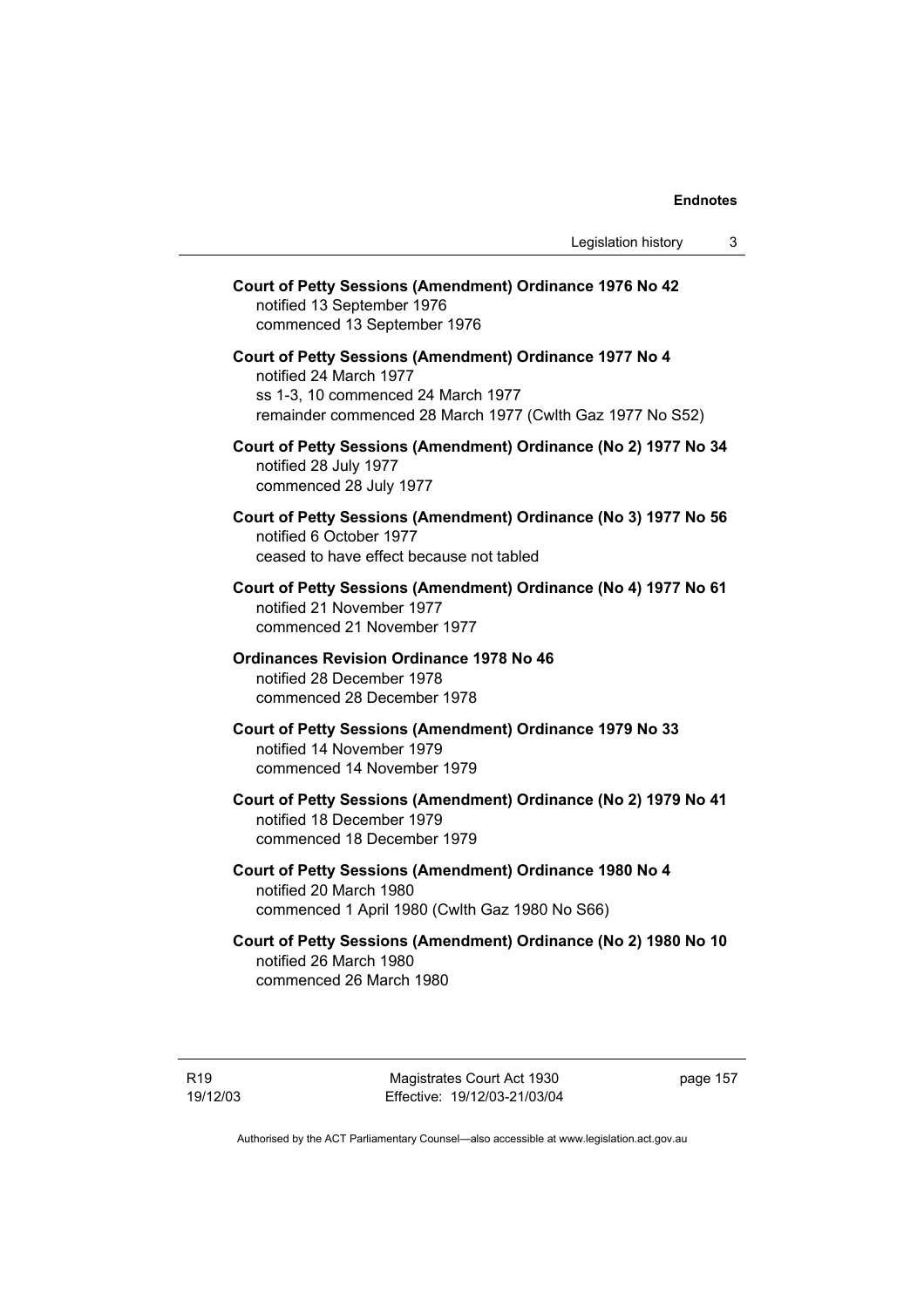| 3 | Legislation history |  |
|---|---------------------|--|
|---|---------------------|--|

| Court of Petty Sessions (Amendment) Ordinance 1982 No 2<br>notified 26 February 1982<br>commenced 1 September 1982 (Cwlth Gaz 1982 No S178) |
|---------------------------------------------------------------------------------------------------------------------------------------------|
| Court of Petty Sessions (Amendment) Ordinance (No 2) 1982 No 3<br>notified 26 February 1982<br>commenced 26 February 1982                   |
| Court of Petty Sessions (Amendment) Ordinance 1984 No 9<br>notified 11 April 1984<br>commenced 11 April 1984                                |
| Court of Petty Sessions (Amendment) Ordinance (No 2) 1984 No 10<br>notified 11 April 1984<br>commenced 11 April 1984                        |
| Court of Petty Sessions (Amendment) Ordinance (No 3) 1984 No 16<br>notified 1 June 1984<br>commenced 1 June 1984                            |
| Court of Petty Sessions (Amendment) Ordinance (No 4) 1984 No 61<br>notified 2 November 1984<br>commenced 2 November 1984                    |
| Court of Petty Sessions (Amendment) Ordinance (No 5) 1984 No 62<br>notified 2 November 1984<br>commenced 2 November 1984                    |
| Court of Petty Sessions (Amendment) Ordinance 1985 No 17<br>notified 17 April 1985                                                          |
| commenced 17 April 1985                                                                                                                     |
| Court of Petty Sessions (Amendment) Ordinance (No 2) 1985 No 18<br>notified 17 April 1985<br>commenced 17 April 1985                        |
| Court of Petty Sessions (Amendment) Ordinance (No 3) 1985 No 41<br>notified 5 September 1985<br>commenced 5 September 1985                  |

# **Limitation Ordinance 1985 No 66**  notified 19 December 1985 commenced 19 December 1985

| page 158 | Magistrates Court Act 1930   | R19      |
|----------|------------------------------|----------|
|          | Effective: 19/12/03-21/03/04 | 19/12/03 |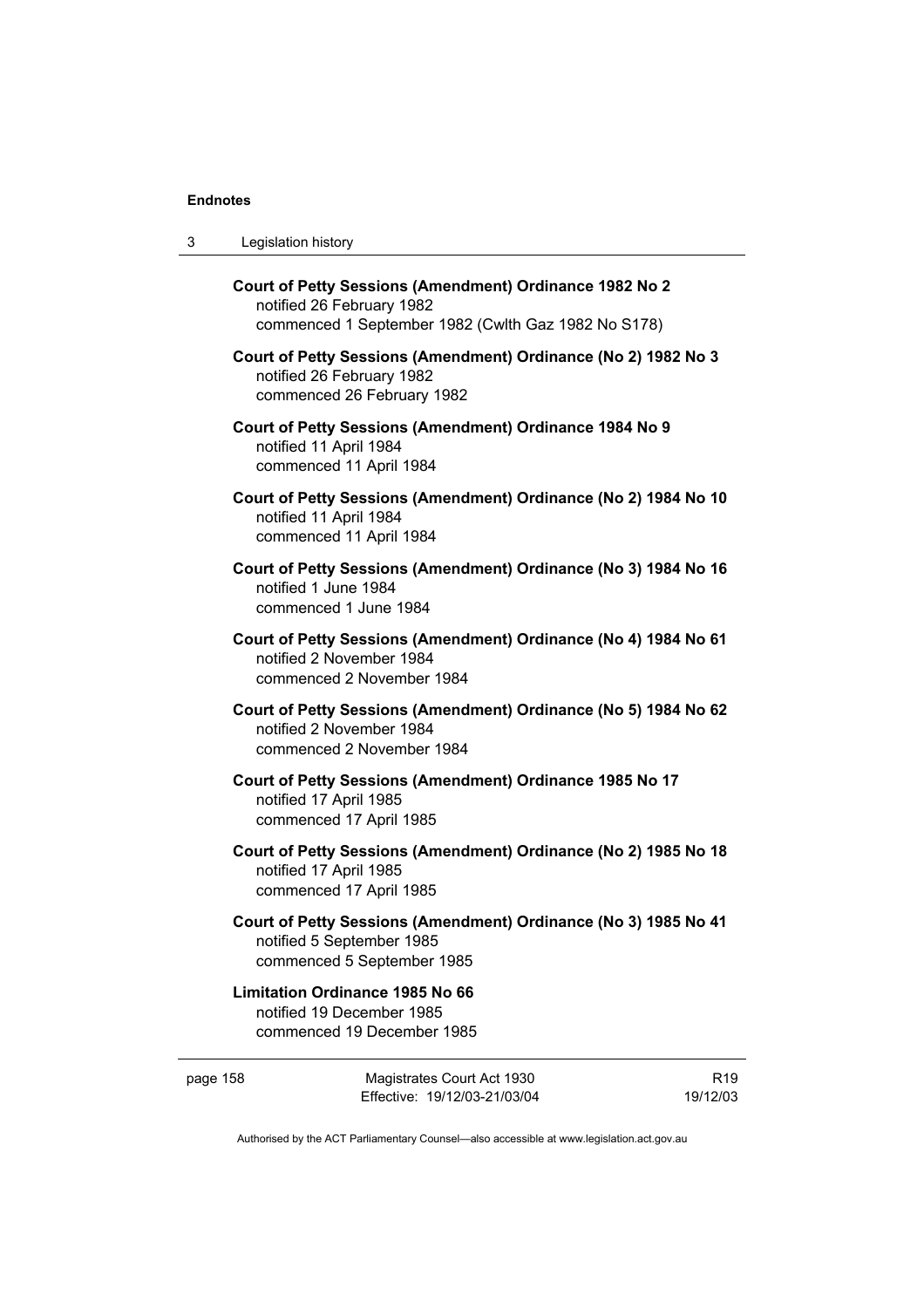# **Magistrates Court Ordinance 1985 No 67**  notified 19 December 1985 commenced 1 February 1986 (Cwlth Gaz 1986 No G3) **Magistrates Court (Amendment) Ordinance 1986 No 33**  notified 7 August 1986 commenced 7 August 1986 **Domestic Violence (Miscellaneous Amendments) Ordinance 1986 No 53**  notified 4 September 1986 commenced 1 October 1986 (Cwlth Gaz 1986 No S484) **Crimes (Amendment) Ordinance (No 4) 1986 No 57**  notified 3 October 1986 commenced 3 October 1986 **Magistrates Court (Amendment) Ordinance (No 2) 1986 No 71**  notified 30 October 1986 commenced 1 April 1987 (Cwlth Gaz 1987 No S52) **Magistrates Court (Amendment) Ordinance (No 3) 1986 No 74**  notified 14 November 1986 commenced 14 November 1986 **Magistrates Court (Amendment) Ordinance (No 4) 1986 No 83**  notified 22 December 1986 commenced 22 December 1986 **Magistrates Court (Amendment) Ordinance 1987 No 56**  notified 21 October 1987 commenced 21 October 1987 **Magistrates Court (Amendment) Ordinance 1988 No 45**  notified 27 July 1988 commenced 27 July 1988 **Magistrates Court (Amendment) Ordinance 1989 No 55**

notified 30 June 1989 commenced 1 July 1989

Magistrates Court Act 1930 Effective: 19/12/03-21/03/04 page 159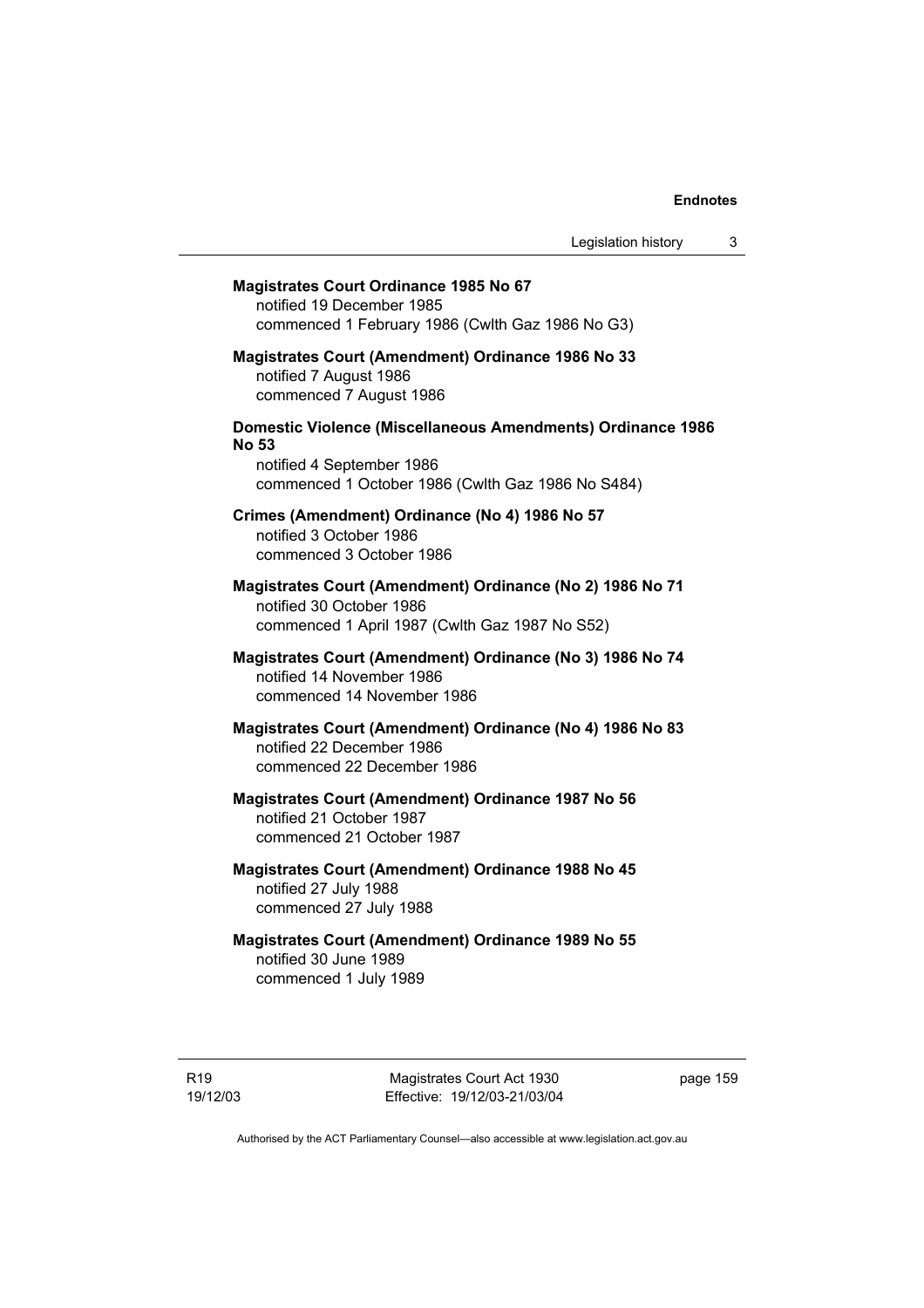| -3 | Legislation history |  |
|----|---------------------|--|
|----|---------------------|--|

# **Magistrates Court (Amendment) Ordinance (No 2) 1989 No 59**  notified 25 October 1989 s 11, s 12, s 14 commenced 27 June 1990 (Cwlth Gaz 1990 No GN25) remainder commenced 25 October 1989 **Magistrates Court (Amendment) Ordinance (No 3) 1989 No 60**  notified 20 December 1989 commenced 14 February 1990 (Cwlth Gaz 1990 No GN5) **Crimes (Amendment) Ordinance 1990 No 1**  notified 23 May 1990 commenced 23 May 1990 **Self-Government (Consequential Amendments) Ordinance 1990 No 5**  notified 27 June 1990 s 1, s 2 commenced 27 June 1990 remainder commenced 1 July 1990 **Magistrates Court (Appeals Against Sentence) Ordinance 1990 No 9**  notified 29 June 1990 commenced 29 June 1990  **Legislation after becoming Territory enactment Magistrates Court (Amendment) Act 1990 No 65**  notified 24 December 1990 commenced 24 December 1990 **Weapons (Consequential Amendments) Act 1991 No 9 sch**  notified 3 April 1991 (Gaz 1991 No S19) s 1, s 2 commenced 3 April 1991 (s 2 (1)) sch commenced 3 October 1991 (s 2 (2))

# **Magistrates Court (Amendment) Act 1991 No 38**

notified 20 September 1991 ss 1-3 commenced 20 September 1991 remainder commenced 25 September 1991 (Gaz 1991 No S103)

page 160 Magistrates Court Act 1930 Effective: 19/12/03-21/03/04

R19 19/12/03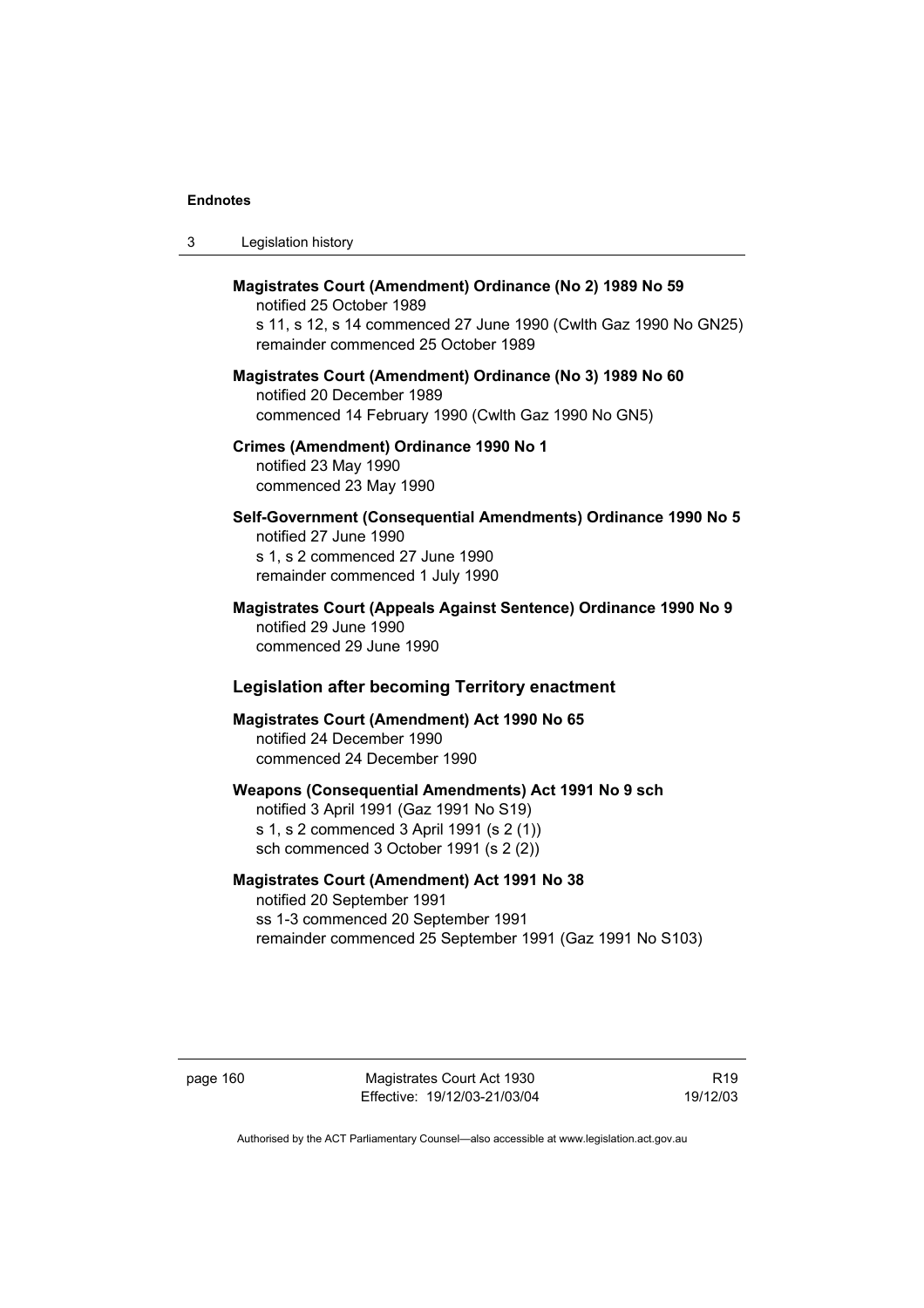#### **Magistrates and Coroner's Courts (Registrar) Act 1991 No 44**

notified 20 September 1991 (Gaz 1991 No S95)

s 1, s 2 commenced 20 September 1991 (s 2 (1)) remainder commenced 25 September 1991 (s 2 (2) and Gaz 1991 No S103)

#### **Magistrates Court (Amendment) Act (No 2) 1991 No 79**

notified 11 December 1991 ss 1-3 commenced 11 December 1991 remainder commenced 11 June 1992

### **Workers' Compensation (Consequential Amendments) Act 1991 No 106 sch**

notified 15 January 1991 (Gaz 1992 No S3) s 1, s 2 commenced 15 January 1992 (s 2 (1)) remainder commenced 22 January 1992 (s 2 (2) and Gaz 1992 No S9)

### **Magistrates Court (Amendment) Act (No 3) 1991 No 112**

notified 10 January 1992 s 1, s 2 commenced 10 January 1992 remainder commenced 18 May 1992 (Gaz 1992 No S57)

### **Bail (Consequential Amendments) Act 1992 No 9**

notified 28 May 1992 (Gaz 1992 No S59) s 1, s 2 commenced 28 May 1992 (s 2 (1)) remainder commenced 28 November 1992 (s 2 (3))

# **Statute Law Revision (Miscellaneous Provisions) Act 1992 No 23 sch 1**

notified 4 June 1992 (Gaz 1992 No S71) commenced 4 June 1992

### **Protection Orders (Reciprocal Arrangements) (Consequential Amendments) Act 1992 No 37 pt 3**

notified 8 July 1992 (Gaz 1992 No S103) ss 1-6 and 8-11 commenced 8 July 1992 (s 2 (1)) s 7, s 12 commenced 3 August 1992 (s 2 (2) and Gaz 1992 No S130)

# **Evidence (Amendment) Act 1993 No 2**  notified 1 March 1993

commenced 1 March 1993

Magistrates Court Act 1930 Effective: 19/12/03-21/03/04 page 161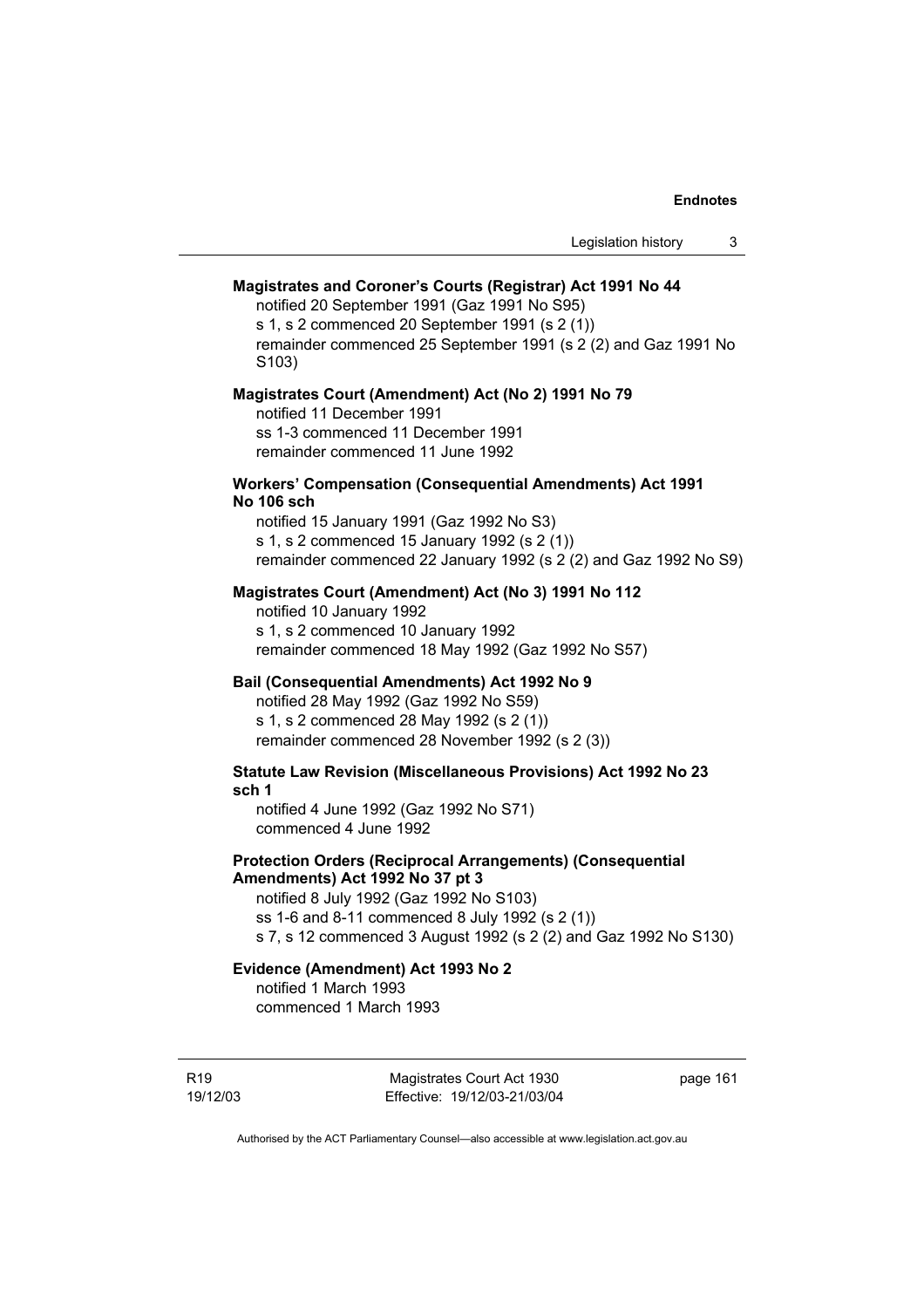3 Legislation history

# **Magistrates Court (Amendment) Act 1993 No 4**

notified 1 March 1993 ss 1-3 commenced 1 March 1993 ss 4-19, 21-24, 26-32 commenced 8 March 1993 (Gaz 1993 No 32) remainder commenced 1 September 1993

#### **Magistrates Court (Amendment) Act (No 2) 1993 No 48**

notified 27 August 1993 ss 1-3 commenced 27 August 1993 remainder commenced 27 September 1993 (s 2 (2) and Gaz 1993 No S201)

# **Supreme Court (Amendment) Act (No 2) 1993 No 91**

notified 17 December 1993 commenced 17 December 1993

### **Magistrates Court (Amendment) Act 1994 No 4**

notified 14 March 1994 ss 1-4, s 10, s 12, s 13 commenced 14 March 1994 remainder commenced 1 July 1994 (s 2 (2))

## **Judicial Commissions (Consequential Amendments) Act 1994 No 10**  notified 14 March 1994 (Gaz 1994 No S44) commenced 14 March 1994 (s 2)

#### **Public Sector Management (Consequential and Transitional Provisions) Act 1994 No 38**

notified 30 June 1994 (Gaz 1994 No S121) s 1, s 2 commenced 30 June 1994 (s 2 (1)) remainder commenced 1 July 1994 (s 2 (2) and Gaz 1994 No S142)

### **Mental Health (Consequential Provisions) Act 1994 No 45**

notified 7 September 1994 (Gaz 1994 No S177) s 1, s 2 commenced 7 September 1994 (s 2 (1)) remainder commenced 6 February 1995 (s 2 (2) and Gaz 1995 No S33)

## **Magistrates Court (Enforcement of Judgments) Act 1994 No 61**  notified 11 October 1994 s 1, s 2 commenced 11 October 1994

remainder commenced 10 April 1995 (Gaz 1995 No S75)

page 162 Magistrates Court Act 1930 Effective: 19/12/03-21/03/04

R19 19/12/03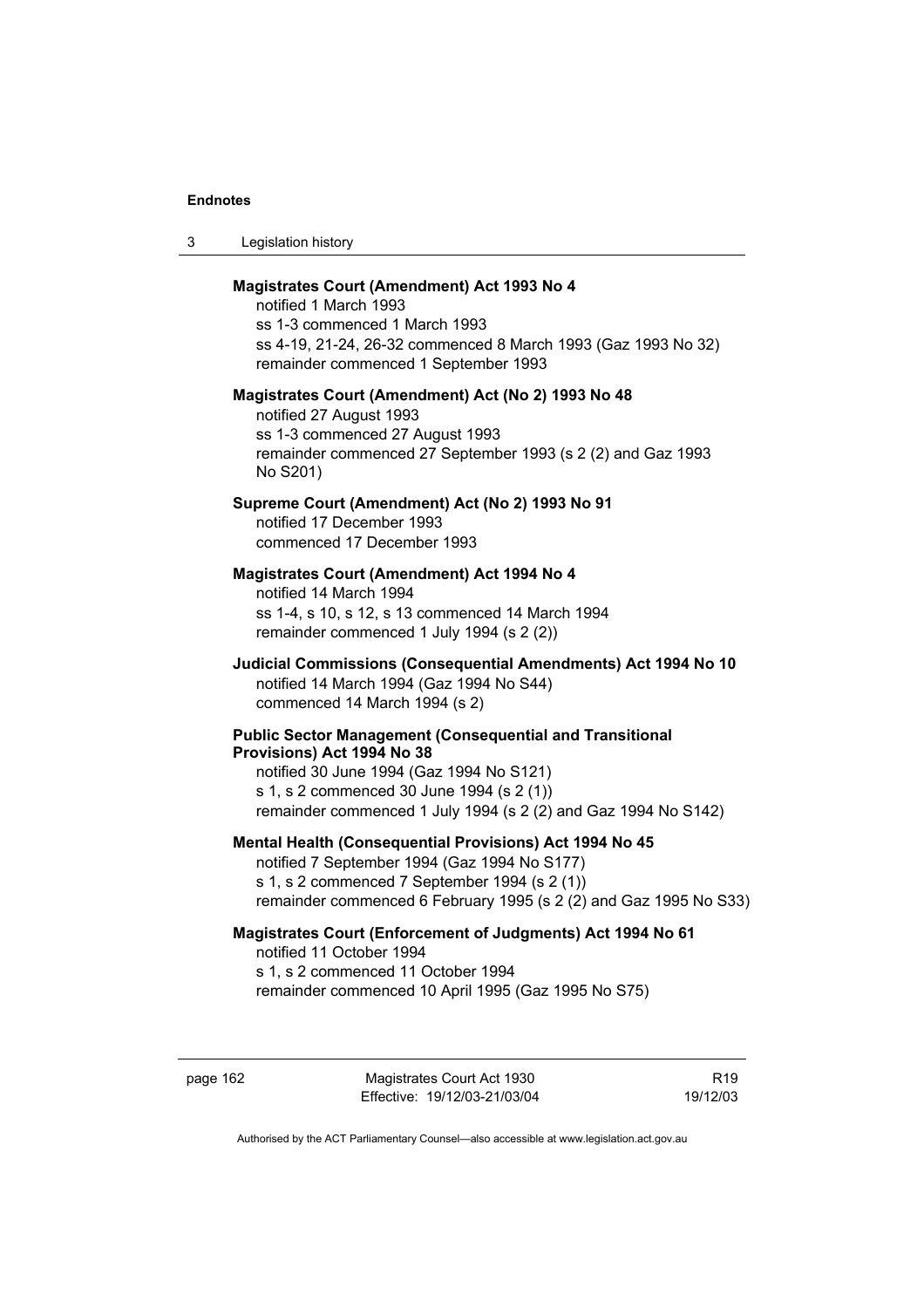### **Coroners (Amendment) Act (No 2) 1994 No 66**

notified 11 October 1994 commenced 11 October 1994

# **Statute Law Revision (Penalties) Act 1994 No 81 sch**

notified 29 November 1994 (Gaz 1994 No S253) s 1, s 2 commenced 29 November 1994 (s 2 (1)) remainder commenced 29 November 1994 (s 2 (2) and Gaz 1994 No S269)

### **Magistrates Court (Amendment) Act 1995 No 41**

notified 7 November 1995 s 1, s 2 commenced 7 November 1995 remainder commenced 7 May 1996

#### **Statute Law Revision Act 1995 No 46 sch**

notified 18 December 1995 (Gaz 1995 No S306) amdts commenced 18 December 1995 (s 2)

### **Magistrates Court (Amendment) Act 1996 No 6**  notified 12 March 1996 ss 1-3 commenced 12 March 1996

s 7 commenced 25 September 1991 remainder commenced 12 September 1996

# **Criminal Injuries Compensation (Amendment) Act 1996 No 68**

notified 20 December 1996 ss 1-3 commenced 20 December 1996 remainder commenced 1 January 1997 (Gaz 1996 No S352)

## **Firearms Act 1996 No 74**

notified 20 December 1996 s 1, s 2 commenced 20 December 1996 remainder commenced 17 May 1997 (Gaz 1997 No S135)

# **Magistrates Court (Amendment) Act (No 2) 1996 No 82**

notified 20 December 1996 ss 1-3 commenced 20 December 1996 remainder commenced 1 January 1997 (Gaz 1996 No S353)

R19 19/12/03

Magistrates Court Act 1930 Effective: 19/12/03-21/03/04 page 163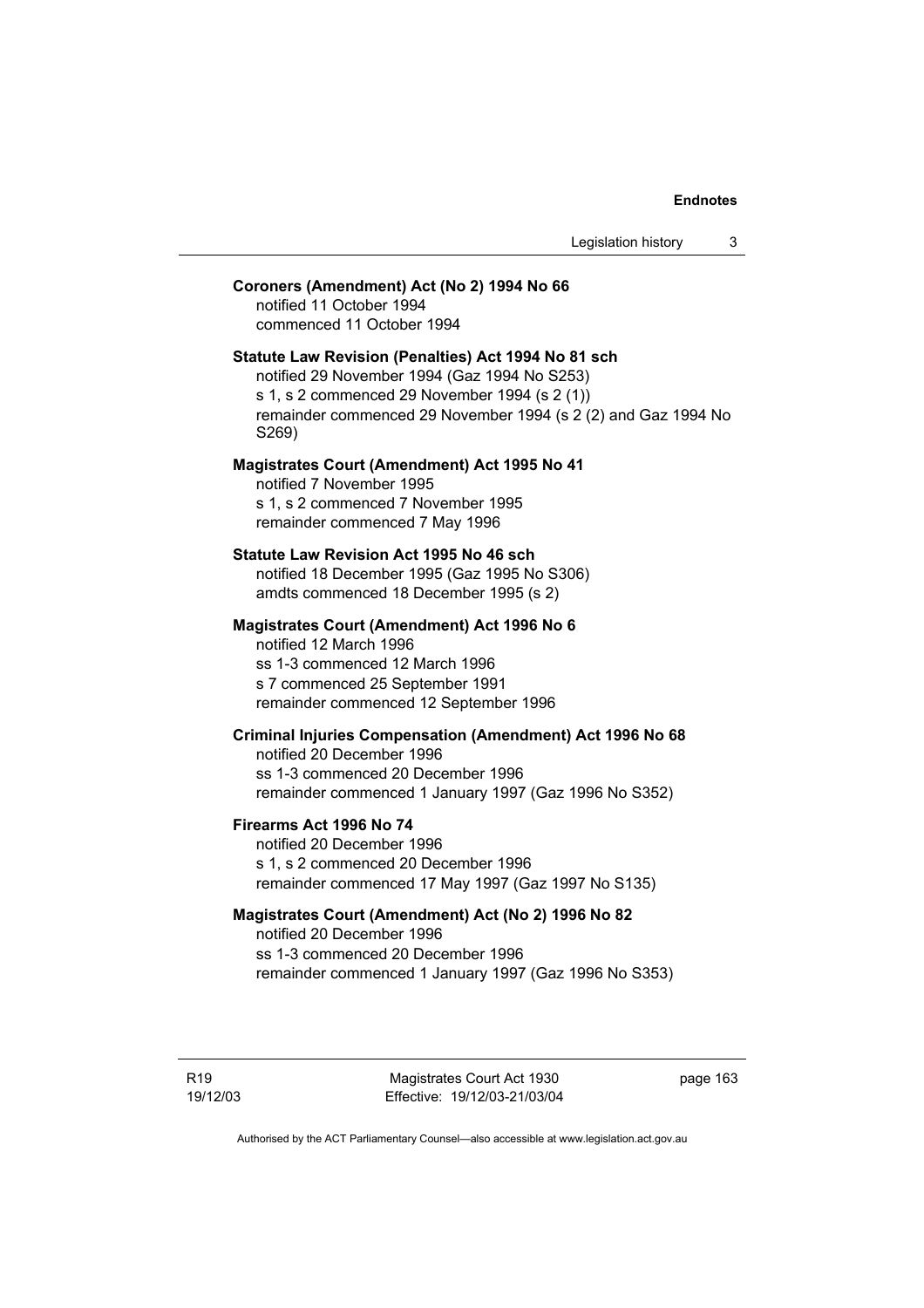| -3 | Legislation history |
|----|---------------------|
|----|---------------------|

## **Magistrates Court (Amendment) Act 1997 No 25**

notified 29 May 1997 ss 1-3 commenced 29 May 1997 remainder commenced 30 May 1997 (s 2 (2) and Gaz 1997 No S149)

#### **Remuneration Tribunal (Consequential Amendments) Act 1997 No 41 sch 1 (as am by Act 2002 No 49 amdt 3.222)**

notified 19 September 1997 (Gaz 1997 No S264) commenced 24 September 1997 (s 2 as am by Act 2002 No 49 amdt 3.222)

# **Magistrates Court (Civil Jurisdiction) (Amendment) Act 1997 No 94**  notified 1 December 1997 ss 1-3 commenced 1 December 1997

remainder commenced 25 May 1998 (Gaz 1998 No S140)

# **Legal Practitioners (Consequential Amendments) Act 1997 No 96 sch 1**

notified 1 December 1997 (Gaz 1997 No S380) s 1, s 2 commenced 1 December 1997 (s 2 (1)) sch 1 commenced 1 June 1998 (s 2 (2))

# **Magistrates Court (Amendment) Act 1998 No 25**

notified 10 July 1998

s 1, s 2 commenced 10 July 1998 remainder commenced 1 January 1999 (Gaz 1998 No 50)

### **Magistrates Court (Amendment) Act (No 2) 1998 No 38**

notified 14 October 1998 ss 1-3 commenced 14 October 1998 remainder commenced 19 October 1998 (Gaz 1998 No 41)

#### **Statute Law Revision (Penalties) Act 1998 No 54 sch**

notified 27 November 1998 (Gaz 1998 No S207) s 1, s 2 commenced 27 November 1998 (s 2 (1)) remainder commenced 9 December 1998 (s 2 (2) and Gaz 1998 No 49)

### **Custodial Escorts (Consequential Provisions) Act 1998 No 67**

notified 23 December 1998 (Gaz 1998 No S212)

s 1, s 2 commenced 23 December 1998 (s 2 (1))

remainder commenced 23 December 1998 (s 2 (2) and Gaz 1998 No 51)

| page 164 | Magistrates Court Act 1930   | R <sub>19</sub> |
|----------|------------------------------|-----------------|
|          | Effective: 19/12/03-21/03/04 | 19/12/03        |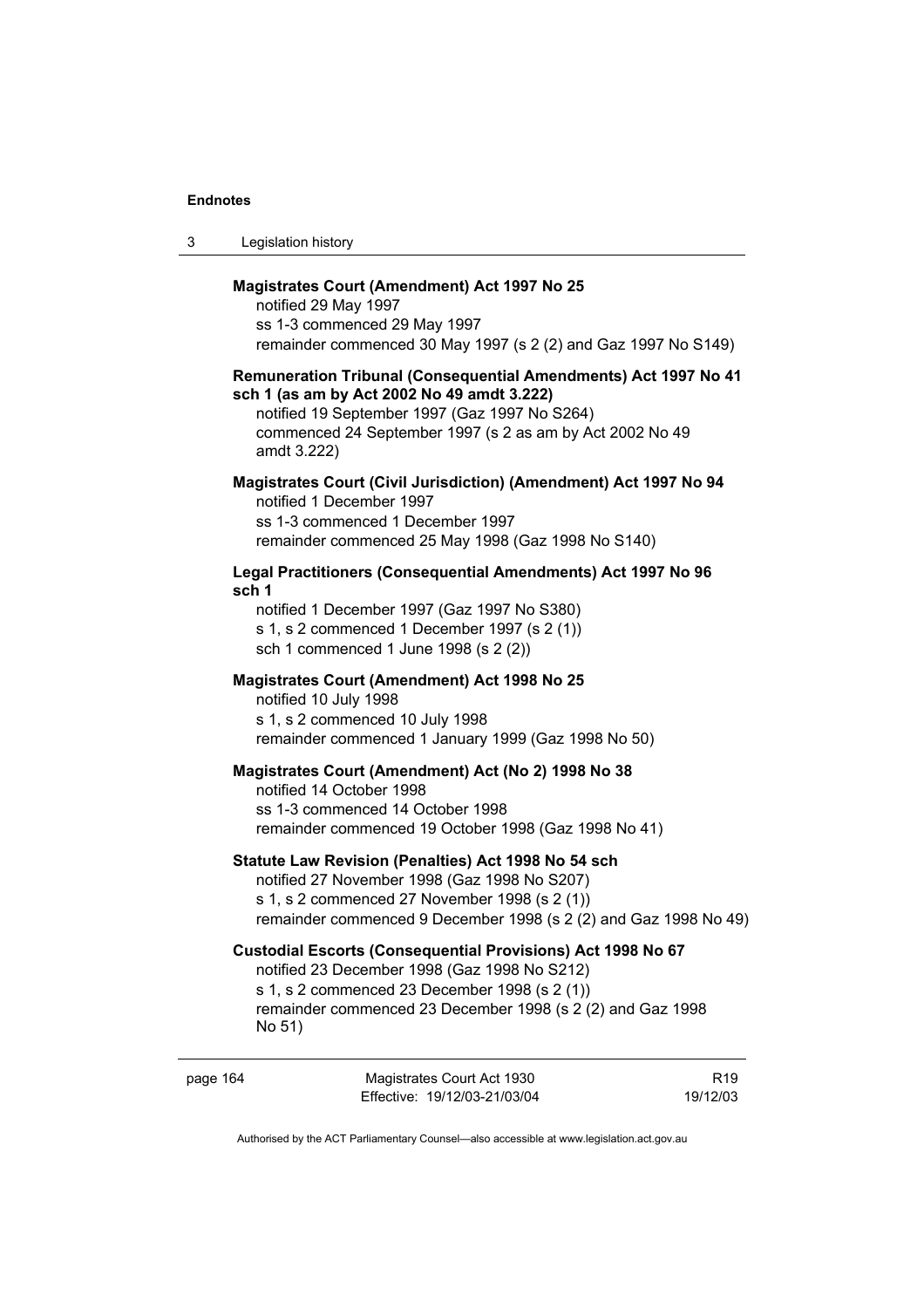### **Children's Services (Amendment) Act 1999 No 12**

notified 23 March 1999 commenced 1 May 1999

### **Courts and Tribunals (Audio Visual and Audio Linking) Act 1999 No 22**

notified 14 April 1999 (Gaz 1999 No S16) s 1, s 2 commenced 14 April 1999 (s 2 (1)) remainder commenced 1 September 1999 (s 2 (2) and Gaz 1999 No 35)

# **Magistrates Court (Amendment) Act 1999 No 34**

notified 2 July 1999 commenced 2 July 1999

#### **Magistrates Court Amendment Act (No 2) 1999 No 59**

notified 10 November 1999 (Gaz 1999 No 45 and 1999 No 47) commenced 10 November 1999

**Children's Services Amendment Act (No 2) 1999 No 61**  notified 10 November 1999 s 1, s 2 commenced 10 November 1999 remainder commenced 1 December 1999

### **Children and Young People (Consequential Amendments) Act 1999 No 64 sch 2**

notified 10 November 1999 (Gaz 1999 No 45) s 1, s 2 commenced 10 November 1999 (s 2 (1)) remainder commenced 10 May 2000 (s 2 (2))

# **Law Reform (Miscellaneous Provisions) Act 1999 No 66 sch 3**

notified 10 November 1999 (Gaz 1999 No 45) commenced 10 November 1999 (s 2)

# **Road Transport Legislation Amendment Act 1999 No 79 sch 3**

notified 23 December 1999 (Gaz 1999 No S65) s 1, s 2 commenced 23 December 1999 (IA s 10B) remainder commenced 1 March 2000 (s 2 (2) and Gaz 2000 No S5)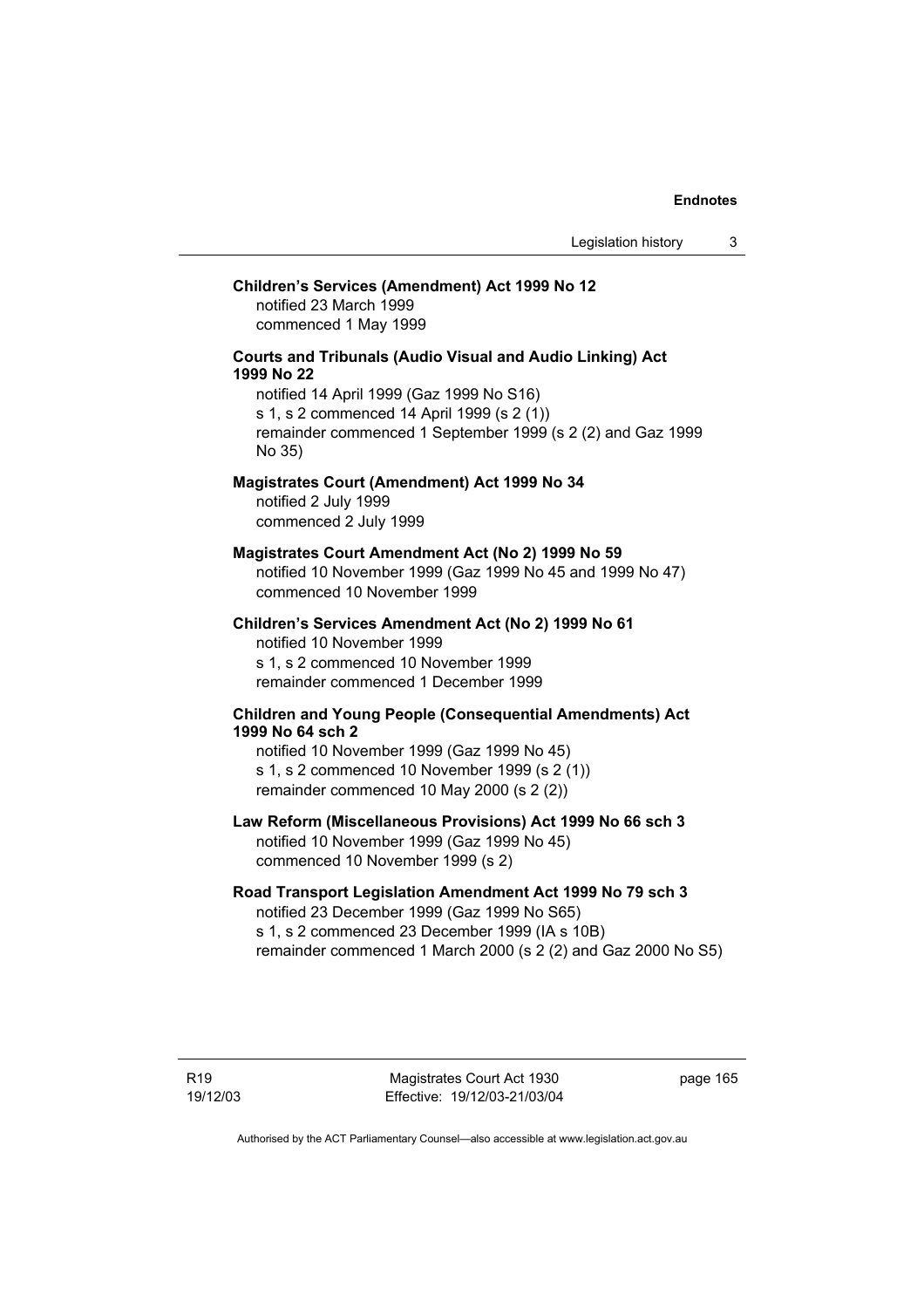3 Legislation history

# **Victims of Crime (Financial Assistance) (Amendment) Act 1999 No 91 sch 2**

notified 23 December 1999 (Gaz 1999 No S65) s 1, s 2 commenced 23 December 1999 (IA s 10B) remainder commenced 24 December (s 2 (2) and Gaz 1999 No S69)

# **Justice and Community Safety Legislation Amendment Act 2000 No 1 sch**

notified 9 March 2000 (Gaz 2000 No 10) s 1, s 2 commenced 9 March 2000 (s 2 (1)) amdts commenced 9 September 2000 (s 2 (3))

# **Justice and Community Safety Legislation Amendment Act 2000 (No 3) No 17 sch 1**

notified 1 June 2000 (Gaz 2000 No 22) commenced 1 June 2000 (s 2)

# **Magistrates Court Amendment Act 2000 No 60**

notified 5 October 2000 (Gaz 2000 No 40) commenced 5 October 2000 (s 2)

# **Leases (Commercial and Retail) Act 2001 No 18 s 174**

notified 19 April 2001 (Gaz 2001 No 16) s 1, s 2 commenced 19 April 2001 (IA s 10B)

s 174 commenced 1 July 2002 (s 2)

# **Legislation (Consequential Amendments) Act 2001 No 44 pt 237**

notified 26 July 2001 (Gaz 2001 No 30)

s 1, s 2 commenced 26 July 2001 (IA s 10B)

pt 237 commenced 12 September 2001 (s 2 and see Gaz 2001 No S65)

**Statute Law Amendment Act 2001 (No 2) 2001 No 56 pt 3.37**  notified 5 September 2001 (Gaz 2001 No S65) commenced 5 September 2001 (s 2 (1))

**Road Transport (Public Passenger Services) Act 2001 No 62 pt 1.1**  notified 10 September 2001 (Gaz 2001 No S66) s 1, s 2 commenced 10 September 2001 (IA s 10B)

pt 1.1 commences 1 December 2001 (s 2 and CN 2001 No 2)

page 166 Magistrates Court Act 1930 Effective: 19/12/03-21/03/04

R19 19/12/03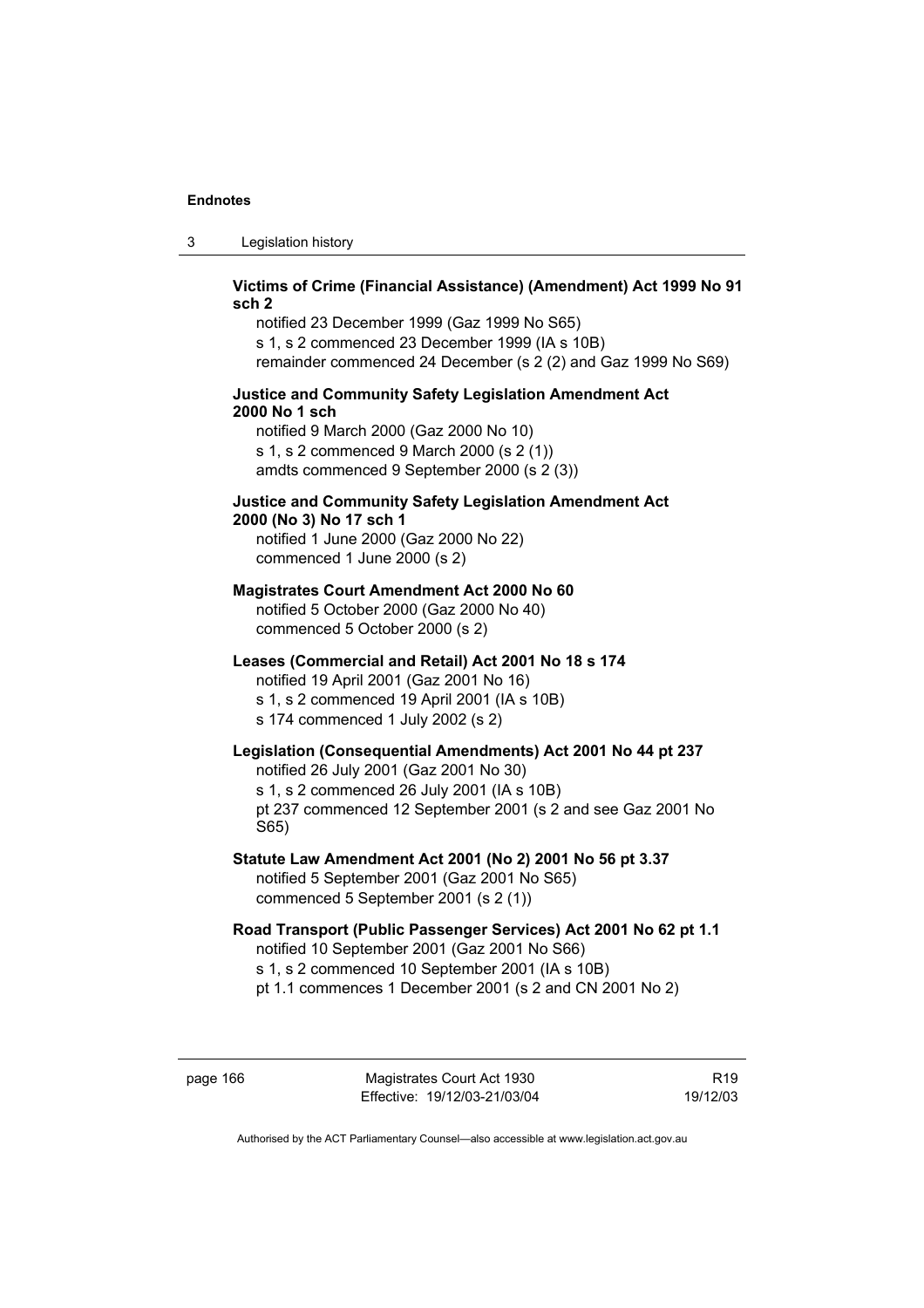## **Crimes Legislation Amendment Act 2001 No 63 pt 8**

notified 10 September 2001 (Gaz 2001 No S66) s 1, s 2 commenced 10 September 2001 (IA s 10B) pt 8 commenced 27 September 2001 (s 2 (2) and CN 2001 No 3)

# **Criminal Code 2001 Act No 64 sch 1 (as am by Criminal Code Amendment Act 2002 No 2)**

notified 10 September 2001 (Gaz 2001 No S66) repealed before commencement by Criminal Code 2002 No 51 s 126

## **Justice and Community Safety Legislation Amendment Act 2001 No 70 sch 1**

notified LR 14 September 2001 amdt commenced 14 September 2001 (s 2 (5))

# **Fair Trading Legislation Amendment Act 2001 No 77 pt 4**

notified LR 14 September 2001

s 1, s 2 commenced 14 September 2001 (LA s 75)

pt 4 commenced 14 March 2002 (LA s 79)

## **Protection Orders (Consequential Amendments) Act 2001 No 90 sch 1 pt 8**

notified LR 27 September 2001

s 1, s 2 commenced 27 September 2001 (LA s 75)

sch 1 pt 8 commenced 27 March 2002 (s 2 and LA s 79)

# **Criminal Code Amendment Act 2002 No 2 s 4**

notified LR 7 March 2002

s 1, s 2 commenced 7 March 2002 (LA s 75) remainder commenced 9 March 2002 (s 2)

*Note* This Act only amends the Criminal Code 2001 Act No 64. The Criminal Code 2001 was repealed before it commenced (see Act 2002 No 51 s 126)

# **Statute Law Amendment Act 2002 No 30 pt 3.46**

notified LR 16 September 2002

s 1, s 2 taken to have commenced 19 May 1997 (LA s 75 (2)) pt 3.46 commenced 17 September 2002 (s 2 (1))

page 167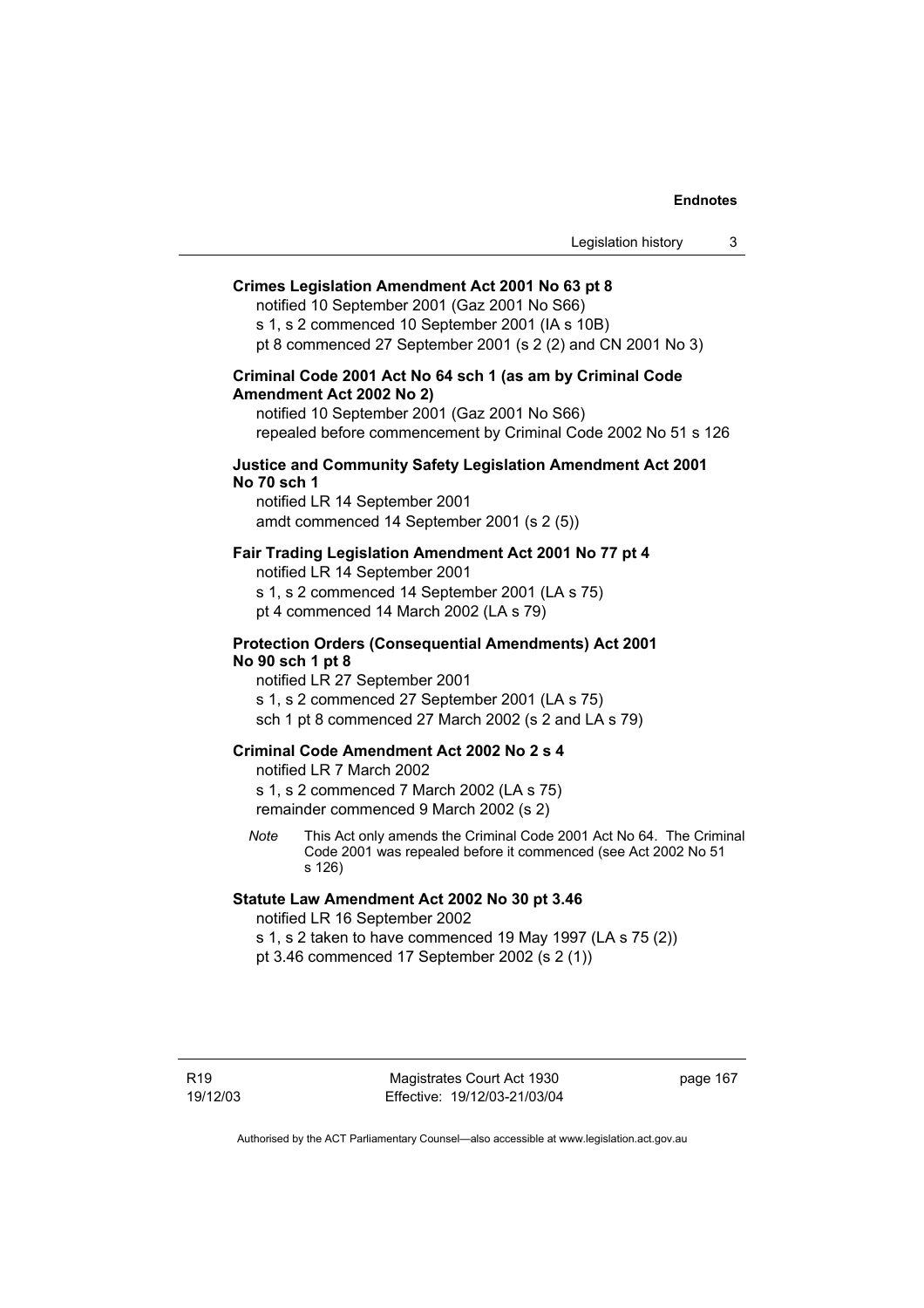| 4 | Amendment history |
|---|-------------------|
|---|-------------------|

# **Magistrates Court (Refund of Fees) Amendment Act 2002 No 36**

notified LR 10 October 2002 s 1, s 2 commenced 10 October 2002 (LA s 75 (1)) remainder commenced 11 October 2002 (s 2)

## **Statute Law Amendment Act 2002 (No 2) No 49 amdt 3.222**

notified LR 20 December 2002

s 1, s 2 taken to have commenced 7 October 1994 (LA s 75 (2)) amdt 3.222 taken to have commenced 24 September 1997 (s 2 (3))

*Note* This Act only amends the Remuneration Tribunal

(Consequential Amendments) Act 1997 No 41.

# **Justice and Community Safety Legislation Amendment Act 2003 A2003-2 pt 14**

notified LR 3 March 2003

s 1, s 2 commenced 3 March 2003 (LA s 75 (1))

pt 14 commenced 31 March 2003 (s 2 (2))

# **Evidence (Miscellaneous Provisions) Amendment Act 2003 A2003-48 sch 2 pt 2.8**

notified LR 31 October 2003 s 1, s 2 commenced 31 October 2003 (LA s 75 (1)) sch 2 pt 2.8 awaiting commencement (s 2) *Note* default commencement under LA s 79: 30 April 2004

## **Statute Law Amendment Act 2003 (No 2) A2003-56 sch 3 pt 3.14**

notified LR 5 December 2003

s 1, s 2 commenced 5 December 2003 (LA s 75 (1))

sch 3 pt 3.14 commenced 19 December 2003 (s 2)

# **4 Amendment history**

The *Magistrates Court (Enforcement of Judgments) Act 1994* No 61 s 28 amended the Act by reversing the order of masculine and feminine pronouns. The amendments have been incorporated in the republication but have not been noted in the amendment history.

| Title<br>title       | am 1985 No 67           |
|----------------------|-------------------------|
| Name of Act<br>.s. 1 | sub A2003-56 amdt 3.161 |

page 168 Magistrates Court Act 1930 Effective: 19/12/03-21/03/04

R19 19/12/03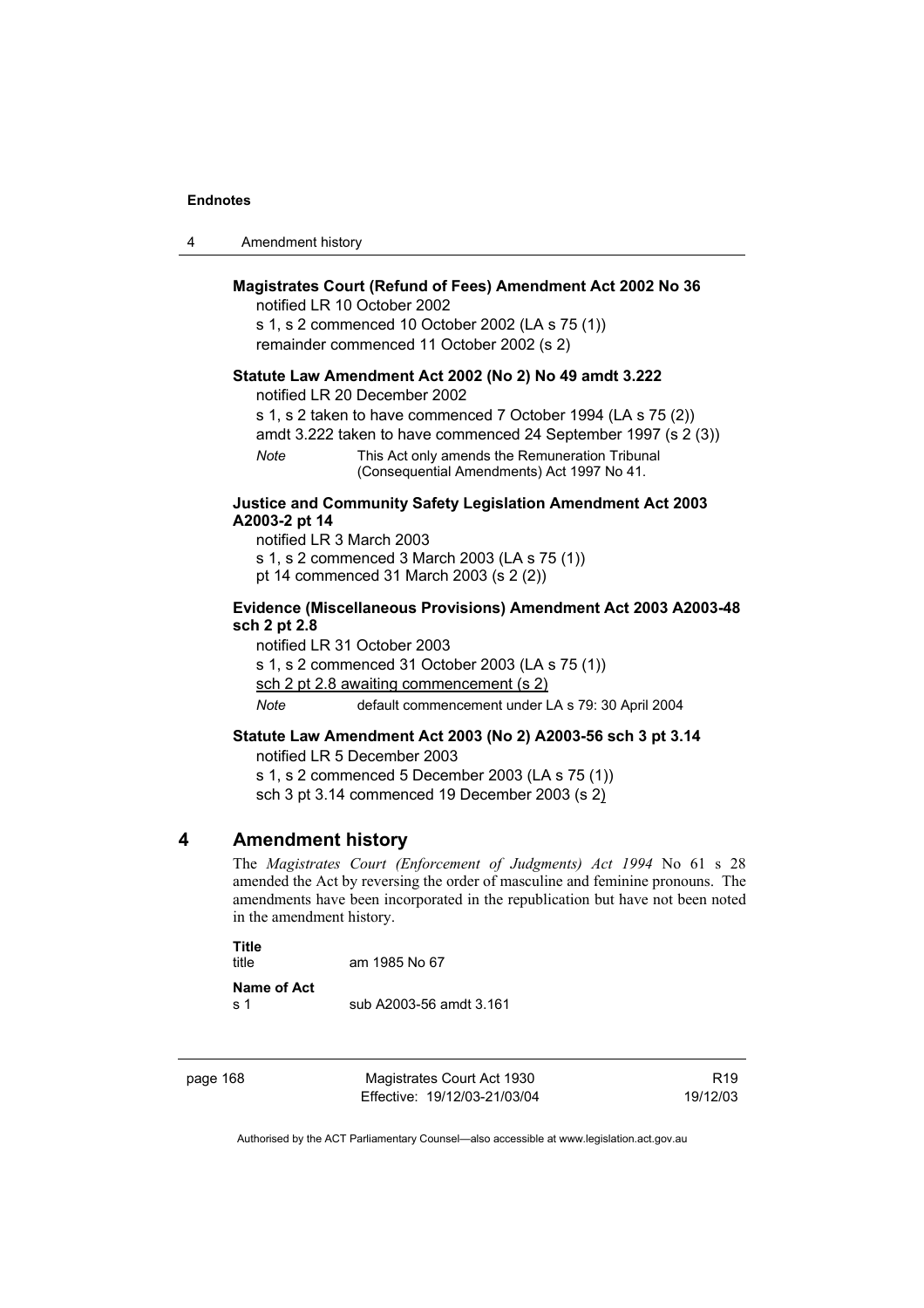|                               | $\overline{ }$ , unchanged in the control                                                                                                                                                                                                                                                                                                                                                                                                                  |
|-------------------------------|------------------------------------------------------------------------------------------------------------------------------------------------------------------------------------------------------------------------------------------------------------------------------------------------------------------------------------------------------------------------------------------------------------------------------------------------------------|
| <b>Administration</b>         |                                                                                                                                                                                                                                                                                                                                                                                                                                                            |
| s 2                           | om 1978 No 46                                                                                                                                                                                                                                                                                                                                                                                                                                              |
| Repeal                        |                                                                                                                                                                                                                                                                                                                                                                                                                                                            |
| s 3                           | om 1994 No 61                                                                                                                                                                                                                                                                                                                                                                                                                                              |
| <b>Parts</b>                  |                                                                                                                                                                                                                                                                                                                                                                                                                                                            |
| s 4                           | am 1937 No 28; 1953 No 14                                                                                                                                                                                                                                                                                                                                                                                                                                  |
|                               | sub 1958 No 12<br>am 1968 No 25; 1972 No 37                                                                                                                                                                                                                                                                                                                                                                                                                |
|                               | om 1974 No 14                                                                                                                                                                                                                                                                                                                                                                                                                                              |
| <b>Interpretation for Act</b> |                                                                                                                                                                                                                                                                                                                                                                                                                                                            |
| s 5                           | am 1937 No 28; 1938 No 35; 1951 No 7; 1951 No 12; 1953<br>No 14;1958 No 12; 1967 No 1; 1968 No 25; 1973 No 48;<br>1976 No 42; 1980 No 4; 1984 No 62; 1985 No 17; 1985<br>No 41; 1985 No 67; 1986 No 74; 1989 No 59; 1989 No 60;<br>1990 No 5; 1991 No 38; 1991 No 44; 1992 No 9; 1993 No 4;<br>1993 No 91; 1994 No 4; 1996 No 6; 1996 No 82; 1997 No 96;<br>1998 No 67; 1999 No 22 s 18; 1999 No 66 sch 3; 1999 No 79<br>s 5 sch 3; 2001 No 44 amdt 1.2748 |
|                               | <b>Application to Jervis Bay Territory</b>                                                                                                                                                                                                                                                                                                                                                                                                                 |
| s 6                           | sub 1951 No 12                                                                                                                                                                                                                                                                                                                                                                                                                                             |
|                               | am 1990 No 5                                                                                                                                                                                                                                                                                                                                                                                                                                               |
|                               | Appointment of Chief Magistrate and magistrates                                                                                                                                                                                                                                                                                                                                                                                                            |
| div 2.1 hdg                   | (prev pt 2 div 1 hdg) ins 1977 No 4<br>am 1985 No 67                                                                                                                                                                                                                                                                                                                                                                                                       |
|                               | renum R8 LA                                                                                                                                                                                                                                                                                                                                                                                                                                                |
|                               | Meaning of <i>magistrate</i> in div 2.1                                                                                                                                                                                                                                                                                                                                                                                                                    |
| s 6A                          | ins 1977 No 4                                                                                                                                                                                                                                                                                                                                                                                                                                              |
|                               | am 1985 No 67                                                                                                                                                                                                                                                                                                                                                                                                                                              |
|                               | <b>Chief Magistrate and other magistrates</b>                                                                                                                                                                                                                                                                                                                                                                                                              |
| s 7                           | sub 1949 No 13                                                                                                                                                                                                                                                                                                                                                                                                                                             |
|                               | am 1951 No 7; 1951 No 12; 1973 No 48<br>sub 1977 No 4; 1985 No 67                                                                                                                                                                                                                                                                                                                                                                                          |
|                               | am 1990 No 5                                                                                                                                                                                                                                                                                                                                                                                                                                               |
|                               | <b>Eligibility for appointment as Magistrate</b>                                                                                                                                                                                                                                                                                                                                                                                                           |
| s 8                           | am 1949 No 13                                                                                                                                                                                                                                                                                                                                                                                                                                              |
|                               | sub 1977 No 4                                                                                                                                                                                                                                                                                                                                                                                                                                              |
|                               | am 1997 No 96                                                                                                                                                                                                                                                                                                                                                                                                                                              |
|                               | <b>Functions of the Chief Magistrate</b>                                                                                                                                                                                                                                                                                                                                                                                                                   |
| s 8A                          | ins 1983 No 48<br>om 1977 No 4                                                                                                                                                                                                                                                                                                                                                                                                                             |

R19 19/12/03

Magistrates Court Act 1930 Effective: 19/12/03-21/03/04 page 169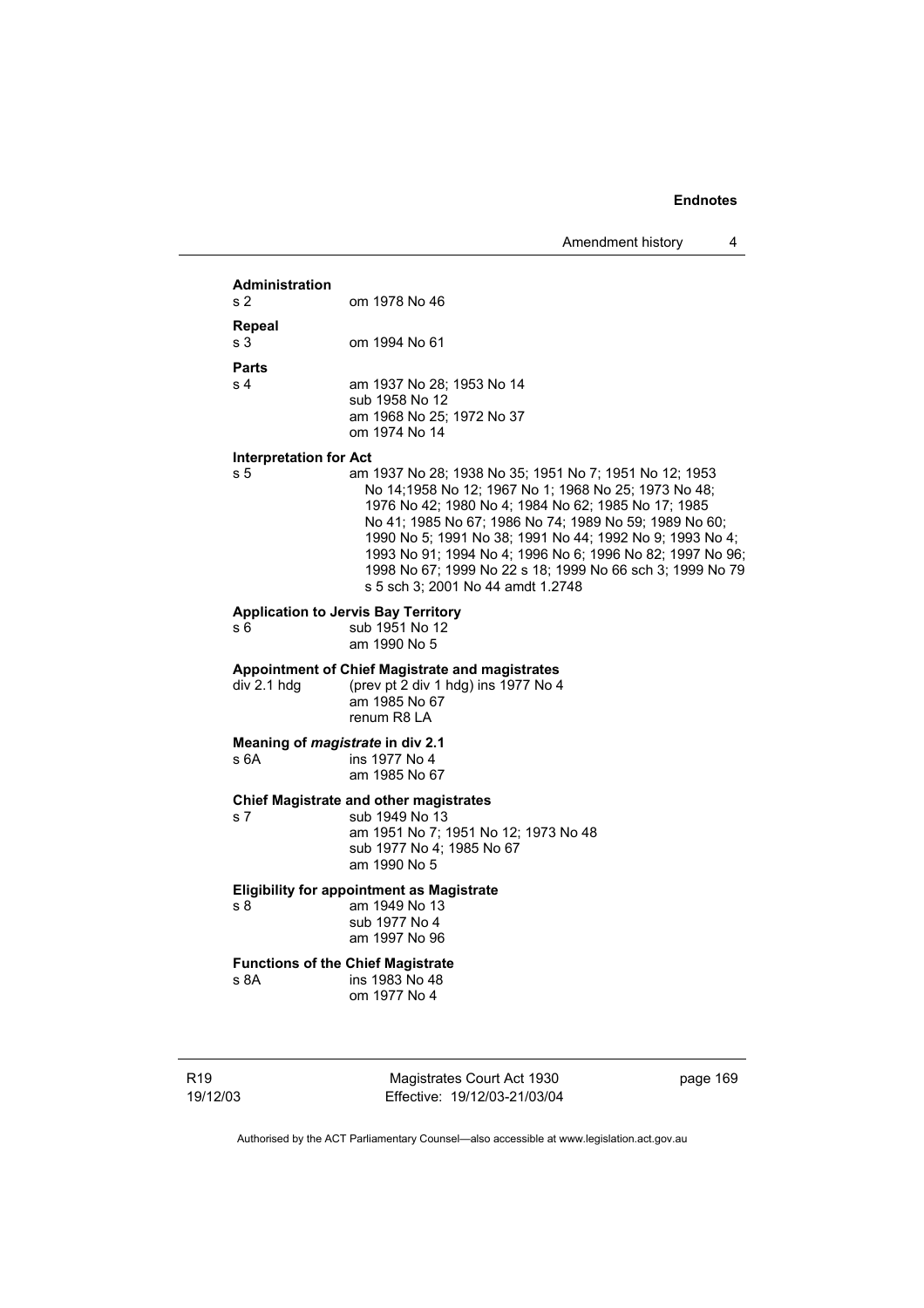4 Amendment history

**Duties of the clerk**  ins 1983 No 48 om 1977 No 4 **Seniority of magistrates**  s 9  $\frac{3}{2}$  sub 1977 No 4 am 1985 No 67 **Terms and conditions of appointment**  s 10 am 1938 No 35; 1973 No 48 sub 1977 No 4 am 1990 No 5 sub 1997 No 41 **Tenure of office**  ins 1977 No 4 **Resignation**  ins 1977 No 4 am 1990 No 5 **Acting Chief Magistrate**  ins 1977 No 4 am 1985 No 67; 1990 No 5 **Retirement**  s 10D ins 1977 No 4 sub 1994 No 10 **Magistrates not to undertake other work**  s 10E ins 1977 No 4 am 1993 No 4; 1996 No 6 **Rights of public servants**  ins 1977 No 4 sub 1994 No 38 **Arrangement of business of courts**  s 10G ins 1977 No 4 am 1985 No 67; 1986 No 74; 1994 No 66 sub 1999 No 12 am 1999 No 61 s 6; 1999 No 64 s 4 sch 2 **Special magistrates**<br>div 2.2 hdg (pr (prev pt 2 div 2 hdg) ins 1977 No 4 renum R8 LA **Appointment of special magistrates**   $ins 1977 N<sub>0</sub> 4$ 

am 1990 No 5

page 170 Magistrates Court Act 1930 Effective: 19/12/03-21/03/04

R19 19/12/03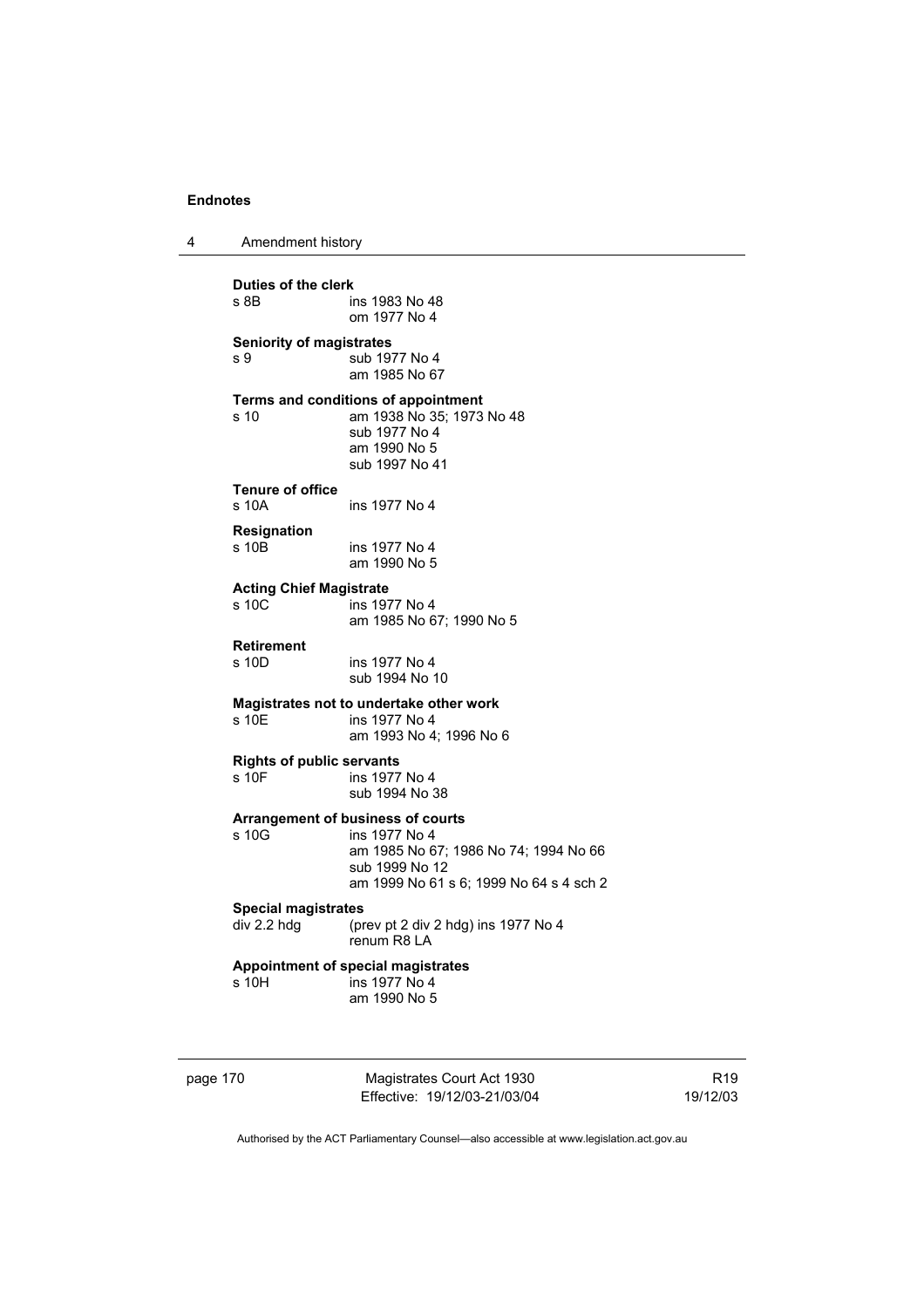|                             | <b>Tenure of office</b><br>s 10J                    | ins 1977 No 4<br>sub 1994 No 10<br>am 1996 No 6                                                                                             |          |
|-----------------------------|-----------------------------------------------------|---------------------------------------------------------------------------------------------------------------------------------------------|----------|
|                             | <b>Resignation</b>                                  |                                                                                                                                             |          |
|                             | s 10K                                               | ins 1977 No 4<br>am 1990 No 5                                                                                                               |          |
|                             | s 10L                                               | Terms and conditions of appointment<br>ins 1977 No 4<br>am 1990 No 5<br>sub 1997 No 41                                                      |          |
|                             | div 2.3 hdg                                         | <b>Registrar and other officers of Magistrates Court</b><br>(prev pt 2 div 3 hdg) ins 1977 No 4<br>am 1985 No 67; 1991 No 44<br>renum R8 LA |          |
|                             | Appointment of registrar etc<br>s 10M hdg<br>s 10M  | am 1991 No 44<br>ins 1977 No 4<br>am 1985 No 67; 1991 No 44<br>sub 1993 No 4                                                                |          |
|                             | <b>Staff assisting registrar</b><br>$s$ 10MA        | ins 1994 No 38                                                                                                                              |          |
|                             | Duties of registrar<br>s 10N hdg<br>s 10N           | am 1991 No 44<br>ins 1977 No 4<br>am 1991 No 44                                                                                             |          |
|                             | Jurisdiction of magistrates<br>div 2.4 hdg          | (prev pt 2 div 4 hdg) ins 1977 No 4<br>renum R8 LA                                                                                          |          |
|                             | Oath etc of office<br>s 10P                         | ins 1977 No 4<br>am 1990 No 5; 2001 No 44 amdt 1.2749                                                                                       |          |
|                             | <b>Acts done beyond Territory</b><br>s 10Q          | ins 1977 No 4                                                                                                                               |          |
|                             | s 11 hdg<br>s 11                                    | Authentication of acts of magistrate or registrar<br>am 1991 No 44<br>am 1991 No 44; 1994 No 61; 1996 No 6                                  |          |
|                             | Acts by magistrate or registrar<br>s 12 hdg<br>s 12 | am 1991 No 44<br>am 1937 No 28; 1986 No 74; 1991 No 44; 1996 No 6                                                                           |          |
| R <sub>19</sub><br>19/12/03 |                                                     | Magistrates Court Act 1930<br>Effective: 19/12/03-21/03/04                                                                                  | page 171 |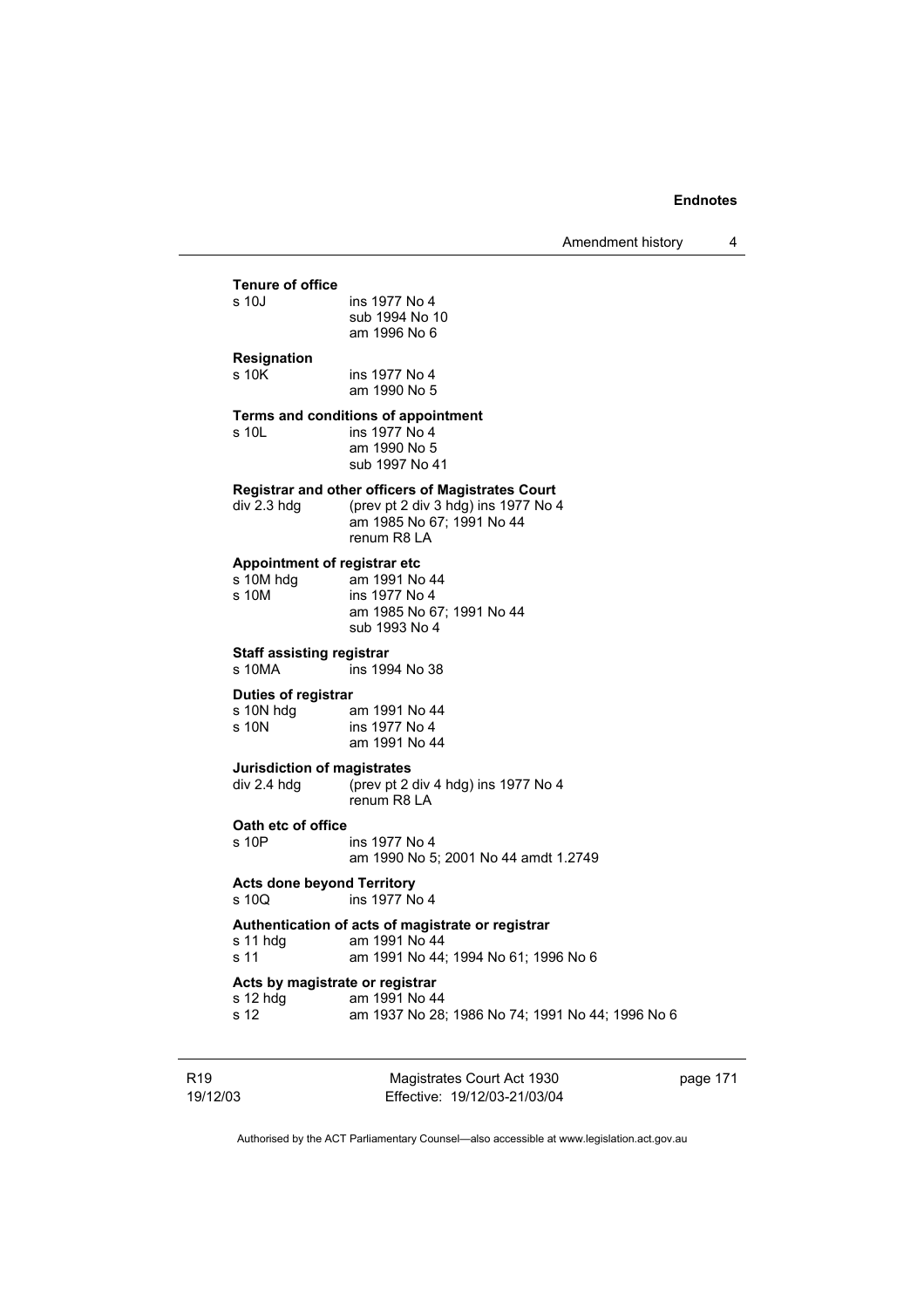4 Amendment history

| s <sub>13</sub>                          | Issue of warrant of commitment or writ of execution<br>am 1991 No 44; 1994 No 61                                                    |                             |
|------------------------------------------|-------------------------------------------------------------------------------------------------------------------------------------|-----------------------------|
| s 14                                     | Warrants of execution after appeal<br>om 1972 No 37                                                                                 |                             |
| $s$ 15 hdg<br>s 15                       | Process not avoided by death of magistrate or registrar<br>am 1991 No 44<br>am 1991 No 44; 1994 No 61                               |                             |
| <b>Order instead of mandamus</b><br>s 16 | am 1937 No 28; 1977 No 4; 1991 No 44; 1996 No 6                                                                                     |                             |
| s 17                                     | Powers and functions of magistrates<br>am 1937 No 28; 1990 No 5                                                                     |                             |
| <b>Magistrates Court</b><br>pt 3 hdg     | sub 1985 No 67                                                                                                                      |                             |
| div 3.1 hdg                              | <b>Establishment of Magistrates Court</b><br>(prev pt 3 div 1 hdg) am 1985 No 67<br>renum R8 LA                                     |                             |
| <b>Constitution of court</b><br>s 18     | am 1940 No 20; 1985 No 67; 1990 No 5; 2001 No 44<br>amdt 1.2750                                                                     |                             |
| div 3.2 hdg                              | <b>Jurisdiction of Magistrates Court</b><br>(prev pt 3 div 2 hdg) am 1985 No 67<br>renum R8 LA                                      |                             |
| <b>Jurisdiction of court</b><br>s 19     | am 1937 No 28; 1985 No 67; 1986 No 74; 1990 No 5; 1999 No<br>66 sch 3; 2001 No 44 amdt 1.2751; 2001 No 56 amdt 3.447,<br>amdt 3.448 |                             |
| Civil jurisdiction of the court<br>s 20  | am 1936 No 13; 1967 No 1; 1969 No 12; 1977 No 4<br>om 1986 No 74                                                                    |                             |
| s 20A                                    | Civil jurisdiction of court in action for nuisance<br>ins 1961 No 2<br>am 1967 No 1<br>om 1986 No 74                                |                             |
| s 21                                     | Jurisdiction of court if defendant absent from Territory<br>am 1937 No 28; 1958 No 12; 1986 No 74; 1996 No 6                        |                             |
| Ex parte order may be set aside<br>s 23  | am 1970 No 15<br>sub 1974 No 14<br>am 1979 No 33; 1986 No 74; 1989 No 60; 1991 Nos 44 and<br>112; 1993 Nos 4 and 48; 1998 No 25     |                             |
| page 172                                 | Magistrates Court Act 1930<br>Effective: 19/12/03-21/03/04                                                                          | R <sub>19</sub><br>19/12/03 |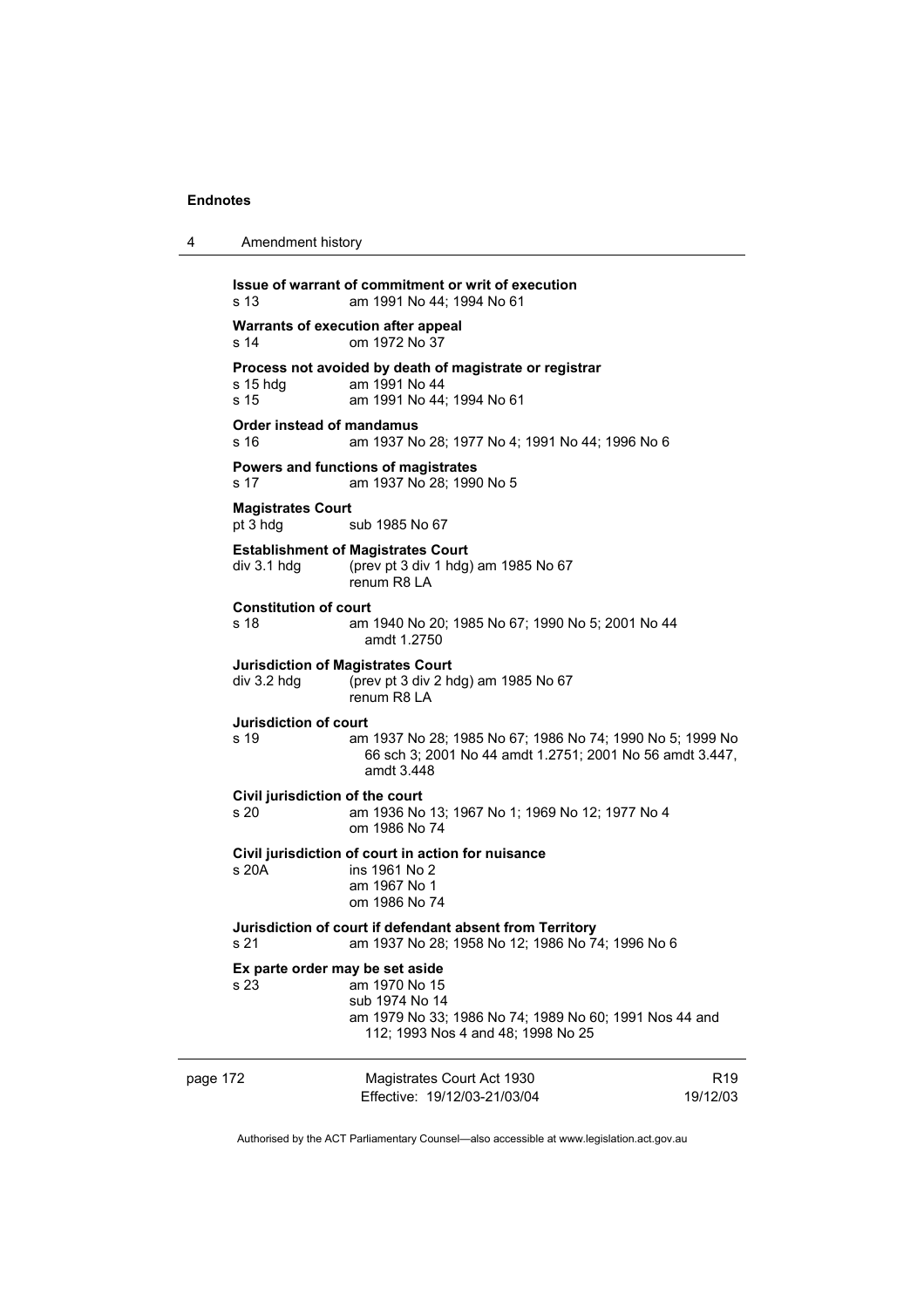**Ex parte conviction may be set aside on application by informant**  ins 1982 No 3 **Requests under conventions regarding legal proceedings in civil and commercial matters**  ins 1932 No 21 **Rectification of certain orders etc**  s 23B ins 1985 No 18 am 1991 No 44 **Cases excepted from court's jurisdiction**  s 24 om 1986 No 74 **Removal of civil cases to the Supreme Court**  ins 1937 No 28 om 1986 No 74 **Procedure after removal of cases**  s 24B ins 1937 No 28 am 1953 No 14; 1980 No 10; 1985 No 67 om 1986 No 74 **General**  div 4.1 hdg (prev pt 4 div 1 hdg) renum R8 LA **Informations**  (prev pt 4 div 2 hdg) renum R8 LA **Informations**  s 25 sub 1974 No 14 am 1986 No 74; 1996 No 6 **Laying of informations**  s 26 am 1991 No 38; 1993 No 4; 1994 No 4 **Description of persons and property and of offences**  s 27 am 1990 No 5 **Authority to appear etc in place of informant**  s 27A ins 1974 No 14 om 1985 No 17 **Limitation of proceedings**  am 1989 No 59; 1990 No 5; 1996 No 6; 1999 No 59 s 3 om 2001 No 63 s 58 **Complaints**  om 1986 No 74 **Commencement of action by entry of complaint**  s 32 am 1961 No 2 om 1986 No 74

R19 19/12/03

Magistrates Court Act 1930 Effective: 19/12/03-21/03/04 page 173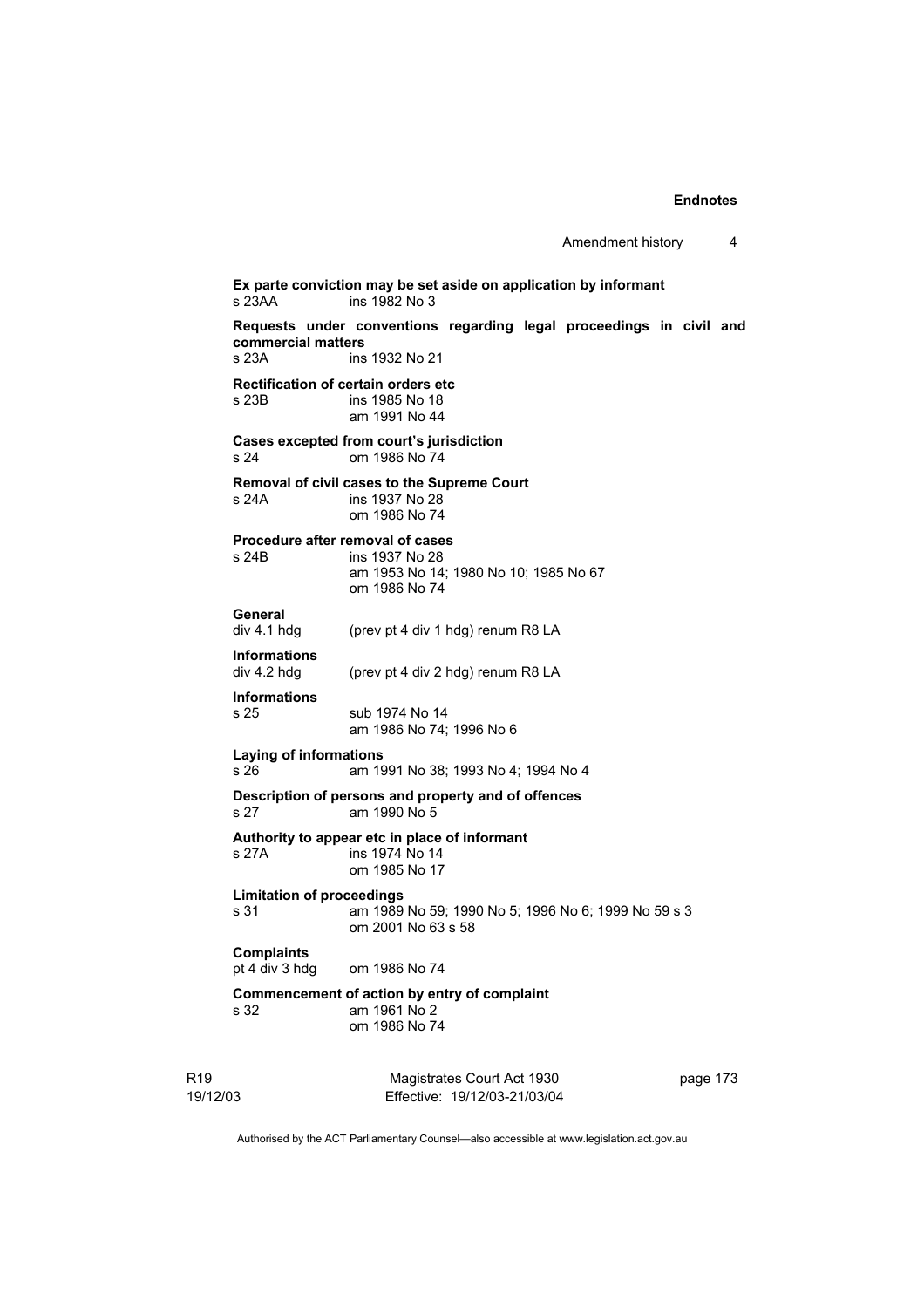4 Amendment history **Complaint may be for 1 or more matters**  s 33 am 1967 No 1; 1969 No 12; 1977 No 4 om 1986 No 74 **Demands not to be divided into 2 suits or complaints**  s 34 om 1986 No 74 **Infant may sue**  s 35 am 1974 No 47 om 1986 No 74 **Copy of information or complaint**  s 36 om 1986 No 74 **Summonses**  (prev pt 4 div 4 hdg) renum R8 LA **When magistrate may issue summons**  s 37 am 1986 No 74; 1989 No 55; 1990 No 5; 1991 No 38; 1993 No 4; 1996 No 6 **Form of summons**  s 38 am 1937 No 28; 1979 No 33; 1986 No 74; 1996 No 6 **Ex parte proceedings**  s 39 om 1986 No 74 **Signature and contents of summons**  s 40 am 1979 No 33 om 1996 No 6 **Service of summons**  s 41 sub 1937 No 28 am 1953 No 14; 1986 No 74; 1991 No 44; ss renum R10 LA **Warrants of arrest**  div 4.5 hdg (prev pt 4 div 5 hdg) renum R8 LA **Issue of warrant and summons**  s 42 am 1974 No 14, 1979 No 33; ss renum R10 LA **Procedure on filing indictment**  s 43 am 1937 No 28; 1990 No 5; 1992 No 9; 1996 No 6 **Warrants to be signed and, where so required, sealed**  s 46 om 1996 No 6 **Form of arrest warrant**  s 47 am 1998 No 67 **Bail of persons arrested without a warrant**  s 50 am 1991 No 44 om 1992 No 9

page 174 Magistrates Court Act 1930 Effective: 19/12/03-21/03/04

R19 19/12/03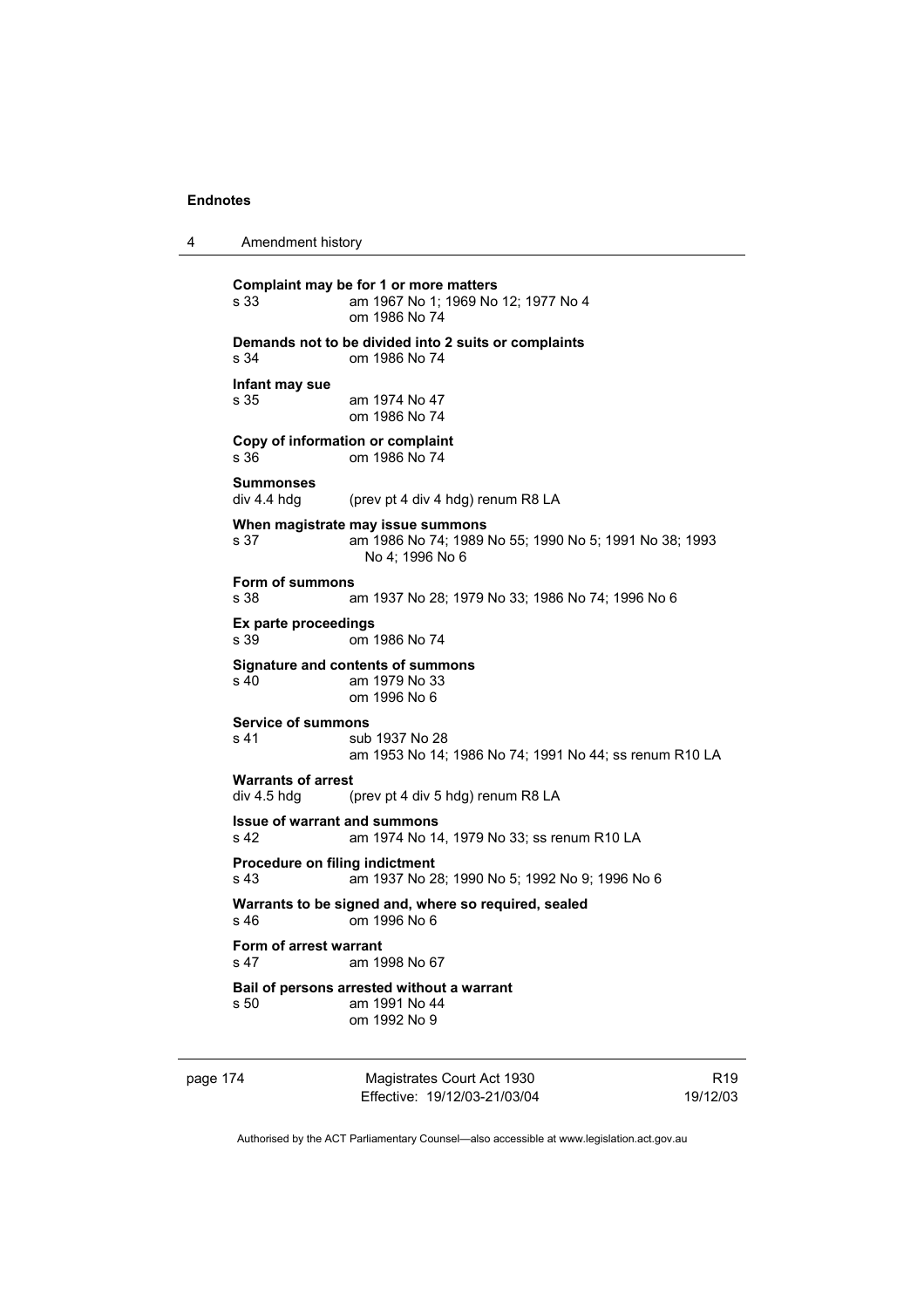General<br>div 5.1 hdg (prev pt 5 div 1 hdg) renum R8 LA **Hearings to be in public except in special circumstances**  s 51 am 1986 No 74 sub 1996 No 6 **Exclusion of strangers**  s 52 om 1996 No 6 **Conduct of case**  s 53 am 1986 No 74; 1996 No 6 **If both parties present in court to hear case**  s 54 am 1986 No 74; 1991 No 79; 1993 No 2; 1996 No 6 **Interpreter**  s 54AA ins 1991 No 79 om 1993 No 2 **Recording of proceedings**  s 54A ins 1980 No 4 am 1985 No 41; 1986 Nos 71, 74 and 83; 1990 No 5; 1991 Nos 44 and 106; 1999 No 22 s 19; 1999 No 66 sch 3; 2000 No 17 s 3 sch 1; ss renum R10 LA; A2003-48 amdt 2.9 Evidence<br>div 5.2 hdg (prev pt 5 div 2 hdg) renum R8 LA **Power to order witnesses out of Court**  s 56 am 1986 No 74 om 1996 No 6 **Husband or wife of complainant or defandant to be competent witness**  s 57 om 1986 No 74 **Proof of negative etc**  s 59 am 1990 No 5 **Record of proceedings and transcript**  s 60 sub 1958 No 12; 1967 No 1 am 1972 No 37 sub 1974 No 14; 1980 No 4 am 1991 No 44; 1999 No 22 s 20 **Informant may request witnesses to attend**   $ins$  1996 No 6 **Power of magistrate to summon witnesses**  s 61 am 1986 No 74 sub 1996 No 6

R19 19/12/03

Magistrates Court Act 1930 Effective: 19/12/03-21/03/04 page 175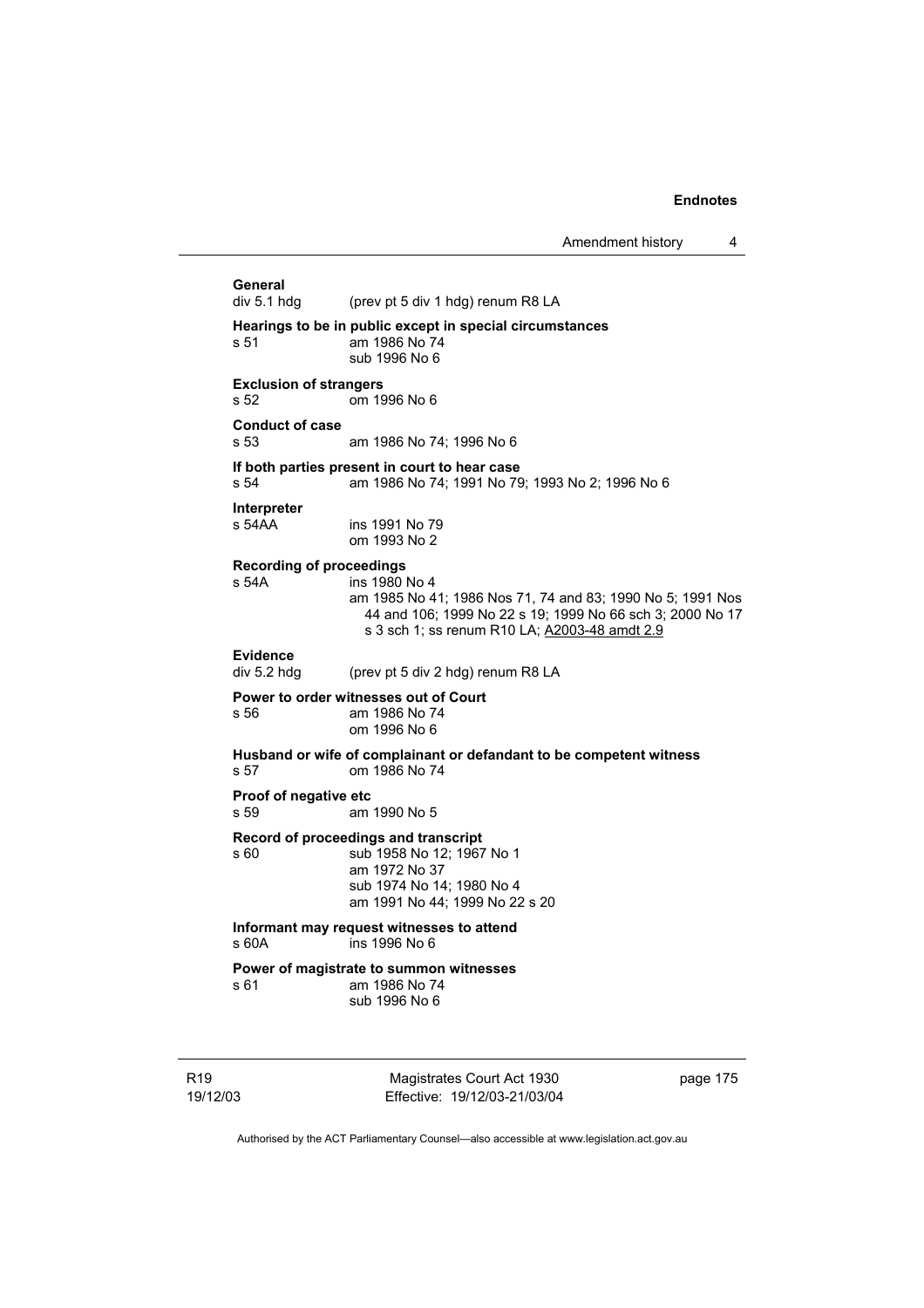4 Amendment history

**Service of summons on witness**  s 62 sub 1937 No 28; 1996 No 6 **Witnesses entitled to claim expenses**  s 62A ins 1996 No 6 **Warrant to bring witness to court**  s 63 am 1967 No 1 sub 1996 No 6 **Refusal of witness to be examined**  s 65 am 1976 No 42; 1986 No 74 om 1994 No 61 **Production of documents before magistrate**  s 66 am 1937 No 28 **Setting aside summons**  s 66A ins 1987 No 56 **Person about to leave Territory may be ordered to be examined or produce documents**  s 67 am 1980 No 4; 1986 No 74; 1996 No 6; ss renum R10 LA **Examination of witnesses—application of Magistrates Court (Civil Jurisdiction) Act**  ins 1986 No 74 am 1990 No 5; 1995 No 46 **Affidavits—application of Magistrates Court (Civil Jurisdiction) Act**  s 67B ins 1986 No 74 am 1990 No 5; 1995 No 46 **Witnesses' rights and liabilities**  s 68 am 1996 No 6 **Depositions to be delivered to registrar**  am 1991 No 44 s 69 am 1958 No 12; 1967 No 1; 1980 No 4; 1991 No 44 **Remand**  div 5.3 hdg (prev pt 5 div 3 hdg) renum R8 LA **Remand of defendant**  s 70 am 1977 No 61; 1996 No 6 sub 1996 No 82 am 1998 No 67 **Verbal remand**  s 71 am 1996 No 6 om 1996 No 82

| page 176 |  |
|----------|--|
|----------|--|

Magistrates Court Act 1930 Effective: 19/12/03-21/03/04

R19 19/12/03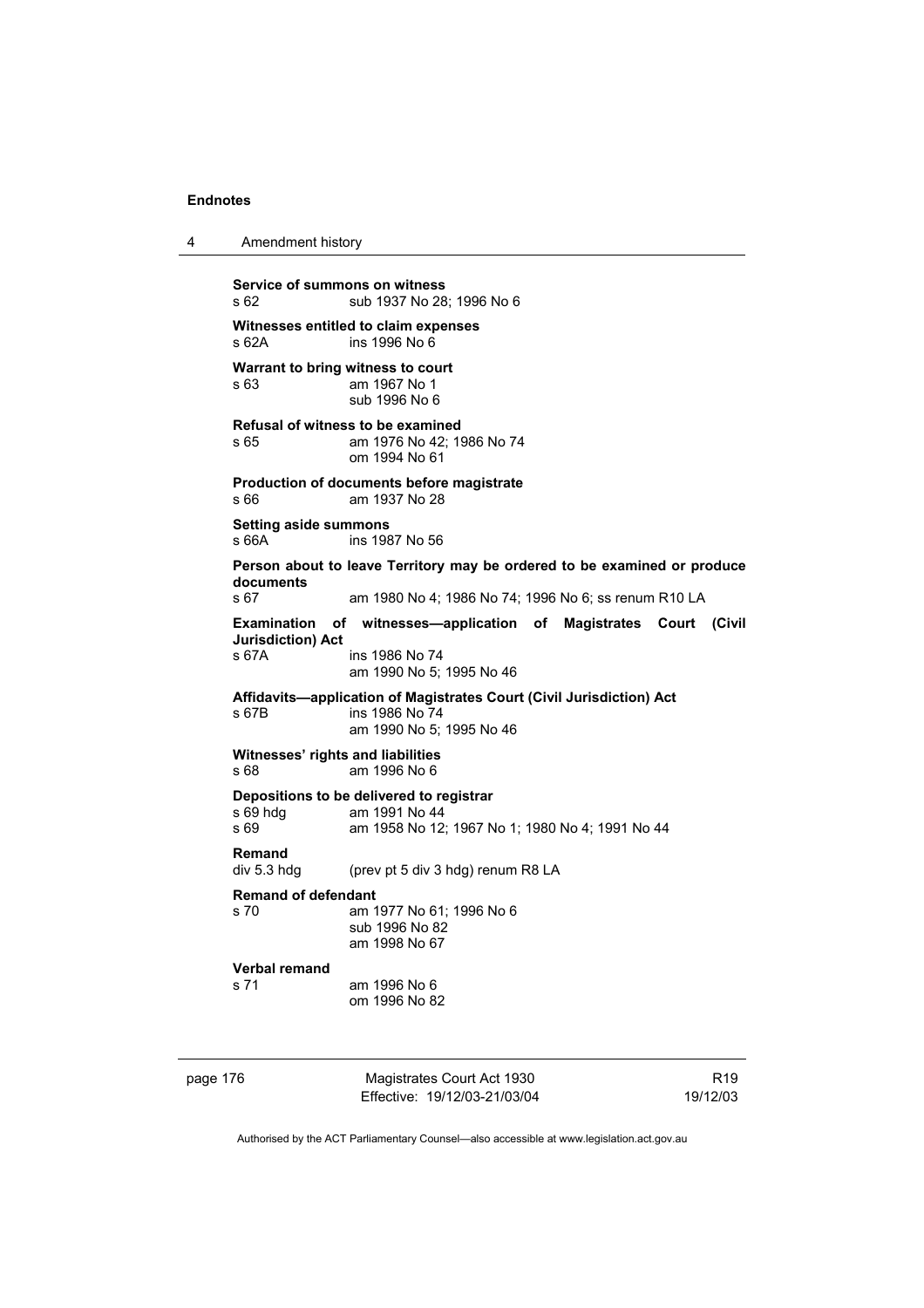page 177

**Hearing of bail applications**  s 72A **ins 1999** No 22 s 21 am 2000 No 17 s 3 sch 1; A2003-48 amdt 2.10 **Defendant's appearance in proceedings other than bail proceedings**  s 72B ins 1999 No 22 s 21 **Bail of defendant during examination**  s 73 am 1992 No 9 **Committal and recognisance**  div 5.4 hdg (prev pt 5 div 4 hdg) renum R8 LA **Application of div 5.4**  s 73A ins 1986 No 74 am 1995 No 46 **Committal or detention before decision**  s 74 am 1996 Nos 6 and 82 **Committal of witness or of defendant after decision**  s 75 sub 1976 No 42 am 1996 No 82 **Witnesses may be discharged on recognisance**  s 76 am 1986 No 74; 1994 No 61 **Recognisances**  s 77 am 1970 No 15; 1992 No 9 **Issue of warrant for non-appearance**  s 78 am 1992 No 9 **Recognisances taken out of court**  s 79 am 1974 No 14; 1976 No 42; 1991 No 44; 1992 No 9; 1996 No 6 **Forfeited recognisances—how enforced**  s 80 am 1974 No 14; 1984 No 62; 1986 No 53; 1990 No 5; 1992 No 9; 1996 No 6 **Arrest of principal by sureties**  s 81 am 1937 No 28; 1976 No 42 om 1992 No 9 **Conveying persons to custody**  s 82 am 1976 No 42; 1996 No 82 **Adjournment of proceedings**<br>div 5.5 hdg (prev pt 5 div (prev pt  $5$  div  $5$  hdg) renum R8 LA **Particular cases may be adjourned**  s 84 am 1986 No 74; 1992 No 9; 1996 No 6

Authorised by the ACT Parliamentary Counsel—also accessible at www.legislation.act.gov.au

Magistrates Court Act 1930 Effective: 19/12/03-21/03/04

R19 19/12/03

# Amendment history 4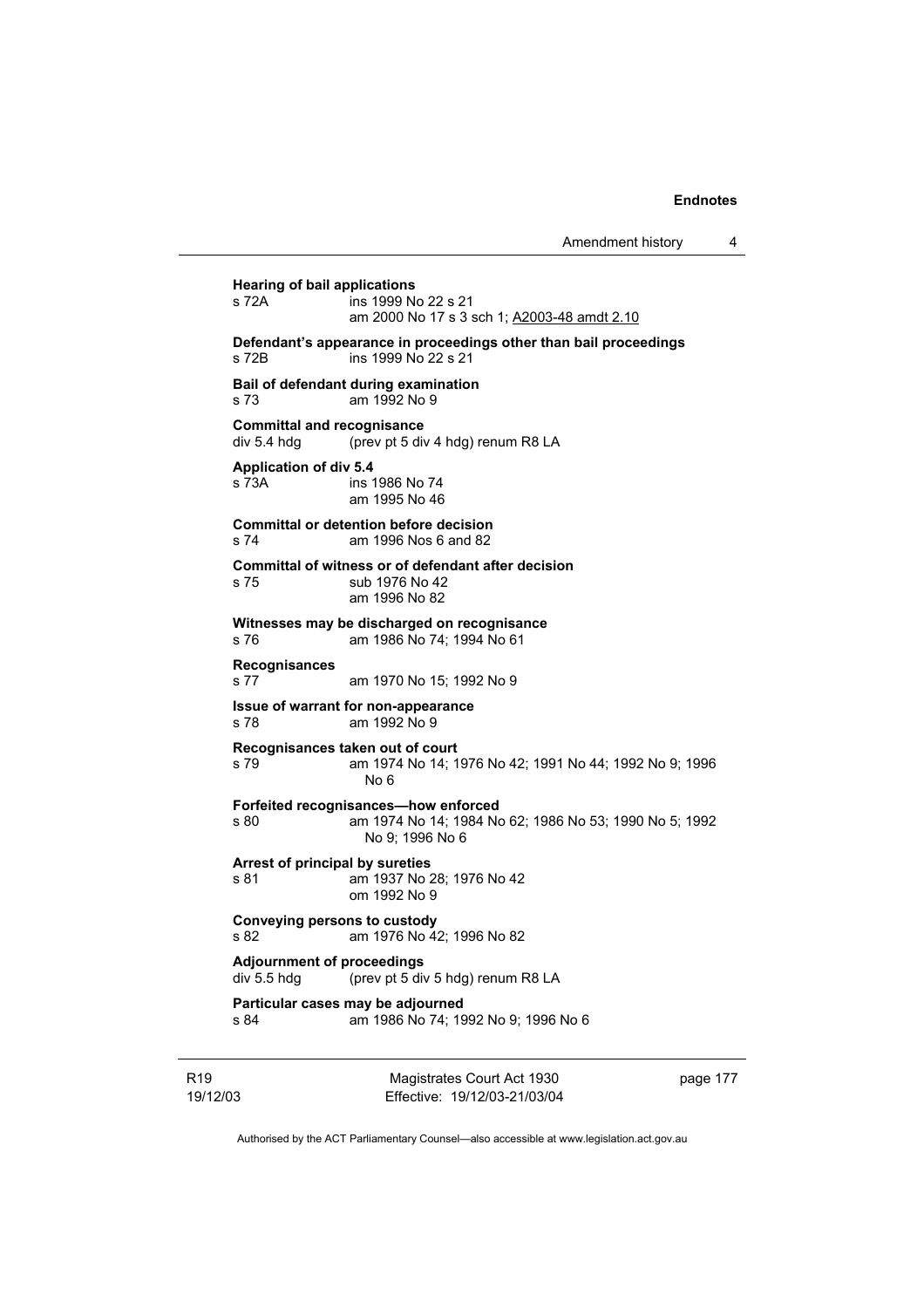| 4 | Amendment history                         |                                                                                                                                                                   |
|---|-------------------------------------------|-------------------------------------------------------------------------------------------------------------------------------------------------------------------|
|   | s 85                                      | Proceedings if either party not present at adjourned hearing<br>am 1986 No 74; 1996 No 6                                                                          |
|   | s 86                                      | Proceedings if both parties present at adjourned hearing<br>am 1996 No 6                                                                                          |
|   | s 87                                      | Witnesses to attend adjourned sittings<br>am 1977 No 61                                                                                                           |
|   | <b>Postponement of hearing</b><br>s 88    | am 1986 No 74; 1991 No 44                                                                                                                                         |
|   | <b>Preliminary</b><br>div 6.1A hdg        | (prev pt 6 div 1A hdg) ins 1987 No 56<br>renum R8 LA                                                                                                              |
|   | Meaning of jury in pt 6<br>s 88A          | ins 1987 No 56                                                                                                                                                    |
|   | Institution of proceedings<br>div 6.1 hdg | (prev pt 6 div 1 hdg) renum R8 LA                                                                                                                                 |
|   | <b>Disobedience of summons</b><br>s 89    | am 1977 No 61                                                                                                                                                     |
|   | s 89A                                     | Accused person may be excused from attendance before court<br>ins 1977 No 61<br>am 1987 No 56; 1992 No 9; 1996 No 6                                               |
|   | s 90                                      | Procedure if informant proposes to tender written statements to court<br>sub 1958 No 12<br>am 1967 No 1<br>sub 1974 No 14<br>am 1977 No 61; 1991 No 44; 1996 No 6 |
|   | s 90AA                                    | Written statements may be admitted in evidence<br>ins 1974 No 14<br>am 1991 No 44; 1996 No 6                                                                      |
|   | s 90AB                                    | Preliminary examination if written statements not tendered<br>ins 1974 No 14<br>am 1977 No 61; 1996 No 6                                                          |
|   | s 90ABA                                   | Attendance not required under s 90AA or s 90AB if order made under s 89 (1)<br>ins 1977 No 61                                                                     |
|   | s 90A                                     | Plea of guilty in committal proceedings<br>ins 1958 No 12<br>am 1985 No 41; 1990 No 5; 1996 No 6; ss renum R10 LA                                                 |
|   | Court may discharge accused<br>s 91       | am 1974 No 14; 1987 No 56                                                                                                                                         |
|   |                                           |                                                                                                                                                                   |

page 178 Magistrates Court Act 1930 Effective: 19/12/03-21/03/04

R19 19/12/03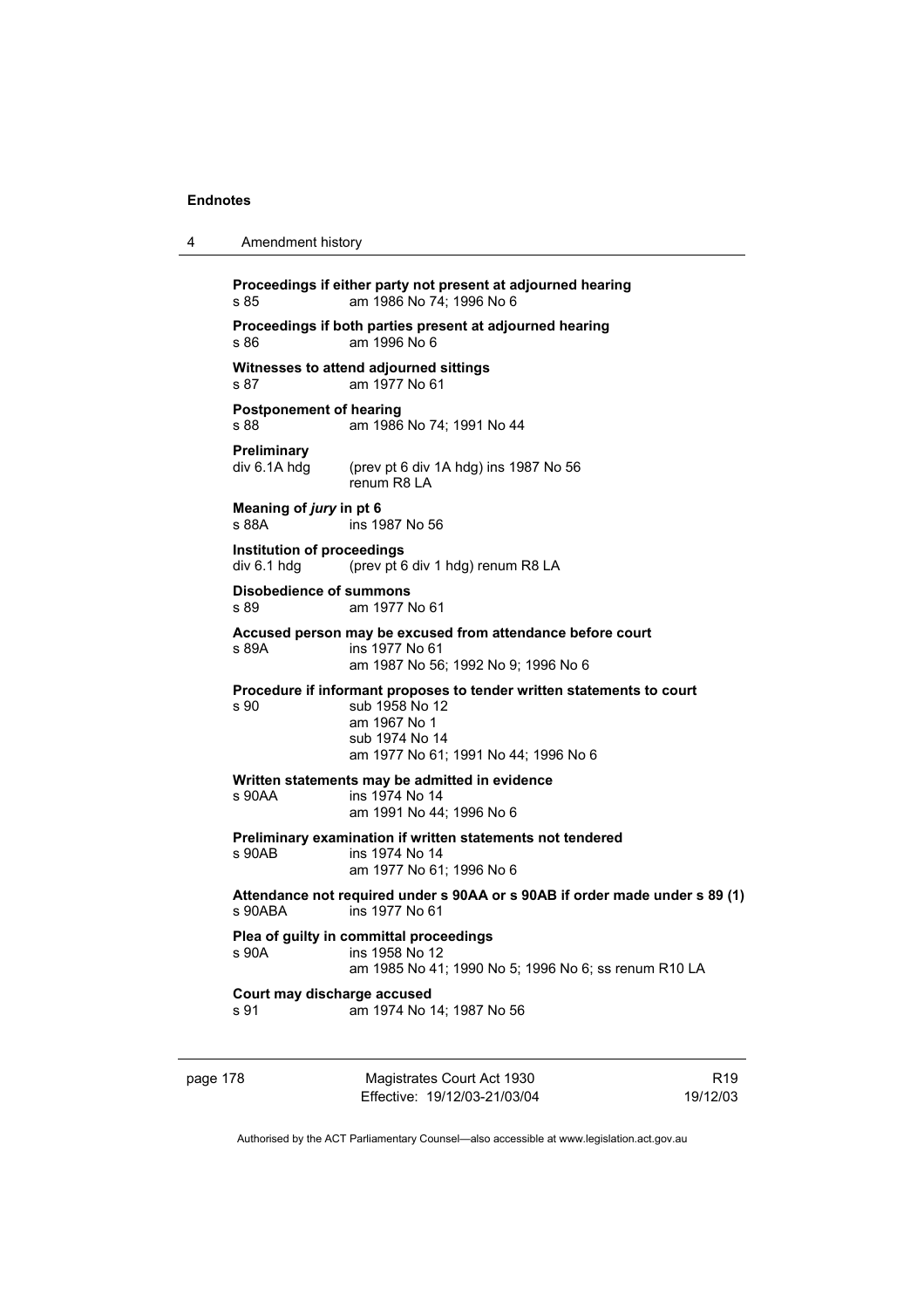19/12/03 Magistrates Court Act 1930 Effective: 19/12/03-21/03/04 page 179 **Proceedings if evidence sufficient to put accused on trial**  s 92 am 1951 No 12; 1958 No 12; 1967 No 1; 1974 No 14; 1977 No 61; 1985 No 41; 1986 No 74; 1987 No 56 **Committal for sentence for indictable offence tried summarily**  s 92A ins 1974 No 14 **Depositions as evidence**  s 92B ins 1985 No 41 **Admissions and confessions**  s 93 am 1958 No 12; 1967 No 1; 1996 No 6 **Proceedings subsequent to hearing of evidence**  div 6.2 hdg (prev pt 6 div 2 hdg) renum R8 LA **Discharge or committal for trial**  s 94 am 1937 No 28; 1976 No 42; 1987 No 56; 1996 No 6 **Depositions of dead or absent persons**  s 95 sub 1958 No 12 am 1967 No 1; 1989 No 59; 1996 No 6 **Costs**  (prev pt 6 div 2A hdg) ins 1984 No 9 renum R8 LA **Discontinued proceedings**  s 97 am 1937 No 28 om 1958 No 12 ins 1984 No 9 am 1987 No 56 **Recognisances of witnesses**  div 6.3 hdg (prev pt 6 div 3 hdg) am 1992 No 9 renum R8 LA **Bail in capital offences**  s 98 am 1937 No 28 om 1989 No 59 **Admission of persons committed for trial to bail**  s 99 am 1937 No 28; 1976 No 42; 1989 No 59 om 1992 No 9 **Admission of persons committed for trial and are in prison awaiting trial to bail**  am 1937 No 28; 1976 No 42; 1989 No 59 om 1992 No 9 **Recognisances to be transmitted to Crown Solicitor**  s 101 am 1967 No 1; 1976 No 42; 1985 No 17 om 1992 No 9

Authorised by the ACT Parliamentary Counsel—also accessible at www.legislation.act.gov.au

R19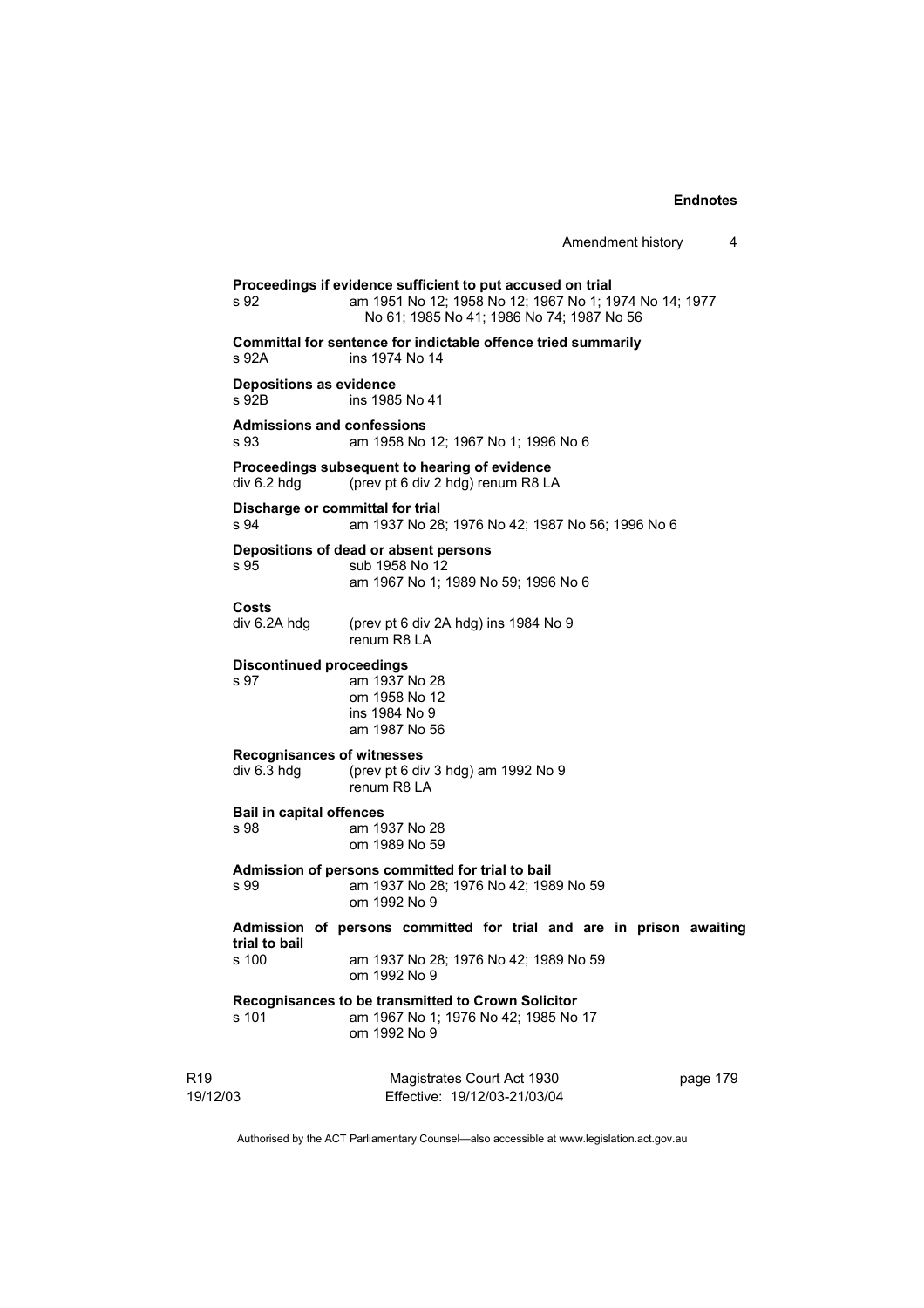| Amendment history<br>4 |  |
|------------------------|--|
|------------------------|--|

**Warrant of deliverance**<br>s 102 am 19 am 1976 No 42 om 1992 No 9 **Recognisances of witnesses**  div 6.3 hdg (prev pt 6 div 3 hdg) renum R8 LA **Recognisance of witnesses etc**  s 103 am 1974 No 14; 1996 No 6 **Court may commit refractory witness**  s 105 am 1976 No 42 **Miscellaneous**  div 6.4 hdg (prev pt 6 div 4 hdg) renum R8 LA **Transmission of depositions etc to director of public prosecutions**  s 106 am 1967 No 1; 1985 Nos 17 and 41; 1992 No 9 **Delivery of documents to proper officer of court**  s 107 am 1967 No 1; 1985 No 17; 1996 No 6; 1999 No 66 sch 3 **Copies of depositions may be obtained by accused**  s 108 am 1967 No 1; 1999 No 66 sch 3 **Indictable offences dealt with summarily**  s 108A ins 1985 No 41 **Dismissal or adjournment in absence of informant**  sub 1996 No 6 **Ex parte hearing in absence of defendant**  s 110 am 1974 No 14; 1986 No 83; 1989 No 59; 1996 No 6 **Both parties appearing**  s 112 am 1996 No 6 **If defendant does not admit the case**  s 114 am 1937 No 28 **Court may proceed to hearing in absence of both or either of the parties**  s 115 am 1996 No 6 **Conduct of summary proceedings regulated**  s 116 am 1996 No 6 **Service and pleading by post for certain offences**  pt 7A hdg ins 1974 No 14 sub 1979 No 33

page 180 Magistrates Court Act 1930 Effective: 19/12/03-21/03/04

R19 19/12/03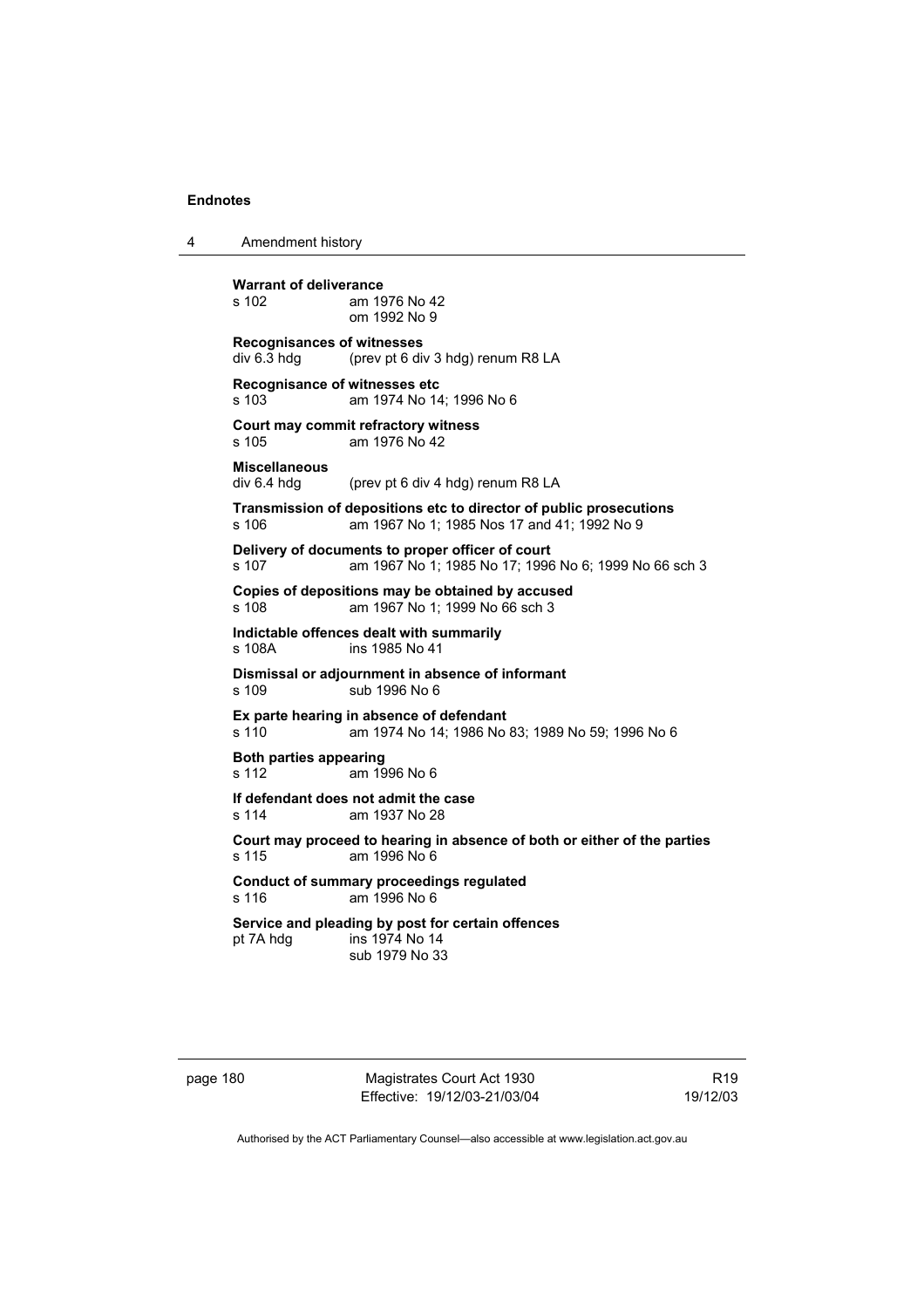**Interpretation for pt 7A**<br>s 116A **ins** 19  $ins 1974$  No 14 sub 1979 No 33 am 1984 No 10; 1990 No 5; 1993 No 4; 1996 No 6; 1998 No 54; 1999 No 79 s 5 sch 3 **Meaning of** *prescribed offence* **for pt 7A**  s 116AA ins 1999 No 79 s 5 sch 3 am 2001 No 62 amdts 1.1-1.3 **Service of summons**  s 116B ins 1974 No 14 sub 1979 No 33 am 1993 No 4 **Giving of notice**  s 116BA ins 1993 No 4 **Proof of service**  ins 1974 No 14 sub 1979 No 33 am 1991 No 44; 1993 No 4; 1996 No 6 **Pleas**  ins 1974 No 14 sub 1979 No 33 am 1991 No 44; 1993 No 4 **Procedure if plea of guilty entered**  s 116E ins 1974 No 14 sub 1979 No 33 am 1991 No 44; 1993 No 4 **Procedure if notice of intention to defend given**  s 116F ins 1974 No 14 sub 1979 No 33 am 1991 No 44; 1993 No 4 **Procedure if defendant pleads not guilty**  s 116FA ins 1989 No 59 **Procedure if defendant does not plead<br>s 116G** ins 1974 No 14 ins 1974 No 14 sub 1979 No 33 am 1989 No 59; 1991 No 44; 1993 No 4 **Restricted penalties under pt 7A**  s 116H ins 1974 No 14 sub 1979 No 33; 1993 No 4 am 1996 No 6; 1998 No 25; A2003-56 amdt 3.162

R19 19/12/03

Magistrates Court Act 1930 Effective: 19/12/03-21/03/04 page 181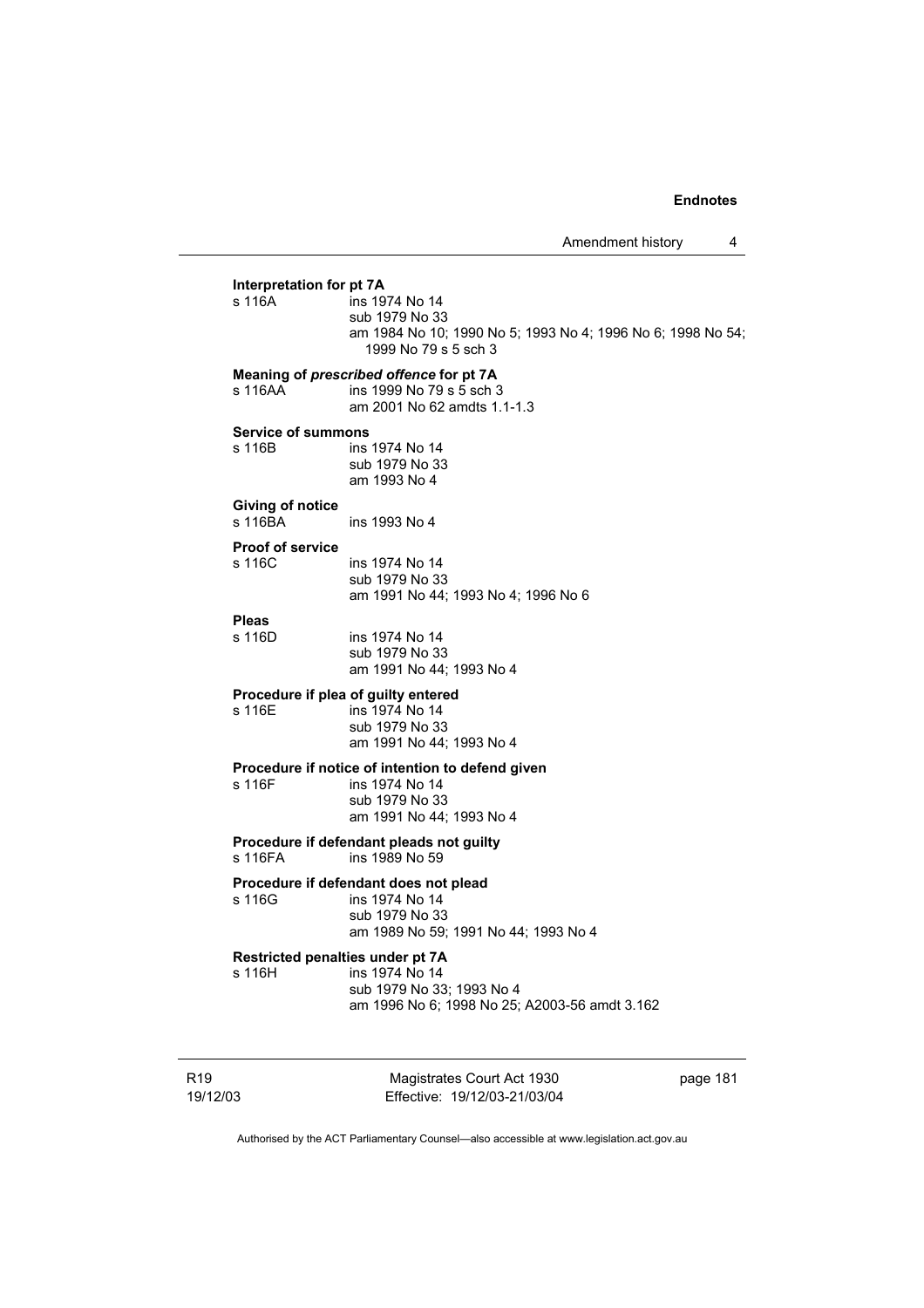4 Amendment history **Consequences of conviction ex parte**  ins 1974 No 14 sub 1979 No 33 am 1991 No 44; 1993 No 4; 1996 No 6 **Date of conviction**  s 116J ins 1974 No 14 om 1979 No 33 **Infringement notices for certain offences**<br>pt 8 hdg om 1986 No 74 om 1986 No 74 ins 2001 No 77 s 21 **Preliminary**  ins 2001 No 77 s 21 **Definitions for pt 8**  s 117 om 1986 No 74 ins 2001 No 77 s 21 def *authorised person* sub 2002 No 30 amdt 3.587 **Purpose and effect of pt 8**  s 118 om 1986 No 74 ins 2001 No 77 s 21 **Regulations about infringement notice offences**  s 119 om 1986 No 74 ins 2001 No 77 s 21 am A2003-2 s 70 **Infringement and reminder notices**  div 8.2 hdg ins 2001 No 77 s 21 **Service of infringement notices**   $\sigma$  om 1986 No 74 ins 2001 No 77 s 21 **Contents of infringement notices**  s 121 om 1986 No 74 ins 2001 No 77 s 21 **Additional information in infringement notices**  s 122 om 1986 No 74 ins 2001 No 77 s 21 **Time for payment of infringement notice penalty**  s 123 sub 1937 No 28 om 1986 No 74 ins 2001 No 77 s 21

page 182 Magistrates Court Act 1930 Effective: 19/12/03-21/03/04

R19 19/12/03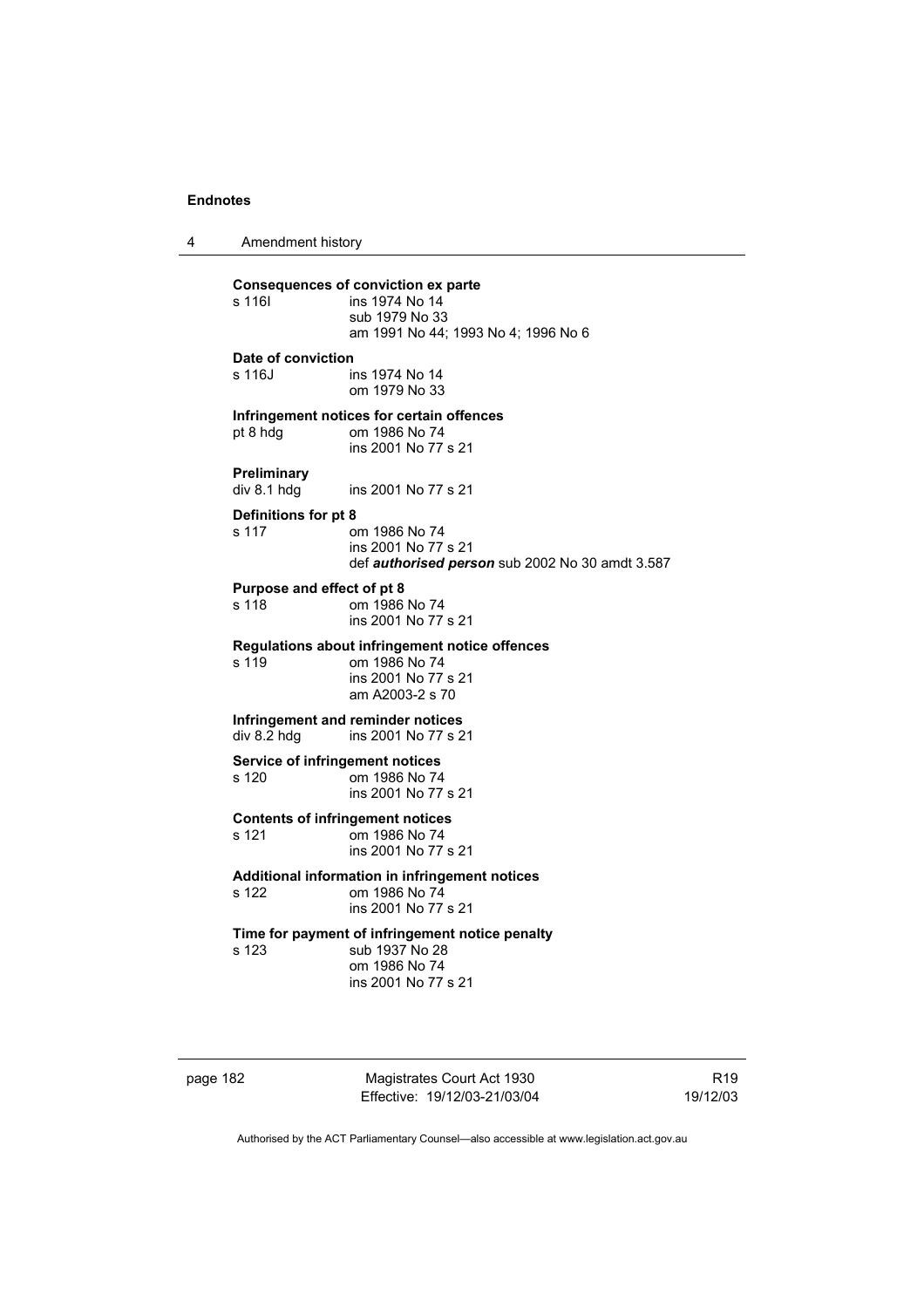Amendment history 4

19/12/03 Magistrates Court Act 1930 Effective: 19/12/03-21/03/04 **Extension of time to pay penalty**<br>s 124 om 1986 No 74 om 1986 No 74 ins 2001 No 77 s 21 **Effect of payment of infringement notice penalty**  s 125 am 1937 No 28 om 1986 No 74 ins 2001 No 77 s 21 **Application for withdrawal of infringement notice**  om 1986 No 74 ins 2001 No 77 s 21 **Withdrawal of infringement notice**  s 127 sub 1937 No 28 om 1986 No 74 ins 2001 No 77 s 21 **Guidelines about withdrawal of infringement notices**  s 128 am 1937 No 28 om 1986 No 74 ins 2001 No 77 s 21 **Reminder notices**  sub 1967 No 1 am 1980 No 4 om 1986 No 74 ins 2001 No 77 s 21 **Contents of reminder notices**  om 1986 No 74 ins 2001 No 77 s 21 **Additional information in reminder notices**  s 131 om 1986 No 74 ins 2001 No 77 s 21 **Disputing liability**  ins 2001 No 77 s 21 **Disputing liability for infringement notice offence**  s 132 am 1967 No 1; 1969 No 12; 1977 No 4 om 1986 No 74 ins 2001 No 77 s 21 **Extension of time to dispute liability**  s 133 am 1937 No 28 om 1986 No 74 ins 2001 No 77 s 21 **Procedure if liability disputed**<br>s 134 **ins 2001** No ins 2001 No 77 s 21

page 183

Authorised by the ACT Parliamentary Counsel—also accessible at www.legislation.act.gov.au

R19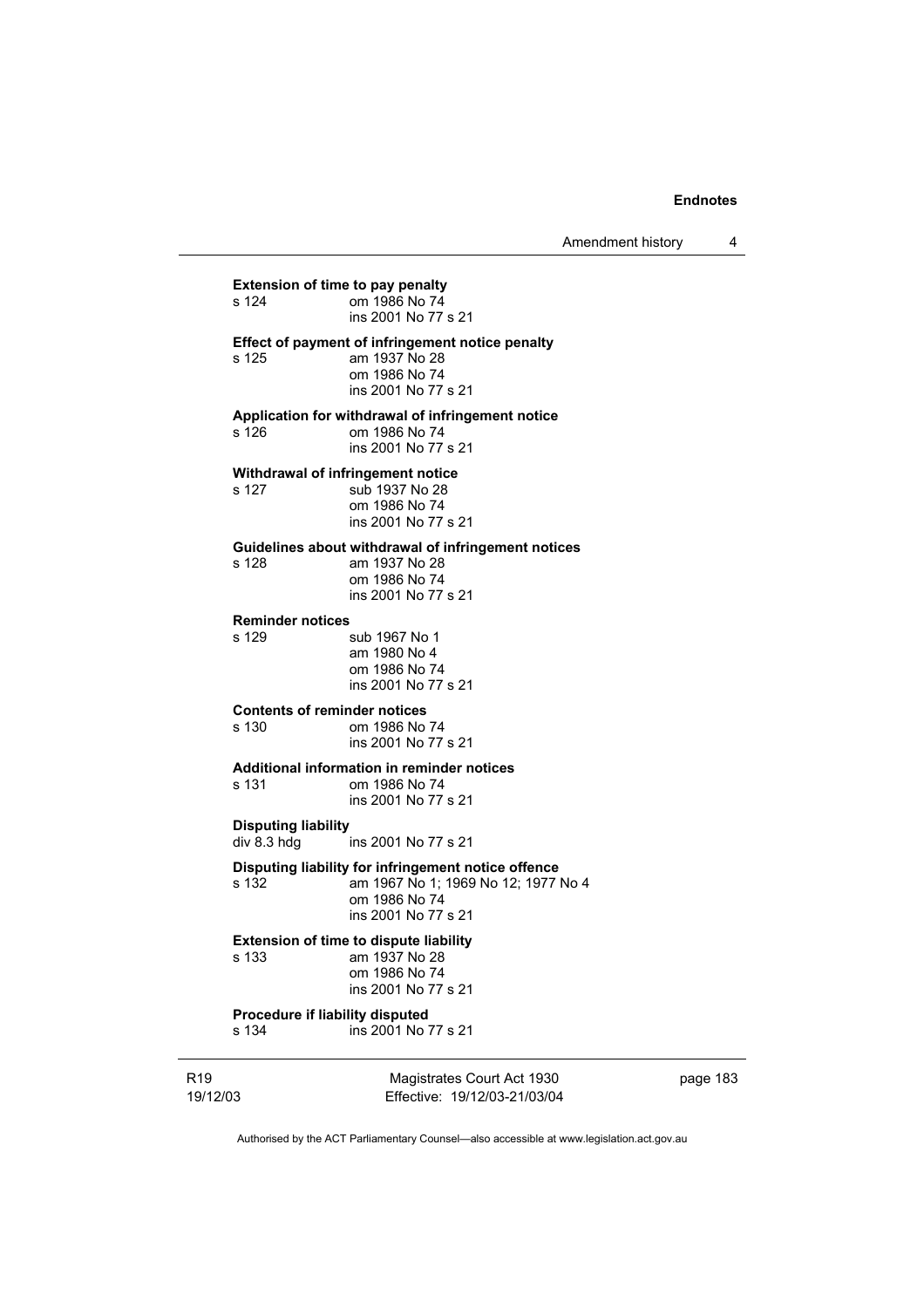4 Amendment history **Miscellaneous**  ins 2001 No 77 s 21 **Authorised people for infringement notice offences**  ins 1968 No 25 om 1986 No 74 ins 2002 No 30 amdt 3.588 **Money recovered by infant or person of unsound mind**  s 134B ins 1968 No 25 am 1978 No 46 om 1986 No 74 **Delegation of administering authority's functions**  am 1937 No 28 om 1986 No 74 ins 2001 No 77 s 21 sub 2002 No 30 amdt 3.589 **Evidentiary certificates**  s 136 om 1986 No 74 ins 2001 No 77 s 21 **Default summons**  om 1986 No 74 **Service of default summons**  s 138 om 1986 No 74 **Ground of defence to be in writing lodged with the clerk**  s 139 am 1937 No 28; 1958 No 12; 1970 No 15 om 1986 No 74 **Trial**  am 1958 No 12: 1970 No 15 om 1986 No 74 **General**  div 9.1 hdg (prev pt 9 div 1 hdg) renum R8 LA **Minute of decision and notice to defendant**<br>s 141 am 1972 No 37; 1990 No 5; am 1972 No 37; 1990 No 5; 1991 No 44; 1993 No 4; 1996 Nos 6 and 68; 1998 No 25; 1999 No 91 sch 2; ss renum R10 LA **Formal convictions and orders**  s 142 am 1937 No 28; 1991 No 44 **Proceedings in case of dismissal**  s 143 am 1986 No 74; 1991 No 44

page 184 Magistrates Court Act 1930 Effective: 19/12/03-21/03/04

R19 19/12/03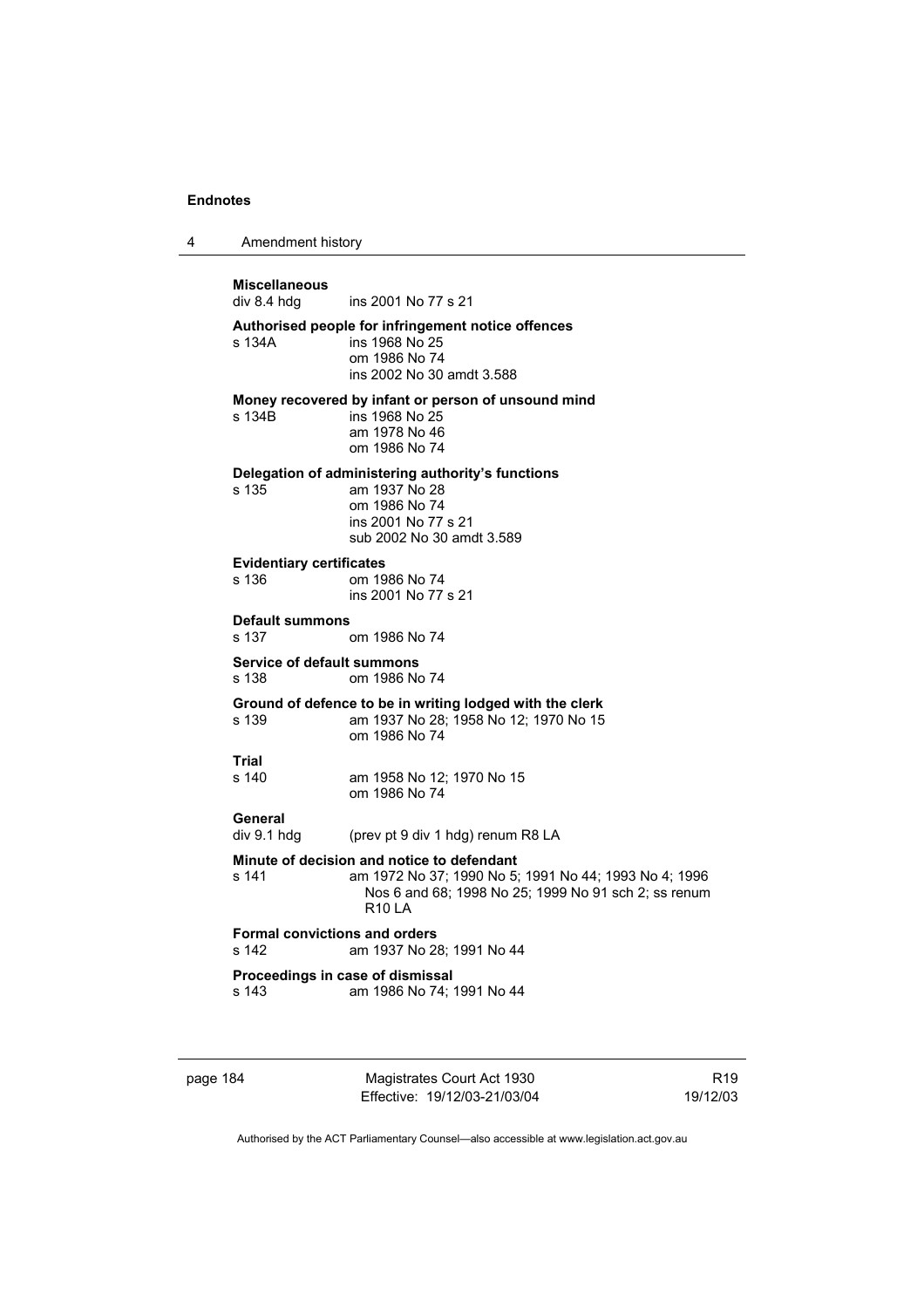| R <sub>19</sub><br>19/12/03                | Magistrates Court Act 1930<br>Effective: 19/12/03-21/03/04                                                                                                  | page 185 |
|--------------------------------------------|-------------------------------------------------------------------------------------------------------------------------------------------------------------|----------|
| <b>Default</b><br>s 150                    | am 1974 No 14; 1977 No 34; 1979 No 33; 1986 No 74; 1989 No<br>60; 1991 No 112; 1993 No 4; 1999 No 79 s 5 sch 3<br>sub 1998 No 25                            |          |
| <b>Penalty notice</b><br>s 149             | om 1986 No 74<br>ins 1998 No 25                                                                                                                             |          |
| Court may allow time to pay<br>s 148       | am 1974 No 14; 1979 No 33; 1991 No 44; 1998 No 25; ss<br>renum R <sub>10</sub> LA                                                                           |          |
| <b>Doubtful service</b><br>s 147C          | ins 1998 No 25                                                                                                                                              |          |
| Access to particulars of address<br>s 147B | ins 1998 No 25                                                                                                                                              |          |
| Notice of address etc<br>s 147A            | ins 1989 No 60<br>am 1991 Nos 44 and 112; 1993 No 48<br>sub 1998 No 25                                                                                      |          |
| <b>Payment of fine</b><br>s 147            | am 1968 No 25; 1977 No 34; 1986 No 74; 1989 No 60; 1990 No<br>5; 1991 No 112; 1992 No 23; 1993 No 4; 1994 Nos 4, 45 and<br>61; 1995 No 46<br>sub 1998 No 25 |          |
| s 146A                                     | No imprisonment for breach of reparation order<br>ins 1990 No 1<br>am 1996 No 6<br>om 1998 No 25                                                            |          |
| Definitions for div 9.2<br>s 146           | om 1986 No 57<br>ins 1989 No 60<br>sub 1991 No 112<br>am 1993 No 4; 1998 No 25; 1999 No 91 s 13 sch 2                                                       |          |
| <b>Enforcement of fines</b><br>div 9.2 hdg | (prev pt 9 div 2 hdg) sub 1994 No 61<br>am 1998 No 25<br>renum R8 LA                                                                                        |          |
| Imprisonment in first instance<br>s 145    | am 1996 No 6                                                                                                                                                |          |
| s 144                                      | sub 1967 No 1<br>am 1980 No 10; 1986 No 74; 1991 Nos 38 and 44; 1994 No 4                                                                                   |          |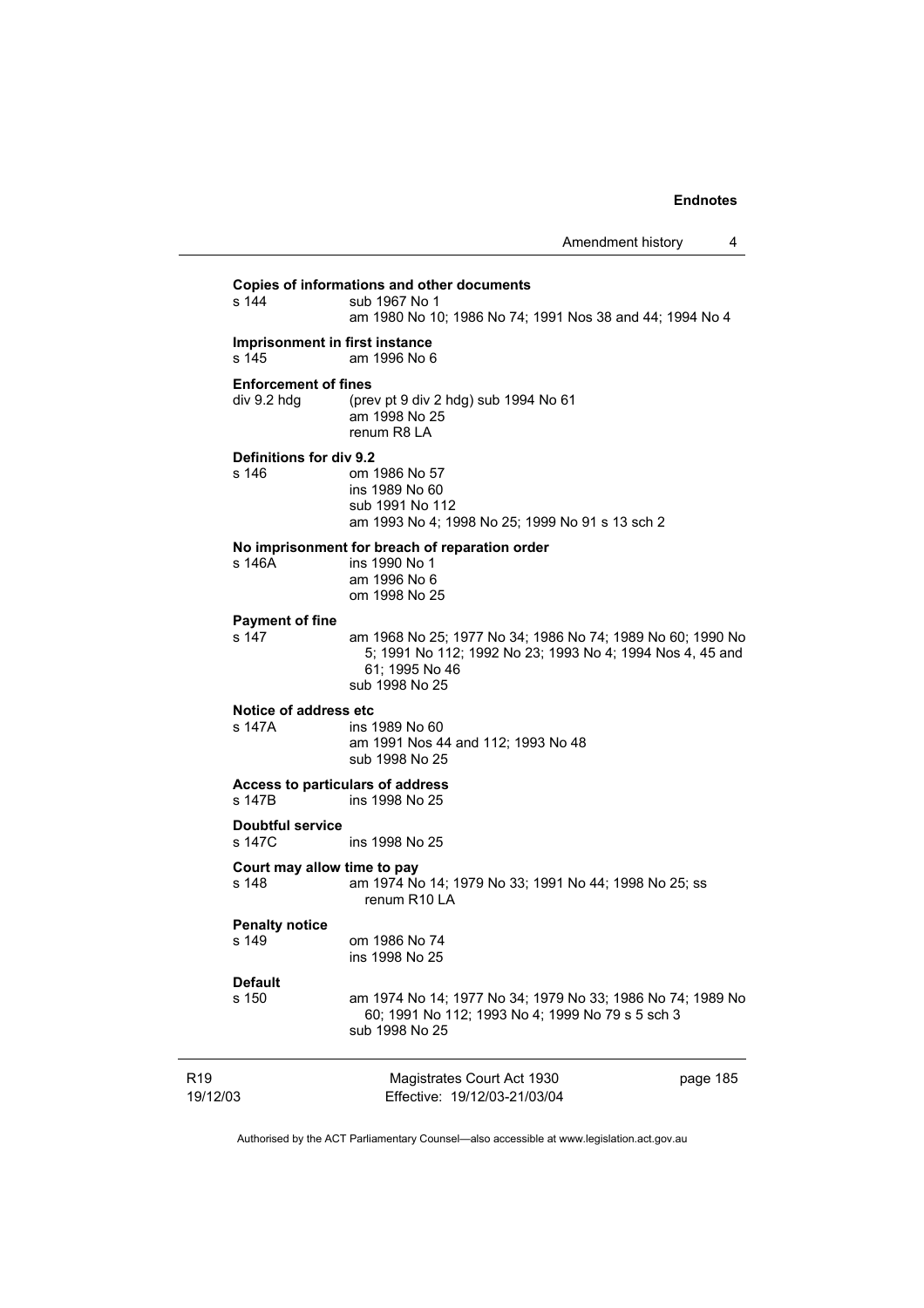| 4        | Amendment history                              |                                                                                                                                                     |                             |
|----------|------------------------------------------------|-----------------------------------------------------------------------------------------------------------------------------------------------------|-----------------------------|
|          | s 150A                                         | Parking offences-further orders in respect of natural persons<br>ins 1989 No 60<br>am 1991 Nos 44 and 112; 1993 No 48<br>om 1998 No 25              |                             |
|          | s 150B                                         | Parking offences-further orders in respect of bodies corporate<br>ins 1989 No 60<br>am 1991 Nos 44 and 112; 1993 No 48; 1994 No 61<br>om 1998 No 25 |                             |
|          | <b>Further orders-service</b><br>s 150C        | ins 1989 No 60<br>am 1991 No 44<br>om 1998 No 25                                                                                                    |                             |
|          | <b>Default notice</b><br>s 151                 | orig s 151 renum as s 185<br>ins 1998 No 25                                                                                                         |                             |
|          | <b>Special arrangements</b><br>s 152           | orig s 152 renum as s 186<br>ins 1998 No 25                                                                                                         |                             |
|          | s 153                                          | Notice for suspension of driver licence etc<br>am 1937 No 28; 1940 No 22; 1989 No 60; 1991 No 44<br>om 1998 No 25<br>sub 1999 No 79 s 5 sch 3       |                             |
|          | s 153A                                         | Parking offences—instalment payments<br>ins 1989 No 60<br>am 1991 No 44<br>om 1998 No 25                                                            |                             |
|          | s 153B                                         | Consequence of non-compliance with certain orders<br>ins 1989 No 60<br>am 1991 No 44<br>om 1998 No 25                                               |                             |
|          | <b>Part payments</b><br>s 153C                 | ins 1989 No 60<br>am 1991 No 44<br>om 1998 No 25                                                                                                    |                             |
|          | <b>Access to personal information</b><br>s 154 | orig s 154 renum as s 187<br>ins 1998 No 25                                                                                                         |                             |
|          | s 154A                                         | Ascertainment of capacity to pay fine<br>ins 1998 No 25                                                                                             |                             |
|          | s 154B                                         | Garnishee orders and writs of execution<br>ins 1998 No 25                                                                                           |                             |
| page 186 |                                                | Magistrates Court Act 1930<br>Effective: 19/12/03-21/03/04                                                                                          | R <sub>19</sub><br>19/12/03 |

Authorised by the ACT Parliamentary Counsel—also accessible at www.legislation.act.gov.au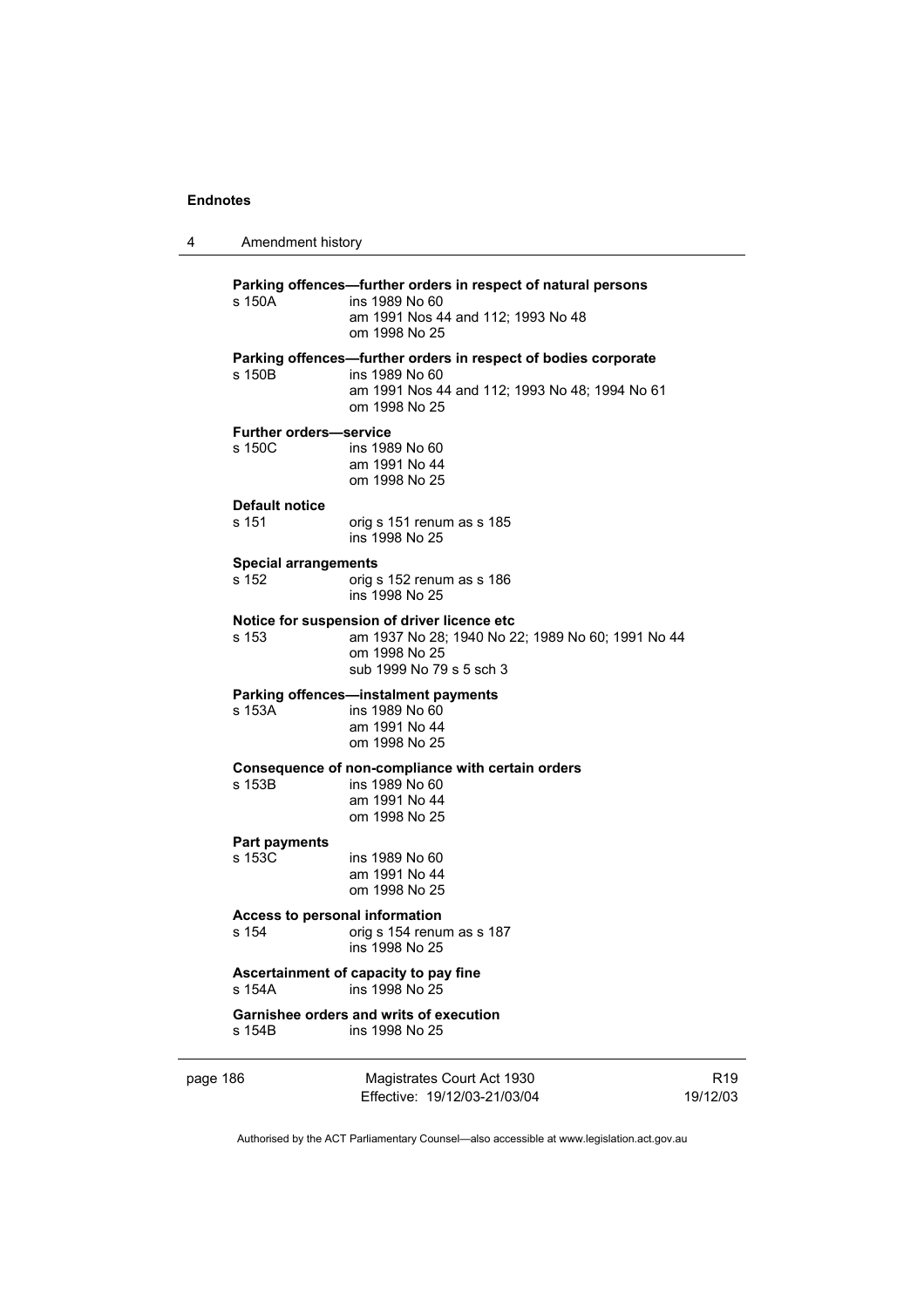**Application of Magistrates Court (Civil Jurisdiction) Act, pt 19**  ins 1998 No 25 **Committal to prison—fine defaulters**  ins 1998 No 25 **Money to be paid to registrar**<br>s 155 hdg am 1991 No am 1991 No 44 s 155 am 1991 No 44 **Costs to be paid to clerk by registrar of motor vehicles**   $am 1991$  No  $44$ s 155A ins 1989 No 60 am 1991 Nos 44 and 112 om 1998 No 25 **Execution to cease on payment of amount due**  s 156 am 1977 No 34 **Payment of amount to keeper or superintendent**  s 157 am 1976 No 42; 1977 No 34; 1991 No 44; 1998 No 25 **Fine satisfied by imprisonment**  s 158 am 1986 No 74; 1991 No 44 om 1994 No 61 ins 1998 No 25 **Remission**  s 159 hdg am 1991 No 44<br>s 159 am 1991 No 44 am 1991 No 44 om 1994 No 61 ins 1998 No 25 **Conviction or order quashed or set aside**  om 1994 No 61 ins 1998 No 25 am 1999 No 79 s 5 sch 3 **Other enforcement provisions not affected**  s 161 am 1986 No 74 om 1994 No 61 ins 1998 No 25 **Procedure on execution**  am 1953 No 14; 1967 No 1; 1991 No 44; 1994 No 81 om 1994 No 61 **Warrant of distress after appeal**  s 163 om 1972 No 37

R19 19/12/03

Magistrates Court Act 1930 Effective: 19/12/03-21/03/04 page 187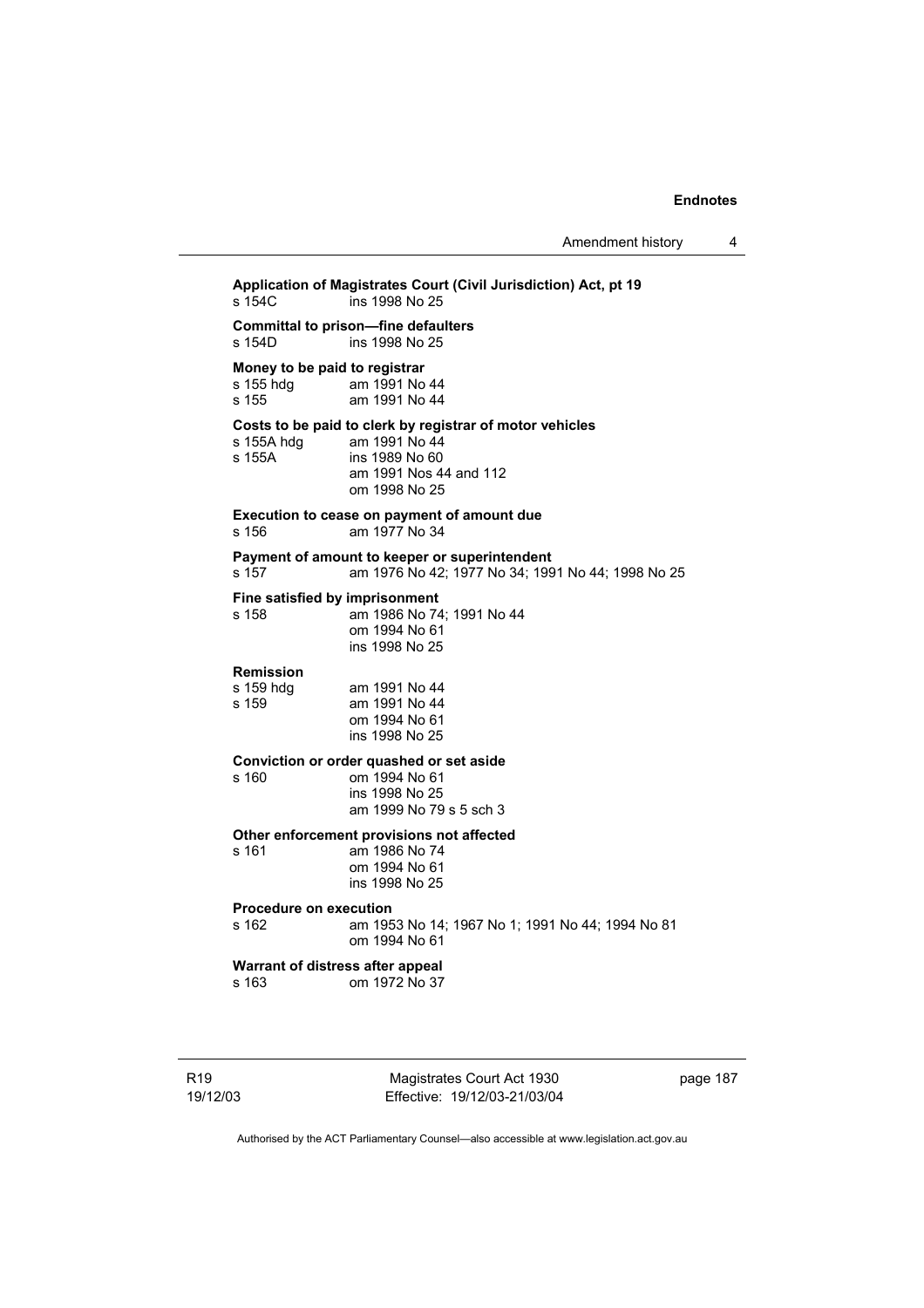| 4 | Amendment history |
|---|-------------------|
|---|-------------------|

page 188 Magistrates Court Act 1930 R19 **Money, Australian notes and bank notes may be seized and choses in action may be seized, sued on and sold**  s 164 am 1990 No 5 om 1994 No 61 **Time of application to be recorded**  s 165 am 1953 No 14; 1991 No 44 om 1994 No 61 **Warrant of execution, when to be executed**  s 166 am 1967 No 1; 1994 No 81 om 1994 No 61 **Reciprocal enforcement of fines against bodies corporate**  div 9.2A hdg (prev pt 9 div 2A hdg) ins 1982 No 2 renum R8 LA **Definitions for div 9.2A**  s 166A ins 1982 No 2 am 1991 No 44 **Declarations relating to reciprocating courts**  s 166B ins 1982 No 2 am 2001 No 44 amdts 1.2752-1.2754 **Enforcement of fine**  s 166C ins 1982 No 2 am 1991 No 44; 1994 No 61 **Effect of enforcement by reciprocating court**  s 166D ins 1982 No 2 am 1991 No 44 **Registrar to notify payment of Territory fine**  s 166E hdg am 1991 No 44<br>s 166E ins 1982 No 2 ins 1982 No 2 am 1991 No 44 **Adverse claims**  pt 9 div 3 hdg om 1986 No 74 **Adverse claim to goods seized**  s 167 am 1953 No 14 om 1986 No 74 **Rules in Interpleader summons**  s 168 om 1986 No 74 **Right of landlord not affected**<br>s 169 om 1986 No om 1986 No 74 **Attachment of debts**  pt 9 div 4 hdg om 1994 No 61

Effective: 19/12/03-21/03/04

19/12/03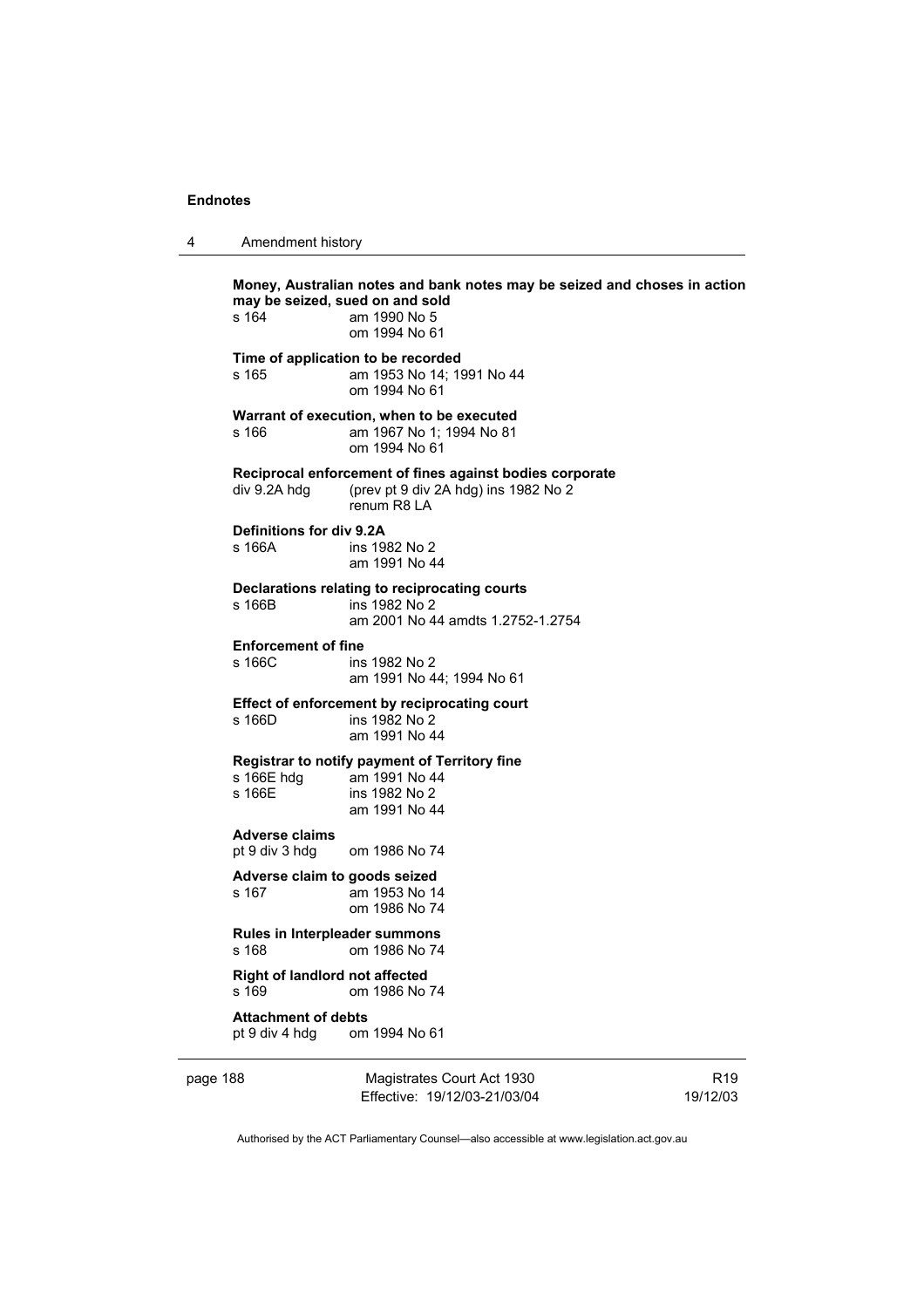Amendment history 4

**Oral examination of debtor as to debts owing to him**  s 170 am 1968 No 25; 1991 No 44 om 1994 No 61 **Order nisi for attachment of debt**  s 171 am 1937 No 28; 1991 No 44 om 1994 No 61 **Service of order nisi to bind debts**  s 172 am 1993 No 4 om 1994 No 61 **Where garnishee does not dispute debt**  s 173 sub 1968 No 25 am 1970 No 15; 1991 No 44 om 1994 No 61 **Where garnishee disputes debt**  s 174 am 1986 No 74 om 1994 No 61 **Issue may be filed**  s 175 om 1994 No 61 **Where third party claims lien or charge on debt**  s 176 om 1994 No 61 **Court may order warrant to levy amount or issue to be tried**  s 177 om 1994 No 61 **Payment by debtor under order to be valid discharge**  s 178 am 1937 No 28 om 1994 No 61 **Debt attachment book**  s 179 am 1991 No 44 om 1994 No 61 **Costs of attachment**  s 180 om 1994 No 61 **Imprisonment of fraudulent debtors**  pt 9 div 5 hdg om 1994 No 61 **Defendants in civil cases not to be imprisoned except under certain circumstances**  am 1937 No 28: 1991 No 44 om 1994 No 61 **Warrant in default of compliance**  s 182 am 1991 No 44 om 1994 No 61

R19 19/12/03

Magistrates Court Act 1930 Effective: 19/12/03-21/03/04 page 189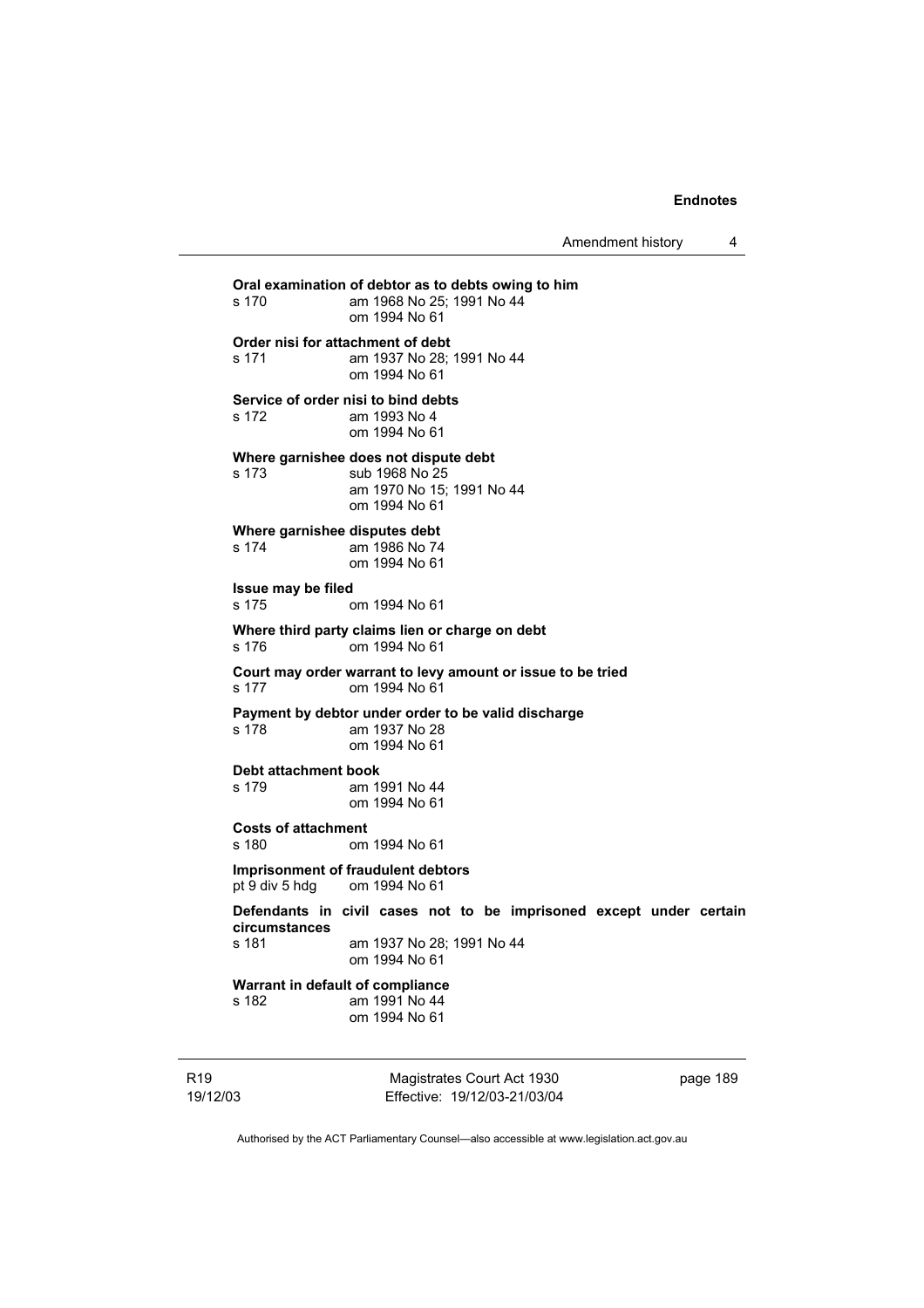4 Amendment history

| Ex parte order of commitment<br>s 183   | am 1991 No 44<br>om 1994 No 61                                                                                                                                      |
|-----------------------------------------|---------------------------------------------------------------------------------------------------------------------------------------------------------------------|
| <b>Miscellaneous</b><br>div 9.6 hdg     | (prev pt 9 div 6 hdg) renum R8 LA                                                                                                                                   |
| s 184                                   | <b>Enforcement of costs against informant</b><br>orig s 184 am 1991 No 44<br>om 1994 No 61<br>ins 1998 No 25 s 17                                                   |
| s 185                                   | Committal to prison-orders not involving payment of money<br>orig s 185 sub 1967 No 1<br>om 1972 No 37<br>(prev s 151) am 1977 No 34; 1996 No 6<br>renum 1998 No 25 |
| s 186                                   | Warrant of commitment to prison<br>orig s 186 om 1994 No 61<br>(prev s 152) sub 1996 No 6<br>renum 1998 No 25<br>am 1998 No 67; ss renum R10 LA                     |
| s 187                                   | Warrant of commitment if defendant already in prison<br>orig s 187 om 1994 No 61<br>(prev s 154) renum 1998 No 25                                                   |
| Mitigation of payment by court<br>s 188 | am 1967 No 1; 1982 No 3; 1985 No 41; 1990 No 5; 1994 No 81                                                                                                          |
| s 189                                   | Scale of imprisonment for nonpayment of money<br>am 1967 No 1; 1977 No 34; 1978 No 46<br>sub 1993 No 4<br>am 1994 No 61<br>om 1998 No 25                            |
| s 190                                   | Proceeds of warrants of execution<br>sub 1986 No 74<br>am 1990 No 5: 1991 No 44<br>om 1994 No 61                                                                    |
| s 191 hdg<br>s 191                      | Accounts to be kept in approved form<br>am 2001 No 44 amdt 1.2755<br>am 1967 No 1; 1979 No 33; 1991 No 44; 1994 No 81; 2001 No<br>44 amdt 1.2756                    |
| s 192                                   | Executors and administrators may enforce orders in civil matters<br>am 1991 No 44<br>om 1994 No 61                                                                  |

page 190 Magistrates Court Act 1930 Effective: 19/12/03-21/03/04

R19 19/12/03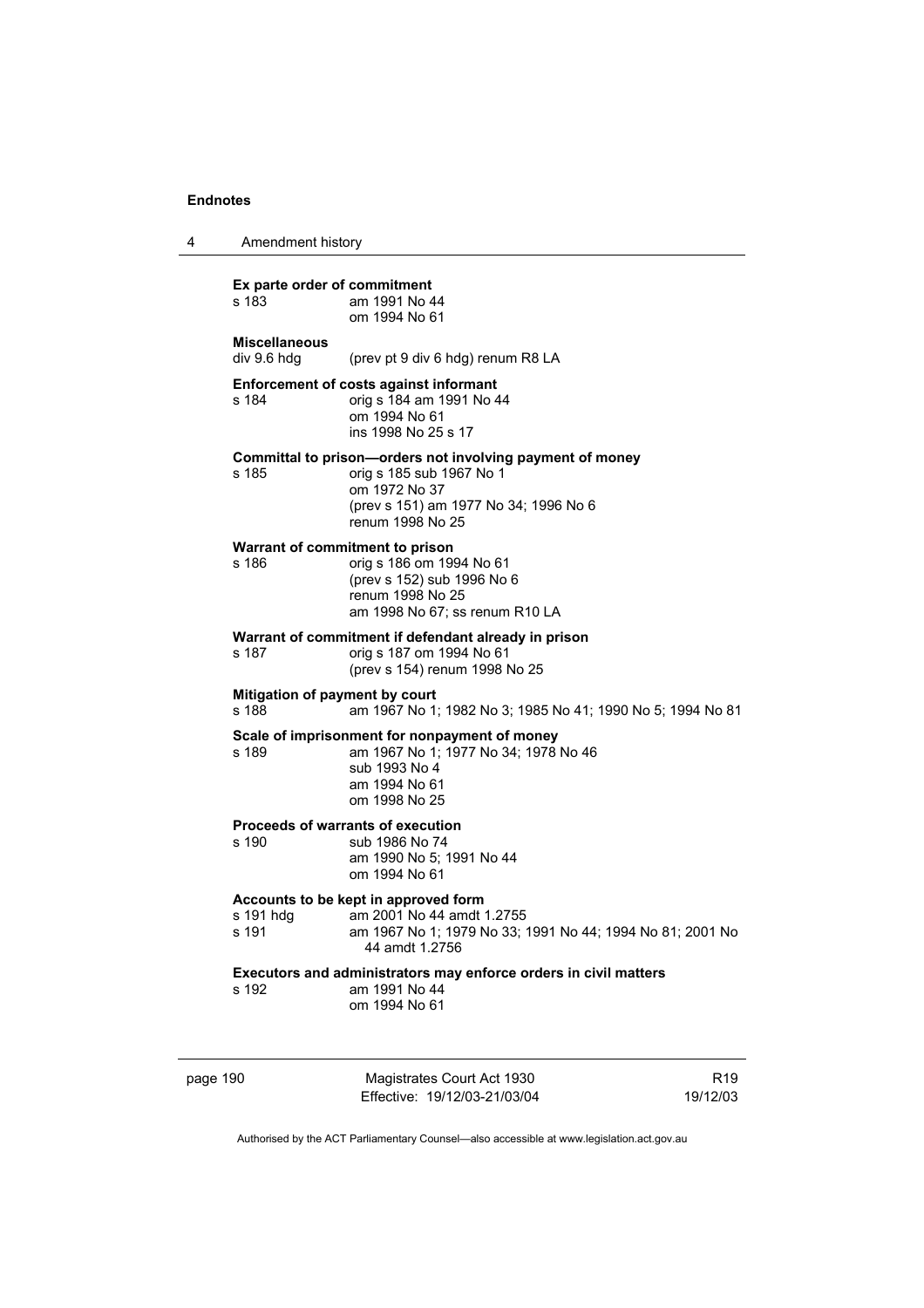Amendment history 4

| s 193                                  | Forfeited goods may be sold<br>am 1990 No 5                                                                                                                 |          |  |  |  |
|----------------------------------------|-------------------------------------------------------------------------------------------------------------------------------------------------------------|----------|--|--|--|
| s 194                                  | Warrant of commitment or writ of execution not void for form only<br>am 1994 No 61                                                                          |          |  |  |  |
| s 195                                  | Convictions etc to be transmitted to registrar of Supreme Court<br>am 1937 No 28; 1992 No 23                                                                |          |  |  |  |
| <b>Restraining orders</b><br>pt 10 hdg | sub 1990 No 65<br>om 2001 No 90 amdt 1.79                                                                                                                   |          |  |  |  |
| Definitions for pt 10<br>s 196         | am 1937 No 28<br>sub 1990 No 65<br>am 1992 No 37; 2000 No 60 s 4<br>om 2001 No 90 amdt 1.79                                                                 |          |  |  |  |
| Power to make<br>s 197                 | sub 1990 No 65<br>om 2001 No 90 amdt 1.79                                                                                                                   |          |  |  |  |
| <b>Entitlement to apply</b><br>s 198   | sub 1990 No 65<br>am 1998 No 38; 2000 No 60 s 5<br>om 2001 No 90 amdt 1.79                                                                                  |          |  |  |  |
| s 198A                                 | Powers exercisable in care and protection proceedings<br>ins 1999 No 64 s 4 sch 2<br>om 2001 No 90 amdt 1.79                                                |          |  |  |  |
| s 198B                                 | Special requirements-applications by community advocate or employer<br>ins 2000 No 60 s 6<br>om 2001 No 90 amdt 1.79                                        |          |  |  |  |
| <b>Hearing dates</b><br>s 199          | am 1937 No 28<br>sub 1990 No 65<br>am 1991 No 44<br>om 2001 No 90 amdt 1.79                                                                                 |          |  |  |  |
| s 200                                  | Parties-applications by persons other than aggrieved persons<br>am 1937 No 28<br>sub 1990 No 65<br>am 1998 No 38; 2000 No 60 s 7<br>om 2001 No 90 amdt 1.79 |          |  |  |  |
| s 201                                  | Parties-applications involving children<br>sub 1990 No 65<br>am 1991 No 44<br>om 2001 No 90 amdt 1.79                                                       |          |  |  |  |
| R <sub>19</sub><br>19/12/03            | Magistrates Court Act 1930<br>Effective: 19/12/03-21/03/04                                                                                                  | page 191 |  |  |  |

Authorised by the ACT Parliamentary Counsel—also accessible at www.legislation.act.gov.au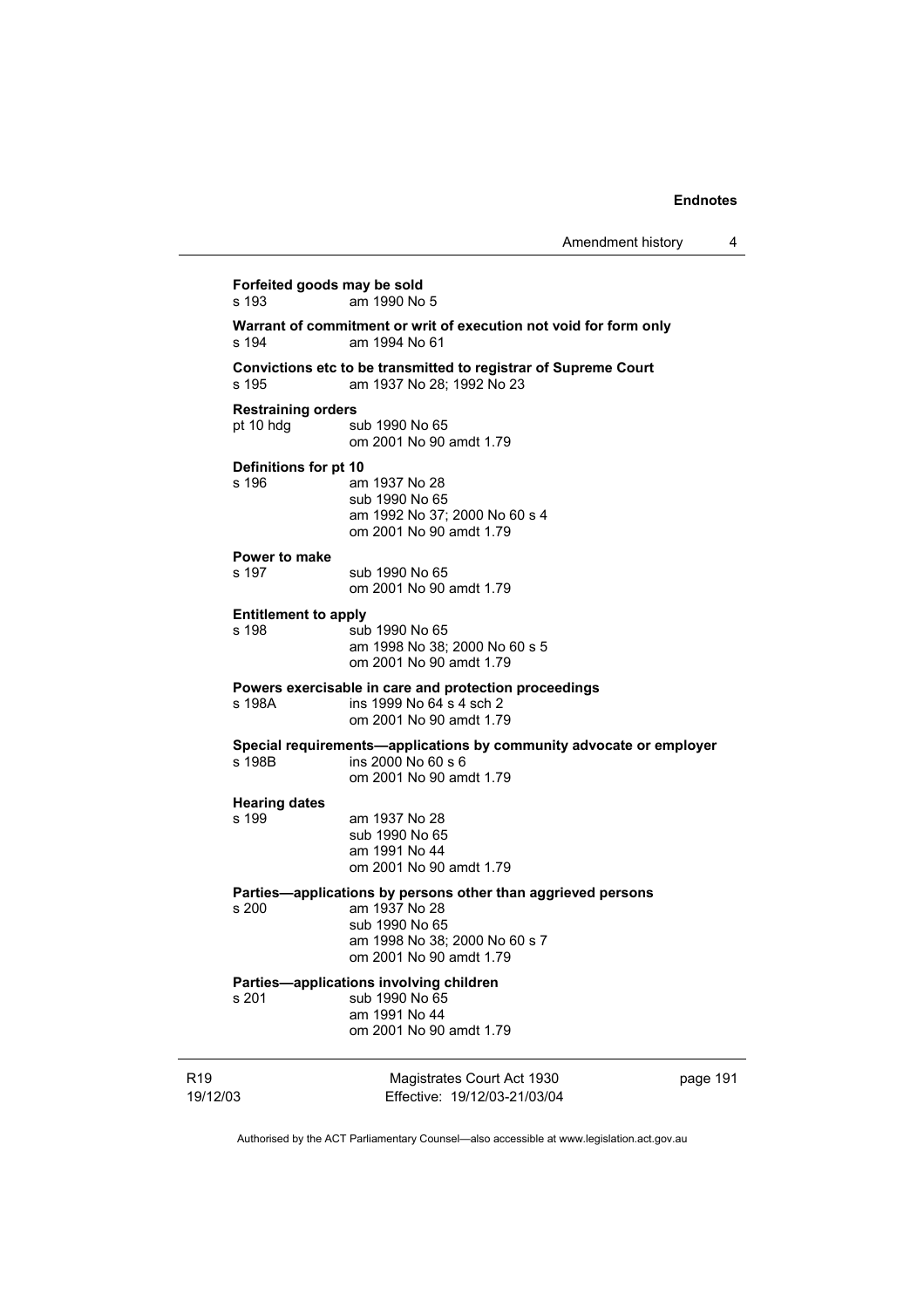|  | Amendment history |
|--|-------------------|
|--|-------------------|

**Representation of children**  sub 1990 No 65 om 2001 No 90 amdt 1.79 **Hearing of applications**  s 203 sub 1990 No 65 am 1995 No 46; 1999 No 34 om 2001 No 90 amdt 1.79 **Matters to be taken into account**<br>s 204 **up 1990** No 65 sub 1990 No 65 om 2001 No 90 amdt 1.79 **Restrictions in orders**  am 1986 No 74 sub 1990 No 65 om 2001 No 90 amdt 1.79 **Consent orders**  sub 1990 No 65 om 2001 No 90 amdt 1.79 **Jurisdiction under s 206**<br>s 206AA ins 199 ins 1999 No 34 om 2001 No 90 amdt 1.79 **Service of applications**  s 206A ins 1990 No 65 am 1991 No 44; 2000 No 60 s 8; 2001 No 44 amdt 1.2757 om 2001 No 90 amdt 1.79 **Procedure in absence of respondent**<br>s 206B ins 1990 No 65 ins 1990 No 65 om 2001 No 90 amdt 1.79 **Interim restraining orders**  ins 1990 No 65 om 2001 No 90 amdt 1.79 **Seizure of firearms**  s 206D ins 1990 No 65 am 1991 No 9; 1996 No 74; 1997 No 25 om 2001 No 90 amdt 1.79 **Explaining proposed orders**  s 206E ins 1990 No 65 am 1992 No 37 om 2001 No 90 amdt 1.79 **Counselling**  ins 1990 No 65 om 2001 No 90 amdt 1.79

page 192 Magistrates Court Act 1930 Effective: 19/12/03-21/03/04 R19 19/12/03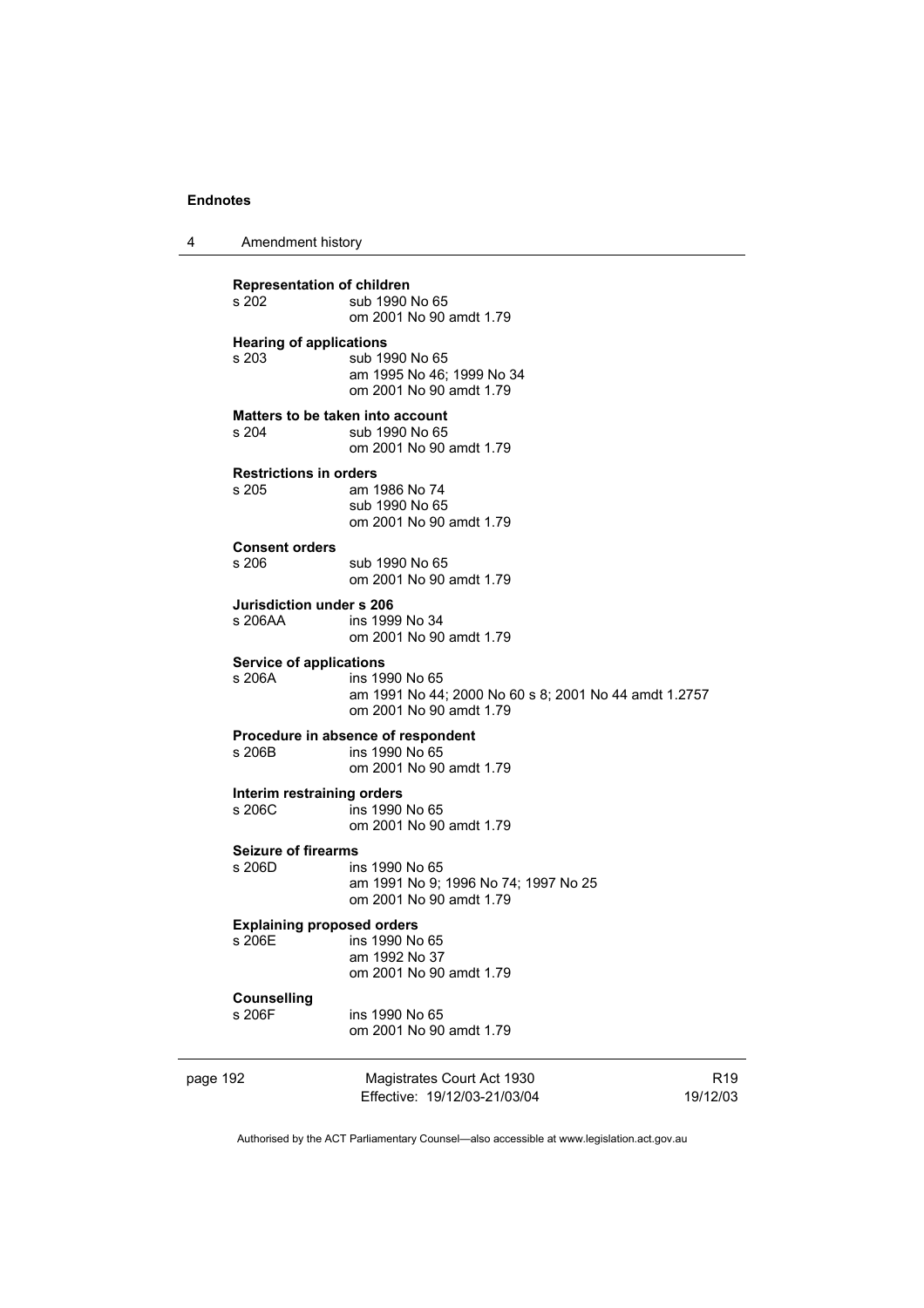Amendment history 4

# **Power of court to make orders where person charged**  ins 1990 No 65 om 2001 No 90 amdt 1.79 **Duration of orders**  ins 1990 No 65 om 2001 No 90 amdt 1.79 **Exercise of certain powers by registrar**  s 206I ins 2001 No 70 amdt 1.67 om 2001 No 90 amdt 1.79 **Variation and revocation of orders**  s 206J ins 1990 No 65 am 1991 No 44; 1999 No 64 s 4 sch 2 om 2001 No 90 amdt 1.79 **Service etc of orders**<br>s 206K ins ins 1990 No 65 am 1991 No 44; 1996 No 51; 2001 No 44 amdt 1.2758, amdt 1.2759 om 2001 No 90 amdt 1.79 **Offence**  ins 1990 No 65 am 1992 No 37; 1994 No 81; 1997 No 25 om 2001 No 90 amdt 1.79 **Service other than personal service**  s 206M ins 1990 No 65 om 2001 No 90 amdt 1.79 **Service by police officers**  s 206N ins 1990 No 65 am 1991 No 44 om 2001 No 90 amdt 1.79 **Restriction on publication of reports of proceedings**  ins 1990 No 65 am 1994 No 81; 1998 No 38 om 2001 No 90 amdt 1.79 **Limits of restriction on publication**  s 206PA ins 1998 No 38 om 2001 No 90 amdt 1.79 **Application not invalid only because made under wrong Act**  s 206PB ins 1998 No 38 om 2001 No 90 amdt 1.79

R19 19/12/03

Magistrates Court Act 1930 Effective: 19/12/03-21/03/04 page 193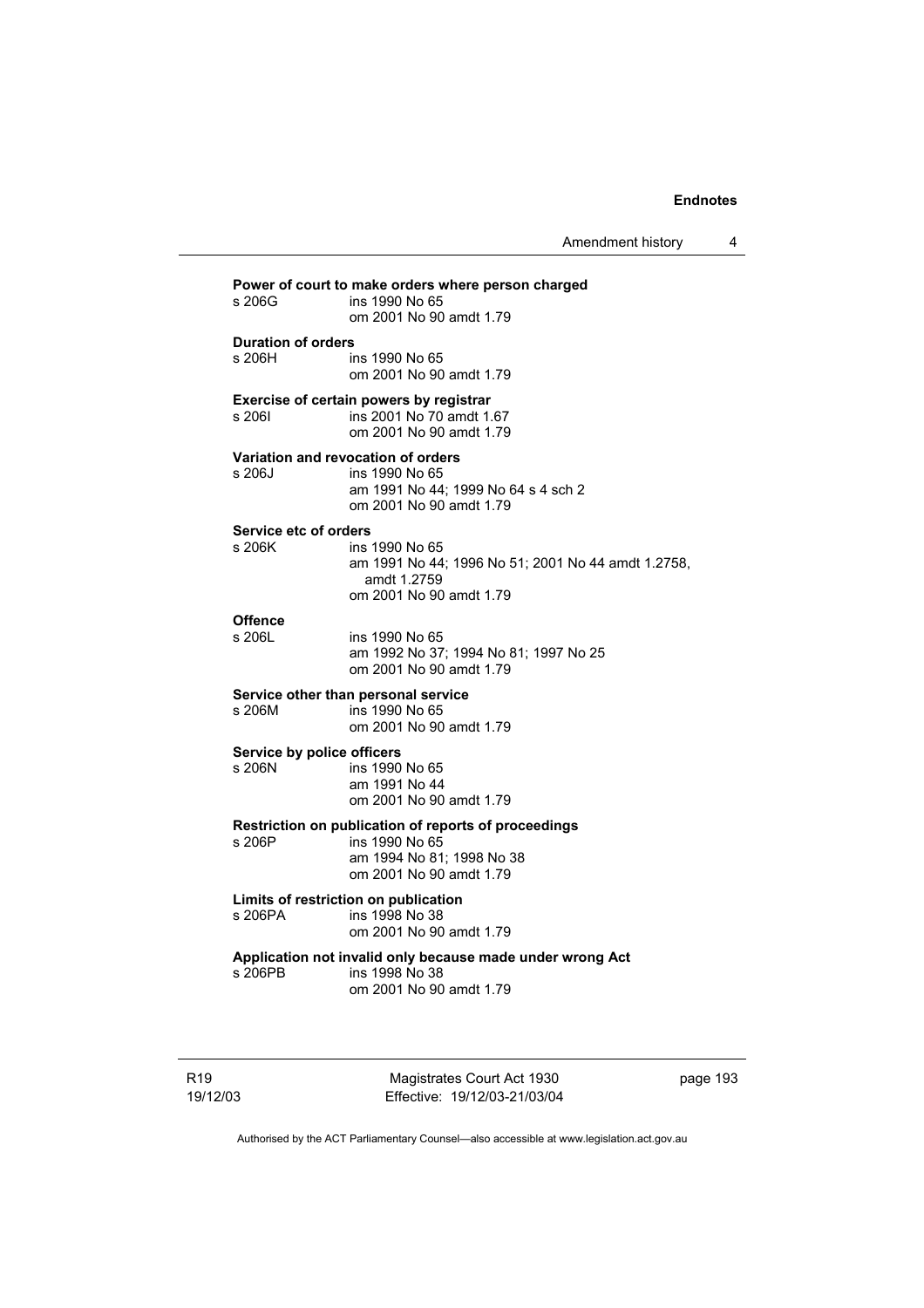4 Amendment history page 194 Magistrates Court Act 1930 **Appeals**  ins 1990 No 65 am 1995 No 46 om 2001 No 90 amdt 1.79 **Application of Crimes Act**  s 206R ins 1990 No 65 om 2001 No 90 amdt 1.79 **Appeals to Supreme Court**  sub 1972 No 37 **Appellate jurisdiction of Supreme Court**  div 11.1 hdg (prev pt 11 div 1 hdg) ins 1972 No 37 renum R8 LA **Jurisdiction of Supreme Court**  s 207 sub 1937 No 28 am 1967 No 1; 1968 No 25 sub 1972 No 37 am 1985 No 67; 1990 No 65; 2001 No 90 amdt 1.80 **Appeals**  (prev pt 11 div 2 hdg) ins 1972 No 37 renum R8 LA **Appeals to which div 11.2 applies**  s 208 sub 1937 No 28 am 1953 No 14; 1958 No 12; 1968 No 25 sub 1972 No 37 am 1984 No 16; 1985 Nos 41 and 67; 1986 Nos 33 and 74; 1990 No 65; 1992 No 9; 1994 No 61; 1996 No 6 **Appeals in other cases**  s 208A ins 1958 No 12 am 1967 No 1; 1968 No 25 om 1972 No 37 **Substituted service of notice of appeal**  ins 1958 No 12 om 1972 No 37 **Institution of appeal**  s 209 **am 1934 No 17**  sub 1937 No 28 am 1967 No 1 sub 1972 No 37 am 1984 No 61; 1985 No 67 sub 1986 No 74

Effective: 19/12/03-21/03/04

R19 19/12/03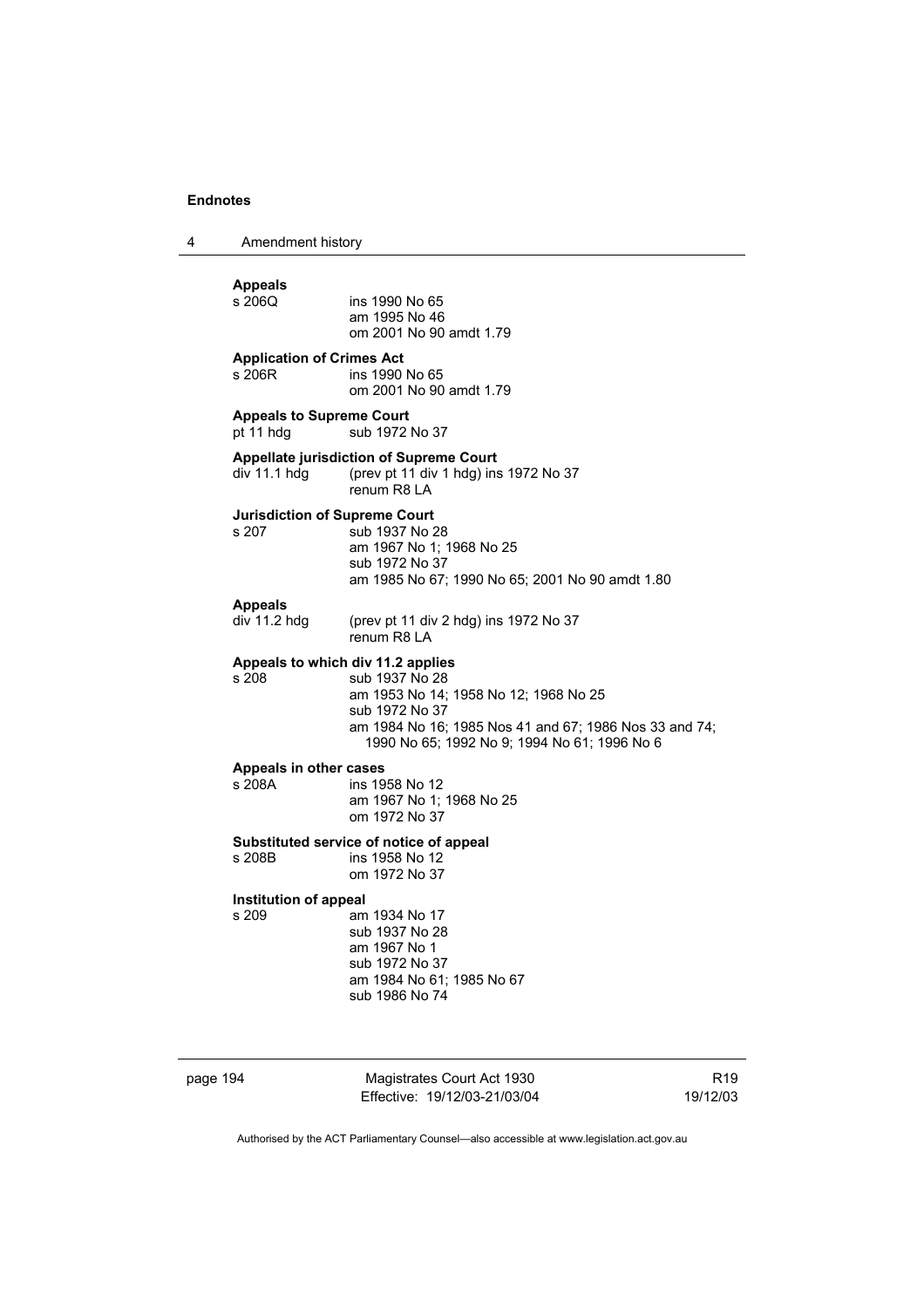Amendment history 4

**Substituted service of notice of appeal**  am 1934 No 17 sub 1937 No 28; 1972 No 37 **When appeal deemed to be duly instituted**  s 211 sub 1937 No 28; 1972 No 37; 1985 No 18 om 1986 No 74 **When appeal deemed to be duly instituted**  s 212 sub 1937 No 28; 1958 No 12 am 1967 No 1 sub 1972 No 37 om 1985 No 18 **Increase in amount of security**  s 213 sub 1937 No 28; 1972 No 37 om 1985 No 18 **Appeals in cases other than civil cases**  s 214 sub 1937 No 28 am 1967 No 1 sub 1972 No 37 am 1984 No 61; 1990 No 65 **Appeals in relation to grant of bail**  s 214A ins 1986 No 33 om 1992 No 9 **Appeals in civil cases**  s 215 om 1937 No 28 ins 1972 No 37 am 1985 No 67 om 1986 No 74 **Stay of execution pending appeal in certain cases**  s 216 om 1937 No 28 ins 1972 No 37 am 1984 No 62; 1986 No 74; 1992 No 9; 1995 No 41 **Execution not to be stayed in other cases except by order of Supreme Court**  om 1937 No 28 ins 1972 No 37 om 1986 No 74 **Orders by Supreme Court on appeals**  om 1937 No 28 ins 1972 No 37 sub 1984 No 61 am 1985 No 67

Magistrates Court Act 1930 Effective: 19/12/03-21/03/04 page 195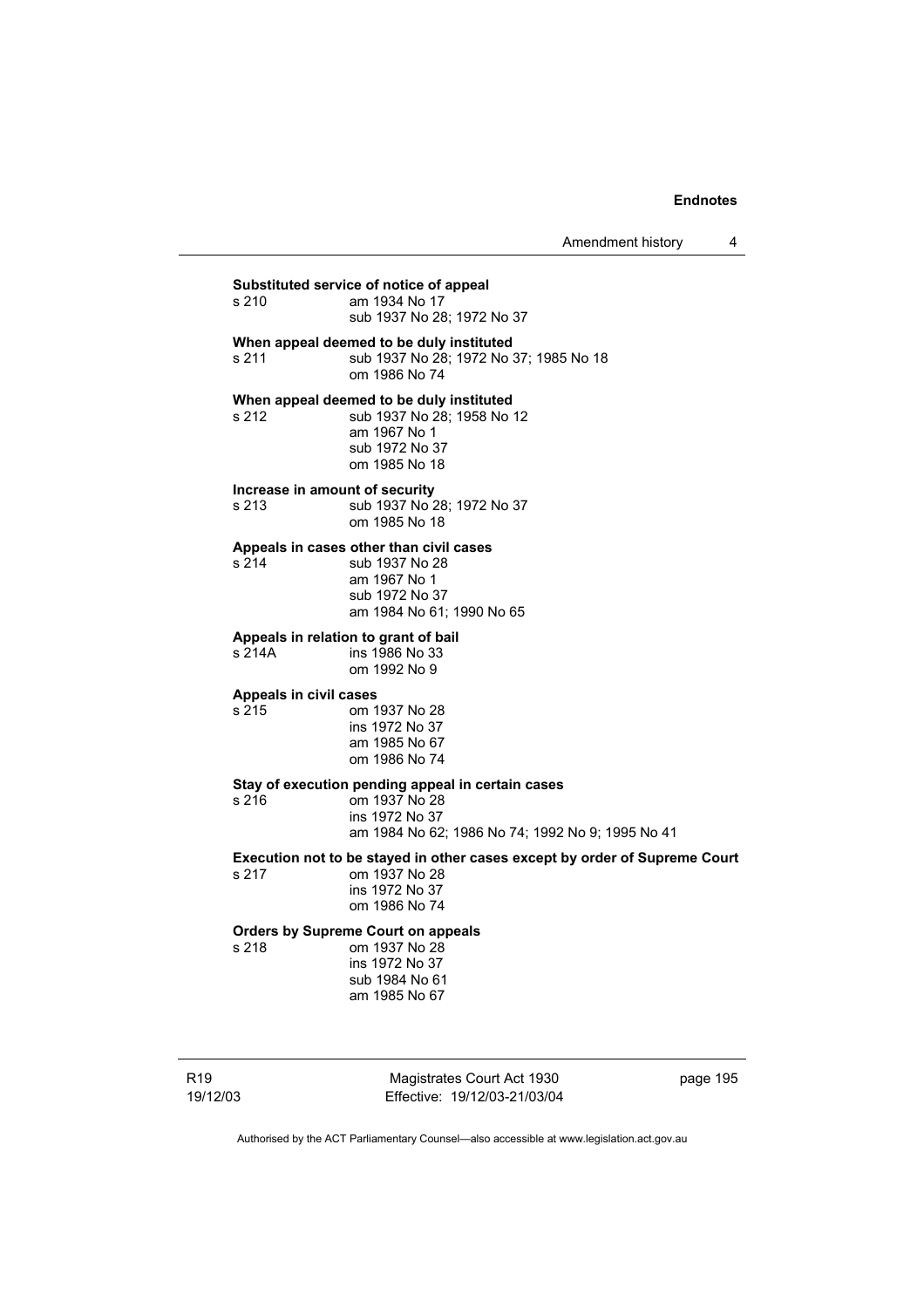| 4 | Amendment history                                |                                                                                                                                                                           |
|---|--------------------------------------------------|---------------------------------------------------------------------------------------------------------------------------------------------------------------------------|
|   | s 219                                            | Barring of right of appeal under div 11.2 if order to review granted<br>om 1937 No 28<br>ins 1972 No 37<br>am 1985 No 67; 1986 No 74                                      |
|   | <b>Orders to review</b><br>div 11.3 h dq         | (prev pt 11 div 3 hdg) ins 1972 No 37<br>renum R8 LA                                                                                                                      |
|   | Interpretation<br>s 219A                         | ins 1972 No 37<br>om 1994 No 61                                                                                                                                           |
|   | s 219B                                           | Appeals by way of orders to review<br>ins 1972 No 37<br>am 1974 No 14; 1979 No 41; 1984 No 16; 1985 Nos 41 and 67;<br>1990 No 9; 1994 No 61; 1996 No 6; pars renum R10 LA |
|   | Grant of order nisi to review<br>s 219C          | ins 1972 No 37<br>am 1974 No 14; 1979 No 41; 1984 No 61; 1985 Nos 41 and 67;<br>1990 No 9; 1996 No 6; pars renum R10 LA                                                   |
|   | s 219D                                           | Security for costs and stay of execution<br>ins 1972 No 37<br>am 1985 Nos 41 and 67; 1990 No 9; 1992 No 9; 1996 No 6; ss<br>renum R <sub>10</sub> LA                      |
|   | Non-appearance of applicant<br>s 219E            | ins 1972 No 37<br>am 1996 No 6                                                                                                                                            |
|   | <b>Powers of Supreme Court</b><br>s 219F         | ins 1972 No 37<br>am 1974 No 14; 1979 No 41; 1985 Nos 41 and 67; 1990 No 9;<br>ss and pars renum R10 LA                                                                   |
|   | <b>Absconding appellants</b><br>pt 11 div 3A hdg | ins 1984 No 62<br>om 1992 No 9                                                                                                                                            |
|   | Interpretation<br>s 219G                         | ins 1984 No 62<br>am 1986 No 74<br>om 1992 No 9                                                                                                                           |
|   | s 219H                                           | Warrant of apprehension of appellant<br>ins 1984 No 62<br>om 1992 No 9                                                                                                    |
|   |                                                  |                                                                                                                                                                           |

page 196 Magistrates Court Act 1930 Effective: 19/12/03-21/03/04

R19 19/12/03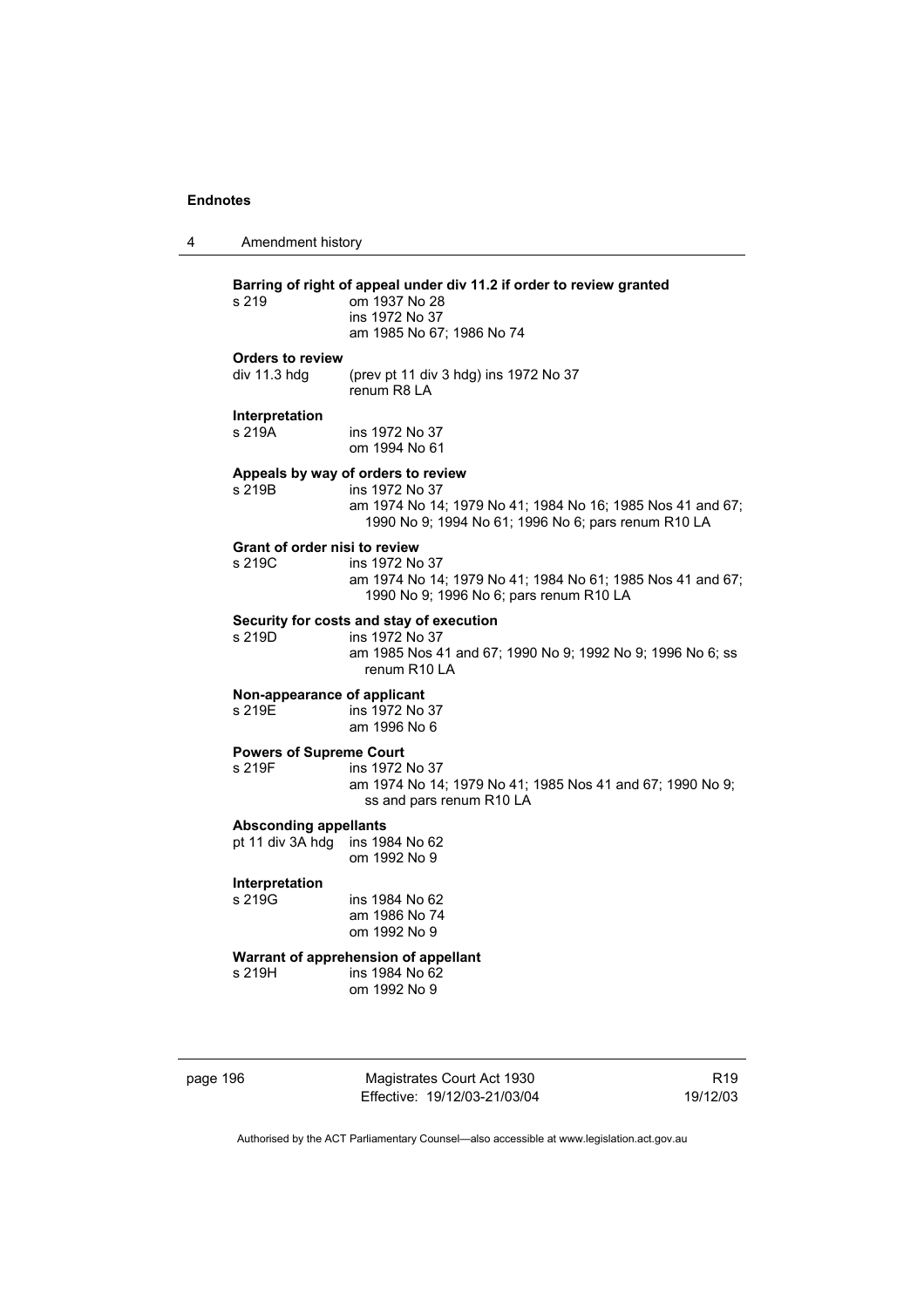Amendment history 4

# R19 **Power of Court where person apprehended**<br>s 219J **ins 1984** No 62 ins 1984 No 62 om 1992 No 9 **Effect of apprehension of appellant**  s 219K ins 1984 No 62 om 1992 No 9 **Stay of execution not affected**  s 219L ins 1984 No 62 om 1992 No 9 **General Provisions**  div 11.4 hdg (prev pt 11 div 4 hdg) ins 1972 No 37 renum R8 LA **Forfeiture of recognisance**  s 220 am 1937 No 28; 1972 No 37 sub 1984 No 62 om 1992 No 9 **Magistrate may order appellant to be liberated**  s 221 om 1937 No 28 **Control of Supreme Court over summary convictions**  s 222 am 1937 No 28; 1985 No 67; 1986 No 74 **Amendment**  s 223 am 1937 No 28; 1985 No 67; 1986 No 74 **In cases of certiorari**  s 224 am 1937 No 28 **Notice dispensed with**  s 225 am 1937 No 28; 1967 No 1; 1985 No 17 **Power of court to admit to bail**<br>
s 226 am 1937 No 2 am 1937 No 28: 1992 No 9 **Respecting the amendment of convictions etc**  s 227 am 1937 No 28; 1985 No 67; 1996 No 6 **Want of summons or information**<br>s 228 am 1986 No 74 am 1986 No 74 **Provisions applicable in relation to security given for costs of appeal**  s 230 am 1937 No 28 sub 1972 No 37 am 1985 No 18; 1991 No 44 **Magistrate sued for act not within jurisdiction**  s 231 am 1937 No 28; 1953 No 14; 1994 No 61

19/12/03

Magistrates Court Act 1930 Effective: 19/12/03-21/03/04 page 197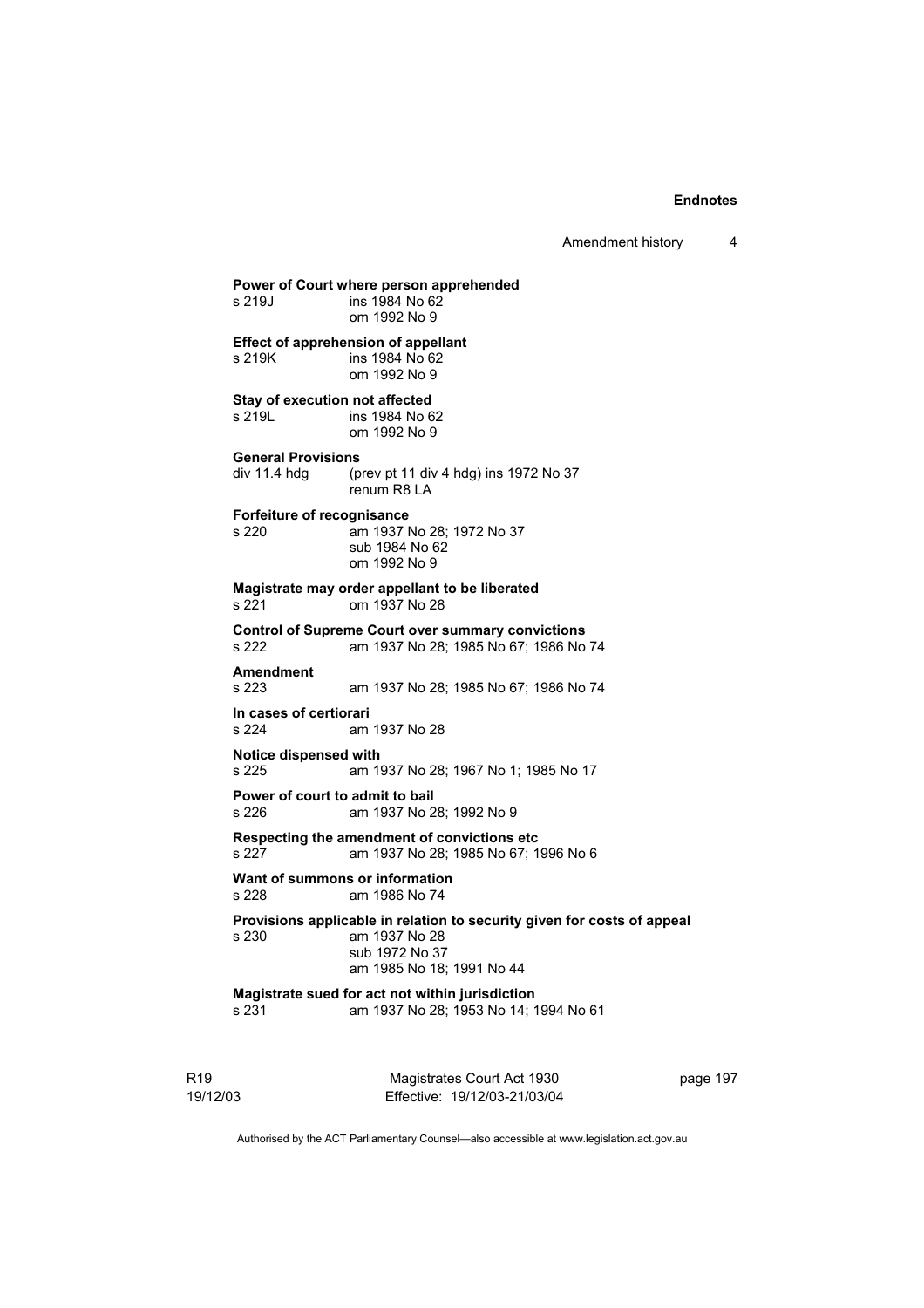4 Amendment history

| s 233                                 | Warrant or writ by magistrate on order of court<br>am 1994 No 61                                    |                             |
|---------------------------------------|-----------------------------------------------------------------------------------------------------|-----------------------------|
| s 234                                 | No action for acts done under order of Supreme Court<br>am 1937 No 28                               |                             |
| s 235                                 | No action where proceedings confirmed on appeal<br>am 1994 No 61                                    |                             |
| Actions in cases prohibited<br>s 236  | am 1937 No 28                                                                                       |                             |
| <b>Limitation of actions</b><br>s 237 | om 1985 No 66                                                                                       |                             |
| <b>Notice of actions</b><br>s 238     | om 1985 No 66                                                                                       |                             |
| Payment of money into court<br>s 239  | am 1937 No 28; 1986 No 74                                                                           |                             |
| s 240                                 | No action against magistrate for judicial acts in Magistrates Court<br>am 1985 No 67                |                             |
| <b>Verdict for defendant</b><br>s 242 | am 1937 No 28; 1986 No 74<br>sub 1996 No 6                                                          |                             |
| <b>Damages</b><br>s 243               | am 1966 No 2<br>sub 1994 No 61                                                                      |                             |
| <b>Costs</b><br>pt 13 hdg             | sub 1953 No 14<br>am 1994 No 4                                                                      |                             |
| <b>Award of costs</b><br>s 244        | am 1937 No 28; 1953 No 14; 1986 No 74; 1994 No 61                                                   |                             |
| <b>Court fees</b><br>s 245            | sub 1953 No 14; 1980 No 10<br>am 1991 Nos 38 and 44<br>om 1994 No 4                                 |                             |
| <b>Remission of fees</b><br>s 245A    | ins 1937 No 28<br>sub 1986 No 83<br>am 1989 No 55; 1990 No 5; 1991 No 44; 1993 No 4<br>om 1994 No 4 |                             |
| <b>Solicitor's costs</b><br>s 246     | sub 1937 No 28<br>om 1986 No 74                                                                     |                             |
| page 198                              | Magistrates Court Act 1930<br>Effective: 19/12/03-21/03/04                                          | R <sub>19</sub><br>19/12/03 |

Authorised by the ACT Parliamentary Counsel—also accessible at www.legislation.act.gov.au

R19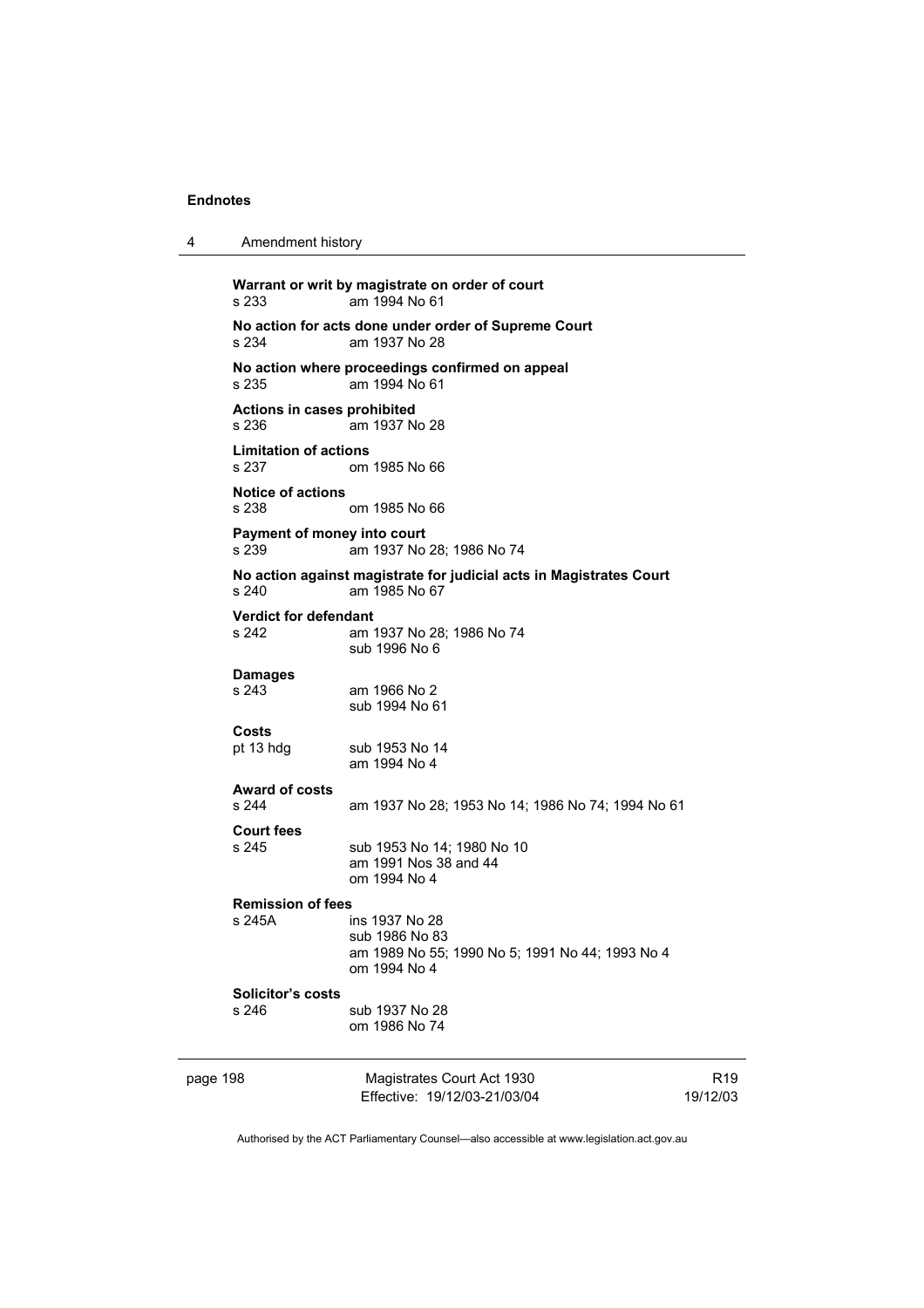Amendment history 4

# **Witnesses expenses**  sub 1953 No 14: 1967 No 1 am 1996 No 6 **Court and tribunal fees**  pt 13A hdg orig pt 13A hdg ins 1974 No 14 om 1992 No 9 ins 1994 No 4 sub 2000 No 1 s 3 sch **Definitions for pt 13A**  s 248 om 1994 No 61 s 49 ins 2001 No 1 s 3 sch am 2001 No 18 s 174 **Determination of fees**  s 248A ins 1974 No 14 am 1986 No 53; 1990 No 5 om 1992 No 9 ins 1994 No 4 am 1997 No 94; 1998 No 25 sub 2000 No 1 s 3 sch am 2001 No 44 amdt 1.2760 **Payment of fees**  ins 1974 No 14 am 1986 No 53; 1990 No 5 om 1992 No 9 ins 1994 No 4 sub 2000 No 1 s 3 sch am 2001 No 44 amdt 1.2761 **Remission, refund, deferral, waiver and exemption of fees**   $ins$  1974 No 14 om 1992 No 9 ins 1994 No 4 am 1994 No 45; No. 1995 No 46; 1997 No 96; 1999 No 66 sch 3; 1999 No 64 s 4 sch 2 sub 2000 No 1 s 3 sch am 2002 No 36 s 4 (4), (5) exp 11 October 2003 (s 248C (5)) **Recovery of fees in non-criminal proceedings if fees otherwise not payable**  s 248D ins 1974 No 14 am 1986 No 53 om 1992 No 9 ins 1994 No 4 sub 2000 No 1 s 3 sch

R19 19/12/03

Magistrates Court Act 1930 Effective: 19/12/03-21/03/04 page 199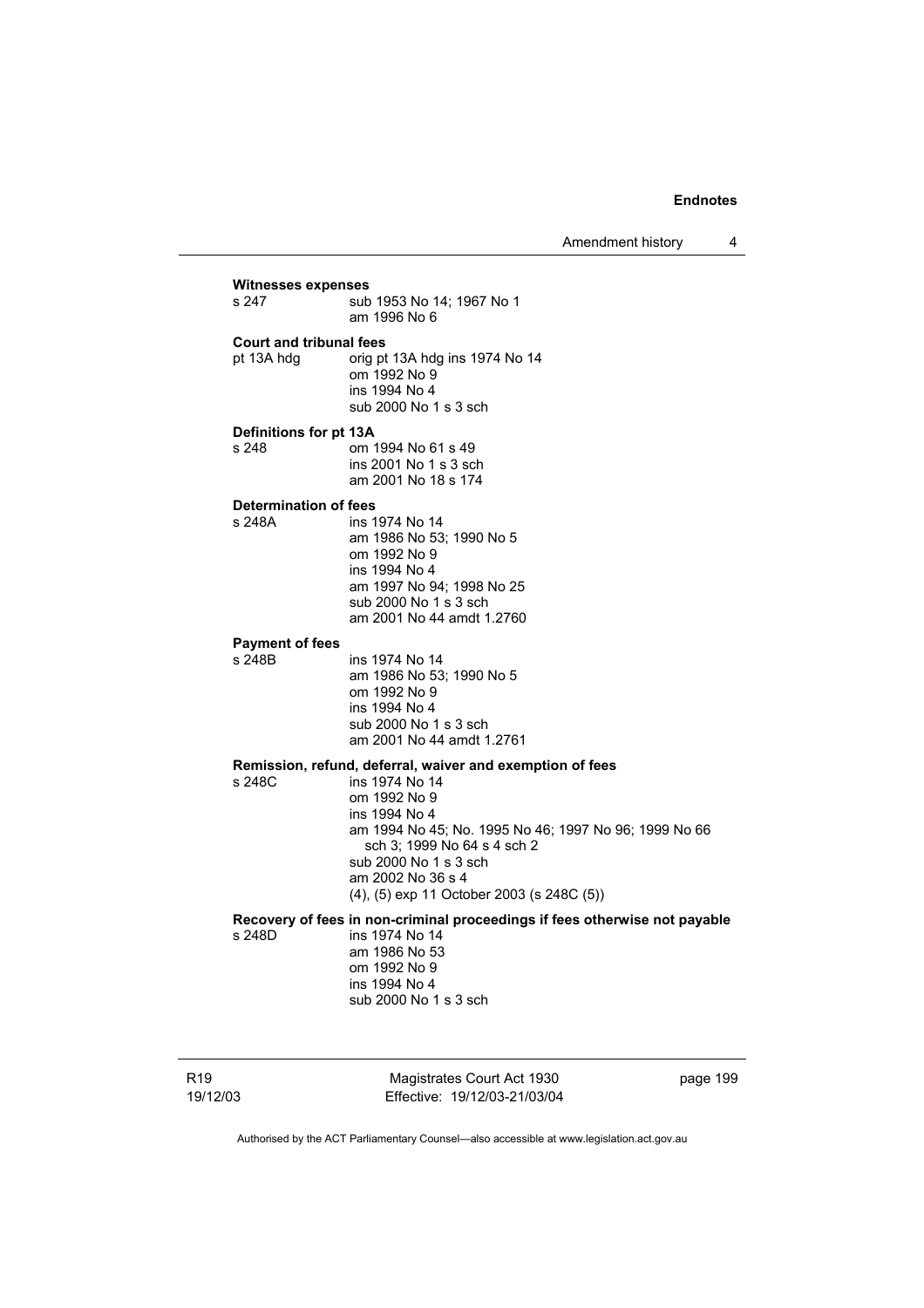| $\overline{4}$ | Amendment history |
|----------------|-------------------|
|----------------|-------------------|

| s 248E                                       | Recovery of fees in criminal proceedings if fees not otherwise payable<br>ins 1994 No 4<br>sub 2000 No 1 s 3 sch |                 |  |  |
|----------------------------------------------|------------------------------------------------------------------------------------------------------------------|-----------------|--|--|
| <b>Review of decisions</b><br>s 248F         | ins 1994 No 4<br>am 1996 No 6<br>sub 2000 No 1 s 3 sch                                                           |                 |  |  |
| Securities taken under Act<br>s 249          | am 1991 No 44                                                                                                    |                 |  |  |
| s 250                                        | Recovery of sum due under security<br>ins 1937 No 28<br>am 1986 No 74; 1991 No 44; 1992 No 9                     |                 |  |  |
| s 251                                        | Enforcement of payment of sum due by principal<br>om 1937 No 28                                                  |                 |  |  |
| s 252                                        | Sums paid by surety may be recovered from principal<br>am 1937 No 28; 1986 No 74; 1992 No 9                      |                 |  |  |
| <b>Payment enforced by security</b><br>s 253 | am 1992 No 9                                                                                                     |                 |  |  |
| <b>Enforcement of recognisance</b><br>s 254  | sub 1974 No 14<br>am 1986 Nos 53 and 74; 1990 No 5; 1991 No 44; 1992 No 9;<br>1994 No 61                         |                 |  |  |
| s 254A                                       | Directions as to procedure<br>ins 1989 No 59                                                                     |                 |  |  |
| s 254B                                       | Appearance by audiovisual or audio links<br>ins 1999 No 22 s 22<br>am 2000 No 17 s 3 sch 1; A2003-48 amdt 2.11   |                 |  |  |
| Contempt in face of court<br>s 255           | am 1967 No 1; 1972 No 37; 1990 No 5<br>sub 1993 No 4<br>am 1994 Nos 66 and 81; 1999 No 22 s 23; ss renum R10 LA  |                 |  |  |
| s 255AA                                      | Refusal or failure to give evidence-offence<br>ins 1994 No 61<br>am 1995 No 46; 1996 No 6; 1998 Nos 25 and 54    |                 |  |  |
| s 255AB                                      | Refusal or failure to give evidence-committal<br>ins 1994 No 61<br>am 1995 No 46                                 |                 |  |  |
| <b>Commitment to remand centre</b><br>s 255A | ins 1976 No 42<br>am 1995 No 41; 1996 No 6; 1998 No 25                                                           |                 |  |  |
| page 200                                     | Magistrates Court Act 1930                                                                                       | R <sub>19</sub> |  |  |

Authorised by the ACT Parliamentary Counsel—also accessible at www.legislation.act.gov.au

19/12/03

Effective: 19/12/03-21/03/04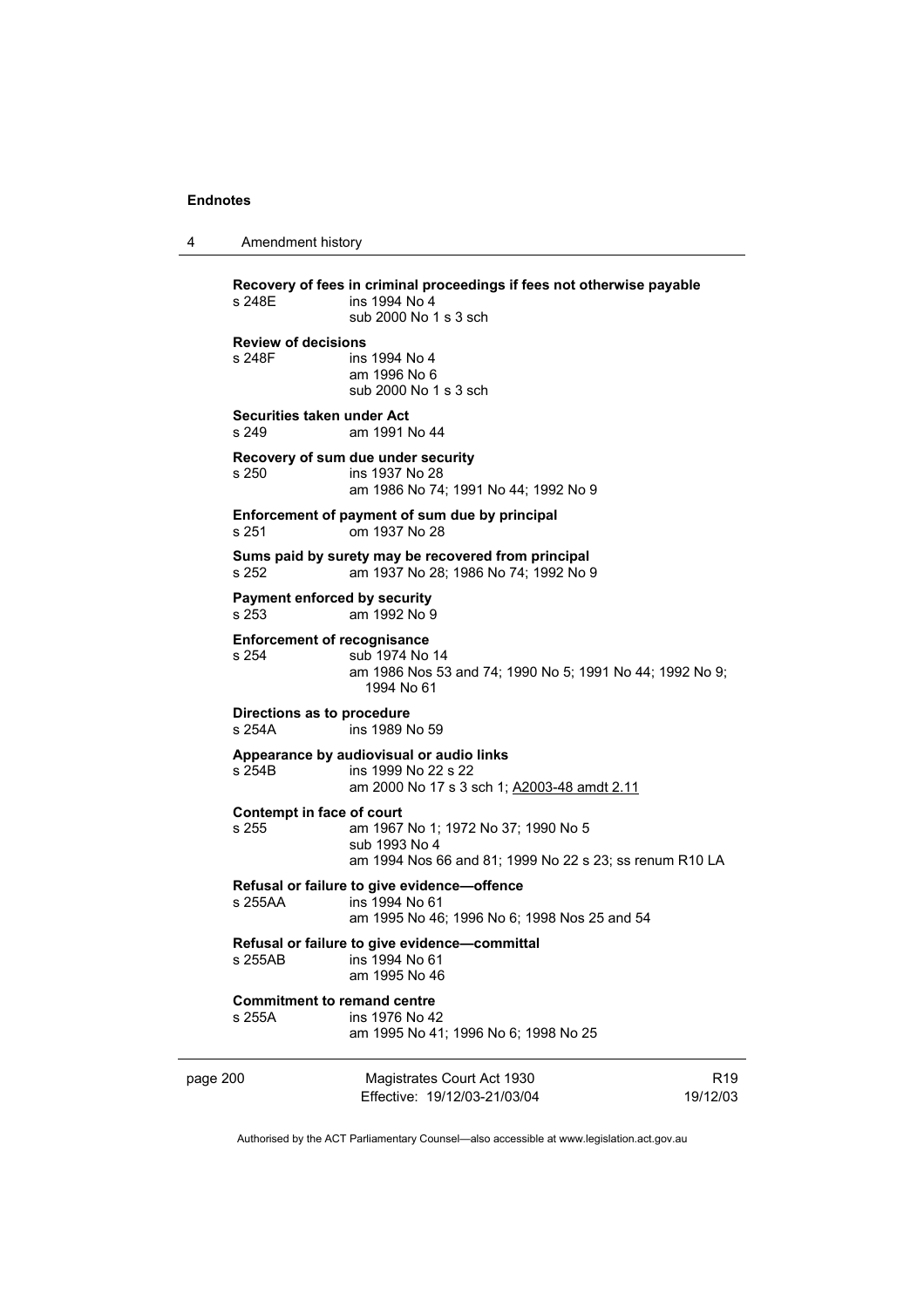| s 255B hdg<br>s 255B             | am 1991 No 44<br>ins 1980 No 4<br>am 1986 No 71; 1991 No 44                                                                                                                                                                                                                                                                                                                                                                                                                                                                                      |
|----------------------------------|--------------------------------------------------------------------------------------------------------------------------------------------------------------------------------------------------------------------------------------------------------------------------------------------------------------------------------------------------------------------------------------------------------------------------------------------------------------------------------------------------------------------------------------------------|
| s 255C                           | <b>Applications for transcripts</b><br>ins 1980 No 4<br>am 1986 Nos 71 and 83; 1988 No 45; 1991 Nos 38 and 44;<br>1993 No 4; 1994 No 4; 1999 No 22 s 24                                                                                                                                                                                                                                                                                                                                                                                          |
| <b>Forms</b><br>s 256            | am 1967 No 1; 1970 No 15; 1974 No 14; 1979 No 33; 1993 No<br>4; 2001 No 44 amdts 1.2762-1.2764<br>(8)-(11) exp 12 September 2002 (s 256 (11))                                                                                                                                                                                                                                                                                                                                                                                                    |
| s 257                            | <b>Power of Minister to determine fees</b><br>am 1937 No 28<br>om 1986 No 74<br>ins 1991 No 38<br>om 1994 No 4                                                                                                                                                                                                                                                                                                                                                                                                                                   |
| s 258                            | Power to make rules or regulations<br>am 1932 No 21; 1937 No 28; 1953 No 14; 1986 No 74; 1990 No<br>5; 1991 No 44; 2001 No 44 amdts 1.2765-1.2768                                                                                                                                                                                                                                                                                                                                                                                                |
| <b>Transitional</b><br>pt 16 hdg | ins 1999 No 34<br>om 2001 No 90 amdt 1.81                                                                                                                                                                                                                                                                                                                                                                                                                                                                                                        |
| s 259                            | Application of s 203 (as amended) and s 206AA<br>ins 1999 No 34<br>om 2001 No 90 amdt 1.81                                                                                                                                                                                                                                                                                                                                                                                                                                                       |
| Oath<br>sch 1                    | orig sch 1 am 1937 No 28; 1938 No 25 (as am 1938 No 35);<br>1938 No 35; 1953 No 14; 1958 No 12; 1966 No 2; 1967 No 1;<br>1968 No 25; 1972 No 37; 1974 No 14; 1976 No 42; 1977 Nos<br>34 and 61; 1978 No 46; 1979 No 33; 1984 No 62; 1985 No<br>67; 1986 No 74; 1989 No 59; 1990 No 65; 1991 No 44; 1992<br>Nos 9 and 37; 1993 No 4; 1994 No 61; 1996 Nos 6 and 82;<br>1998 No 67<br>om 2001 No 44 amdt 1.2769<br>(prev sch 2) am 1938 No 25 (as am 1938 No 35)<br>om 1977 No 4<br>ins 1977 No 4<br>am 1997 No 94<br>renum 2001 No 44 amdt 1.2770 |
| Oath<br>sch <sub>2</sub>         | renum as sch 1                                                                                                                                                                                                                                                                                                                                                                                                                                                                                                                                   |

# R19 19/12/03

Magistrates Court Act 1930 Effective: 19/12/03-21/03/04 page 201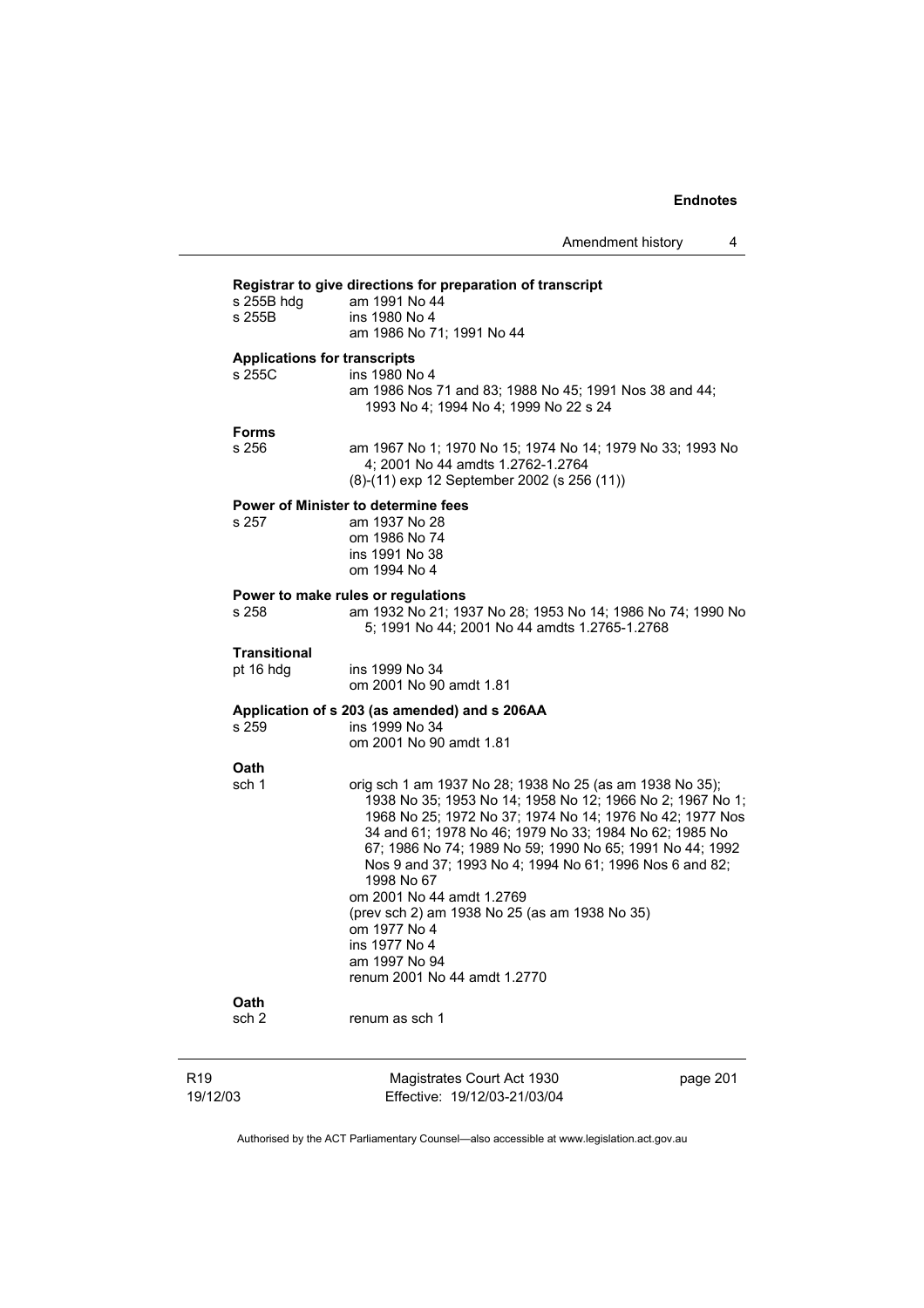5 Earlier republications

```
sch 3 am 1938 No 25 (as am 1938 No 35); 1976 No 42; 1985 No 67; 
                  1991 No 44 
                 om 2001 No 44 amdt 1.2771 
Fees 
sch 4 am 1937 Nos 5 and 28 
                om 1953 No 14 
sch 5 om 1953 No 14 
Witnesses' expenses<br>sch 6 om
               om 1953 No 14
```
# **5 Earlier republications**

Some earlier republications were not numbered. The number in column 1 refers to the publication order.

Since 12 September 2001 every authorised republication has been published in electronic pdf format on the ACT legislation register. A selection of authorised republications have also been published in printed format. These republications are marked with an asterisk (\*) in column 1. Except for the footer, electronic and printed versions of an authorised republication are identical.

|                | <b>Republication No Amendments to</b> | <b>Republication date</b> |                 |
|----------------|---------------------------------------|---------------------------|-----------------|
| 1              | Act 1992 No 37                        | 3 August 1992             |                 |
| $\overline{2}$ | Act 1993 No 91                        | 31 December 1993          |                 |
| 3              | Act 1994 No 81                        | 10 April 1995             |                 |
| 4              | Act 1997 No 25                        | 30 May 1997               |                 |
| 5              | Act 1997 No 96                        | 1 June 1998               |                 |
| 6              | Act 1999 No 12                        | 31 March 1999             |                 |
| 7              | Act 2000 No 60                        | 20 November 2000          |                 |
| 8              | Act 2001 No 90                        | 12 September 2001         |                 |
| 9              | Act 2001 No 90                        | 3 December 2001           |                 |
| 10             | Act 2002 No 2                         | 14 March 2002             |                 |
| $11*$          | Act 2002 No 2                         | 27 March 2002             |                 |
| 12             | Act 2002 No 2                         | 1 July 2002               |                 |
| 13             | Act 2002 No 2                         | 13 September 2002         |                 |
| 14             | Act 2002 No 30                        | 17 September 2002         |                 |
| 15             | Act 2002 No 36                        | 11 October 2002           |                 |
| page 202       | Magistrates Court Act 1930            |                           | R <sub>19</sub> |

Authorised by the ACT Parliamentary Counsel—also accessible at www.legislation.act.gov.au

19/12/03

Effective: 19/12/03-21/03/04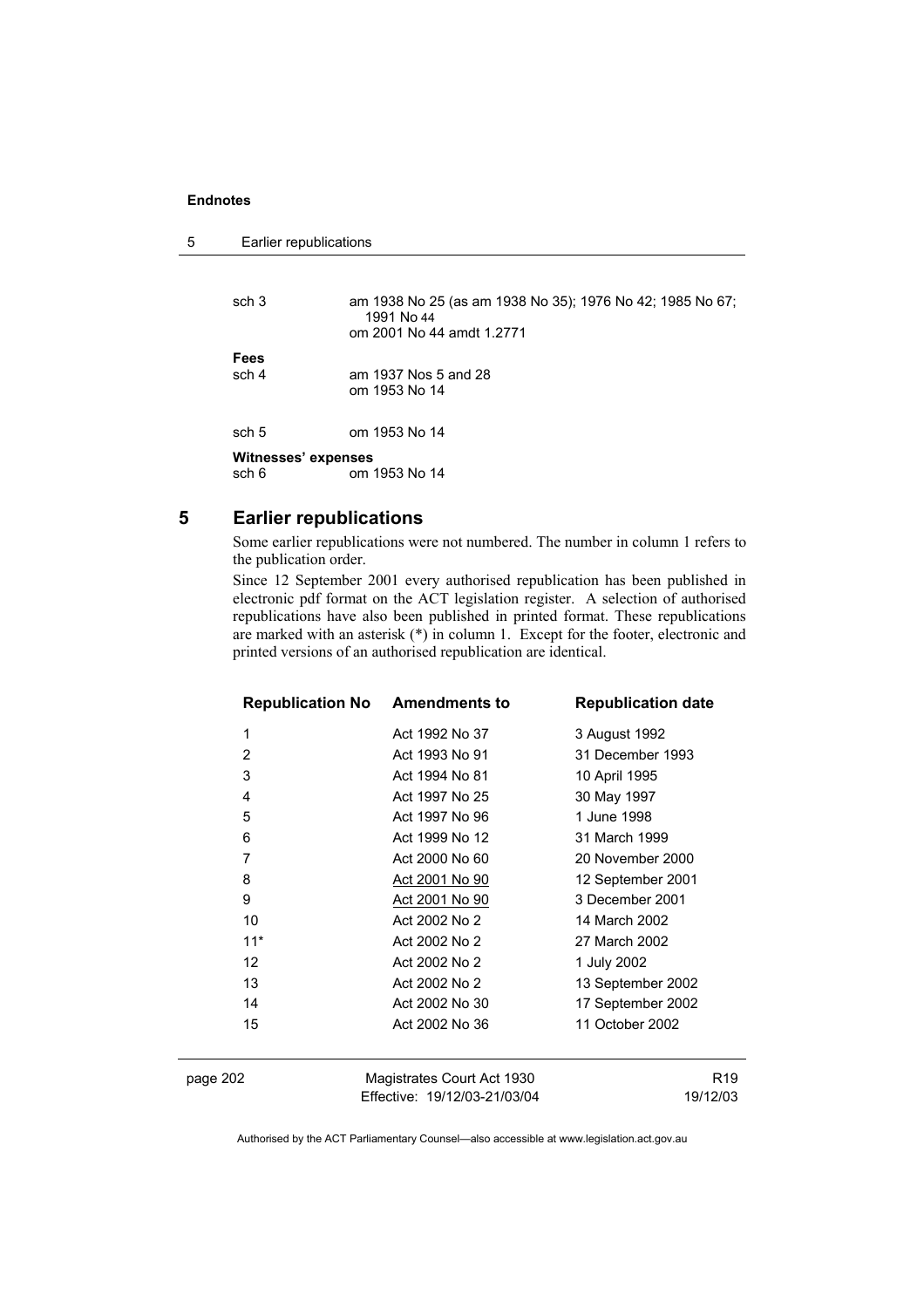#### **Endnotes**

Uncommenced amendments 6

| <b>Republication No</b>                                 | <b>Amendments to</b> | <b>Republication date</b> |
|---------------------------------------------------------|----------------------|---------------------------|
| 16                                                      | Act 2002 No 36       | 1 January 2003            |
| 16 (RI)                                                 | Act 2002 No 49 ±     | 12 February 2003          |
| 17                                                      | A2003-2              | 31 March 2003             |
| 18                                                      | A2003-2              | 12 October 2003           |
| $+$ included refreededive amondments by Act 2002 No. 40 |                      |                           |

‡ includes retrospective amendments by Act 2002 No 49

### **6 Uncommenced amendments**

The following amendments have not been included in this republication because they were uncommenced at the republication date:

 **Evidence (Miscellaneous Provisions) Amendment Act 2003 A2003-48 sch 2 pt 2.8** 

# **Part 2.8 Magistrates Court Act 1930**

#### **[2.9] Section 54A (2) (a)**

*omit* 

section 18 (1) or 30 (1)

*substitute* 

section 20 (1) (Territory courts may take evidence and submissions from outside ACT) or section 32 (1) (Use of link in proceedings)

#### **[2.10] Section 72A (3)**

*substitute* 

(3) In this section:

*audiovisual link*—see the *Evidence (Miscellaneous Provisions) Act 1991*, dictionary.

Magistrates Court Act 1930 Effective: 19/12/03-21/03/04 page 203

Authorised by the ACT Parliamentary Counsel—also accessible at www.legislation.act.gov.au